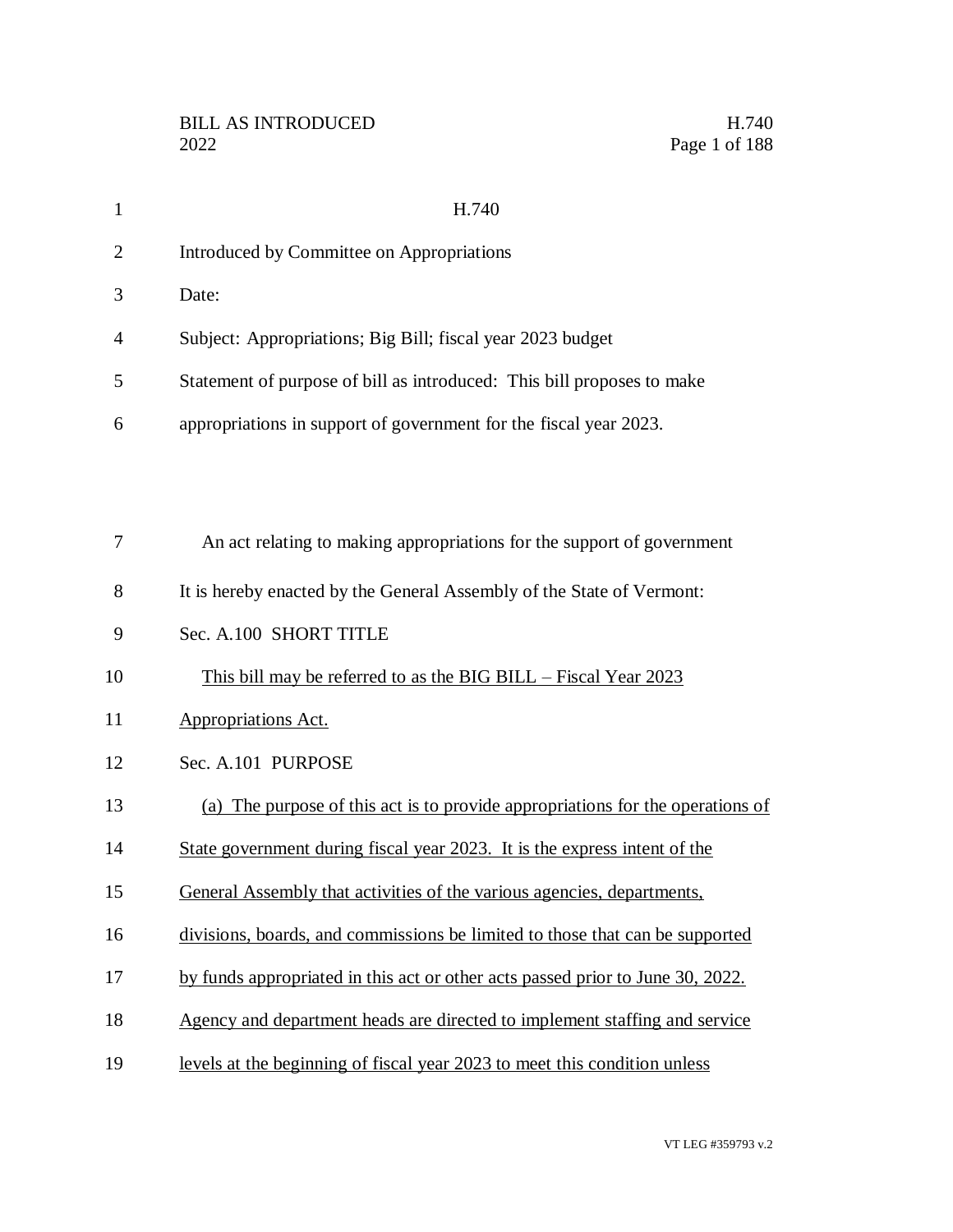| $\mathbf{1}$   | otherwise directed by specific language in this act or other acts of the General  |
|----------------|-----------------------------------------------------------------------------------|
| $\overline{2}$ | Assembly.                                                                         |
| 3              | Sec. A.102 APPROPRIATIONS                                                         |
| 4              | (a) It is the intent of the General Assembly that this act serves as the          |
| 5              | primary source and reference for appropriations for fiscal year 2023.             |
| 6              | (b) The sums herein stated are appropriated for the purposes specified in         |
| 7              | the following sections of this act. When no time is expressly stated during       |
| 8              | which any of the appropriations are to continue, the appropriations are single-   |
| 9              | year appropriations and only for the purpose indicated and shall be paid from     |
| 10             | funds shown as the source of funds. If in this act there is an error in either    |
| 11             | addition or subtraction, the totals shall be adjusted accordingly. Apparent       |
| 12             | errors in referring to section numbers of statutory titles within this act may be |
| 13             | disregarded by the Commissioner of Finance and Management.                        |
| 14             | (c) Unless codified or otherwise specified, all narrative portions of this act    |
| 15             | apply only to the fiscal year ending on June 30, 2023.                            |
| 16             | Sec. A.103 DEFINITIONS                                                            |
| 17             | (a) As used in this act:                                                          |
| 18             | (1) "Encumbrances" means a portion of an appropriation reserved for               |
| 19             | the subsequent payment of existing purchase orders or contracts. The              |
| 20             | Commissioner of Finance and Management shall make final decisions on the          |
| 21             | appropriateness of encumbrances.                                                  |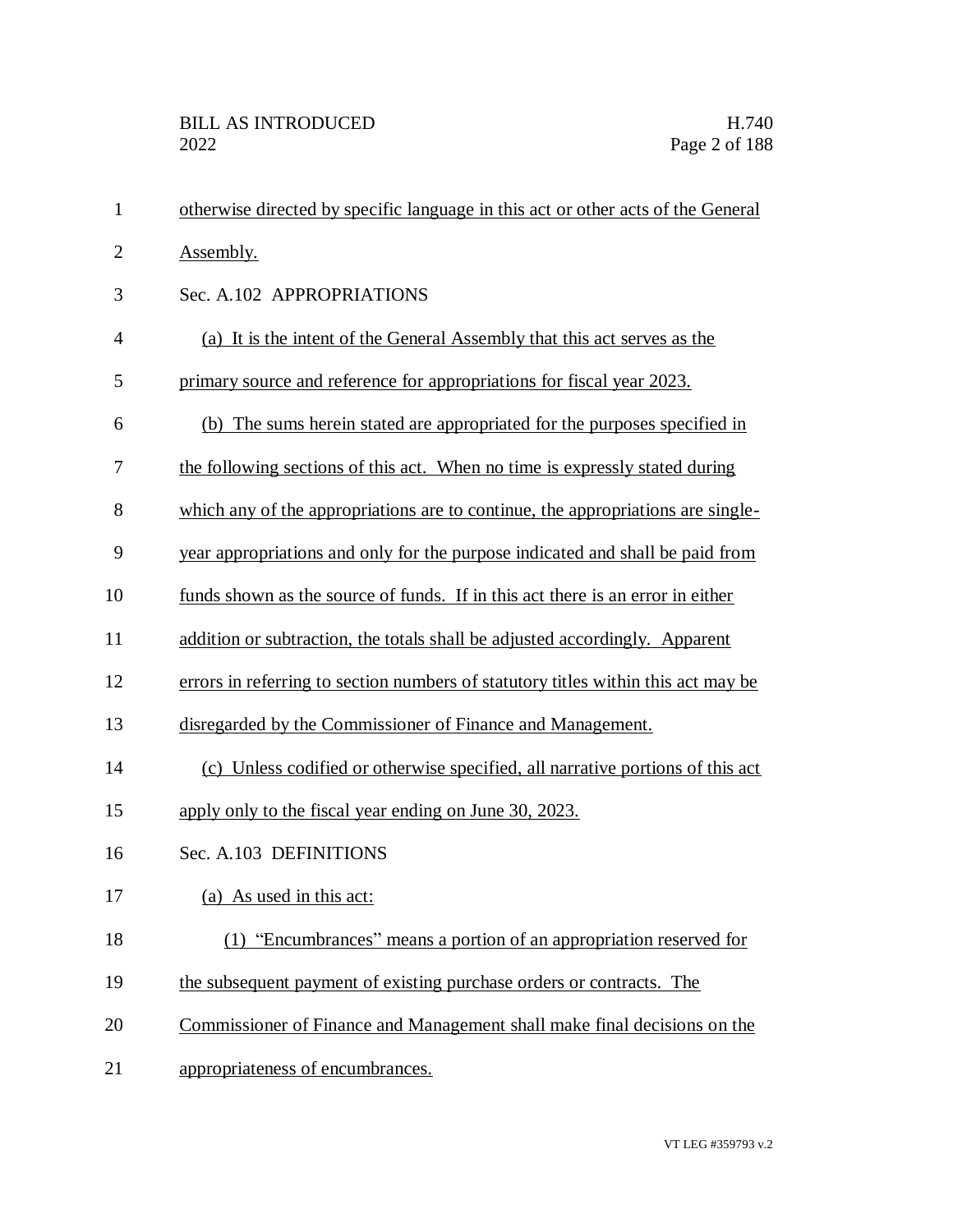| $\mathbf{1}$   | (2) "Grants" means subsidies, aid, or payments to local governments, to         |
|----------------|---------------------------------------------------------------------------------|
| $\overline{2}$ | community and quasi-public agencies for providing local services, and to        |
| 3              | persons who are not wards of the State for services or supplies and means cash  |
| $\overline{4}$ | or other direct assistance, including pension contributions.                    |
| 5              | (3) "Operating expenses" means property management; repair and                  |
| 6              | maintenance; rental expenses; insurance; postage; travel; energy and utilities; |
| 7              | office and other supplies; equipment, including motor vehicles, highway         |
| 8              | materials, and construction; expenditures for the purchase of land and          |
| 9              | construction of new buildings and permanent improvements; and similar items.    |
| 10             | (4) "Personal services" means wages and salaries, fringe benefits, per          |
| 11             | diems contracted third-party services, and similar items.                       |
| 12             | Sec. A.104 RELATIONSHIP TO EXISTING LAWS                                        |
| 13             | (a) Except as specifically provided, this act shall not be construed in any     |
| 14             | way to negate or impair the full force and effect of existing laws.             |
| 15             | Sec. A.105 OFFSETTING APPROPRIATIONS                                            |
| 16             | (a) In the absence of specific provisions to the contrary in this act, when     |
| 17             | total appropriations are offset by estimated receipts, the State appropriations |
| 18             | shall control, notwithstanding receipts being greater or less than anticipated. |
| 19             | Sec. A.106 FEDERAL FUNDS                                                        |
| 20             | (a) In fiscal year 2023, the Governor, with the approval of the Legislature     |
| 21             | or the Joint Fiscal Committee if the Legislature is not in session, may accept  |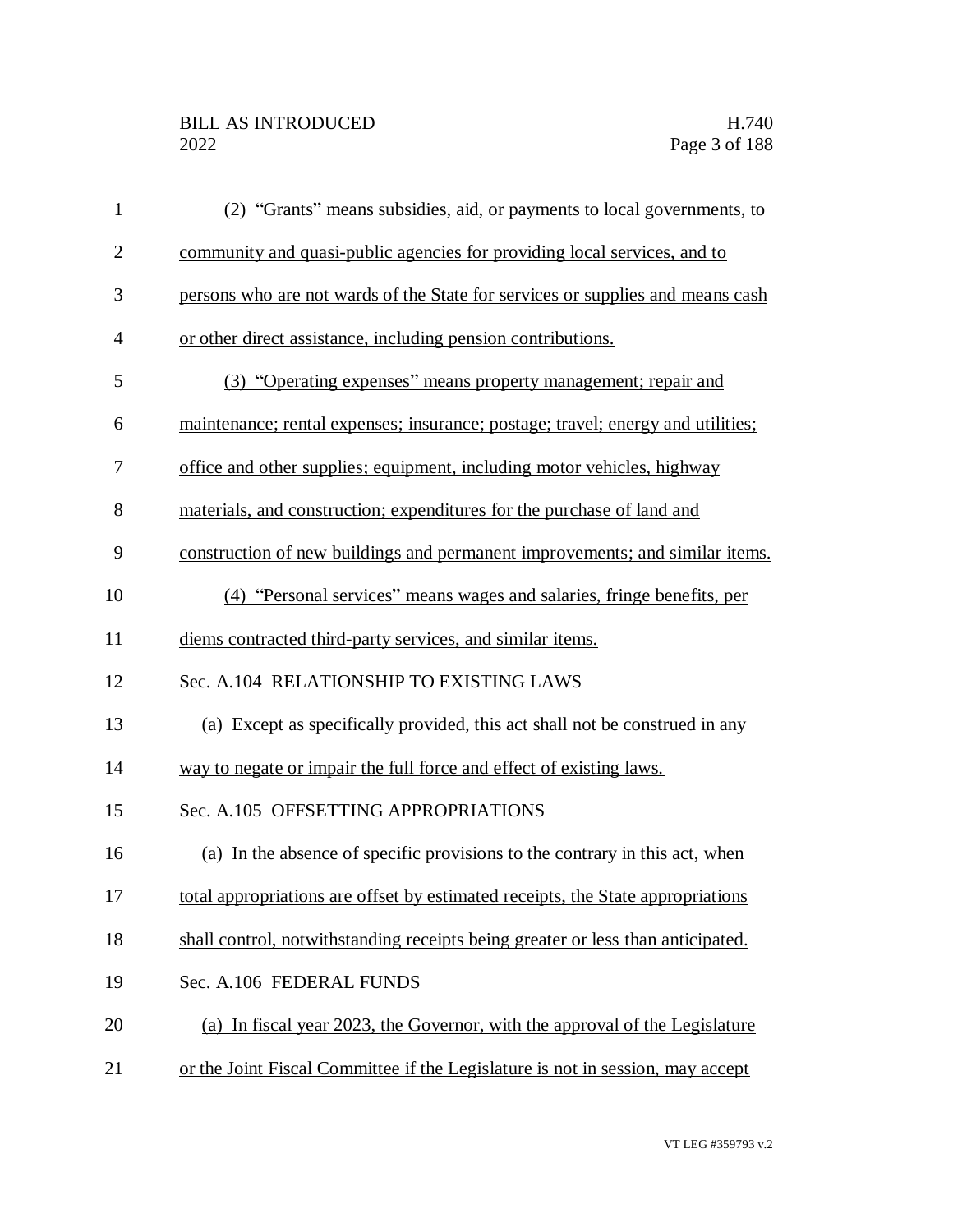| $\mathbf{1}$   | federal funds available to the State of Vermont, including block grants in lieu  |
|----------------|----------------------------------------------------------------------------------|
| $\overline{2}$ | of or in addition to funds herein designated as federal. The Governor, with the  |
| 3              | approval of the Legislature or the Joint Fiscal Committee if the Legislature is  |
| $\overline{4}$ | not in session, may allocate all or any portion of such federal funds for any    |
| 5              | purpose consistent with the purposes for which the basic appropriations in this  |
| 6              | act have been made.                                                              |
| $\tau$         | (b) If, during fiscal year 2023, federal funds available to the State of         |
| 8              | Vermont and designated as federal in this and other acts of the 2022 session of  |
| 9              | the Vermont General Assembly are converted into block grants or are              |
| 10             | abolished under their current title in federal law and reestablished under a new |
| 11             | title in federal law, the Governor may continue to accept such federal funds for |
| 12             | any purpose consistent with the purposes for which the federal funds were        |
| 13             | appropriated. The Governor may spend such funds for such purposes for not        |
| 14             | more than 45 days prior to Legislative or Joint Fiscal Committee approval.       |
| 15             | Notice shall be given to the Joint Fiscal Committee without delay if the         |
| 16             | Governor intends to use the authority granted by this section, and the Joint     |
| 17             | Fiscal Committee shall meet in an expedited manner to review the Governor's      |
| 18             | request for approval.                                                            |
| 19             | Sec. A.107 NEW POSITIONS                                                         |
| 20             | (a) Notwithstanding any other provision of law, the total number of              |
| 21             | authorized State positions, both classified and exempt, excluding temporary      |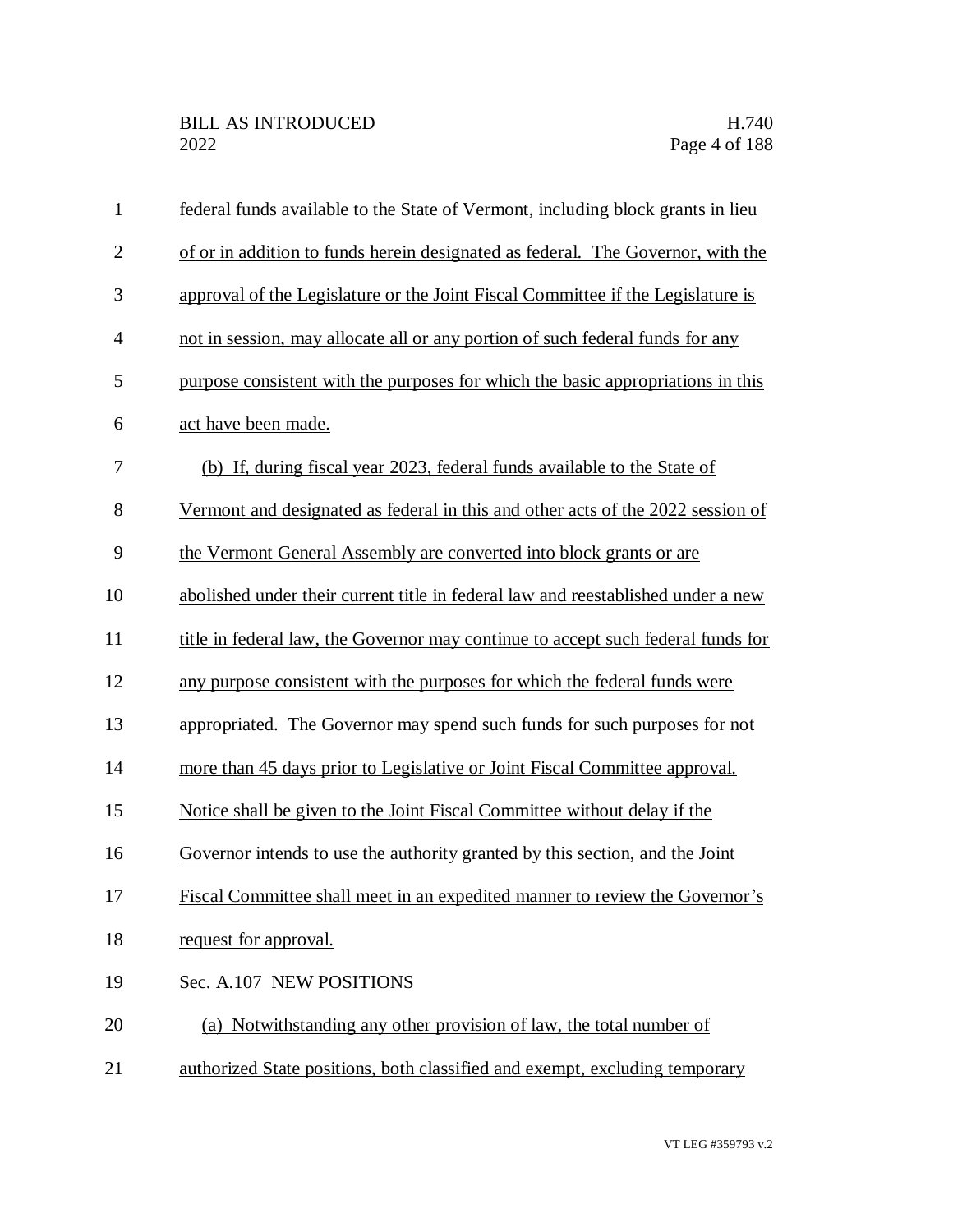| 1              | positions as defined in 3 V.S.A. § 311(11), shall not be increased during fiscal |                                                                            |  |
|----------------|----------------------------------------------------------------------------------|----------------------------------------------------------------------------|--|
| $\overline{2}$ | year 2023 except for new positions authorized by the 2022 session. Limited-      |                                                                            |  |
| 3              | service positions approved pursuant to 32 V.S.A. § 5 shall not be subject to     |                                                                            |  |
| 4              | this restriction.                                                                |                                                                            |  |
| 5              | Sec. A.108 LEGEND                                                                |                                                                            |  |
| 6              |                                                                                  | (a) The bill is organized by functions of government. The sections between |  |
| 7              | B.100 and B.9999 contain appropriations of funds for the upcoming budget         |                                                                            |  |
| 8              | year. The sections between E.100 and E.9999 contain language that relates to     |                                                                            |  |
| 9              | specific appropriations or government functions, or both. The function areas     |                                                                            |  |
| 10             | by section numbers are as follows:                                               |                                                                            |  |
| 11             | B.100-B.199 and E.100-E.199                                                      | <b>General Government</b>                                                  |  |
| 12             | B.200-B.299 and E.200-E.299                                                      | Protection to Persons and Property                                         |  |
| 13             | B.300-B.399 and E.300-E.399                                                      | <b>Human Services</b>                                                      |  |
| 14             | B.400-B.499 and E.400-E.499                                                      | Labor                                                                      |  |
| 15             | B.500-B.599 and E.500-E.599                                                      | <b>General Education</b>                                                   |  |
| 16             | B.600-B.699 and E.600-E.699                                                      | <b>Higher Education</b>                                                    |  |
| 17             | B.700-B.799 and E.700-E.799                                                      | <b>Natural Resources</b>                                                   |  |
| 18             | B.800-B.899 and E.800-E.899                                                      | <b>Commerce and Community</b>                                              |  |
| 19             |                                                                                  | Development                                                                |  |
| 20             | B.900-B.999 and E.900-E.999                                                      | Transportation                                                             |  |
| 21             | B.1000-B.1099 and E.1000-E.1099                                                  | Debt Service                                                               |  |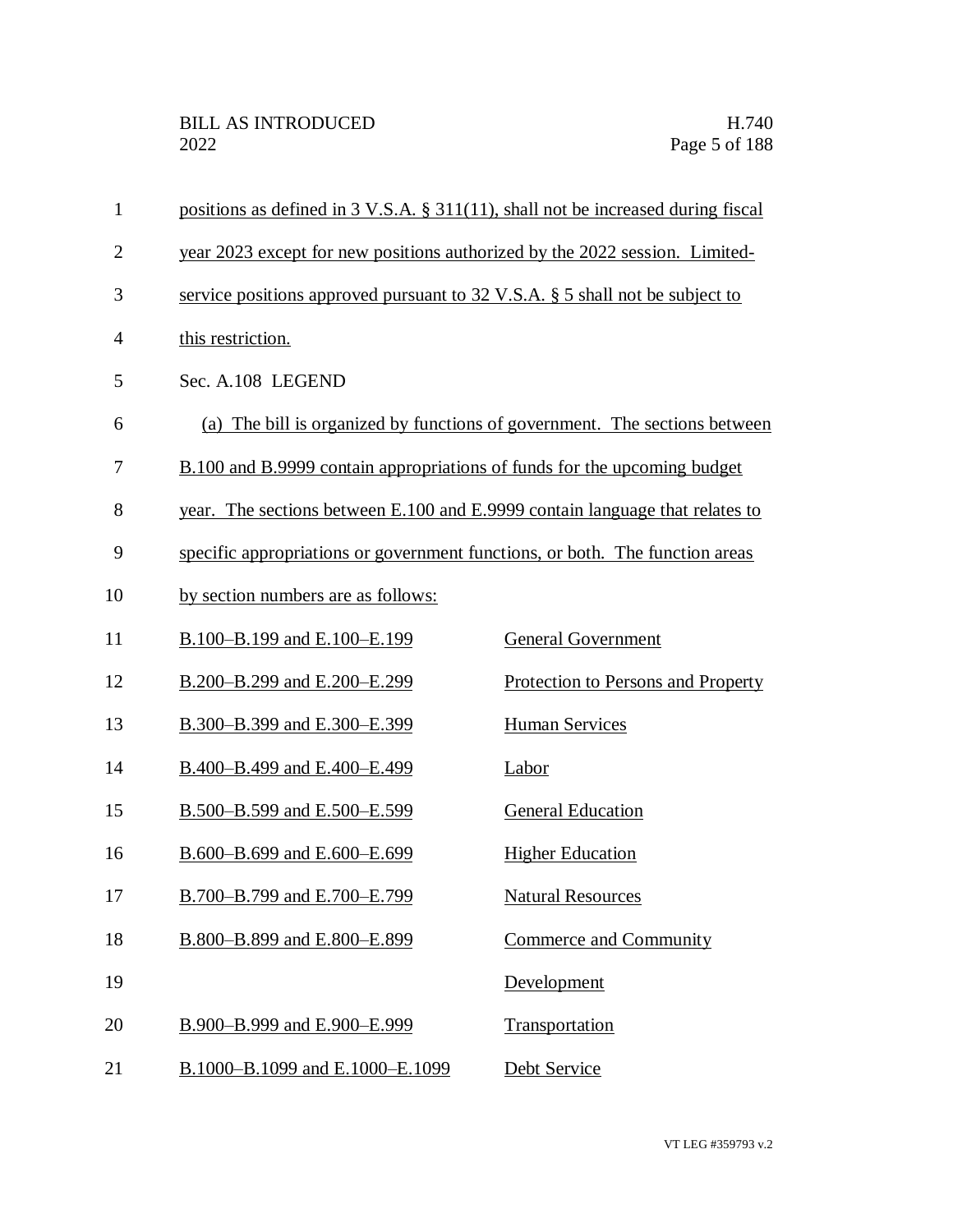| $\mathbf{1}$   | B.1100-B.1199 and E.1100-E.1199                                                 | One-time and other appropriation |
|----------------|---------------------------------------------------------------------------------|----------------------------------|
| $\overline{2}$ |                                                                                 | actions                          |
| 3              | (b) The C sections contain amendments to the current fiscal year, the $D$       |                                  |
| $\overline{4}$ | sections contain fund transfers and reserve allocations for the upcoming budget |                                  |
| 5              | year, and the G sections contain provisions relating to the American Rescue     |                                  |
| 6              | Plan Act of 2021, Pub. L. No 117-2 (ARPA) – Coronavirus State Fiscal            |                                  |
| 7              | Recovery Fund expenditures and other related funding.                           |                                  |
| 8              | Sec. B.100 Secretary of administration - secretary's office                     |                                  |
| 9              | Personal services                                                               | 1,652,252                        |
| 10             | Operating expenses                                                              | 111,750                          |
| 11             | Grants                                                                          | 25,000                           |
| 12             | Total                                                                           | 1,789,002                        |
| 13             | Source of funds                                                                 |                                  |
| 14             | General fund                                                                    | 1,092,614                        |
| 15             | Special funds                                                                   | 25,000                           |
| 16             | Internal service funds                                                          | 440,610                          |
| 17             | Interdepartmental transfers                                                     | 230,778                          |
| 18             | Total                                                                           | 1,789,002                        |
| 19             | Sec. B.101 Secretary of administration - finance                                |                                  |
| 20             | Personal services                                                               | 1,256,805                        |
| 21             | Operating expenses                                                              | 113,453                          |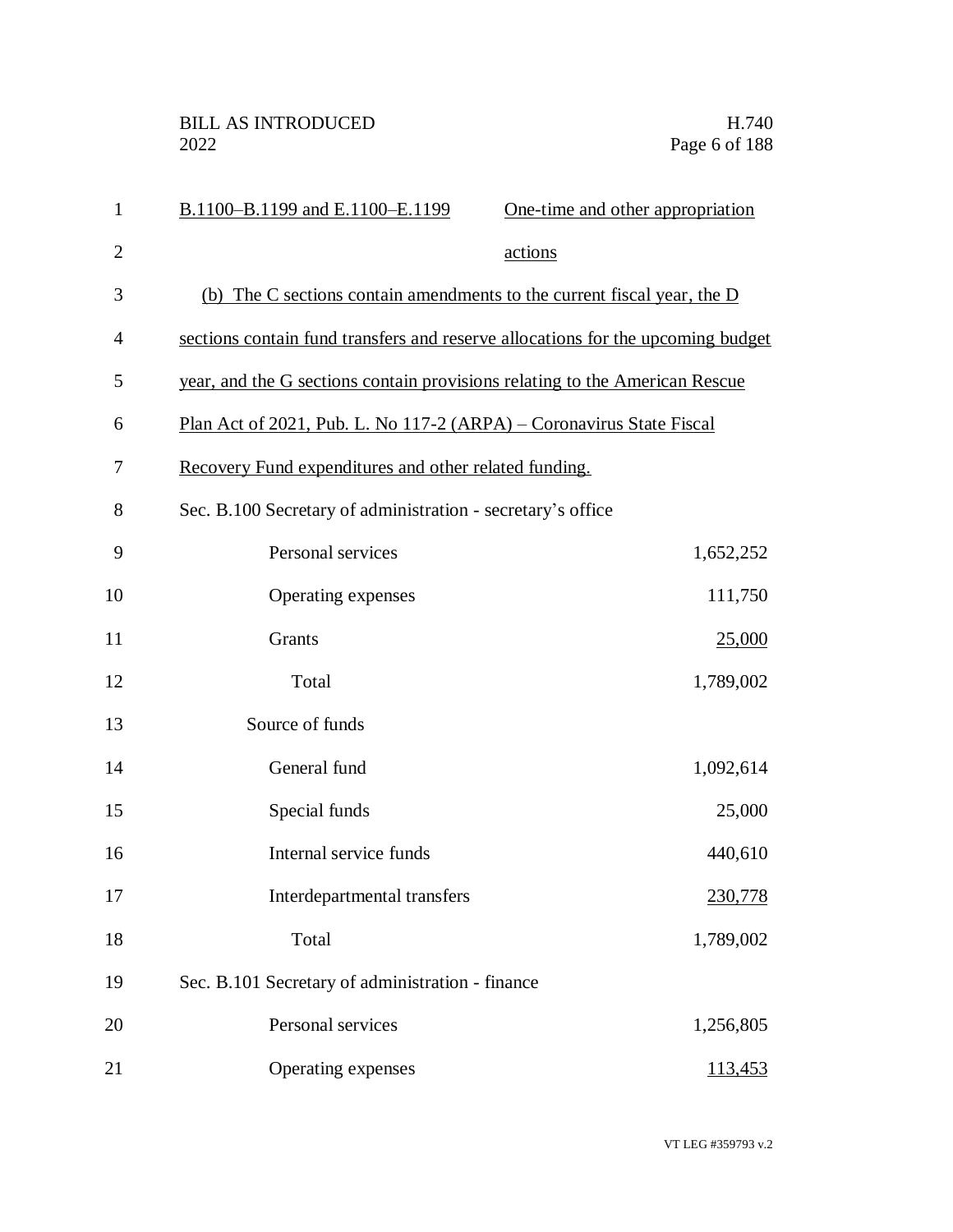|                | <b>BILL AS INTRODUCED</b><br>2022                                        | H.740<br>Page 7 of 188 |
|----------------|--------------------------------------------------------------------------|------------------------|
| $\mathbf{1}$   | Total                                                                    | 1,370,258              |
| $\overline{2}$ | Source of funds                                                          |                        |
| 3              | Interdepartmental transfers                                              | 1,370,258              |
| $\overline{4}$ | Total                                                                    | 1,370,258              |
| 5              | Sec. B.102 Secretary of administration - workers' compensation insurance |                        |
| 6              | Personal services                                                        | 831,338                |
| 7              | Operating expenses                                                       | <u>115,218</u>         |
| 8              | Total                                                                    | 946,556                |
| 9              | Source of funds                                                          |                        |
| 10             | Internal service funds                                                   | <u>946,556</u>         |
| 11             | Total                                                                    | 946,556                |
| 12             | Sec. B.103 Secretary of administration - general liability insurance     |                        |
| 13             | Personal services                                                        | 507,371                |
| 14             | Operating expenses                                                       | <u>38,155</u>          |
| 15             | Total                                                                    | 545,526                |
| 16             | Source of funds                                                          |                        |
| 17             | Internal service funds                                                   | 545,526                |
| 18             | Total                                                                    | 545,526                |
| 19             | Sec. B.104 Secretary of administration - all other insurance             |                        |
| 20             | Personal services                                                        | 192,702                |
| 21             | Operating expenses                                                       | 17,643                 |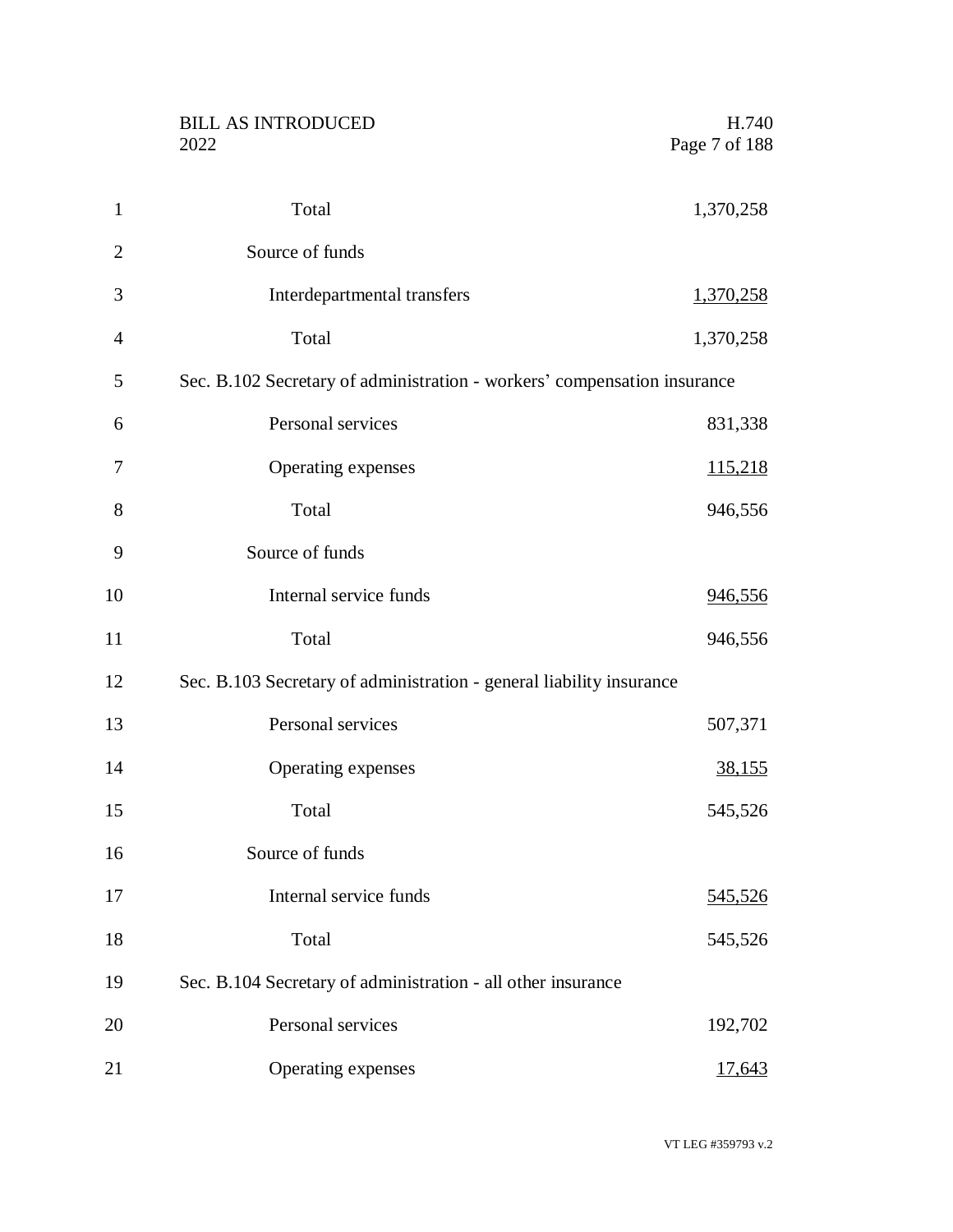|                | <b>BILL AS INTRODUCED</b><br>2022                                      | H.740<br>Page 8 of 188 |
|----------------|------------------------------------------------------------------------|------------------------|
|                |                                                                        |                        |
| $\mathbf{1}$   | Total                                                                  | 210,345                |
| $\overline{2}$ | Source of funds                                                        |                        |
| 3              | Internal service funds                                                 | 210,345                |
| $\overline{4}$ | Total                                                                  | 210,345                |
| 5              | Sec. B.105 Agency of digital services - communications and information |                        |
| 6              | technology                                                             |                        |
| 7              | Personal services                                                      | 99,364,395             |
| 8              | Operating expenses                                                     | 34,833,539             |
| 9              | Total                                                                  | 134, 197, 934          |
| 10             | Source of funds                                                        |                        |
| 11             | General fund                                                           | 179,572                |
| 12             | Special funds                                                          | 17,159,341             |
| 13             | Internal service funds                                                 | 116,859,021            |
| 14             | Total                                                                  | 134, 197, 934          |
| 15             | Sec. B.106 Finance and management - budget and management              |                        |
| 16             | Personal services                                                      | 1,560,869              |
| 17             | Operating expenses                                                     | 328,431                |
| 18             | Total                                                                  | 1,889,300              |
| 19             | Source of funds                                                        |                        |
| 20             | General fund                                                           | 1,287,210              |
| 21             | Internal service funds                                                 | 602,090                |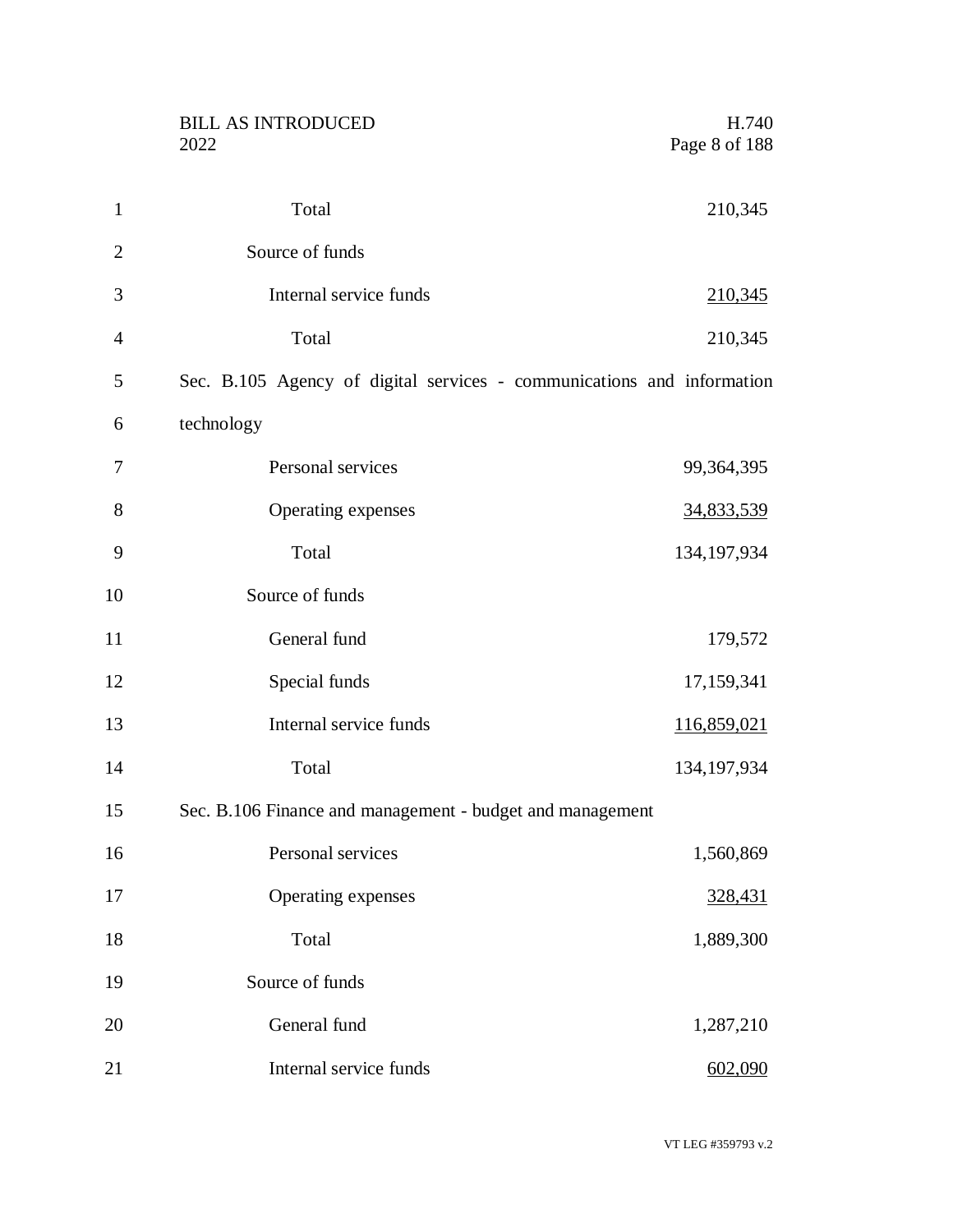|                | <b>BILL AS INTRODUCED</b><br>2022                        | H.740<br>Page 9 of 188 |
|----------------|----------------------------------------------------------|------------------------|
| $\mathbf{1}$   | Total                                                    | 1,889,300              |
| $\overline{2}$ | Sec. B.107 Finance and management - financial operations |                        |
| 3              | Personal services                                        | 2,258,652              |
| 4              | Operating expenses                                       | <u>729,477</u>         |
| 5              | Total                                                    | 2,988,129              |
| 6              | Source of funds                                          |                        |
| 7              | Internal service funds                                   | 2,988,129              |
| 8              | Total                                                    | 2,988,129              |
| 9              | Sec. B.108 Human resources - operations                  |                        |
| 10             | Personal services                                        | 9,623,786              |
| 11             | Operating expenses                                       | 1,337,649              |
| 12             | Total                                                    | 10,961,435             |
| 13             | Source of funds                                          |                        |
| 14             | General fund                                             | 1,645,579              |
| 15             | Special funds                                            | 263,589                |
| 16             | Internal service funds                                   | 8,582,668              |
| 17             | Interdepartmental transfers                              | 469,599                |
| 18             | Total                                                    | 10,961,435             |
| 19             | Sec. B.108.1 Human resources - VTHR operations           |                        |
| 20             | Personal services                                        | 1,795,870              |
| 21             | Operating expenses                                       | 712,551                |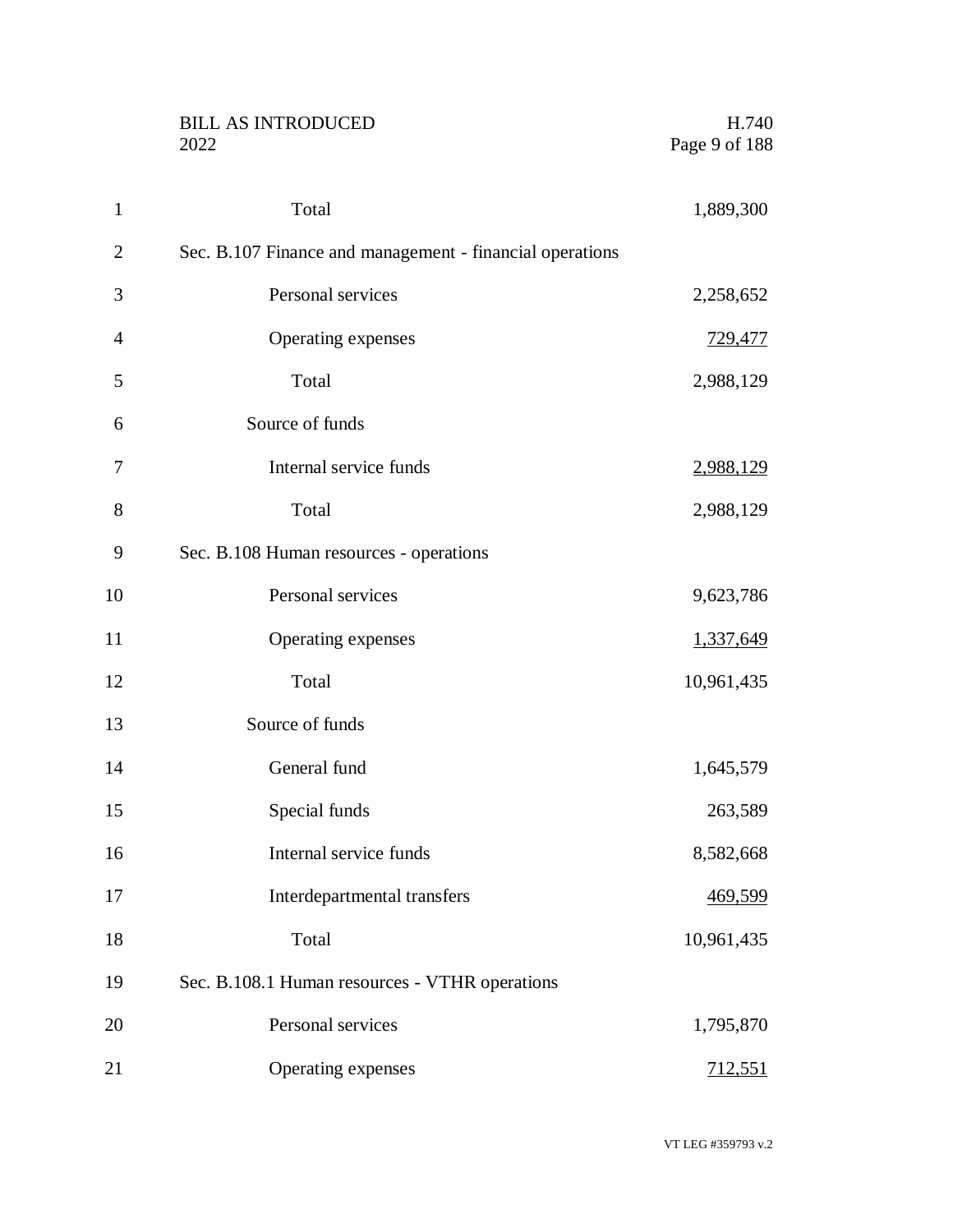|                  | <b>BILL AS INTRODUCED</b><br>2022                         | H.740<br>Page 10 of 188 |
|------------------|-----------------------------------------------------------|-------------------------|
| $\mathbf{1}$     | Total                                                     | 2,508,421               |
| $\overline{2}$   | Source of funds                                           |                         |
| 3                | Internal service funds                                    | 2,508,421               |
| $\overline{4}$   | Total                                                     | 2,508,421               |
| 5                | Sec. B.109 Human resources - employee benefits & wellness |                         |
| 6                | Personal services                                         | 1,109,145               |
| $\boldsymbol{7}$ | Operating expenses                                        | 601,415                 |
| 8                | Total                                                     | 1,710,560               |
| 9                | Source of funds                                           |                         |
| 10               | Internal service funds                                    | 1,710,560               |
| 11               | Total                                                     | 1,710,560               |
| 12               | Sec. B.110 Libraries                                      |                         |
| 13               | Personal services                                         | 2,362,959               |
| 14               | Operating expenses                                        | 892,587                 |
| 15               | Grants                                                    | 201,900                 |
| 16               | Total                                                     | 3,457,446               |
| 17               | Source of funds                                           |                         |
| 18               | General fund                                              | 2,004,119               |
| 19               | Special funds                                             | 35,276                  |
| 20               | Federal funds                                             | 1,308,858               |
| 21               | Interdepartmental transfers                               | 109,193                 |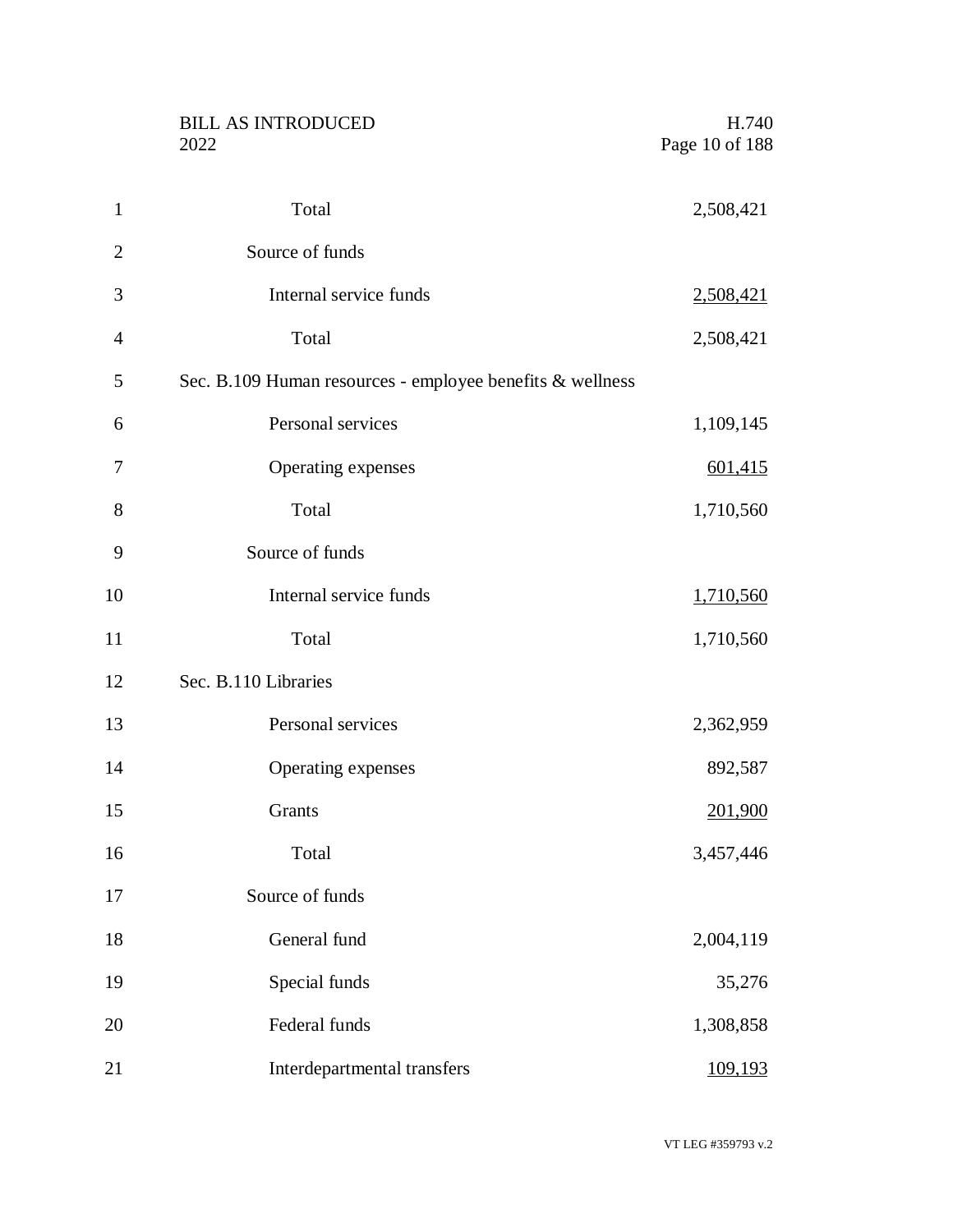|                | <b>BILL AS INTRODUCED</b><br>2022                          | H.740<br>Page 11 of 188 |
|----------------|------------------------------------------------------------|-------------------------|
| $\mathbf{1}$   | Total                                                      | 3,457,446               |
| $\overline{2}$ | Sec. B.111 Tax - administration/collection                 |                         |
| 3              | Personal services                                          | 17,681,398              |
| $\overline{4}$ | Operating expenses                                         | 5,686,318               |
| 5              | Total                                                      | 23, 367, 716            |
| 6              | Source of funds                                            |                         |
| 7              | General fund                                               | 21,259,826              |
| 8              | Special funds                                              | 2,073,781               |
| 9              | Interdepartmental transfers                                | 34,109                  |
| 10             | Total                                                      | 23,367,716              |
| 11             | Sec. B.112 Buildings and general services - administration |                         |
| 12             | Personal services                                          | 1,080,924               |
| 13             | Operating expenses                                         | 153,965                 |
| 14             | Total                                                      | 1,234,889               |
| 15             | Source of funds                                            |                         |
| 16             | Interdepartmental transfers                                | 1,234,889               |
| 17             | Total                                                      | 1,234,889               |
| 18             | Sec. B.113 Buildings and general services - engineering    |                         |
| 19             | Personal services                                          | 96,274                  |
| 20             | Operating expenses                                         | 1,535,829               |
| 21             | Total                                                      | 1,632,103               |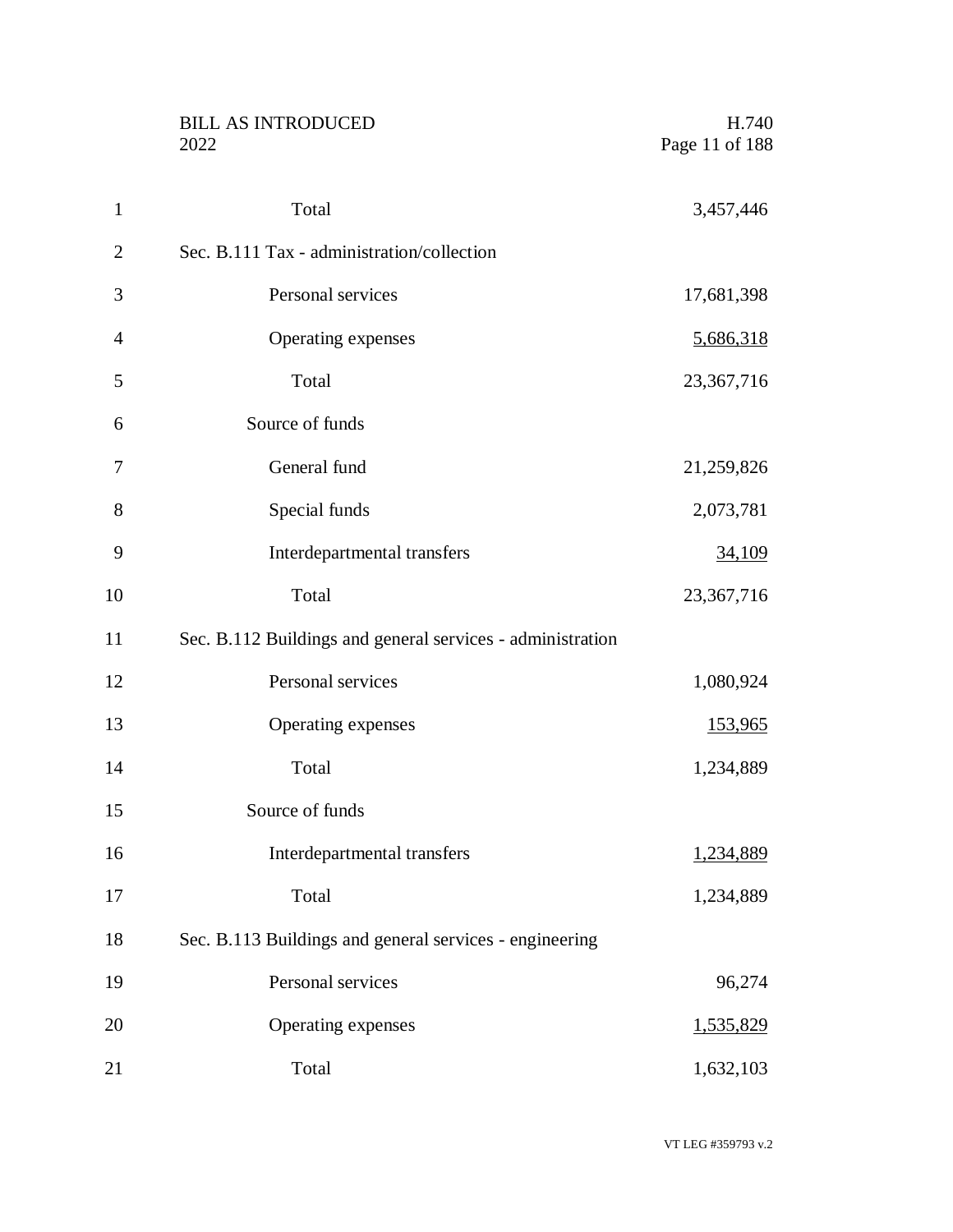| $\mathbf{1}$   | Source of funds                                                            |             |
|----------------|----------------------------------------------------------------------------|-------------|
| $\overline{2}$ | General fund                                                               | 1,132,103   |
| 3              | Interdepartmental transfers                                                | 500,000     |
| $\overline{4}$ | Total                                                                      | 1,632,103   |
| 5              | Sec. B.113.1 Buildings and General Services Engineering - Capital Projects |             |
| 6              | Personal services                                                          | 2,756,153   |
| 7              | Total                                                                      | 2,756,153   |
| 8              | Source of funds                                                            |             |
| 9              | General fund                                                               | 2,756,153   |
| 10             | Total                                                                      | 2,756,153   |
| 11             | Sec. B.114 Buildings and general services - information centers            |             |
| 12             | Personal services                                                          | 3,320,126   |
| 13             | Operating expenses                                                         | 1,821,549   |
| 14             | Total                                                                      | 5, 141, 675 |
| 15             | Source of funds                                                            |             |
| 16             | General fund                                                               | 649,572     |
| 17             | <b>Transportation fund</b>                                                 | 4,059,343   |
| 18             | Special funds                                                              | 432,760     |
| 19             | Total                                                                      | 5, 141, 675 |
| 20             | Sec. B.115 Buildings and general services - purchasing                     |             |
| 21             | Personal services                                                          | 1,134,262   |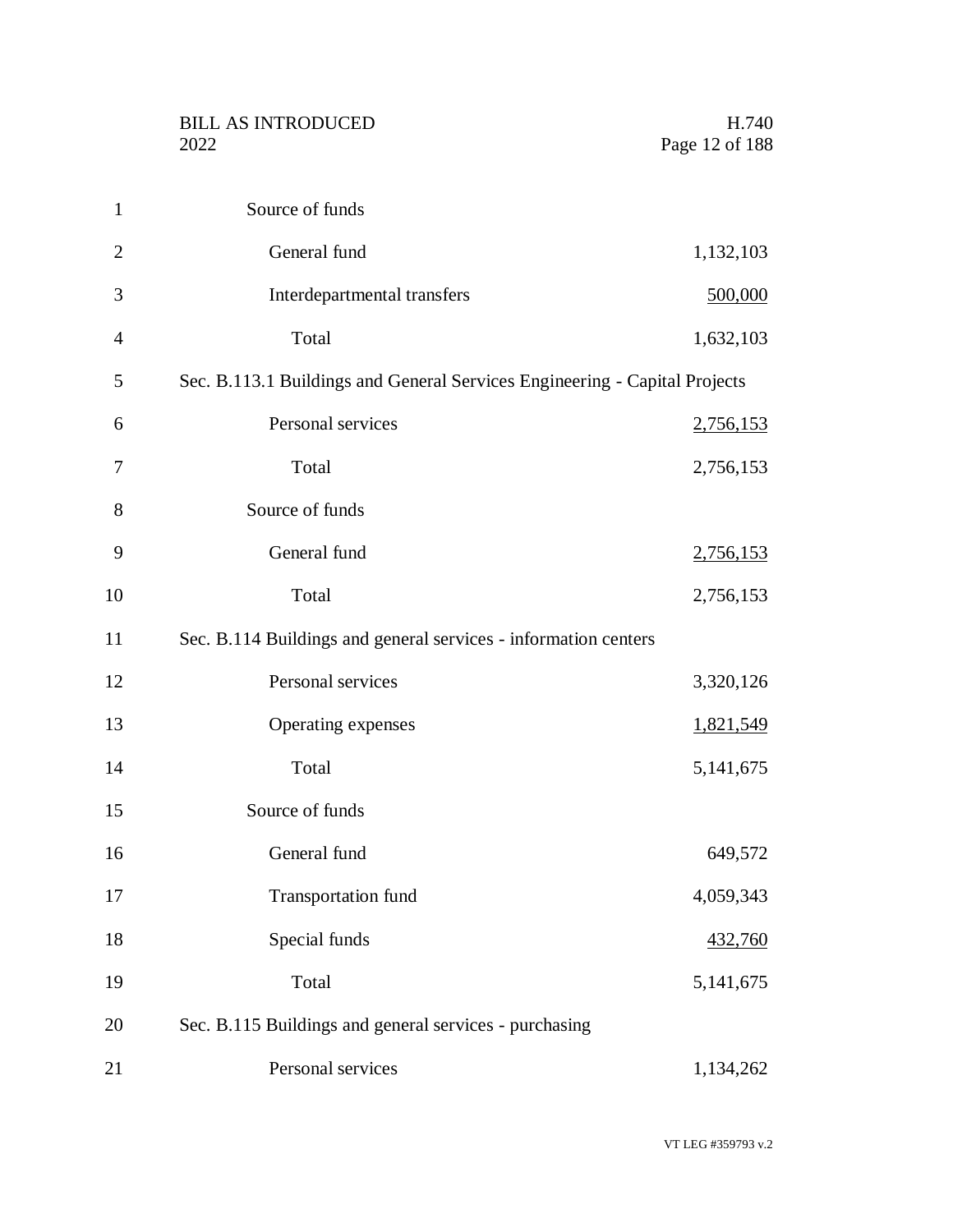|                | <b>BILL AS INTRODUCED</b><br>2022                           | H.740<br>Page 13 of 188 |
|----------------|-------------------------------------------------------------|-------------------------|
| $\mathbf{1}$   | Operating expenses                                          | <u>222,957</u>          |
| $\overline{2}$ | Total                                                       | 1,357,219               |
| 3              | Source of funds                                             |                         |
| $\overline{4}$ | General fund                                                | 1,357,219               |
| 5              | Total                                                       | 1,357,219               |
| 6              | Sec. B.116 Buildings and general services - postal services |                         |
| 7              | Personal services                                           | 757,054                 |
| 8              | Operating expenses                                          | 249,683                 |
| 9              | Total                                                       | 1,006,737               |
| 10             | Source of funds                                             |                         |
| 11             | General fund                                                | 84,986                  |
| 12             | Internal service funds                                      | 921,751                 |
| 13             | Total                                                       | 1,006,737               |
| 14             | Sec. B.117 Buildings and general services - copy center     |                         |
| 15             | Personal services                                           | 853,534                 |
| 16             | Operating expenses                                          | <u>171,957</u>          |
| 17             | Total                                                       | 1,025,491               |
| 18             | Source of funds                                             |                         |
| 19             | Internal service funds                                      | 1,025,491               |
| 20             | Total                                                       | 1,025,491               |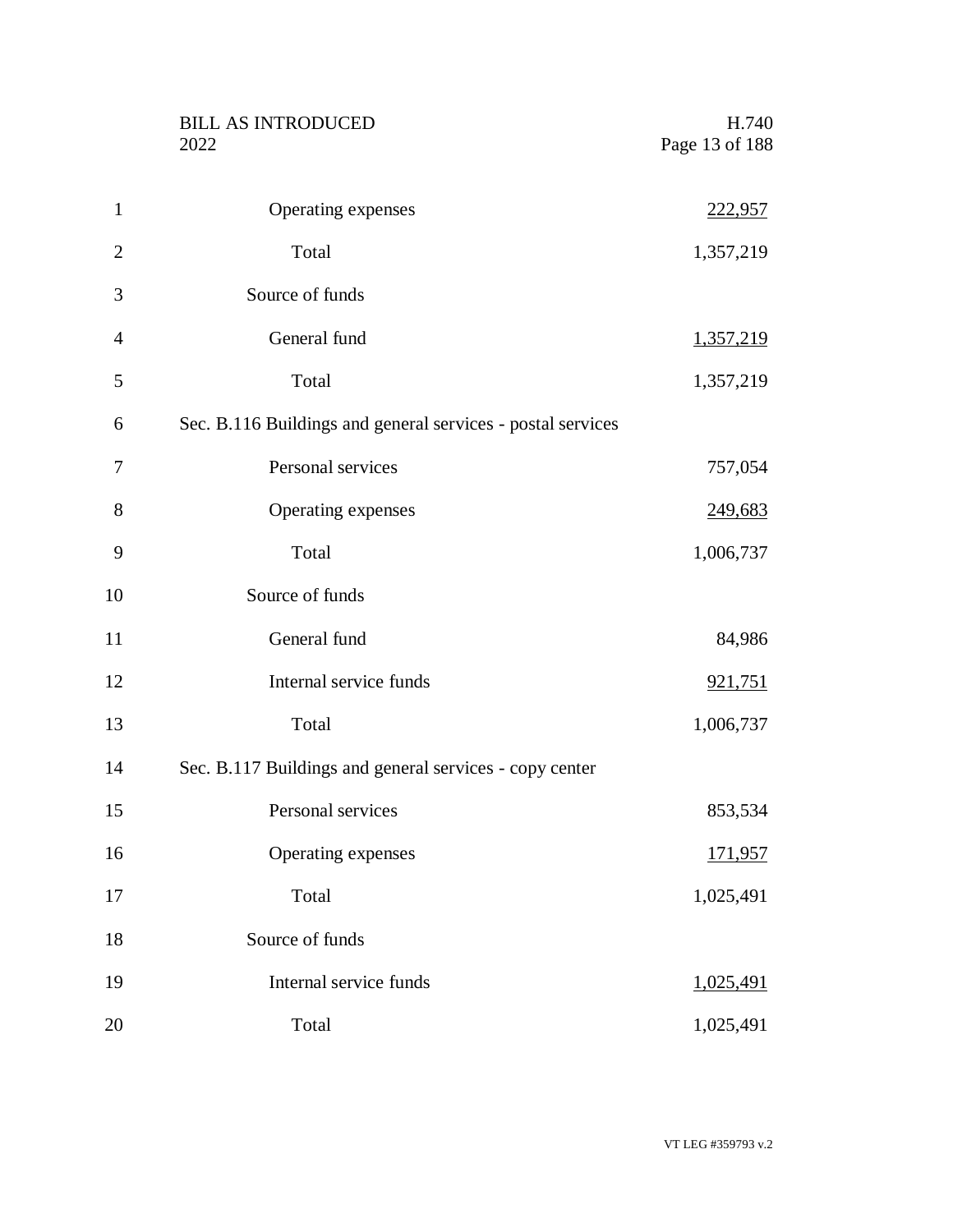| $\mathbf{1}$   | Sec. B.118 Buildings and general services - fleet management services |                |
|----------------|-----------------------------------------------------------------------|----------------|
| $\overline{2}$ | Personal services                                                     | 777,083        |
| 3              | Operating expenses                                                    | 250,909        |
| $\overline{4}$ | Total                                                                 | 1,027,992      |
| 5              | Source of funds                                                       |                |
| 6              | Internal service funds                                                | 1,027,992      |
| 7              | Total                                                                 | 1,027,992      |
| 8              | Sec. B.119 Buildings and general services - federal surplus property  |                |
| 9              | Operating expenses                                                    | 6,979          |
| 10             | Total                                                                 | 6,979          |
| 11             | Source of funds                                                       |                |
| 12             | Enterprise funds                                                      | 6,979          |
| 13             | Total                                                                 | 6,979          |
| 14             | Sec. B.120 Buildings and general services - state surplus property    |                |
| 15             | Personal services                                                     | 343,550        |
| 16             | Operating expenses                                                    | <u>125,259</u> |
| 17             | Total                                                                 | 468,809        |
| 18             | Source of funds                                                       |                |
| 19             | Internal service funds                                                | 468,809        |
| 20             | Total                                                                 | 468,809        |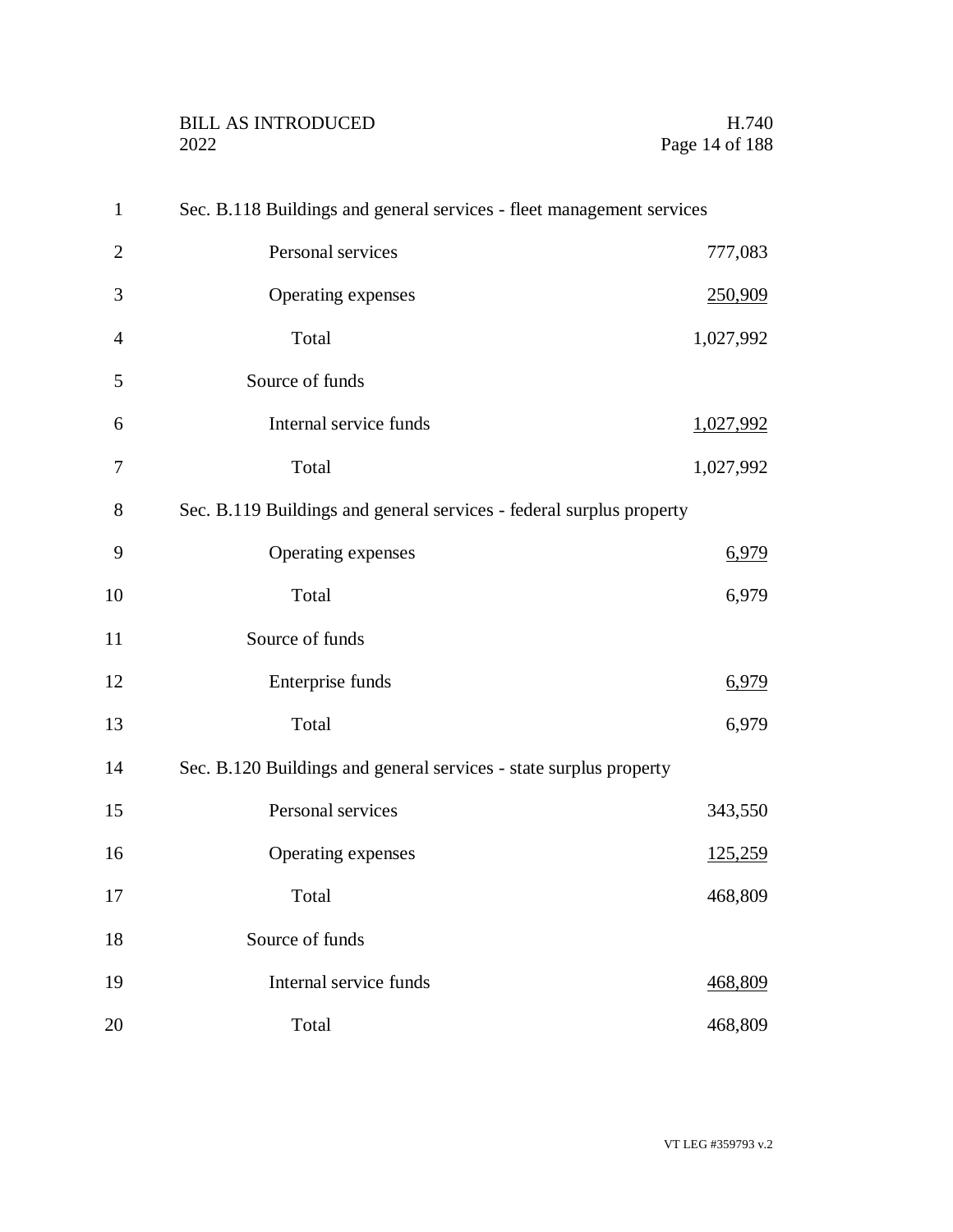| $\mathbf{1}$   | Sec. B.121 Buildings and general services - property management |              |
|----------------|-----------------------------------------------------------------|--------------|
| $\overline{2}$ | Personal services                                               | 1,467,576    |
| 3              | Operating expenses                                              | 508,707      |
| $\overline{4}$ | Total                                                           | 1,976,283    |
| 5              | Source of funds                                                 |              |
| 6              | Internal service funds                                          | 1,976,283    |
| 7              | Total                                                           | 1,976,283    |
| 8              | Sec. B.122 Buildings and general services - fee for space       |              |
| 9              | Personal services                                               | 18,711,733   |
| 10             | Operating expenses                                              | 14,636,007   |
| 11             | Total                                                           | 33, 347, 740 |
| 12             | Source of funds                                                 |              |
| 13             | Internal service funds                                          | 33, 347, 740 |
| 14             | Total                                                           | 33, 347, 740 |
| 15             | Sec. B.124 Executive office - governor's office                 |              |
| 16             | Personal services                                               | 1,487,507    |
| 17             | Operating expenses                                              | 459,623      |
| 18             | Total                                                           | 1,947,130    |
| 19             | Source of funds                                                 |              |
| 20             | General fund                                                    | 1,716,379    |
| 21             | Interdepartmental transfers                                     | 230,751      |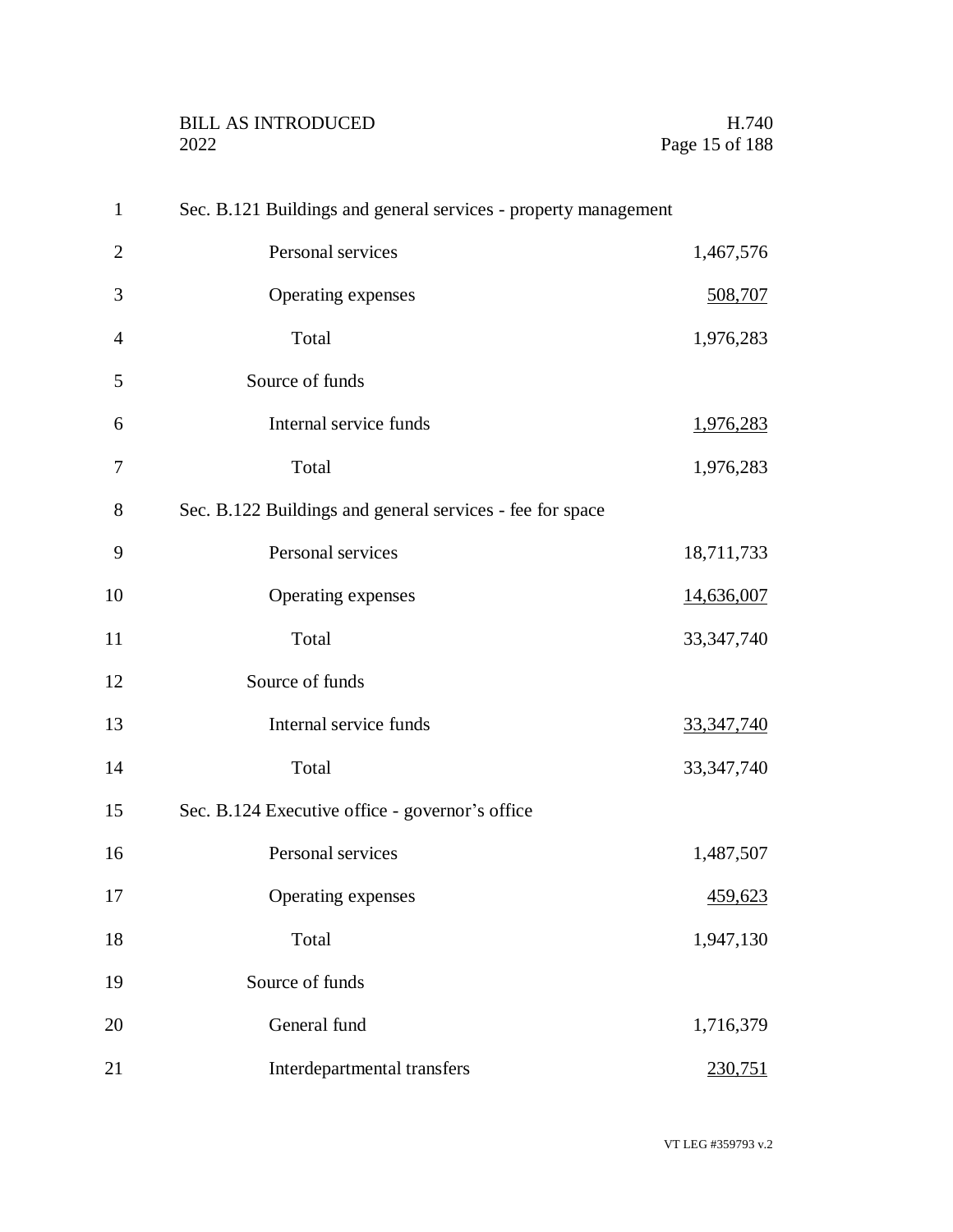|                | <b>BILL AS INTRODUCED</b><br>2022               | H.740<br>Page 16 of 188 |
|----------------|-------------------------------------------------|-------------------------|
| $\mathbf{1}$   | Total                                           | 1,947,130               |
| $\overline{2}$ | Sec. B.125 Legislative counsel                  |                         |
| 3              | Personal services                               | 3,401,294               |
| $\overline{4}$ | Operating expenses                              | 255,108                 |
| 5              | Total                                           | 3,656,402               |
| 6              | Source of funds                                 |                         |
| 7              | General fund                                    | 3,656,402               |
| 8              | Total                                           | 3,656,402               |
| 9              | Sec. B.126 Legislature                          |                         |
| 10             | Personal services                               | 5,390,208               |
| 11             | Operating expenses                              | 4,510,892               |
| 12             | Total                                           | 9,901,100               |
| 13             | Source of funds                                 |                         |
| 14             | General fund                                    | 9,901,100               |
| 15             | Total                                           | 9,901,100               |
| 16             | Sec. B.126.1 Legislative information technology |                         |
| 17             | Personal services                               | 1,141,119               |
| 18             | Operating expenses                              | 564,119                 |
| 19             | Total                                           | 1,705,238               |
| 20             | Source of funds                                 |                         |
| 21             | General fund                                    | 1,705,238               |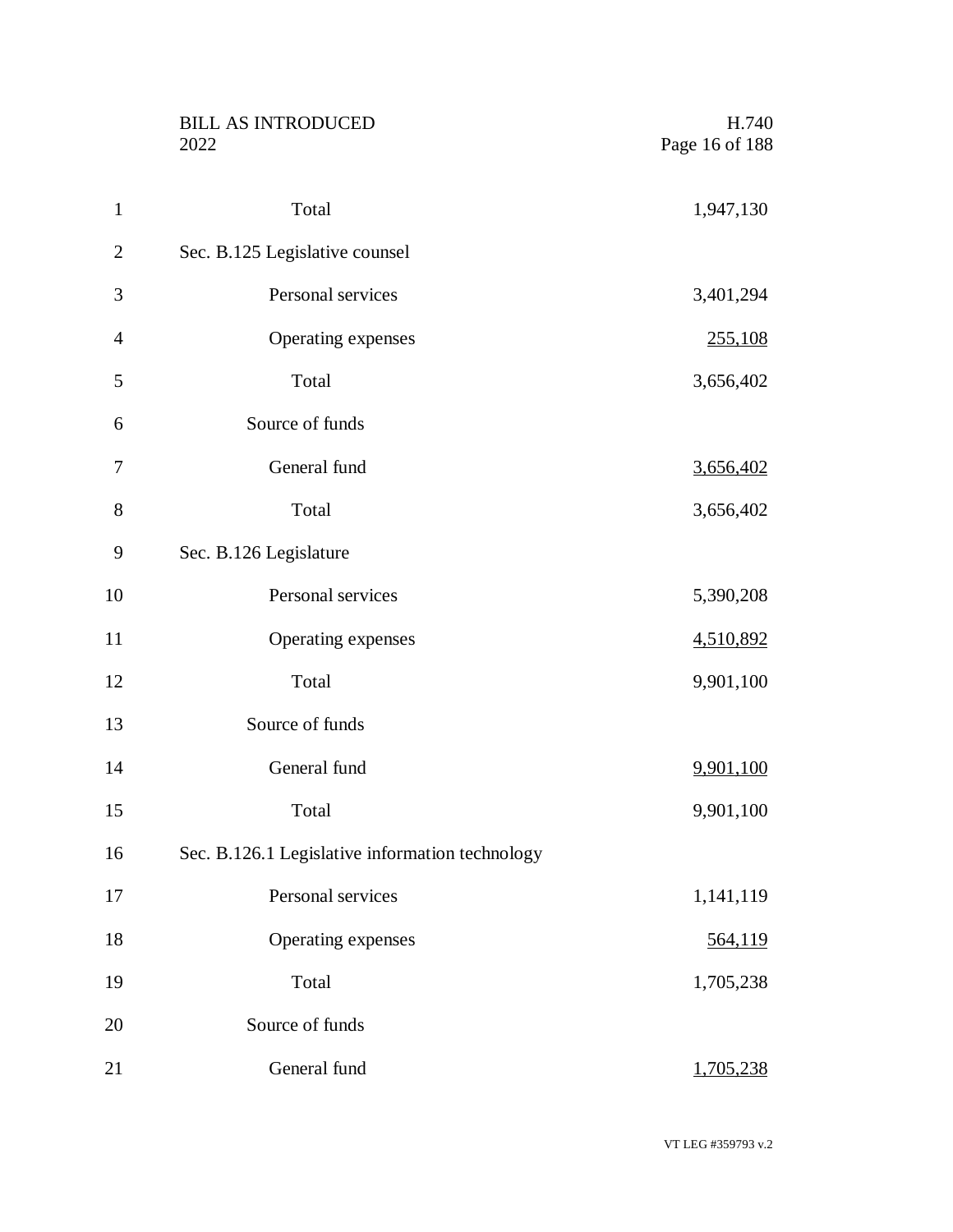|                | <b>BILL AS INTRODUCED</b><br>2022 | H.740<br>Page 17 of 188 |
|----------------|-----------------------------------|-------------------------|
| $\mathbf{1}$   | Total                             | 1,705,238               |
| $\overline{2}$ | Sec. B.127 Joint fiscal committee |                         |
| 3              | Personal services                 | 2,551,475               |
| $\overline{4}$ | Operating expenses                | 170,638                 |
| 5              | Total                             | 2,722,113               |
| 6              | Source of funds                   |                         |
| 7              | General fund                      | 2,722,113               |
| 8              | Total                             | 2,722,113               |
| 9              | Sec. B.128 Sergeant at arms       |                         |
| 10             | Personal services                 | 1,063,777               |
| 11             | Operating expenses                | 109,829                 |
| 12             | Total                             | 1,173,606               |
| 13             | Source of funds                   |                         |
| 14             | General fund                      | <u>1,173,606</u>        |
| 15             | Total                             | 1,173,606               |
| 16             | Sec. B.129 Lieutenant governor    |                         |
| 17             | Personal services                 | 206,253                 |
| 18             | Operating expenses                | 42,999                  |
| 19             | Total                             | 249,252                 |
| 20             | Source of funds                   |                         |
| 21             | General fund                      | 249,252                 |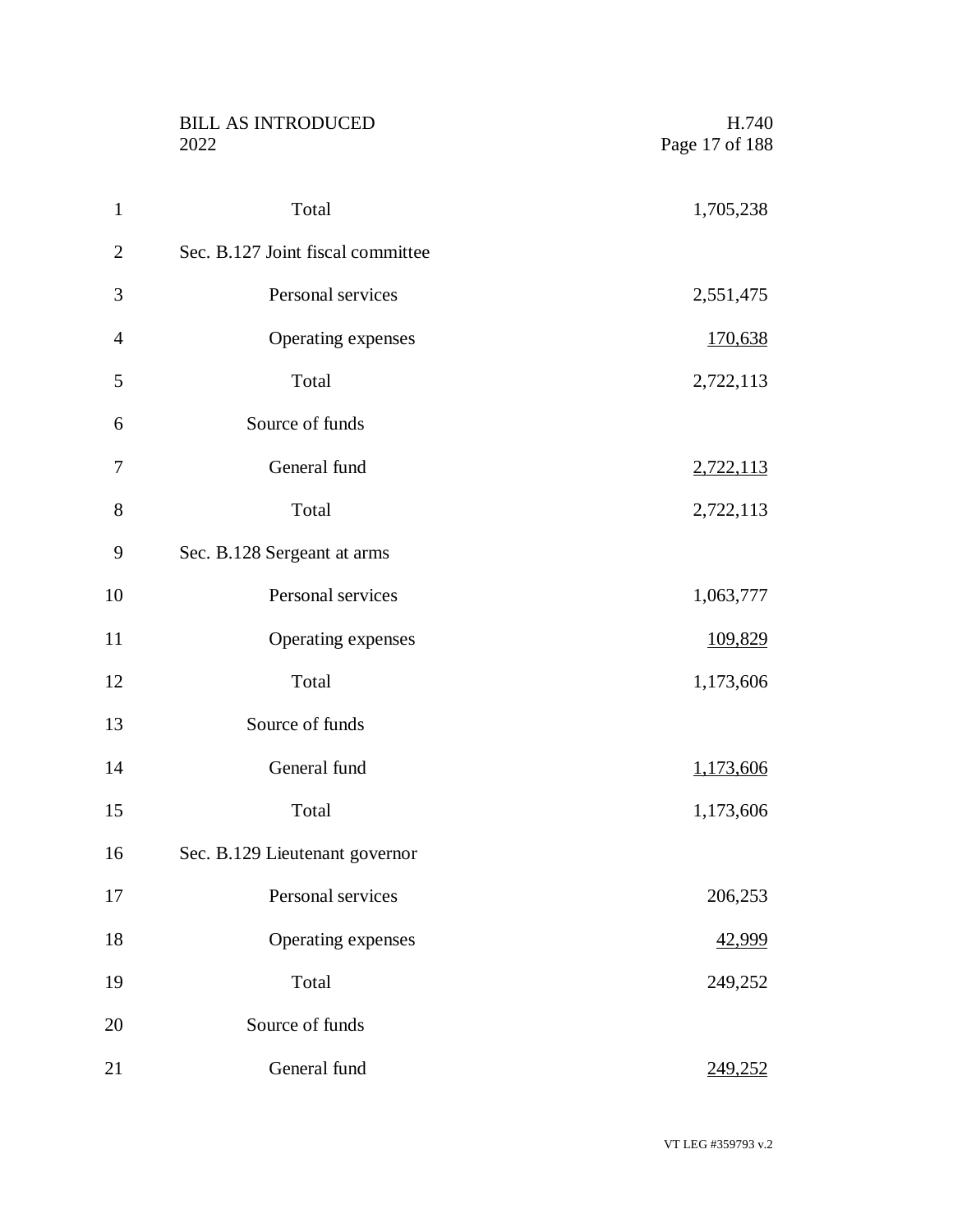|                | <b>BILL AS INTRODUCED</b><br>2022               | H.740<br>Page 18 of 188 |
|----------------|-------------------------------------------------|-------------------------|
| $\mathbf{1}$   | Total                                           | 249,252                 |
| $\overline{2}$ | Sec. B.130 Auditor of accounts                  |                         |
| 3              | Personal services                               | 3,985,879               |
| $\overline{4}$ | Operating expenses                              | <u>179,191</u>          |
| 5              | Total                                           | 4,165,070               |
| 6              | Source of funds                                 |                         |
| 7              | General fund                                    | 357,074                 |
| 8              | Special funds                                   | 53,145                  |
| 9              | Internal service funds                          | 3,754,851               |
| 10             | Total                                           | 4,165,070               |
| 11             | Sec. B.131 State treasurer                      |                         |
| 12             | Personal services                               | 4,215,443               |
| 13             | Operating expenses                              | <u>214,594</u>          |
| 14             | Total                                           | 4,430,037               |
| 15             | Source of funds                                 |                         |
| 16             | General fund                                    | 1,409,658               |
| 17             | Special funds                                   | 2,803,034               |
| 18             | Interdepartmental transfers                     | 217,345                 |
| 19             | Total                                           | 4,430,037               |
| 20             | Sec. B.132 State treasurer - unclaimed property |                         |
| 21             | Personal services                               | 829,638                 |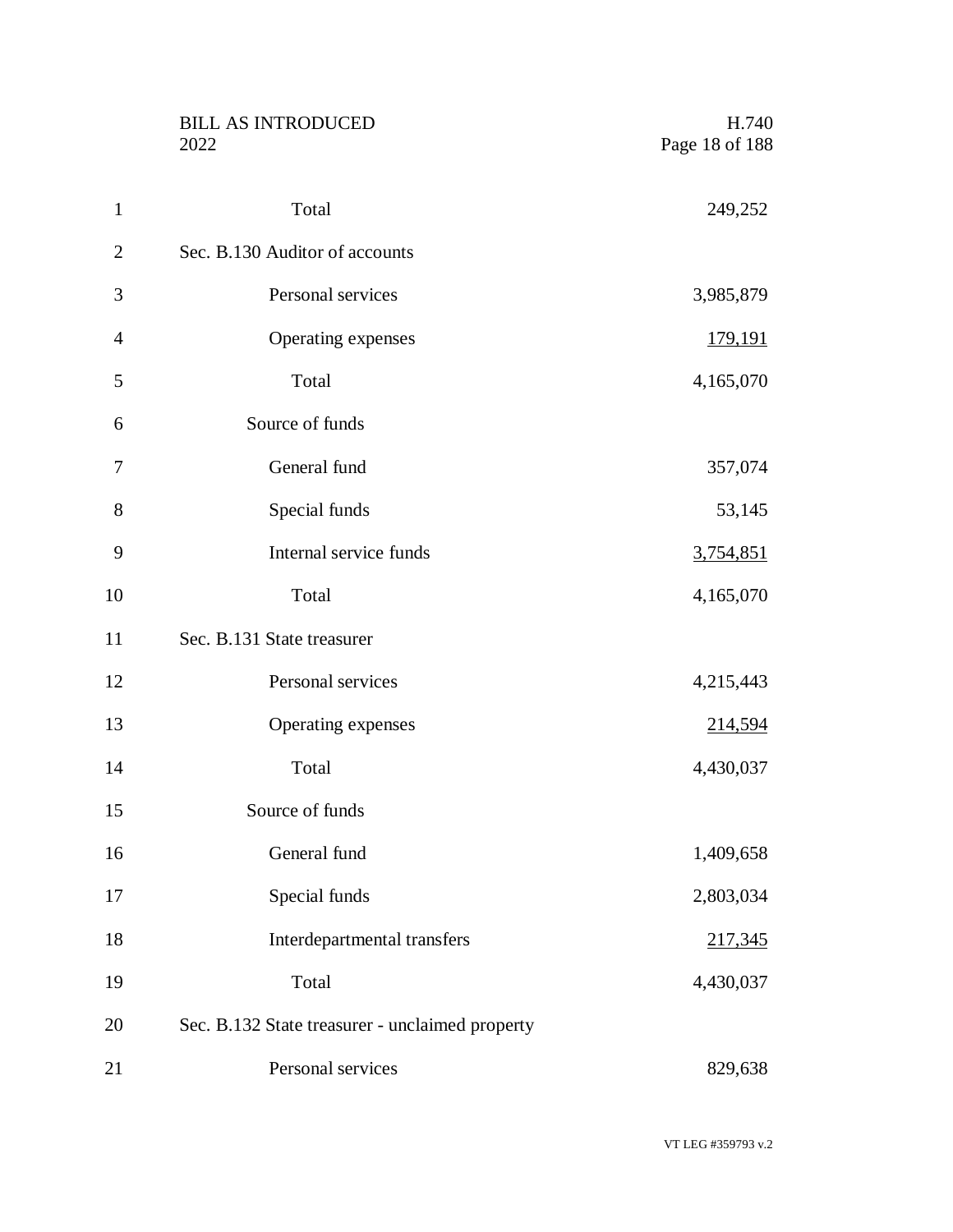|                | <b>BILL AS INTRODUCED</b><br>2022                  | H.740<br>Page 19 of 188 |
|----------------|----------------------------------------------------|-------------------------|
| $\mathbf{1}$   | Operating expenses                                 | 326,937                 |
| $\overline{2}$ | Total                                              | 1,156,575               |
| 3              | Source of funds                                    |                         |
| $\overline{4}$ | Private purpose trust funds                        | <u>1,156,575</u>        |
| 5              | Total                                              | 1,156,575               |
| 6              | Sec. B.133 Vermont state retirement system         |                         |
| 7              | Personal services                                  | 180,911                 |
| 8              | Operating expenses                                 | <u>1,399,555</u>        |
| 9              | Total                                              | 1,580,466               |
| 10             | Source of funds                                    |                         |
| 11             | Pension trust funds                                | 1,580,466               |
| 12             | Total                                              | 1,580,466               |
| 13             | Sec. B.134 Municipal employees' retirement system  |                         |
| 14             | Personal services                                  | 198,399                 |
| 15             | Operating expenses                                 | 890,207                 |
| 16             | Total                                              | 1,088,606               |
| 17             | Source of funds                                    |                         |
| 18             | Pension trust funds                                | 1,088,606               |
| 19             | Total                                              | 1,088,606               |
| 20             | Sec. B.134.1 Vermont Pension Investment Commission |                         |
| 21             | Personal services                                  | 1,909,994               |

VT LEG #359793 v.2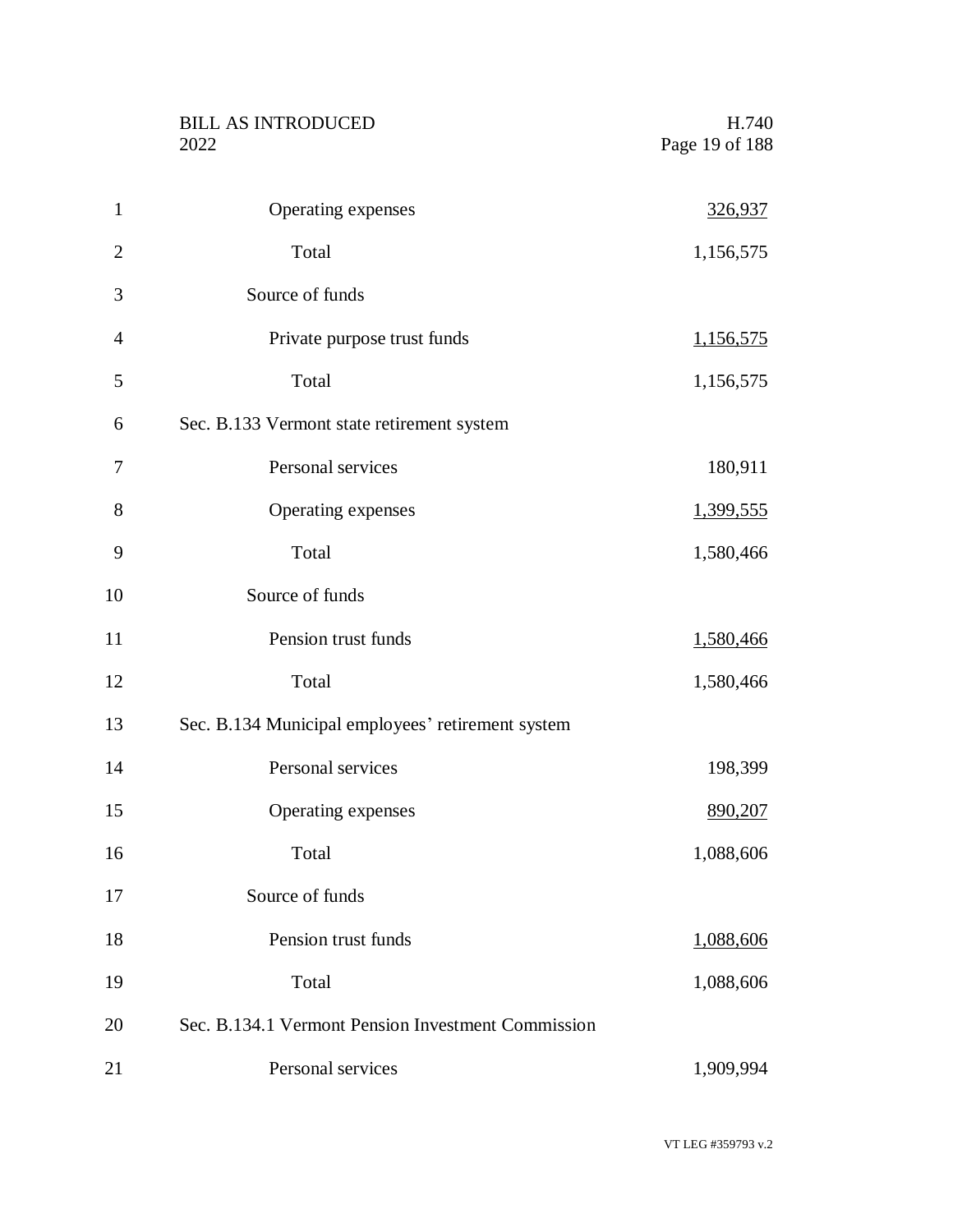|                | <b>BILL AS INTRODUCED</b><br>2022      | H.740<br>Page 20 of 188 |
|----------------|----------------------------------------|-------------------------|
| $\mathbf{1}$   | Operating expenses                     | <u>226,691</u>          |
| $\overline{2}$ | Total                                  | 2,136,685               |
| 3              | Source of funds                        |                         |
| $\overline{4}$ | Special funds                          | 2,136,685               |
| 5              | Total                                  | 2,136,685               |
| 6              | Sec. B.135 State labor relations board |                         |
| 7              | Personal services                      | 236,763                 |
| 8              | Operating expenses                     | 58,324                  |
| 9              | Total                                  | 295,087                 |
| 10             | Source of funds                        |                         |
| 11             | General fund                           | 285,511                 |
| 12             | Special funds                          | 6,788                   |
| 13             | Interdepartmental transfers            | 2,788                   |
| 14             | Total                                  | 295,087                 |
| 15             | Sec. B.136 VOSHA review board          |                         |
| 16             | Personal services                      | 81,139                  |
| 17             | Operating expenses                     | 14,783                  |
| 18             | Total                                  | 95,922                  |
| 19             | Source of funds                        |                         |
| 20             | General fund                           | 47,961                  |
| 21             | Interdepartmental transfers            | 47,961                  |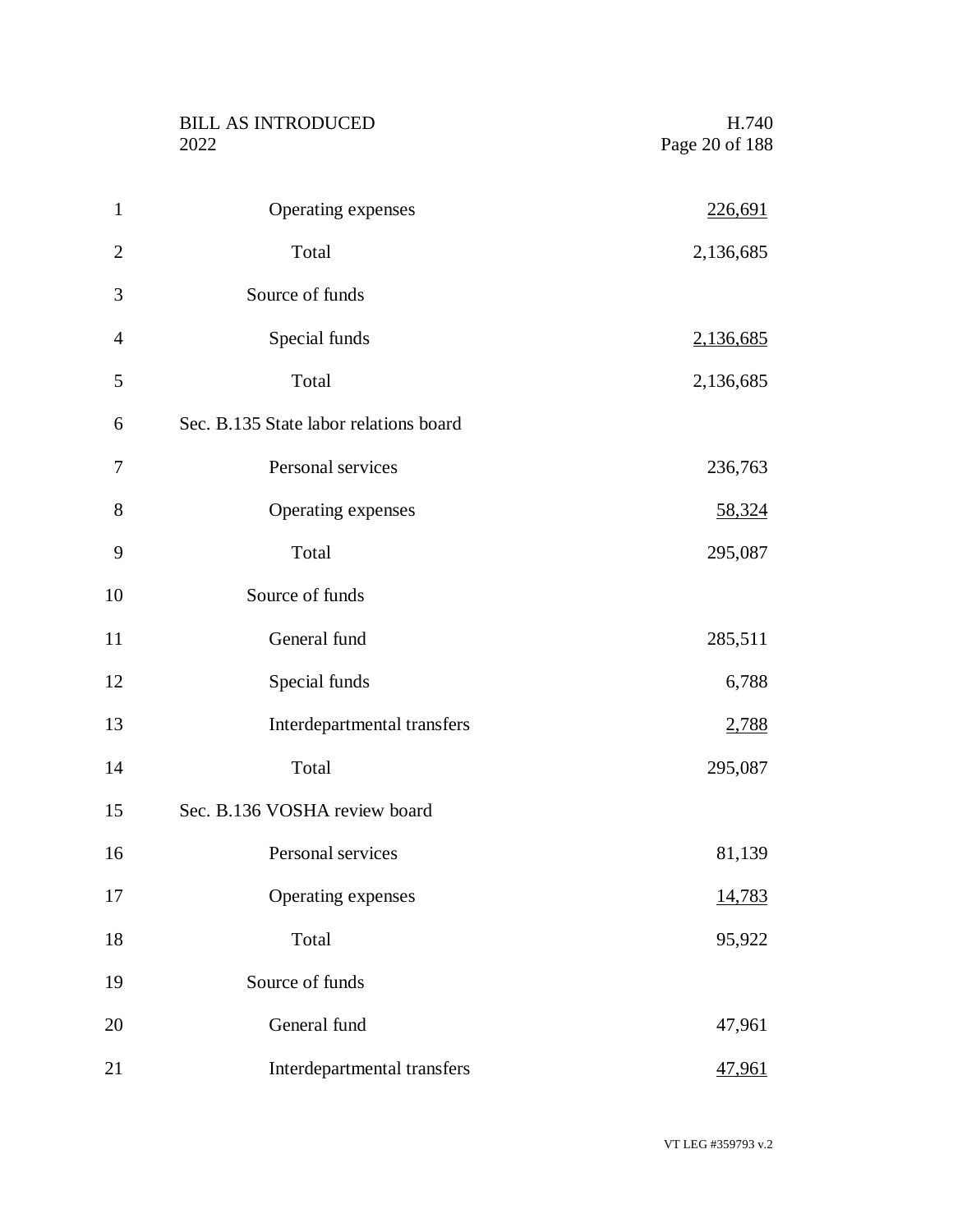|                | <b>BILL AS INTRODUCED</b><br>2022 | H.740<br>Page 21 of 188 |
|----------------|-----------------------------------|-------------------------|
| $\mathbf{1}$   | Total                             | 95,922                  |
| $\overline{2}$ | Sec. B.136.1 Ethics Commission    |                         |
| 3              | Personal services                 | 89,979                  |
| $\overline{4}$ | Operating expenses                | 26,596                  |
| 5              | Total                             | 116,575                 |
| 6              | Source of funds                   |                         |
| 7              | Internal service funds            | <u>116,575</u>          |
| 8              | Total                             | 116,575                 |
| 9              | Sec. B.137 Homeowner rebate       |                         |
| 10             | Grants                            | 16,500,000              |
| 11             | Total                             | 16,500,000              |
| 12             | Source of funds                   |                         |
| 13             | General fund                      | 16,500,000              |
| 14             | Total                             | 16,500,000              |
| 15             | Sec. B.138 Renter rebate          |                         |
| 16             | Grants                            | 9,500,000               |
| 17             | Total                             | 9,500,000               |
| 18             | Source of funds                   |                         |
| 19             | General fund                      | 9,500,000               |
| 20             | Total                             | 9,500,000               |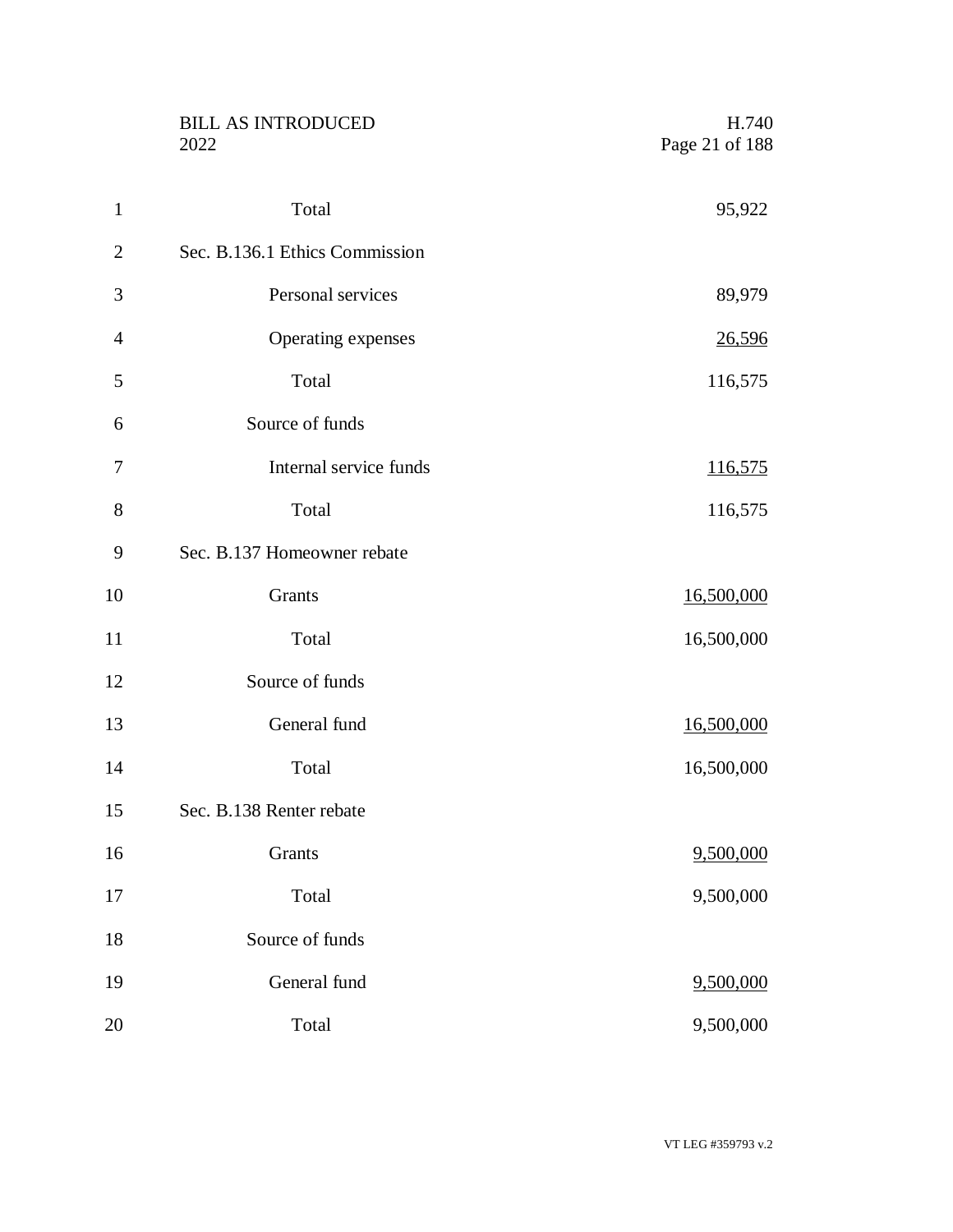| BILL AS INTRODUCED | H.740          |
|--------------------|----------------|
| 2022               | Page 22 of 188 |
|                    |                |

| $\mathbf{1}$   | Sec. B.139 Tax department - reappraisal and listing payments |            |
|----------------|--------------------------------------------------------------|------------|
| $\mathbf{2}$   | Grants                                                       | 3,388,000  |
| 3              | Total                                                        | 3,388,000  |
| $\overline{4}$ | Source of funds                                              |            |
| 5              | General fund                                                 | 3,388,000  |
| 6              | Total                                                        | 3,388,000  |
| 7              | Sec. B.140 Municipal current use                             |            |
| 8              | Grants                                                       | 17,800,000 |
| 9              | Total                                                        | 17,800,000 |
| 10             | Source of funds                                              |            |
| 11             | General fund                                                 | 17,800,000 |
| 12             | Total                                                        | 17,800,000 |
| 13             | Sec. B.142 Payments in lieu of taxes                         |            |
| 14             | Grants                                                       | 10,575,000 |
| 15             | Total                                                        | 10,575,000 |
| 16             | Source of funds                                              |            |
| 17             | Special funds                                                | 10,575,000 |
| 18             | Total                                                        | 10,575,000 |
| 19             | Sec. B.143 Payments in lieu of taxes - Montpelier            |            |
| 20             | Grants                                                       | 184,000    |
| 21             | Total                                                        | 184,000    |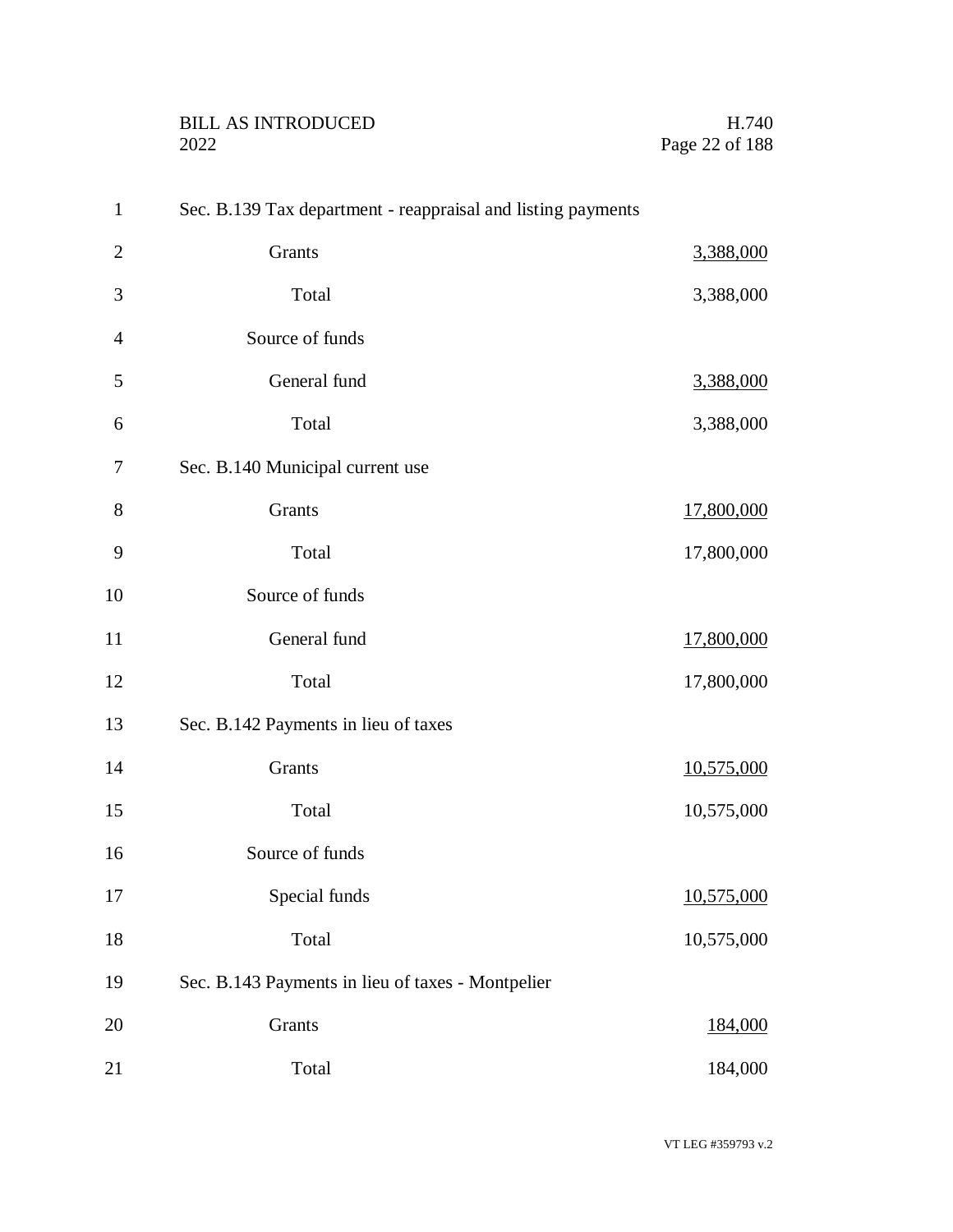| 1              | Source of funds                                                |               |
|----------------|----------------------------------------------------------------|---------------|
| $\overline{2}$ | Special funds                                                  | 184,000       |
| 3              | Total                                                          | 184,000       |
| $\overline{4}$ | Sec. B.144 Payments in lieu of taxes - correctional facilities |               |
| 5              | Grants                                                         | 40,000        |
| 6              | Total                                                          | 40,000        |
| 7              | Source of funds                                                |               |
| 8              | Special funds                                                  | 40,000        |
| 9              | Total                                                          | 40,000        |
| 10             | Sec. B.145 Total general government                            |               |
| 11             | Source of funds                                                |               |
| 12             | General fund                                                   | 103,861,247   |
| 13             | <b>Transportation fund</b>                                     | 4,059,343     |
| 14             | Special funds                                                  | 35,788,399    |
| 15             | Federal funds                                                  | 1,308,858     |
| 16             | Internal service funds                                         | 178,033,418   |
| 17             | Interdepartmental transfers                                    | 4,447,671     |
| 18             | Enterprise funds                                               | 6,979         |
| 19             | Pension trust funds                                            | 2,669,072     |
| 20             | Private purpose trust funds                                    | 1,156,575     |
| 21             | Total                                                          | 331, 331, 562 |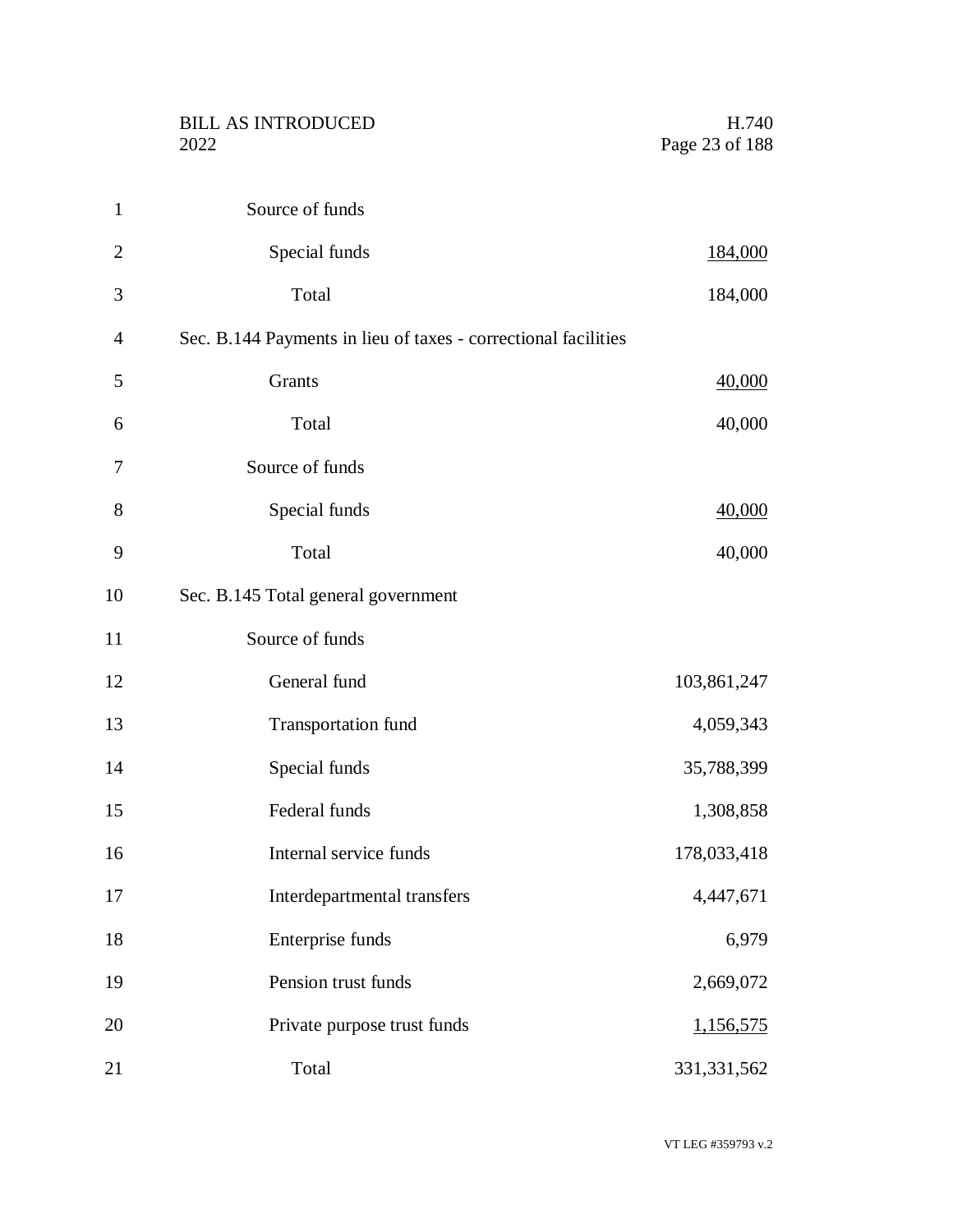|                | <b>BILL AS INTRODUCED</b><br>2022  | H.740<br>Page 24 of 188 |
|----------------|------------------------------------|-------------------------|
| $\mathbf{1}$   | Sec. B.200 Attorney general        |                         |
| $\overline{2}$ | Personal services                  | 12,222,872              |
| 3              | Operating expenses                 | 1,615,595               |
| $\overline{4}$ | Grants                             | 20,000                  |
| 5              | Total                              | 13,858,467              |
| 6              | Source of funds                    |                         |
| 7              | General fund                       | 6,533,053               |
| 8              | Special funds                      | 2,030,838               |
| 9              | Tobacco fund                       | 348,000                 |
| 10             | Federal funds                      | 1,490,970               |
| 11             | Interdepartmental transfers        | 3,455,606               |
| 12             | Total                              | 13,858,467              |
| 13             | Sec. B.201 Vermont court diversion |                         |
| 14             | Personal services                  | 1,250                   |
| 15             | Grants                             | 3,006,479               |
| 16             | Total                              | 3,007,729               |
| 17             | Source of funds                    |                         |
| 18             | General fund                       | 2,749,732               |
| 19             | Special funds                      | 257,997                 |
| 20             | Total                              | 3,007,729               |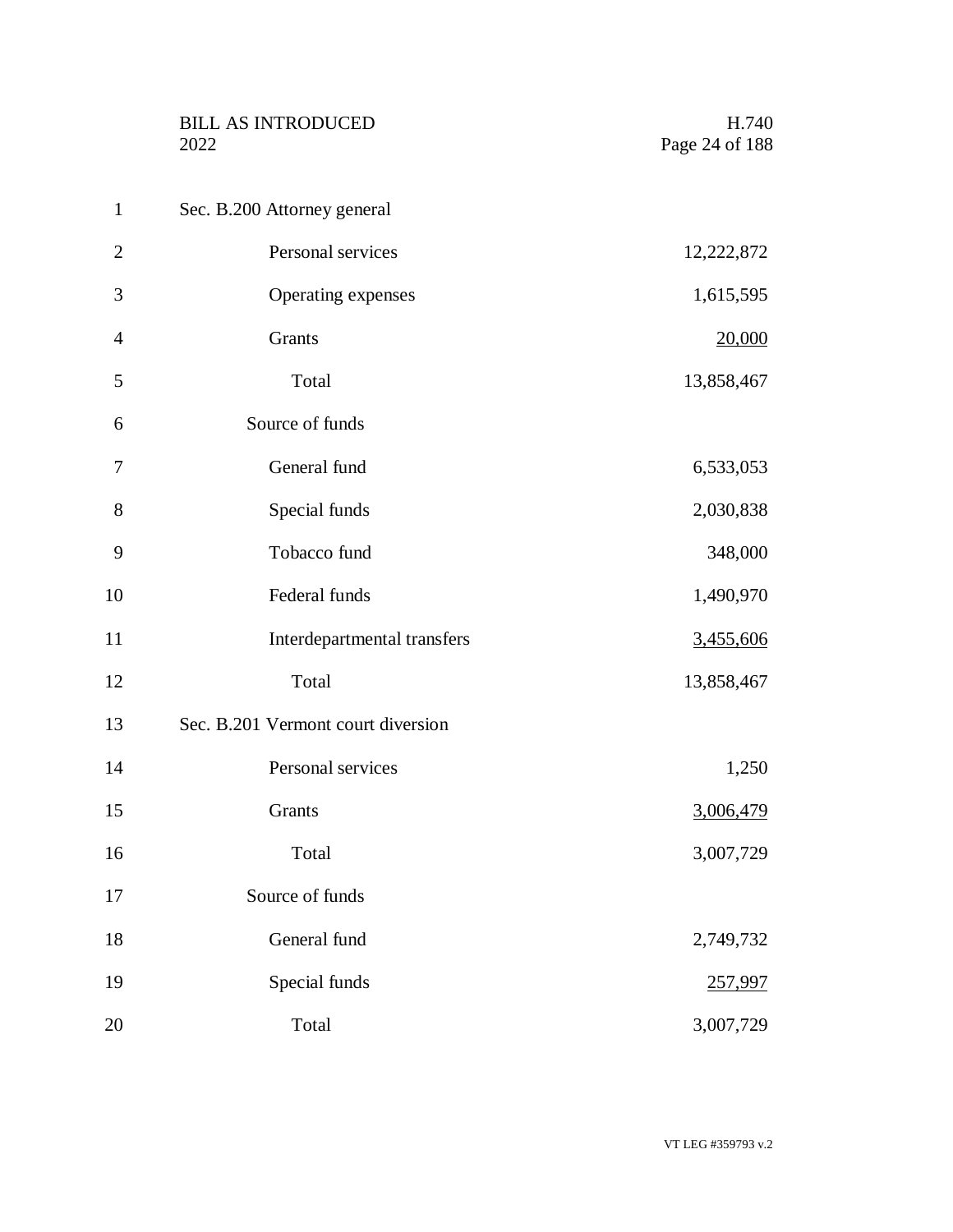|                | <b>BILL AS INTRODUCED</b><br>2022              | H.740<br>Page 25 of 188 |
|----------------|------------------------------------------------|-------------------------|
| $\mathbf{1}$   | Sec. B.202 Defender general - public defense   |                         |
| $\overline{2}$ | Personal services                              | 13,536,180              |
| 3              | Operating expenses                             | 1,168,458               |
| $\overline{4}$ | Total                                          | 14,704,638              |
| 5              | Source of funds                                |                         |
| 6              | General fund                                   | 14,114,985              |
| 7              | Special funds                                  | 589,653                 |
| 8              | Total                                          | 14,704,638              |
| 9              | Sec. B.203 Defender general - assigned counsel |                         |
| 10             | Personal services                              | 6,337,191               |
| 11             | Operating expenses                             | 49,500                  |
| 12             | Total                                          | 6,386,691               |
| 13             | Source of funds                                |                         |
| 14             | General fund                                   | 6,386,691               |
| 15             | Total                                          | 6,386,691               |
| 16             | Sec. B.204 Judiciary                           |                         |
| 17             | Personal services                              | 47,237,874              |
| 18             | Operating expenses                             | 11,198,662              |
| 19             | Grants                                         | 121,030                 |
| 20             | Total                                          | 58,557,566              |
| 21             | Source of funds                                |                         |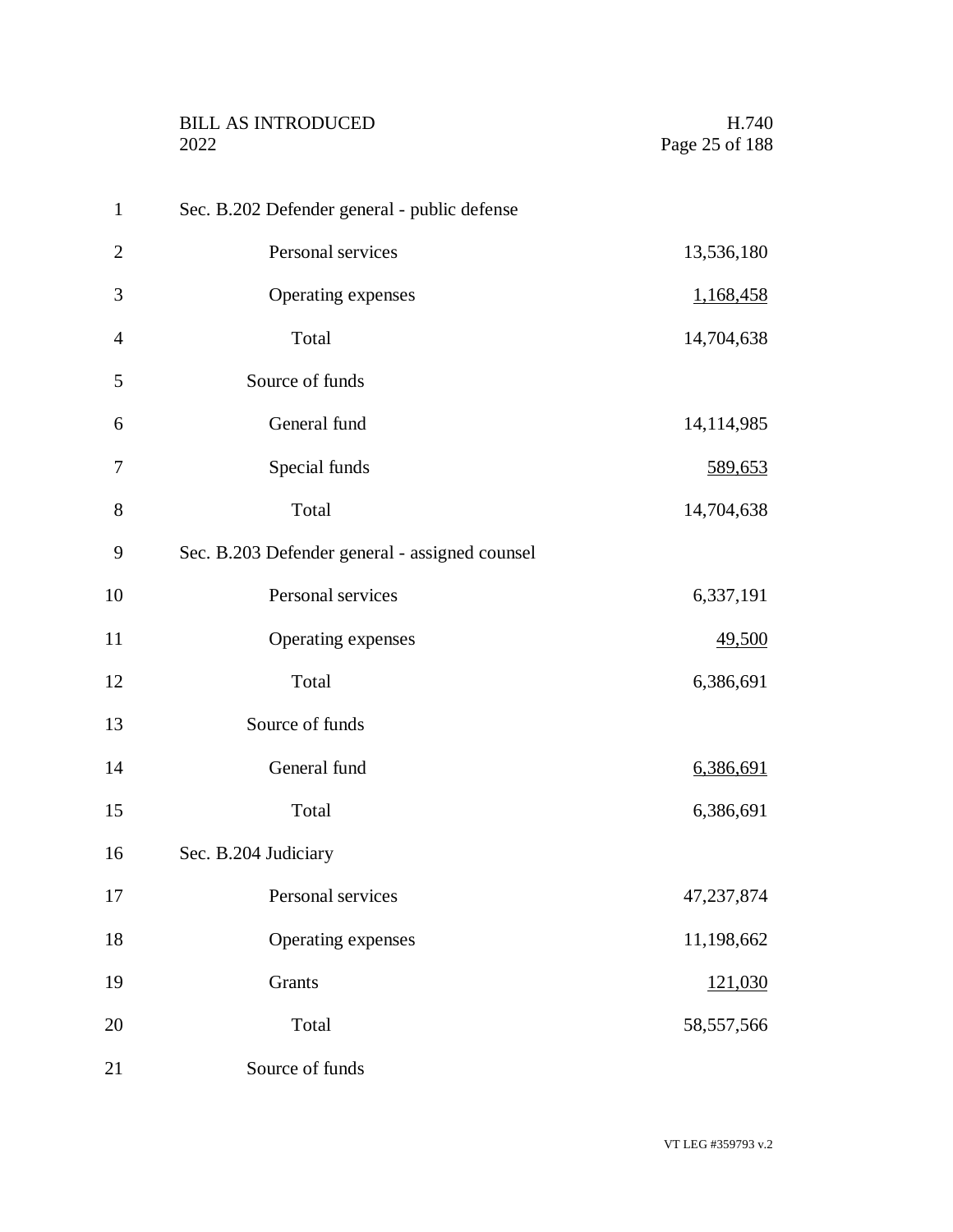|                | <b>BILL AS INTRODUCED</b><br>2022     | H.740<br>Page 26 of 188 |
|----------------|---------------------------------------|-------------------------|
| $\mathbf{1}$   | General fund                          | 52,247,805              |
| $\overline{2}$ | Special funds                         | 3,260,434               |
| 3              | Federal funds                         | 953,928                 |
| $\overline{4}$ | Interdepartmental transfers           | 2,095,399               |
| 5              | Total                                 | 58, 557, 566            |
| 6              | Sec. B.205 State's attorneys          |                         |
| 7              | Personal services                     | 15,468,018              |
| 8              | Operating expenses                    | 1,980,473               |
| 9              | Total                                 | 17,448,491              |
| 10             | Source of funds                       |                         |
| 11             | General fund                          | 14,358,352              |
| 12             | Special funds                         | 101,442                 |
| 13             | Federal funds                         | 224,319                 |
| 14             | Interdepartmental transfers           | 2,764,378               |
| 15             | Total                                 | 17,448,491              |
| 16             | Sec. B.206 Special investigative unit |                         |
| 17             | Personal services                     | 86,487                  |
| 18             | Grants                                | 2,077,230               |
| 19             | Total                                 | 2,163,717               |
| 20             | Source of funds                       |                         |
| 21             | General fund                          | 2,163,717               |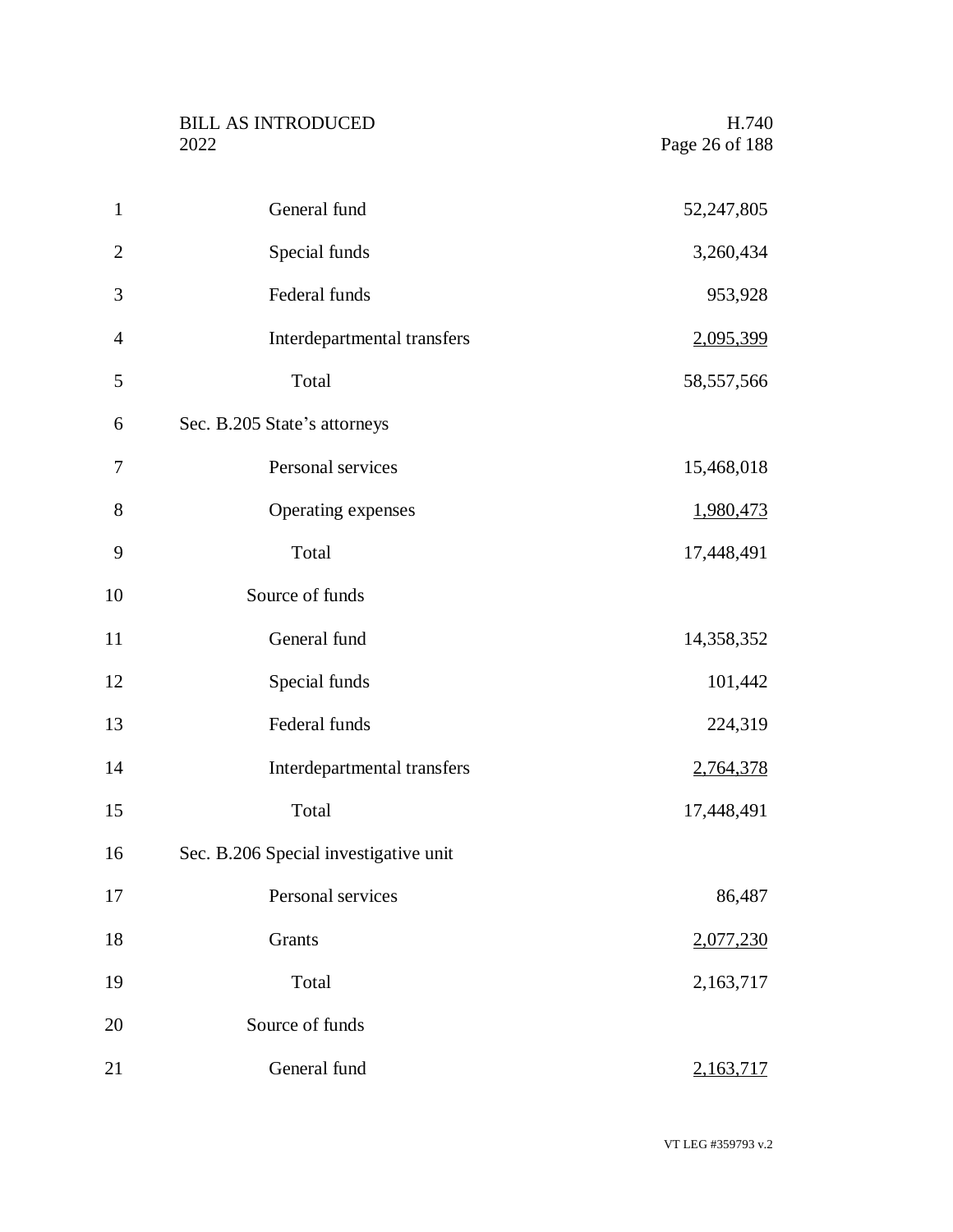|                | <b>BILL AS INTRODUCED</b><br>2022         | H.740<br>Page 27 of 188 |
|----------------|-------------------------------------------|-------------------------|
| $\mathbf{1}$   | Total                                     | 2,163,717               |
| $\overline{2}$ | Sec. B.207 Sheriffs                       |                         |
| 3              | Personal services                         | 4,440,864               |
| $\overline{4}$ | Operating expenses                        | <u>415,366</u>          |
| 5              | Total                                     | 4,856,230               |
| 6              | Source of funds                           |                         |
| 7              | General fund                              | 4,856,230               |
| 8              | Total                                     | 4,856,230               |
| 9              | Sec. B.208 Public safety - administration |                         |
| 10             | Personal services                         | 4,517,183               |
| 11             | Operating expenses                        | 5,076,934               |
| 12             | Total                                     | 9,594,117               |
| 13             | Source of funds                           |                         |
| 14             | General fund                              | 5,743,935               |
| 15             | Special funds                             | 4,105                   |
| 16             | Federal funds                             | 536,792                 |
| 17             | Interdepartmental transfers               | 3,309,285               |
| 18             | Total                                     | 9,594,117               |
| 19             | Sec. B.209 Public safety - state police   |                         |
| 20             | Personal services                         | 62,598,426              |
| 21             | Operating expenses                        | 12,660,950              |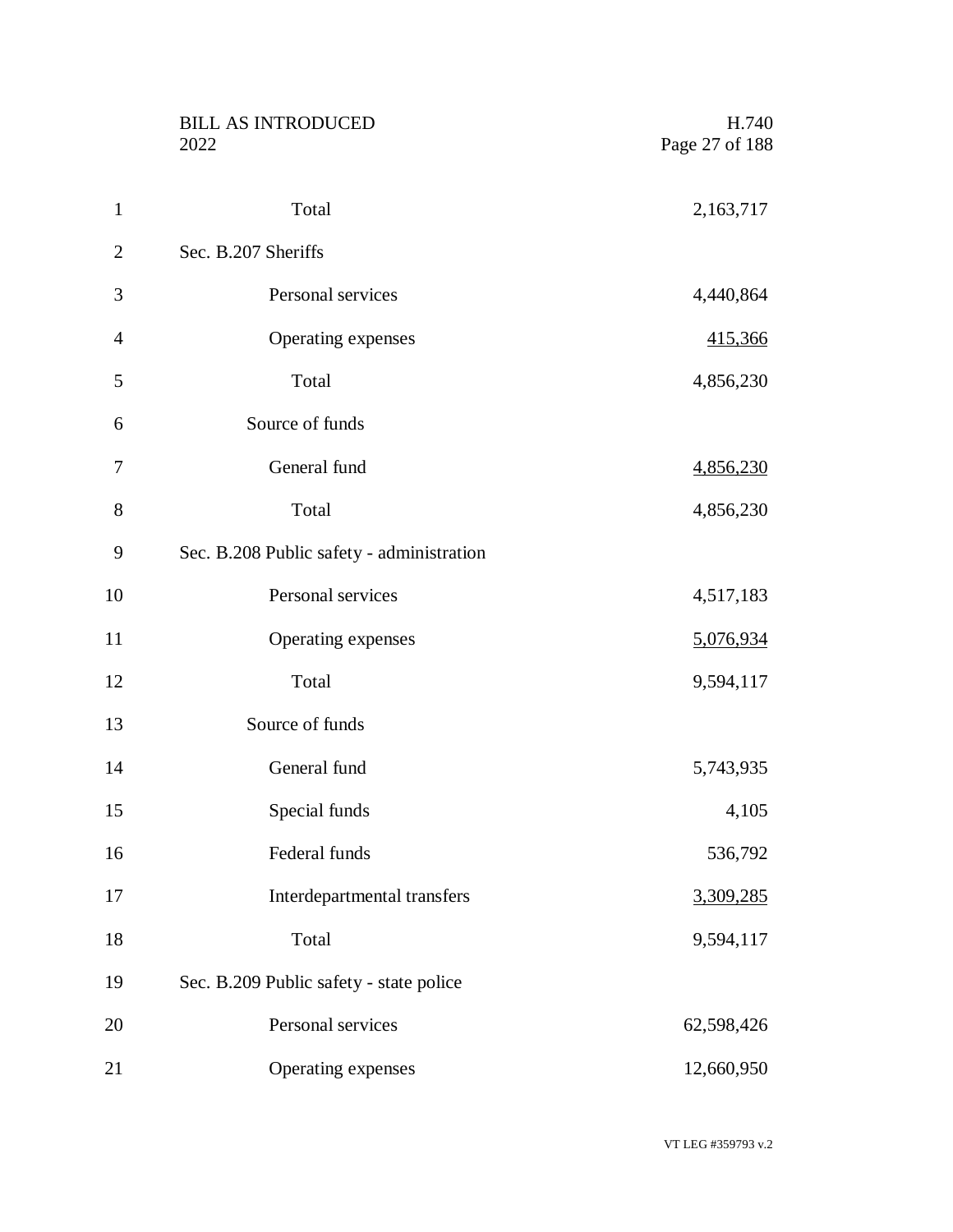BILL AS INTRODUCED H.740<br>2022 Page 28 of 188

| 1              | Grants                                               | <u>1,467,153</u> |
|----------------|------------------------------------------------------|------------------|
| $\overline{2}$ | Total                                                | 76,726,529       |
| 3              | Source of funds                                      |                  |
| $\overline{4}$ | General fund                                         | 46,676,421       |
| 5              | <b>Transportation fund</b>                           | 20,250,000       |
| 6              | Special funds                                        | 3,116,711        |
| 7              | Federal funds                                        | 4,820,645        |
| 8              | Interdepartmental transfers                          | 1,862,752        |
| 9              | Total                                                | 76,726,529       |
| 10             | Sec. B.210 Public safety - criminal justice services |                  |
| 11             | Personal services                                    | 5,055,792        |
| 12             | Operating expenses                                   | 1,448,367        |
| 13             | Total                                                | 6,504,159        |
| 14             | Source of funds                                      |                  |
| 15             | General fund                                         | 1,423,477        |
| 16             | Special funds                                        | 4,646,634        |
| 17             | Federal funds                                        | 434,048          |
| 18             | Total                                                | 6,504,159        |
| 19             | Sec. B.211 Public safety - emergency management      |                  |
| 20             | Personal services                                    | 3,778,940        |
| 21             | Operating expenses                                   | 1,213,431        |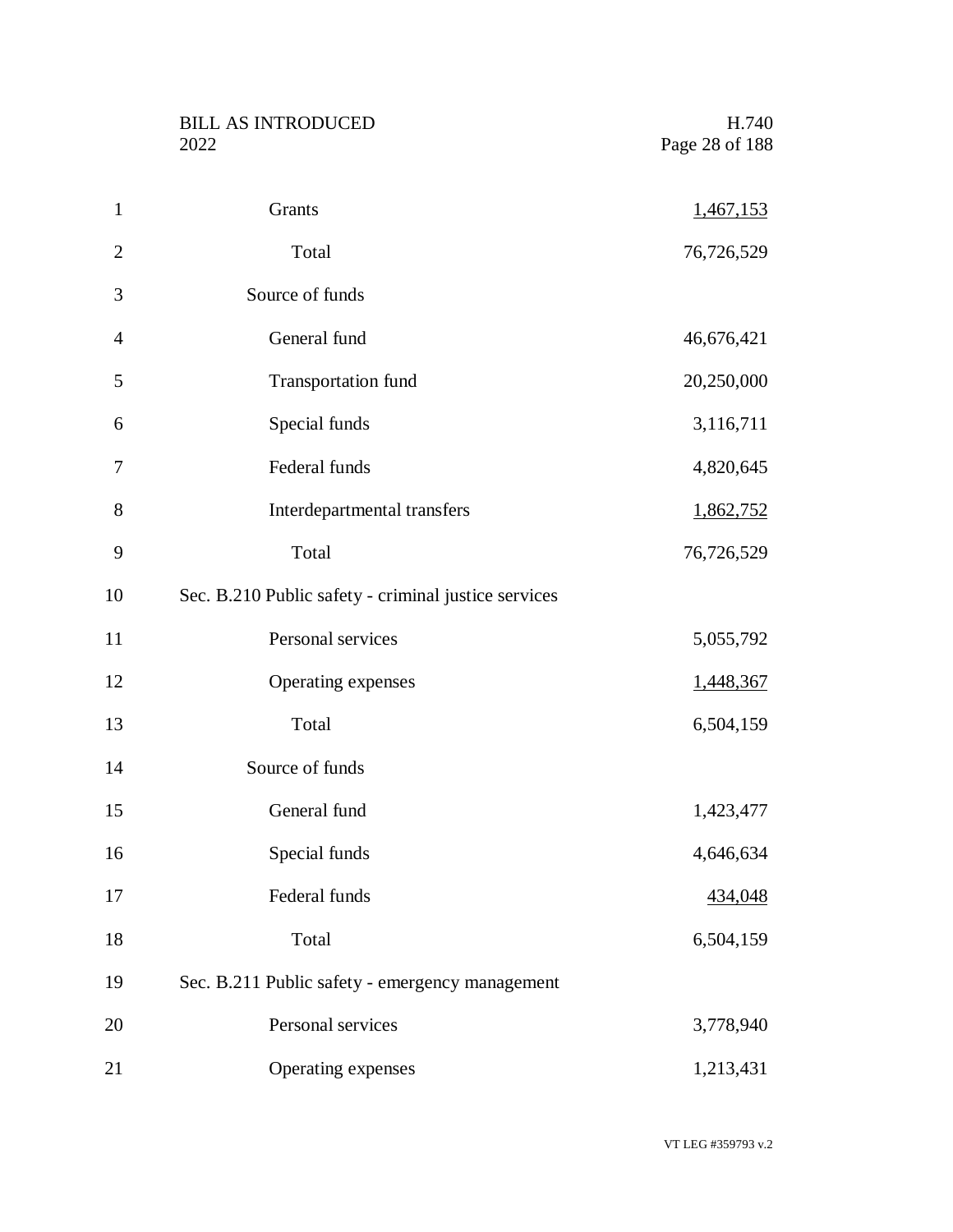BILL AS INTRODUCED H.740<br>2022 Page 29 of 188

| $\mathbf{1}$   | Grants                                         | 35,889,332   |
|----------------|------------------------------------------------|--------------|
| $\overline{2}$ | Total                                          | 40,881,703   |
| 3              | Source of funds                                |              |
| $\overline{4}$ | General fund                                   | 627,088      |
| 5              | Special funds                                  | 710,000      |
| 6              | Federal funds                                  | 39,537,389   |
| 7              | Interdepartmental transfers                    | <u>7,226</u> |
| 8              | Total                                          | 40,881,703   |
| 9              | Sec. B.212 Public safety - fire safety         |              |
| 10             | Personal services                              | 7,549,948    |
| 11             | Operating expenses                             | 2,677,499    |
| 12             | Grants                                         | 107,000      |
| 13             | Total                                          | 10,334,447   |
| 14             | Source of funds                                |              |
| 15             | General fund                                   | 740,787      |
| 16             | Special funds                                  | 8,998,928    |
| 17             | Federal funds                                  | 549,732      |
| 18             | Interdepartmental transfers                    | 45,000       |
| 19             | Total                                          | 10,334,447   |
| 20             | Sec. B.213 Public safety - Forensic Laboratory |              |
| 21             | Personal services                              | 3,219,911    |

VT LEG #359793 v.2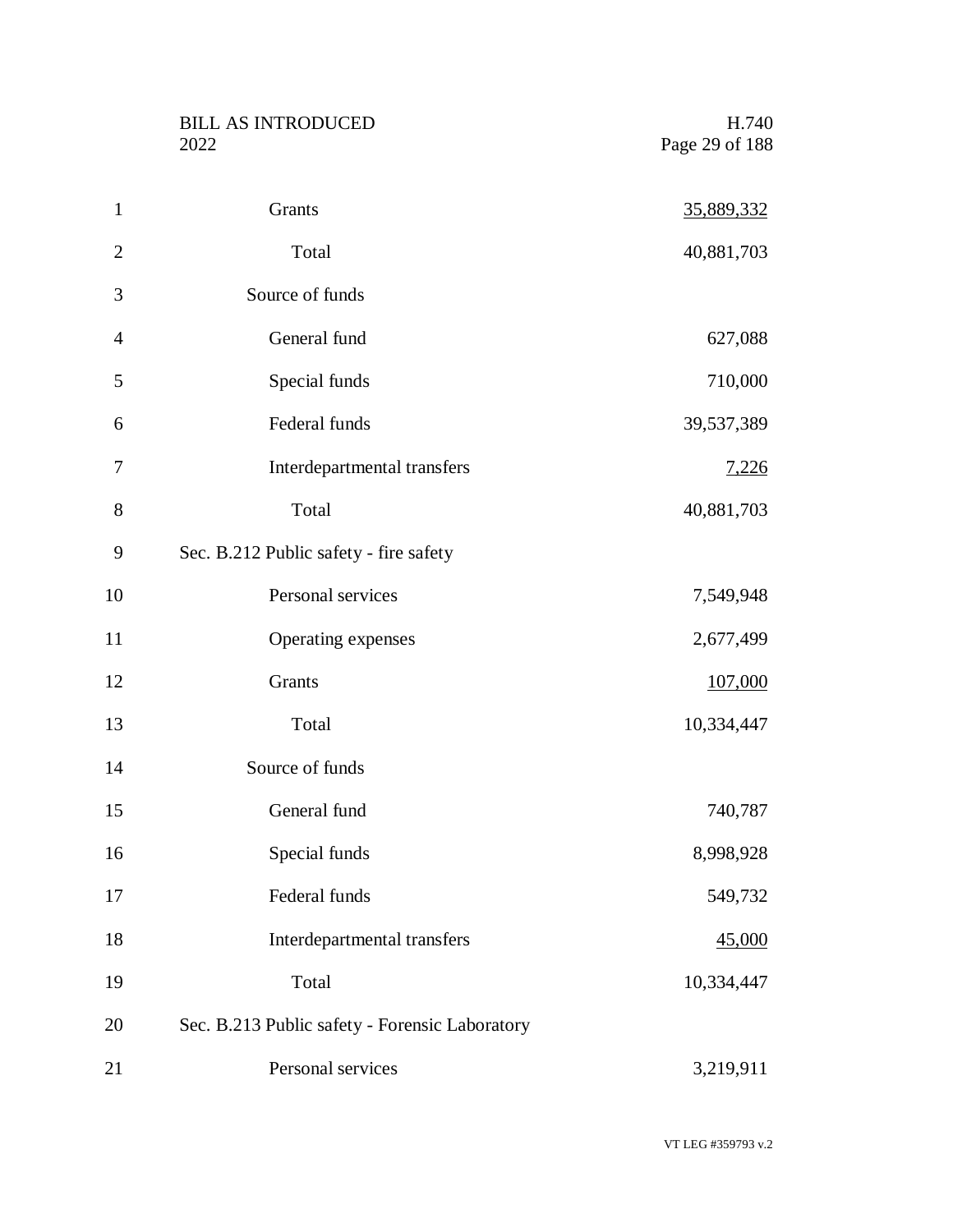|                | <b>BILL AS INTRODUCED</b><br>2022          | H.740<br>Page 30 of 188 |
|----------------|--------------------------------------------|-------------------------|
| $\mathbf{1}$   | Operating expenses                         | 938,253                 |
| $\overline{2}$ | Total                                      | 4,158,164               |
| 3              | Source of funds                            |                         |
| $\overline{4}$ | General fund                               | 3,407,657               |
| 5              | Special funds                              | 62,782                  |
| 6              | Federal funds                              | 320,000                 |
| 7              | Interdepartmental transfers                | 367,725                 |
| 8              | Total                                      | 4,158,164               |
| 9              | Sec. B.215 Military - administration       |                         |
| 10             | Personal services                          | 887,895                 |
| 11             | Operating expenses                         | 656,621                 |
| 12             | Grants                                     | 1,319,834               |
| 13             | Total                                      | 2,864,350               |
| 14             | Source of funds                            |                         |
| 15             | General fund                               | 2,864,350               |
| 16             | Total                                      | 2,864,350               |
| 17             | Sec. B.216 Military - air service contract |                         |
| 18             | Personal services                          | 7,981,247               |
| 19             | Operating expenses                         | 1,200,811               |
| 20             | Total                                      | 9,182,058               |
| 21             | Source of funds                            |                         |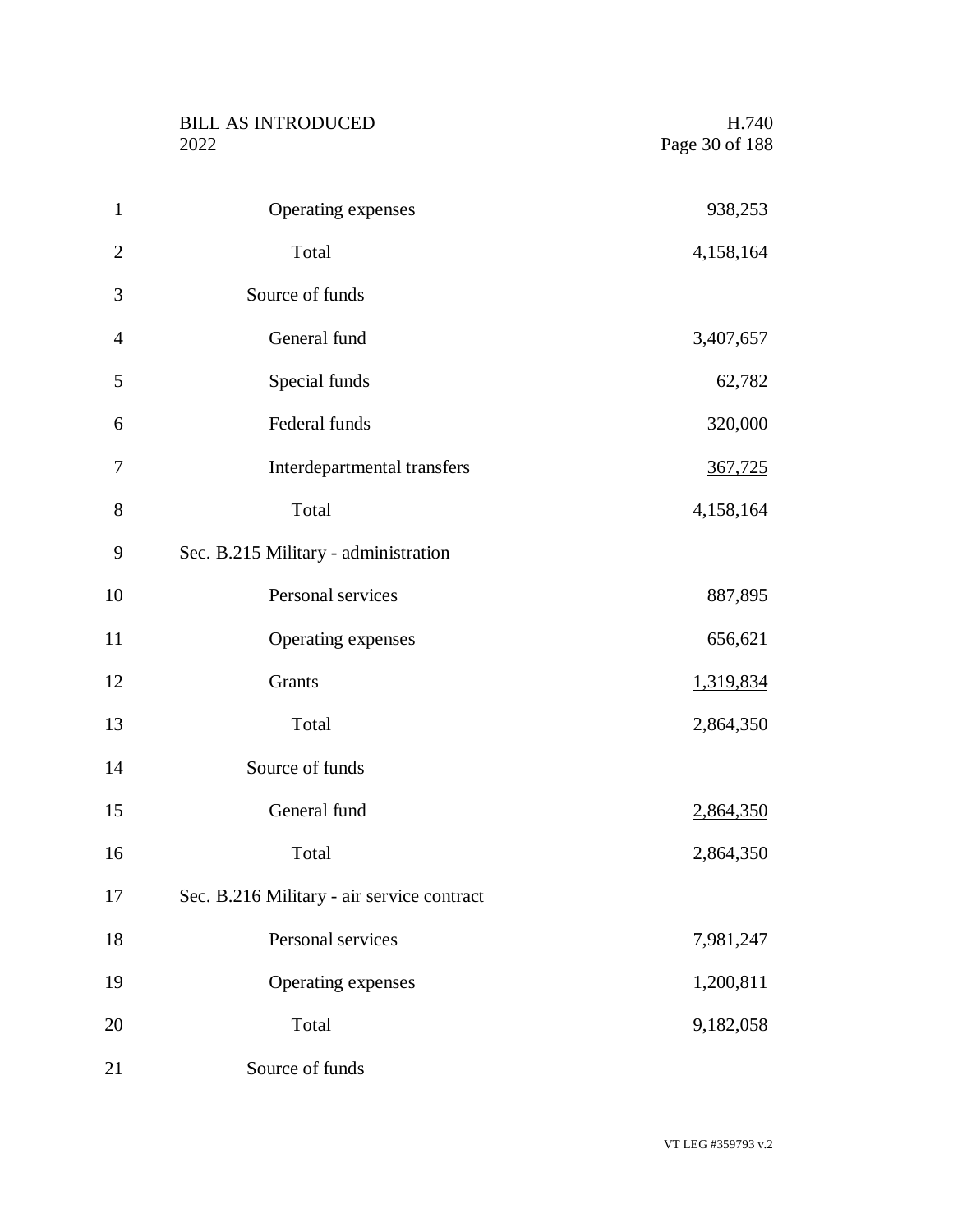|                | <b>BILL AS INTRODUCED</b><br>2022           | H.740<br>Page 31 of 188 |
|----------------|---------------------------------------------|-------------------------|
| $\mathbf{1}$   | General fund                                | 636,623                 |
| $\overline{2}$ | Federal funds                               | 8,545,435               |
| 3              | Total                                       | 9,182,058               |
| $\overline{4}$ | Sec. B.217 Military - army service contract |                         |
| 5              | Personal services                           | 40,946,121              |
| 6              | Operating expenses                          | 7,301,437               |
| 7              | Total                                       | 48,247,558              |
| 8              | Source of funds                             |                         |
| 9              | Federal funds                               | 48,247,558              |
| 10             | Total                                       | 48,247,558              |
| 11             | Sec. B.218 Military - building maintenance  |                         |
| 12             | Personal services                           | 779,881                 |
| 13             | Operating expenses                          | 869,698                 |
| 14             | Total                                       | 1,649,579               |
| 15             | Source of funds                             |                         |
| 16             | General fund                                | 1,587,079               |
| 17             | Special funds                               | 62,500                  |
| 18             | Total                                       | 1,649,579               |
| 19             | Sec. B.219 Military - veterans' affairs     |                         |
| 20             | Personal services                           | 1,023,293               |
| 21             | Operating expenses                          | 154,362                 |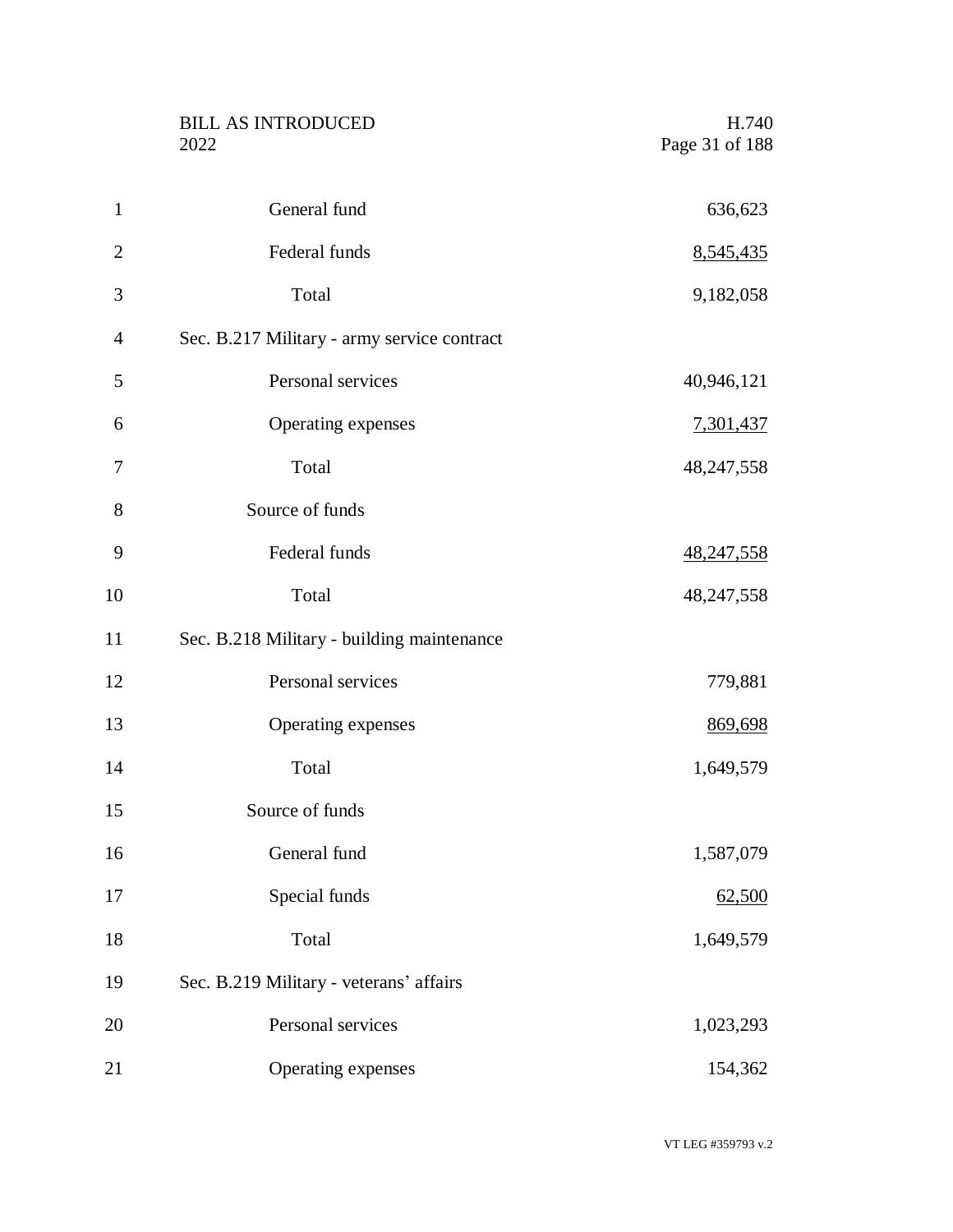|                | <b>BILL AS INTRODUCED</b><br>2022           | H.740<br>Page 32 of 188 |
|----------------|---------------------------------------------|-------------------------|
| $\mathbf{1}$   | Grants                                      | 41,300                  |
| $\overline{2}$ | Total                                       | 1,218,955               |
| 3              | Source of funds                             |                         |
| $\overline{4}$ | General fund                                | 956,280                 |
| 5              | Special funds                               | 162,675                 |
| 6              | Federal funds                               | 100,000                 |
| 7              | Total                                       | 1,218,955               |
| $8\,$          | Sec. B.220 Center for crime victim services |                         |
| 9              | Personal services                           | 1,644,629               |
| 10             | Operating expenses                          | 386,431                 |
| 11             | Grants                                      | 7,819,312               |
| 12             | Total                                       | 9,850,372               |
| 13             | Source of funds                             |                         |
| 14             | General fund                                | 1,382,712               |
| 15             | Special funds                               | 3,461,971               |
| 16             | Federal funds                               | 5,005,689               |
| 17             | Total                                       | 9,850,372               |
| 18             | Sec. B.221 Criminal justice council         |                         |
| 19             | Personal services                           | 1,980,066               |
| 20             | Operating expenses                          | 1,480,716               |
| 21             | Total                                       | 3,460,782               |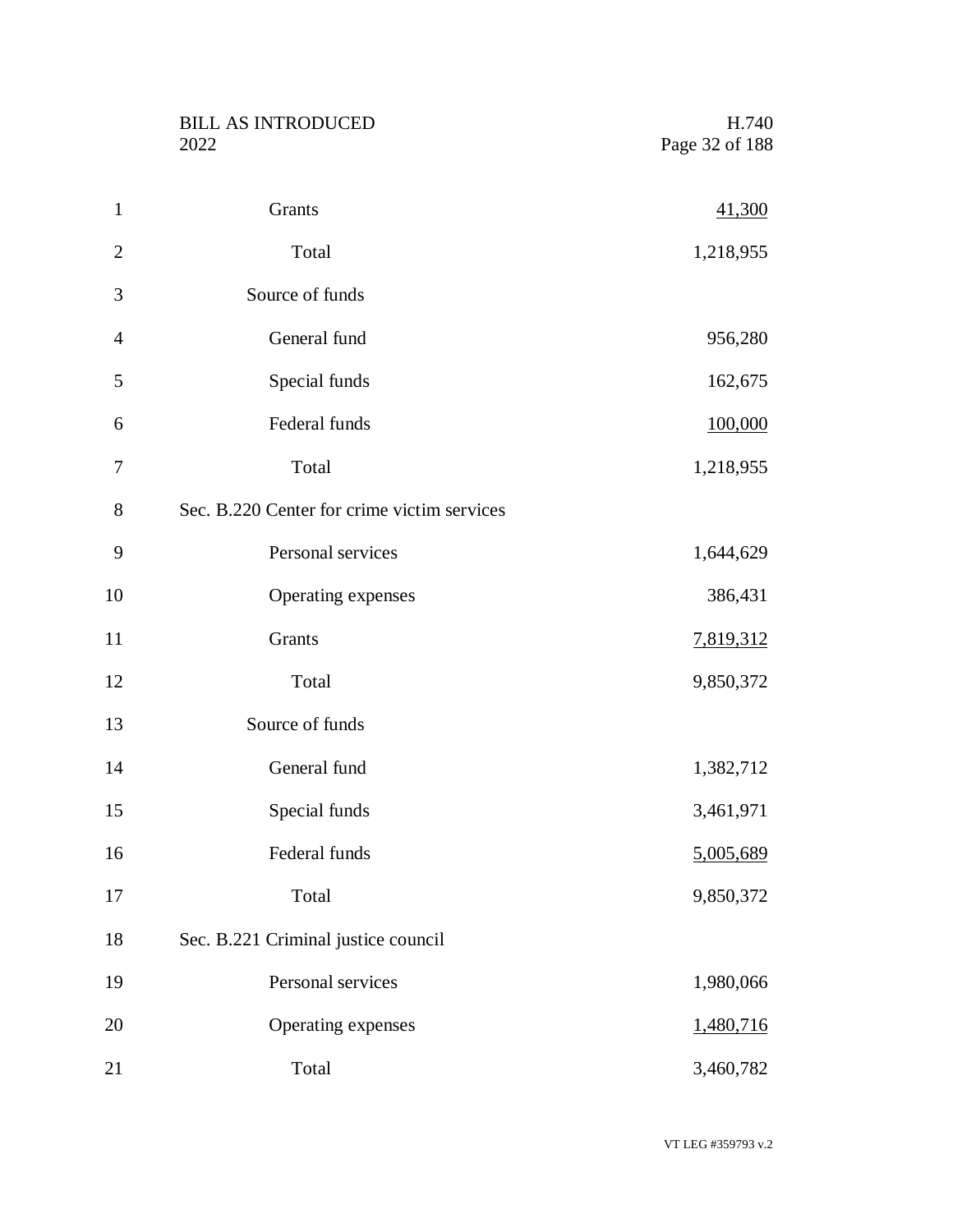|                | <b>BILL AS INTRODUCED</b><br>2022                                              | H.740<br>Page 33 of 188 |
|----------------|--------------------------------------------------------------------------------|-------------------------|
| $\mathbf{1}$   | Source of funds                                                                |                         |
| $\overline{2}$ | General fund                                                                   | 3,130,282               |
| 3              | Interdepartmental transfers                                                    | 330,500                 |
| $\overline{4}$ | Total                                                                          | 3,460,782               |
| 5              | Sec. B.222 Agriculture, food and markets - administration                      |                         |
| 6              | Personal services                                                              | 1,979,598               |
| 7              | Operating expenses                                                             | 537,899                 |
| 8              | Grants                                                                         | 1,556,972               |
| 9              | Total                                                                          | 4,074,469               |
| 10             | Source of funds                                                                |                         |
| 11             | General fund                                                                   | 2,563,172               |
| 12             | Special funds                                                                  | 988,397                 |
| 13             | Federal funds                                                                  | 522,900                 |
| 14             | Total                                                                          | 4,074,469               |
| 15             | Sec. B.223 Agriculture, food and markets - food safety and consumer protection |                         |
| 16             | Personal services                                                              | 4,459,775               |
| 17             | Operating expenses                                                             | 844,913                 |
| 18             | Grants                                                                         | 2,780,000               |
| 19             | Total                                                                          | 8,084,688               |
| 20             | Source of funds                                                                |                         |
| 21             | General fund                                                                   | 2,945,168               |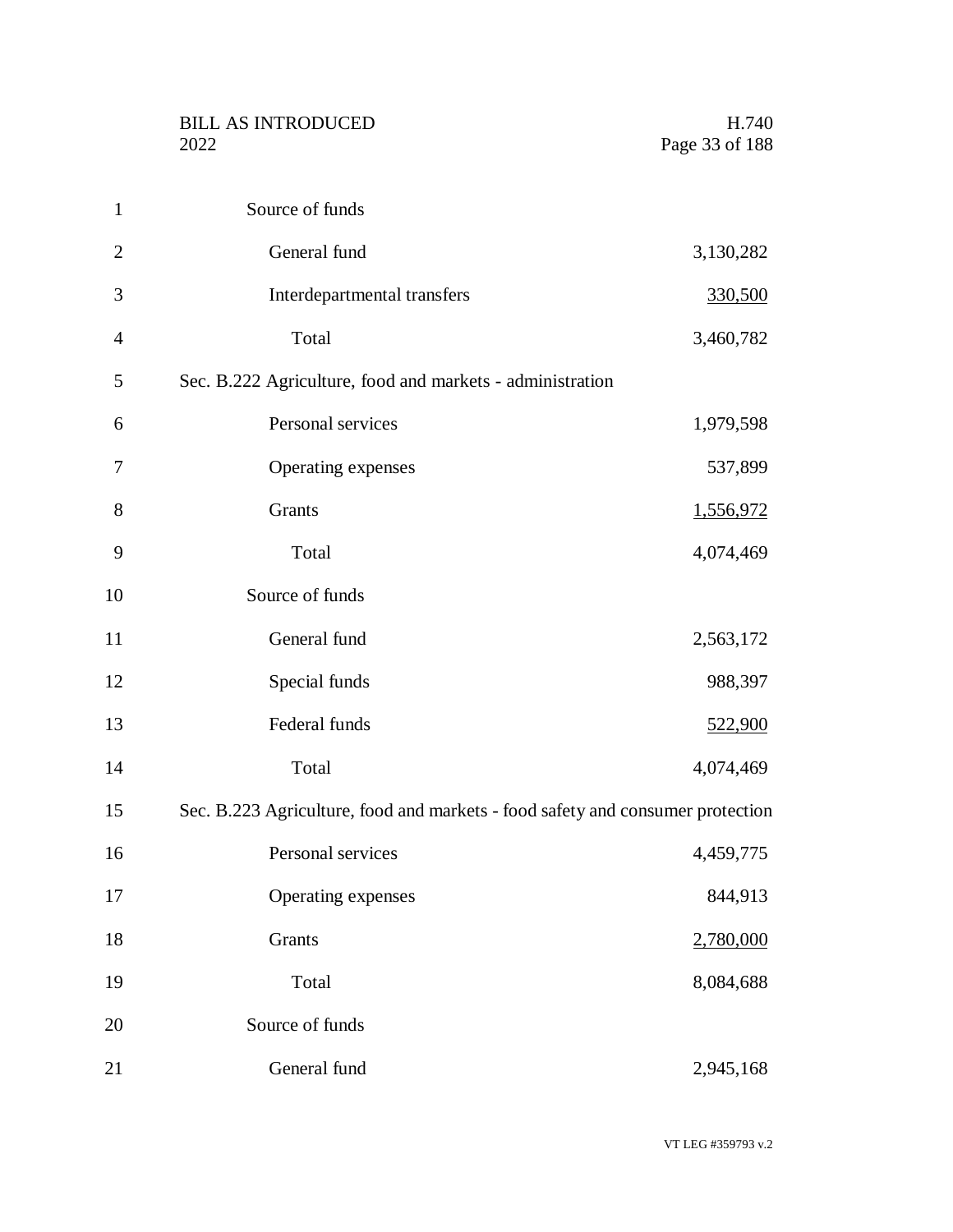|                | <b>BILL AS INTRODUCED</b><br>2022                                           | H.740<br>Page 34 of 188 |
|----------------|-----------------------------------------------------------------------------|-------------------------|
| $\mathbf{1}$   | Special funds                                                               | 3,765,425               |
| $\mathfrak{2}$ | Federal funds                                                               | 1,362,095               |
| 3              | Interdepartmental transfers                                                 | 12,000                  |
| $\overline{4}$ | Total                                                                       | 8,084,688               |
| 5              | Sec. B.224 Agriculture, food and markets - agricultural development         |                         |
| 6              | Personal services                                                           | 5,521,540               |
| 7              | Operating expenses                                                          | 586,011                 |
| 8              | Grants                                                                      | 4,713,425               |
| 9              | Total                                                                       | 10,820,976              |
| 10             | Source of funds                                                             |                         |
| 11             | General fund                                                                | 2,705,777               |
| 12             | Special funds                                                               | 545,738                 |
| 13             | Federal funds                                                               | <u>7,569,461</u>        |
| 14             | Total                                                                       | 10,820,976              |
| 15             | Sec. B.225 Agriculture, food and markets - agricultural resource management |                         |
| 16             | and environmental stewardship                                               |                         |
| 17             | Personal services                                                           | 2,830,318               |
| 18             | Operating expenses                                                          | 950,906                 |
| 19             | Grants                                                                      | 295,334                 |
| 20             | Total                                                                       | 4,076,558               |
| 21             | Source of funds                                                             |                         |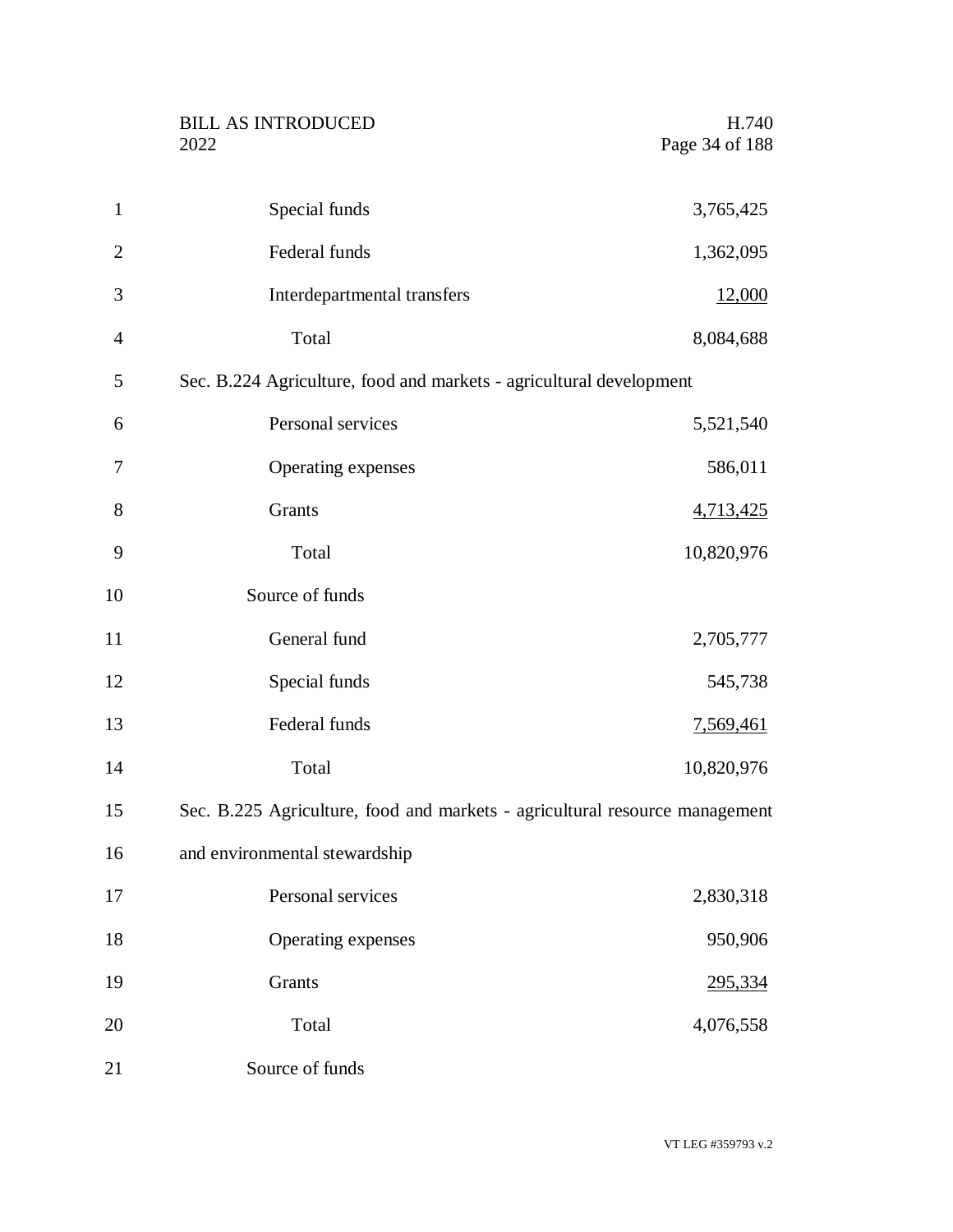|                | <b>BILL AS INTRODUCED</b><br>2022                                    | H.740<br>Page 35 of 188 |
|----------------|----------------------------------------------------------------------|-------------------------|
| $\mathbf{1}$   | General fund                                                         | 941,645                 |
| $\overline{2}$ | Special funds                                                        | 2,325,153               |
| 3              | Federal funds                                                        | 472,695                 |
| $\overline{4}$ | Interdepartmental transfers                                          | 337,065                 |
| 5              | Total                                                                | 4,076,558               |
| 6              | Sec. B.225.1 Agriculture, food and markets - Vermont Agriculture and |                         |
| 7              | <b>Environmental Lab</b>                                             |                         |
| 8              | Personal services                                                    | 1,622,126               |
| 9              | Operating expenses                                                   | 1,237,280               |
| 10             | Total                                                                | 2,859,406               |
| 11             | Source of funds                                                      |                         |
| 12             | General fund                                                         | 1,051,709               |
| 13             | Special funds                                                        | 1,732,793               |
| 14             | Interdepartmental transfers                                          | <u>74,904</u>           |
| 15             | Total                                                                | 2,859,406               |
| 16             | Sec. B.225.2 Agriculture, Food and Markets - Clean Water             |                         |
| 17             | Personal services                                                    | 3,351,394               |
| 18             | Operating expenses                                                   | 518,202                 |
| 19             | Grants                                                               | 5,253,111               |
| 20             | Total                                                                | 9,122,707               |
| 21             | Source of funds                                                      |                         |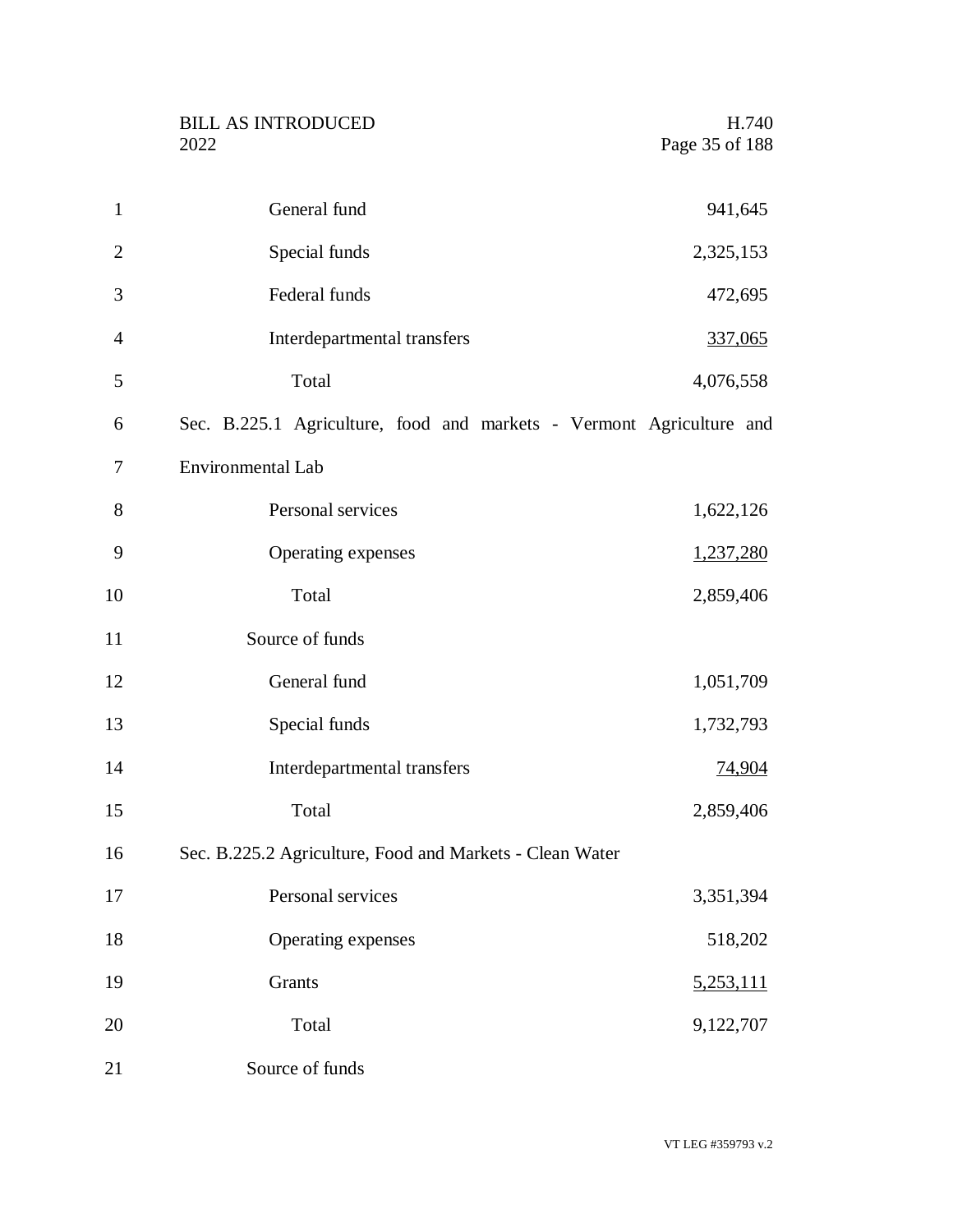|                | <b>BILL AS INTRODUCED</b><br>2022                | H.740<br>Page 36 of 188 |
|----------------|--------------------------------------------------|-------------------------|
| $\mathbf{1}$   | General fund                                     | 1,100,802               |
| $\overline{2}$ | Special funds                                    | 7,266,122               |
| 3              | Federal funds                                    | 441,907                 |
| 4              | Interdepartmental transfers                      | 313,876                 |
| 5              | Total                                            | 9,122,707               |
| 6              | Sec. B.226 Financial regulation - administration |                         |
| 7              | Personal services                                | 2,395,168               |
| 8              | Operating expenses                               | 159,635                 |
| 9              | Total                                            | 2,554,803               |
| 10             | Source of funds                                  |                         |
| 11             | Special funds                                    | 2,554,803               |
| 12             | Total                                            | 2,554,803               |
| 13             | Sec. B.227 Financial regulation - banking        |                         |
| 14             | Personal services                                | 2,099,711               |
| 15             | Operating expenses                               | 481,536                 |
| 16             | Total                                            | 2,581,247               |
| 17             | Source of funds                                  |                         |
| 18             | Special funds                                    | 2,581,247               |
| 19             | Total                                            | 2,581,247               |
| 20             | Sec. B.228 Financial regulation - insurance      |                         |
| 21             | Personal services                                | 4,586,782               |
|                |                                                  |                         |

VT LEG #359793 v.2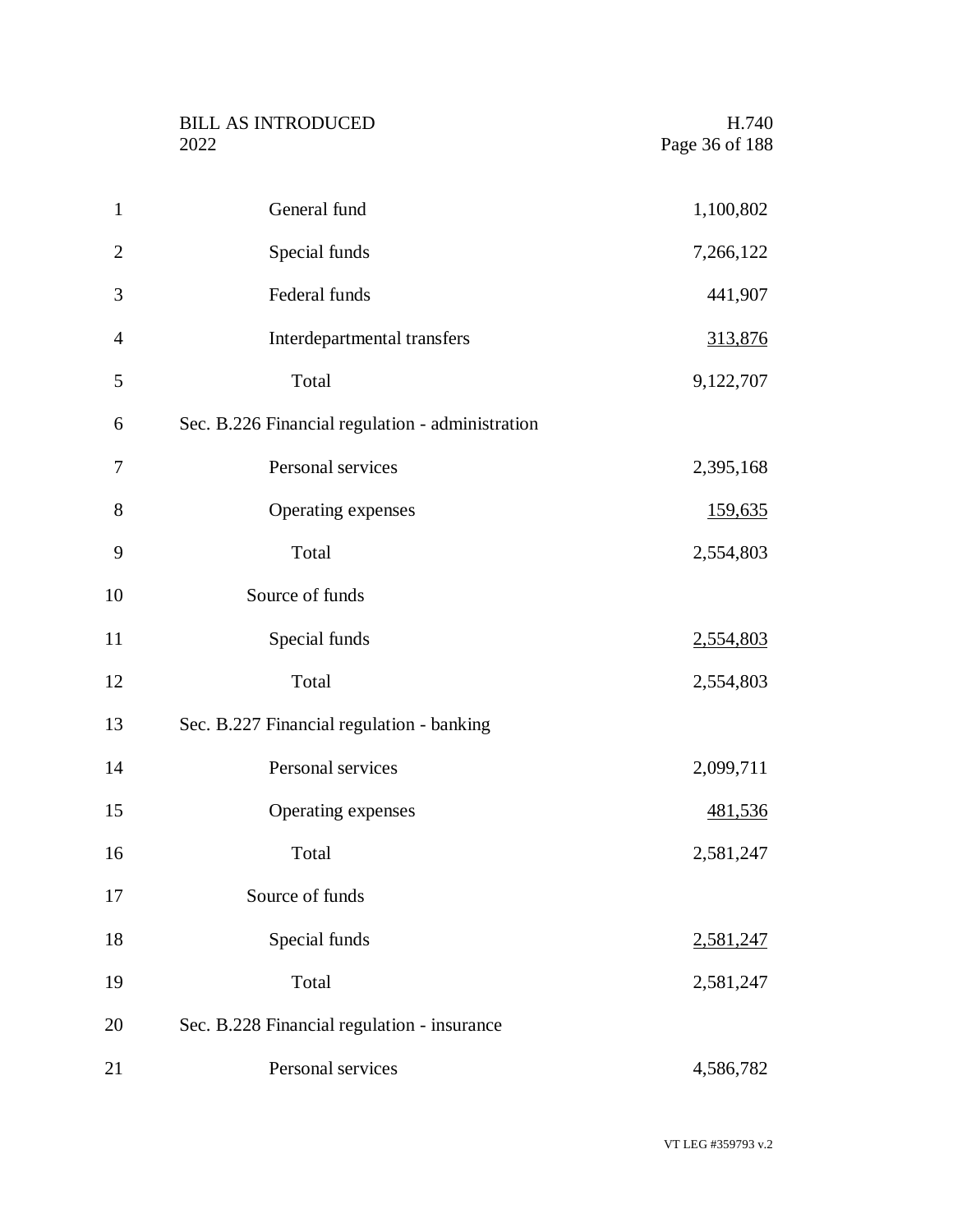|                | <b>BILL AS INTRODUCED</b><br>2022                   | H.740<br>Page 37 of 188 |
|----------------|-----------------------------------------------------|-------------------------|
| $\mathbf{1}$   | Operating expenses                                  | 678,282                 |
| $\overline{2}$ | Total                                               | 5,265,064               |
| 3              | Source of funds                                     |                         |
| $\overline{4}$ | Special funds                                       | 5,265,064               |
| 5              | Total                                               | 5,265,064               |
| 6              | Sec. B.229 Financial regulation - captive insurance |                         |
| 7              | Personal services                                   | 4,748,621               |
| 8              | Operating expenses                                  | 693,529                 |
| 9              | Total                                               | 5,442,150               |
| 10             | Source of funds                                     |                         |
| 11             | Special funds                                       | 5,442,150               |
| 12             | Total                                               | 5,442,150               |
| 13             | Sec. B.230 Financial regulation - securities        |                         |
| 14             | Personal services                                   | 1,177,808               |
| 15             | Operating expenses                                  | 274,059                 |
| 16             | Total                                               | 1,451,867               |
| 17             | Source of funds                                     |                         |
| 18             | Special funds                                       | 1,451,867               |
| 19             | Total                                               | 1,451,867               |
| 20             | Sec. B.232 Secretary of state                       |                         |
| 21             | Personal services                                   | 13,335,882              |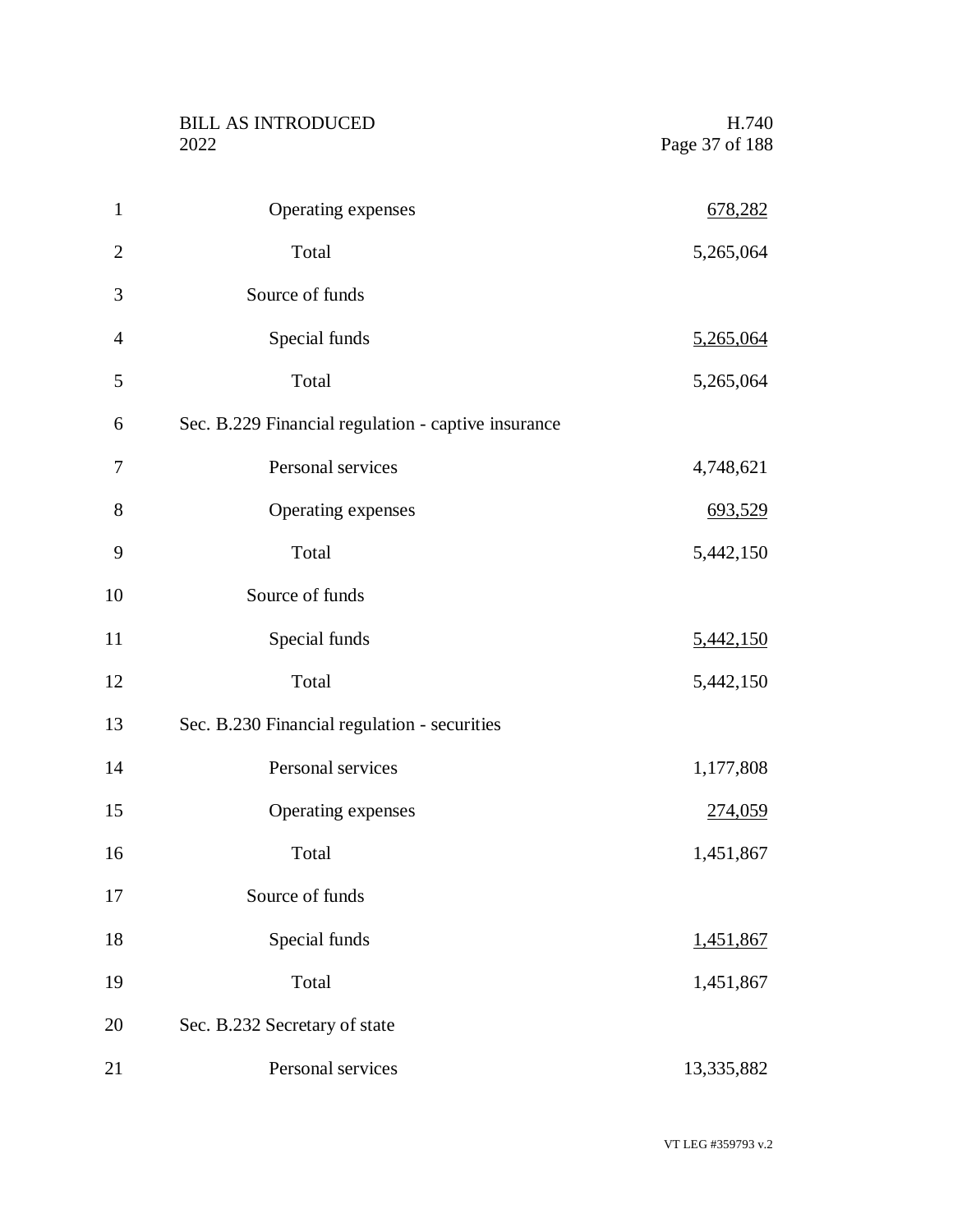|                | <b>BILL AS INTRODUCED</b><br>2022                 | H.740<br>Page 38 of 188 |
|----------------|---------------------------------------------------|-------------------------|
| $\mathbf{1}$   | Operating expenses                                | 4,364,977               |
| $\overline{2}$ | Total                                             | 17,700,859              |
| 3              | Source of funds                                   |                         |
| $\overline{4}$ | Special funds                                     | 13,042,272              |
| 5              | Federal funds                                     | 4,658,587               |
| 6              | Total                                             | 17,700,859              |
| 7              | Sec. B.233 Public service - regulation and energy |                         |
| 8              | Personal services                                 | 10,741,089              |
| 9              | Operating expenses                                | 1,153,898               |
| 10             | Grants                                            | 1,346,948               |
| 11             | Total                                             | 13,241,935              |
| 12             | Source of funds                                   |                         |
| 13             | Special funds                                     | 11,632,917              |
| 14             | Federal funds                                     | 1,056,721               |
| 15             | <b>ARRA</b> funds                                 | 510,535                 |
| 16             | Enterprise funds                                  | 41,762                  |
| 17             | Total                                             | 13,241,935              |
| 18             | Sec. B.234 Public utility commission              |                         |
| 19             | Personal services                                 | 3,597,784               |
| 20             | Operating expenses                                | 501,906                 |
| 21             | Total                                             | 4,099,690               |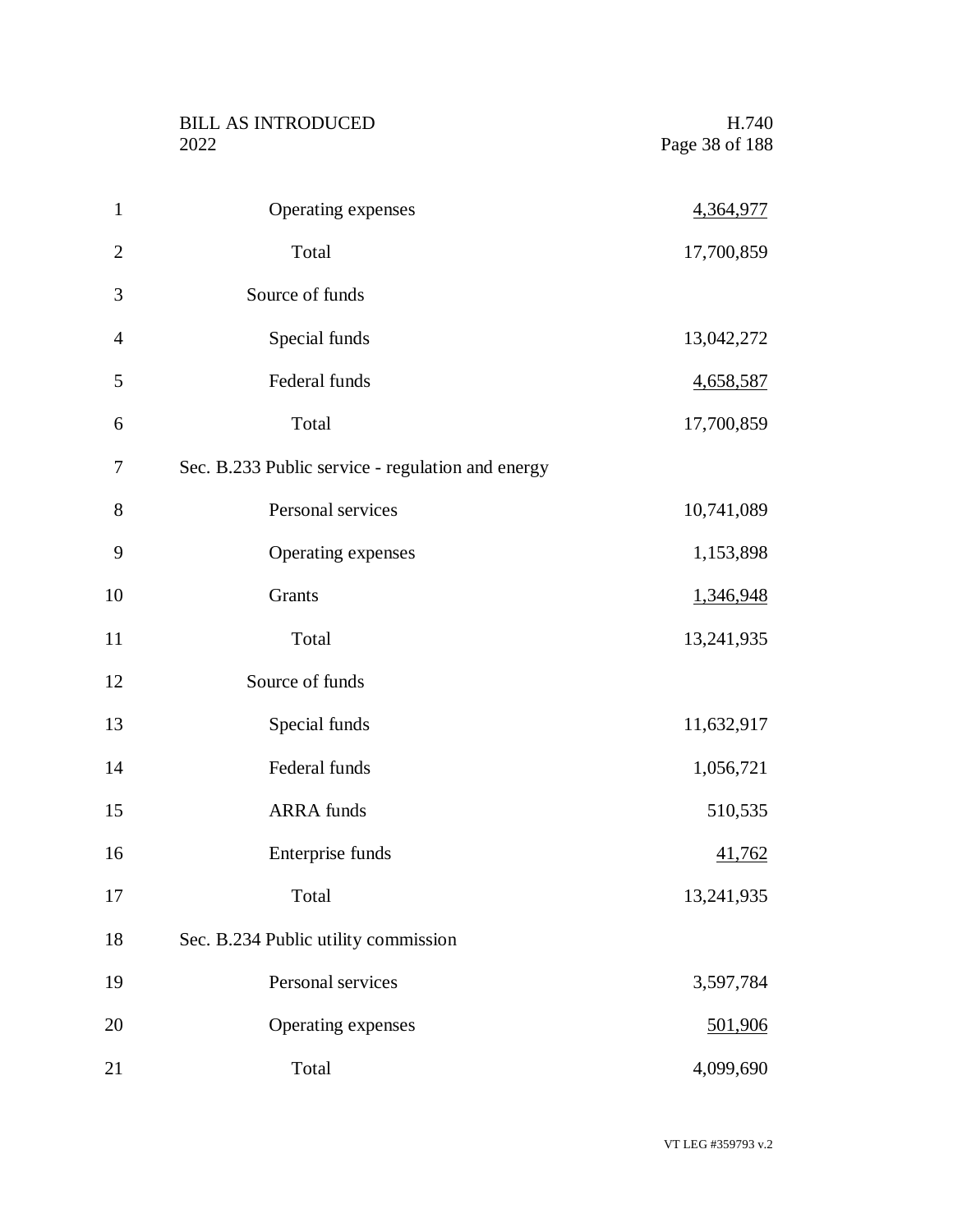BILL AS INTRODUCED H.740<br>2022 Page 39 of 188

| $\mathbf{1}$   | Source of funds                            |                  |
|----------------|--------------------------------------------|------------------|
| $\overline{2}$ | Special funds                              | <u>4,099,690</u> |
| 3              | Total                                      | 4,099,690        |
| $\overline{4}$ | Sec. B.235 Enhanced 9-1-1 Board            |                  |
| 5              | Personal services                          | 2,844,834        |
| 6              | Operating expenses                         | 443,064          |
| 7              | Total                                      | 3,287,898        |
| 8              | Source of funds                            |                  |
| 9              | General fund                               | $\boldsymbol{0}$ |
| 10             | Special funds                              | 3,287,898        |
| 11             | Total                                      | 3,287,898        |
| 12             | Sec. B.236 Human rights commission         |                  |
| 13             | Personal services                          | 691,710          |
| 14             | Operating expenses                         | 88,837           |
| 15             | Total                                      | 780,547          |
| 16             | Source of funds                            |                  |
| 17             | General fund                               | 700,290          |
| 18             | Federal funds                              | 80,257           |
| 19             | Total                                      | 780,547          |
| 20             | Sec. B.236.1 Liquor & Lottery Comm. Office |                  |
| 21             | Personal services                          | 452,118          |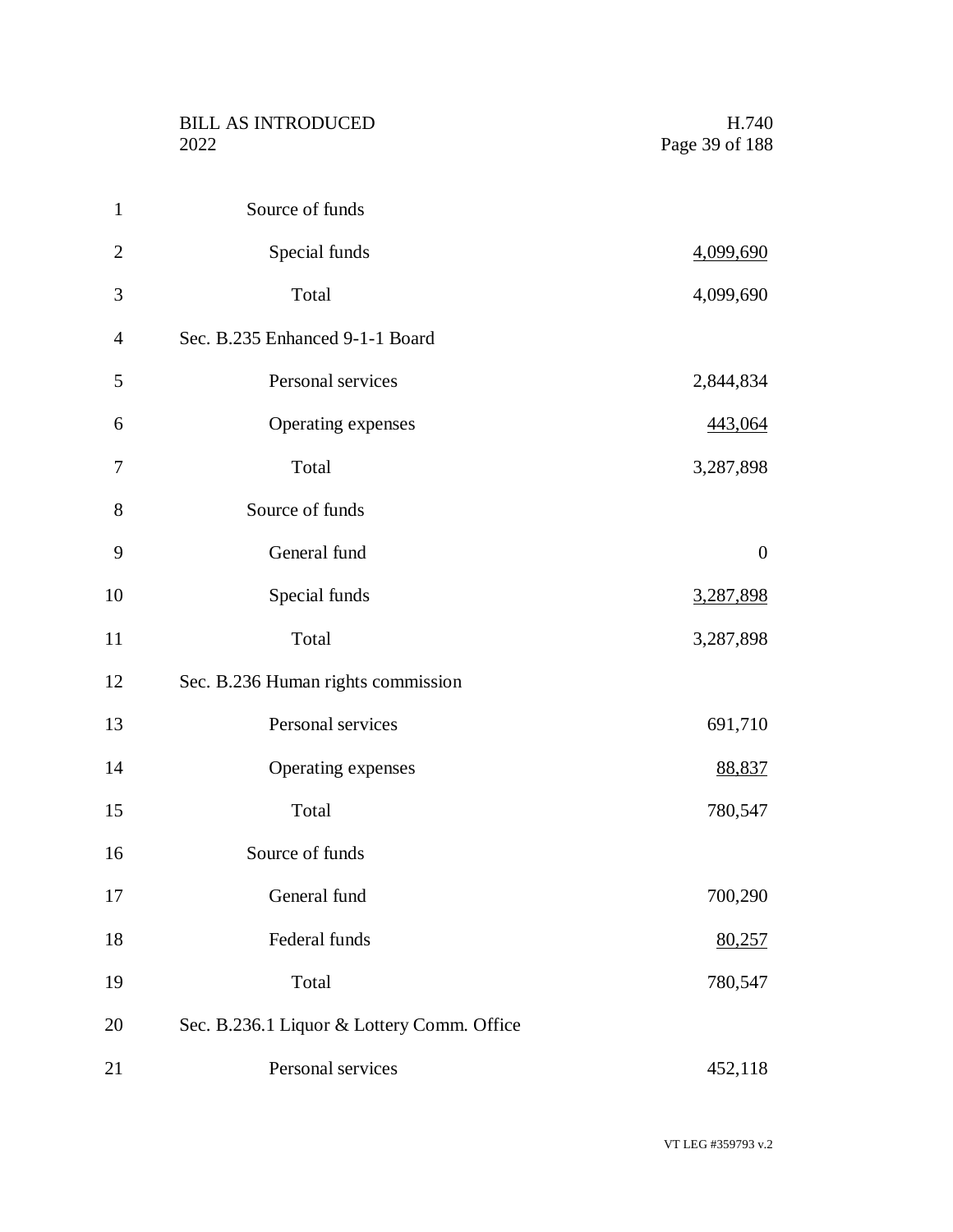|                | <b>BILL AS INTRODUCED</b><br>2022          | H.740<br>Page 40 of 188 |
|----------------|--------------------------------------------|-------------------------|
| $\mathbf{1}$   | Operating expenses                         | 20,306                  |
| $\overline{2}$ | Total                                      | 472,424                 |
| 3              | Source of funds                            |                         |
| $\overline{4}$ | Enterprise funds                           | 472,424                 |
| 5              | Total                                      | 472,424                 |
| 6              | Sec. B.236.2 Lottery Operations            |                         |
| 7              | Personal services                          | 2,325,309               |
| 8              | Operating expenses                         | 1,625,023               |
| 9              | Grants                                     | 250,000                 |
| 10             | Total                                      | 4,200,332               |
| 11             | Source of funds                            |                         |
| 12             | Enterprise funds                           | 4,200,332               |
| 13             | Total                                      | 4,200,332               |
| 14             | Sec. B.237 Liquor control - administration |                         |
| 15             | Personal services                          | 3,894,882               |
| 16             | Operating expenses                         | 1,386,666               |
| 17             | Total                                      | 5,281,548               |
| 18             | Source of funds                            |                         |
| 19             | Tobacco fund                               | 213,843                 |
| 20             | Enterprise funds                           | 5,067,705               |
| 21             | Total                                      | 5,281,548               |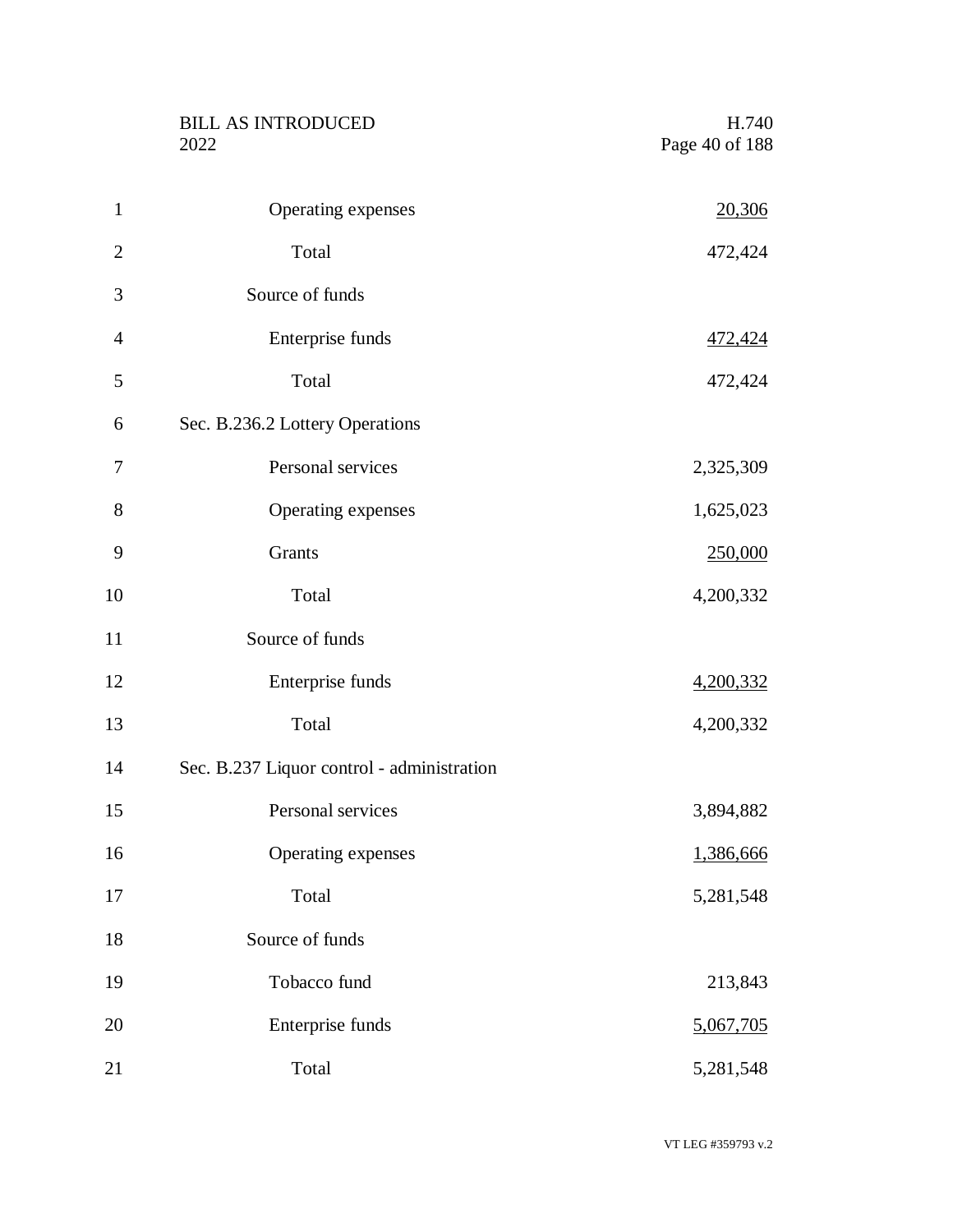|                | <b>BILL AS INTRODUCED</b><br>2022                        | H.740<br>Page 41 of 188 |
|----------------|----------------------------------------------------------|-------------------------|
| $\mathbf{1}$   | Sec. B.238 Liquor control - enforcement and licensing    |                         |
| $\overline{2}$ | Personal services                                        | 2,031,174               |
| 3              | Operating expenses                                       | 415,495                 |
| $\overline{4}$ | Total                                                    | 2,446,669               |
| 5              | Source of funds                                          |                         |
| 6              | Federal funds                                            | 184,484                 |
| 7              | Enterprise funds                                         | 2,262,185               |
| 8              | Total                                                    | 2,446,669               |
| 9              | Sec. B.239 Liquor control - warehousing and distribution |                         |
| 10             | Personal services                                        | 1,076,103               |
| 11             | Operating expenses                                       | 498,696                 |
| 12             | Total                                                    | 1,574,799               |
| 13             | Source of funds                                          |                         |
| 14             | Enterprise funds                                         | 1,574,799               |
| 15             | Total                                                    | 1,574,799               |
| 16             | Sec. B.240 Cannabis Control Board                        |                         |
| 17             | Personal services                                        | 3,211,914               |
| 18             | Operating expenses                                       | 178,608                 |
| 19             | Total                                                    | 3,390,522               |
| 20             | Source of funds                                          |                         |
| 21             | Special funds                                            | 3,390,522               |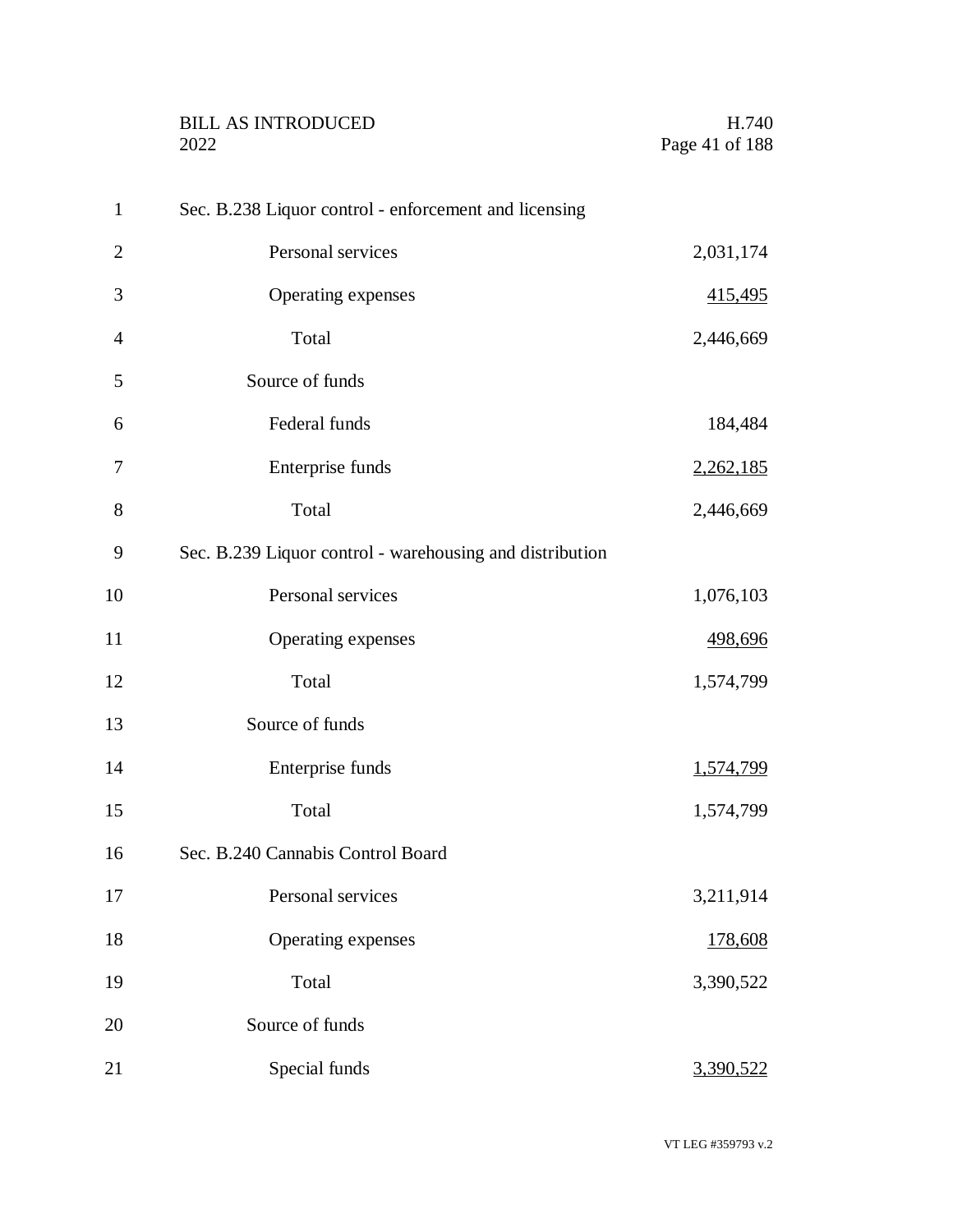|                | <b>BILL AS INTRODUCED</b><br>2022                                         | H.740<br>Page 42 of 188 |
|----------------|---------------------------------------------------------------------------|-------------------------|
| $\mathbf{1}$   | Total                                                                     | 3,390,522               |
| $\overline{2}$ | Sec. B.241 Total protection to persons and property                       |                         |
| 3              | Source of funds                                                           |                         |
| $\overline{4}$ | General fund                                                              | 184,595,819             |
| 5              | <b>Transportation fund</b>                                                | 20,250,000              |
| 6              | Special funds                                                             | 96,838,728              |
| 7              | Tobacco fund                                                              | 561,843                 |
| 8              | Federal funds                                                             | 127, 115, 612           |
| 9              | <b>ARRA</b> funds                                                         | 510,535                 |
| 10             | Interdepartmental transfers                                               | 14,975,716              |
| 11             | Enterprise funds                                                          | 13,619,207              |
| 12             | Total                                                                     | 458,467,460             |
| 13             | Sec. B.300 Human services - agency of human services - secretary's office |                         |
| 14             | Personal services                                                         | 11,737,314              |
| 15             | Operating expenses                                                        | 5,340,825               |
| 16             | Grants                                                                    | 2,895,202               |
| 17             | Total                                                                     | 19,973,341              |
| 18             | Source of funds                                                           |                         |
| 19             | General fund                                                              | 8,822,962               |
| 20             | Special funds                                                             | 135,517                 |
| 21             | Federal funds                                                             | 10,233,551              |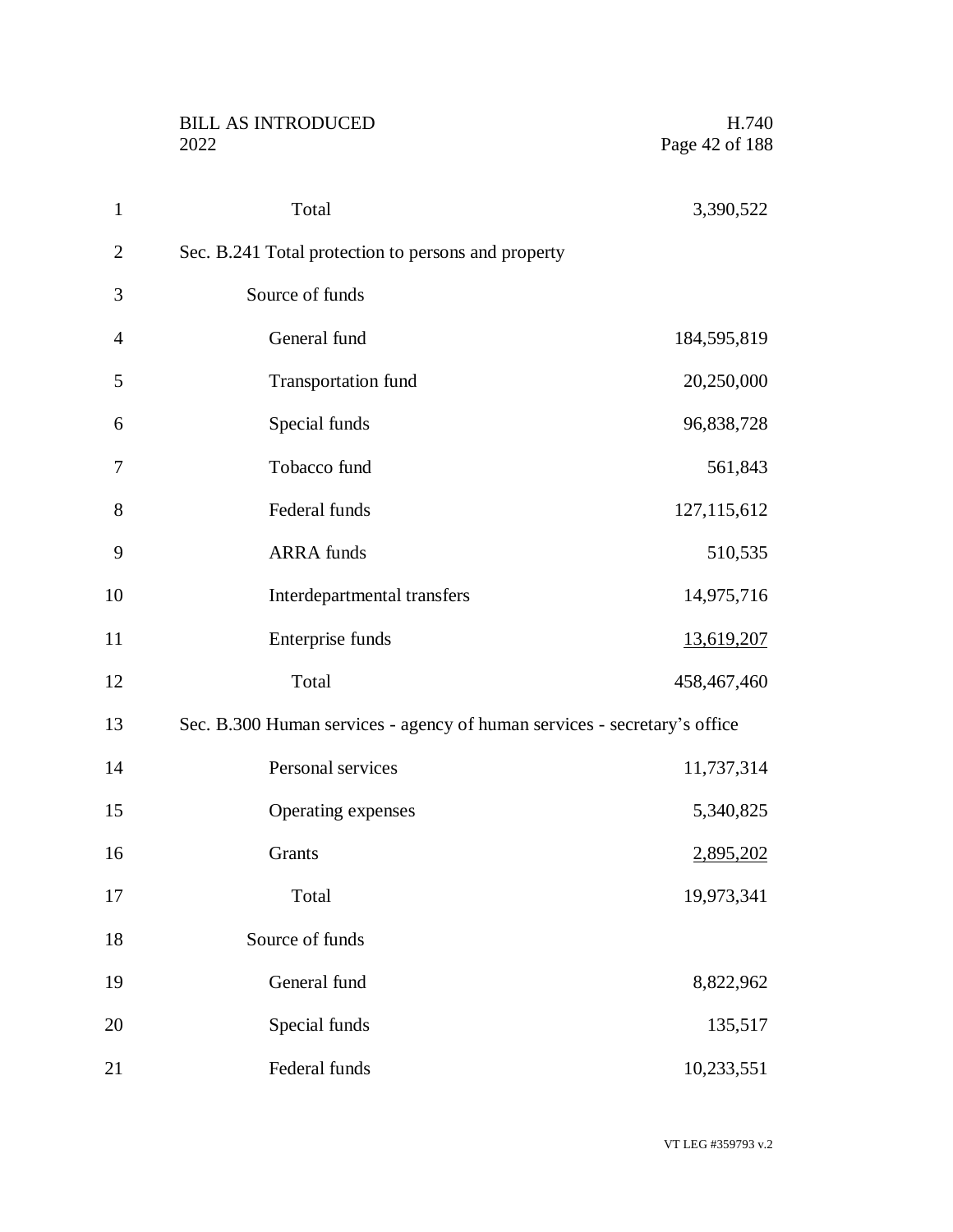|                | <b>BILL AS INTRODUCED</b><br>2022                 | H.740<br>Page 43 of 188 |
|----------------|---------------------------------------------------|-------------------------|
| $\mathbf{1}$   | Interdepartmental transfers                       | 781,311                 |
| $\overline{2}$ | Total                                             | 19,973,341              |
| 3              | Sec. B.301 Secretary's office - global commitment |                         |
| 4              | Grants                                            | 1,823,433,012           |
| 5              | Total                                             | 1,823,433,012           |
| 6              | Source of funds                                   |                         |
| 7              | General fund                                      | 603,073,573             |
| 8              | Special funds                                     | 33,384,536              |
| 9              | Tobacco fund                                      | 21,049,373              |
| 10             | State health care resources fund                  | 17,078,501              |
| 11             | Federal funds                                     | 1,144,812,859           |
| 12             | Interdepartmental transfers                       | 4,034,170               |
| 13             | Total                                             | 1,823,433,012           |
| 14             | Sec. B.303 Developmental disabilities council     |                         |
| 15             | Personal services                                 | 424,008                 |
| 16             | Operating expenses                                | 95,289                  |
| 17             | <b>Grants</b>                                     | <u>191,595</u>          |
| 18             | Total                                             | 710,892                 |
| 19             | Source of funds                                   |                         |
| 20             | Special funds                                     | 12,000                  |
| 21             | Federal funds                                     | 698,892                 |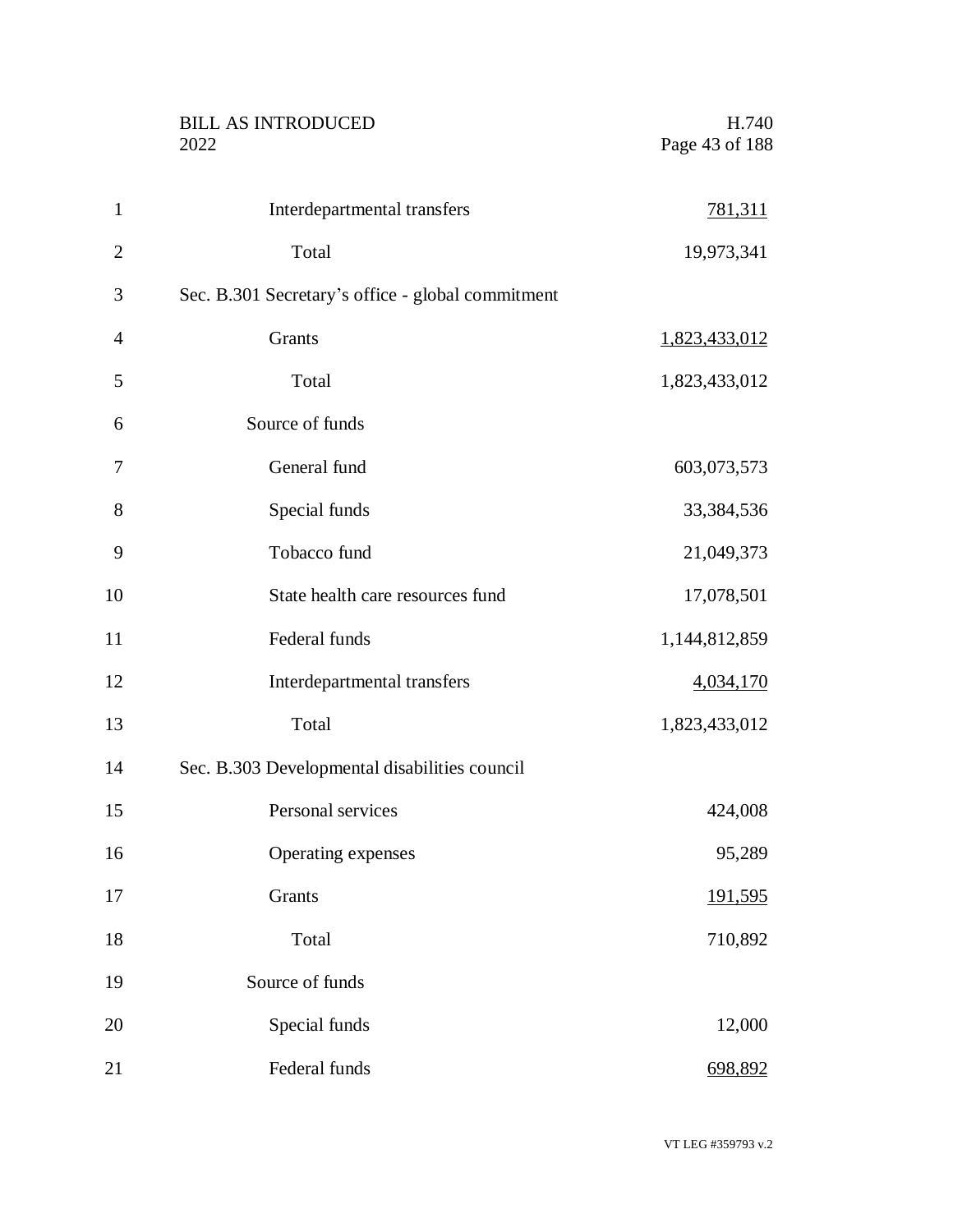|                | <b>BILL AS INTRODUCED</b><br>2022                               | H.740<br>Page 44 of 188 |
|----------------|-----------------------------------------------------------------|-------------------------|
| $\mathbf{1}$   | Total                                                           | 710,892                 |
| $\overline{2}$ | Sec. B.304 Human services board                                 |                         |
| 3              | Personal services                                               | 766,312                 |
| $\overline{4}$ | Operating expenses                                              | 89,396                  |
| 5              | Total                                                           | 855,708                 |
| 6              | Source of funds                                                 |                         |
| 7              | General fund                                                    | 490,779                 |
| 8              | Federal funds                                                   | 364,929                 |
| 9              | Total                                                           | 855,708                 |
| 10             | Sec. B.305 AHS - administrative fund                            |                         |
| 11             | Personal services                                               | 330,000                 |
| 12             | Operating expenses                                              | 13,170,000              |
| 13             | Total                                                           | 13,500,000              |
| 14             | Source of funds                                                 |                         |
| 15             | Interdepartmental transfers                                     | 13,500,000              |
| 16             | Total                                                           | 13,500,000              |
| 17             | Sec. B.306 Department of Vermont health access - administration |                         |
| 18             | Personal services                                               | 133,258,216             |
| 19             | Operating expenses                                              | 27,050,784              |
| 20             | Grants                                                          | 2,912,301               |
| 21             | Total                                                           | 163,221,301             |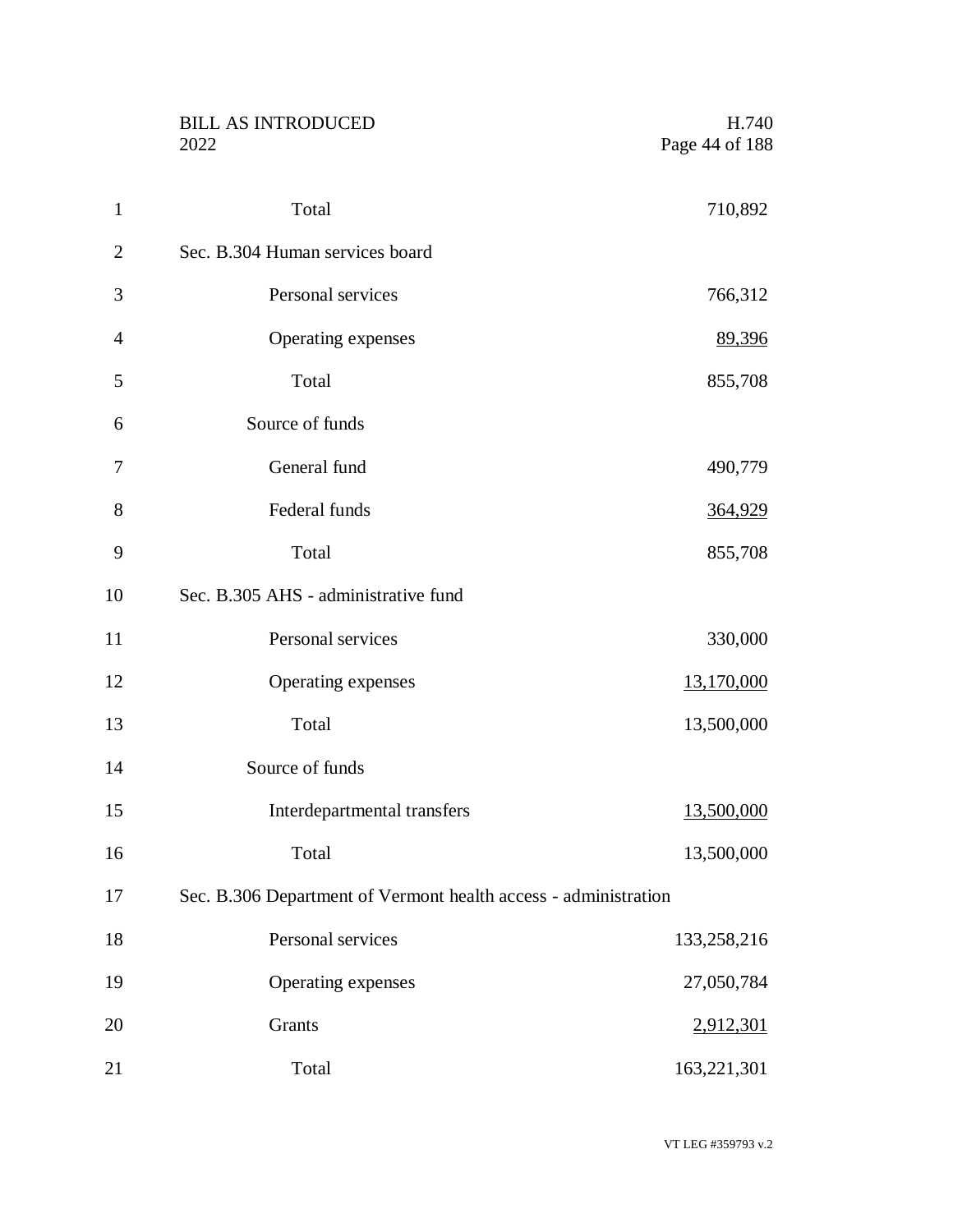| $\mathbf{1}$   | Source of funds                                                            |               |
|----------------|----------------------------------------------------------------------------|---------------|
| $\overline{2}$ | General fund                                                               | 34,666,169    |
| 3              | Special funds                                                              | 4,738,197     |
| $\overline{4}$ | Federal funds                                                              | 114,997,590   |
| 5              | Global Commitment fund                                                     | 3,986,316     |
| 6              | Interdepartmental transfers                                                | 4,833,029     |
| 7              | Total                                                                      | 163,221,301   |
| 8              | Sec. B.307 Department of Vermont health access - Medicaid program - global |               |
| 9              | commitment                                                                 |               |
| 10             | Personal services                                                          | 547,983       |
| 11             | Grants                                                                     | 835,754,746   |
| 12             | Total                                                                      | 836, 302, 729 |
| 13             | Source of funds                                                            |               |
| 14             | Global Commitment fund                                                     | 836, 302, 729 |
| 15             | Total                                                                      | 836, 302, 729 |
| 16             | Sec. B.309 Department of Vermont health access - Medicaid program - state  |               |
| 17             | only                                                                       |               |
| 18             | Grants                                                                     | 54, 104, 191  |
| 19             | Total                                                                      | 54,104,191    |
| 20             | Source of funds                                                            |               |
| 21             | General fund                                                               | 44,533,864    |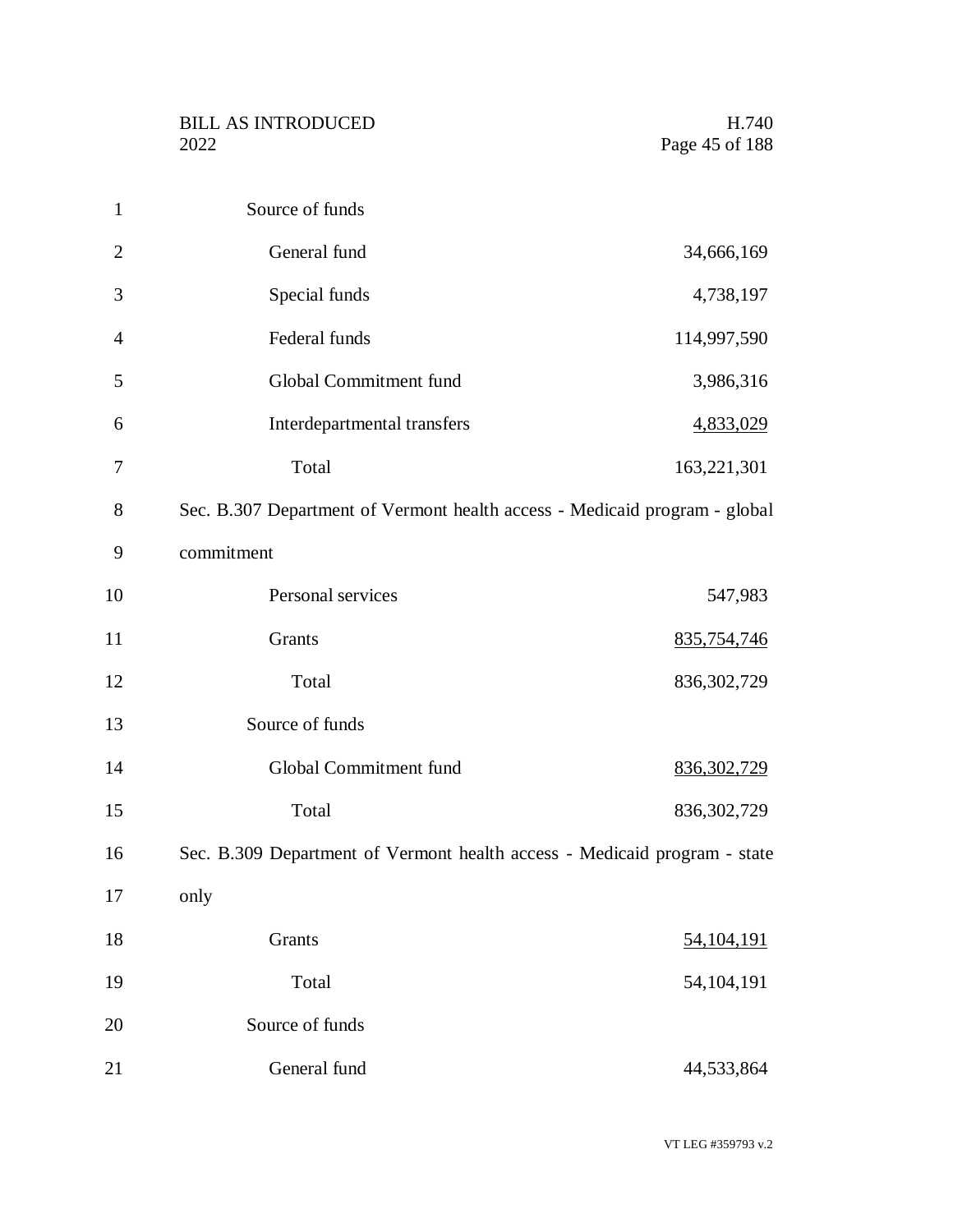|                | <b>BILL AS INTRODUCED</b><br>2022                                    | H.740<br>Page 46 of 188 |
|----------------|----------------------------------------------------------------------|-------------------------|
| $\mathbf{1}$   | Global Commitment fund                                               | 9,570,327               |
| $\overline{2}$ | Total                                                                | 54, 104, 191            |
| 3              | Sec. B.310 Department of Vermont health access - Medicaid non-waiver |                         |
| $\overline{4}$ | matched                                                              |                         |
| 5              | Grants                                                               | <u>35,125,592</u>       |
| 6              | Total                                                                | 35, 125, 592            |
| 7              | Source of funds                                                      |                         |
| 8              | General fund                                                         | 12,736,699              |
| 9              | Federal funds                                                        | 22,388,893              |
| 10             | Total                                                                | 35, 125, 592            |
| 11             | Sec. B.311 Health - administration and support                       |                         |
| 12             | Personal services                                                    | 7,880,051               |
| 13             | Operating expenses                                                   | 7,161,896               |
| 14             | Grants                                                               | 15,313,608              |
| 15             | Total                                                                | 30,355,555              |
| 16             | Source of funds                                                      |                         |
| 17             | General fund                                                         | 3,017,738               |
| 18             | Special funds                                                        | 2,123,150               |
| 19             | Federal funds                                                        | 19,371,027              |
| 20             | Global Commitment fund                                               | 5,779,334               |
| 21             | Interdepartmental transfers                                          | 64,306                  |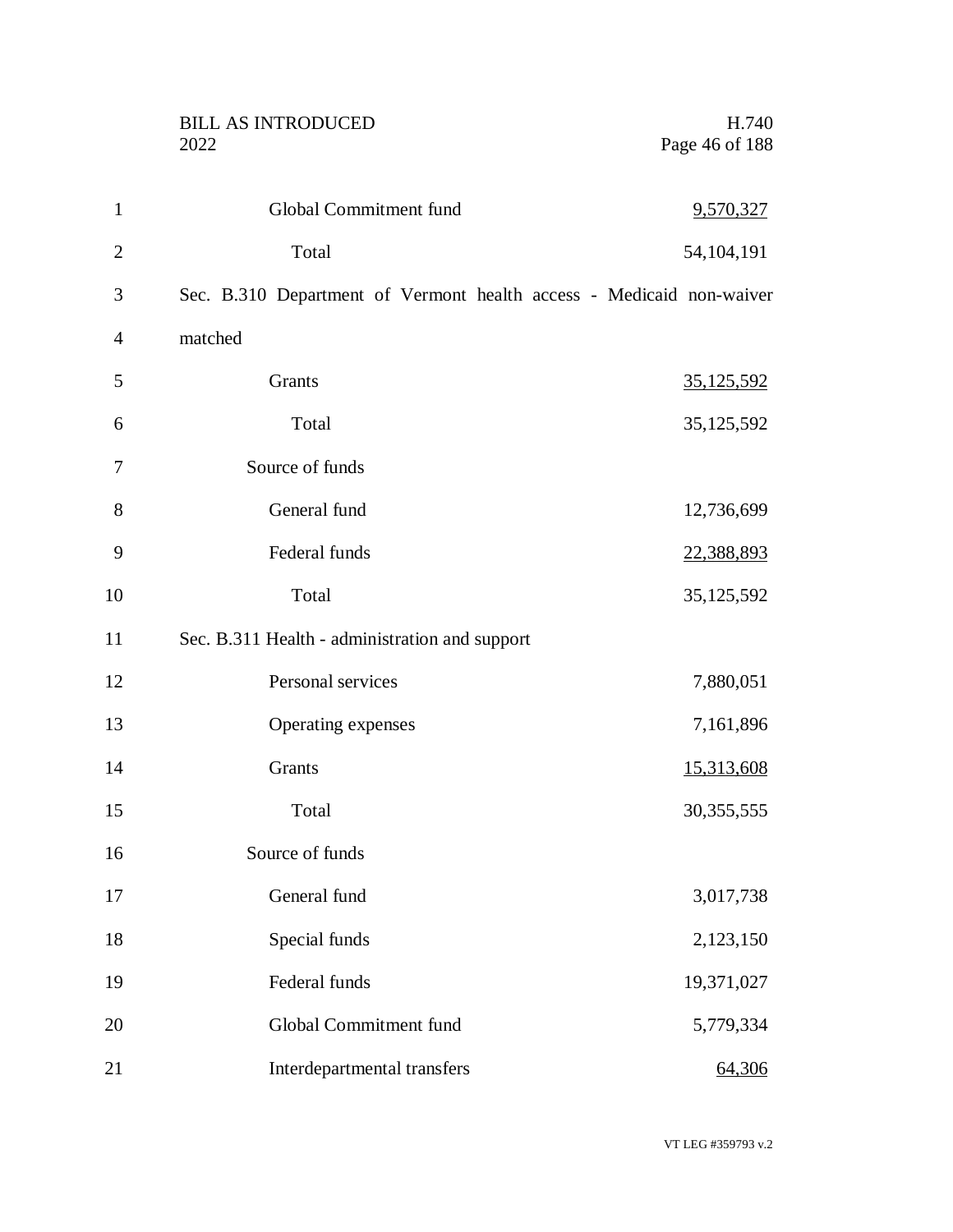|                | <b>BILL AS INTRODUCED</b><br>2022                   | H.740<br>Page 47 of 188 |
|----------------|-----------------------------------------------------|-------------------------|
| $\mathbf{1}$   | Total                                               | 30, 355, 555            |
| $\overline{2}$ | Sec. B.312 Health - public health                   |                         |
| 3              | Personal services                                   | 58, 557, 637            |
| $\overline{4}$ | Operating expenses                                  | 10,504,324              |
| 5              | Grants                                              | <u>45,597,061</u>       |
| 6              | Total                                               | 114,659,022             |
| 7              | Source of funds                                     |                         |
| 8              | General fund                                        | 12,577,471              |
| 9              | Special funds                                       | 22,422,908              |
| 10             | Tobacco fund                                        | 1,088,918               |
| 11             | Federal funds                                       | 61,398,428              |
| 12             | Global Commitment fund                              | 16,159,672              |
| 13             | Interdepartmental transfers                         | 986,625                 |
| 14             | Permanent trust funds                               | <u>25,000</u>           |
| 15             | Total                                               | 114,659,022             |
| 16             | Sec. B.313 Health - alcohol and drug abuse programs |                         |
| 17             | Personal services                                   | 5,533,379               |
| 18             | Operating expenses                                  | 511,500                 |
| 19             | Grants                                              | 53,285,874              |
| 20             | Total                                               | 59,330,753              |
| 21             | Source of funds                                     |                         |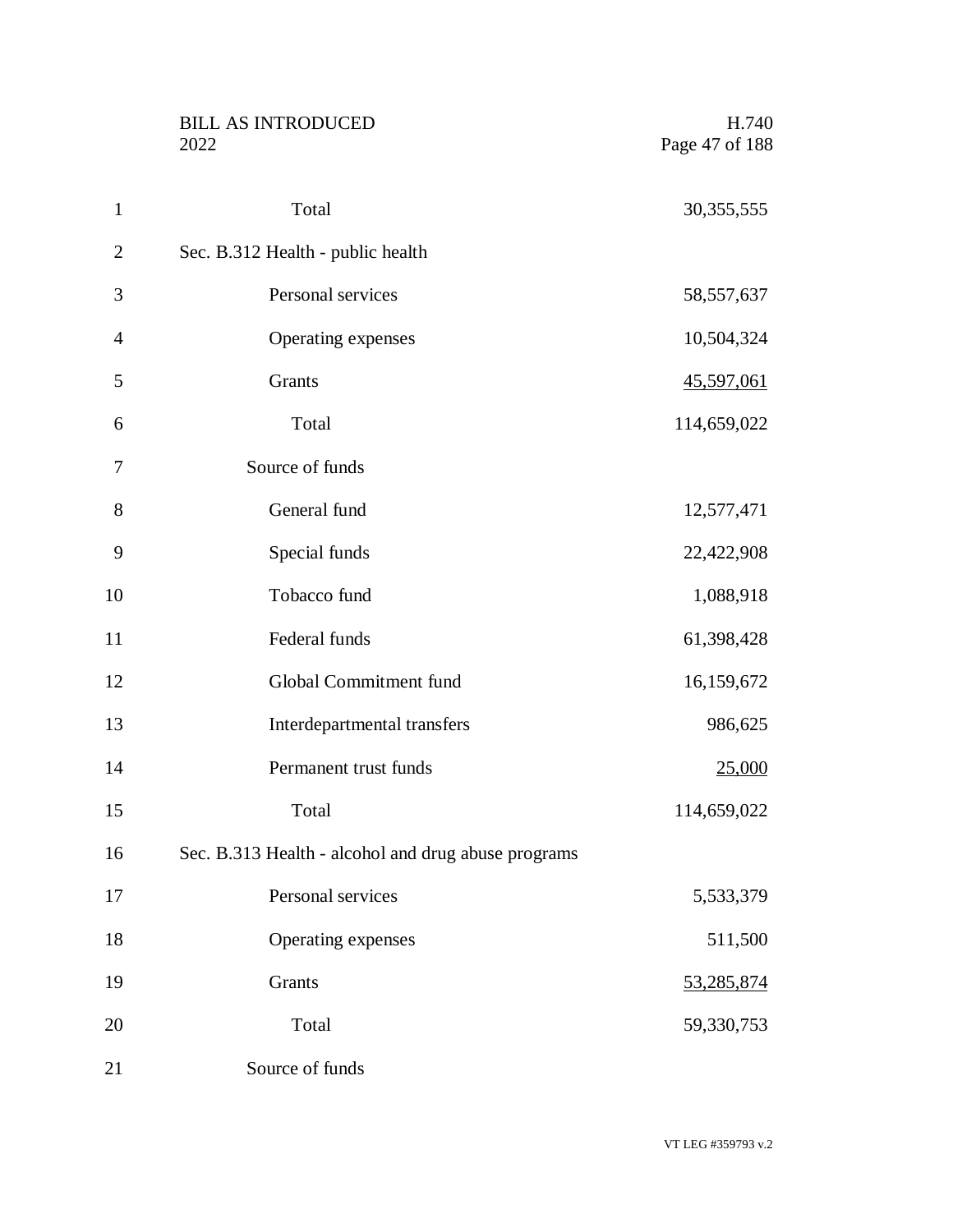| <b>BILL AS INTRODUCED</b> | H.740          |
|---------------------------|----------------|
| 2022                      | Page 48 of 188 |

| $\mathbf{1}$   | General fund                                                               | 3,658,642     |
|----------------|----------------------------------------------------------------------------|---------------|
| $\overline{2}$ | Special funds                                                              | 1,392,101     |
| 3              | Tobacco fund                                                               | 949,917       |
| 4              | Federal funds                                                              | 21,131,903    |
| 5              | Global Commitment fund                                                     | 32,198,190    |
| 6              | Total                                                                      | 59,330,753    |
| 7              | Sec. B.314 Mental health - mental health                                   |               |
| 8              | Personal services                                                          | 37,550,464    |
| 9              | Operating expenses                                                         | 5,023,808     |
| 10             | Grants                                                                     | 250, 194, 843 |
| 11             | Total                                                                      | 292,769,115   |
| 12             | Source of funds                                                            |               |
| 13             | General fund                                                               | 12,576,387    |
| 14             | Special funds                                                              | 1,690,187     |
| 15             | Federal funds                                                              | 10,279,911    |
| 16             | Global Commitment fund                                                     | 268,097,537   |
| 17             | Interdepartmental transfers                                                | 125,093       |
| 18             | Total                                                                      | 292,769,115   |
| 19             | Sec. B.316 Department for children and families - administration & support |               |
| 20             | services                                                                   |               |
| 21             | Personal services                                                          | 42,062,610    |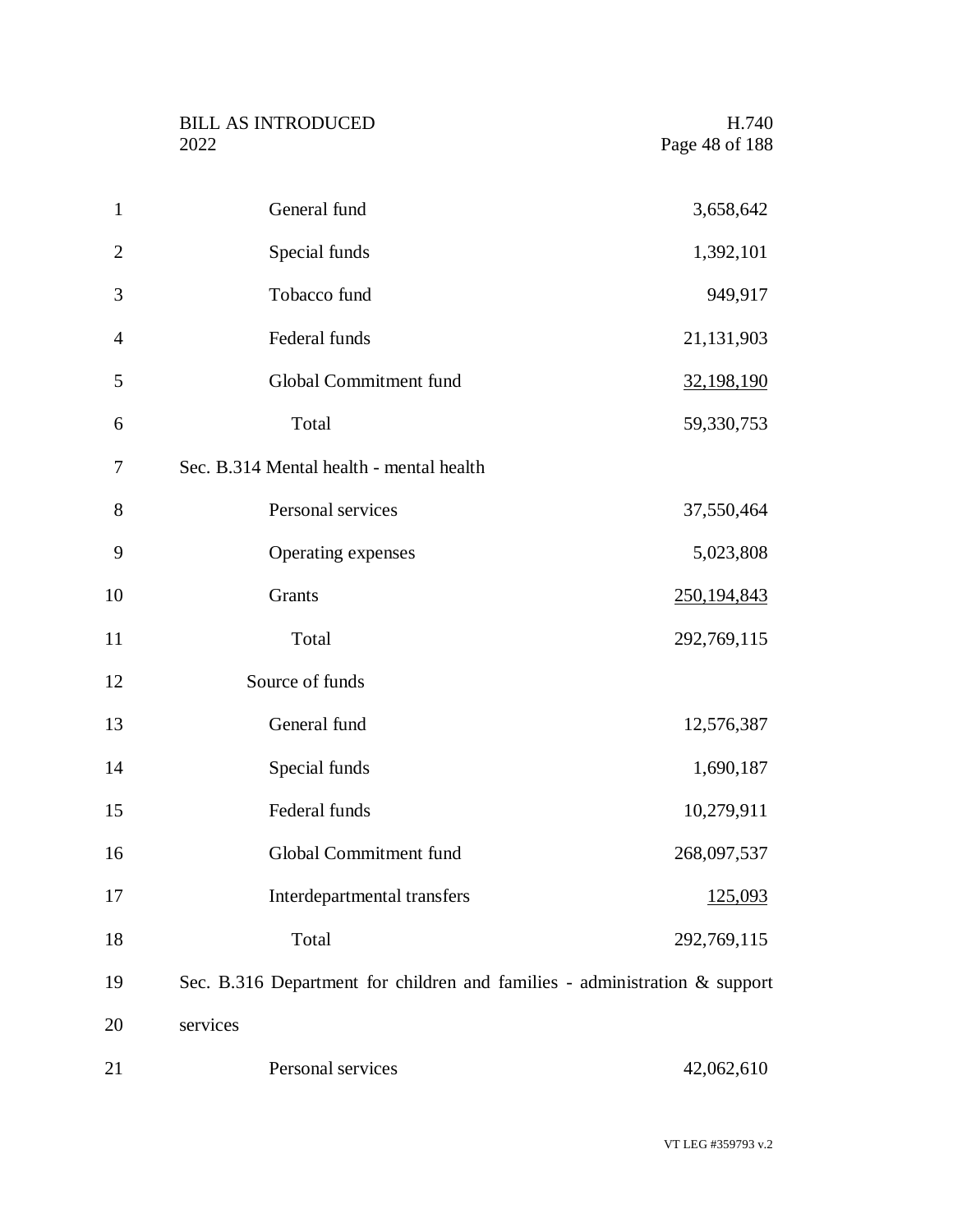|                | <b>BILL AS INTRODUCED</b><br>2022                                 | H.740<br>Page 49 of 188 |
|----------------|-------------------------------------------------------------------|-------------------------|
| $\mathbf{1}$   | Operating expenses                                                | 17,284,575              |
| $\overline{2}$ | Grants                                                            | 3,819,106               |
| 3              | Total                                                             | 63,166,291              |
| $\overline{4}$ | Source of funds                                                   |                         |
| 5              | General fund                                                      | 36,150,845              |
| 6              | Special funds                                                     | 2,789,842               |
| 7              | Federal funds                                                     | 22,463,191              |
| 8              | Global Commitment fund                                            | 1,409,481               |
| 9              | Interdepartmental transfers                                       | 352,932                 |
| 10             | Total                                                             | 63,166,291              |
| 11             | Sec. B.317 Department for children and families - family services |                         |
| 12             | Personal services                                                 | 41,144,915              |
| 13             | Operating expenses                                                | 5,392,584               |
| 14             | Grants                                                            | 88,924,656              |
| 15             | Total                                                             | 135,462,155             |
| 16             | Source of funds                                                   |                         |
| 17             | General fund                                                      | 55,778,109              |
| 18             | Special funds                                                     | 729,587                 |
| 19             | Federal funds                                                     | 32,206,285              |
| 20             | Global Commitment fund                                            | 46,710,437              |
| 21             | Interdepartmental transfers                                       | 37,737                  |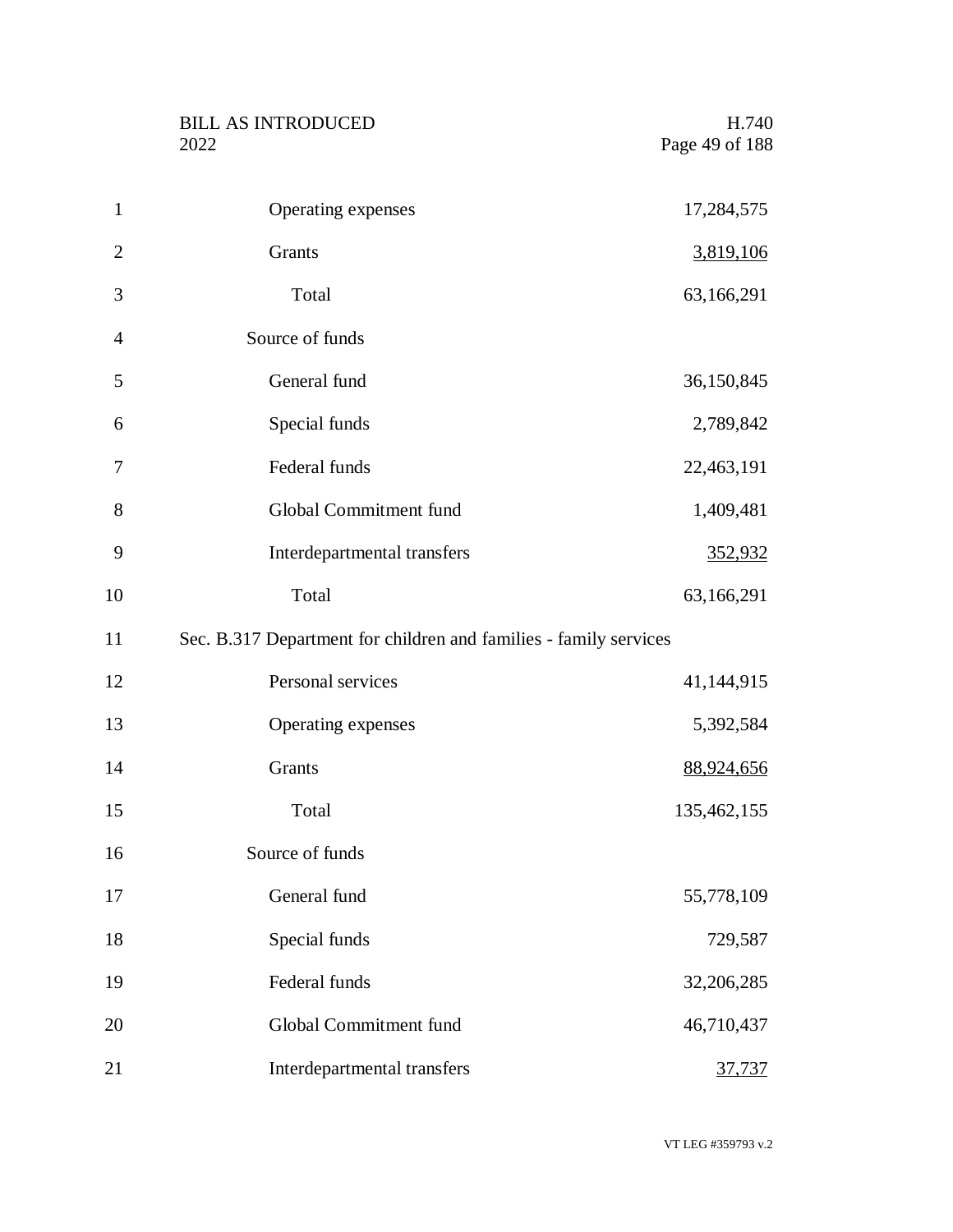|                | <b>BILL AS INTRODUCED</b><br>2022                                         | H.740<br>Page 50 of 188 |
|----------------|---------------------------------------------------------------------------|-------------------------|
| $\mathbf{1}$   | Total                                                                     | 135,462,155             |
| $\mathbf{2}$   | Sec. B.318 Department for children and families - child development       |                         |
| 3              | Personal services                                                         | 5,797,573               |
| $\overline{4}$ | Operating expenses                                                        | 860,622                 |
| 5              | Grants                                                                    | 104,394,962             |
| 6              | Total                                                                     | 111,053,157             |
| 7              | Source of funds                                                           |                         |
| 8              | General fund                                                              | 31,949,566              |
| 9              | Special funds                                                             | 16,820,011              |
| 10             | Federal funds                                                             | 50,849,478              |
| 11             | Global Commitment fund                                                    | 11,434,061              |
| 12             | Interdepartmental transfers                                               | 41                      |
| 13             | Total                                                                     | 111,053,157             |
| 14             | Sec. B.319 Department for children and families - office of child support |                         |
| 15             | Personal services                                                         | 11,906,476              |
| 16             | Operating expenses                                                        | 3,745,167               |
| 17             | Total                                                                     | 15,651,643              |
| 18             | Source of funds                                                           |                         |
| 19             | General fund                                                              | 4,718,623               |
| 20             | Special funds                                                             | 455,719                 |
| 21             | Federal funds                                                             | 10,089,701              |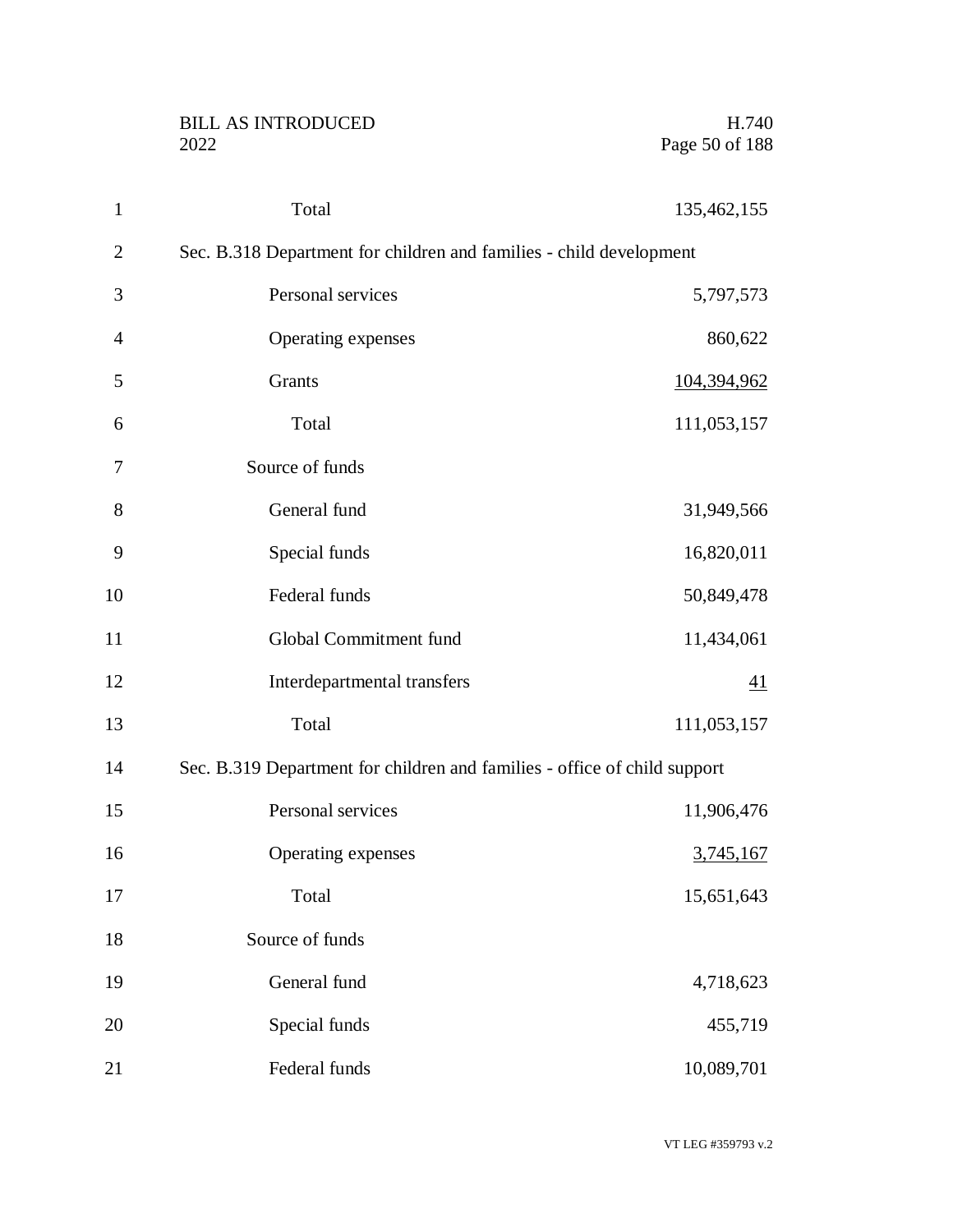BILL AS INTRODUCED H.740<br>2022 Page 51 of 188

| $\mathbf{1}$   | Interdepartmental transfers                                                       | 387,600           |
|----------------|-----------------------------------------------------------------------------------|-------------------|
| $\overline{2}$ | Total                                                                             | 15,651,643        |
| 3              | Sec. B.320 Department for children and families - aid to aged, blind and disabled |                   |
| $\overline{4}$ | Personal services                                                                 | 2,252,206         |
| 5              | Grants                                                                            | 10,431,118        |
| 6              | Total                                                                             | 12,683,324        |
| 7              | Source of funds                                                                   |                   |
| 8              | General fund                                                                      | 7,533,333         |
| 9              | Global Commitment fund                                                            | 5,149,991         |
| 10             | Total                                                                             | 12,683,324        |
| 11             | Sec. B.321 Department for children and families - general assistance              |                   |
| 12             | Personal services                                                                 | 15,000            |
| 13             | Grants                                                                            | 2,823,574         |
| 14             | Total                                                                             | 2,838,574         |
| 15             | Source of funds                                                                   |                   |
| 16             | General fund                                                                      | 2,541,239         |
| 17             | Federal funds                                                                     | 11,320            |
| 18             | Global Commitment fund                                                            | 286,015           |
| 19             | Total                                                                             | 2,838,574         |
| 20             | Sec. B.322 Department for children and families - 3SquaresVT                      |                   |
| 21             | Grants                                                                            | <u>44,377,812</u> |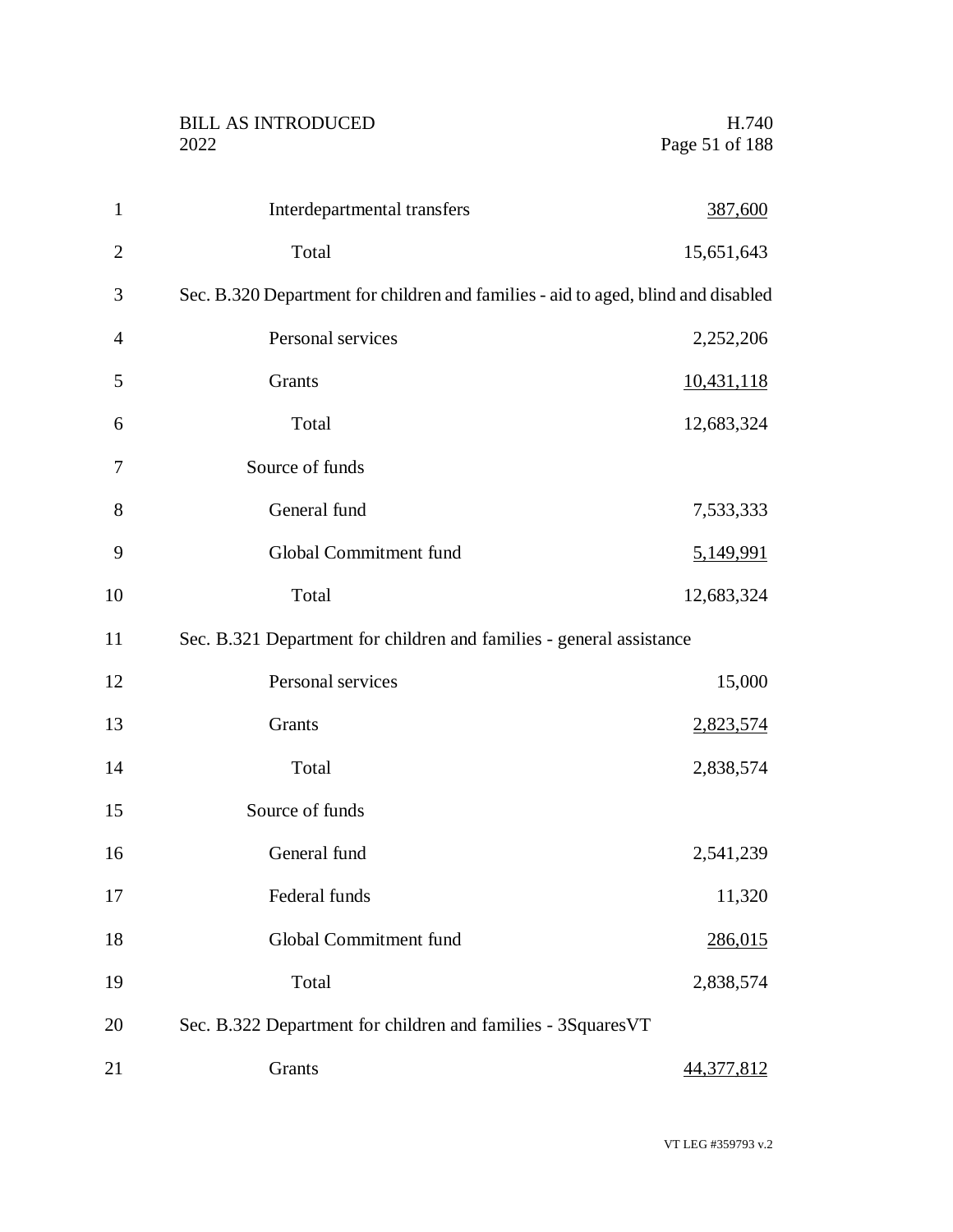|                | <b>BILL AS INTRODUCED</b><br>2022                                   | H.740<br>Page 52 of 188 |
|----------------|---------------------------------------------------------------------|-------------------------|
| $\mathbf{1}$   | Total                                                               | 44,377,812              |
| $\overline{2}$ | Source of funds                                                     |                         |
| 3              | Federal funds                                                       | 44,377,812              |
| $\overline{4}$ | Total                                                               | 44,377,812              |
| 5              | Sec. B.323 Department for children and families - reach up          |                         |
| 6              | Operating expenses                                                  | 30,633                  |
| $\tau$         | Grants                                                              | 27,235,606              |
| 8              | Total                                                               | 27,266,239              |
| 9              | Source of funds                                                     |                         |
| 10             | General fund                                                        | 15,097,457              |
| 11             | Special funds                                                       | 5,955,834               |
| 12             | Federal funds                                                       | 3,531,330               |
| 13             | Global Commitment fund                                              | 2,681,618               |
| 14             | Total                                                               | 27,266,239              |
| 15             | Sec. B.324 Department for children and families - home heating fuel |                         |
| 16             | assistance/LIHEAP                                                   |                         |
| 17             | Grants                                                              | 16,019,953              |
| 18             | Total                                                               | 16,019,953              |
| 19             | Source of funds                                                     |                         |
| 20             | Special funds                                                       | 1,480,395               |
| 21             | Federal funds                                                       | 14,539,558              |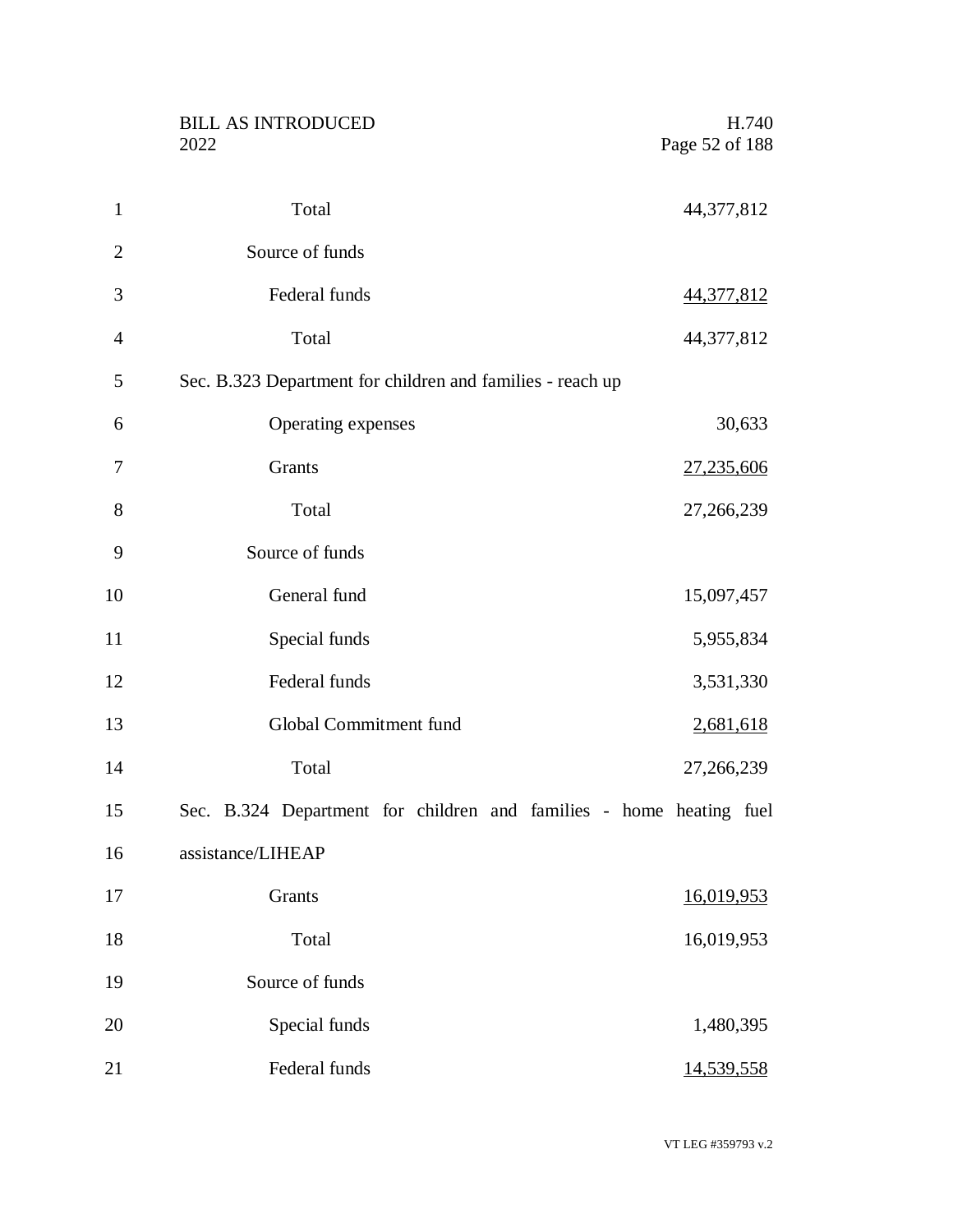| $\mathbf{1}$   | Total<br>16,019,953                                                    |
|----------------|------------------------------------------------------------------------|
| $\mathbf{2}$   | Sec. B.325 Department for children and families - office of economic   |
| 3              | opportunity                                                            |
| $\overline{4}$ | Personal services<br>707,738                                           |
| 5              | Operating expenses<br>80,979                                           |
| 6              | Grants<br>20,296,892                                                   |
| 7              | Total<br>21,085,609                                                    |
| 8              | Source of funds                                                        |
| 9              | General fund<br>14,728,930                                             |
| 10             | Special funds<br>58,135                                                |
| 11             | Federal funds<br>4,942,559                                             |
| 12             | Global Commitment fund<br>1,355,985                                    |
| 13             | Total<br>21,085,609                                                    |
| 14             | Sec. B.326 Department for children and families - OEO - weatherization |
| 15             | assistance                                                             |
| 16             | Personal services<br>376,286                                           |
| 17             | Operating expenses<br>47,090                                           |
| 18             | Grants<br>12,038,018                                                   |
| 19             | Total<br>12,461,394                                                    |
| 20             | Source of funds                                                        |
| 21             | Special funds<br>7,643,920                                             |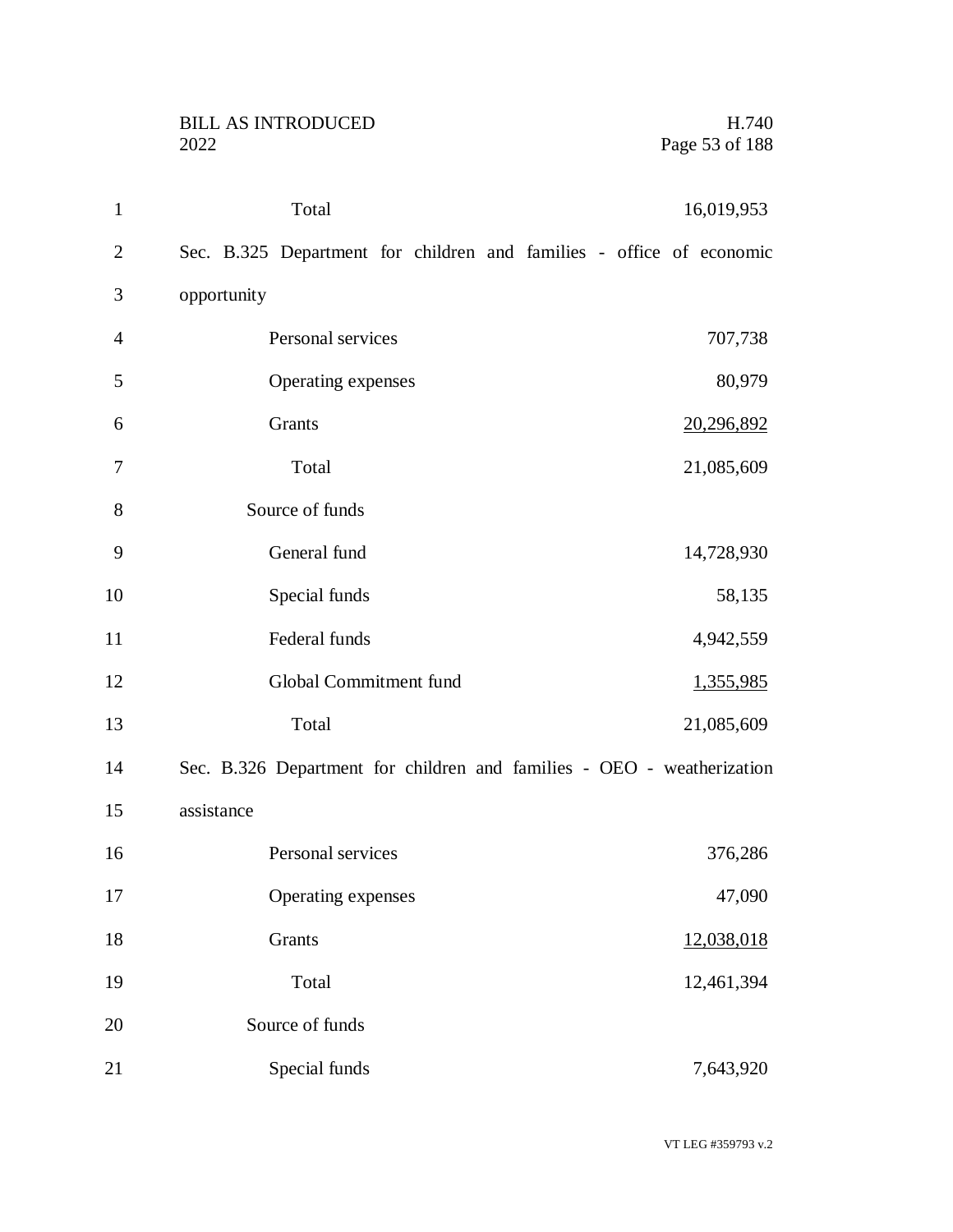|                | <b>BILL AS INTRODUCED</b><br>2022                                          | H.740<br>Page 54 of 188 |
|----------------|----------------------------------------------------------------------------|-------------------------|
|                |                                                                            |                         |
| $\mathbf{1}$   | Federal funds                                                              | 4,817,474               |
| $\overline{2}$ | Total                                                                      | 12,461,394              |
| 3              | Sec. B.327 Department for Children and Families - Secure Residential       |                         |
| 4              | Treatment                                                                  |                         |
| 5              | Personal services                                                          | 258,100                 |
| 6              | Operating expenses                                                         | 441,999                 |
| 7              | Grants                                                                     | 3,476,862               |
| 8              | Total                                                                      | 4,176,961               |
| 9              | Source of funds                                                            |                         |
| 10             | General fund                                                               | 4,146,961               |
| 11             | Global Commitment fund                                                     | 30,000                  |
| 12             | Total                                                                      | 4,176,961               |
| 13             | Sec. B.328 Department for children and families - disability determination |                         |
| 14             | services                                                                   |                         |
| 15             | Personal services                                                          | 7,271,721               |
| 16             | Operating expenses                                                         | 472,446                 |
| 17             | Total                                                                      | 7,744,167               |
| 18             | Source of funds                                                            |                         |
| 19             | General fund                                                               | 115,885                 |
| 20             | Federal funds                                                              | 7,628,282               |
| 21             | Total                                                                      | 7,744,167               |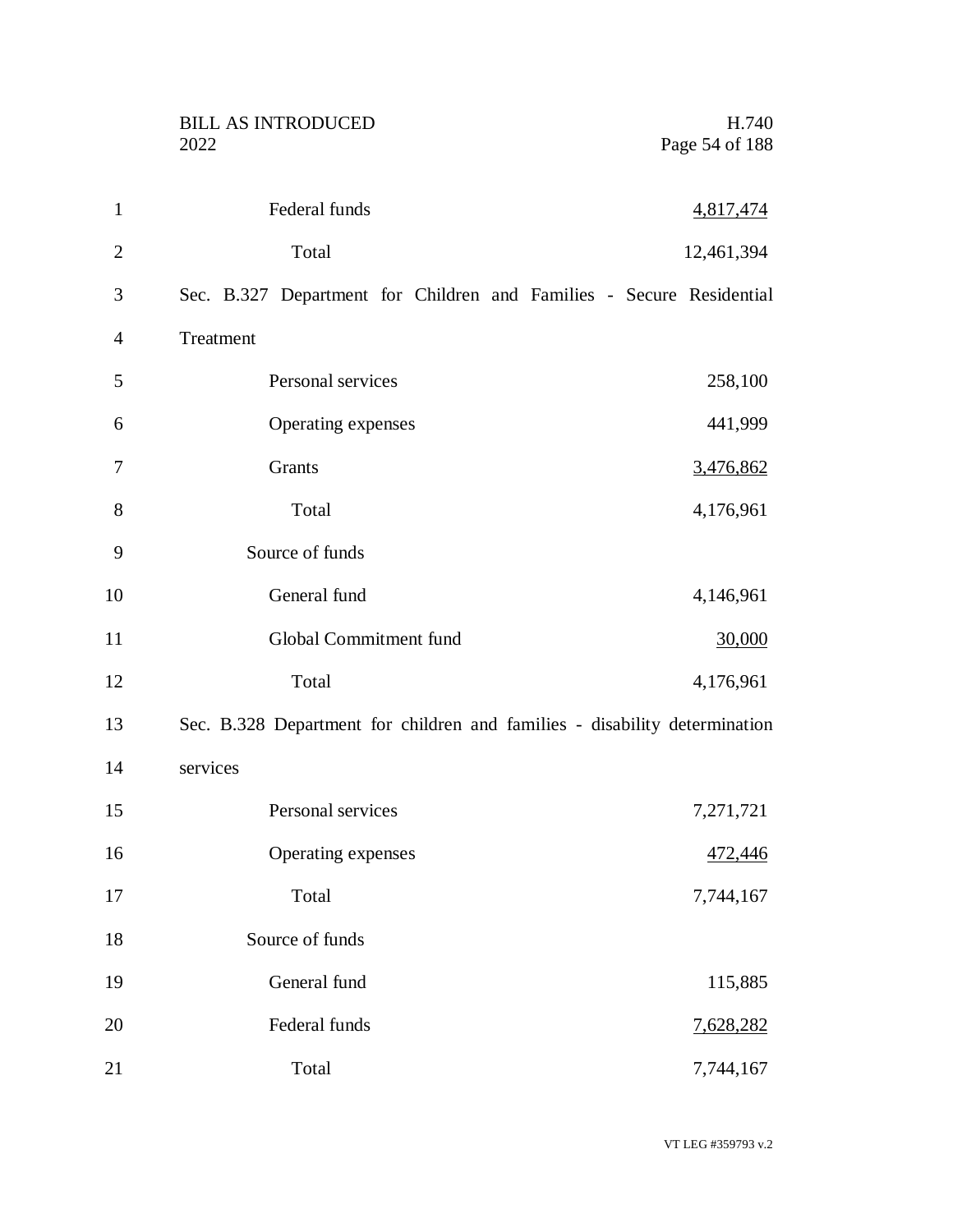| $\mathbf{1}$   | Sec. B.329 Disabilities, aging, and independent living - administration & |
|----------------|---------------------------------------------------------------------------|
| $\overline{2}$ | support                                                                   |
| 3              | Personal services<br>37,790,327                                           |
| $\overline{4}$ | Operating expenses<br>6,178,888                                           |
| 5              | Total<br>43,969,215                                                       |
| 6              | Source of funds                                                           |
| 7              | General fund<br>20,055,791                                                |
| 8              | Special funds<br>1,390,457                                                |
| 9              | Federal funds<br>21,421,683                                               |
| 10             | Global Commitment fund<br>35,000                                          |
| 11             | Interdepartmental transfers<br>1,066,284                                  |
| 12             | Total<br>43,969,215                                                       |
| 13             | Sec. B.330 Disabilities, aging, and independent living - advocacy and     |
| 14             | independent living grants                                                 |
| 15             | Grants<br>19,561,343                                                      |
| 16             | Total<br>19,561,343                                                       |
| 17             | Source of funds                                                           |
| 18             | General fund<br>7,684,674                                                 |
| 19             | Federal funds<br>7,148,466                                                |
| 20             | Global Commitment fund<br>4,728,203                                       |
| 21             | Total<br>19,561,343                                                       |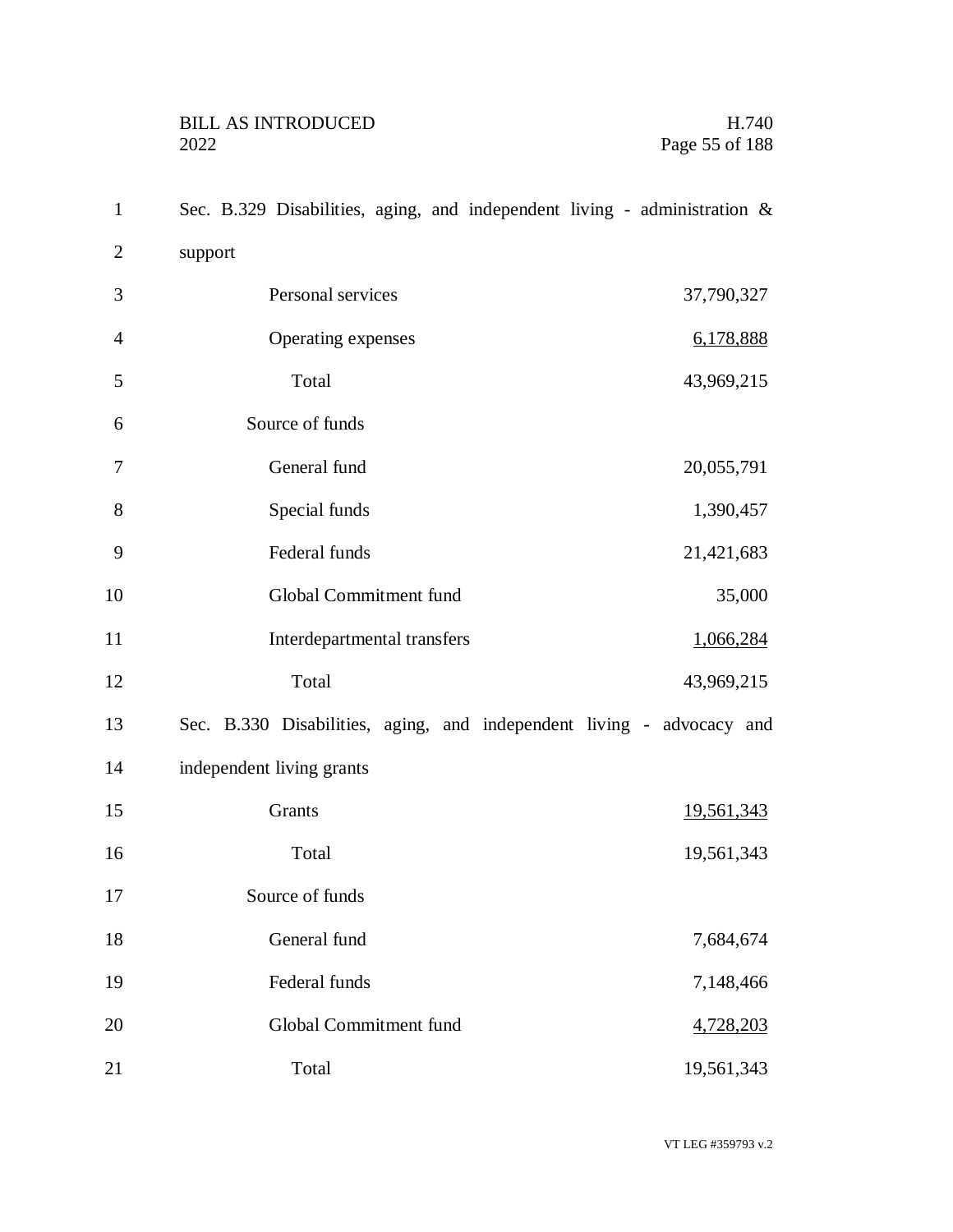| $\mathbf{1}$   | Sec. B.331 Disabilities, aging, and independent living - blind and visually        |
|----------------|------------------------------------------------------------------------------------|
| $\mathbf{2}$   | impaired                                                                           |
| 3              | Grants<br>1,761,457                                                                |
| $\overline{4}$ | Total<br>1,761,457                                                                 |
| 5              | Source of funds                                                                    |
| 6              | General fund<br>489,154                                                            |
| 7              | Special funds<br>223,450                                                           |
| 8              | Federal funds<br>743,853                                                           |
| 9              | Global Commitment fund<br>305,000                                                  |
| 10             | Total<br>1,761,457                                                                 |
| 11             | Sec. B.332 Disabilities, aging, and independent living - vocational rehabilitation |
| 12             | Grants<br>7,024,368                                                                |
| 13             | Total<br>7,024,368                                                                 |
| 14             | Source of funds                                                                    |
| 15             | General fund<br>1,371,845                                                          |
| 16             | Federal funds<br>4,402,523                                                         |
| 17             | Interdepartmental transfers<br>1,250,000                                           |
| 18             | 7,024,368<br>Total                                                                 |
| 19             | Sec. B.333 Disabilities, aging, and independent living - developmental services    |
| 20             | Grants<br>277,461,271                                                              |
| 21             | 277,461,271<br>Total                                                               |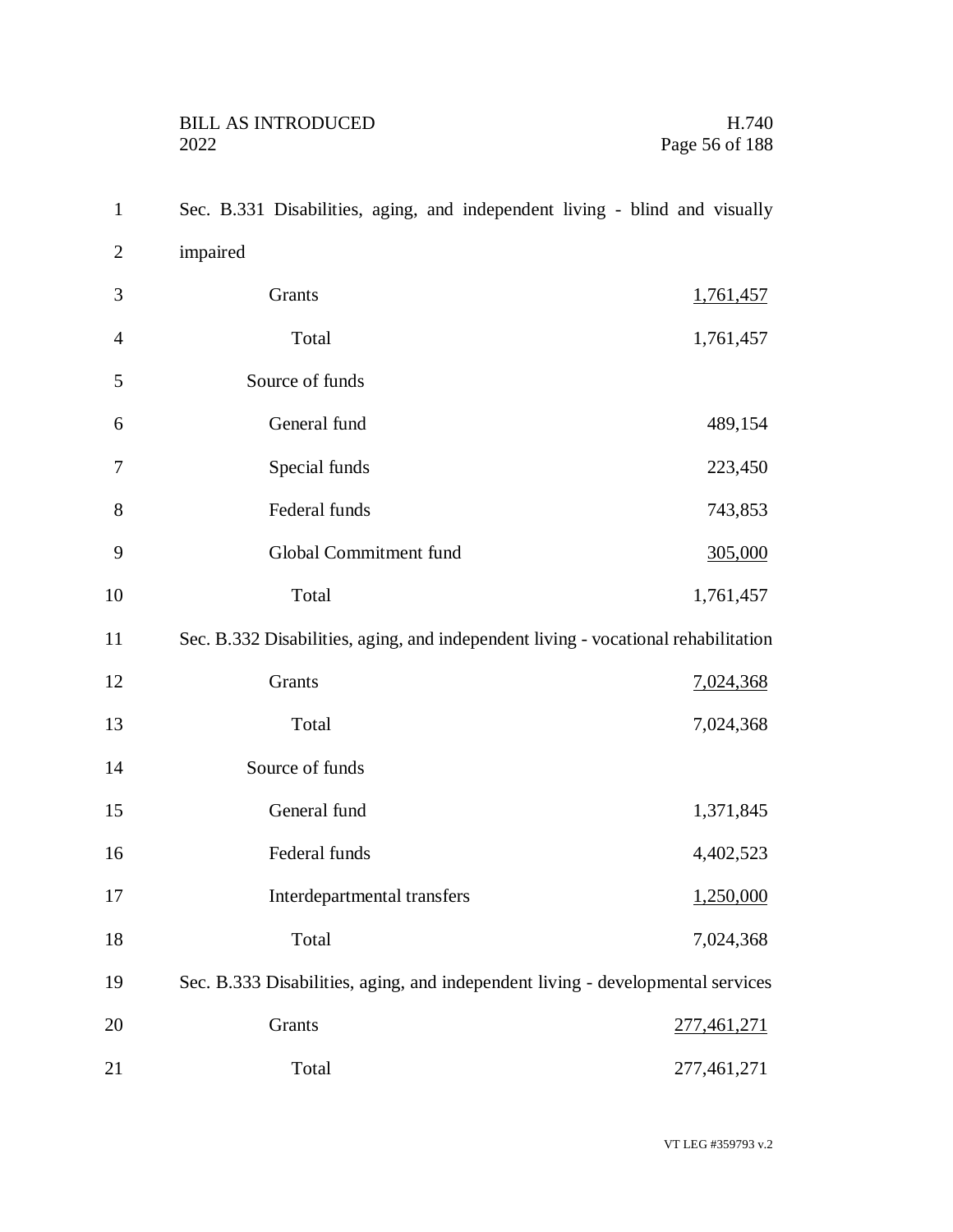| $\mathbf{1}$   | Source of funds                                                                |                    |
|----------------|--------------------------------------------------------------------------------|--------------------|
| $\overline{2}$ | General fund                                                                   | 155,125            |
| 3              | Special funds                                                                  | 15,463             |
| 4              | Federal funds                                                                  | 359,857            |
| 5              | Global Commitment fund                                                         | 276,880,826        |
| 6              | Interdepartmental transfers                                                    | 50,000             |
| 7              | Total                                                                          | 277,461,271        |
| 8              | Sec. B.334 Disabilities, aging, and independent living - Brain injury home and |                    |
| 9              | community based waiver                                                         |                    |
| 10             | Grants                                                                         | <u>6,099,899</u>   |
| 11             | Total                                                                          | 6,099,899          |
| 12             | Source of funds                                                                |                    |
| 13             | Global Commitment fund                                                         | 6,099,899          |
| 14             | Total                                                                          | 6,099,899          |
| 15             | Sec. B.334.1 Disabilities, aging and independent living - Long Term Care       |                    |
| 16             | Grants                                                                         | <u>244,610,534</u> |
| 17             | Total                                                                          | 244,610,534        |
| 18             | Source of funds                                                                |                    |
| 19             | General fund                                                                   | 498,579            |
| 20             | Federal funds                                                                  | 2,083,333          |
| 21             | Global Commitment fund                                                         | 242,028,622        |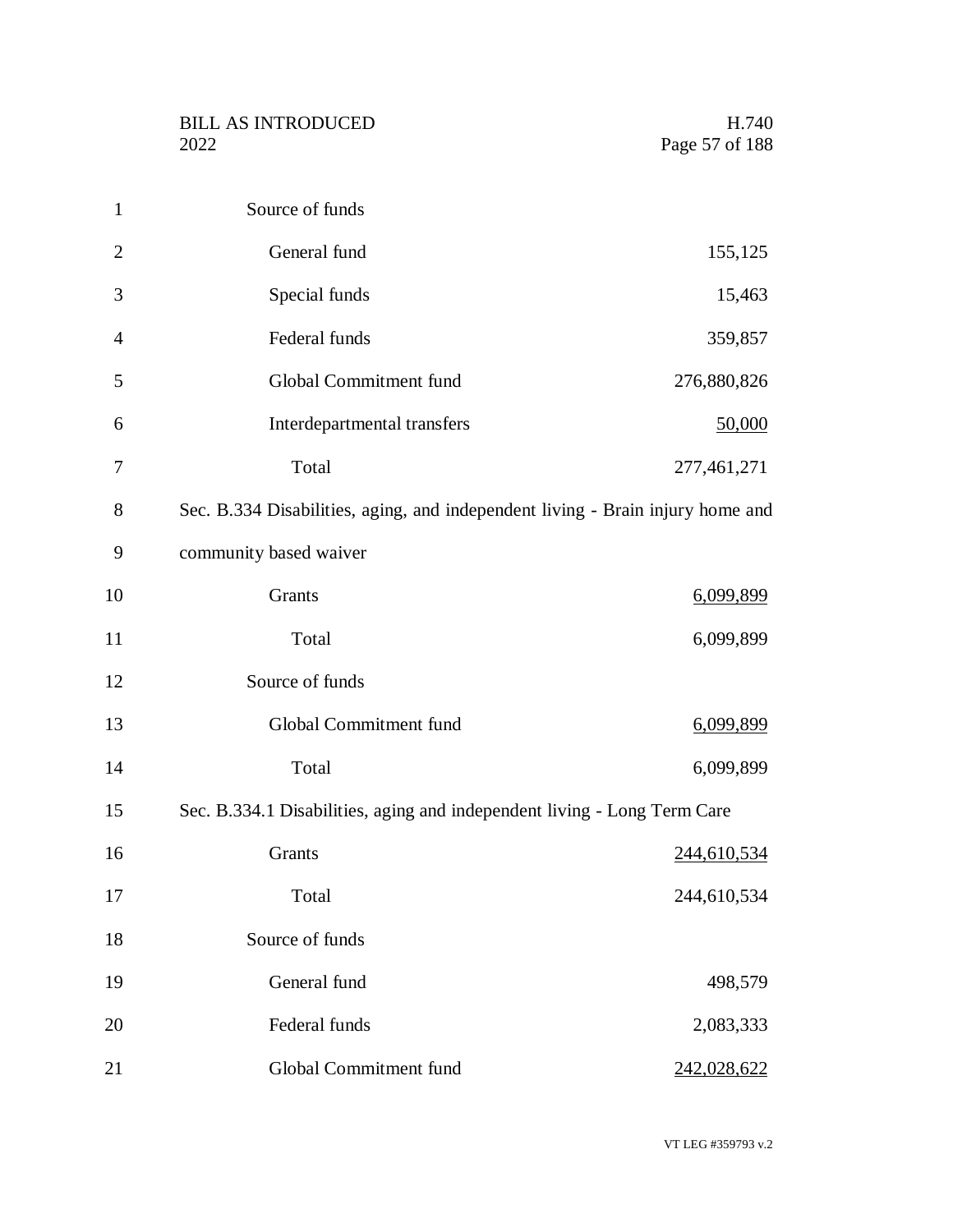|                | <b>BILL AS INTRODUCED</b><br>2022               | H.740<br>Page 58 of 188 |
|----------------|-------------------------------------------------|-------------------------|
| $\mathbf{1}$   | Total                                           | 244,610,534             |
| $\overline{2}$ | Sec. B.335 Corrections - administration         |                         |
| 3              | Personal services                               | 3,370,381               |
| $\overline{4}$ | Operating expenses                              | 238,644                 |
| 5              | Total                                           | 3,609,025               |
| 6              | Source of funds                                 |                         |
| 7              | General fund                                    | 3,609,025               |
| 8              | Total                                           | 3,609,025               |
| 9              | Sec. B.336 Corrections - parole board           |                         |
| 10             | Personal services                               | 385,959                 |
| 11             | Operating expenses                              | <u>59,216</u>           |
| 12             | Total                                           | 445,175                 |
| 13             | Source of funds                                 |                         |
| 14             | General fund                                    | 445,175                 |
| 15             | Total                                           | 445,175                 |
| 16             | Sec. B.337 Corrections - correctional education |                         |
| 17             | Personal services                               | 3,504,641               |
| 18             | Operating expenses                              | 244,932                 |
| 19             | Total                                           | 3,749,573               |
| 20             | Source of funds                                 |                         |
| 21             | General fund                                    | 3,600,789               |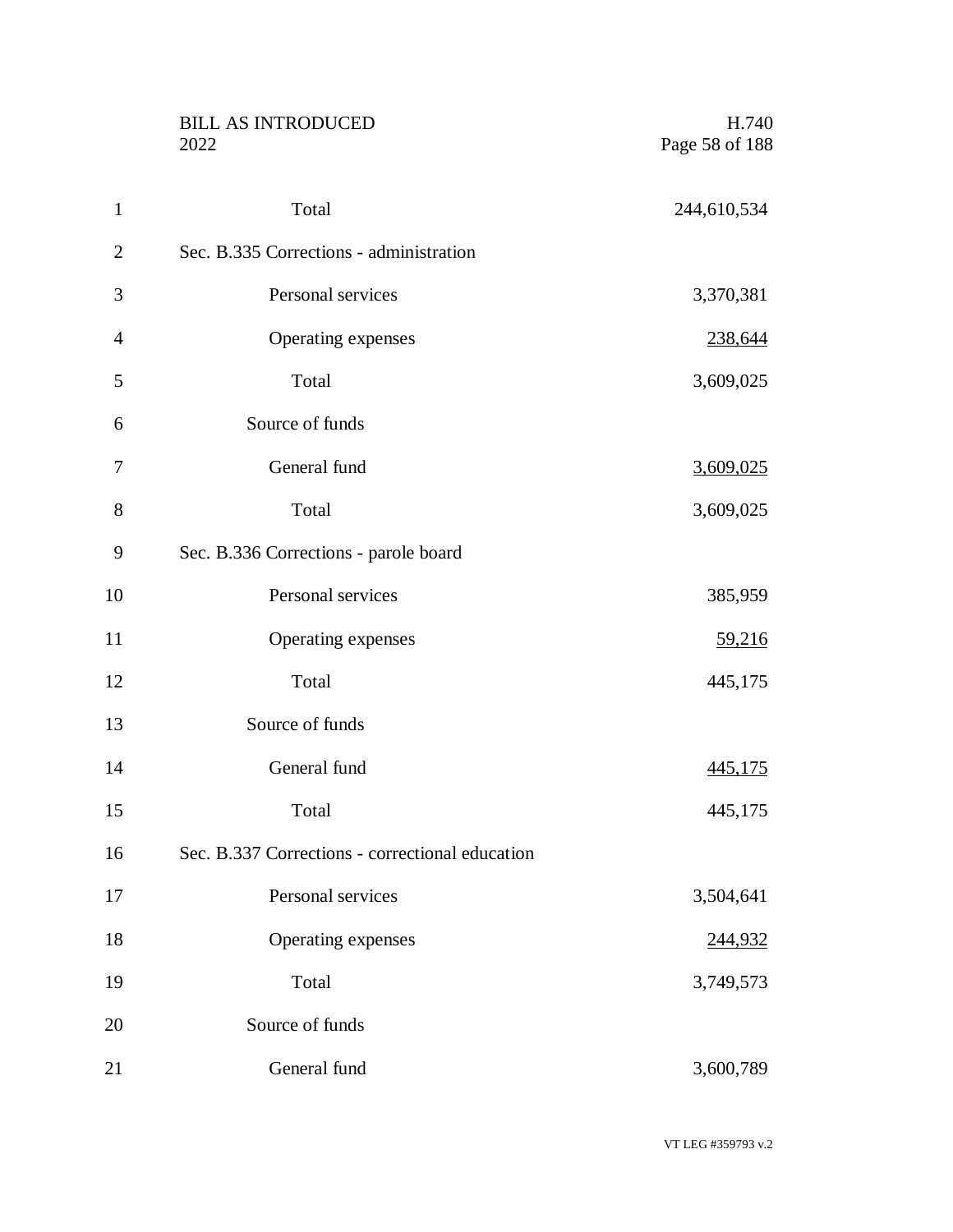|                | <b>BILL AS INTRODUCED</b><br>2022                                | H.740<br>Page 59 of 188 |
|----------------|------------------------------------------------------------------|-------------------------|
| $\mathbf{1}$   | <b>Education</b> fund                                            | $\boldsymbol{0}$        |
| $\overline{2}$ | Interdepartmental transfers                                      | 148,784                 |
| 3              | Total                                                            | 3,749,573               |
| 4              | Sec. B.338 Corrections - correctional services                   |                         |
| 5              | Personal services                                                | 125,443,984             |
| 6              | Operating expenses                                               | 24,337,405              |
| 7              | Grants                                                           | 9,308,427               |
| 8              | Total                                                            | 159,089,816             |
| 9              | Source of funds                                                  |                         |
| 10             | General fund                                                     | 151,973,219             |
| 11             | Special funds                                                    | 935,963                 |
| 12             | Federal funds                                                    | 473,523                 |
| 13             | Global Commitment fund                                           | 5,310,796               |
| 14             | Interdepartmental transfers                                      | <u>396,315</u>          |
| 15             | Total                                                            | 159,089,816             |
| 16             | Sec. B.339 Corrections - Correctional services-out of state beds |                         |
| 17             | Personal services                                                | 4,490,518               |
| 18             | Total                                                            | 4,490,518               |
| 19             | Source of funds                                                  |                         |
| 20             | General fund                                                     | 4,490,518               |
| 21             | Total                                                            | 4,490,518               |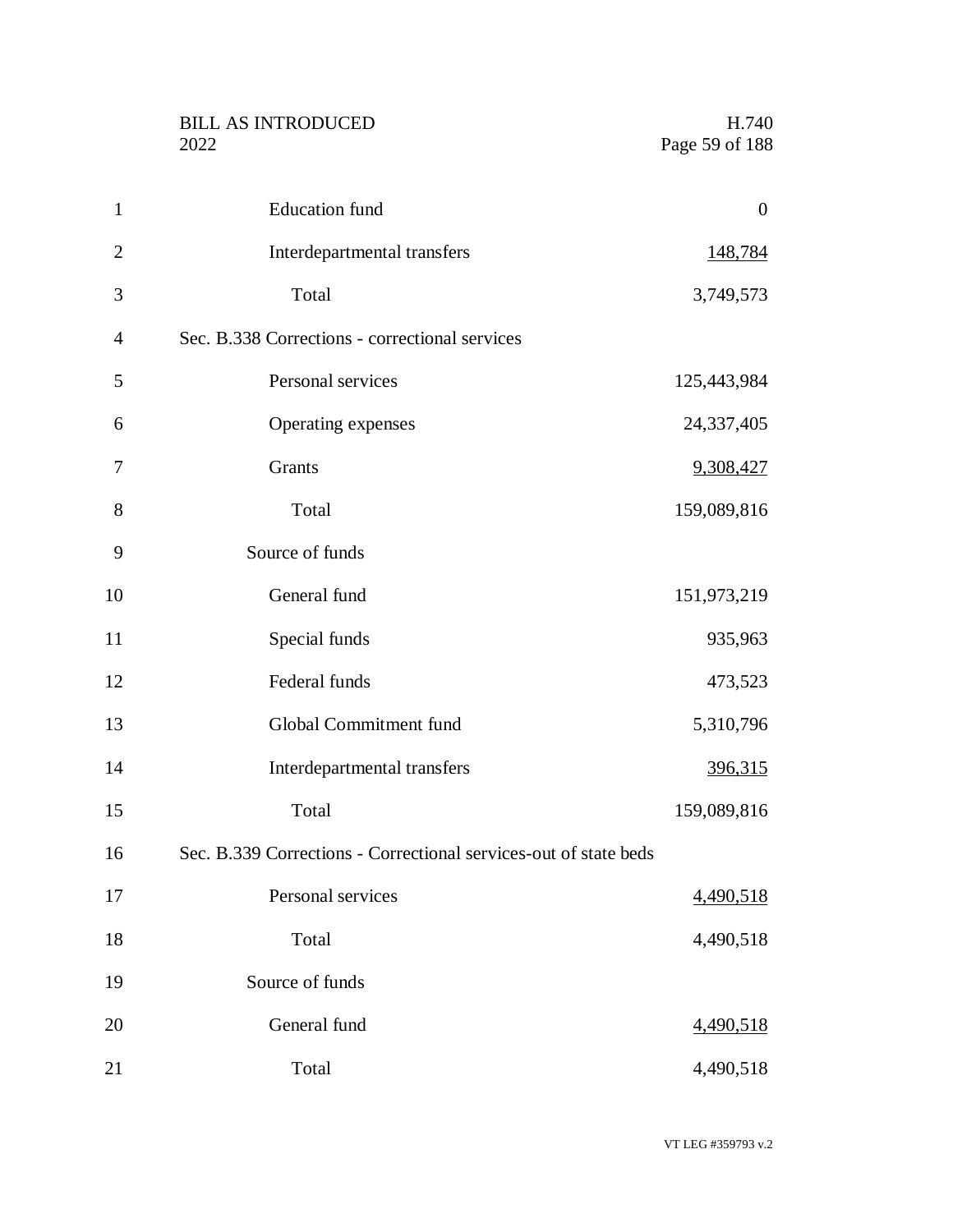|                | <b>BILL AS INTRODUCED</b><br>2022                             | H.740<br>Page 60 of 188 |
|----------------|---------------------------------------------------------------|-------------------------|
| $\mathbf{1}$   | Sec. B.340 Corrections - correctional facilities - recreation |                         |
| $\overline{2}$ | Personal services                                             | 549,029                 |
| 3              | Operating expenses                                            | 455,845                 |
| $\overline{4}$ | Total                                                         | 1,004,874               |
| 5              | Source of funds                                               |                         |
| 6              | Special funds                                                 | 1,004,874               |
| 7              | Total                                                         | 1,004,874               |
| 8              | Sec. B.341 Corrections - Vermont offender work program        |                         |
| 9              | Personal services                                             | 1,173,281               |
| 10             | Operating expenses                                            | <u>525,784</u>          |
| 11             | Total                                                         | 1,699,065               |
| 12             | Source of funds                                               |                         |
| 13             | Internal service funds                                        | <u>1,699,065</u>        |
| 14             | Total                                                         | 1,699,065               |
| 15             | Sec. B.342 Vermont veterans' home - care and support services |                         |
| 16             | Personal services                                             | 18,693,897              |
| 17             | Operating expenses                                            | 4,698,211               |
| 18             | Total                                                         | 23,392,108              |
| 19             | Source of funds                                               |                         |
| 20             | General fund                                                  | 4,068,733               |
| 21             | Special funds                                                 | 11,892,624              |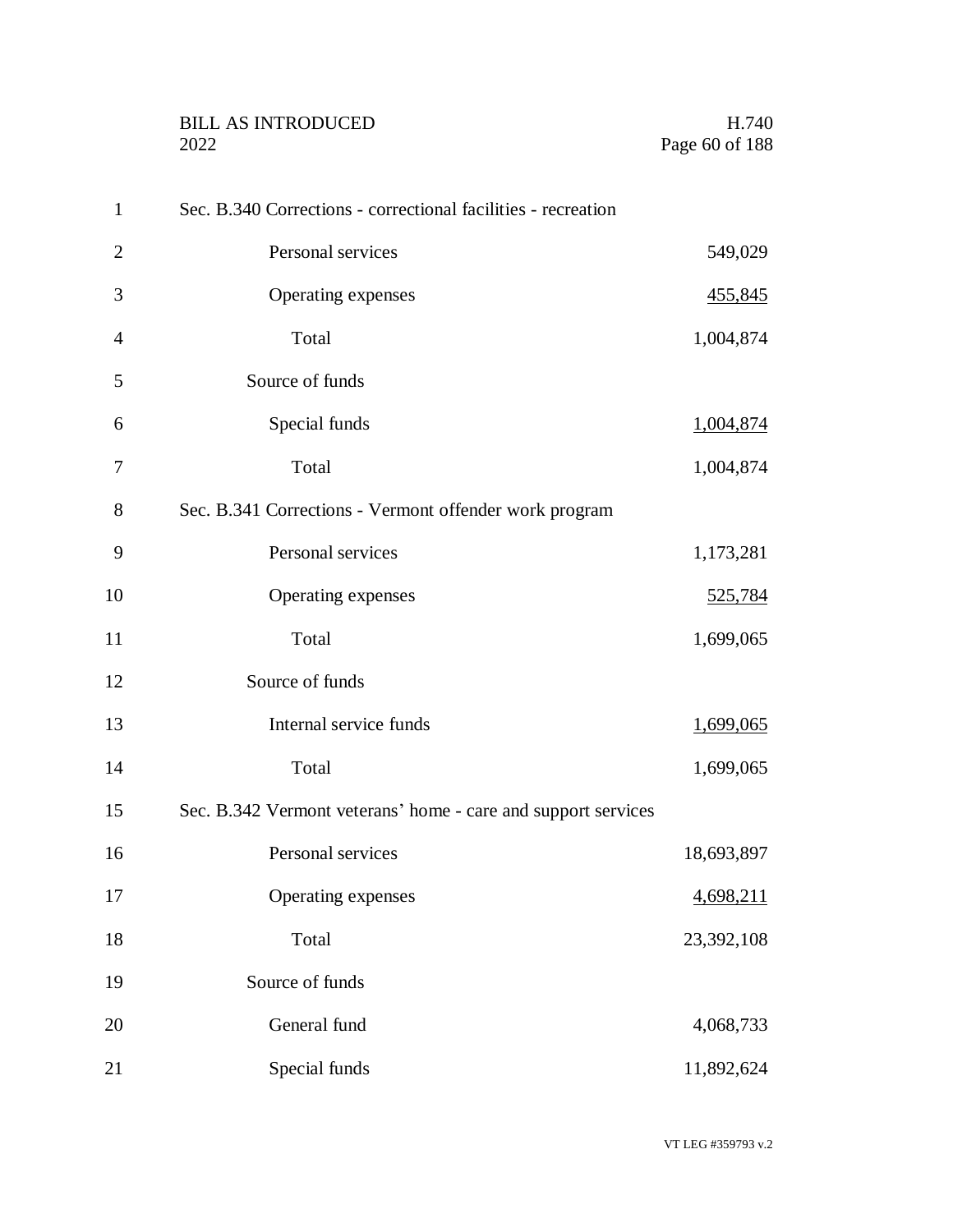|                | <b>BILL AS INTRODUCED</b><br>2022           | H.740<br>Page 61 of 188 |
|----------------|---------------------------------------------|-------------------------|
| $\mathbf{1}$   | Federal funds                               | 7,430,751               |
| $\overline{2}$ | Total                                       | 23,392,108              |
| 3              | Sec. B.343 Commission on women              |                         |
| $\overline{4}$ | Personal services                           | 364,225                 |
| 5              | Operating expenses                          | <u>70,416</u>           |
| 6              | Total                                       | 434,641                 |
| 7              | Source of funds                             |                         |
| 8              | General fund                                | 430,793                 |
| 9              | Special funds                               | 3,848                   |
| 10             | Total                                       | 434,641                 |
| 11             | Sec. B.344 Retired senior volunteer program |                         |
| 12             | Grants                                      | 150,961                 |
| 13             | Total                                       | 150,961                 |
| 14             | Source of funds                             |                         |
| 15             | General fund                                | 150,961                 |
| 16             | Total                                       | 150,961                 |
| 17             | Sec. B.345 Green Mountain Care Board        |                         |
| 18             | Personal services                           | 7,816,704               |
| 19             | Operating expenses                          | 395,026                 |
| 20             | Total                                       | 8,211,730               |
| 21             | Source of funds                             |                         |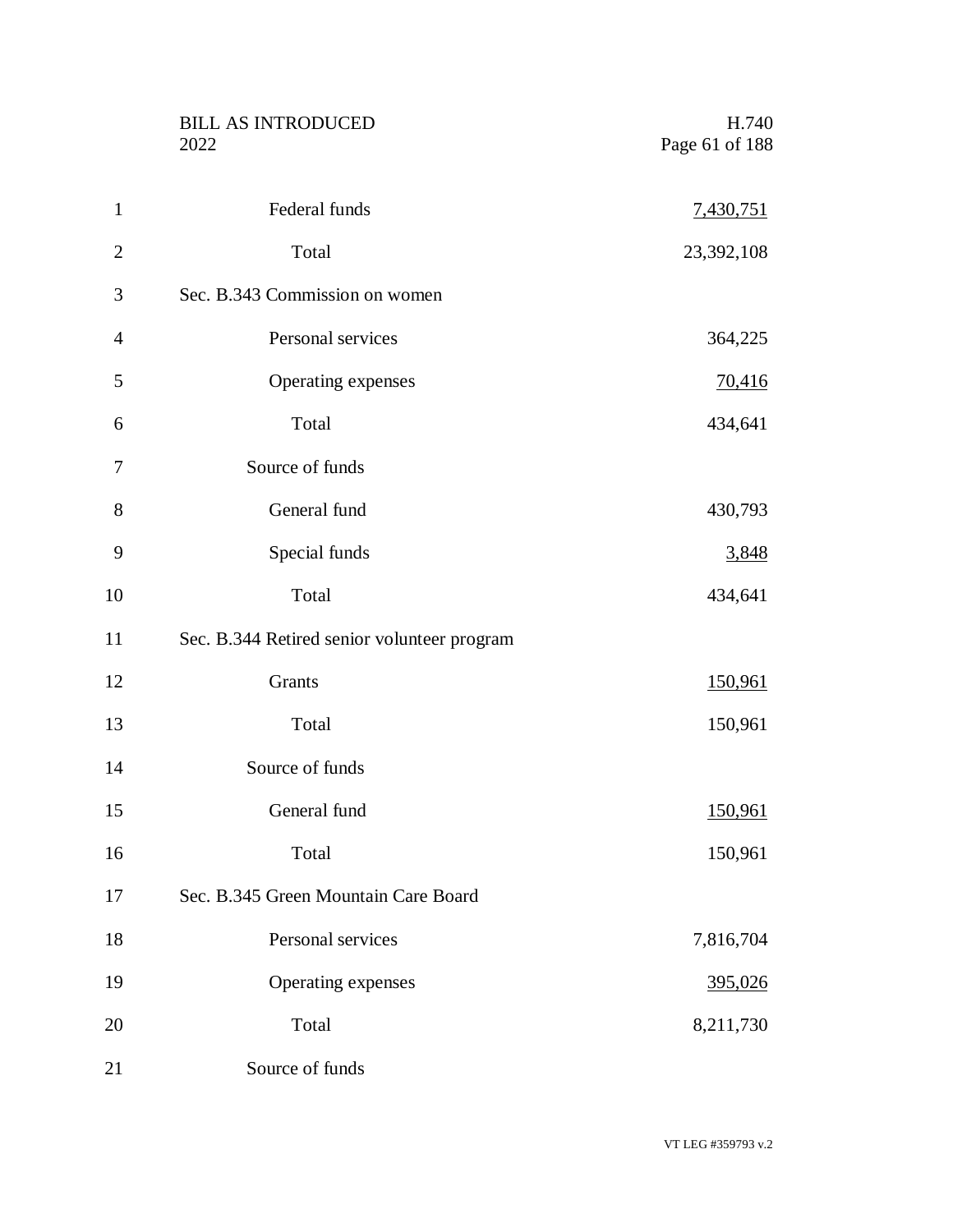|                | <b>BILL AS INTRODUCED</b><br>2022 | H.740<br>Page 62 of 188 |
|----------------|-----------------------------------|-------------------------|
| $\mathbf{1}$   | General fund                      | 3,261,362               |
| $\overline{2}$ | Special funds                     | 4,950,368               |
| 3              | Total                             | 8,211,730               |
| $\overline{4}$ | Sec. B.346 Total human services   |                         |
| 5              | Source of funds                   |                         |
| 6              | General fund                      | 1,111,200,975           |
| 7              | Special funds                     | 122,249,086             |
| 8              | Tobacco fund                      | 23,088,208              |
| 9              | State health care resources fund  | 17,078,501              |
| 10             | <b>Education</b> fund             | $\boldsymbol{0}$        |
| 11             | Federal funds                     | 1,645,198,962           |
| 12             | Global Commitment fund            | 1,776,540,039           |
| 13             | Internal service funds            | 1,699,065               |
| 14             | Interdepartmental transfers       | 28,014,227              |
| 15             | Permanent trust funds             | 25,000                  |
| 16             | Total                             | 4,725,094,063           |
| 17             | Sec. B.400 Labor - programs       |                         |
| 18             | Personal services                 | 40,893,754              |
| 19             | Operating expenses                | 5,784,394               |
| 20             | Grants                            | 14,932,900              |
| 21             | Total                             | 61,611,048              |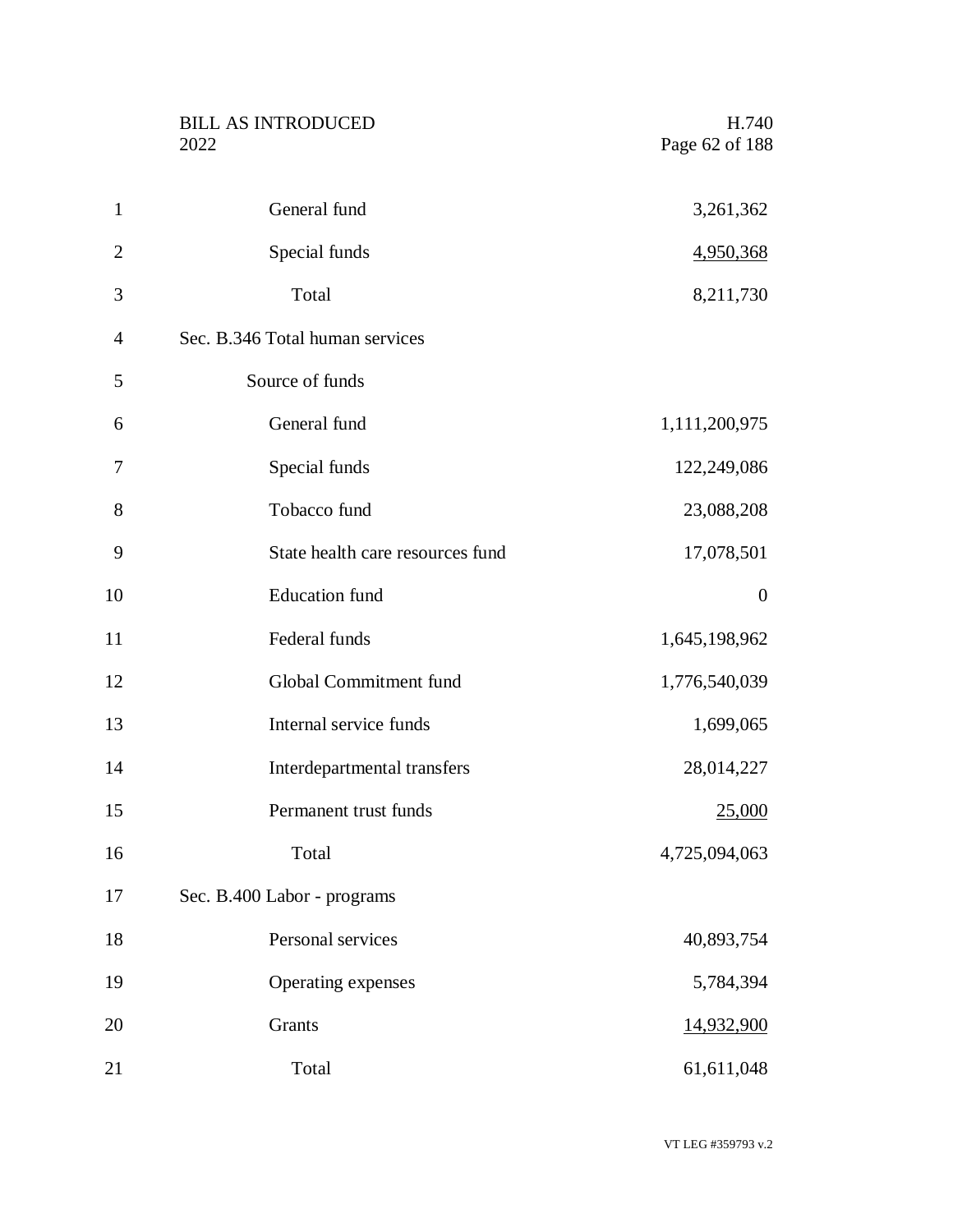| $\mathbf{1}$   | Source of funds                                   |            |
|----------------|---------------------------------------------------|------------|
| $\overline{2}$ | General fund                                      | 9,949,258  |
| 3              | Special funds                                     | 10,772,259 |
| $\overline{4}$ | Federal funds                                     | 40,639,531 |
| 5              | Interdepartmental transfers                       | 250,000    |
| 6              | Total                                             | 61,611,048 |
| 7              | Sec. B.401 Total labor                            |            |
| 8              | Source of funds                                   |            |
| 9              | General fund                                      | 9,949,258  |
| 10             | Special funds                                     | 10,772,259 |
| 11             | Federal funds                                     | 40,639,531 |
| 12             | Interdepartmental transfers                       | 250,000    |
| 13             | Total                                             | 61,611,048 |
| 14             | Sec. B.500 Education - finance and administration |            |
| 15             | Personal services                                 | 16,916,498 |
| 16             | Operating expenses                                | 4,121,123  |
| 17             | Grants                                            | 14,770,700 |
| 18             | Total                                             | 35,808,321 |
| 19             | Source of funds                                   |            |
| 20             | General fund                                      | 6,044,058  |
| 21             | Special funds                                     | 16,441,181 |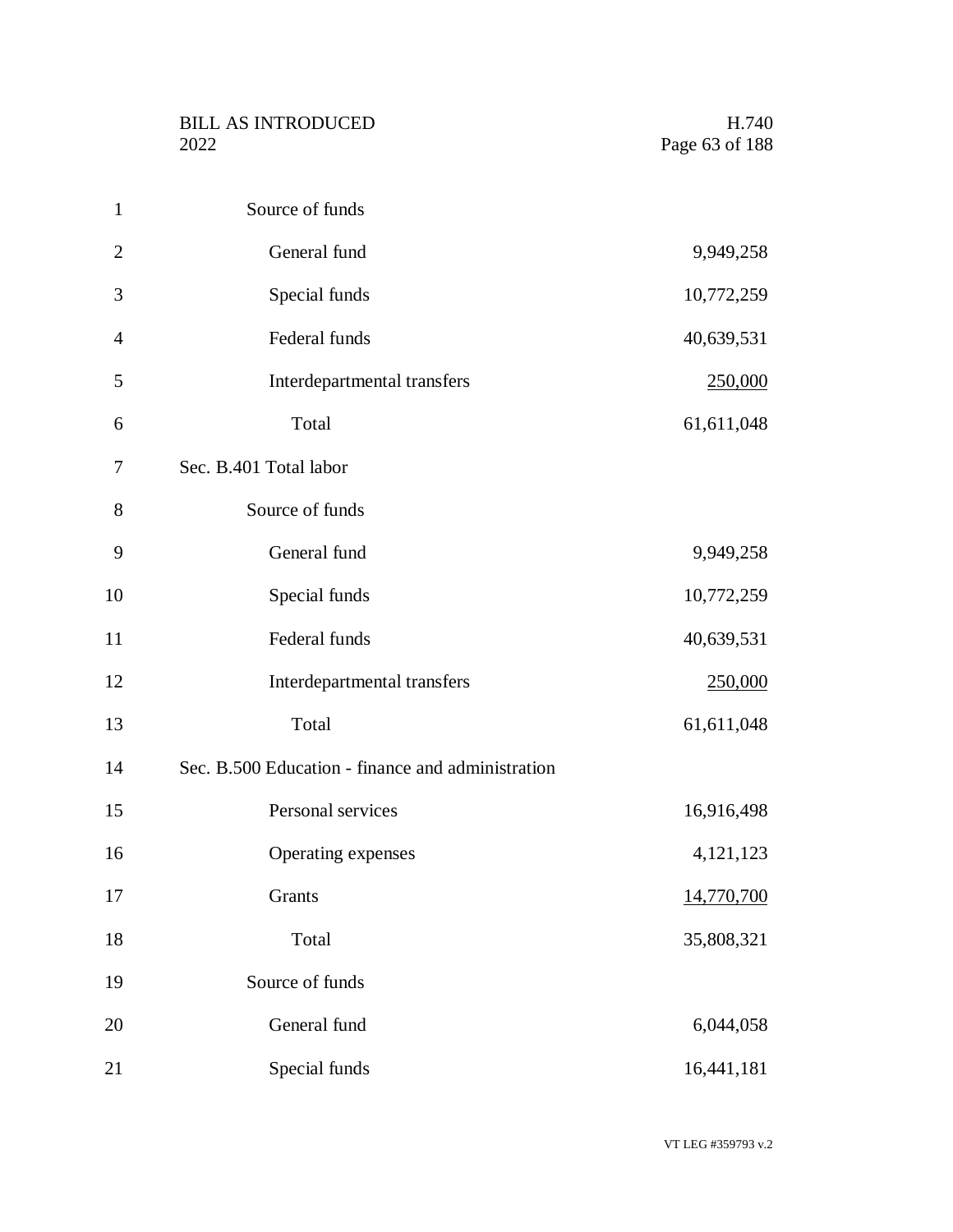|                | <b>BILL AS INTRODUCED</b><br>2022                        | H.740<br>Page 64 of 188 |
|----------------|----------------------------------------------------------|-------------------------|
| $\mathbf{1}$   | <b>Education</b> fund                                    | 3,444,471               |
| $\overline{2}$ | Federal funds                                            | 9,253,287               |
| 3              | Global Commitment fund                                   | 260,000                 |
| $\overline{4}$ | Interdepartmental transfers                              | 365,324                 |
| 5              | Total                                                    | 35,808,321              |
| 6              | Sec. B.501 Education - education services                |                         |
| 7              | Personal services                                        | 28,826,010              |
| 8              | Operating expenses                                       | 1,073,385               |
| 9              | Grants                                                   | 481,143,571             |
| 10             | Total                                                    | 511,042,966             |
| 11             | Source of funds                                          |                         |
| 12             | General fund                                             | 4,880,340               |
| 13             | Special funds                                            | 3,009,310               |
| 14             | Tobacco fund                                             | 750,388                 |
| 15             | Federal funds                                            | 502,402,928             |
| 16             | Total                                                    | 511,042,966             |
| 17             | Sec. B.502 Education - special education: formula grants |                         |
| 18             | Grants                                                   | 208,073,400             |
| 19             | Total                                                    | 208,073,400             |
| 20             | Source of funds                                          |                         |
| 21             | <b>Education</b> fund                                    | 208,073,400             |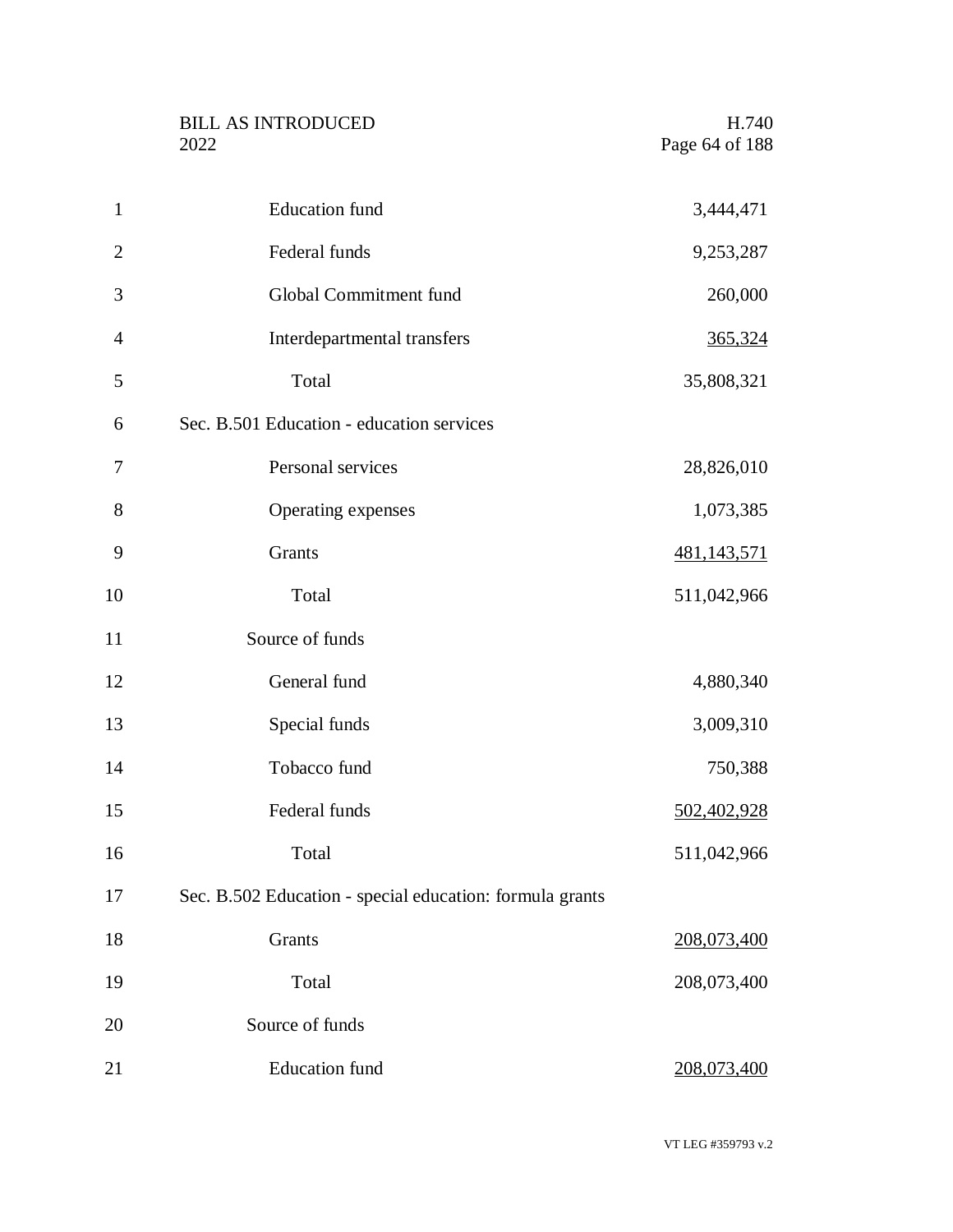|                | <b>BILL AS INTRODUCED</b><br>2022                   | H.740<br>Page 65 of 188 |
|----------------|-----------------------------------------------------|-------------------------|
| $\mathbf{1}$   | Total                                               | 208,073,400             |
| $\overline{c}$ | Sec. B.503 Education - state-placed students        |                         |
| 3              | Grants                                              | 17,500,000              |
| $\overline{4}$ | Total                                               | 17,500,000              |
| 5              | Source of funds                                     |                         |
| 6              | <b>Education</b> fund                               | 17,500,000              |
| 7              | Total                                               | 17,500,000              |
| 8              | Sec. B.504 Education - adult education and literacy |                         |
| 9              | Grants                                              | 4,412,900               |
| 10             | Total                                               | 4,412,900               |
| 11             | Source of funds                                     |                         |
| 12             | General fund                                        | 3,496,850               |
| 13             | Federal funds                                       | 916,050                 |
| 14             | Total                                               | 4,412,900               |
| 15             | Sec. B.504.1 Education - Flexible Pathways          |                         |
| 16             | Grants                                              | 9,143,000               |
| 17             | Total                                               | 9,143,000               |
| 18             | Source of funds                                     |                         |
| 19             | General fund                                        | 921,500                 |
| 20             | <b>Education</b> fund                               | 8,221,500               |
| 21             | Total                                               | 9,143,000               |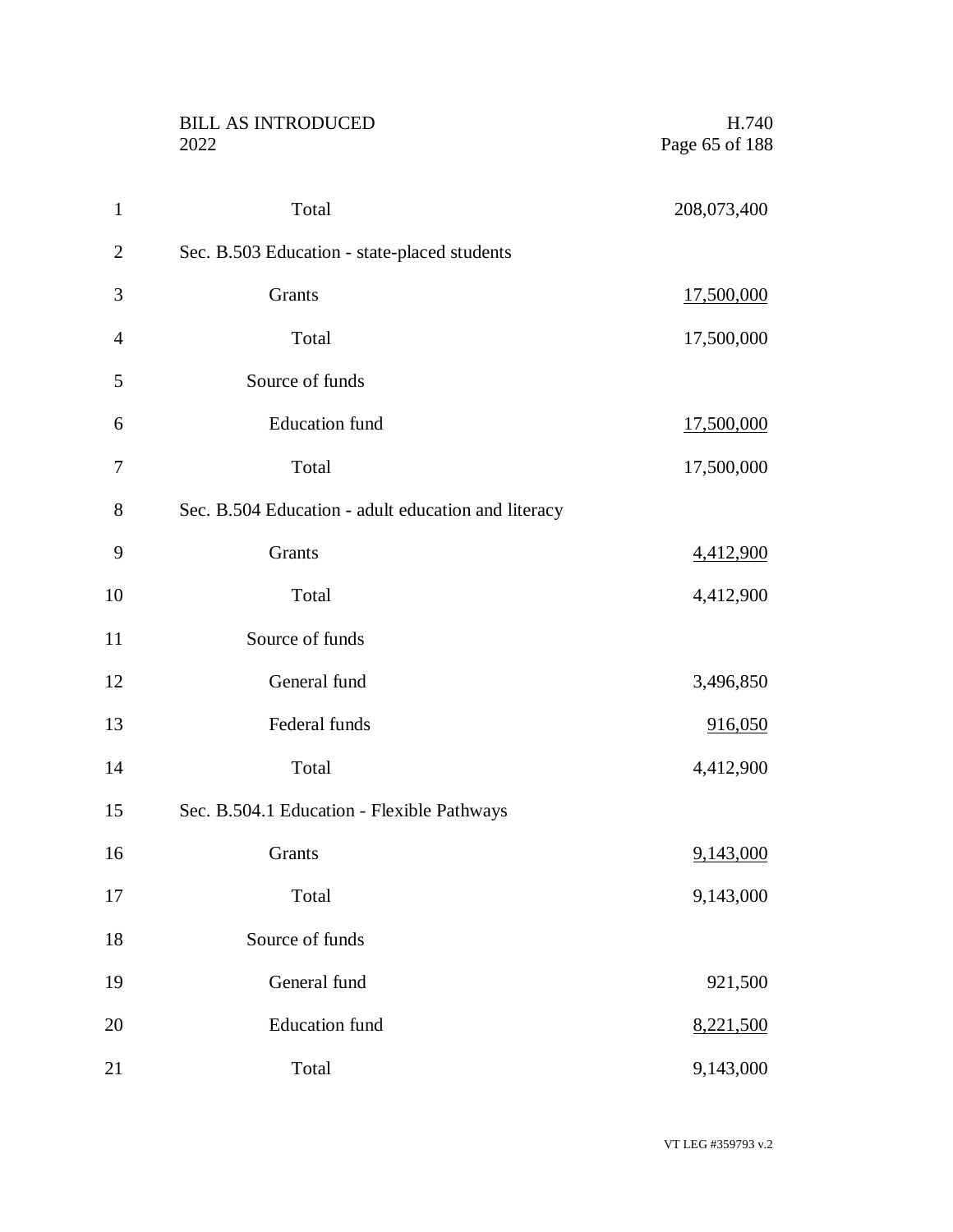|                | <b>BILL AS INTRODUCED</b><br>2022                      | H.740<br>Page 66 of 188 |
|----------------|--------------------------------------------------------|-------------------------|
| $\mathbf{1}$   | Sec. B.505 Education - adjusted education payment      |                         |
| $\overline{2}$ | Grants                                                 | 1,561,661,000           |
| 3              | Total                                                  | 1,561,661,000           |
| $\overline{4}$ | Source of funds                                        |                         |
| 5              | <b>Education</b> fund                                  | 1,561,661,000           |
| 6              | Total                                                  | 1,561,661,000           |
| 7              | Sec. B.506 Education - transportation                  |                         |
| 8              | Grants                                                 | 21,786,000              |
| 9              | Total                                                  | 21,786,000              |
| 10             | Source of funds                                        |                         |
| 11             | <b>Education</b> fund                                  | 21,786,000              |
| 12             | Total                                                  | 21,786,000              |
| 13             | Sec. B.507 Education - small school grants             |                         |
| 14             | Grants                                                 | 8,200,000               |
| 15             | Total                                                  | 8,200,000               |
| 16             | Source of funds                                        |                         |
| 17             | <b>Education</b> fund                                  | 8,200,000               |
| 18             | Total                                                  | 8,200,000               |
| 19             | Sec. B.510 Education - essential early education grant |                         |
| 20             | Grants                                                 | 7,511,638               |
| 21             | Total                                                  | 7,511,638               |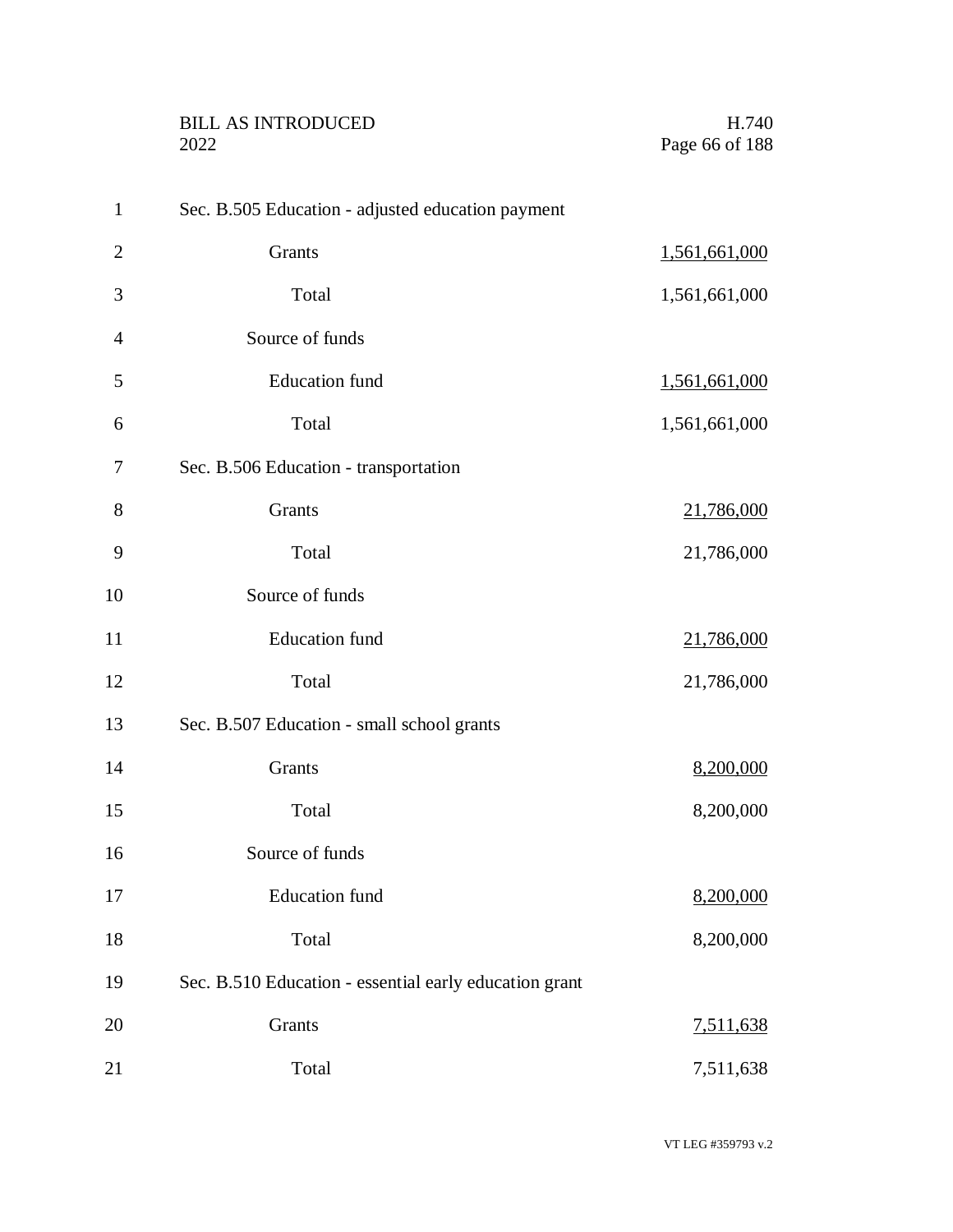|                | <b>BILL AS INTRODUCED</b><br>2022            | H.740<br>Page 67 of 188 |
|----------------|----------------------------------------------|-------------------------|
| $\mathbf{1}$   | Source of funds                              |                         |
| $\overline{2}$ | <b>Education</b> fund                        | 7,511,638               |
| 3              | Total                                        | 7,511,638               |
| 4              | Sec. B.511 Education - technical education   |                         |
| 5              | Grants                                       | 16,253,900              |
| 6              | Total                                        | 16,253,900              |
| 7              | Source of funds                              |                         |
| 8              | <b>Education</b> fund                        | 16,253,900              |
| 9              | Total                                        | 16,253,900              |
| 10             | Sec. B.511.1 State Board of Education        |                         |
| 11             | Personal services                            | 38,905                  |
| 12             | Operating expenses                           | 31,803                  |
| 13             | Total                                        | 70,708                  |
| 14             | Source of funds                              |                         |
| 15             | General fund                                 | 70,708                  |
| 16             | Total                                        | 70,708                  |
| 17             | Sec. B.514 State teachers' retirement system |                         |
| 18             | Grants                                       | 187, 273, 782           |
| 19             | Total                                        | 187, 273, 782           |
| 20             | Source of funds                              |                         |
| 21             | General fund                                 | 154, 345, 678           |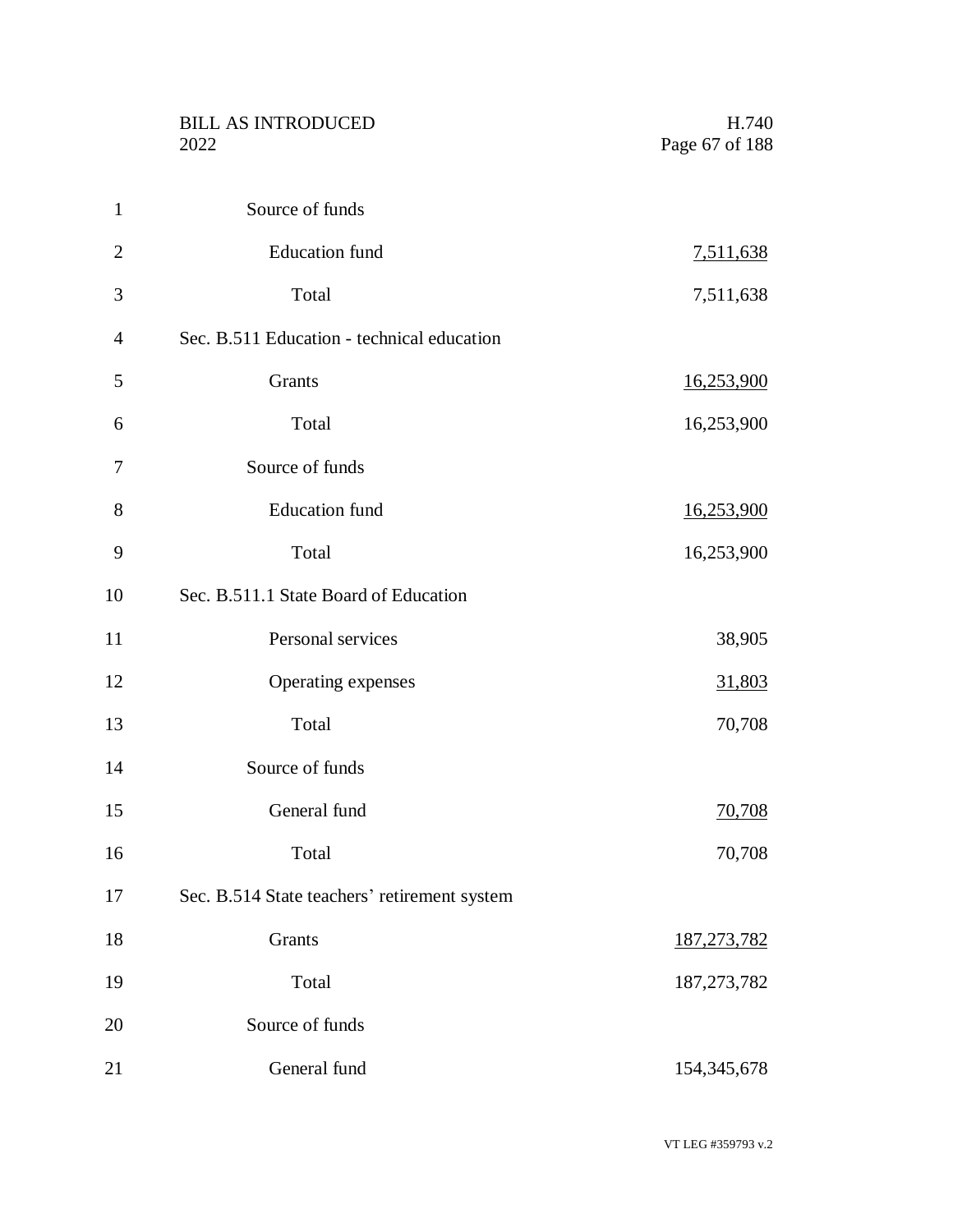|                | <b>BILL AS INTRODUCED</b><br>2022                             | H.740<br>Page 68 of 188 |
|----------------|---------------------------------------------------------------|-------------------------|
| $\mathbf{1}$   | <b>Education</b> fund                                         | 32,928,104              |
| $\overline{2}$ | Total                                                         | 187, 273, 782           |
| 3              | Sec. B.514.1 State teachers' retirement system administration |                         |
| 4              | Personal services                                             | 236,503                 |
| 5              | Operating expenses                                            | 1,609,560               |
| 6              | Total                                                         | 1,846,063               |
| 7              | Source of funds                                               |                         |
| 8              | Pension trust funds                                           | 1,846,063               |
| 9              | Total                                                         | 1,846,063               |
| 10             | Sec. B.515 Retired teachers' health care and medical benefits |                         |
| 11             | Grants                                                        | 44,706,128              |
| 12             | Total                                                         | 44,706,128              |
| 13             | Source of funds                                               |                         |
| 14             | General fund                                                  | 29,606,128              |
| 15             | Education fund                                                | 15,100,000              |
| 16             | Total                                                         | 44,706,128              |
| 17             | Sec. B.516 Total general education                            |                         |
| 18             | Source of funds                                               |                         |
| 19             | General fund                                                  | 199, 365, 262           |
| 20             | Special funds                                                 | 19,450,491              |
| 21             | Tobacco fund                                                  | 750,388                 |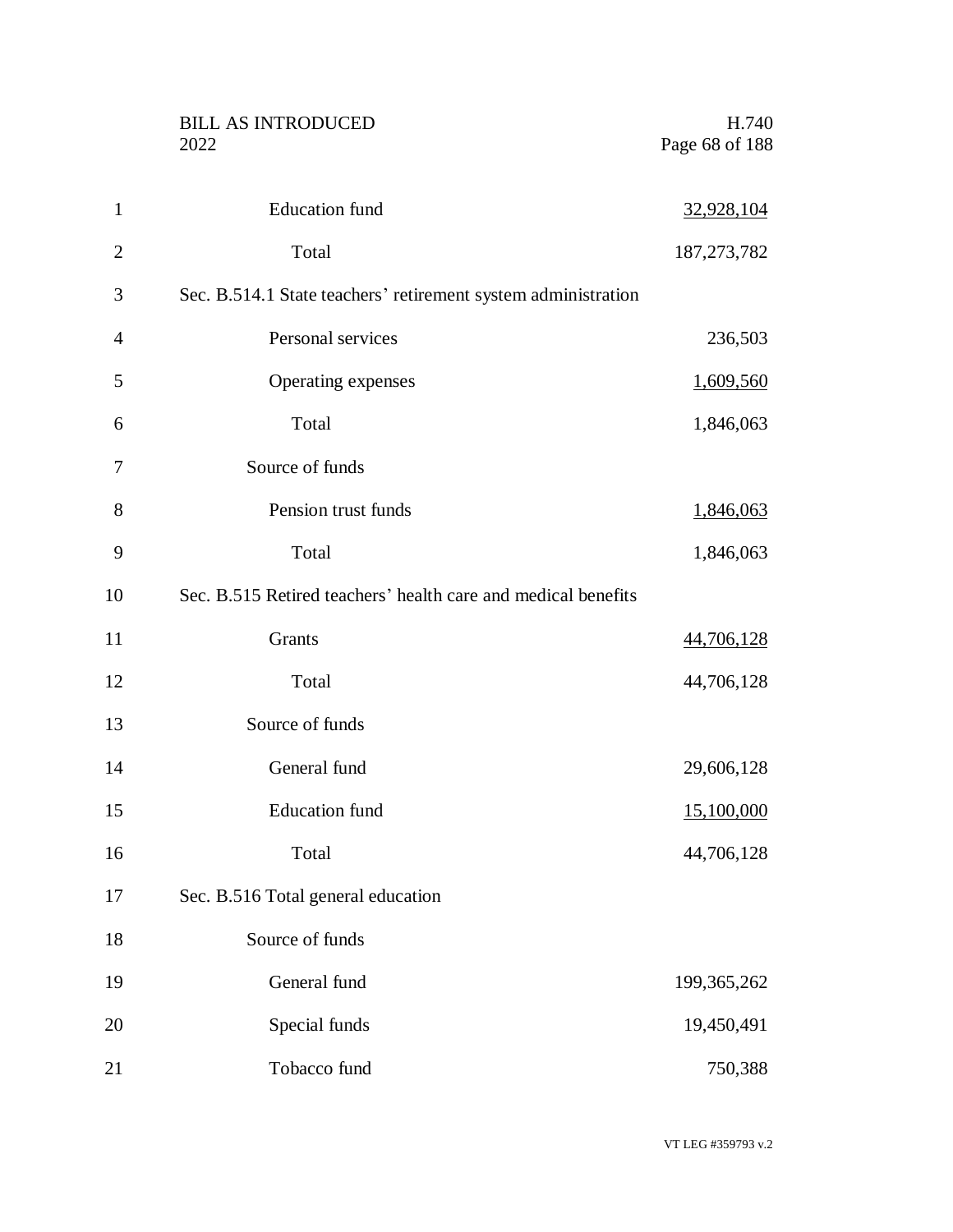| <b>BILL AS INTRODUCED</b> | H.740          |
|---------------------------|----------------|
| 2022                      | Page 69 of 188 |

| $\mathbf{1}$   | <b>Education</b> fund                                        | 1,900,680,013     |
|----------------|--------------------------------------------------------------|-------------------|
| $\overline{2}$ | Federal funds                                                | 512, 572, 265     |
| 3              | Global Commitment fund                                       | 260,000           |
| 4              | Interdepartmental transfers                                  | 365,324           |
| 5              | Pension trust funds                                          | 1,846,063         |
| 6              | Total                                                        | 2,635,289,806     |
| 7              | Sec. B.600 University of Vermont                             |                   |
| 8              | <b>Grants</b>                                                | <u>52,509,093</u> |
| 9              | Total                                                        | 52,509,093        |
| 10             | Source of funds                                              |                   |
| 11             | General fund                                                 | 52,509,093        |
| 12             | Total                                                        | 52,509,093        |
| 13             | Sec. B.602 Vermont state colleges                            |                   |
| 14             | Grants                                                       | 30,500,464        |
| 15             | Total                                                        | 30,500,464        |
| 16             | Source of funds                                              |                   |
| 17             | General fund                                                 | 30,500,464        |
| 18             | Total                                                        | 30,500,464        |
| 19             | Sec. B.602.2 Vermont state colleges - Transformation funding |                   |
| 20             | Grants                                                       | 15,000,000        |
| 21             | Total                                                        | 15,000,000        |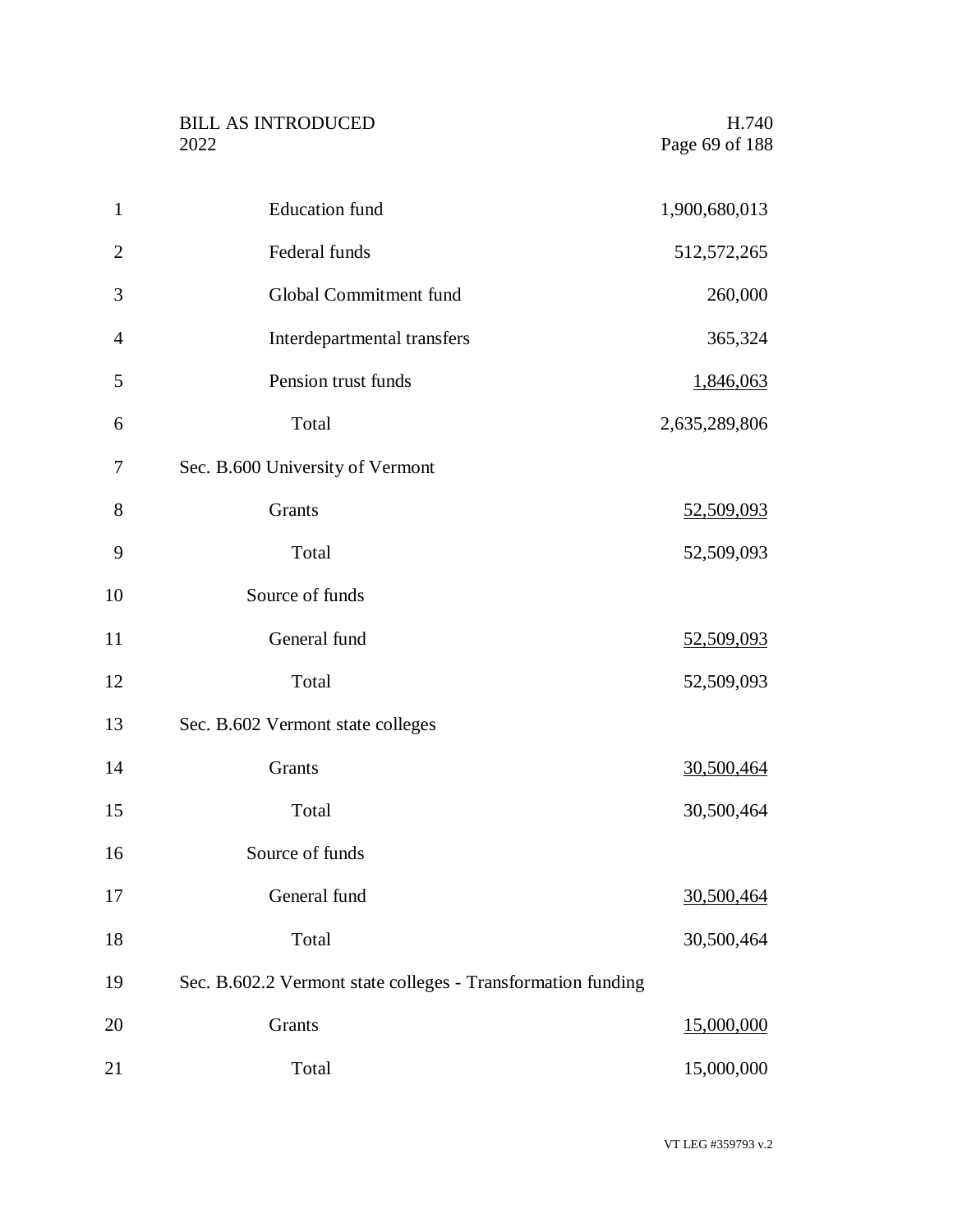|                | <b>BILL AS INTRODUCED</b><br>2022                 | H.740<br>Page 70 of 188 |
|----------------|---------------------------------------------------|-------------------------|
| $\mathbf{1}$   | Source of funds                                   |                         |
| $\mathbf{2}$   | General fund                                      | 15,000,000              |
| 3              | Total                                             | 15,000,000              |
| $\overline{4}$ | Sec. B.603 Vermont state colleges - allied health |                         |
| 5              | Grants                                            | 1,157,775               |
| 6              | Total                                             | 1,157,775               |
| 7              | Source of funds                                   |                         |
| 8              | General fund                                      | 748,314                 |
| 9              | Global Commitment fund                            | 409,461                 |
| 10             | Total                                             | 1,157,775               |
| 11             | Sec. B.605 Vermont student assistance corporation |                         |
| 12             | Grants                                            | 20,978,588              |
| 13             | Total                                             | 20,978,588              |
| 14             | Source of funds                                   |                         |
| 15             | General fund                                      | 20,978,588              |
| 16             | Total                                             | 20,978,588              |
| 17             | Sec. B.605.1 VSAC - Flexible Pathways Stipend     |                         |
| 18             | Grants                                            | 82,450                  |
| 19             | Total                                             | 82,450                  |
| 20             | Source of funds                                   |                         |
| 21             | General fund                                      | 41,225                  |

VT LEG #359793 v.2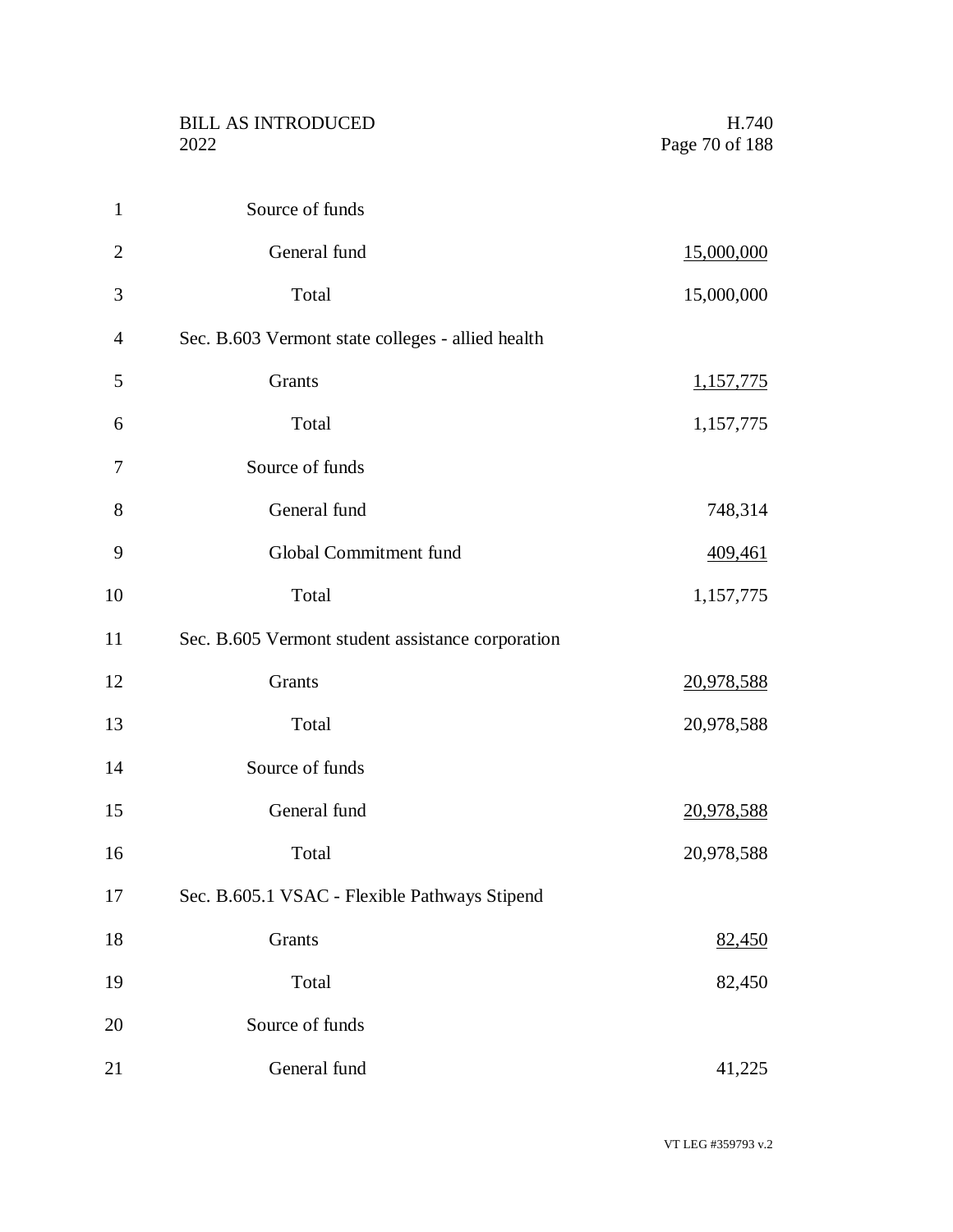|                | <b>BILL AS INTRODUCED</b><br>2022                    | H.740<br>Page 71 of 188 |
|----------------|------------------------------------------------------|-------------------------|
| $\mathbf{1}$   | <b>Education</b> fund                                | 41,225                  |
| $\overline{2}$ | Total                                                | 82,450                  |
| 3              | Sec. B.606 New England higher education compact      |                         |
| 4              | Grants                                               | 84,000                  |
| 5              | Total                                                | 84,000                  |
| 6              | Source of funds                                      |                         |
| 7              | General fund                                         | 84,000                  |
| 8              | Total                                                | 84,000                  |
| 9              | Sec. B.607 University of Vermont - Morgan Horse Farm |                         |
| 10             | Grants                                               | $\overline{1}$          |
| 11             | Total                                                | $\mathbf{1}$            |
| 12             | Source of funds                                      |                         |
| 13             | General fund                                         | $\perp$                 |
| 14             | Total                                                | $\mathbf{1}$            |
| 15             | Sec. B.608 Total higher education                    |                         |
| 16             | Source of funds                                      |                         |
| 17             | General fund                                         | 119,861,685             |
| 18             | <b>Education</b> fund                                | 41,225                  |
| 19             | Global Commitment fund                               | 409,461                 |
| 20             | Total                                                | 120,312,371             |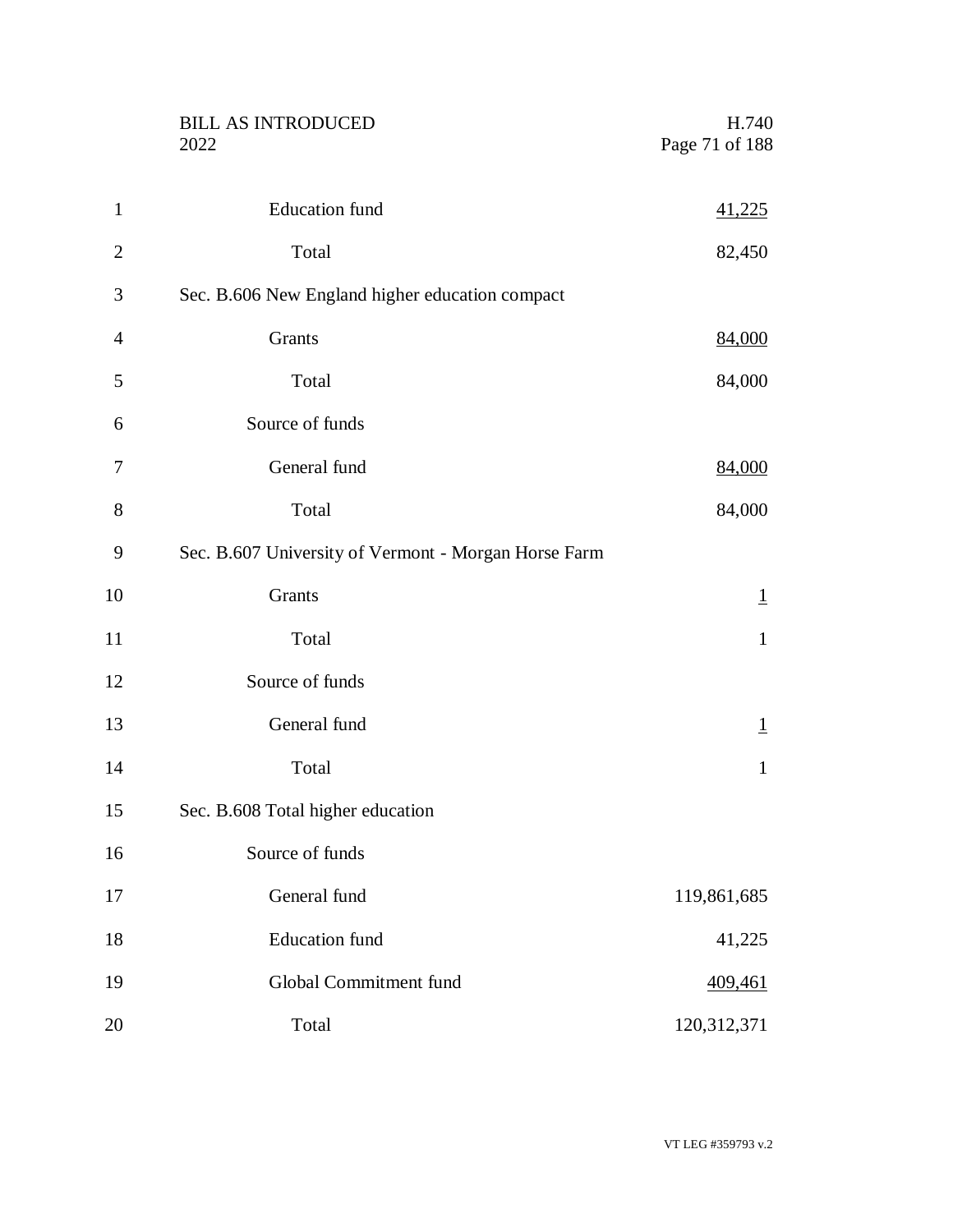| $\mathbf{1}$   | Sec. B.700 Natural resources - agency of natural resources - administration |                  |
|----------------|-----------------------------------------------------------------------------|------------------|
| $\overline{2}$ | Personal services                                                           | 4,996,594        |
| 3              | Operating expenses                                                          | 1,329,284        |
| $\overline{4}$ | Total                                                                       | 6,325,878        |
| 5              | Source of funds                                                             |                  |
| 6              | General fund                                                                | 4,288,563        |
| 7              | Special funds                                                               | 680,985          |
| 8              | Interdepartmental transfers                                                 | <u>1,356,330</u> |
| 9              | Total                                                                       | 6,325,878        |
| 10             | Sec. B.701 Natural resources - state land local property tax assessment     |                  |
| 11             | Operating expenses                                                          | 2,661,618        |
| 12             | Total                                                                       | 2,661,618        |
| 13             | Source of funds                                                             |                  |
| 14             | General fund                                                                | 2,240,118        |
| 15             | Interdepartmental transfers                                                 | 421,500          |
| 16             | Total                                                                       | 2,661,618        |
| 17             | Sec. B.702 Fish and wildlife - support and field services                   |                  |
| 18             | Personal services                                                           | 20,034,378       |
| 19             | Operating expenses                                                          | 8,439,670        |
| 20             | Grants                                                                      | 923,524          |
| 21             | Total                                                                       | 29,397,572       |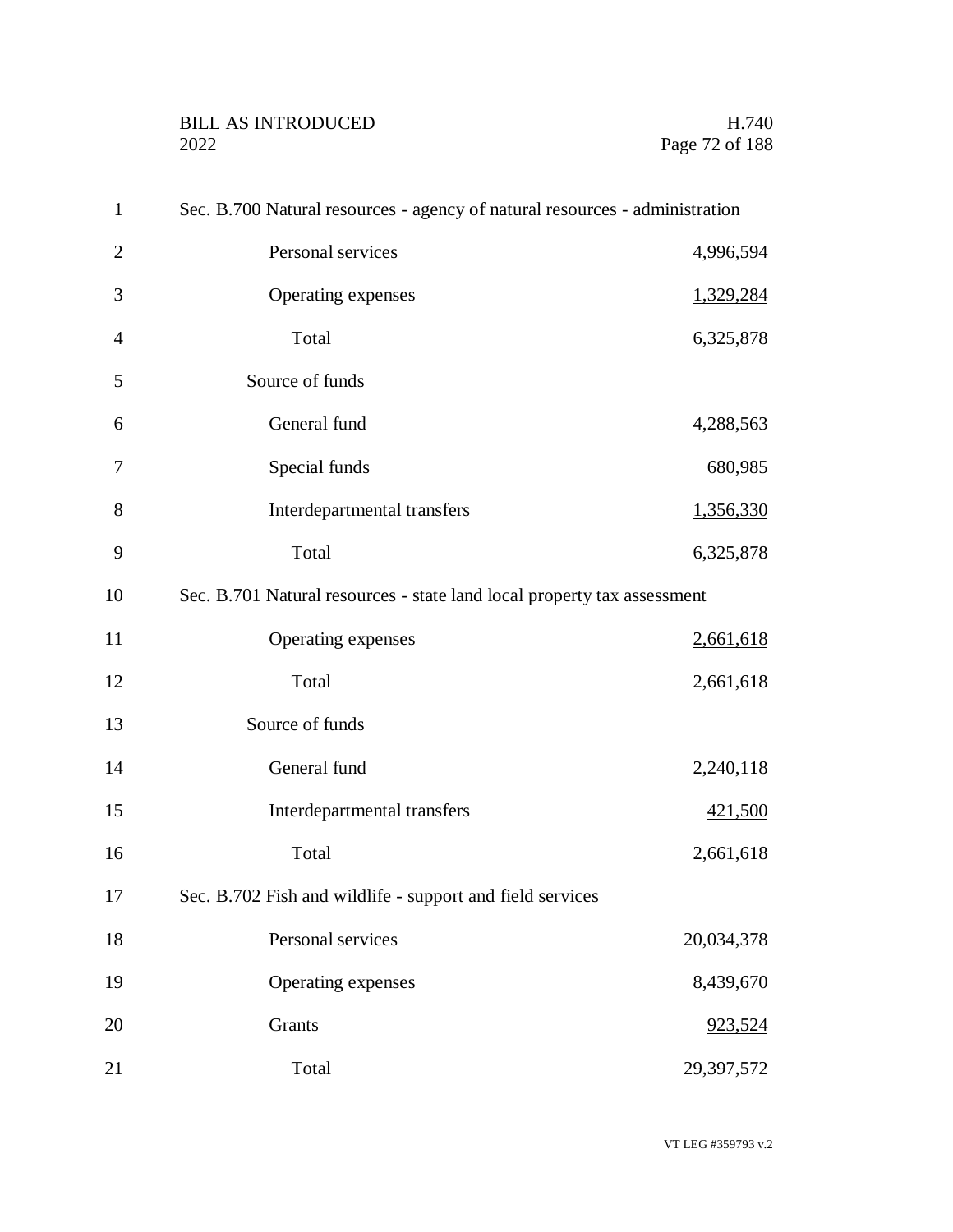| $\mathbf{1}$   | Source of funds                                           |            |
|----------------|-----------------------------------------------------------|------------|
| $\overline{2}$ | General fund                                              | 6,883,540  |
| 3              | Special funds                                             | 701,314    |
| 4              | Fish and wildlife fund                                    | 10,600,911 |
| 5              | Federal funds                                             | 9,667,795  |
| 6              | Interdepartmental transfers                               | 1,544,012  |
| 7              | Total                                                     | 29,397,572 |
| 8              | Sec. B.703 Forests, parks and recreation - administration |            |
| 9              | Personal services                                         | 923,670    |
| 10             | Operating expenses                                        | 1,544,702  |
| 11             | Total                                                     | 2,468,372  |
| 12             | Source of funds                                           |            |
| 13             | General fund                                              | 2,468,372  |
| 14             | Total                                                     | 2,468,372  |
| 15             | Sec. B.704 Forests, parks and recreation - forestry       |            |
| 16             | Personal services                                         | 6,710,849  |
| 17             | Operating expenses                                        | 872,648    |
| 18             | Grants                                                    | 1,160,000  |
| 19             | Total                                                     | 8,743,497  |
| 20             | Source of funds                                           |            |
| 21             | General fund                                              | 5,624,772  |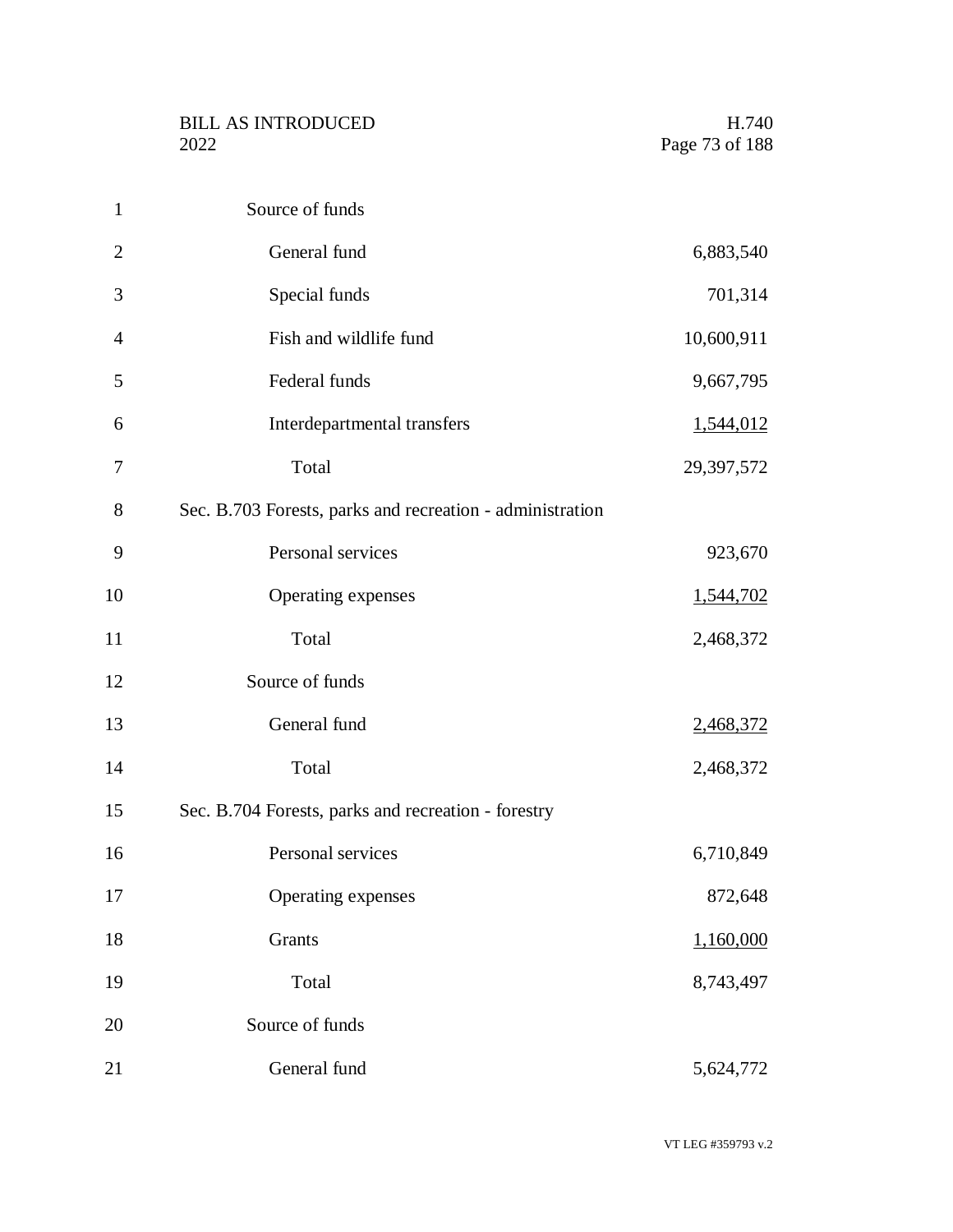|                | <b>BILL AS INTRODUCED</b><br>2022                                              | H.740<br>Page 74 of 188 |
|----------------|--------------------------------------------------------------------------------|-------------------------|
| $\mathbf{1}$   | Special funds                                                                  | 511,000                 |
| $\overline{2}$ | Federal funds                                                                  | 2,280,669               |
| 3              | Interdepartmental transfers                                                    | 327,056                 |
| $\overline{4}$ | Total                                                                          | 8,743,497               |
| 5              | Sec. B.705 Forests, parks and recreation - state parks                         |                         |
| 6              | Personal services                                                              | 10,725,136              |
| 7              | Operating expenses                                                             | 3,273,814               |
| 8              | Grants                                                                         | 120,000                 |
| 9              | Total                                                                          | 14,118,950              |
| 10             | Source of funds                                                                |                         |
| 11             | General fund                                                                   | 641,157                 |
| 12             | Special funds                                                                  | 13,477,793              |
| 13             | Total                                                                          | 14,118,950              |
| 14             | Sec. B.706 Forests, parks and recreation - lands administration and recreation |                         |
| 15             | Personal services                                                              | 2,284,177               |
| 16             | Operating expenses                                                             | 1,408,591               |
| 17             | Grants                                                                         | 2,827,589               |
| 18             | Total                                                                          | 6,520,357               |
| 19             | Source of funds                                                                |                         |
| 20             | General fund                                                                   | 1,025,494               |
| 21             | Special funds                                                                  | 2,190,151               |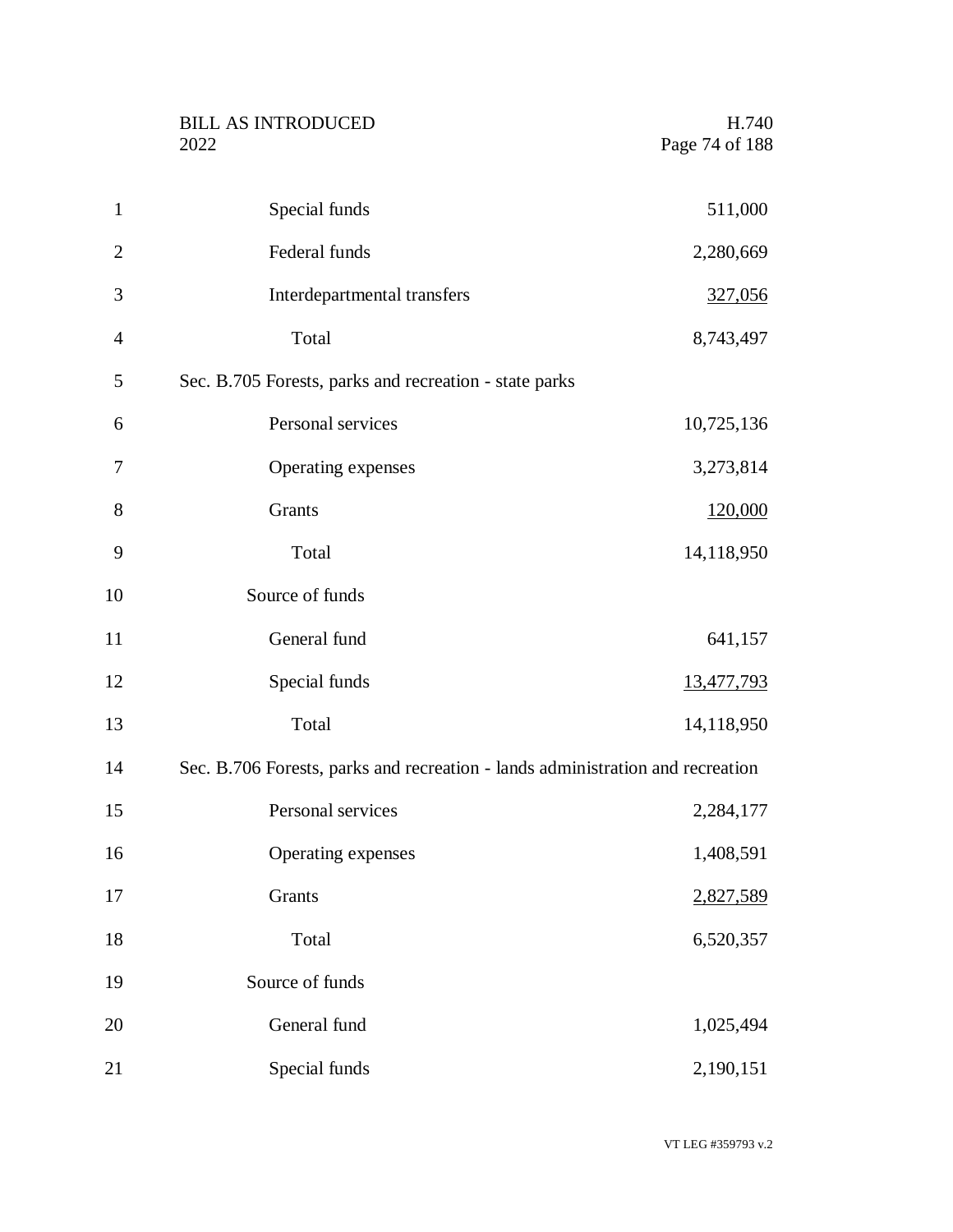|                | <b>BILL AS INTRODUCED</b><br>2022                                        | H.740<br>Page 75 of 188 |
|----------------|--------------------------------------------------------------------------|-------------------------|
|                |                                                                          |                         |
| $\mathbf{1}$   | Federal funds                                                            | 3,082,575               |
| $\overline{2}$ | Interdepartmental transfers                                              | <u>222,137</u>          |
| 3              | Total                                                                    | 6,520,357               |
| 4              | Sec. B.708 Forests, parks and recreation - forest and parks access roads |                         |
| 5              | Personal services                                                        | 130,000                 |
| 6              | Operating expenses                                                       | 99,925                  |
| 7              | Total                                                                    | 229,925                 |
| 8              | Source of funds                                                          |                         |
| 9              | General fund                                                             | <u>229,925</u>          |
| 10             | Total                                                                    | 229,925                 |
| 11             | Sec. B.709 Environmental conservation - management and support services  |                         |
| 12             | Personal services                                                        | 7,618,171               |
| 13             | Operating expenses                                                       | 4,543,203               |
| 14             | Grants                                                                   | 158,279                 |
| 15             | Total                                                                    | 12,319,653              |
| 16             | Source of funds                                                          |                         |
| 17             | General fund                                                             | 2,248,161               |
| 18             | Special funds                                                            | 597,172                 |
| 19             | Federal funds                                                            | 1,444,364               |
| 20             | Interdepartmental transfers                                              | 8,029,956               |
| 21             | Total                                                                    | 12,319,653              |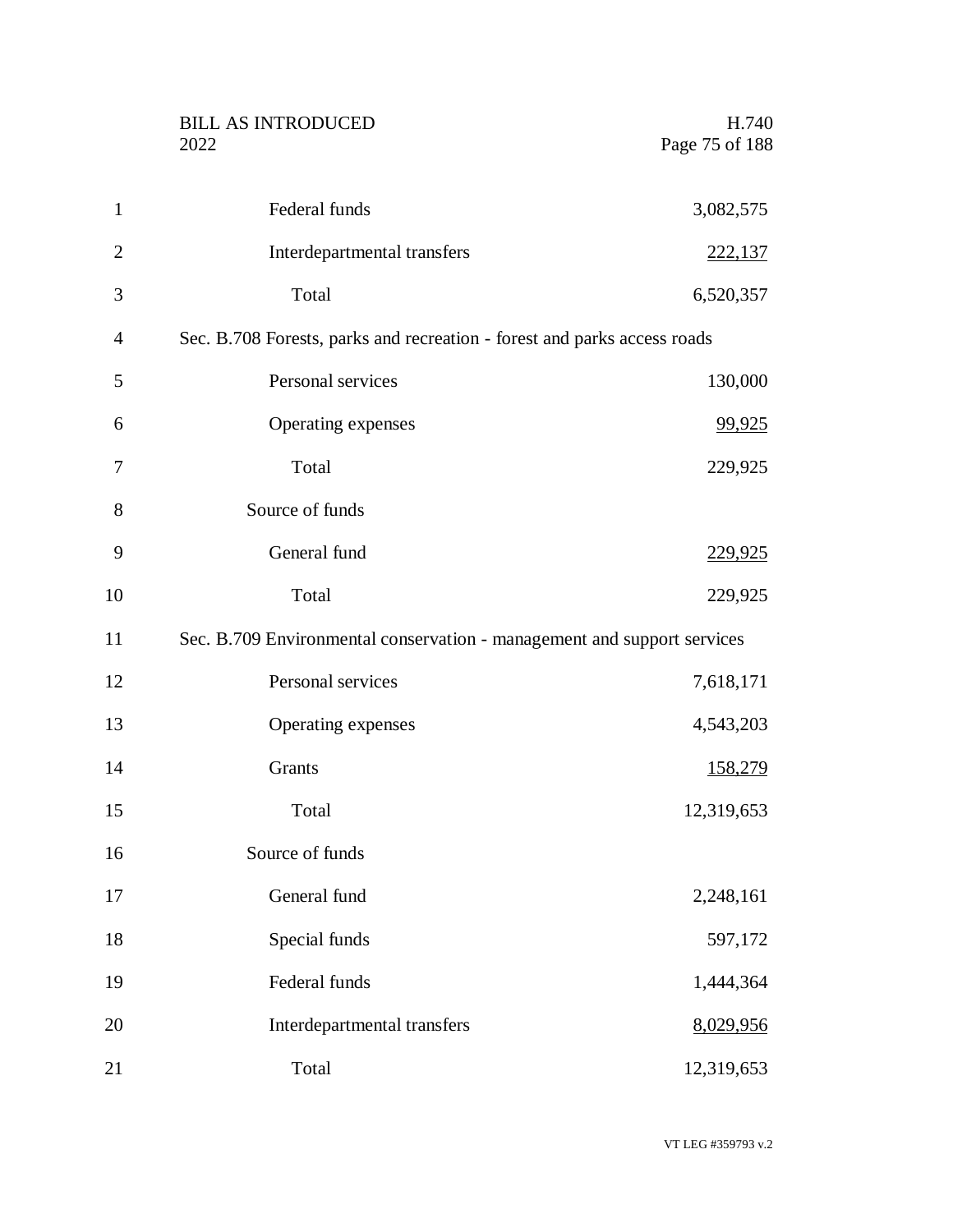| $\mathbf{1}$   | Sec. B.710 Environmental conservation - air and waste management |            |
|----------------|------------------------------------------------------------------|------------|
| $\overline{2}$ | Personal services                                                | 16,109,934 |
| 3              | Operating expenses                                               | 10,203,296 |
| $\overline{4}$ | Grants                                                           | 7,163,707  |
| 5              | Total                                                            | 33,476,937 |
| 6              | Source of funds                                                  |            |
| 7              | General fund                                                     | 301,826    |
| 8              | Special funds                                                    | 28,941,896 |
| 9              | Federal funds                                                    | 4,047,690  |
| 10             | Interdepartmental transfers                                      | 185,525    |
| 11             | Total                                                            | 33,476,937 |
| 12             | Sec. B.711 Environmental conservation - office of water programs |            |
| 13             | Personal services                                                | 28,912,366 |
| 14             | Operating expenses                                               | 7,706,054  |
| 15             | Grants                                                           | 37,368,553 |
| 16             | Total                                                            | 73,986,973 |
| 17             | Source of funds                                                  |            |
| 18             | General fund                                                     | 8,429,243  |
| 19             | Special funds                                                    | 28,783,274 |
| 20             | Federal funds                                                    | 36,032,470 |
| 21             | Interdepartmental transfers                                      | 741,986    |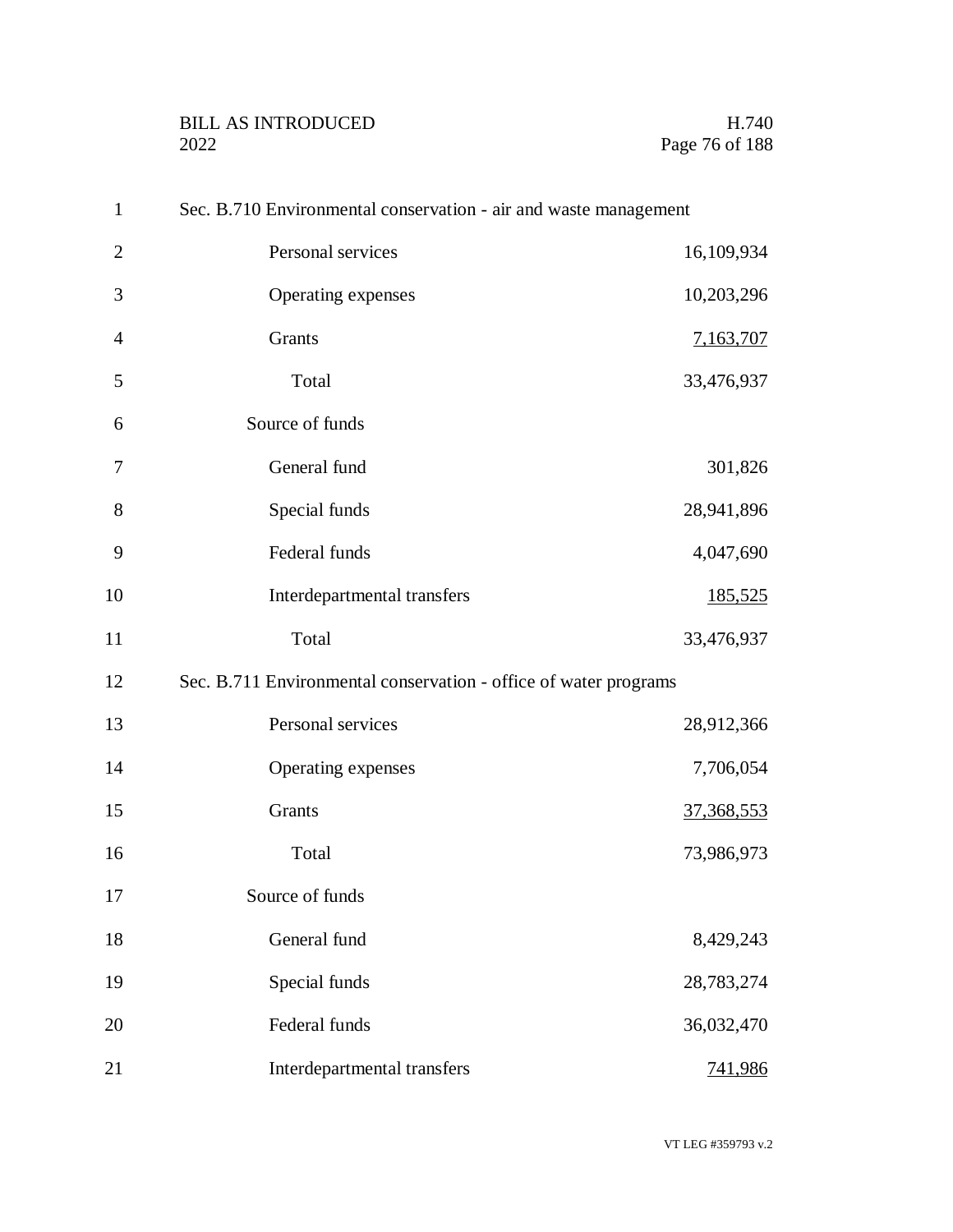|                | <b>BILL AS INTRODUCED</b><br>2022                                      | H.740<br>Page 77 of 188 |
|----------------|------------------------------------------------------------------------|-------------------------|
| $\mathbf{1}$   | Total                                                                  | 73,986,973              |
| $\overline{2}$ | Sec. B.713 Natural resources board                                     |                         |
| 3              | Personal services                                                      | 2,929,837               |
| $\overline{4}$ | Operating expenses                                                     | <u>352,482</u>          |
| 5              | Total                                                                  | 3,282,319               |
| 6              | Source of funds                                                        |                         |
| 7              | General fund                                                           | 673,554                 |
| 8              | Special funds                                                          | 2,608,765               |
| 9              | Total                                                                  | 3,282,319               |
| 10             | Sec. B.714 Total natural resources                                     |                         |
| 11             | Source of funds                                                        |                         |
| 12             | General fund                                                           | 35,054,725              |
| 13             | Special funds                                                          | 78,492,350              |
| 14             | Fish and wildlife fund                                                 | 10,600,911              |
| 15             | Federal funds                                                          | 56,555,563              |
| 16             | Interdepartmental transfers                                            | 12,828,502              |
| 17             | Total                                                                  | 193,532,051             |
| 18             | Sec. B.800 Commerce and community development - agency of commerce and |                         |
| 19             | community development - administration                                 |                         |
| 20             | Personal services                                                      | 2,392,723               |
| 21             | Operating expenses                                                     | 939,863                 |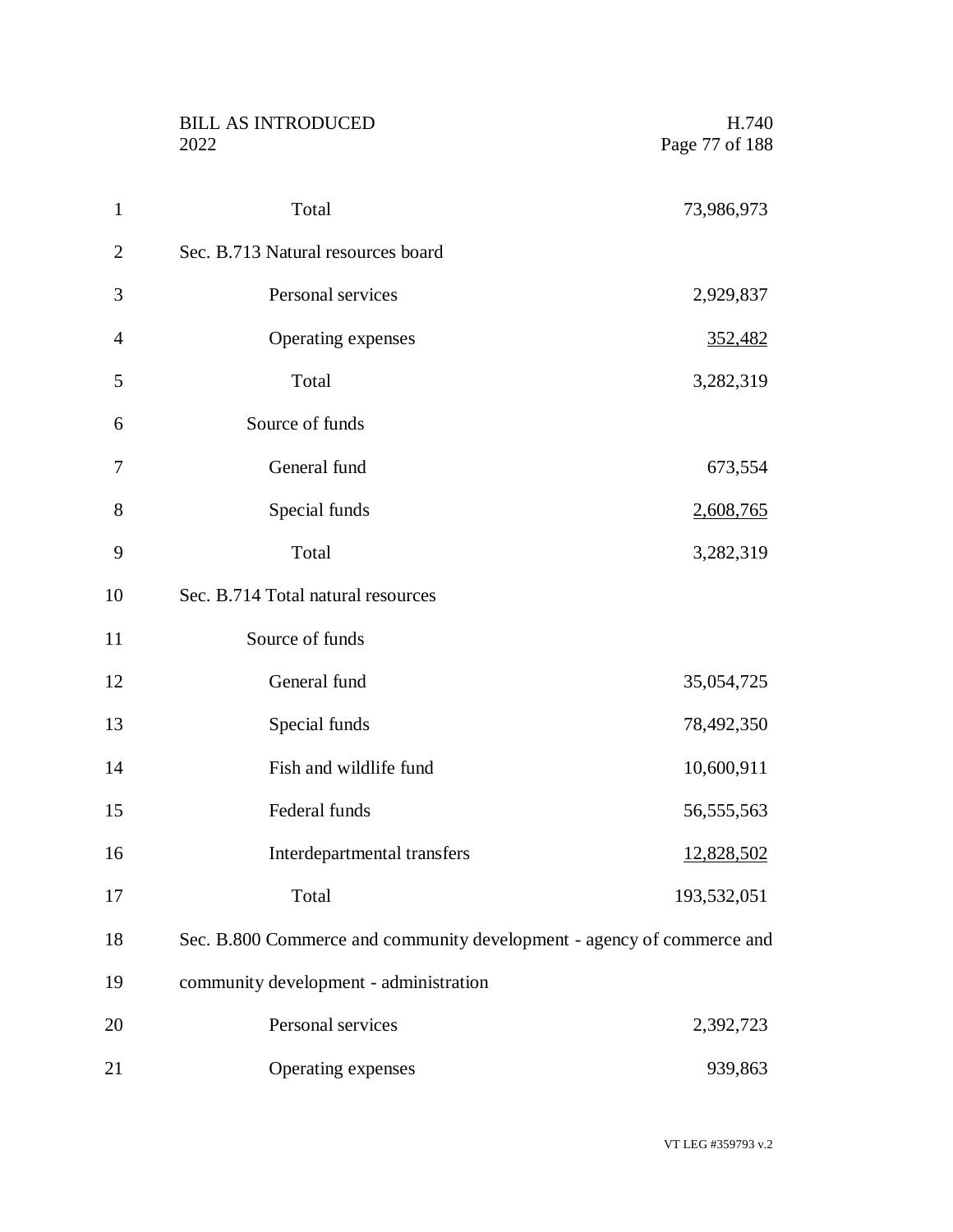|                | <b>BILL AS INTRODUCED</b><br>2022            | H.740<br>Page 78 of 188 |
|----------------|----------------------------------------------|-------------------------|
| $\mathbf{1}$   | Grants                                       | 539,820                 |
| $\overline{2}$ | Total                                        | 3,872,406               |
| $\mathfrak{Z}$ | Source of funds                              |                         |
| 4              | General fund                                 | 3,406,417               |
| 5              | Federal funds                                | 351,000                 |
| 6              | Interdepartmental transfers                  | <u>114,989</u>          |
| 7              | Total                                        | 3,872,406               |
| 8              | Sec. B.801 Economic development              |                         |
| 9              | Personal services                            | 4,678,628               |
| 10             | Operating expenses                           | 1,055,724               |
| 11             | Grants                                       | 8,638,149               |
| 12             | Total                                        | 14,372,501              |
| 13             | Source of funds                              |                         |
| 14             | General fund                                 | 5,065,846               |
| 15             | Special funds                                | 2,905,350               |
| 16             | Federal funds                                | 3,932,132               |
| 17             | Interdepartmental transfers                  | 2,469,173               |
| 18             | Total                                        | 14,372,501              |
| 19             | Sec. B.802 Housing and community development |                         |
| 20             | Personal services                            | 5,321,306               |
| 21             | Operating expenses                           | 673,807                 |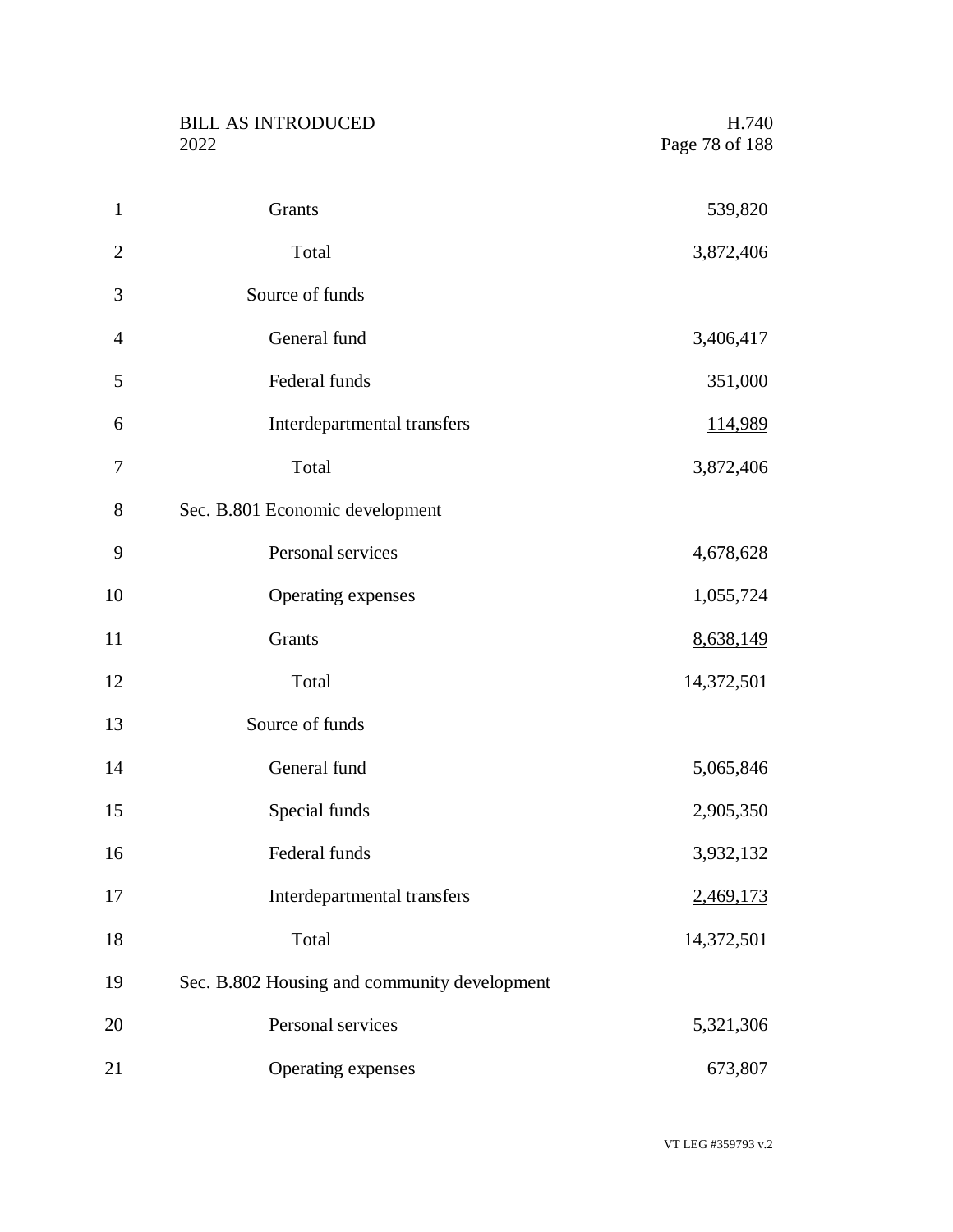| <b>BILL AS INTRODUCED</b> | H.740          |
|---------------------------|----------------|
| 2022                      | Page 79 of 188 |

| $\mathbf{1}$   | Grants                                 | <u>76,513,512</u> |
|----------------|----------------------------------------|-------------------|
| $\overline{2}$ | Total                                  | 82,508,625        |
| 3              | Source of funds                        |                   |
| $\overline{4}$ | General fund                           | 4,065,708         |
| 5              | Special funds                          | 7,204,966         |
| 6              | Federal funds                          | 68,364,457        |
| 7              | Interdepartmental transfers            | 2,873,494         |
| $8\,$          | Total                                  | 82,508,625        |
| 9              | Sec. B.806 Tourism and marketing       |                   |
| 10             | Personal services                      | 2,097,922         |
| 11             | Operating expenses                     | 11,900,488        |
| 12             | Grants                                 | 50,000            |
| 13             | Total                                  | 14,048,410        |
| 14             | Source of funds                        |                   |
| 15             | General fund                           | 3,490,357         |
| 16             | Federal funds                          | 10,483,053        |
| 17             | Interdepartmental transfers            | 75,000            |
| 18             | Total                                  | 14,048,410        |
| 19             | Sec. B.808 Vermont council on the arts |                   |
| 20             | Grants                                 | 745,459           |
| 21             | Total                                  | 745,459           |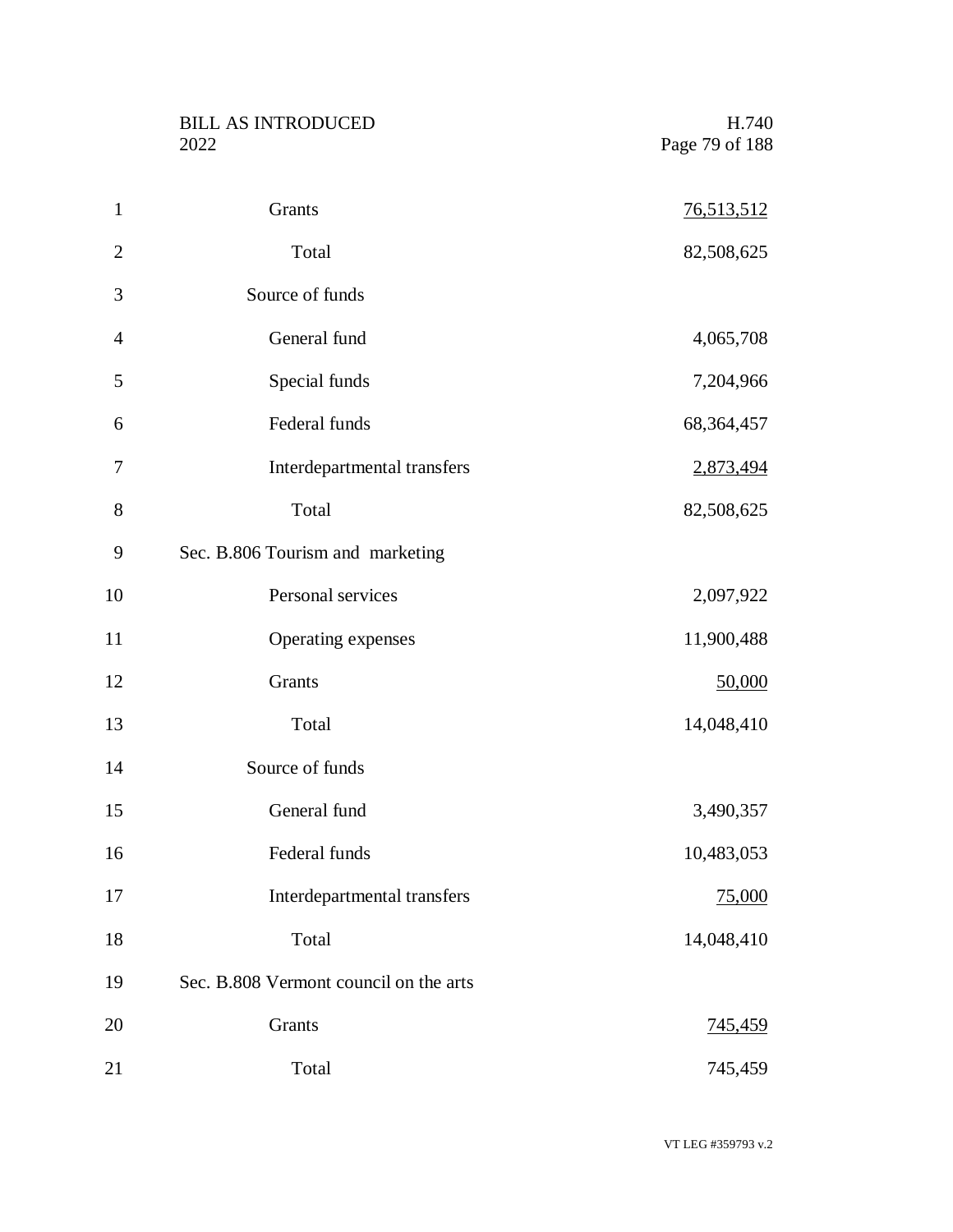|                | <b>BILL AS INTRODUCED</b><br>2022                 | H.740<br>Page 80 of 188 |
|----------------|---------------------------------------------------|-------------------------|
|                |                                                   |                         |
| $\mathbf{1}$   | Source of funds                                   |                         |
| $\overline{2}$ | General fund                                      | <u>745,459</u>          |
| 3              | Total                                             | 745,459                 |
| 4              | Sec. B.809 Vermont symphony orchestra             |                         |
| 5              | Grants                                            | 141,087                 |
| 6              | Total                                             | 141,087                 |
| 7              | Source of funds                                   |                         |
| 8              | General fund                                      | 141,087                 |
| 9              | Total                                             | 141,087                 |
| 10             | Sec. B.810 Vermont historical society             |                         |
| 11             | Grants                                            | 1,015,470               |
| 12             | Total                                             | 1,015,470               |
| 13             | Source of funds                                   |                         |
| 14             | General fund                                      | 1,015,470               |
| 15             | Total                                             | 1,015,470               |
| 16             | Sec. B.811 Vermont housing and conservation board |                         |
| 17             | Grants                                            | 99,461,424              |
| 18             | Total                                             | 99,461,424              |
| 19             | Source of funds                                   |                         |
| 20             | Special funds                                     | 22,473,849              |
| 21             | Federal funds                                     | 76,987,575              |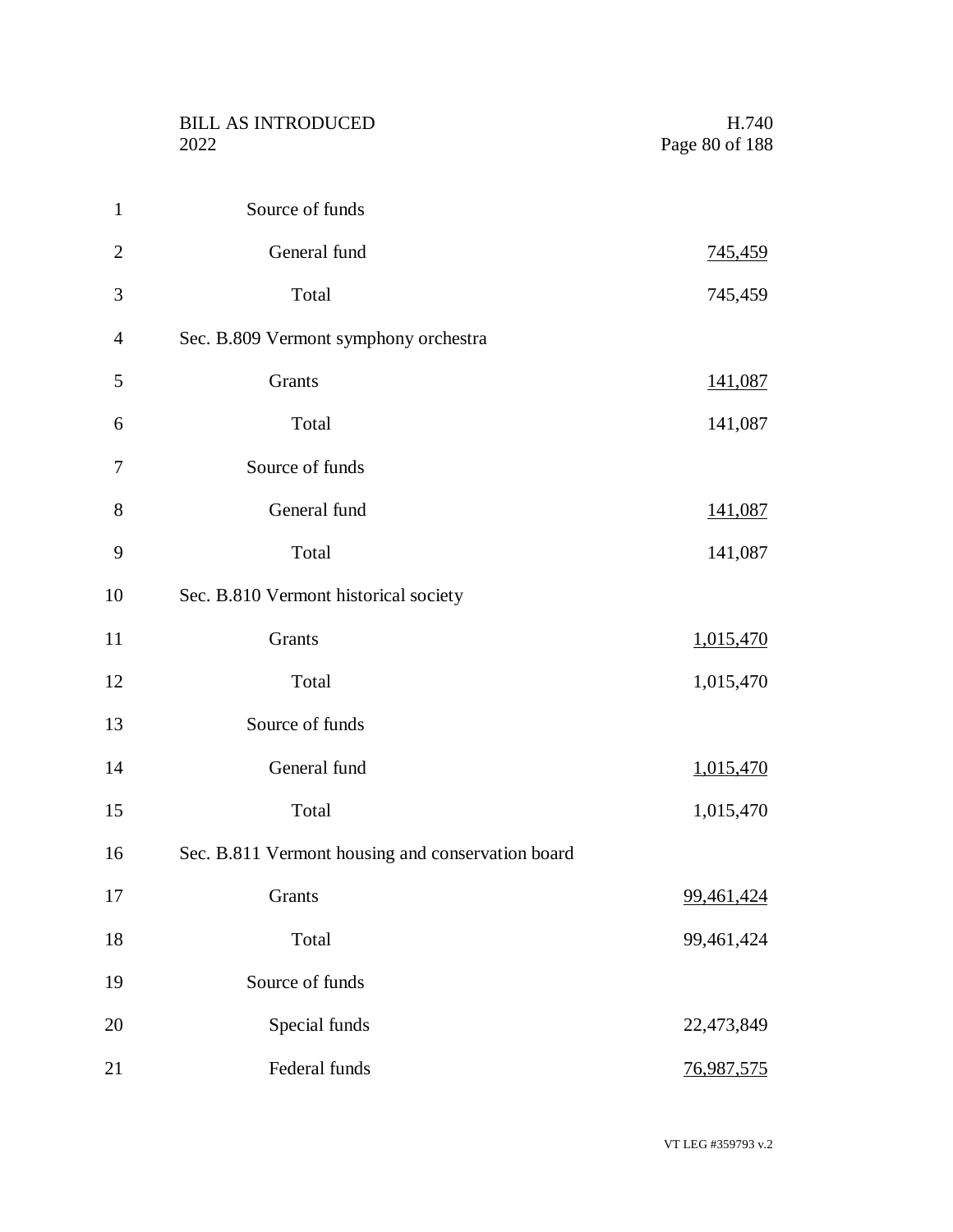|                | <b>BILL AS INTRODUCED</b><br>2022                      | H.740<br>Page 81 of 188 |
|----------------|--------------------------------------------------------|-------------------------|
| $\mathbf{1}$   | Total                                                  | 99,461,424              |
| $\overline{2}$ | Sec. B.812 Vermont humanities council                  |                         |
| 3              | Grants                                                 | 234,829                 |
| $\overline{4}$ | Total                                                  | 234,829                 |
| 5              | Source of funds                                        |                         |
| 6              | General fund                                           | 234,829                 |
| 7              | Total                                                  | 234,829                 |
| 8              | Sec. B.813 Total commerce and community development    |                         |
| 9              | Source of funds                                        |                         |
| 10             | General fund                                           | 18,165,173              |
| 11             | Special funds                                          | 32,584,165              |
| 12             | Federal funds                                          | 160,118,217             |
| 13             | Interdepartmental transfers                            | 5,532,656               |
| 14             | Total                                                  | 216,400,211             |
| 15             | Sec. B.900 Transportation - finance and administration |                         |
| 16             | Personal services                                      | 14,996,787              |
| 17             | Operating expenses                                     | 4,843,354               |
| 18             | Grants                                                 | 50,000                  |
| 19             | Total                                                  | 19,890,141              |
| 20             | Source of funds                                        |                         |
| 21             | Transportation fund                                    | 18,569,701              |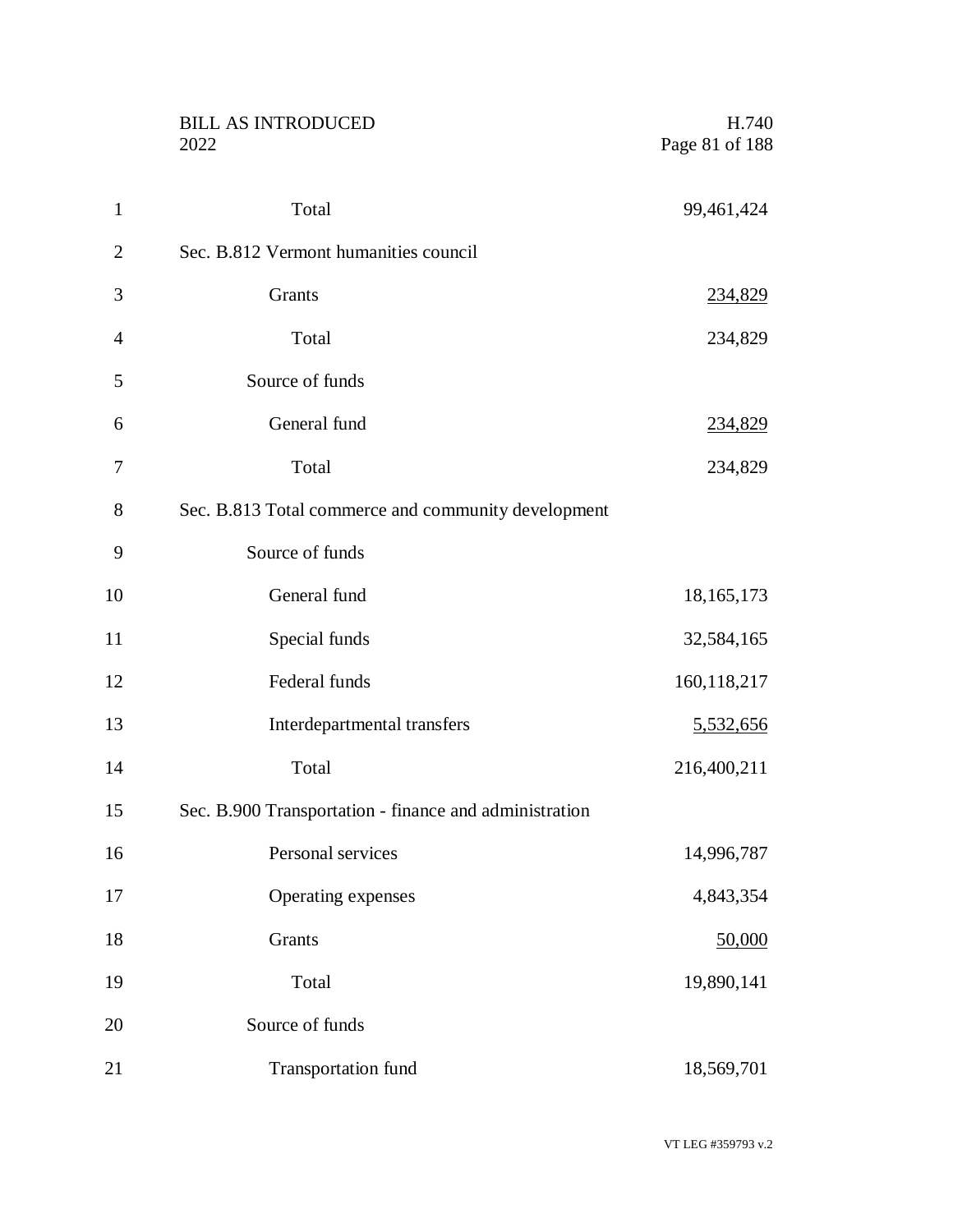|                | <b>BILL AS INTRODUCED</b><br>2022               | H.740<br>Page 82 of 188 |
|----------------|-------------------------------------------------|-------------------------|
| $\mathbf{1}$   | Federal funds                                   | 1,320,440               |
| $\overline{2}$ | Total                                           | 19,890,141              |
| 3              | Sec. B.901 Transportation - aviation            |                         |
| 4              | Personal services                               | 3,795,770               |
| 5              | Operating expenses                              | 5,346,224               |
| 6              | Grants                                          | 222,000                 |
| 7              | Total                                           | 9,363,994               |
| 8              | Source of funds                                 |                         |
| 9              | <b>Transportation fund</b>                      | 5,693,133               |
| 10             | Federal funds                                   | 3,670,861               |
| 11             | Total                                           | 9,363,994               |
| 12             | Sec. B.902 Transportation - buildings           |                         |
| 13             | Operating expenses                              | 2,050,000               |
| 14             | Total                                           | 2,050,000               |
| 15             | Source of funds                                 |                         |
| 16             | Transportation fund                             | 850,000                 |
| 17             | TIB fund                                        | 1,200,000               |
| 18             | Total                                           | 2,050,000               |
| 19             | Sec. B.903 Transportation - program development |                         |
| 20             | Personal services                               | 67,084,877              |
| 21             | Operating expenses                              | 317,718,748             |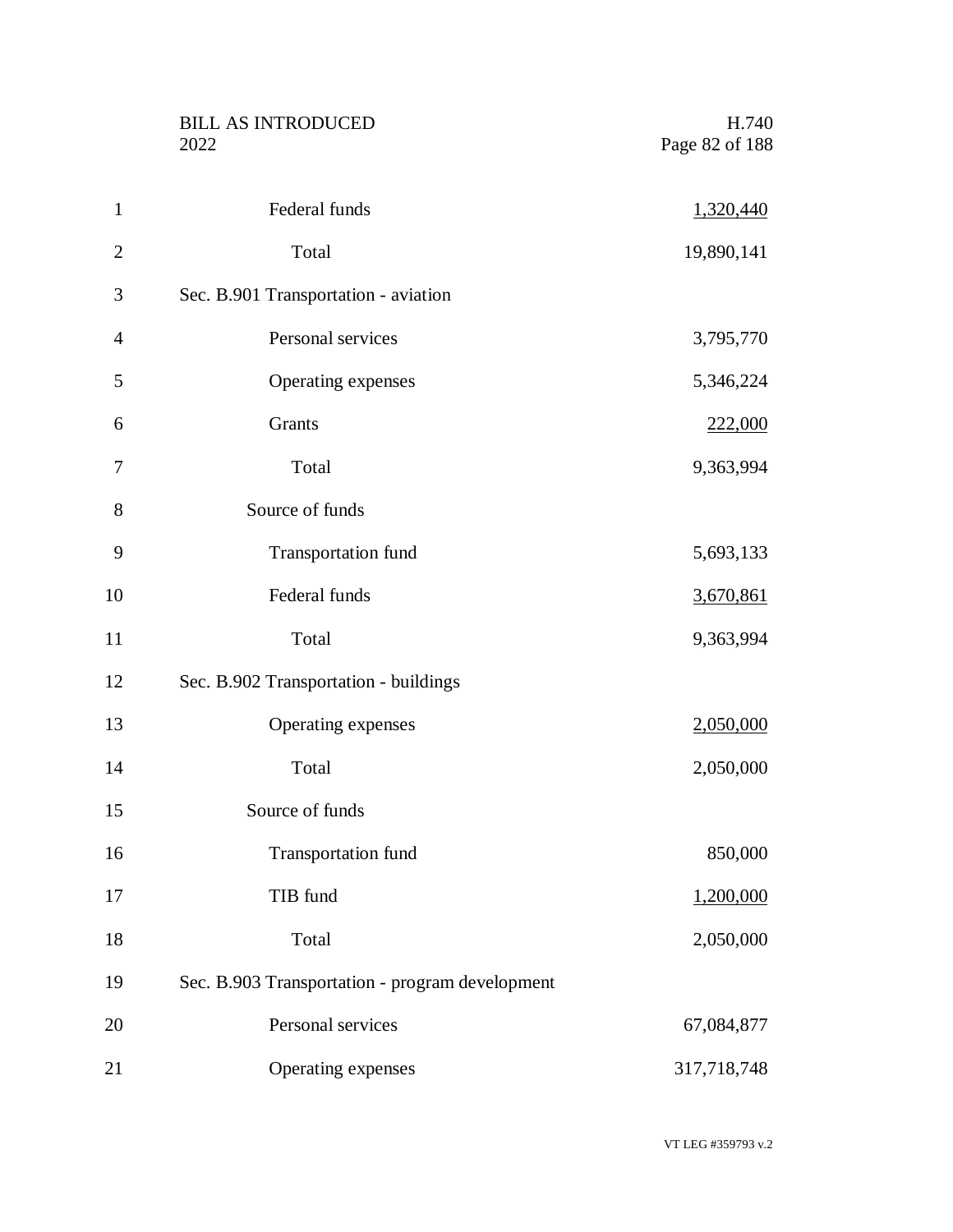BILL AS INTRODUCED H.740<br>2022 Page 83 of 188

| $\mathbf{1}$   | Grants                                               | 28,106,566     |
|----------------|------------------------------------------------------|----------------|
| $\overline{2}$ | Total                                                | 412,910,191    |
| 3              | Source of funds                                      |                |
| $\overline{4}$ | <b>Transportation fund</b>                           | 63,006,826     |
| 5              | TIB fund                                             | 16,199,908     |
| 6              | Federal funds                                        | 330, 355, 267  |
| 7              | Interdepartmental transfers                          | 75,000         |
| 8              | Local match                                          | 3,273,190      |
| 9              | Total                                                | 412,910,191    |
| 10             | Sec. B.904 Transportation - rest areas construction  |                |
| 11             | Personal services                                    | 150,000        |
| 12             | Operating expenses                                   | 268,416        |
| 13             | Total                                                | 418,416        |
| 14             | Source of funds                                      |                |
| 15             | <b>Transportation fund</b>                           | 41,842         |
| 16             | Federal funds                                        | <u>376,574</u> |
| 17             | Total                                                | 418,416        |
| 18             | Sec. B.905 Transportation - maintenance state system |                |
| 19             | Personal services                                    | 44,709,478     |
| 20             | Operating expenses                                   | 58,492,635     |
| 21             | Total                                                | 103,202,113    |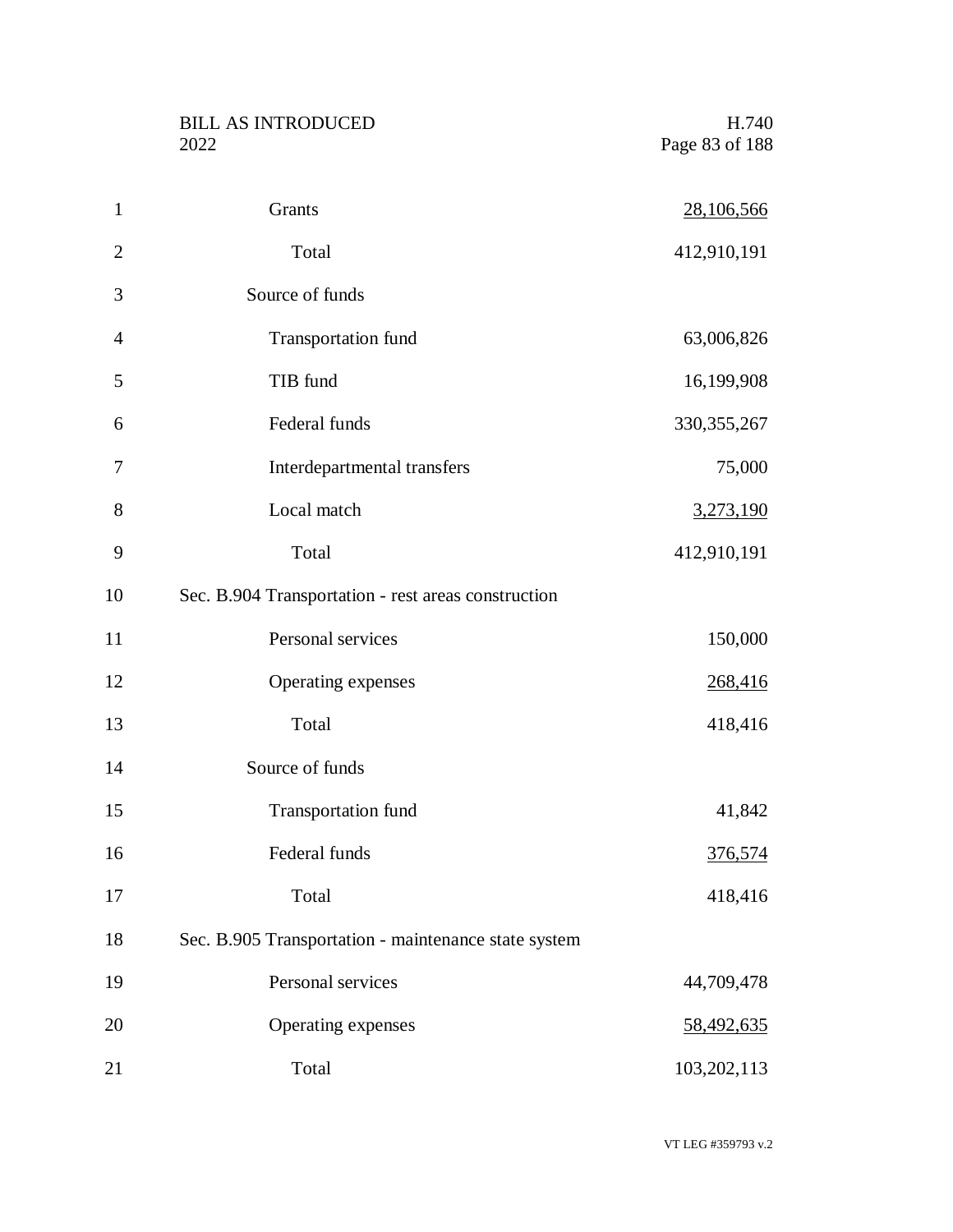|                | <b>BILL AS INTRODUCED</b><br>2022               | H.740<br>Page 84 of 188 |
|----------------|-------------------------------------------------|-------------------------|
| $\mathbf{1}$   | Source of funds                                 |                         |
| $\overline{2}$ | Transportation fund                             | 102,456,298             |
| 3              | Federal funds                                   | 645,815                 |
| $\overline{4}$ | Interdepartmental transfers                     | 100,000                 |
| 5              | Total                                           | 103,202,113             |
| 6              | Sec. B.906 Transportation - policy and planning |                         |
| $\tau$         | Personal services                               | 4,767,663               |
| $8\,$          | Operating expenses                              | 1,035,700               |
| 9              | Grants                                          | 10,784,247              |
| 10             | Total                                           | 16,587,610              |
| 11             | Source of funds                                 |                         |
| 12             | Transportation fund                             | 3,217,573               |
| 13             | Federal funds                                   | 13,314,762              |
| 14             | Interdepartmental transfers                     | 55,275                  |
| 15             | Total                                           | 16,587,610              |
| 16             | Sec. B.907 Transportation - rail                |                         |
| 17             | Personal services                               | 4,662,380               |
| 18             | Operating expenses                              | 30,650,803              |
| 19             | Grants                                          | 50,000                  |
| 20             | Total                                           | 35, 363, 183            |
| 21             | Source of funds                                 |                         |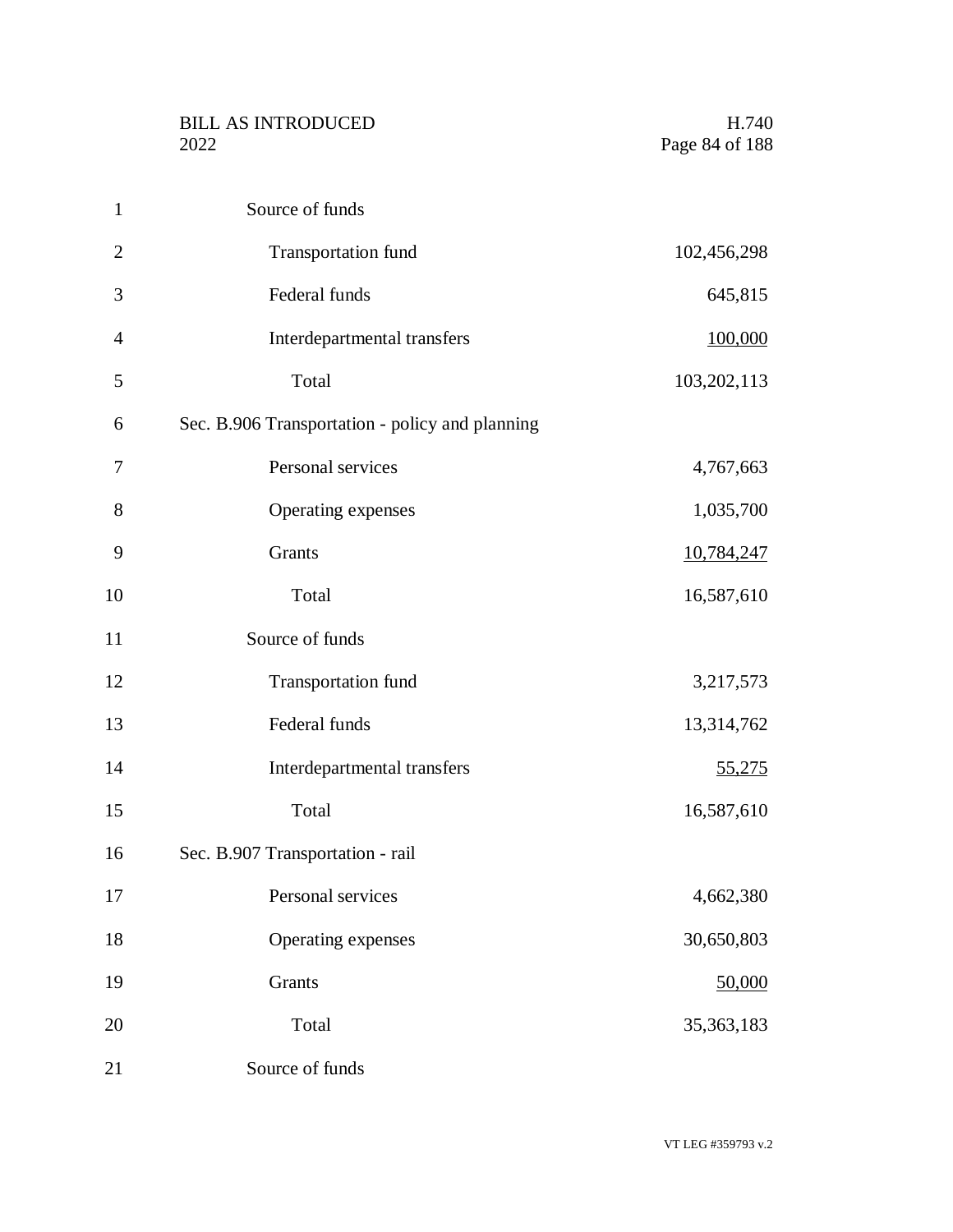|                | <b>BILL AS INTRODUCED</b><br>2022          | H.740<br>Page 85 of 188 |
|----------------|--------------------------------------------|-------------------------|
| $\mathbf{1}$   | Transportation fund                        | 14,201,368              |
| $\overline{2}$ | Federal funds                              | 18,015,401              |
| 3              | Interdepartmental transfers                | 2,985,206               |
| 4              | Local match                                | 161,208                 |
| 5              | Total                                      | 35, 363, 183            |
| 6              | Sec. B.908 Transportation - public transit |                         |
| 7              | Personal services                          | 5,369,937               |
| 8              | Operating expenses                         | 103,704                 |
| 9              | Grants                                     | 40,998,637              |
| 10             | Total                                      | 46,472,278              |
| 11             | Source of funds                            |                         |
| 12             | Transportation fund                        | 6,041,577               |
| 13             | Federal funds                              | 40,390,701              |
| 14             | Interdepartmental transfers                | 40,000                  |
| 15             | Total                                      | 46,472,278              |
| 16             | Sec. B.909 Transportation - central garage |                         |
| 17             | Personal services                          | 4,847,286               |
| 18             | Operating expenses                         | 17,906,809              |
| 19             | Total                                      | 22,754,095              |
| 20             | Source of funds                            |                         |
| 21             | Internal service funds                     | 22,754,095              |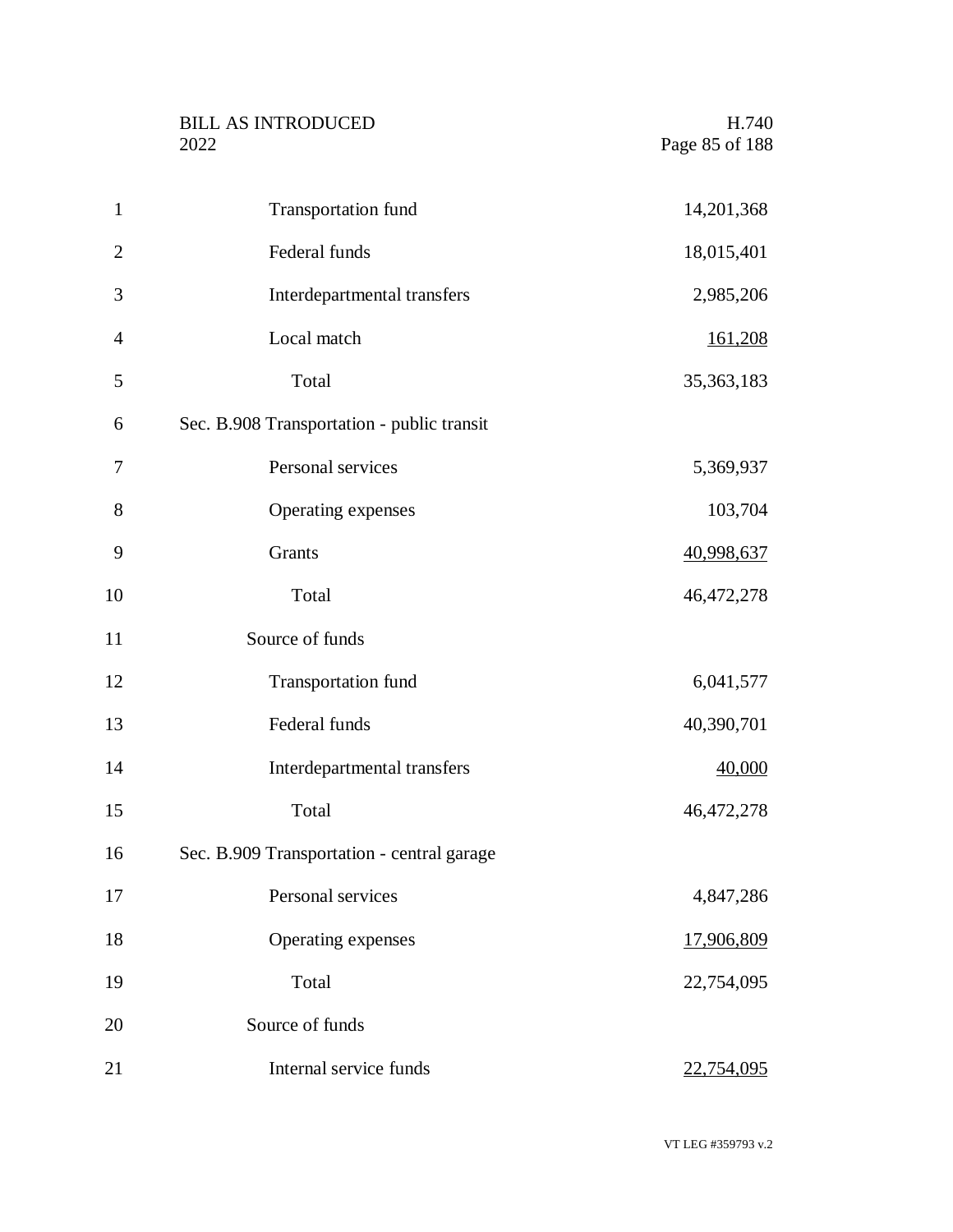|                | <b>BILL AS INTRODUCED</b><br>2022                                           | H.740<br>Page 86 of 188 |
|----------------|-----------------------------------------------------------------------------|-------------------------|
| $\mathbf{1}$   | Total                                                                       | 22,754,095              |
| $\overline{2}$ | Sec. B.910 Department of motor vehicles                                     |                         |
| 3              | Personal services                                                           | 27,635,785              |
| $\overline{4}$ | Operating expenses                                                          | 12,106,049              |
| 5              | Total                                                                       | 39,741,834              |
| 6              | Source of funds                                                             |                         |
| 7              | Transportation fund                                                         | 37,942,872              |
| 8              | Federal funds                                                               | 1,657,266               |
| 9              | Interdepartmental transfers                                                 | 141,696                 |
| 10             | Total                                                                       | 39,741,834              |
| 11             | Sec. B.911 Transportation - town highway structures                         |                         |
| 12             | Grants                                                                      | 7,200,000               |
| 13             | Total                                                                       | 7,200,000               |
| 14             | Source of funds                                                             |                         |
| 15             | Transportation fund                                                         | 7,200,000               |
| 16             | Total                                                                       | 7,200,000               |
| 17             | Sec. B.912 Transportation - town highway local technical assistance program |                         |
| 18             | Personal services                                                           | 371,731                 |
| 19             | Operating expenses                                                          | 42,750                  |
| 20             | Total                                                                       | 414,481                 |
| 21             | Source of funds                                                             |                         |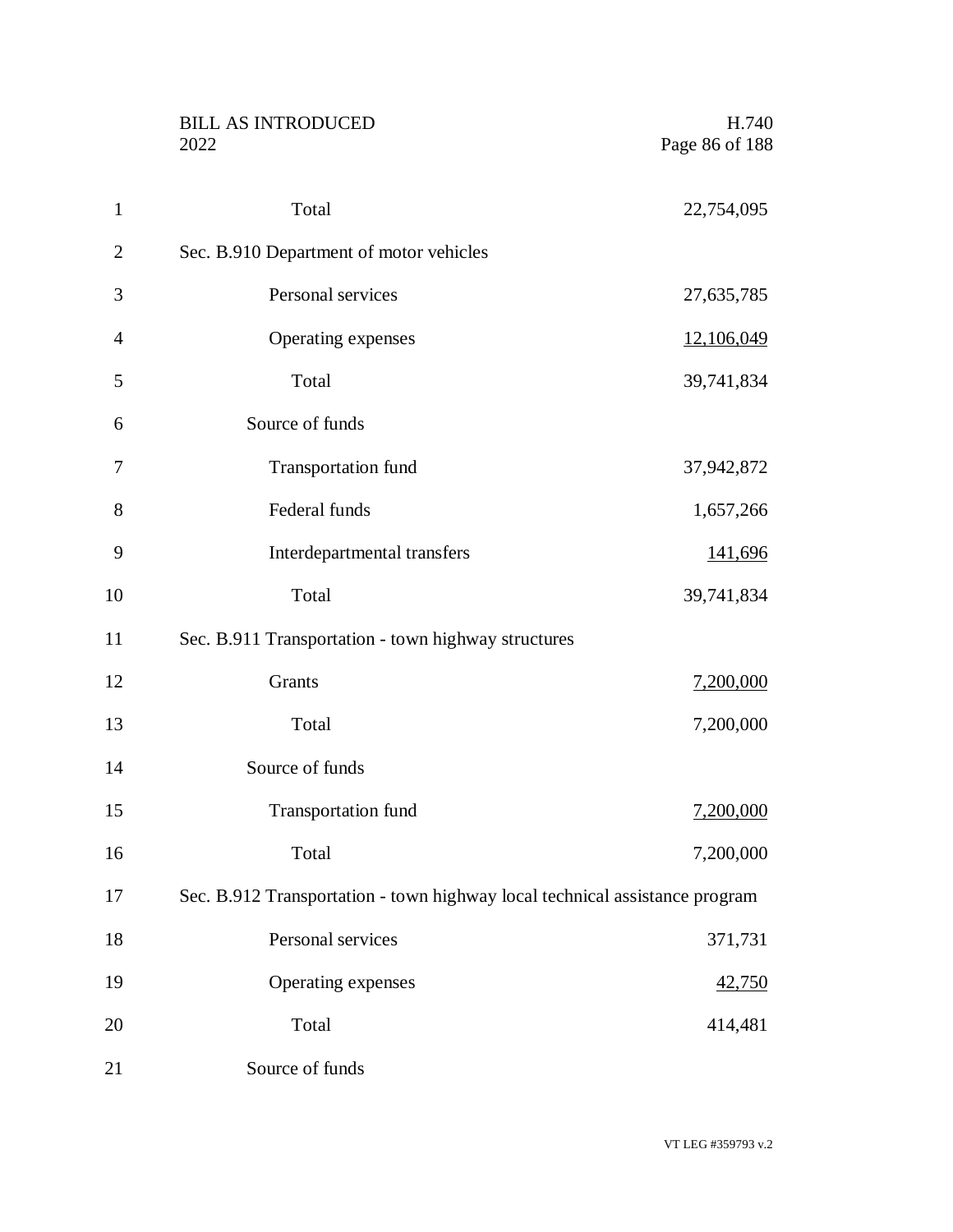|                | <b>BILL AS INTRODUCED</b><br>2022                        | H.740<br>Page 87 of 188 |
|----------------|----------------------------------------------------------|-------------------------|
| $\mathbf{1}$   | <b>Transportation fund</b>                               | 114,481                 |
| $\overline{2}$ | Federal funds                                            | 300,000                 |
| 3              | Total                                                    | 414,481                 |
| 4              | Sec. B.913 Transportation - town highway class 2 roadway |                         |
| 5              | Grants                                                   | 8,600,000               |
| 6              | Total                                                    | 8,600,000               |
| 7              | Source of funds                                          |                         |
| 8              | <b>Transportation fund</b>                               | 8,600,000               |
| 9              | Total                                                    | 8,600,000               |
| 10             | Sec. B.914 Transportation - town highway bridges         |                         |
| 11             | Personal services                                        | 15,948,483              |
| 12             | Operating expenses                                       | 14,365,704              |
| 13             | Total                                                    | 30,314,187              |
| 14             | Source of funds                                          |                         |
| 15             | Transportation fund                                      | 1,230,817               |
| 16             | TIB fund                                                 | 2,402,455               |
| 17             | Federal funds                                            | 25,529,514              |
| 18             | Local match                                              | 1,151,401               |
| 19             | Total                                                    | 30,314,187              |
| 20             | Sec. B.915 Transportation - town highway aid program     |                         |
| 21             | Grants                                                   | 27,837,624              |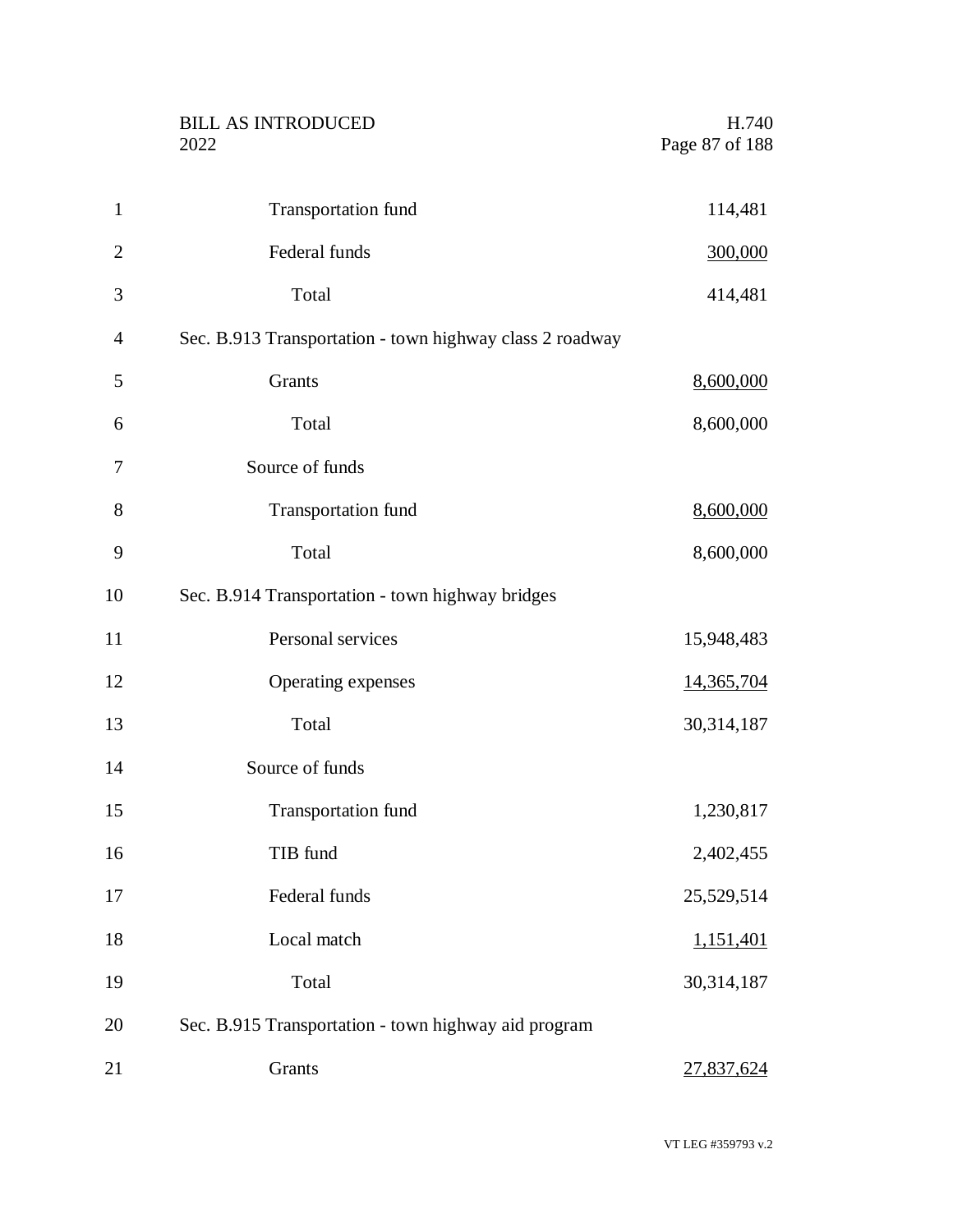|                | <b>BILL AS INTRODUCED</b><br>2022                                            | H.740<br>Page 88 of 188 |
|----------------|------------------------------------------------------------------------------|-------------------------|
|                |                                                                              |                         |
| $\mathbf{1}$   | Total                                                                        | 27,837,624              |
| $\overline{2}$ | Source of funds                                                              |                         |
| 3              | Transportation fund                                                          | 27,837,624              |
| $\overline{4}$ | Total                                                                        | 27,837,624              |
| 5              | Sec. B.916 Transportation - town highway class 1 supplemental grants         |                         |
| 6              | Grants                                                                       | <u>128,750</u>          |
| 7              | Total                                                                        | 128,750                 |
| 8              | Source of funds                                                              |                         |
| 9              | Transportation fund                                                          | 128,750                 |
| 10             | Total                                                                        | 128,750                 |
| 11             | Sec. B.917 Transportation - town highway: state aid for nonfederal disasters |                         |
| 12             | Grants                                                                       | 1,150,000               |
| 13             | Total                                                                        | 1,150,000               |
| 14             | Source of funds                                                              |                         |
| 15             | Transportation fund                                                          | 1,150,000               |
| 16             | Total                                                                        | 1,150,000               |
| 17             | Sec. B.918 Transportation - town highway: state aid for federal disasters    |                         |
| 18             | Grants                                                                       | 180,000                 |
| 19             | Total                                                                        | 180,000                 |
| 20             | Source of funds                                                              |                         |
| 21             | Transportation fund                                                          | 20,000                  |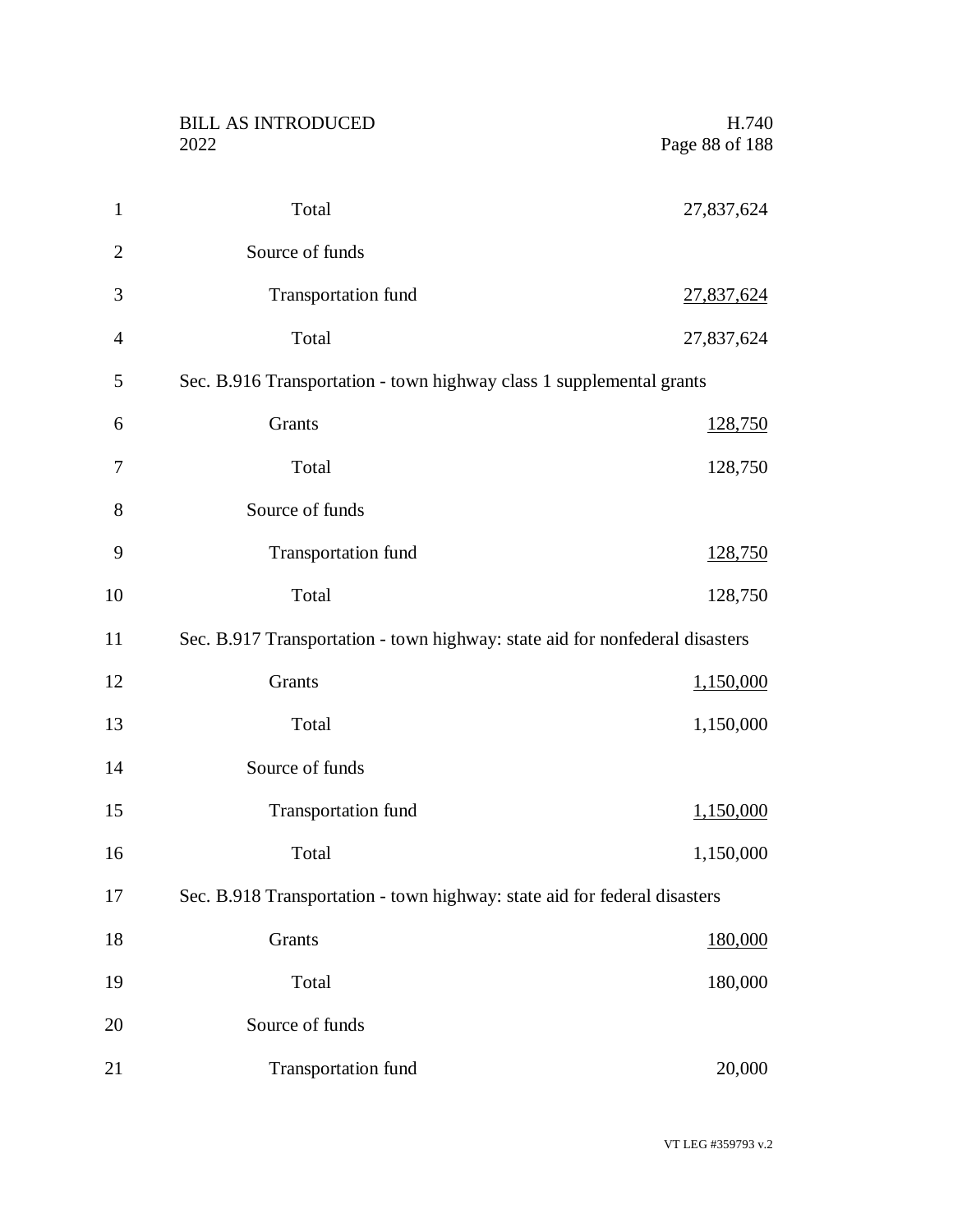| <b>BILL AS INTRODUCED</b> | H.740          |
|---------------------------|----------------|
| 2022                      | Page 89 of 188 |
|                           |                |

| $\mathbf{1}$   | Federal funds                                                       | 160,000   |
|----------------|---------------------------------------------------------------------|-----------|
| $\overline{2}$ | Total                                                               | 180,000   |
| 3              | Sec. B.919 Transportation - municipal mitigation assistance program |           |
| $\overline{4}$ | Operating expenses                                                  | 265,000   |
| 5              | Grants                                                              | 6,185,498 |
| 6              | Total                                                               | 6,450,498 |
| 7              | Source of funds                                                     |           |
| 8              | Transportation fund                                                 | 705,000   |
| 9              | Special funds                                                       | 4,317,498 |
| 10             | Federal funds                                                       | 1,428,000 |
| 11             | Total                                                               | 6,450,498 |
| 12             | Sec. B.920 Transportation - public assistance grant program         |           |
| 13             | Operating expenses                                                  | 200,000   |
| 14             | Grants                                                              | 1,050,000 |
| 15             | Total                                                               | 1,250,000 |
| 16             | Source of funds                                                     |           |
| 17             | Special funds                                                       | 50,000    |
| 18             | Federal funds                                                       | 1,000,000 |
| 19             | Interdepartmental transfers                                         | 200,000   |
| 20             | Total                                                               | 1,250,000 |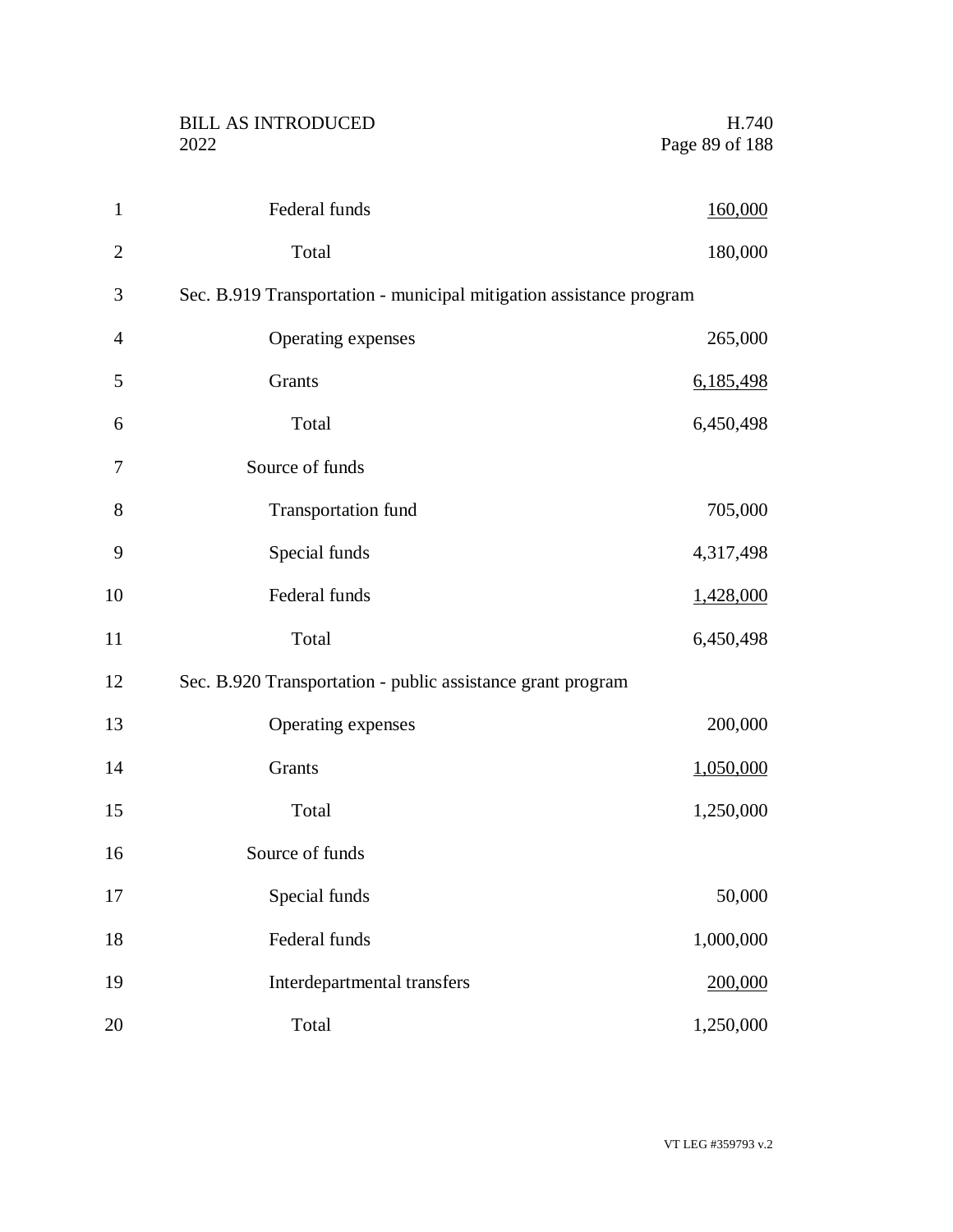|                | <b>BILL AS INTRODUCED</b><br>2022 | H.740<br>Page 90 of 188 |
|----------------|-----------------------------------|-------------------------|
| $\mathbf{1}$   | Sec. B.921 Transportation board   |                         |
| $\overline{2}$ | Personal services                 | 169,595                 |
| 3              | Operating expenses                | 21,367                  |
| $\overline{4}$ | Total                             | 190,962                 |
| 5              | Source of funds                   |                         |
| 6              | <b>Transportation fund</b>        | <u>190,962</u>          |
| 7              | Total                             | 190,962                 |
| 8              | Sec. B.922 Total transportation   |                         |
| 9              | Source of funds                   |                         |
| 10             | <b>Transportation fund</b>        | 299,198,824             |
| 11             | TIB fund                          | 19,802,363              |
| 12             | Special funds                     | 4,367,498               |
| 13             | Federal funds                     | 438,164,601             |
| 14             | Internal service funds            | 22,754,095              |
| 15             | Interdepartmental transfers       | 3,597,177               |
| 16             | Local match                       | 4,585,799               |
| 17             | Total                             | 792,470,357             |
| 18             | Sec. B.1000 Debt service          |                         |
| 19             | Operating expenses                | <u>76,877,244</u>       |
| 20             | Total                             | 76,877,244              |
| 21             | Source of funds                   |                         |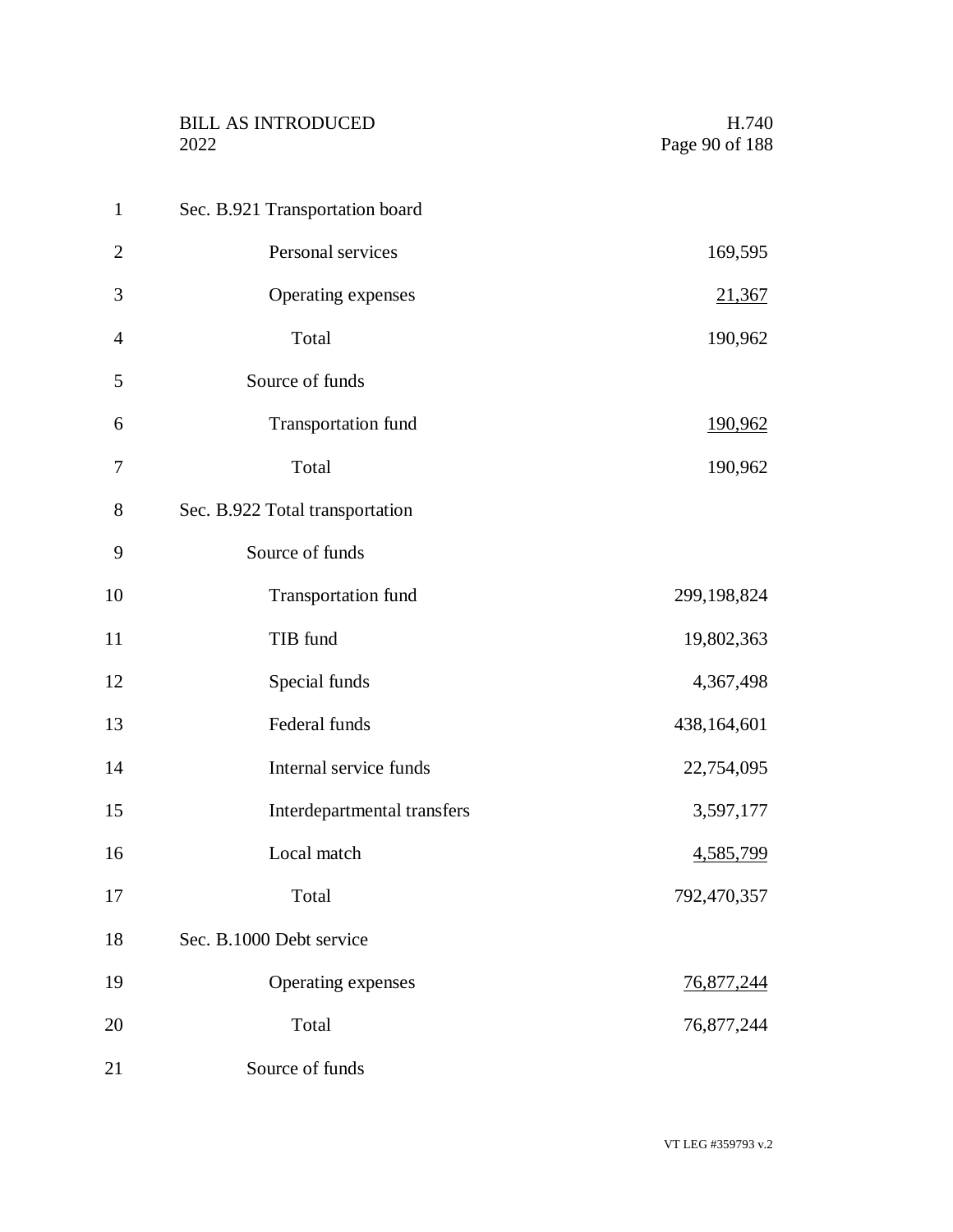|    | <b>BILL AS INTRODUCED</b><br>H.740<br>Page 91 of 188<br>2022              |
|----|---------------------------------------------------------------------------|
| 1  | General fund<br>76,375,109                                                |
| 2  | <b>Transportation fund</b><br>502,135                                     |
| 3  | TIB debt service fund<br>$\overline{0}$                                   |
| 4  | Total<br>76,877,244                                                       |
| 5  | Sec. B.1001 Total debt service                                            |
| 6  | Source of funds                                                           |
| 7  | General fund<br>76,375,109                                                |
| 8  | <b>Transportation fund</b><br>502,135                                     |
| 9  | TIB debt service fund<br>$\overline{0}$                                   |
| 10 | Total<br>76,877,244                                                       |
| 11 | Sec. B.1100 FISCAL YEAR 2023 ONE-TIME GENERAL FUND                        |
| 12 | <b>APPROPRIATIONS</b>                                                     |
| 13 | (a) In fiscal year 2023, funds are appropriated from the General Fund for |
| 14 | new and ongoing initiatives as follows:                                   |
| 15 | (1) \$220,000 to the Agency of Administration for the Inclusion,          |
| 16 | Diversity, Equity, Action, Leadership (IDEAL) VT initiative to support    |
| 17 | municipalities in promoting these values within their communities.        |
| 18 | (2) \$37,000 to the Ethics Commission to support the cost of one half-    |
| 19 | time position.                                                            |
| 20 | (3) \$205,000 to the Sergeant at Arms to support the costs associated     |
| 21 | with transitioning positions in the Capitol Police Department.            |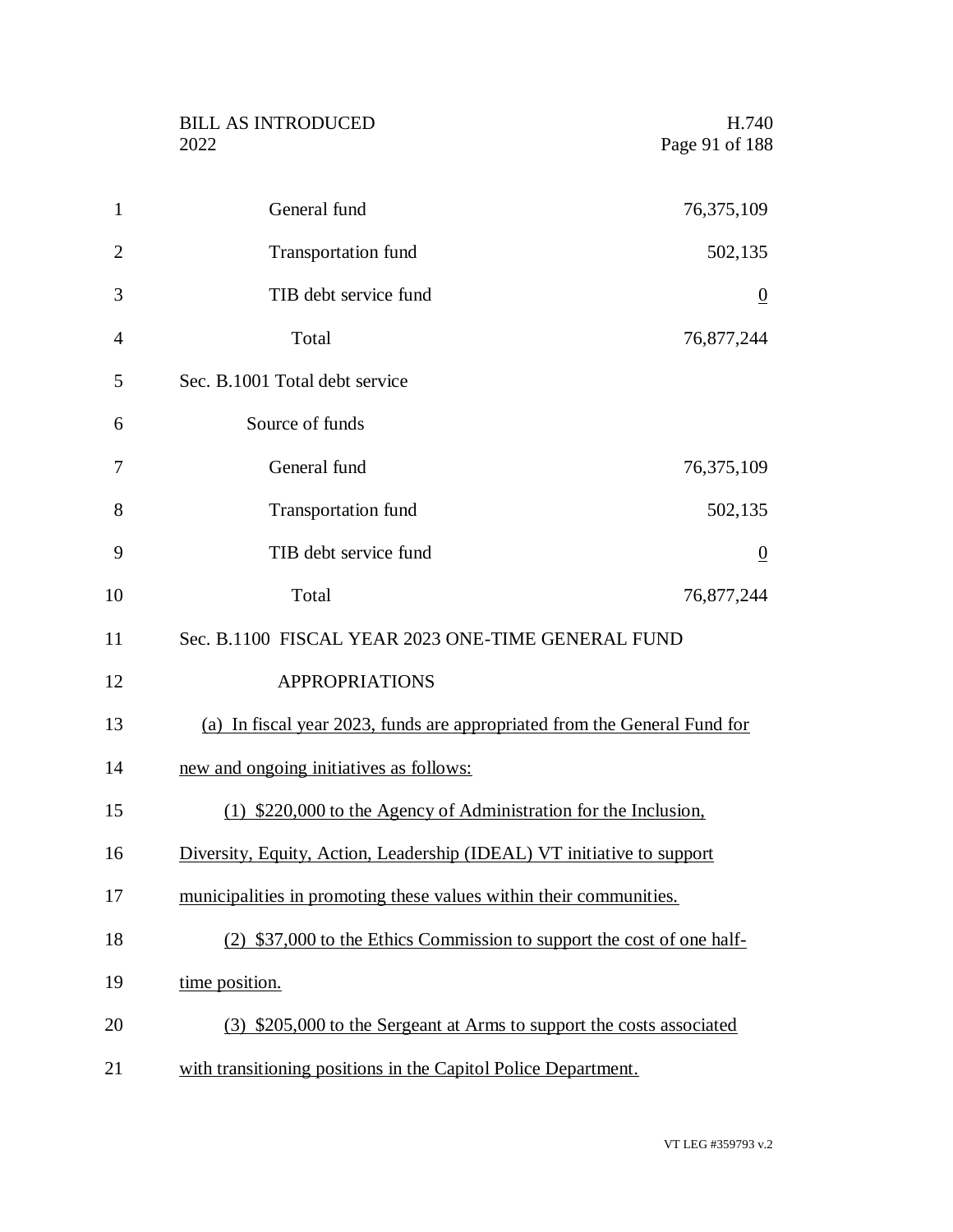| $\mathbf{1}$   | $(4)$ \$2,341,649 to the Judiciary to support the costs of reopening the          |
|----------------|-----------------------------------------------------------------------------------|
| $\overline{c}$ | courts.                                                                           |
| 3              | (5) \$1,283,400 to the Office of the Defender General to support costs            |
| $\overline{4}$ | associated with the reopening of the courts.                                      |
| 5              | (6) \$700,000 to the Secretary of State as follows:                               |
| 6              | (A) \$450,000 for Election Support.                                               |
| $\overline{7}$ | (B) \$250,000 to meet operational expenditures not covered by                     |
| 8              | revenue resulting from telehealth.                                                |
| 9              | (7) \$1,720,000 to the Agency of Agriculture, Food and Markets, as                |
| 10             | follows:                                                                          |
| 11             | $(A)$ \$1,000,000 for the development of an agricultural Payment for              |
| 12             | Ecosystems Services Program to support the work of the Payment for                |
| 13             | <u>Ecosystem Services and Soil Health Working Group (PES WG) – as</u>             |
| 14             | authorized by 2019 Acts and Resolves No. 83, amended by 2020 Acts and             |
| 15             | <u>Resolves No. 129 and 2021 Acts and Resolves No. 47 – to enable Payment for</u> |
| 16             | Ecosystem Services Program development to retain facilitation services,           |
| 17             | contract identified research needs, fund pilot program development, and           |
| 18             | deliver payments to farmers for quantified ecosystem services.                    |
| 19             | (B) \$200,000 to grant to the Northeast Organic Farmers Association-              |
| 20             | Vermont to fund programs to assist individuals with low income and who are        |
| 21             | health challenged access local food and fresh produce at farmers' markets and     |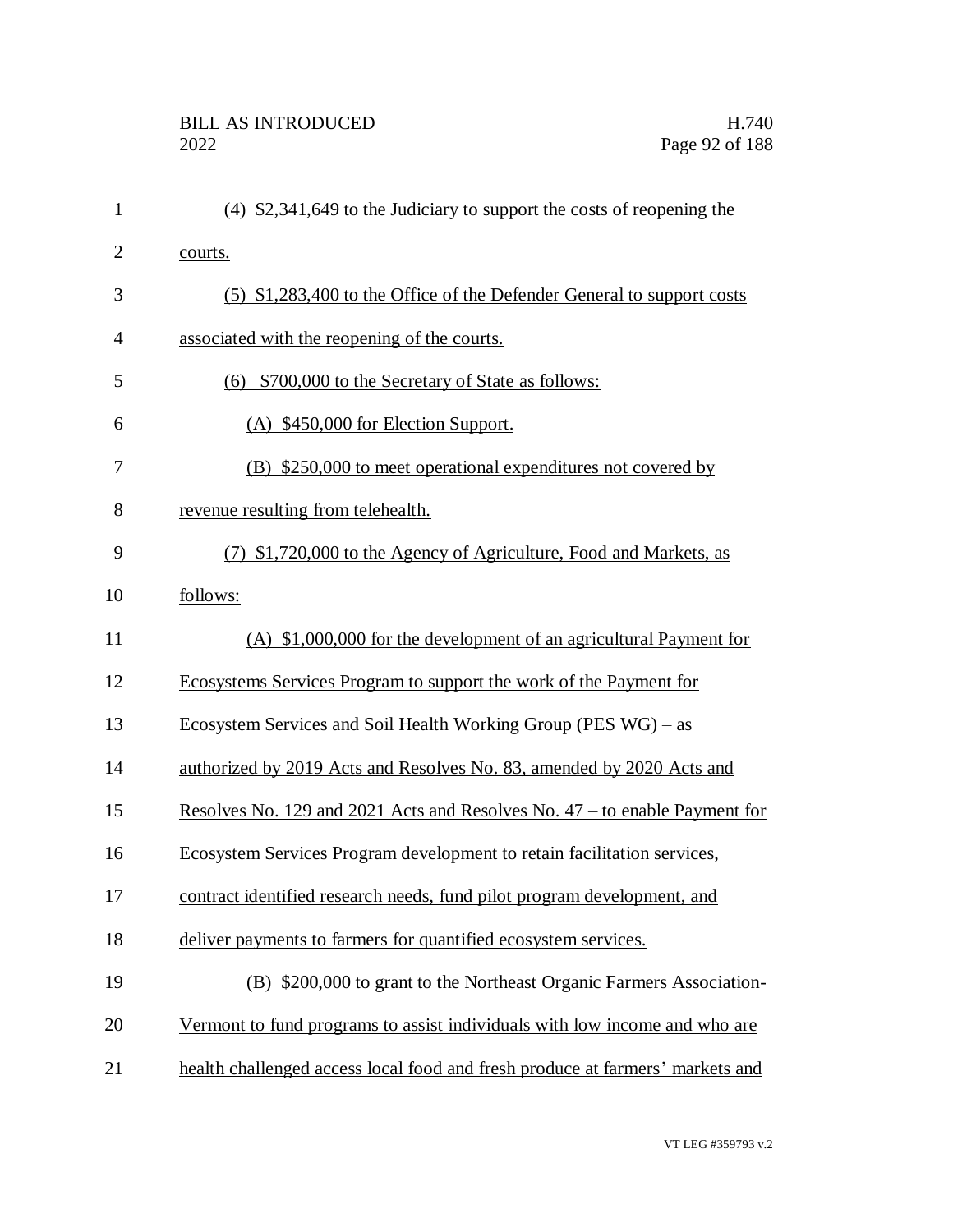| $\mathbf{1}$   | through Community Supported Agriculture (CSA) shares. This one-time            |
|----------------|--------------------------------------------------------------------------------|
| $\overline{2}$ | appropriation would respond to the record demand in these fresh food access    |
| 3              | programs due to increased food insecurity experienced by Vermonters during     |
| $\overline{4}$ | the pandemic.                                                                  |
| 5              | (C) \$420,000 for the purchase of laboratory equipment to test for Per-        |
| 6              | and Poly-fluoroalkyl Substances (PFAS) in drinking water to support public     |
| 7              | health testing requirements for Agencies of Natural Resources, of              |
| 8              | Transportation and of Agriculture, Food and Markets.                           |
| 9              | (D) \$100,000 for a Vermont Brand Assessment to further sales of               |
| 10             | Vermont agricultural products.                                                 |
| 11             | (8) \$2,000,000 to the Center for Crime Victims Services to meet               |
| 12             | operational expenditures not covered by revenue.                               |
| 13             | (9) \$100,000 to the Criminal Justice Council for an incident simulator to     |
| 14             | enable de-escalation training.                                                 |
| 15             | (10) \$8,000,000 to the Department of Public Safety- Emergency                 |
| 16             | Management to provide state match for FEMA funds to purchase properties        |
| 17             | identified for high flood risk.                                                |
| 18             | (11) \$420,000 to the Agency of Human Services, Central Office for a           |
| 19             | grant to Vermont Legal Aid, of which \$270,000 is for the Office of the Health |
| 20             | Care Advocate and \$150,000 is for the Poverty Law Project.                    |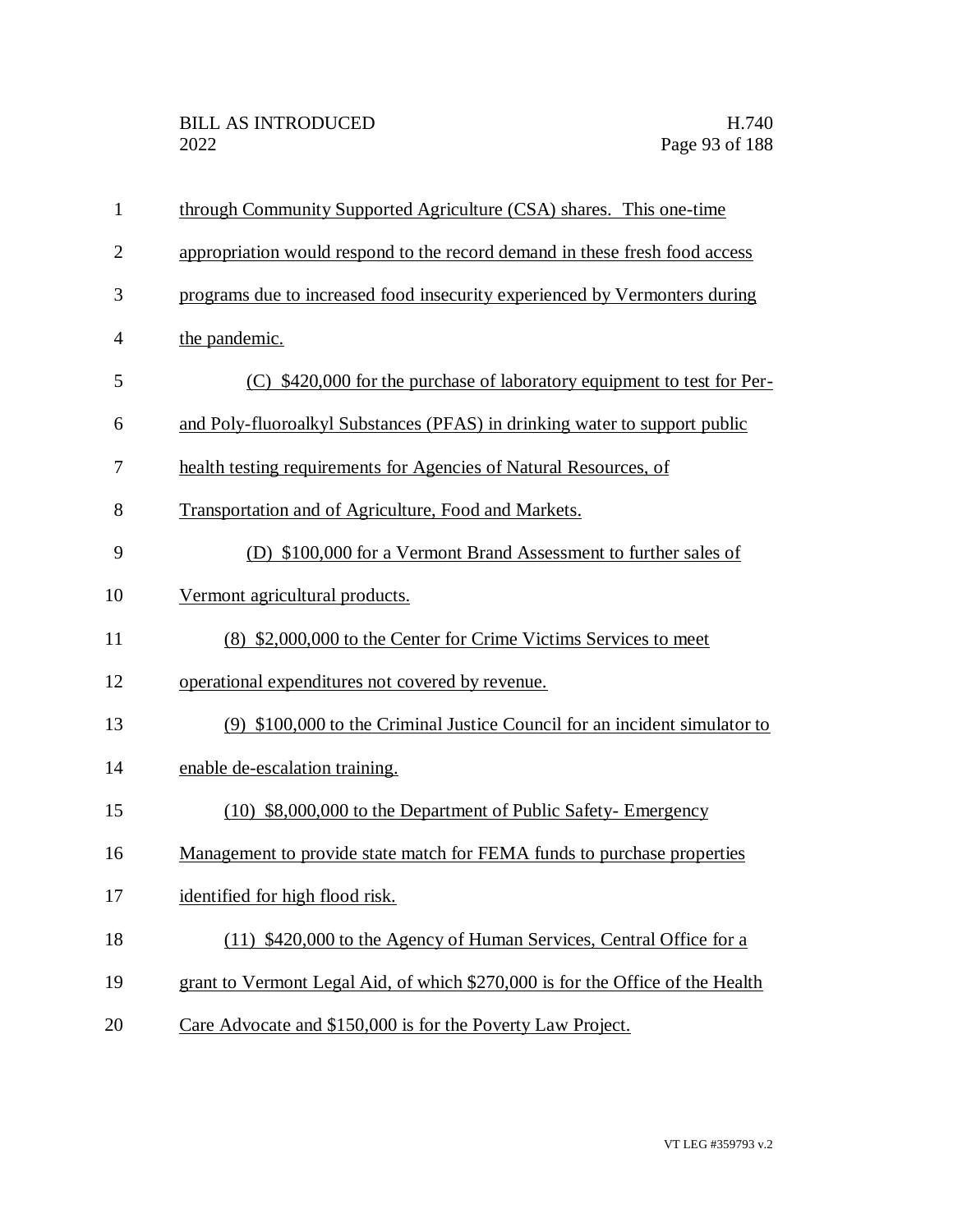| $\mathbf{1}$   | (12) \$1,152,500 to the Department of Health, Office of Alcohol and          |
|----------------|------------------------------------------------------------------------------|
| $\overline{c}$ | Drug Abuse Programs as follows:                                              |
| 3              | (A) \$540,000 to the Recovery Centers.                                       |
| $\overline{4}$ | (B) \$612,500 for tobacco prevention activities.                             |
| 5              | (13) \$1,215,860 to the Agency of Education as follows:                      |
| 6              | (A) \$500,000 for Child Nutrition Grants to school districts to              |
| 7              | purchase local foods.                                                        |
| 8              | (B) \$15,860 to the Vermont Ethnic and Social Equity Standards               |
| 9              | Advisory Working Group to cover per diem and reimbursement of expenses.      |
| 10             | (C) \$700,000 to Adult Education and Literacy to provide grants to           |
| 11             | the Adult Learning Centers.                                                  |
| 12             | (14) \$2,500,000 to the Vermont State colleges to meet operational           |
| 13             | expenditures not covered by revenue.                                         |
| 14             | (15) \$75,000 to the Agency of Natural Resources – Central Office for        |
| 15             | contractual support to complete work associated with implementing the Global |
| 16             | Warming Solutions Act of 2020.                                               |
| 17             | (16) \$250,000 to the Agency of Natural Resources, Department of             |
| 18             | Environmental Conservation, to complete statewide wetland mapping updates    |
| 19             | and to update the Vermont Significant Wetland Inventory maps.                |
| 20             | (17) \$730,000 to the Agency of Commerce and Community                       |
| 21             | Development as follows:                                                      |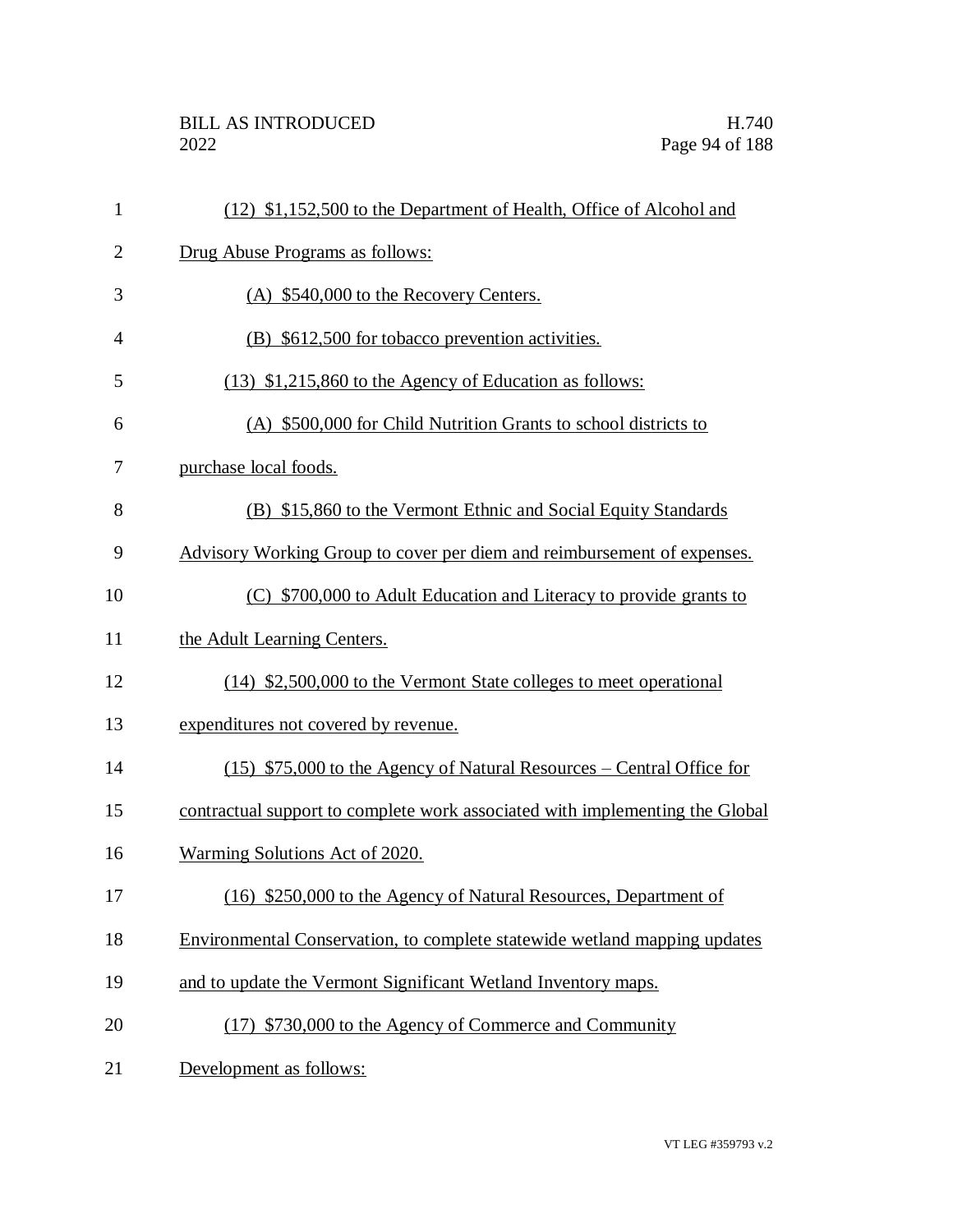| $\mathbf{1}$   | (A) \$130,000 for the Vermont Adaptive Ski and Sport program.                     |
|----------------|-----------------------------------------------------------------------------------|
| $\overline{2}$ | (B) \$600,000 for Public Access Television to fund the 24 media                   |
| 3              | centers.                                                                          |
| $\overline{4}$ | $(18)$ \$1,300,000 to the Enhanced 9-1-1 Board to meet operational                |
| 5              | expenditures not covered by Universal Service Fund revenues.                      |
| 6              | (19) \$4,000,000 to the Green Mountain Care Board as follows:                     |
| 7              | (A) \$2,000,000 for consultants with expertise in community                       |
| 8              | engagement and in health system design to support a patient-focused,              |
| 9              | community-inclusive redesign of Vermont's health care system to ensure            |
| 10             | sustainability and health care access and to support delivery system              |
| 11             | transformation that reduces inefficiencies, lowers costs, and improves            |
| 12             | population health outcomes, and which shall include a review of newly             |
| 13             | emerging models of care.                                                          |
| 14             | (B) \$1,400,000 to develop a methodology and proposed rules for                   |
| 15             | establishing aligned, fixed payments to hospitals for hospital services,          |
| 16             | including ensuring that the fixed payments are predictable, sustainable, aligned  |
| 17             | across multiple payers, and consistent with the principles set forth in 18 V.S.A. |
| 18             | § 9371.                                                                           |
| 19             | (C) \$600,000 to support the Board and the Agency of Human                        |
| 20             | Services in developing and negotiating a potential agreement with the Centers     |
| 21             | for Medicare and Medicaid Innovation, which may include engaging                  |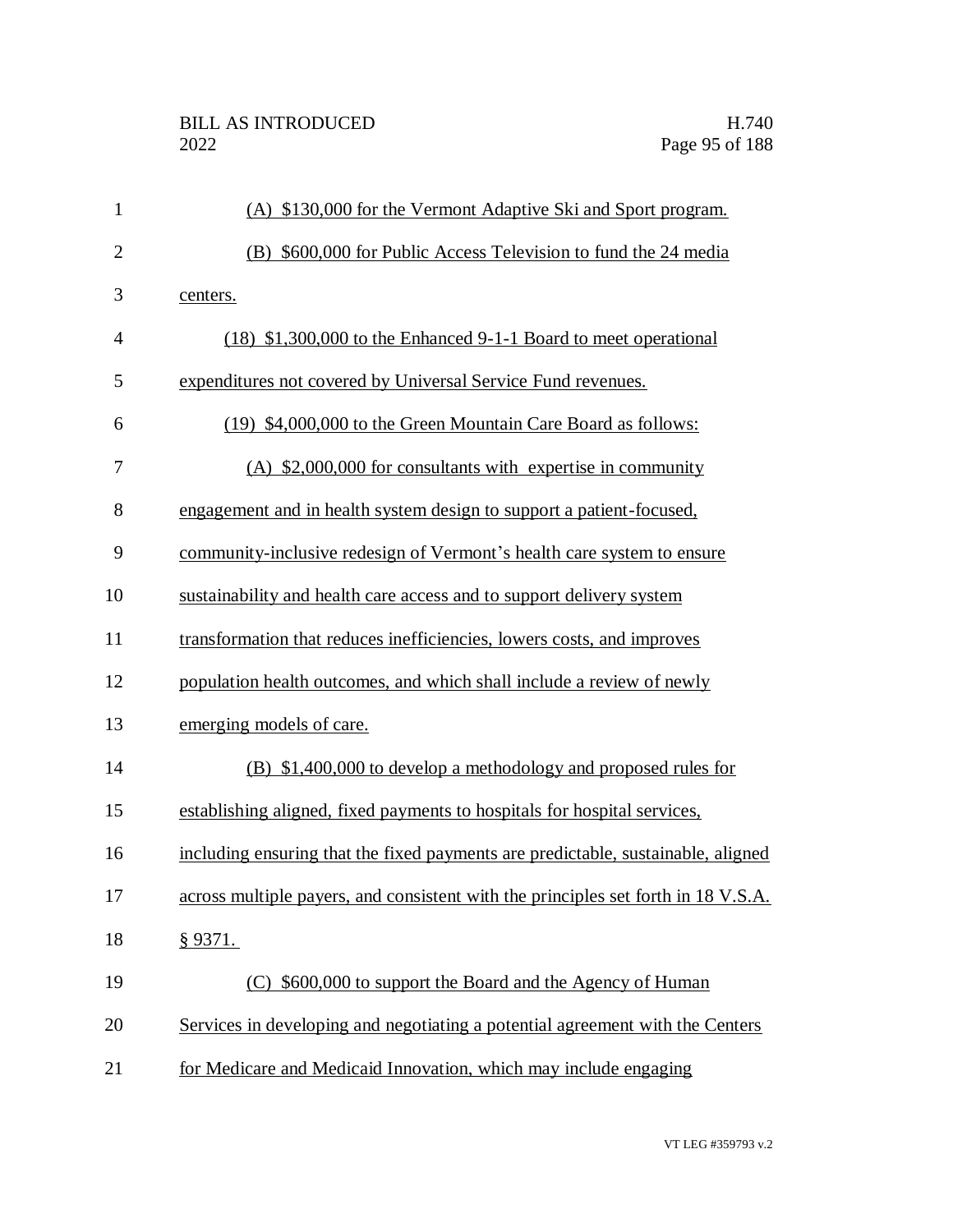| $\mathbf{1}$   | consulting and analytic support in order to include Medicare in Vermont's      |
|----------------|--------------------------------------------------------------------------------|
| $\overline{2}$ | payment and delivery system transformation initiatives.                        |
| 3              | (b) \$11,000,000 is appropriated from the General Fund to the Department       |
| $\overline{4}$ | of Public Safety to be held in reserve until released or reverted pursuant the |
| 5              | provisions of Sec. E.209.1 $(g)$ of this act.                                  |
| 6              | (c) The following General Fund appropriations are to provide transition        |
| 7              | funding in fiscal year 2023 for changes to State Employees and Teachers        |
| 8              | Pensions systems and prefunding of other post-employment benefits.             |
| 9              | (1) State Employees fiscal year 2023 transitional employer contribution:       |
| 10             | \$10,000,000 is appropriated to the Agency of Administration for distribution  |
| 11             | as needed to departments and agencies if approved by the Commissioner of       |
| 12             | Finance and Management to fund the fiscal year 2023 payroll assessment         |
| 13             | necessary to meet the State-employees' pension and other post-employment       |
| 14             | benefits resulting from any changes to these programs enacted in the 2022      |
| 15             | legislative session. The Commissioner shall report to the Joint Fiscal         |
| 16             | Committee at its November 2022 meeting on the status of this appropriation.    |
| 17             | (2) Teachers other post-employment benefits: \$5,500,000 is                    |
| 18             | appropriated to the Retired Teachers' Health and Medical Benefits Fund,        |
| 19             | established in 16 V.S.A. § 1944b to meet the fiscal year 2023 Actuarial        |
| 20             | Determined Employer Contribution (ADEC) consistent with system                 |
| 21             | prefunding changes enacted in the 2022 legislative session.                    |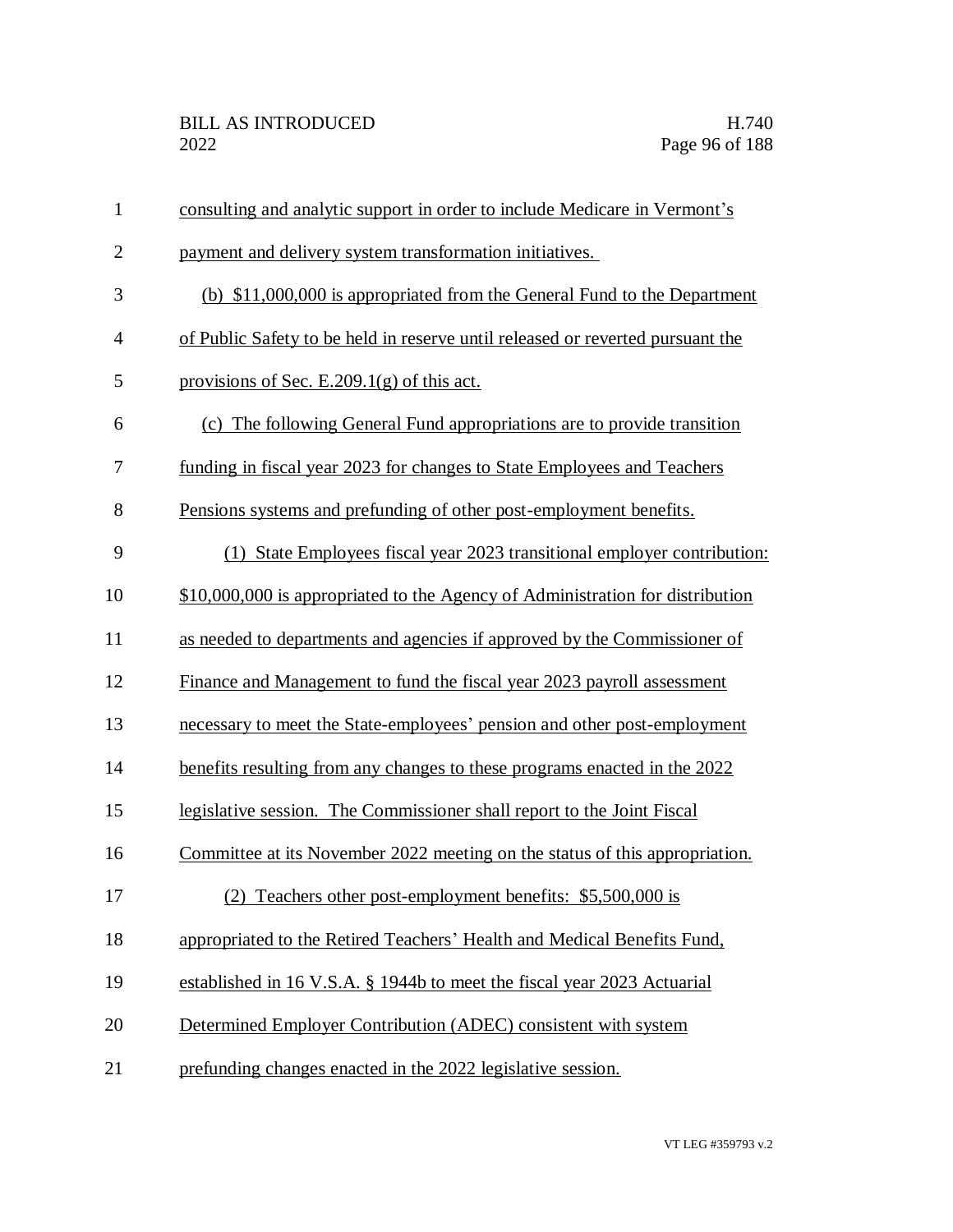| $\mathbf{1}$   | *** Fiscal Year 2022 Adjustments, Appropriations, and Amendments ***            |
|----------------|---------------------------------------------------------------------------------|
| $\overline{2}$ | Sec. C.100 2021 Acts and Resolves No. 74, Sec. D.101(b)(2) is amended to        |
| 3              | read:                                                                           |
| $\overline{4}$ | $(b)(2)$ The following estimated amounts, which may be all or a portion         |
| 5              | of unencumbered fund balances, shall be transferred from the following funds    |
| 6              | to the General Fund. The Commissioner of Finance and Management shall           |
| 7              | report to the Joint Fiscal Committee at is July meeting the final amounts       |
| 8              | transferred from each fund and certify that such transfers will not impair the  |
| 9              | agency, office, or department reliant upon each fund from meeting its statutory |
| 10             | requirements.                                                                   |
| 11             | * * *                                                                           |
| 12             | 62100<br><b>Unclaimed Property Fund</b><br>\$3,027,750.00<br>\$4,106,300        |
| 13             | Sec. C.101 2021 Acts and Resolves No. 74, Sec. E.602.2 is amended to read:      |
| 14             | Sec. E.602.2 VERMONT STATE COLLEGES                                             |
| 15             | (a) The Vermont State College (VSC) system shall transform itself into a        |
| 16             | fully integrated system that achieves financial stability in a responsible and  |
| 17             | sustainable way in order to meet each of these strategic priorities:            |
| 18             | (1) Affordability. Ensure that student costs and debt obligations are not       |
| 19             | barriers to student access.                                                     |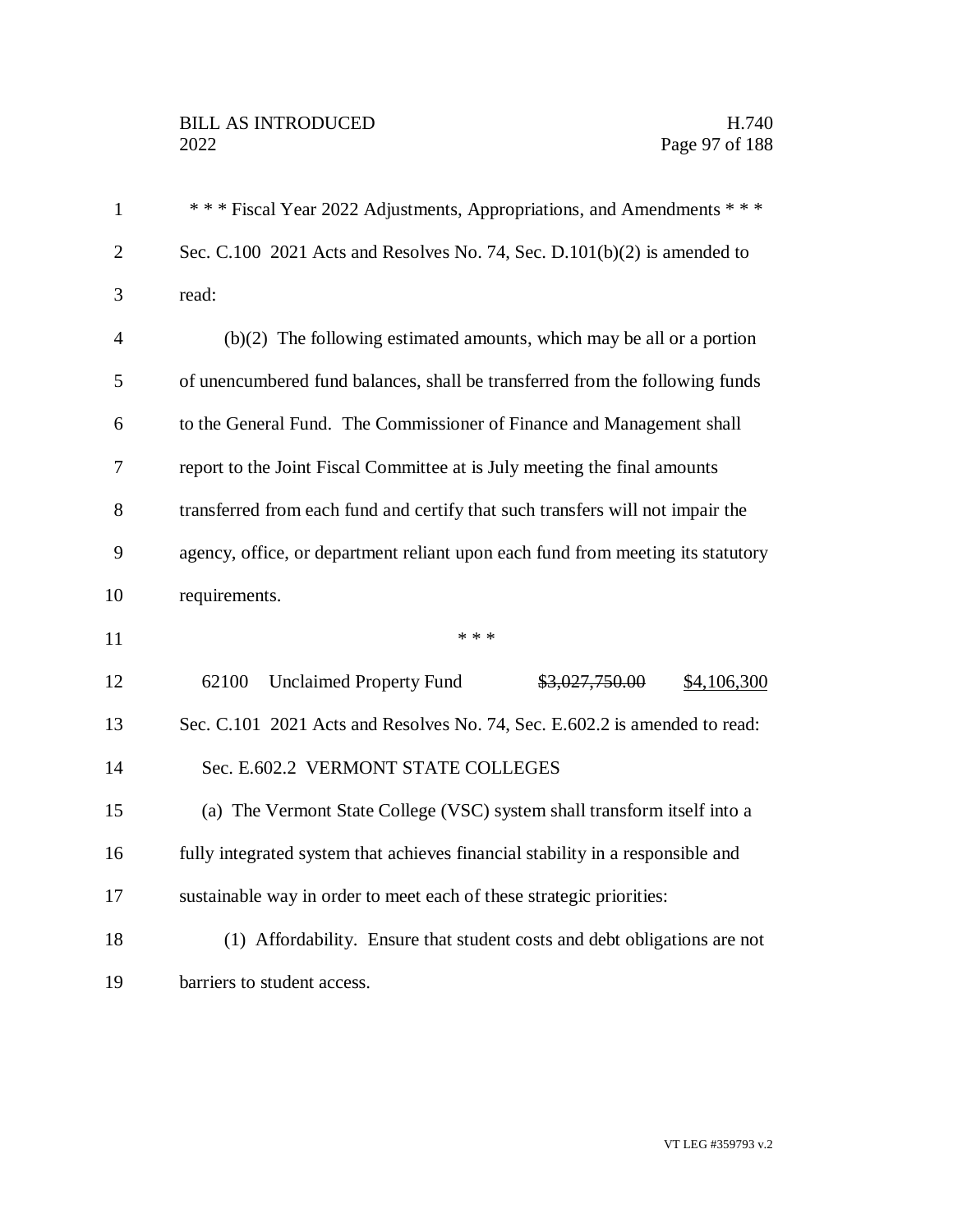## BILL AS INTRODUCED H.740<br>2022 Page 98 of 188

| $\mathbf{1}$   | (2) Accessibility. Ensure that each VSC student, regardless of where the       |
|----------------|--------------------------------------------------------------------------------|
| $\overline{2}$ | student's home campus is located, has increased access to academic             |
| 3              | opportunities, majors and courses across the statewide system.                 |
| 4              | (3) Equitability. Determine the extent to which gaps in educational            |
| 5              | access and success are being reduced for students from economically deprived   |
| 6              | backgrounds, first-generation students, students of color, and other           |
| 7              | marginalized groups.                                                           |
| 8              | $\left(\frac{3}{4}\right)$ Relevance.                                          |
| 9              | (A) Ensure that each VSC student is prepared for a lifelong career             |
| 10             | and personal success in the globally-competitive globally competitive 21st     |
| 11             | century.                                                                       |
| 12             | (B) Ensure that VSC offers educational programs that are:                      |
| 13             | (i) aligned with State workforce needs;                                        |
| 14             | (ii) offered in a fiscally responsible manner; and                             |
| 15             | (iii) delivered in a manner that is relevant to current student and            |
| 16             | employer needs.                                                                |
| 17             | (b) VSC shall meet the following requirements during the transformation of     |
| 18             | its system required under subsection (a) of this section and shall accommodate |
| 19             | the oversight of the General Assembly in so doing.                             |
| 20             | (1) VSC shall reduce its structural deficit by \$5,000,000.00 per year for     |
| 21             | five years through a combination of annual operating expense reductions and    |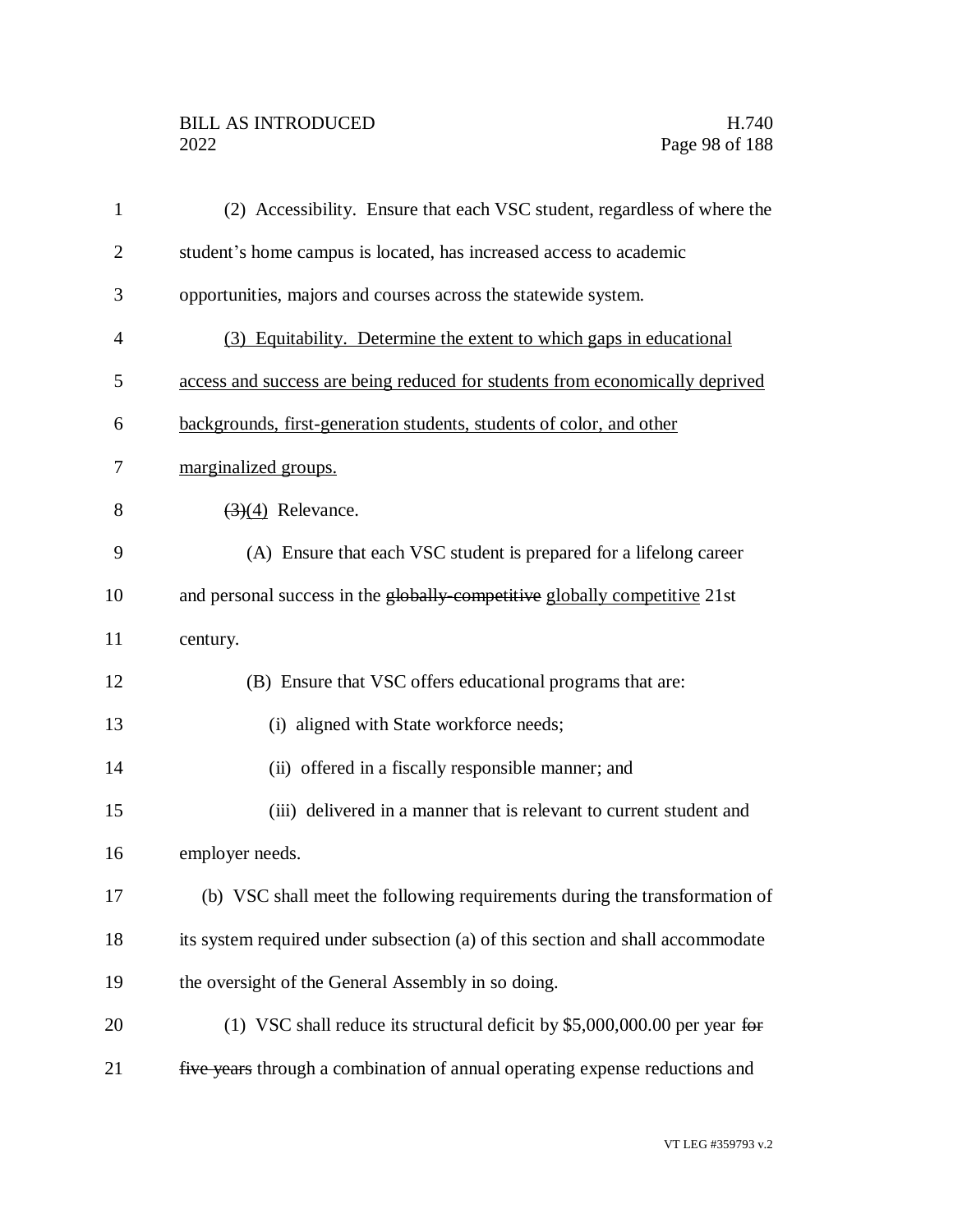| $\mathbf{1}$   | increased enrollment revenues, for a total of \$25,000,000.00 by the end of        |
|----------------|------------------------------------------------------------------------------------|
| $\overline{2}$ | fiscal year 2026. These reductions shall be structural in nature and shall not be  |
| 3              | met by use of one-time funds. The VSC Board of Trustees, through the               |
| $\overline{4}$ | Chancellor or designee, shall report the results of these structural reductions to |
| 5              | the House and Senate Committees on Education and on Appropriations                 |
| 6              | annually during the Chancellor's budget presentation.                              |
| 7              | (2) The VSC Board of Trustees shall develop and implement a 10-year                |
| 8              | strategic plan for managing its physical assets that is fiscally sustainable,      |
| 9              | maintains reasonable net asset value, and meets the needs of Vermont learners.     |
| 10             | On or before March 1, 2022, the Chancellor shall present this Board approved       |
| 11             | plan Updates to the plan and an annual report on its implementation shall be       |
| 12             | presented to the House Committee on Corrections and Institutions and the           |
| 13             | Senate Committee on Institutions.                                                  |
| 14             | (3) VSC shall maintain its present campus locations as educational and             |
| 15             | student-support centers, recognizing that overall campus size, governance and      |
| 16             | operational structures as well as program and service offerings may change as      |
| 17             | circumstances require.                                                             |
| 18             | (4) Beginning in fiscal year 2022 and through 2031, the VSC Board of               |
| 19             | Trustees, acting through the Chancellor or designee, shall brief, as part of the   |
| 20             | Chancellor's annual budget proposal, the House and Senate Committees on            |
| 21             | <b>Education and Committees on Appropriations:</b>                                 |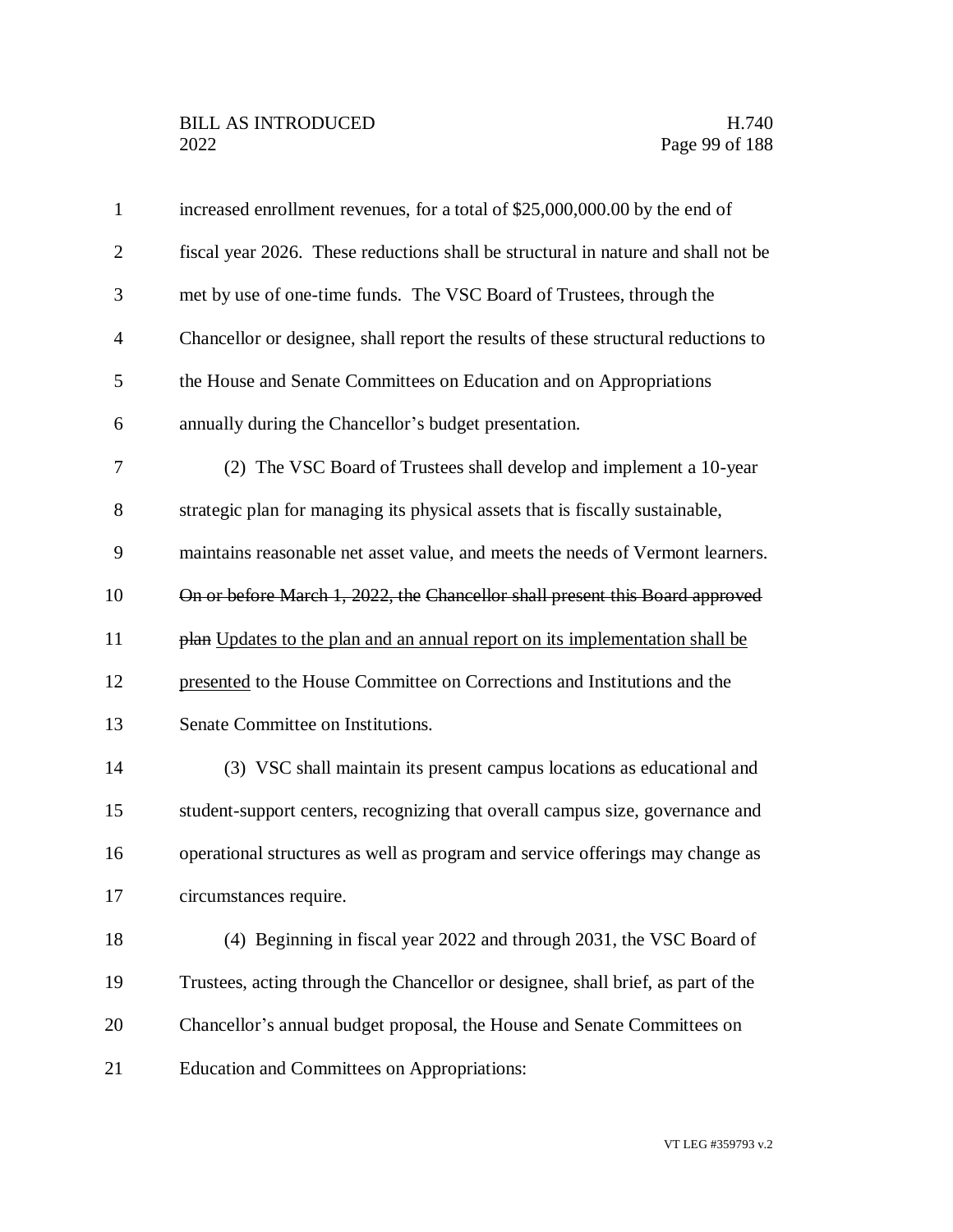## BILL AS INTRODUCED H.740<br>2022 Page 100 of 188

| $\mathbf{1}$   | (A) enrollment levels in courses offered by VSC, reported on the                |
|----------------|---------------------------------------------------------------------------------|
| $\overline{2}$ | basis of courses with fewer than five students, courses with five to nine       |
| 3              | students, courses with 10 to 14 students, and courses with 15 or more students, |
| $\overline{4}$ | along with relevant information about these enrollment data;                    |
| 5              | (B) in order to demonstrate accessibility, the percentage of courses            |
| 6              | and programs offered by VSC on a statewide basis and on the formats in which    |
| 7              | they are offered;                                                               |
| 8              | (C) an assessment of affordability and accessibility within VSC and             |
| 9              | recommendations on how to improve them;                                         |
| 10             | (D) retention statistics with corresponding trend lines and                     |
| 11             | benchmarks;                                                                     |
| 12             | (E) enrollment statistics with methods of comparison using readily              |
| 13             | available metrics that pertain to the student enrollment efforts authorized by  |
| 14             | the current fiscal year 2022 Vermont budget bill with the net student revenue   |
| 15             | generated and discount rate applied in order to enroll the students, aggregated |
| 16             | by cohort; and                                                                  |
| 17             | * * *                                                                           |
| 18             | Sec. C.102 2022 Acts and Resolves No. 83, Sec. 53(c) is added to read:          |
| 19             | (c) After meeting the requirements of subsections (a) and (b) of this           |
| 20             | section, but prior to satisfying the requirements of 32 V.S.A. § 308c, the      |
| 21             | remaining unreserved and undesignated funds at the close of fiscal year         |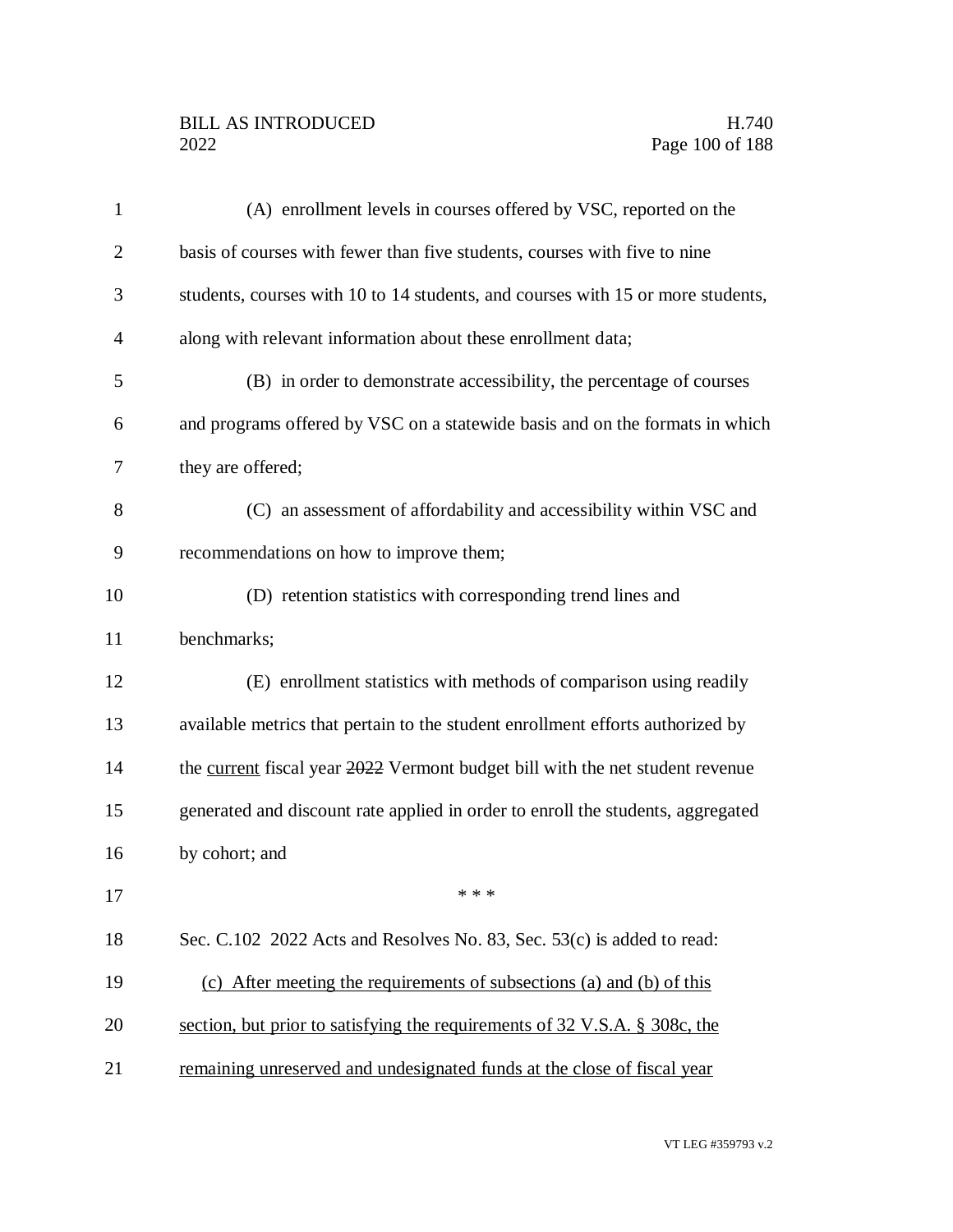| $\mathbf{1}$   | 2022 shall remain in the General Fund and be carried forward to fiscal year       |
|----------------|-----------------------------------------------------------------------------------|
| $\overline{2}$ | 2023.                                                                             |
| 3              | Sec. C.103 2021 Acts and Resolves No. 74, Sec $G.300(a)(8)(C)$ as amended         |
| $\overline{4}$ | by 2022 Acts and Resolves No.83, Sec. 68 is further amended to read:              |
| 5              | (C) \$14,700,000 to provide free last dollar tuition for one year of              |
| 6              | undergraduate studies for critical occupation careers, including bookkeeping      |
| 7              | certificate, IT service desk specialist certificate, certified production         |
| 8              | technician, graphic design certificate, software and web development program,     |
| 9              | electrical and plumbing apprenticeships, dental hygiene, certificate in           |
| 10             | accounting, small business management, radiologic science, and respiratory        |
| 11             | therapy. \$540,000 of these funds shall be allocated for paramedic/EMS            |
| 12             | programs and any unexpended amount of this allocation shall be available for      |
| 13             | the broader purpose in this subdivision $(C)$ . Funds may be used for practical   |
| 14             | nursing, childcare child care, nursing, and mental health counseling programs     |
| 15             | only after available federal and State financial aid is applied to ensure no cost |
| 16             | to the student. Of this amount, \$7,350,000 shall be carried forward for the      |
| 17             | 2022–2023 school year. If demand from undergraduates is met, then funds           |
| 18             | may be used to pay for tuition for the following graduate programs:               |
| 19             | (i) Master Master's in Education (all programs);                                  |
| 20             | (ii) Master Master's in Educational Leadership;                                   |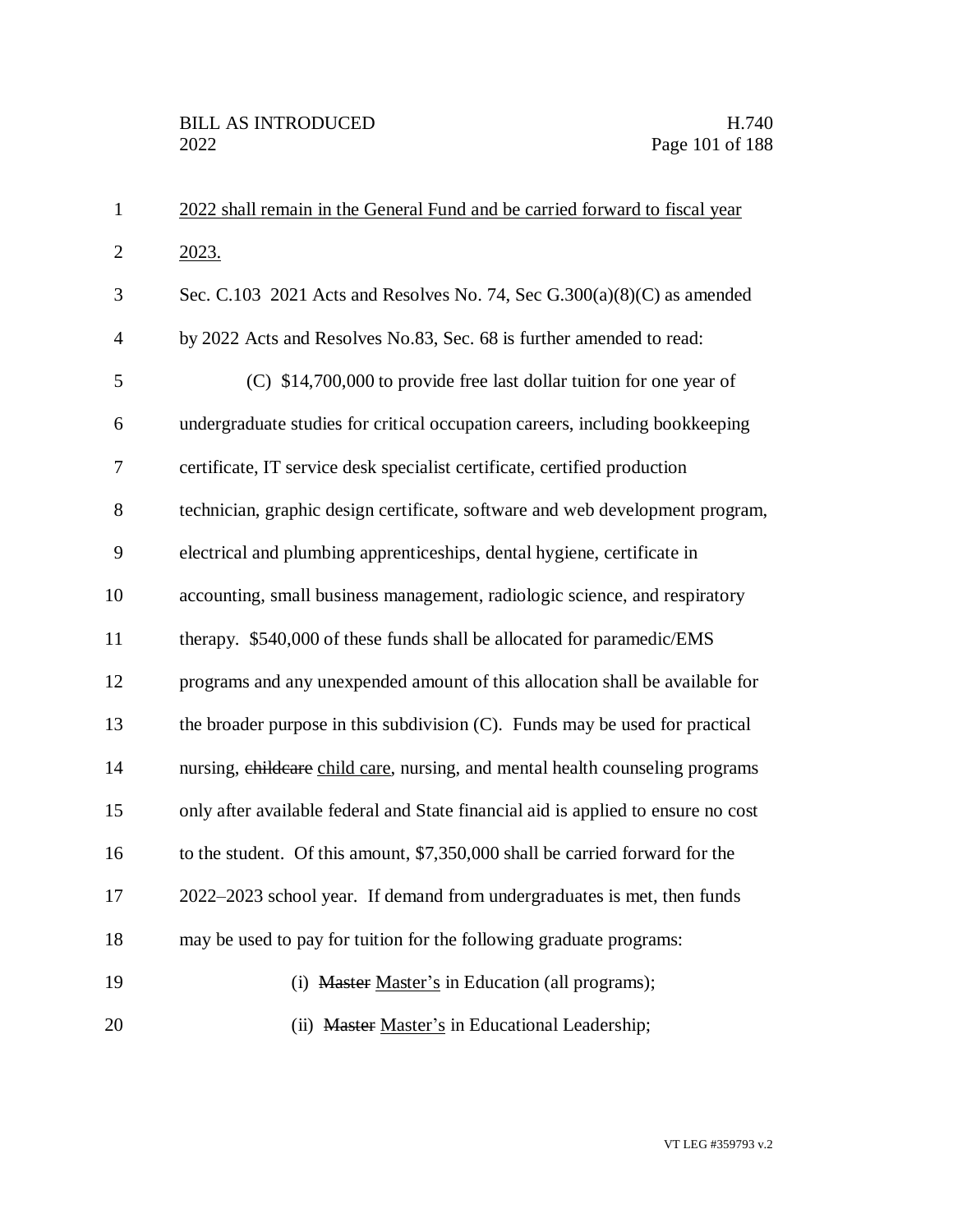| $\mathbf{1}$   | (iii) Master Master's of Arts and Certificate of Advanced                     |
|----------------|-------------------------------------------------------------------------------|
| $\overline{2}$ | Graduate Studies in School Psychology;                                        |
| 3              | (iv) Masters Master's in Counseling; and                                      |
| $\overline{4}$ | (v) Masters Master's in Clinical Mental Health Counseling;                    |
| 5              | and                                                                           |
| 6              | (vi) Master's in Clinical Social Work.                                        |
| 7              | Sec. C.104 FISCAL YEAR 2022 AND FISCAL YEAR 2023; OUT-OF-                     |
| 8              | STATE BEDS SAVINGS; APPROPRIATION                                             |
| 9              | (a) In fiscal year 2022, \$360,140 of the amount appropriated in 2021 Acts    |
| 10             | and Resolves No. 74, Sec. B.339 (correctional services for out-of-state beds) |
| 11             | shall be allocated as follows:                                                |
| 12             | (1) \$300,000 to the Center for Crime Victim Services to expand               |
| 13             | domestic violence intervention programming for individuals under Department   |
| 14             | of Corrections supervision and ensure that programming is free of charge and  |
| 15             | to create domestic violence intervention programming and curriculum for       |
| 16             | lesbian, gay, bisexual, transgender, queer, or questioning (LGBTQ)            |
| 17             | individuals; and                                                              |
| 18             | (2) \$60,140 for Offender Management System/data system                       |
| 19             | improvements.                                                                 |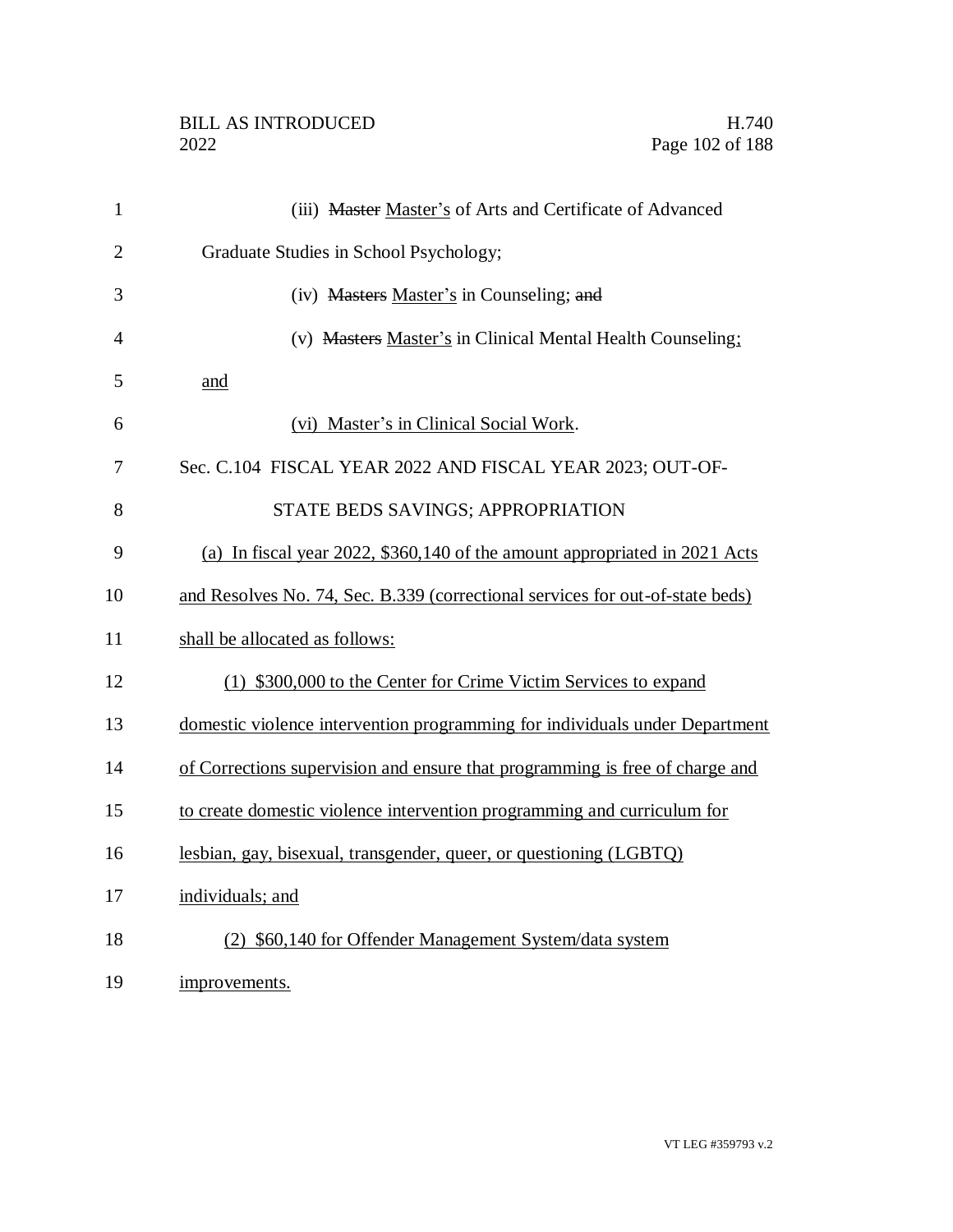| $\mathbf{1}$   | (b) In fiscal year 2022, the amount of \$417,030 is appropriated to the        |
|----------------|--------------------------------------------------------------------------------|
| $\overline{2}$ | Department of Corrections in Sec. B.338 (correctional services) of the fiscal  |
| 3              | year 2022 Budget Adjustment Act shall be used for community justice centers.   |
| $\overline{4}$ | Sec. C.105 2022 Acts and Resolves No. 83, Sec. 72a is amended to read:         |
| 5              | Sec. 72a. MEDICAID HOME- AND COMMUNITY-BASED                                   |
| 6              | <b>SERVICES (HCBS) PLAN</b>                                                    |
| 7              | (a) Pursuant to Sec. 9817 of the American Rescue Plan Act (ARPA), in           |
| 8              | October 2022 February 2022, the State submitted a home- and community-         |
| 9              | based services (HCBS) spending plan to the Centers for Medicare and            |
| 10             | Medicaid Services. This plan currently totals \$146,600,000 \$149,550,122,     |
| 11             | consisting of the following major components:                                  |
| 12             | $(1)$ \$77,800,000 \$77,839,612 allocated to improve services;                 |
| 13             | $(2)$ \$25,000,000 \$20,258,042 allocated to promote a high-performing         |
| 14             | and stable HCBS workforce; and                                                 |
| 15             | $(3)$ \$43,800,000 \$51,452,468 allocated to improve HCBS care through         |
| 16             | data systems, value-based payment models, and oversight.                       |
| 17             | * * *                                                                          |
| 18             | (e) In fiscal year 2023, a total of $$71,239,891$ is appropriated from the     |
| 19             | Global Commitment Fund to AHS to meet the objectives of the HCBS plan.         |
| 20             | This appropriation consists of \$17,136,654 as appropriated in 2021 Acts and   |
| 21             | Resolves No. 74 for a three percent rate increase to HCBS providers, including |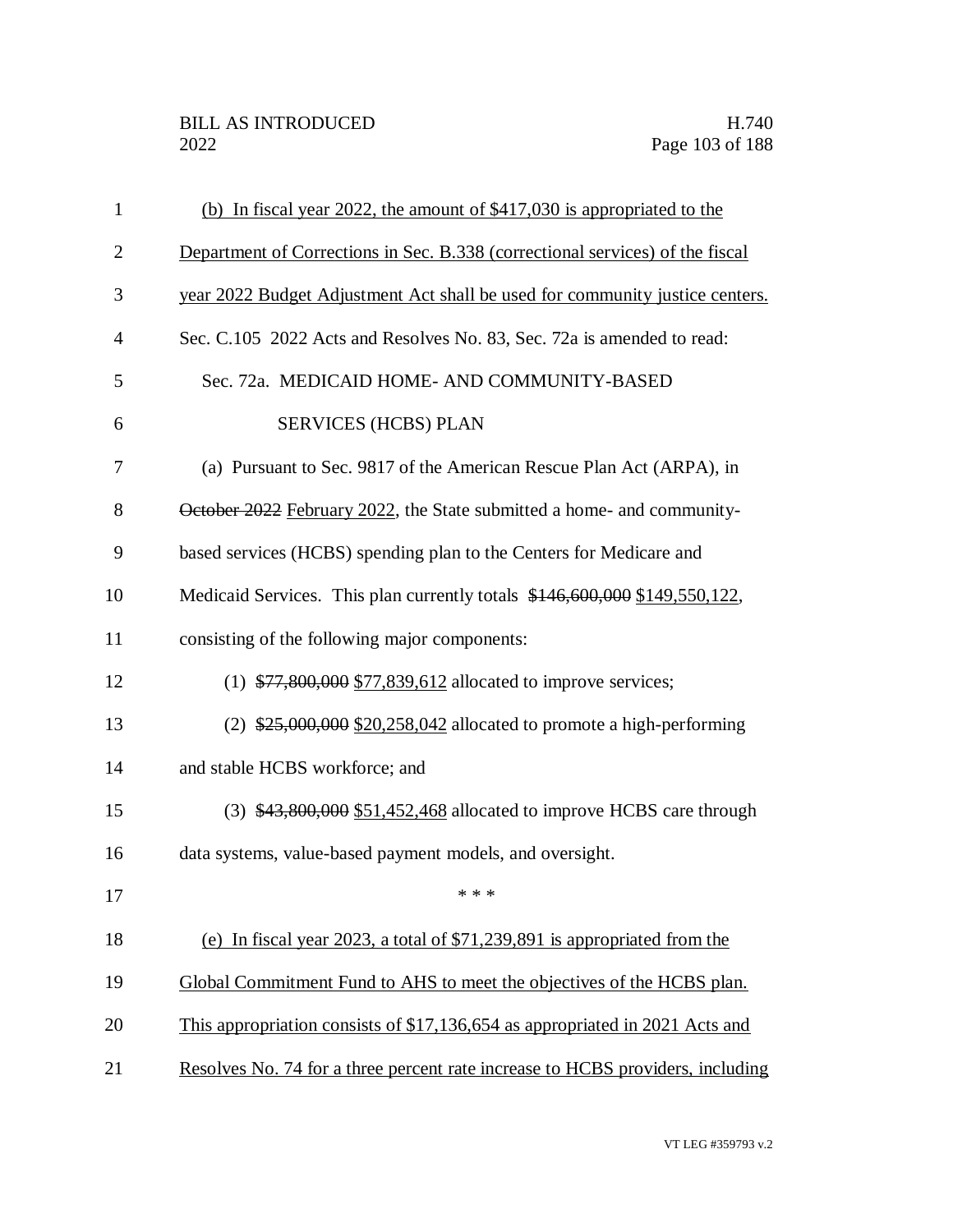| $\mathbf{1}$   | the assistive community care rates and children integrated services rates, and           |
|----------------|------------------------------------------------------------------------------------------|
| $\overline{2}$ | the following appropriations in distinct one-time departmental IDs:                      |
| 3              | $(1)$ \$23,510,987 is appropriated to the Agency of Human Services –                     |
| $\overline{4}$ | Secretary's Office.                                                                      |
| 5              | (2) \$10,500,000 is appropriated to the Department of Disabilities,                      |
| 6              | Aging, and Independent Living.                                                           |
| 7              | (3) \$1,500,000 is appropriated to the Department of Mental Health.                      |
| 8              | (4) \$17,000,000 is appropriated to the Department of Vermont Health                     |
| 9              | Access.                                                                                  |
| 10             | (5) \$1,500,000 is appropriated to the Department of Health.                             |
| 11             | (6) \$92,250 is appropriated to the Department for Children and                          |
| 12             | Families.                                                                                |
| 13             | (f) The Global Commitment Fund appropriated in subsection (e) of this                    |
| 14             | section may be obligated in fiscal year 2023 for the purposes of bringing                |
| 15             | HCBS plan spending authority forward into fiscal year 2024. The funds                    |
| 16             | appropriated in subsections $(b)$ , $(c)$ , and $(e)$ of this section may be transferred |
| 17             | on a net-neutral basis in fiscal year 2023 in the same manner as the Global              |
| 18             | Commitment appropriations in Sec. E.301 of this act. The Agency shall report             |
| 19             | to the Joint Fiscal Committee in September 2023 on transfers of appropriations           |
| 20             | made and final amounts expended by each department in fiscal year 2023 and               |
| 21             | any obligated funds carried forward to be expended in fiscal year 2024.                  |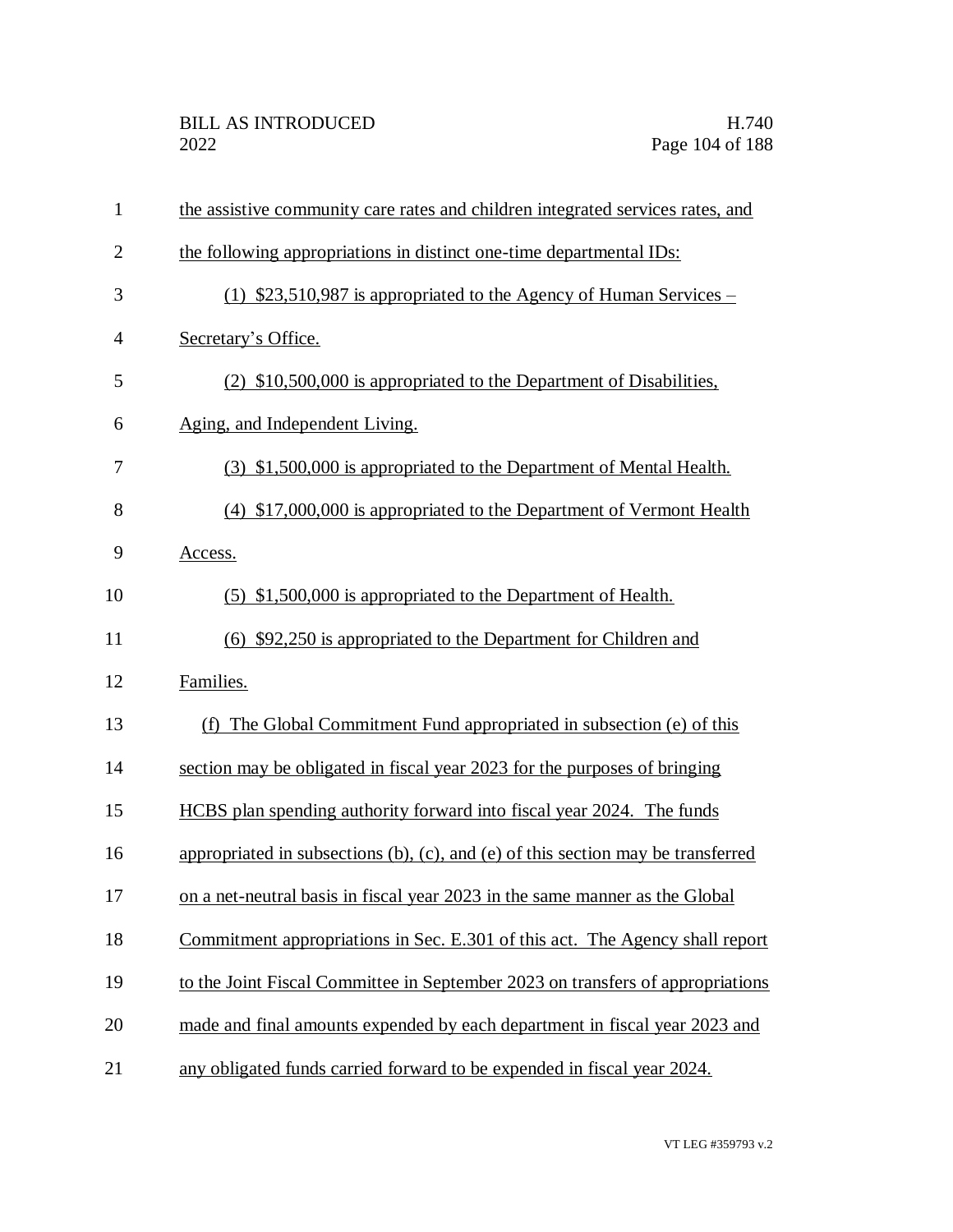| $\mathbf{1}$   | Sec. C.106 CANNABIS CONTROL BOARD; PHASE I                                       |
|----------------|----------------------------------------------------------------------------------|
| $\overline{c}$ | (a) The amount of \$759,903 in special funds is appropriated to the              |
| 3              | Cannabis Control Board to support phase one of the online registration.          |
| $\overline{4}$ | licensing, and business application portal.                                      |
| 5              | Sec. C.107 2021 Acts and Resolves No. 74, Sec. C.100(a)(1) is amended to         |
| 6              | read:                                                                            |
| 7              | Sec. C.100 FISCAL YEAR 2021 ONE-TIME GENERAL FUND                                |
| 8              | <b>APPROPRIATIONS</b>                                                            |
| 9              | (a) In fiscal year 2021, funds are appropriated from the General Fund as         |
| 10             | follows:                                                                         |
| 11             | (1) To the Agency of Human Services, Global Commitment Program:                  |
| 12             | \$2,000,000 for the State match for the 2020 Acts and Resolves No. 155 Nurse     |
| 13             | Scholarship Program and University of Vermont College of Medicine, Medical       |
| 14             | Student Incentive Scholarship Program, as amended in Sec. E. 311.3 of this       |
| 15             | act. Of these general funds, \$1,000,000 is for expenditure in fiscal year 2022, |
| 16             | and \$1,000,000 is for expenditure in fiscal year 2023. To extent that funds are |
| 17             | unexpended and unbligated at the close of fiscal year 2022 and fiscal year       |
| 18             | 2023, these funds shall be available for the Vermont Nursing Foregivable Loan    |
| 19             | Incentive Program established in Sec. 23 of H.703 of 2022.                       |
| 20             | *** Fiscal Year 2023 Fund Transfers and Reserve Allocations ***                  |
| 21             | Sec. D.100 APPROPRIATIONS; PROPERTY TRANSFER TAX                                 |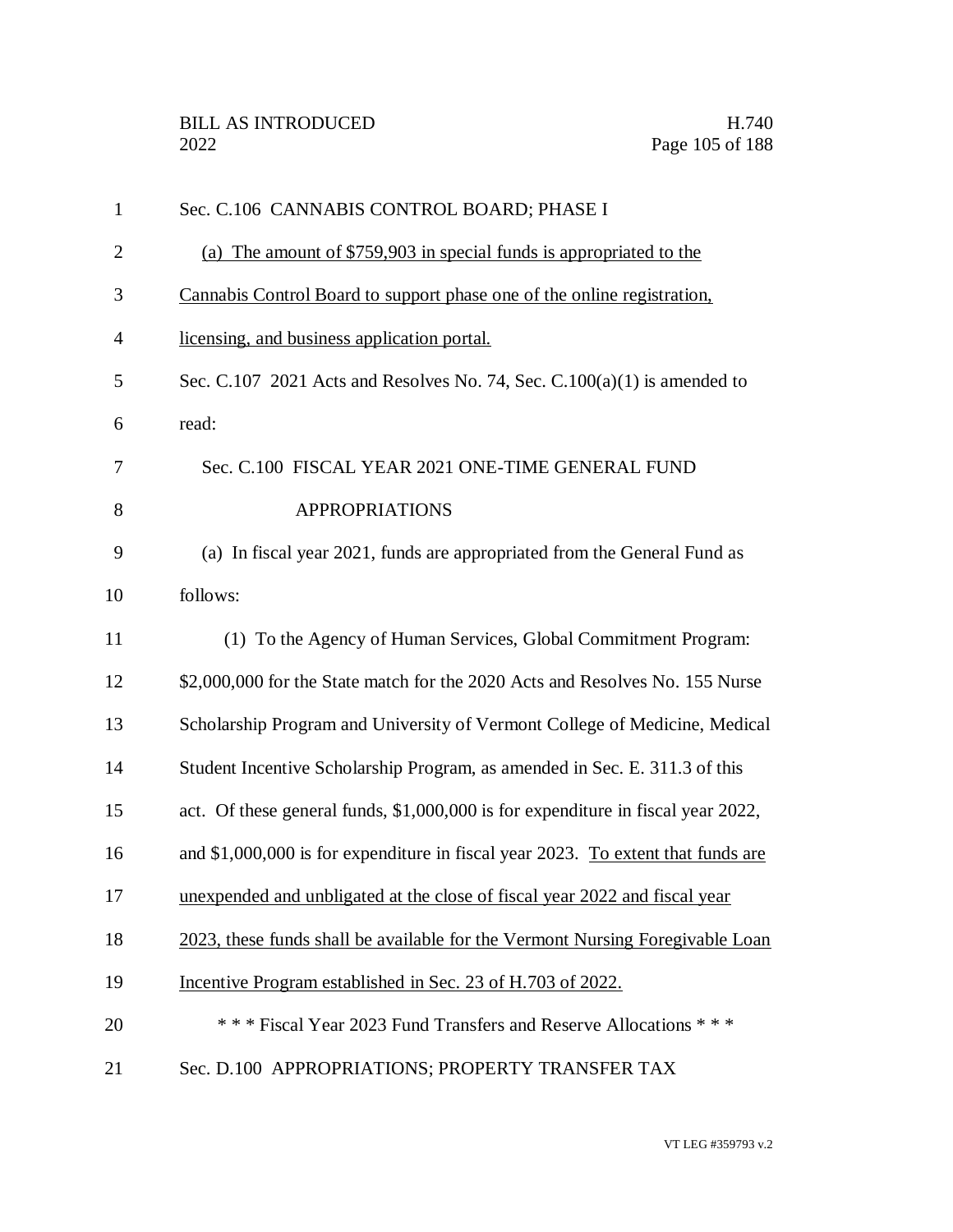| $\mathbf{1}$   | (a) This act contains the following amounts appropriated from special              |
|----------------|------------------------------------------------------------------------------------|
| $\overline{2}$ | funds that receive revenue from the property transfer tax. Expenditures from       |
| 3              | these appropriations shall not exceed available revenues.                          |
| 4              | (1) The sum of $$428,933$ is appropriated from the Current Use                     |
| 5              | Administration Special Fund to the Department of Taxes for administration of       |
| 6              | the Use Tax Reimbursement Program. Notwithstanding $32 \text{ V.S.A. }$ § 9610(c), |
| 7              | amounts above \$428,933 from the property transfer tax that are deposited into     |
| 8              | the Current Use Administration Special Fund shall be transferred into the          |
| 9              | General Fund.                                                                      |
| 10             | (2) The sum of \$21,128,985 is appropriated from the Vermont Housing               |
| 11             | and Conservation Trust Fund to the Vermont Housing and Conservation                |
| 12             | Board. Notwithstanding 10 V.S.A. § 312, amounts above \$21,128,985 from            |
| 13             | the property transfer tax and surcharge established by 32 V.S.A. § 9602a that      |
| 14             | are deposited into the Vermont Housing and Conservation Trust Fund shall be        |
| 15             | transferred into the General Fund.                                                 |
| 16             | (A) The dedication of $$2,500,000$ in revenue from the property                    |
| 17             | transfer tax pursuant to $32$ V.S.A. § 9610(d) for the debt payments on the        |
| 18             | affordable housing bond, $10$ V.S.A. § 314, is to be offset by the reduction of    |
| 19             | \$1,500,000 in the appropriation to the Vermont Housing and Conservation           |
| 20             | Board and \$1,000,000 from the surcharge established by 32 V.S.A. § 9602a.         |
| 21             | The fiscal year 2023 appropriation of \$21,128,985 to VHCB reflects the            |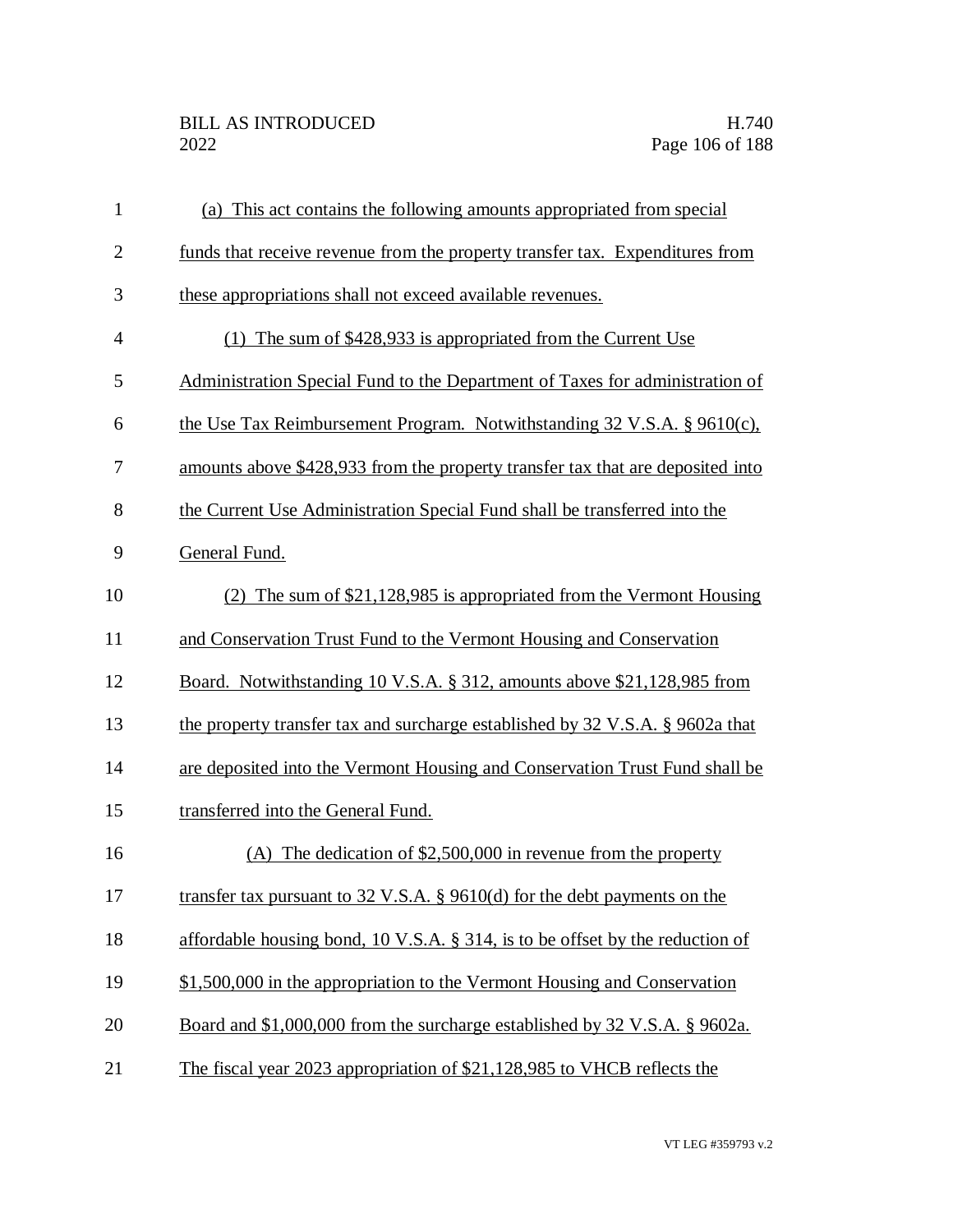| $\mathbf{1}$   | \$1,500,000 reduction. The affordable housing bond and related property          |  |
|----------------|----------------------------------------------------------------------------------|--|
| $\overline{2}$ | transfer tax and surcharge provisions are repealed after the life of the bond on |  |
| 3              | <u>July 1, 2039. Once the bond is retired, the \$1,500,000 reduction in the</u>  |  |
| 4              | appropriation to VHCB is intended to be restored.                                |  |
| 5              | (3) The sum of \$5,882,597 is appropriated from the Municipal and                |  |
| 6              | Regional Planning Fund. Notwithstanding 24 V.S.A. § 4306(a), amounts             |  |
| 7              | above \$5,882,597 from the property transfer tax that are deposited into the     |  |
| 8              | Municipal and Regional Planning Fund shall be transferred into the General       |  |
| 9              | Fund. The \$5,882,597 shall be allocated as follows:                             |  |
| 10             | (A) \$4,574,417 for disbursement to regional planning commissions in             |  |
| 11             | a manner consistent with 24 V.S.A. $\S$ 4306(b);                                 |  |
| 12             | (B) \$872,120 for disbursement to municipalities in a manner                     |  |
| 13             | consistent with 24 V.S.A. $\S$ 4306(b); and                                      |  |
| 14             | (C) \$436,060 to the Agency of Digital Services for the Vermont                  |  |
| 15             | Center for Geographic Information.                                               |  |
| 16             | Sec. D.101 FUND TRANSFERS, REVERSIONS, AND RESERVES                              |  |
| 17             | Notwithstanding any other provision of law, the following amounts are<br>(a)     |  |
| 18             | transferred from the funds indicated:                                            |  |
| 19             | (1) From the General Fund to the All Other Insurance Fund (56300):               |  |
| 20             | \$1,000,000.                                                                     |  |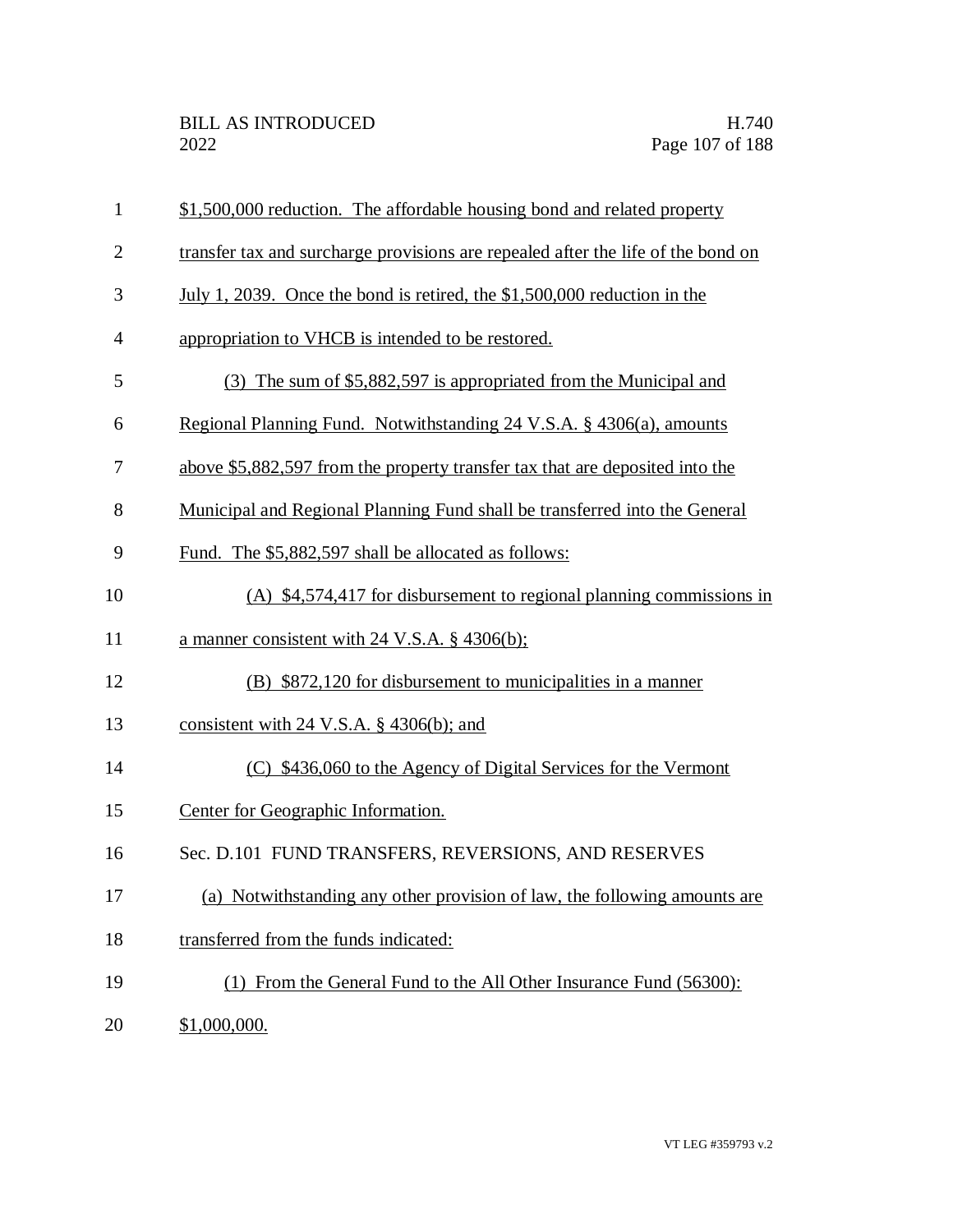| $\mathbf{1}$   | (2) From the General Fund to the Technology Modernization Special           |              |  |
|----------------|-----------------------------------------------------------------------------|--------------|--|
| $\overline{2}$ | Fund created in Sec. E.105.1 of this act: \$16,760,000.                     |              |  |
| 3              | (3) From the Clean Water Fund (21932) established by 10 V.S.A. §            |              |  |
| $\overline{4}$ | 1388 to the Agricultural Water Quality Special Fund (21933) created under   |              |  |
| 5              | $6$ V.S.A. § 4803: \$5,816,111.                                             |              |  |
| 6              | (4) From the Clean Water Fund established by 10 V.S.A. §1388 to             |              |  |
| 7              | the Lake in Crisis Response Program Special Fund (21938) created under      |              |  |
| 8              | 10 V.S.A. § 1315: \$50,000.                                                 |              |  |
| 9              | (5) From the Transportation Fund to the Downtown Transportation and         |              |  |
| 10             | Related Capital Improvement Fund (21575) established by 24 V.S.A. § 2796 to |              |  |
| 11             | be used by the Vermont Downtown Development Board for the purposes of       |              |  |
| 12             | the Fund: \$523,966.                                                        |              |  |
| 13             | (b) Notwithstanding any provisions of law to the contrary, in fiscal year   |              |  |
| 14             | 2023:                                                                       |              |  |
| 15             | (1) The following amounts shall be transferred to the General Fund from     |              |  |
| 16             | the funds indicated:                                                        |              |  |
| 17             | 225005 AHS Central Office earned federal receipts                           | \$4,641,960  |  |
| 18             | <b>Liquor Control Fund</b><br>50300                                         | \$20,400,000 |  |
| 19             | Caledonia Fair                                                              | \$5,000      |  |
| 20             | <b>North Country Hospital Loan</b>                                          | \$24,047     |  |
| 21             | Springfield Hospital promissory note repayment                              | \$121,416    |  |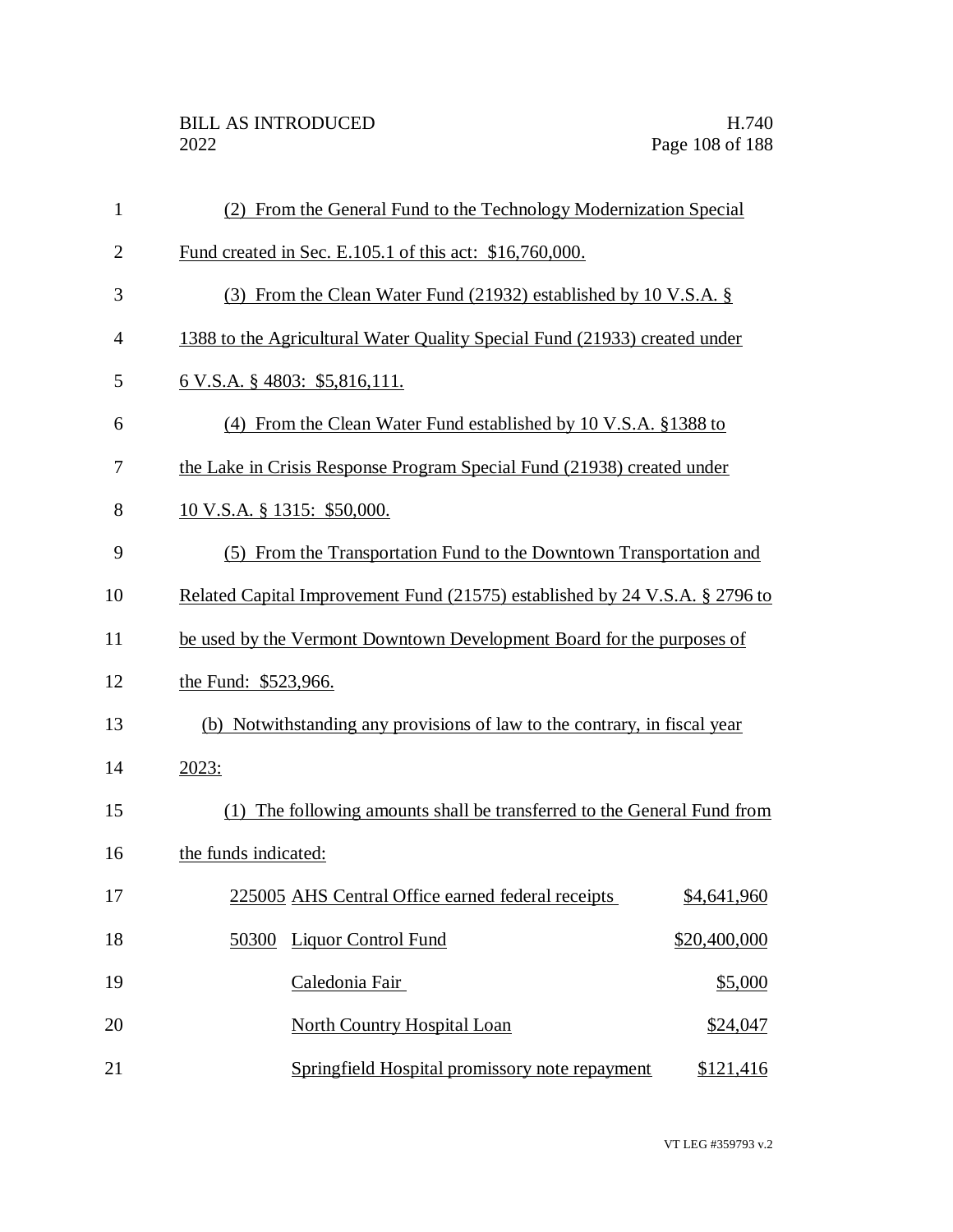| $\mathbf{1}$   | (2) The following estimated amounts, which may be all or a portion of           |             |
|----------------|---------------------------------------------------------------------------------|-------------|
| $\mathbf{2}$   | unencumbered fund balances, shall be transferred from the following funds to    |             |
| 3              | the General Fund. The Commissioner of Finance and Management shall report       |             |
| $\overline{4}$ | to the Joint Fiscal Committee at its July meeting the final amounts transferred |             |
| 5              | from each fund and certify that such transfers will not impair the agency,      |             |
| 6              | office, or department reliant upon each fund from meeting its statutory         |             |
| 7              | requirements.                                                                   |             |
| 8              | AG-Fees $&$ reimbursement – Court order<br>21638                                | \$2,000,000 |
| 9              | <b>Secretary of State Services Funds</b><br>21928                               | \$1,200,000 |
| 10             | 62100<br><b>Unclaimed Property Fund</b>                                         | \$1,773,425 |
| 11             | (3) Notwithstanding 2016 Acts and Resolves No. 172, Section E. 228,             |             |
| 12             | \$45,664,476 of the unencumbered balances in the Insurance Regulatory and       |             |
| 13             | Supervision Fund (21075), the Captive Insurance Regulatory and Supervision      |             |
| 14             | Fund (21085), and the Securities Regulatory and Supervision Fund (21080)        |             |
| 15             | shall be transferred to the General Fund.                                       |             |
| 16             | (4) Notwithstanding any provision of law to the contrary, in fiscal year        |             |
| 17             | 2023, the following amounts shall revert to the General Fund from the           |             |
| 18             | accounts indicated:                                                             |             |
| 19             | 1210002000<br>Legislature                                                       | \$205,000   |
| 20             | (c) Notwithstanding any provisions of law to the contrary, in fiscal year       |             |
| 21             | 2023 the following estimated General Fund reserves shall be made:               |             |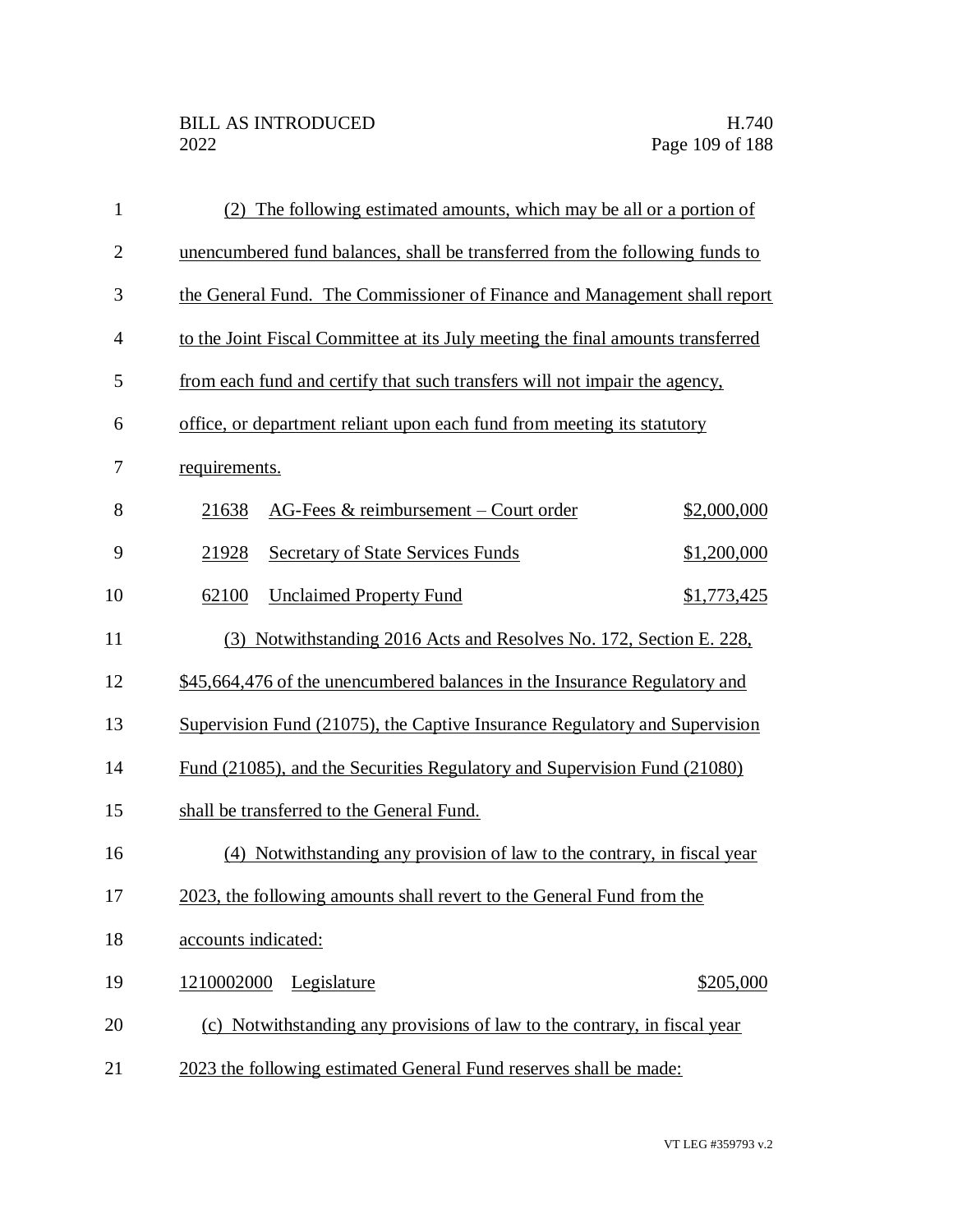| $\mathbf{1}$   | (1) Pursuant to 32 V.S.A. § 308, an estimated amount of $$18,629,568$            |
|----------------|----------------------------------------------------------------------------------|
| $\overline{2}$ | shall be reserved in the General Fund Budget Stabilization Reserve.              |
| 3              | Sec. D.102 27/53 RESERVE                                                         |
| $\overline{4}$ | (a) $$3,020,000$ from the General Fund shall be reserved in the $27/53$          |
| 5              | reserve in fiscal year 2022. This action is the fiscal year 2023 contribution to |
| 6              | the reserve for the 53rd week of Medicaid as required by 32 V.S.A. § 308e and    |
| 7              | the 27th payroll reserve as required by 32 V.S.A. § 308e.                        |
| 8              | Sec. D.103 INFRASTRUCTURE INVESTMENT AND JOBS ACT                                |
| 9              | <b>MATCH FUNDS</b>                                                               |
| 10             | (a) \$8,500,000 is reserved within the General Fund in fiscal year 2023,         |
| 11             | which shall carry forward, to be used to match federal Infrastructure            |
| 12             | Investment and Jobs Act funds that become available to Vermont.                  |
| 13             | *** General Government ***                                                       |
| 14             | Sec. E.100 EXECUTIVE BRANCH POSITIONS                                            |
| 15             | (a) The establishment of the following new positions is authorized in fiscal     |
| 16             | <u>year 2023:</u>                                                                |
| 17             | (1) Permanent classified positions:                                              |
| 18             | (A) Agency of Agriculture, Food and Markets - Vermont Agriculture                |
| 19             | and Environmental Lab: one new VAEL Scientist IV; Chemistry.                     |
| 20             | (B) Department of Buildings and General Services – Fee for Space:                |
| 21             | (i) one BGS Utility Mechanic;                                                    |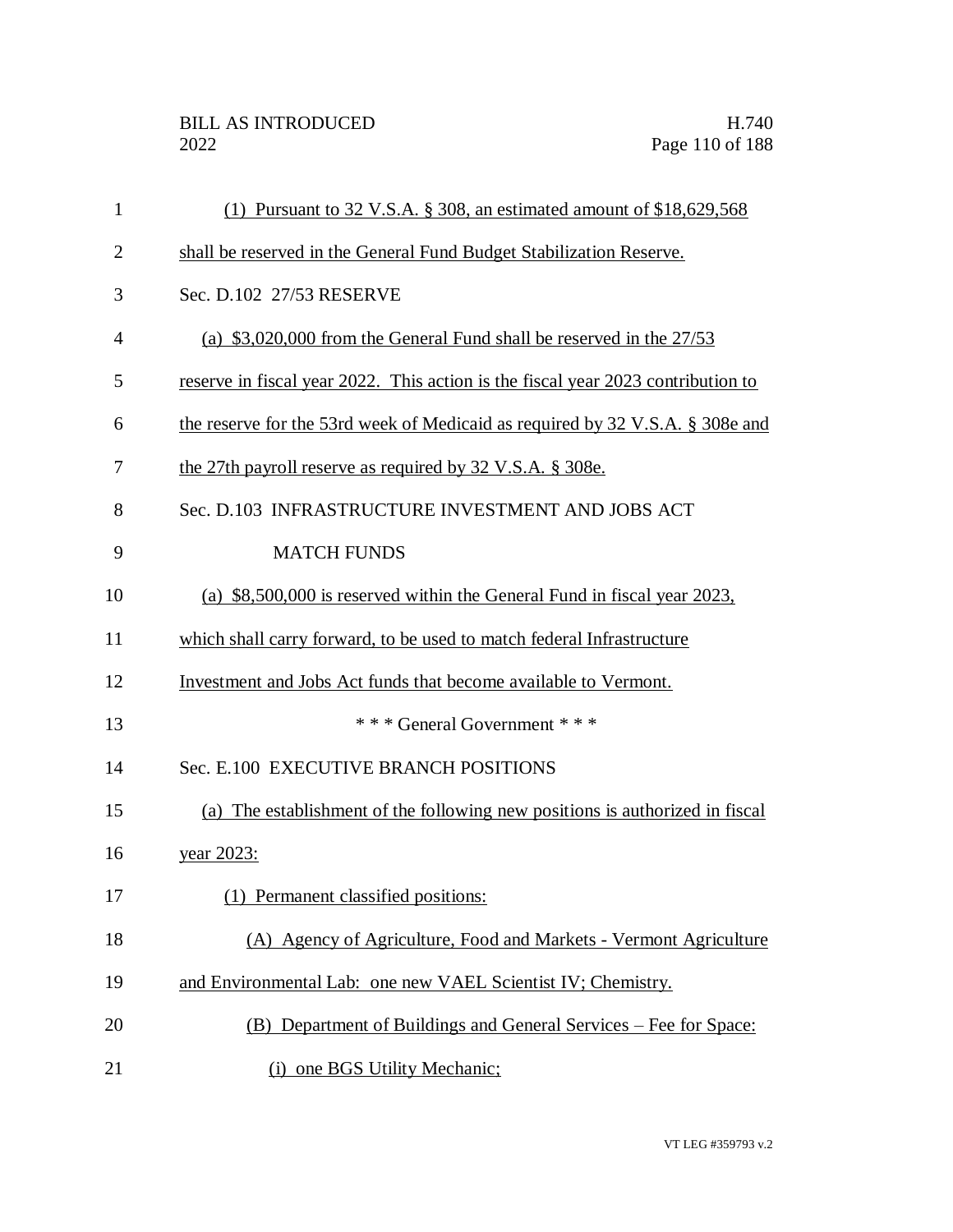| $\mathbf{1}$   | (ii) three BGS Institutional Custodians; and                    |
|----------------|-----------------------------------------------------------------|
| $\overline{2}$ | (iii) one BGS Maintenance Mechanic II.                          |
| 3              | (C) Department of Aging, Disabilities, and Independent Living's |
| 4              | Administration and Support division:                            |
| 5              | (i) one S&C Non-clinical Manager;                               |
| 6              | (ii) three Nurse Surveyors;                                     |
| 7              | (iii) one Administrative Assistant;                             |
| 8              | (iv) one Quality Outcomes Specialist;                           |
| 9              | (v) two Adult Protection Services Investigators;                |
| 10             | (vi) one Office of Public Guardian Community Financial          |
| 11             | Specialist; and                                                 |
| 12             | (vii) one Office of Public Guardian Assistant Director.         |
| 13             | (D) Department of Mental Health:                                |
| 14             | (i) one Suicide Prevention Manager;                             |
| 15             | (ii) one Quality Control Specialist III;                        |
| 16             | (iii) one Staffing Office Manager;                              |
| 17             | (iv) five Mental Health Scheduling Coordinators;                |
| 18             | (v) one DMH Psychologist;                                       |
| 19             | (vi) one DMH Activity Therapist;                                |
| 20             | (vii) one Psychiatric Social Worker II;                         |
| 21             | (viii) two Food Service Workers;                                |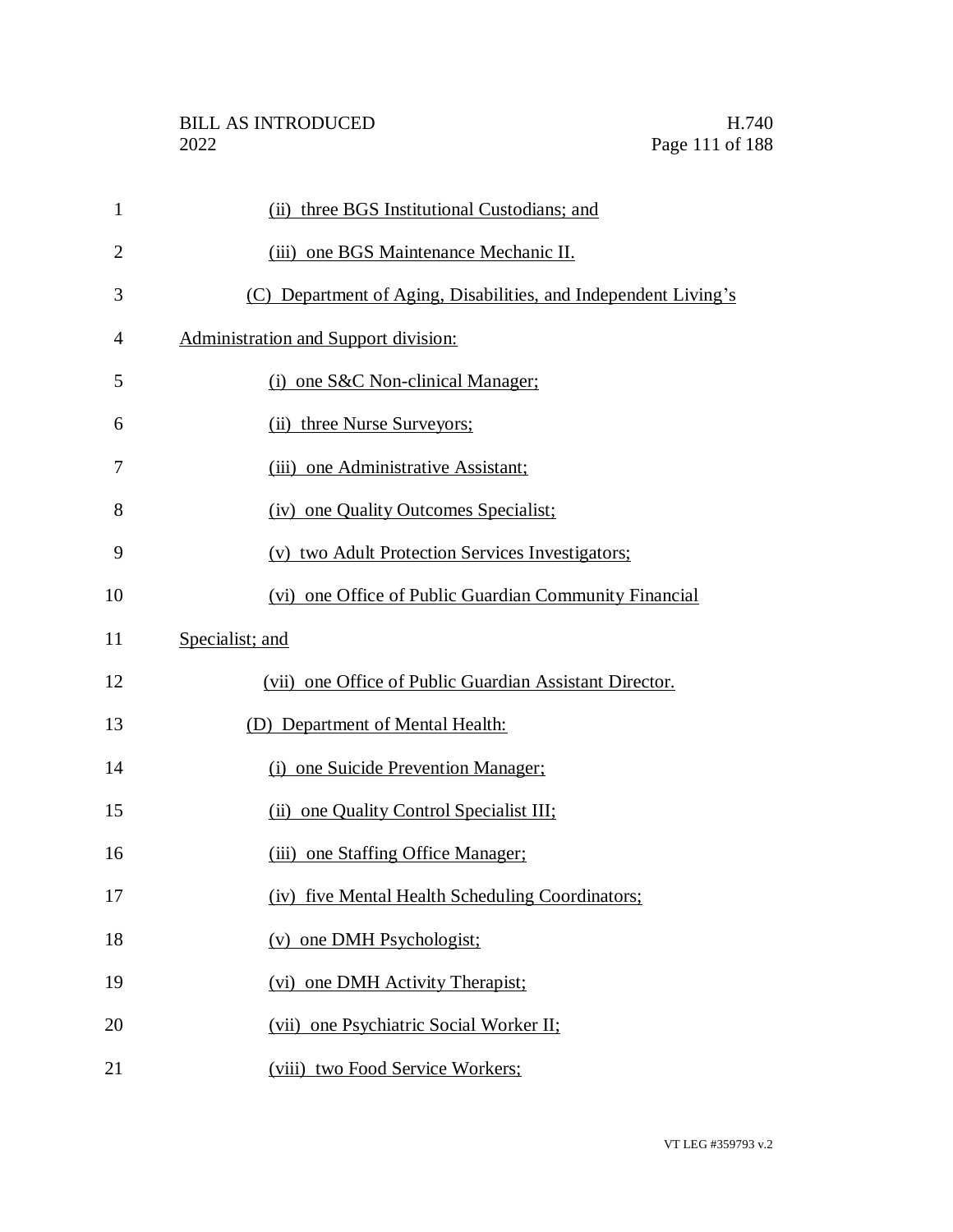| $\mathbf{1}$   | (ix) two Cook Cs; and                                                       |
|----------------|-----------------------------------------------------------------------------|
| $\overline{2}$ | $(x)$ one Supervising Chef.                                                 |
| 3              | (E) Agency of Education:                                                    |
| 4              | (i) one School Facility Coordinator; and                                    |
| 5              | (ii) one Communication Coordinator.                                         |
| 6              | (F) Cannabis Control Board:                                                 |
| 7              | (i) two enforcement officers; and                                           |
| 8              | (ii) one data analyst.                                                      |
| 9              | (G) State Treasurer: one Retirement Program Technician.                     |
| 10             | (2) Permanent Exempt Positions:                                             |
| 11             | (A) Vermont Pension Investment Commission: one Principal                    |
| 12             | Assistant.                                                                  |
| 13             | (b) The conversion of the following limited-service positions to classified |
| 14             | permanent status is authorized in fiscal year 2023 as follows:              |
| 15             | (1) Department of Vermont Health Access:                                    |
| 16             | (A) DVHA, Business Office Unit – one Financial Manager III;                 |
| 17             | (B) DVHA, Business Office Unit – one Grants Management                      |
| 18             | Specialist;                                                                 |
| 19             | (C) DVHA, Contracts & Grants Unit – two Contracts & Grants                  |
| 20             | Administrators;                                                             |
| 21             | (D) DVHA, Contracts & Grants Unit – one Financial Manager I;                |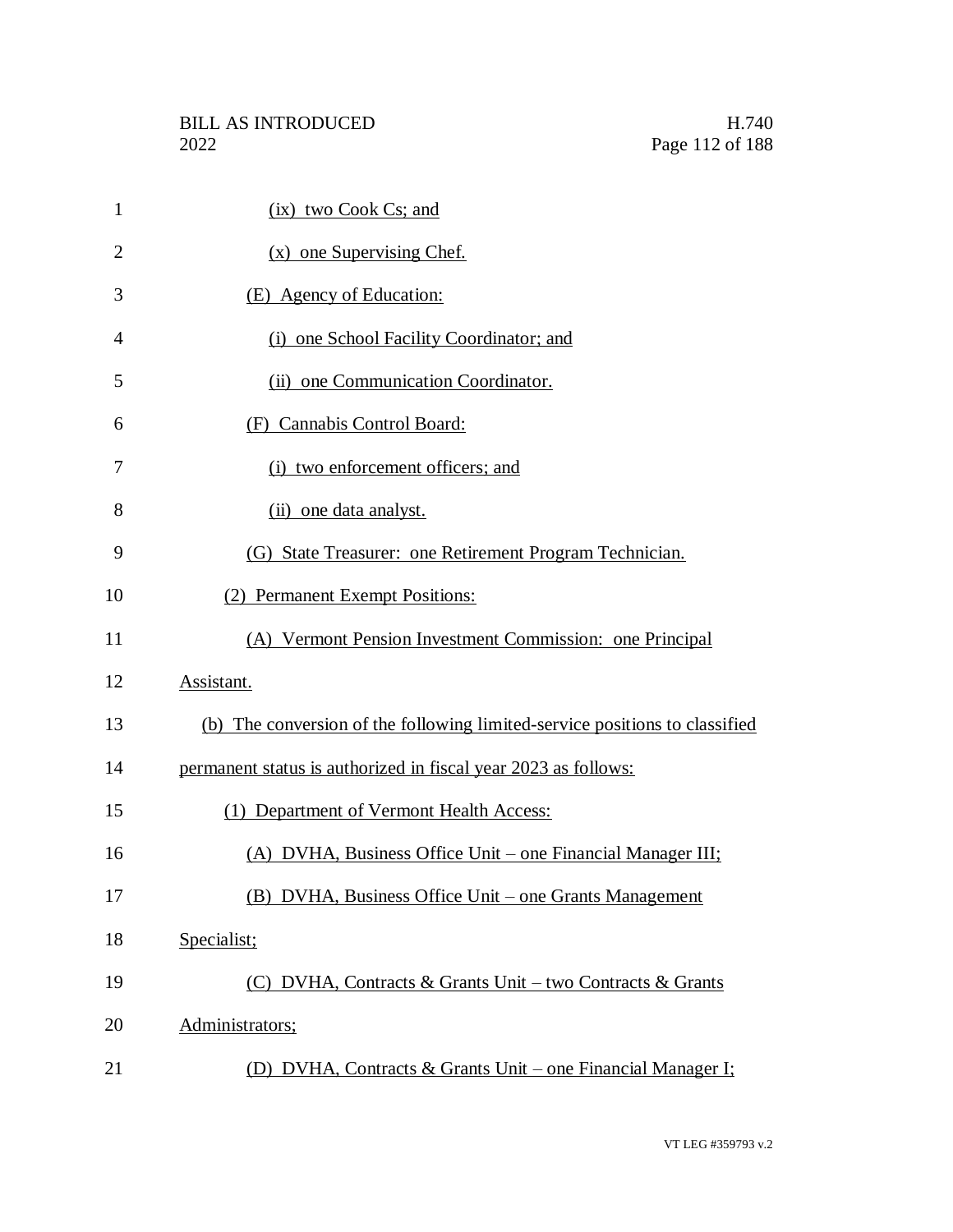| $\mathbf{1}$   | (E) DVHA, HAEEU – one Assister Program Manager;                     |
|----------------|---------------------------------------------------------------------|
| $\overline{2}$ | (F) DVHA, HAEEU – seven Benefits Program Mentors;                   |
| 3              | (G) DVHA, HAEEU – two Business Analysts;                            |
| $\overline{4}$ | (H) DVHA, HAEEU – one Communications $&$ Outreach                   |
| 5              | Coordinator;                                                        |
| 6              | (I) DVHA, HAEEU – one Health Care Training/Community                |
| 7              | Manager;                                                            |
| 8              | (J) DVHA, HAEEU – seven Health Program Administrators;              |
| 9              | (K) DVHA, HAEEU – three Healthcare Assistant Admin Is;              |
| 10             | (L) DVHA, HAEEU – five Healthcare Assistant Admin IIs;              |
| 11             | (M) DVHA, HAEEU – one VHC Business Process Coordinator;             |
| 12             | (N) DVHA, HAEEU - one VHC Education & Outreach Coordinator;         |
| 13             | (O) DVHA, HAEEU – five VHC Support Services Specialists;            |
| 14             | (P) DVHA, HAEEU – 16 VT Healthcare Service Specialist Is;           |
| 15             | (Q) DVHA, HAEEU – 25 VT Healthcare Service Specialist IIs;          |
| 16             | (R) DVHA, HAEEU – five VT Healthcare Service Specialist III's;      |
| 17             | (S) DVHA, Health Care Appeals Unit – five Fair Hearing Specialists; |
| 18             | (T) DVHA, Health Care Appeals Unit – one Program Technician I;      |
| 19             | (U) DVHA, Legal Unit – one Staff Attorney II; and                   |
| 20             | (V) DVHA, Long Term Care Unit – three Long Term Care Specialist     |
| 21             | <u>Is.</u>                                                          |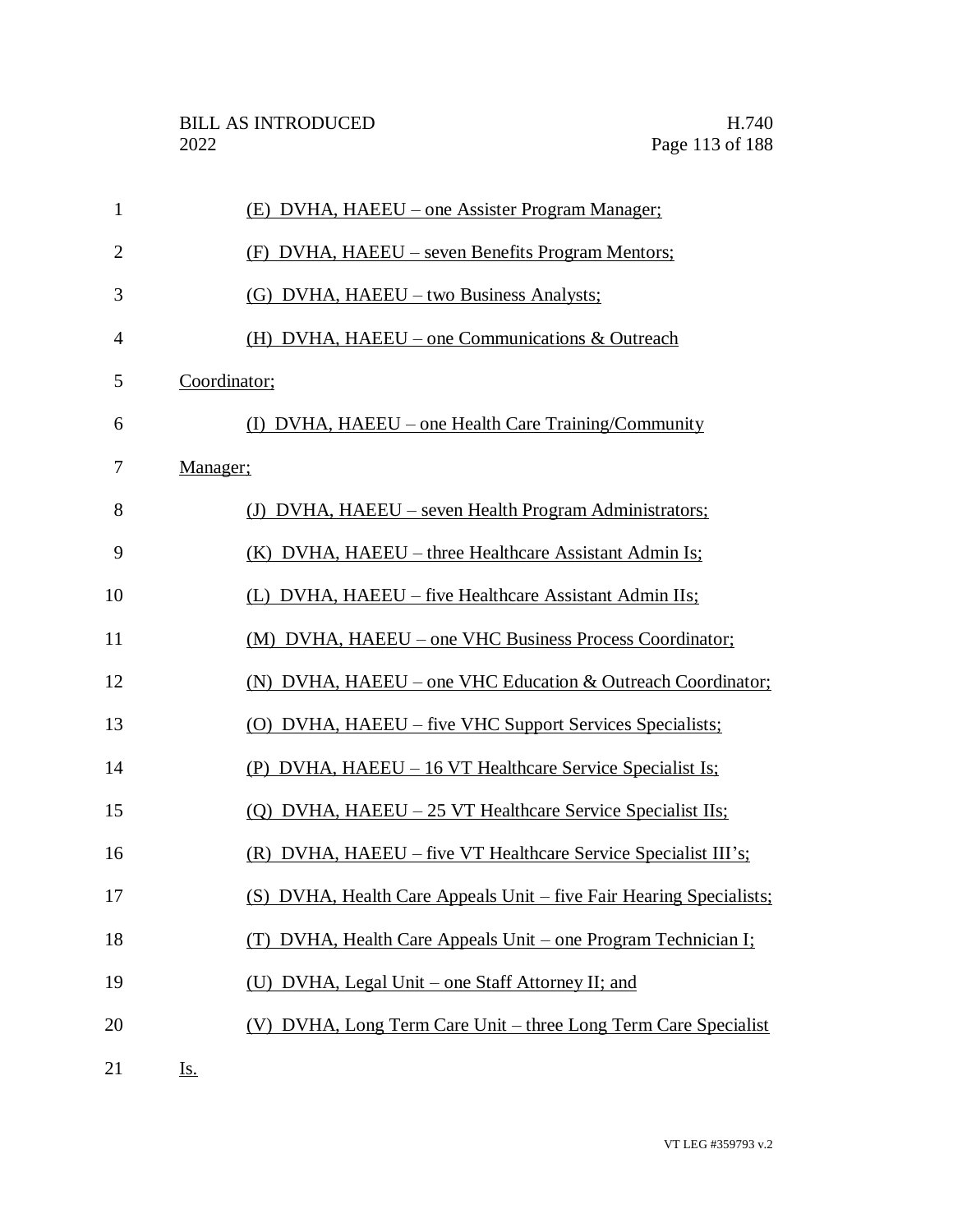| $\mathbf{1}$   | (2) Department of Forests, Parks and Recreation – Forestry: one                |
|----------------|--------------------------------------------------------------------------------|
| $\overline{2}$ | Forester III.                                                                  |
| 3              | (3) State Treasurer: one Financial Manager.                                    |
| 4              | (c) The establishment of the following new classified limited-service          |
| 5              | positions are authorized in fiscal year 2023 as follows:                       |
| 6              | (1) Department of Labor: three positions to assist with the UI                 |
| 7              | Modernization project.                                                         |
| 8              | (2) Agency of Education:                                                       |
| 9              | (A) one Grants Manager; and                                                    |
| 10             | (B) three Monitoring Coordinators.                                             |
| 11             | (d) The establishment of the following new classified limited-service          |
| 12             | positions are authorized in fiscal year July 1, 2022 through December 31, 2024 |
| 13             | as follows:                                                                    |
| 14             | (1) Department of State's Attorneys and Sheriffs:                              |
| 15             | (A) ten Deputy State's Attorneys; and                                          |
| 16             | (B) two Administrative Assistants.                                             |
| 17             | Sec. E.100.1 2014 Acts and Resolves No. 179, Sec. E.100(d), as amended by      |
| 18             | 2015 Acts and Resolves No. 4, Sec. 74; 2016 Acts and Resolves No. 172,         |
| 19             | Sec. E.100.2; 2017 Acts and Resolves No. 85, Sec. E.100.1; 2018 (Sp. Sess.)    |
| 20             | Acts and Resolves No. 11, Sec. E.100.1; 2020 Acts and Resolves No. 120, Sec.   |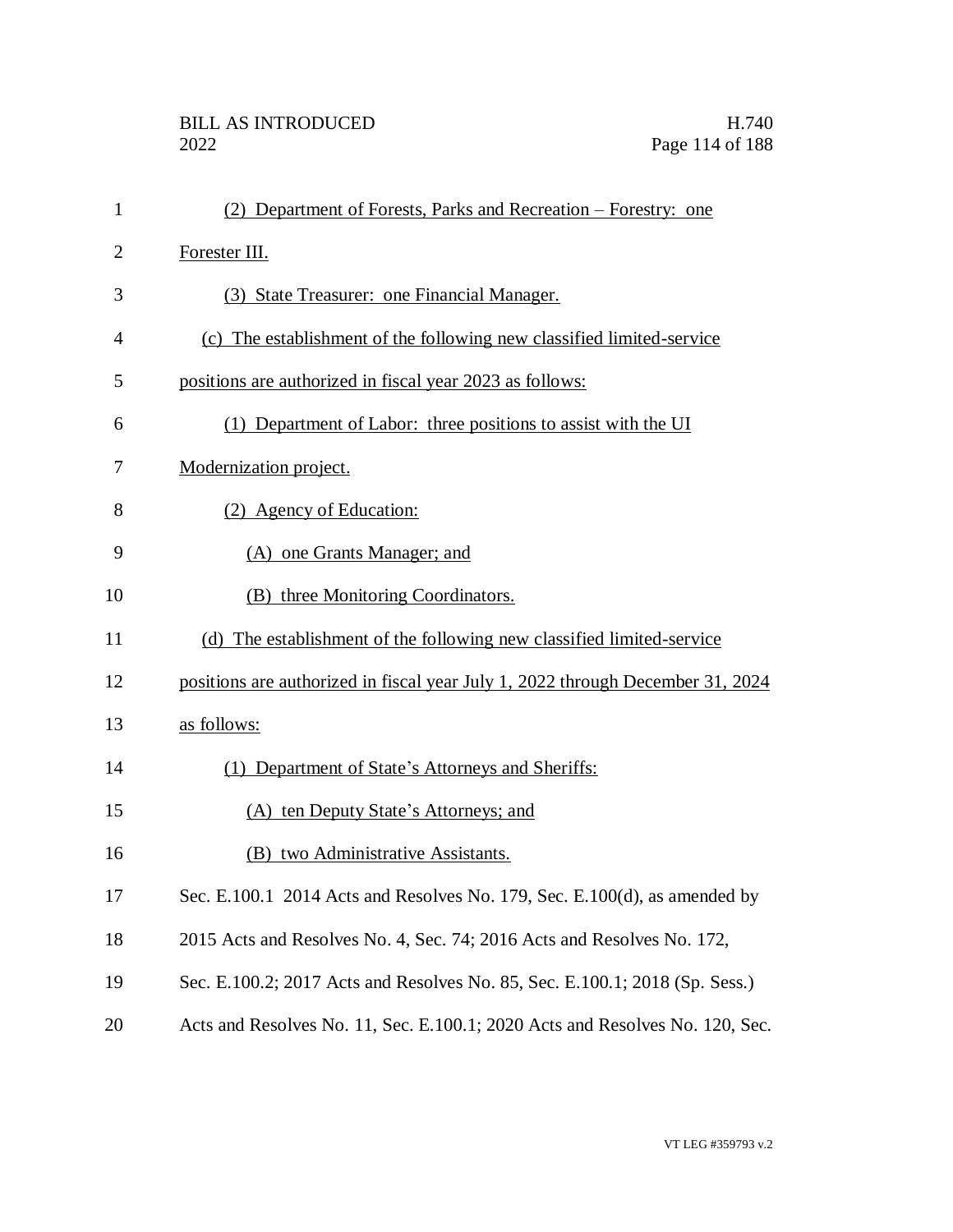| $\mathbf{1}$   | A.7; 2020 Act and Resolves No. 154, Sec. E.100.2; and by 2021 Acts and         |
|----------------|--------------------------------------------------------------------------------|
| $\overline{2}$ | Resolves No. 74, Sec. E.100.1, is further amended to read:                     |
| 3              | (d) Position Pilot Program. A Position Pilot is hereby created to assist       |
| $\overline{4}$ | participating departments in more effectively managing costs of overtime,      |
| 5              | compensatory time, temporary employees, and contractual work by removing       |
| 6              | the position cap with the goal of maximizing resources to the greatest benefit |
| 7              | of Vermont taxpayers.                                                          |
| 8              | (1) Notwithstanding Sec. A.107 of this act, the Agency of                      |
| 9              | Transportation, the Department for Children and Families, the Agency of        |
| 10             | Natural Resources, the Department of Buildings and General Services, the       |
| 11             | Department of Labor, the Department of Corrections, and the Department of      |
| 12             | Public Safety, the Department of State's Attorneys and Sheriffs, and the       |
| 13             | Vermont Veterans' Home shall not be subject to the cap on positions for the    |
| 14             | duration of the Pilot.                                                         |
| 15             | (A) The Department of Corrections is authorized to add only                    |
| 16             | Correctional Officer I and II positions.                                       |
| 17             | (B) The Department of State's Attorneys and Sheriffs is authorized to          |
| 18             | add only State's Attorney positions.                                           |
| 19             | (C) The Vermont Veterans' Home is authorized to add direct care                |
| 20             | positions, including part-time positions. Prior to authorizing positions under |
| 21             | subdivision $(d)(2)$ of this section, the Secretary of Administration shall be |
|                |                                                                                |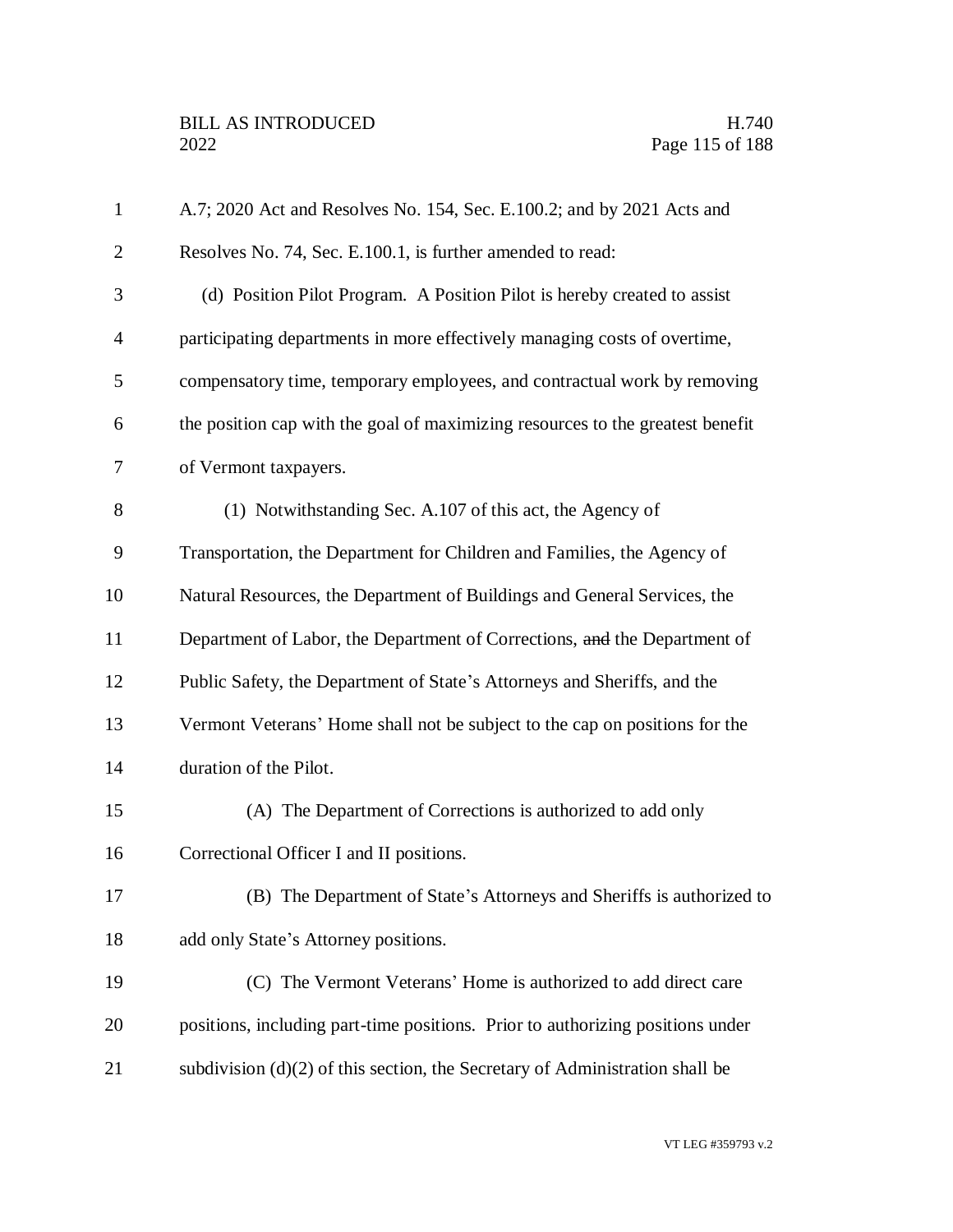| $\mathbf{1}$   | provided the financial analysis from the Vermont Veterans' Home reviewed by     |
|----------------|---------------------------------------------------------------------------------|
| $\overline{2}$ | the Commissioner of Finance and Management which demonstrates reduction         |
| 3              | in the cost of overtime expenses or other expenses equal to or greater than the |
| $\overline{4}$ | projected cost of the positions for the current and successive fiscal year of   |
| 5              | operations.                                                                     |
| 6              | * * *                                                                           |
| 7              | (7) This Pilot shall sunset on July 1, 2023 July 1, 2025, unless extended       |
| 8              | or modified by the General Assembly.                                            |
| 9              | (8) On or before January 15, 2019 Annually on or before January 15, the         |
| 10             | Commissioner of Human Resources, in coordination with the Vermont State         |
| 11             | Employees' Association (VSEA), shall provide a report on the total number of    |
| 12             | positions created under the authority of this section to the House and Senate   |
| 13             | Committees on Appropriations. The report shall include a recommendation on      |
| 14             | whether this program should be expanded and continue and, if so, should it be   |
| 15             | extended but remain in session law or be made permanent by codification in      |
| 16             | statute.                                                                        |
| 17             | Sec. E.105 3 V.S.A. § 3303 is amended to read:                                  |
| 18             | § 3303. REPORTING, RECORDS, AND REVIEW REQUIREMENTS                             |
| 19             | (a) Annual report and budget. The Secretary shall submit to the General         |
| 20             | Assembly, concurrent with the Governor's annual budget request required         |
| 21             | under 32 V.S.A. § 306, an annual report for information technology and          |
|                |                                                                                 |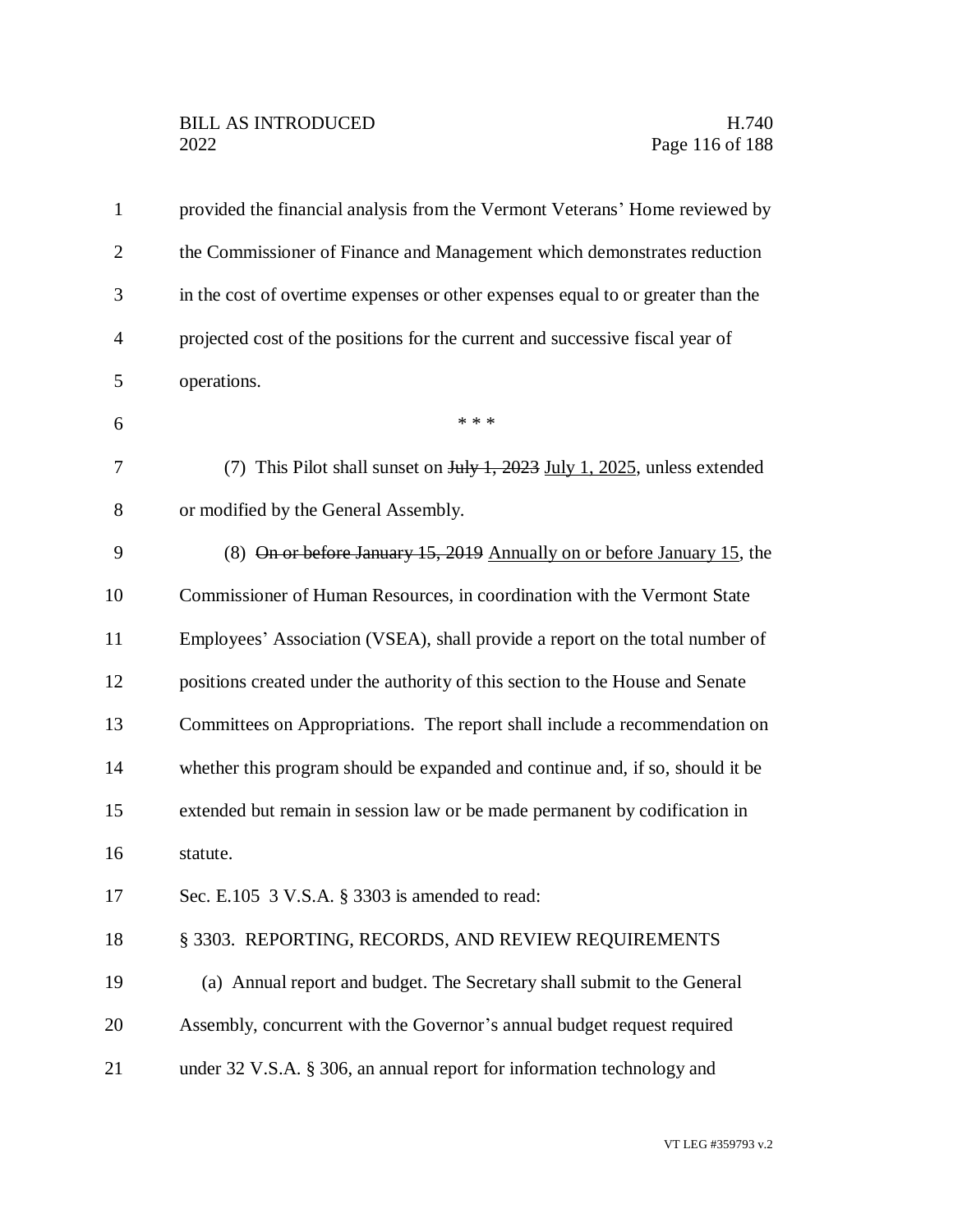| $\mathbf{1}$   | cybersecurity. The report shall reflect the priorities of the Agency and shall   |
|----------------|----------------------------------------------------------------------------------|
| $\overline{2}$ | include:                                                                         |
| 3              | (1) performance metrics and trends, including baseline and annual                |
| 4              | measurements, for each division of the Agency;                                   |
| 5              | (2) a financial report of revenues and expenditures to date for the current      |
| 6              | fiscal year;                                                                     |
| 7              | (3) costs avoided or saved as a result of technology optimization for the        |
| 8              | previous fiscal year;                                                            |
| 9              | (4) an outline summary of information, including scope, schedule,                |
| 10             | budget, and status for information technology projects with total costs of       |
| 11             | \$500,000.00 or greater;                                                         |
| 12             | (5) an annual update to the strategic plan prepared pursuant to                  |
| 13             | subsection (c) of this section;                                                  |
| 14             | (6) a summary of independent reviews as required by subsection (d) of            |
| 15             | this section; and                                                                |
| 16             | (7) the Agency budget submission; and                                            |
| 17             | (8) a report on the expenditures of the Technology Modernization                 |
| 18             | Special Fund, a list of projects receiving funding from the Fund in the prior    |
| 19             | fiscal year, and a list of prioritized recommendations for projects to be funded |
| 20             | from the Fund in the next fiscal year.                                           |
| 21             | * * *                                                                            |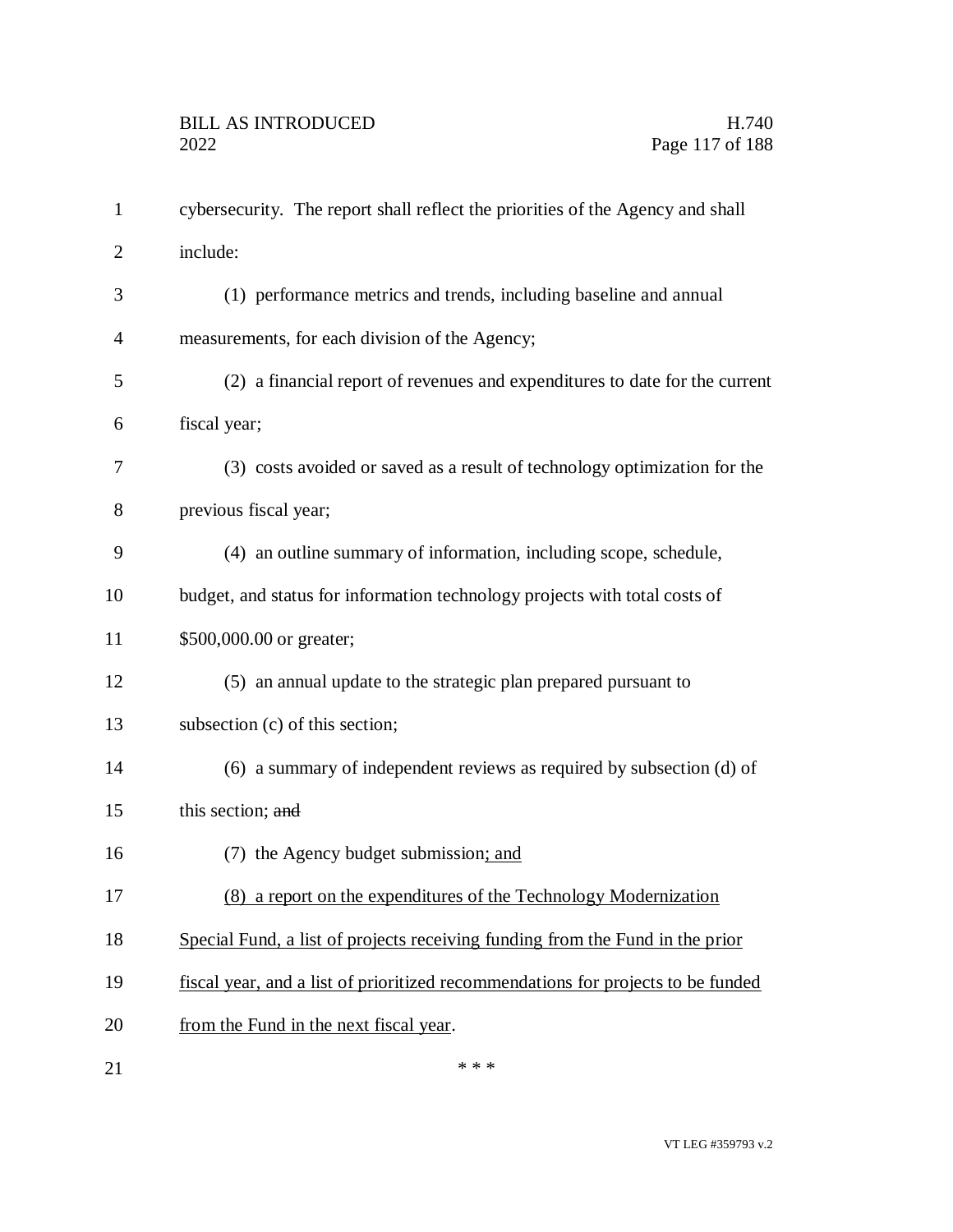Sec. E.105.1 3 V.S.A. § 3305 is added to read:

## 2 § 3305. TECHNOLOGY MODERNIZATION SPECIAL FUND

- (a) Creation. There is created the Technology Modernization Special Fund,
- to be administered by the Agency of Digital Services. Monies in the Fund
- shall be used to purchase, implement, and upgrade technology platforms,
- systems, and cybersecurity services used by State agencies and departments to
- carry out their statutory functions.
- (b) Funds. The Fund shall consist of:
- (1) any amounts transferred or appropriated to it by the General
- Assembly; and
- (2) any interest earned by the Fund.
- (c) Fund balance. Any balance remaining at the end of the fiscal year shall
- remain in the Fund.
- (d) Receipts. The Commissioner of Finance and Management may
- anticipate receipts to this Fund and issue warrants based thereon.
- (e) Priorities. The General Assembly shall prioritize projects to receive
- monies from the Fund based on recommendations from the Chief Information
- Officer submitted pursuant to subsection 3303(a) of this title.
- Sec. E.105.2 FISCAL YEAR 2023; TECHNOLOGY MODERNIZATION
- 20 SPECIAL FUND; AUTHORIZATIONS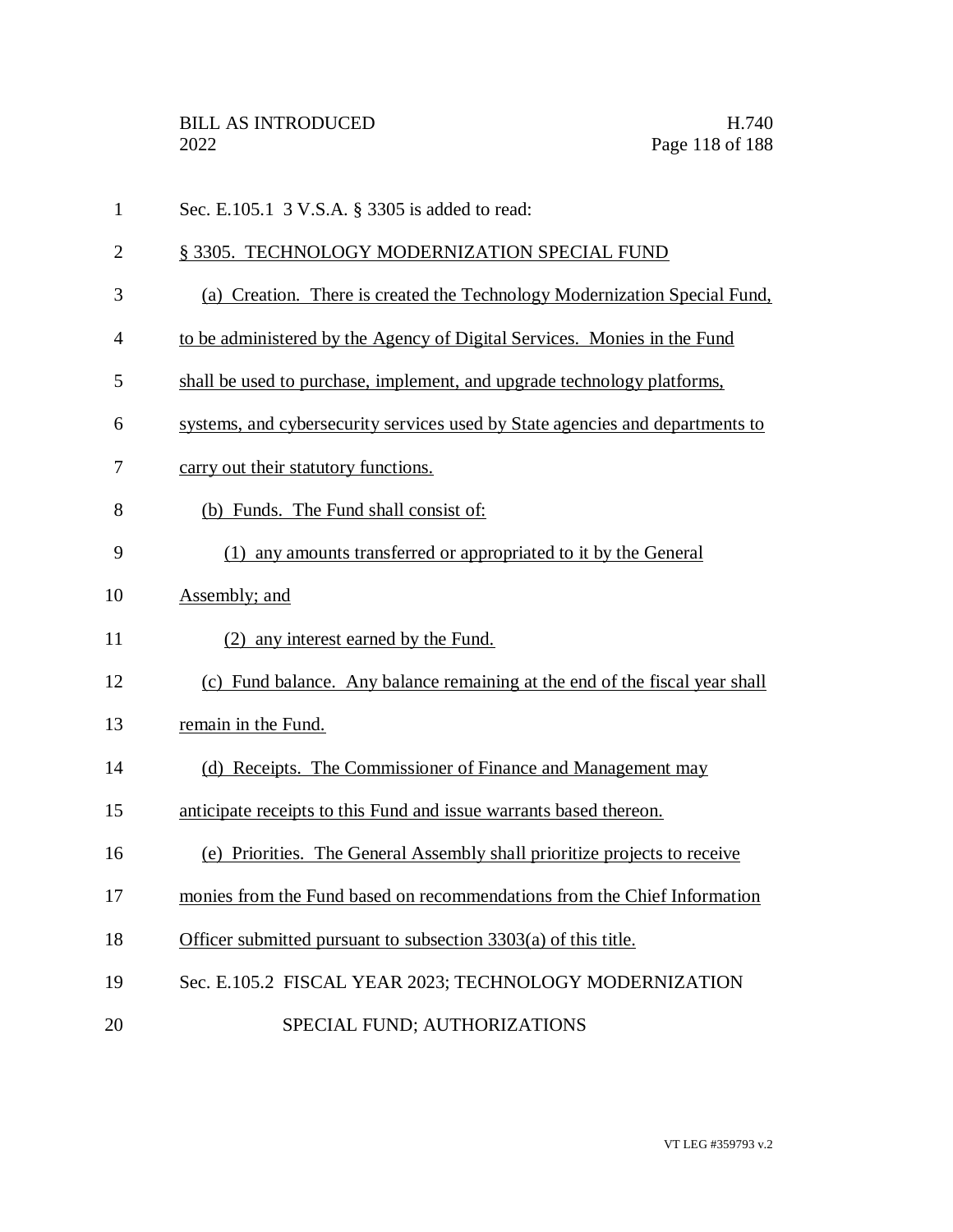| $\mathbf{1}$   | (a) In fiscal 2023, the following expenditures are authorized from the        |
|----------------|-------------------------------------------------------------------------------|
| $\overline{2}$ | Technology Modernization Special Fund to the projects described in this       |
| 3              | section:                                                                      |
| $\overline{4}$ | (1) the sum of \$11,800,000 for Enterprise Resource Planning (ERP)            |
| 5              | system upgrade of core statewide financial accounting system and integration  |
| 6              | with the Vermont Department of Labor and the Agency of Transportation         |
| 7              | financial systems;                                                            |
| 8              | $(2)$ the sum of \$1,800,000 for continued implementation of the              |
| 9              | Workplace Information Management System for property management at the        |
| 10             | Department of Buildings and General Services;                                 |
| 11             | (3) the sum of \$960,000 for the Fire Safety System Modernization to          |
| 12             | replace the current technology with a modern platform to improve records      |
| 13             | management and public interaction functionalities related to permitting and   |
| 14             | licensing; and                                                                |
| 15             | $(4)$ the sum of \$2,200,000 for a case management system at the Office       |
| 16             | of the Attorney General.                                                      |
| 17             | (b) The expenditures authorized in subdivision $(a)(1)$ of this section shall |
| 18             | only be released following approval by the Joint Information Technology       |
| 19             | Oversight Committee upon a review of the following documentation as           |
| 20             | provided by the Agency of Digital Services, the Agency of Administration, and |
| 21             | the Joint Fiscal Office's IT consultant:                                      |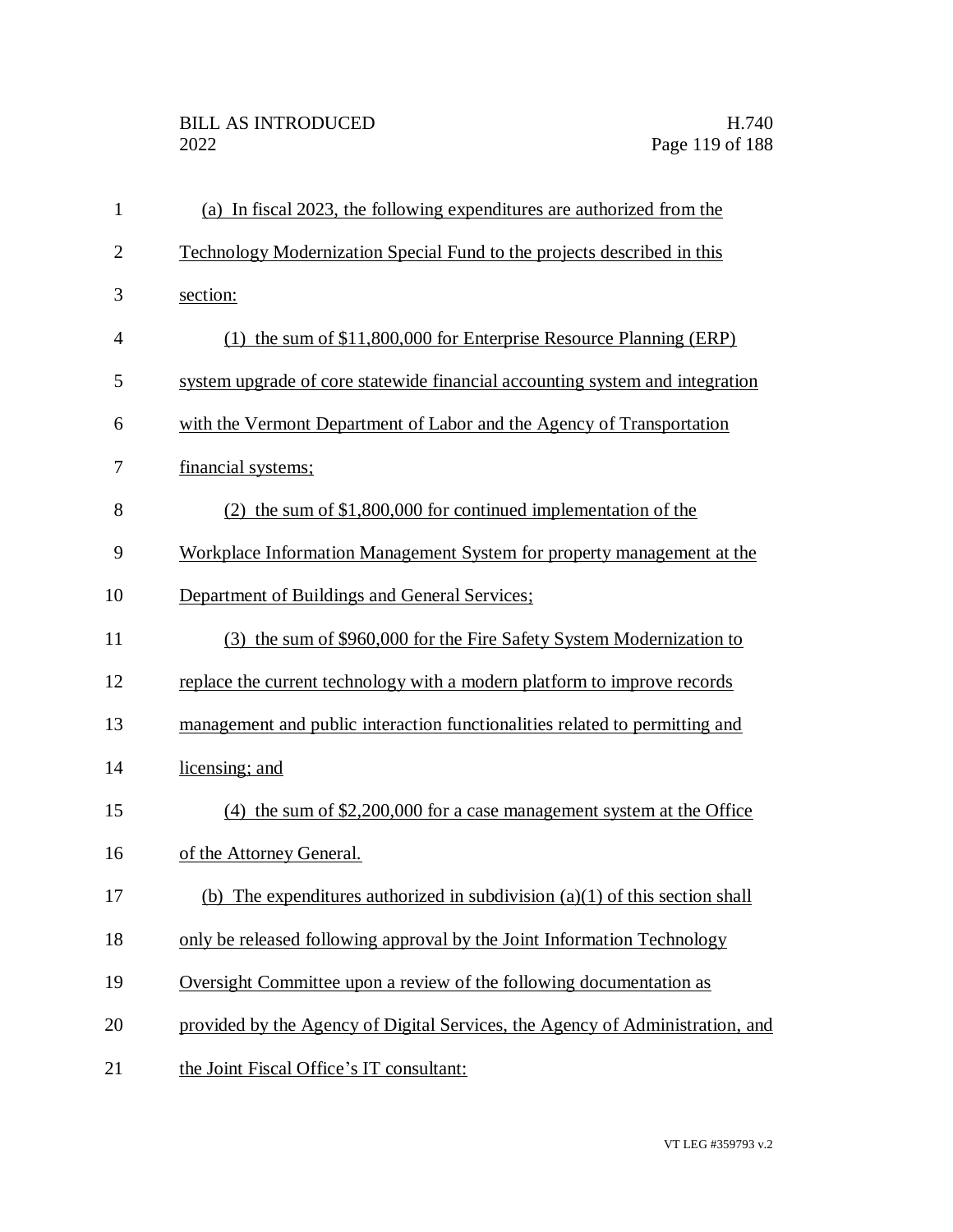| $\mathbf{1}$   | (1) adequacy of departmental readiness;                                            |
|----------------|------------------------------------------------------------------------------------|
| $\overline{2}$ | (2) the responsiveness of requests for proposals; and                              |
| 3              | (3) results of the independent review.                                             |
| 4              | Sec. E.106 EXECUTIVE BRANCH FEES AND FUND DEFICITS;                                |
| 5              | PROPOSED INCREASES AND FOREGONE REVENUE;                                           |
| 6              | <b>REPORT</b>                                                                      |
| 7              | (a) According to the report submitted by the Commissioner of Finance and           |
| 8              | Management pursuant to 2021 Acts and Resolves No. 74, Sec. E.106,                  |
| 9              | \$22,000,000 in revenue was foregone in one fiscal year due to lack of             |
| 10             | inflationary increases in certain fees, including Agency of Transportation fees.   |
| 11             | Some special funds, such as the Victims Compensation, Domestic and Sexual          |
| 12             | Violence, Judiciary Technology, Public Safety Fire Prevention, Secretary of        |
| 13             | State's Office–Office of Professional Regulation, and Vermont Correctional         |
| 14             | industries are facing structural deficits. In the absence of additional resources, |
| 15             | the fiscal status of the Transportation Fund could result in the delay of projects |
| 16             | or the inability of the state to fully draw the federal funding allocated to       |
| 17             | Vermont in the Infrastructure Investment and Innovation Jobs.                      |
| 18             | (b) On or before January 15, 2023, the Commissioner of Finance and                 |
| 19             | Management shall submit a report to the House Committees on Government             |
| 20             | Operations and on Ways and Means and the Senate Committees on Finance              |
| 21             | and on Government Operations that:                                                 |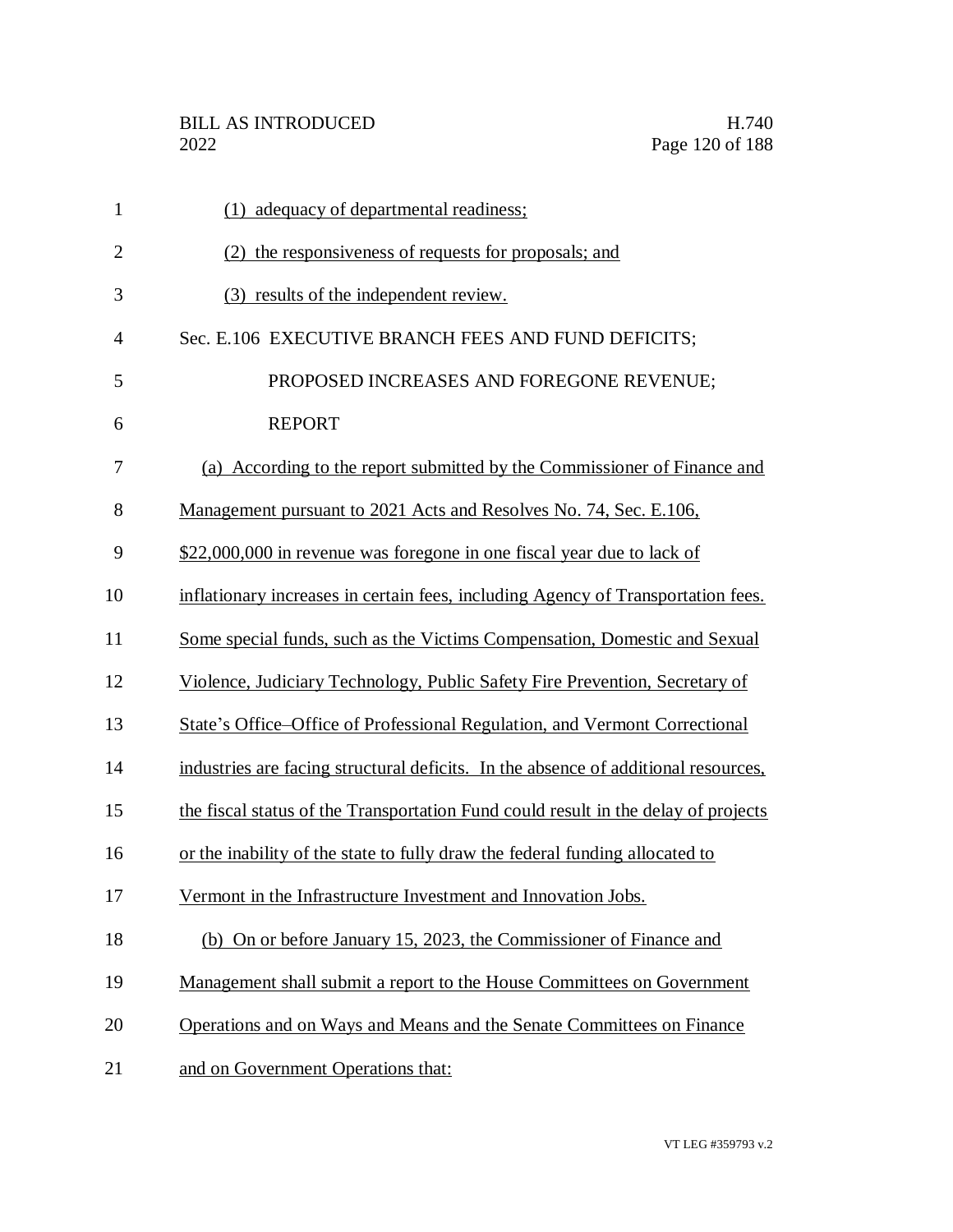| $\mathbf{1}$   | (1) identifies all existing Executive Branch fees under 32 V.S.A. chapter         |
|----------------|-----------------------------------------------------------------------------------|
| $\overline{2}$ | 7, subchapter 6 that have not been changed or reauthorized in two or more         |
| 3              | years;                                                                            |
| $\overline{4}$ | (2) for each fee identified pursuant to subdivision (1) of this subsection.       |
| 5              | provides:                                                                         |
| 6              | (A) the relationship between the revenue to be raised by the fee and              |
| 7              | the cost to provide the service, product, or regulatory function supported by the |
| 8              | fee;                                                                              |
| 9              | (B) the inflationary pressures that have arisen since the fee was last            |
| 10             | set;                                                                              |
| 11             | (C) the effect on the program's budget adequacy if the fee is not                 |
| 12             | increased; and                                                                    |
| 13             | (D) whether there are comparable fees in other jurisdictions;                     |
| 14             | (3) includes a listing of all funds in deficit, with either a plan to resolve     |
| 15             | the deficit, including fee increase as appropriate, or a justification for the    |
| 16             | financial position; and                                                           |
| 17             | (4) proposes a fee increase for each fee identified pursuant to                   |
| 18             | subdivision (1) of this subsection for which the revenue generated by the fee     |
| 19             | does not account for the cost of providing the service, product, or regulatory    |
| 20             | function that the fee supports.                                                   |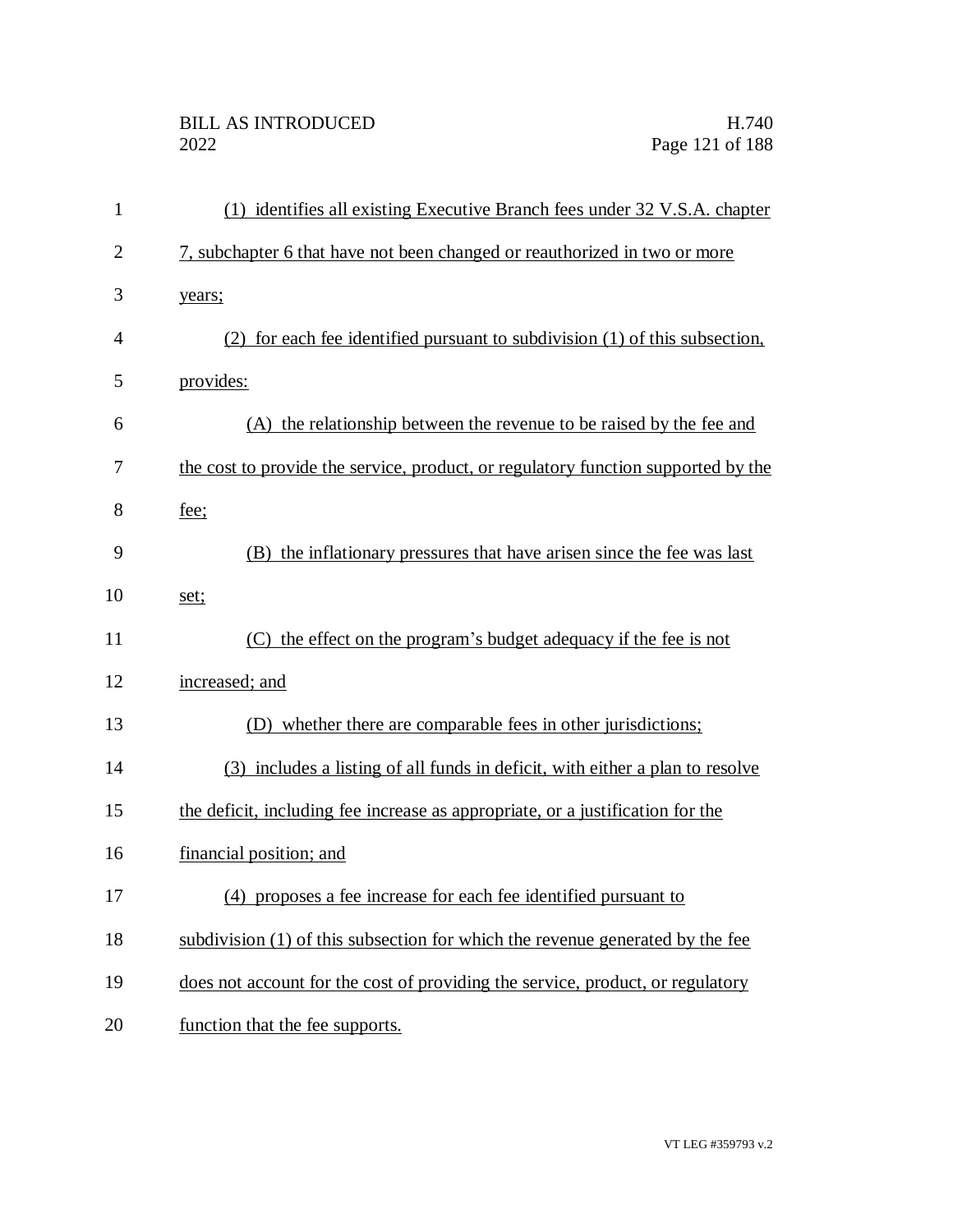| $\mathbf{1}$   | Sec. E.107 CORONAVIRUS RELIEF FUND APPROPRIATIONS;                             |
|----------------|--------------------------------------------------------------------------------|
| $\overline{2}$ | REVERSION AND REALLOCATION; REPORTS                                            |
| 3              | (a) From July 1, 2022 through September 30, 2022, the Commissioner of          |
| $\overline{4}$ | Finance and Management is authorized to revert all unobligated Coronavirus     |
| 5              | Relief Fund (CRF) appropriations and allocate the monies for expenditure       |
| 6              | pursuant to 32 V.S.A. § 511 to any agency or department for CRF-eligible       |
| 7              | costs incurred from March 1, 2020 through December 31, 2021.                   |
| 8              | (b) The Commissioner of Finance and Management shall report at the             |
| 9              | September meeting of the Joint Fiscal Committee on final CRF activity and if   |
| 10             | any monies will be returned to the federal government.                         |
| 11             | Sec. E.128 SERGEANT AT ARMS                                                    |
| 12             | (a) The Capitol Police are authorized to develop a pilot program supported     |
| 13             | with up to \$15,000 of carryforward funds within the Sergeant at Arms' budget  |
| 14             | to lease a vehicle to provide capacity for officers to address law enforcement |
| 15             | services that are either no longer being provided by partner organizations or  |
| 16             | have not previously been provided, diminished coverage from the Department     |
| 17             | of Buildings and General Services Security to handle after-hours alarms, and   |
| 18             | other law enforcement issues within legislative spaces.                        |
| 19             | Sec. E.134.1 3 V.S.A. § 522 is amended to read:                                |
| 20             | § 522. VERMONT PENSION INVESTMENT COMMISSION                                   |
|                |                                                                                |

21  $***$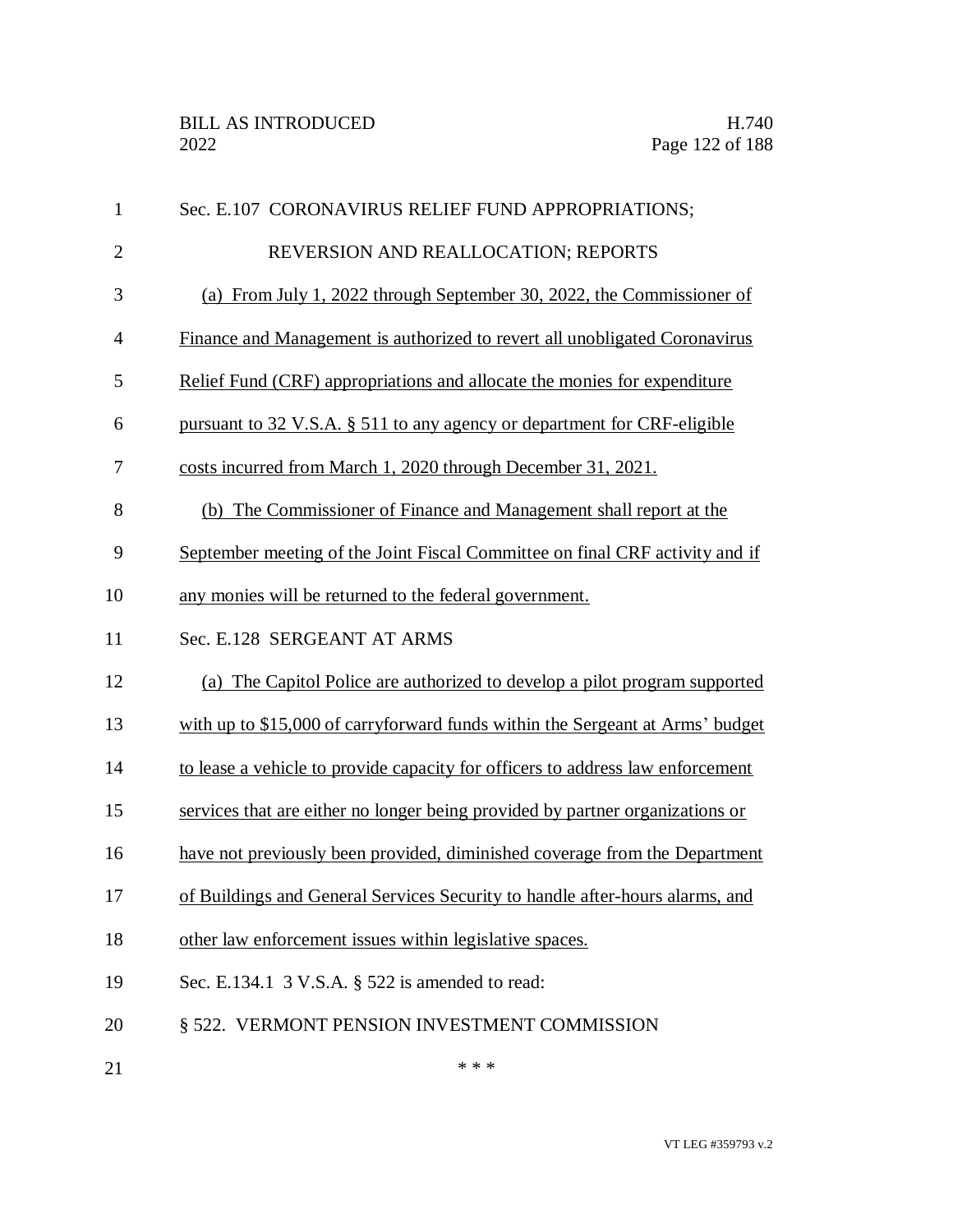| $\mathbf{1}$   | (i) Assistance Transfers and expenses.                                          |
|----------------|---------------------------------------------------------------------------------|
| $\overline{2}$ | (1) The Commission shall have the administrative and technical support          |
| 3              | of the Office of the State Treasurer. There is hereby created the Vermont       |
| $\overline{4}$ | Pension Investment Commission Special Fund for the purpose of receiving         |
| 5              | funds transferred from the three retirement systems and from which expenses     |
| 6              | will be paid that are associated with carrying out its duties.                  |
| 7              | Sec. E.134.1a VERMONT PENSION INVESTMENT COMMISSION;                            |
| 8              | <b>SOURCE OF FUNDS</b>                                                          |
| 9              | (a) The funds appropriated in Sec. B.134.1 of this act are costs to the         |
| 10             | State's pension funds and have been considered in each pension systems'         |
| 11             | actuarial valuations but have not been included in the funds appropriated in    |
| 12             | Secs. B.133, B.134, and B.514.1 of this act.                                    |
| 13             | (b) Spending authority needed to transfer pension funds to the VPIC             |
| 14             | special fund will be granted by the Department of Finance and Management        |
| 15             | <u>pursuant to 32 V.S.A. § 511.</u>                                             |
| 16             | (c) The funds appropriated from the pension systems for administrative          |
| 17             | costs in Secs. B.133, B.134, and B.514.1 of this act are intended to provide    |
| 18             | spending authority needed to transfer funds from the State's pension systems to |
| 19             | the Treasurers Retirement Admin Costs fund (21520) to cover the portion of      |
| 20             | the Treasurer's budget attributable to the State's pension systems.             |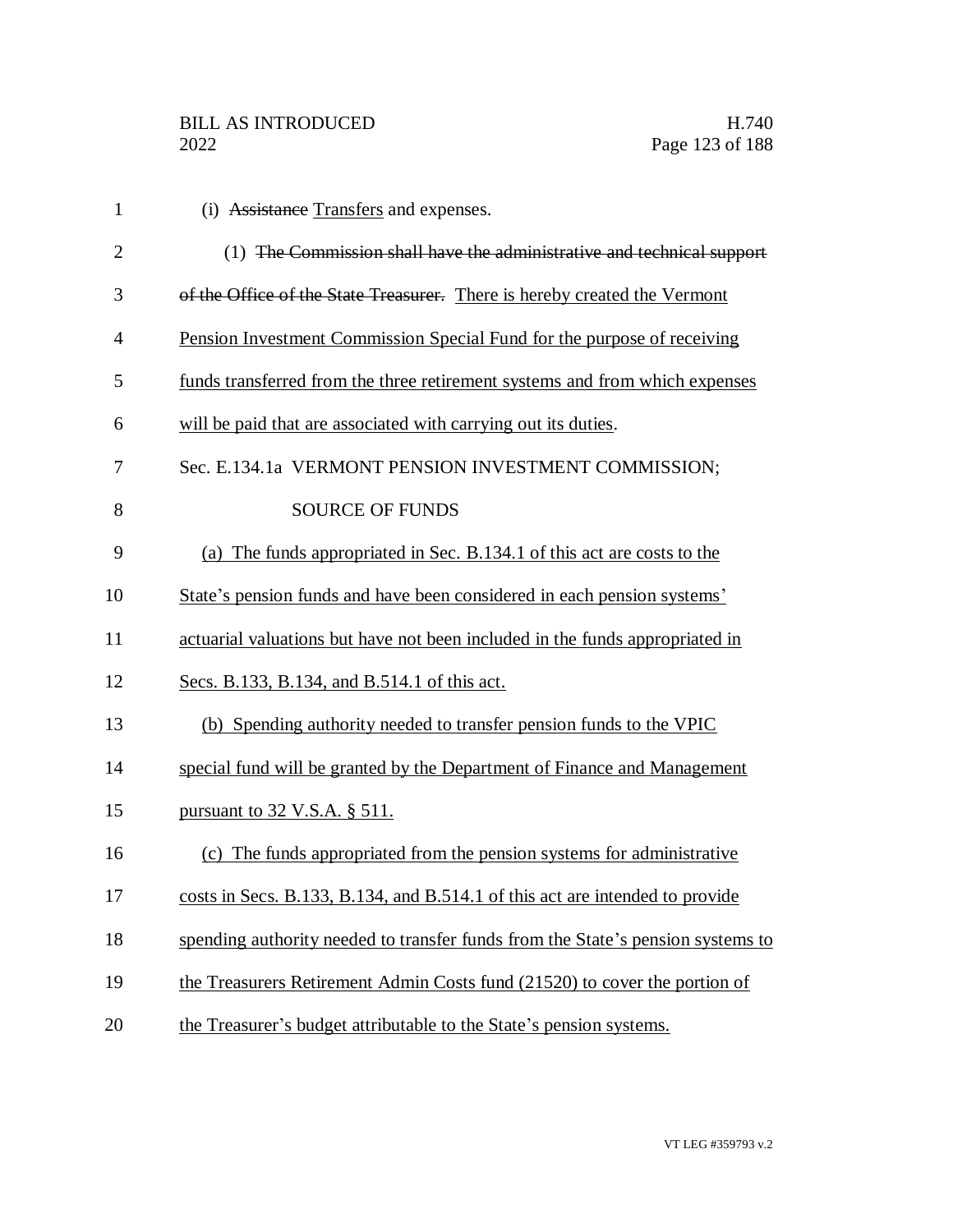| $\mathbf{1}$   | Sec. E.139 GRAND LIST LITIGATION ASSISTANCE                                      |
|----------------|----------------------------------------------------------------------------------|
| $\overline{2}$ | (a) Of the funds appropriated in Sec. B.139 of this act, \$9,000 shall be        |
| 3              | transferred to the Attorney General and \$70,000 shall be transferred to the     |
| $\overline{4}$ | Department of Taxes, Division of Property Valuation and Review and reserved      |
| 5              | and used with any remaining funds from the amount previously transferred for     |
| 6              | final payment of expenses incurred by the Department or towns in defense of      |
| 7              | grand list appeals regarding the reappraisals of the hydroelectric plants and    |
| 8              | other property owned by TransCanada Hydro Northeast, Inc. and its successor      |
| 9              | Great River Hydro, LLC in the State of Vermont.                                  |
| 10             | Sec. E.142 PAYMENTS IN LIEU OF TAXES                                             |
| 11             | (a) This appropriation is for State payments in lieu of property taxes under     |
| 12             | 32 V.S.A. chapter 123, subchapter 4, and the payments shall be calculated in     |
| 13             | addition to and without regard to the appropriations for PILOT for Montpelier    |
| 14             | and for correctional facilities elsewhere in this act. Payments in lieu of taxes |
| 15             | under this section shall be paid from the PILOT Special Fund under 32 V.S.A.     |
| 16             | § 3709.                                                                          |
| 17             | (b) Notwithstanding subsection (a) of this section, the payments under this      |
| 18             | section shall be adjusted so that the total payments made under Secs. E.142,     |
| 19             | E.143, and E.144 do not exceed 100 percent of the assessed value of State        |
| 20             | buildings defined by $32$ V.S.A. § 3701(2).                                      |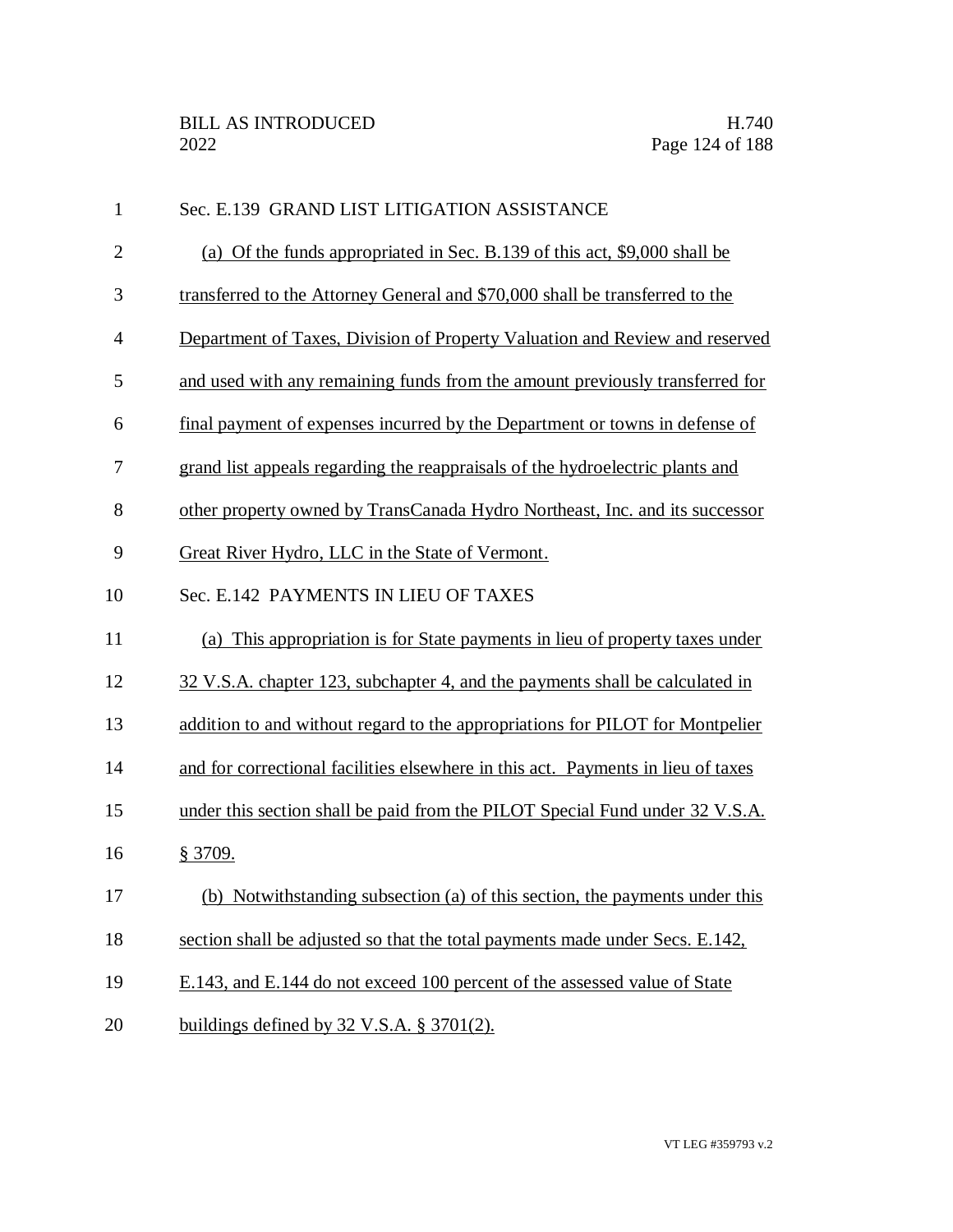| $\mathbf{1}$   | Sec. E.143 PAYMENTS IN LIEU OF TAXES - MONTPELIER                              |
|----------------|--------------------------------------------------------------------------------|
| $\overline{2}$ | (a) Payments in lieu of taxes under this section shall be paid from the        |
| 3              | PILOT Special Fund under 32 V.S.A. § 3709.                                     |
| 4              | Sec. E.144 PAYMENTS IN LIEU OF TAXES - CORRECTIONAL                            |
| 5              | <b>FACILITIES</b>                                                              |
| 6              | (a) Payments in lieu of taxes under this section shall be paid from the        |
| 7              | PILOT Special Fund under 32 V.S.A. § 3709.                                     |
|                | *** Protection to Persons and Property ***                                     |
| 8              | Sec. E.203 RESTORATIVE JUSTICE WORKING GROUP; REPORT                           |
| 9              | (a) Creation. There is created the Restorative Justice Working Group to        |
| 10             | evaluate the organization of Vermont's criminal justice system concerning      |
| 11             | restorative justice programming and services generally, with a focus on the    |
| 12             | administration and funding of pretrial services, court diversion programs, and |
| 13             | community justice center services.                                             |
| 14             | (b) Membership. The Working Group shall be composed of the following           |
| 15             | nine members:                                                                  |
| 16             | (1) a local representative from a Community Justice Center currently           |
| 17             | funded by the of the Vermont Department of Corrections, selected by the        |
| 18             | directors of Vermont's Community Justice Centers;                              |
| 19             | (2) a county-level representative from the court diversion and pretrial        |
| 20             | services program, or an affiliated county-level restorative justice program,   |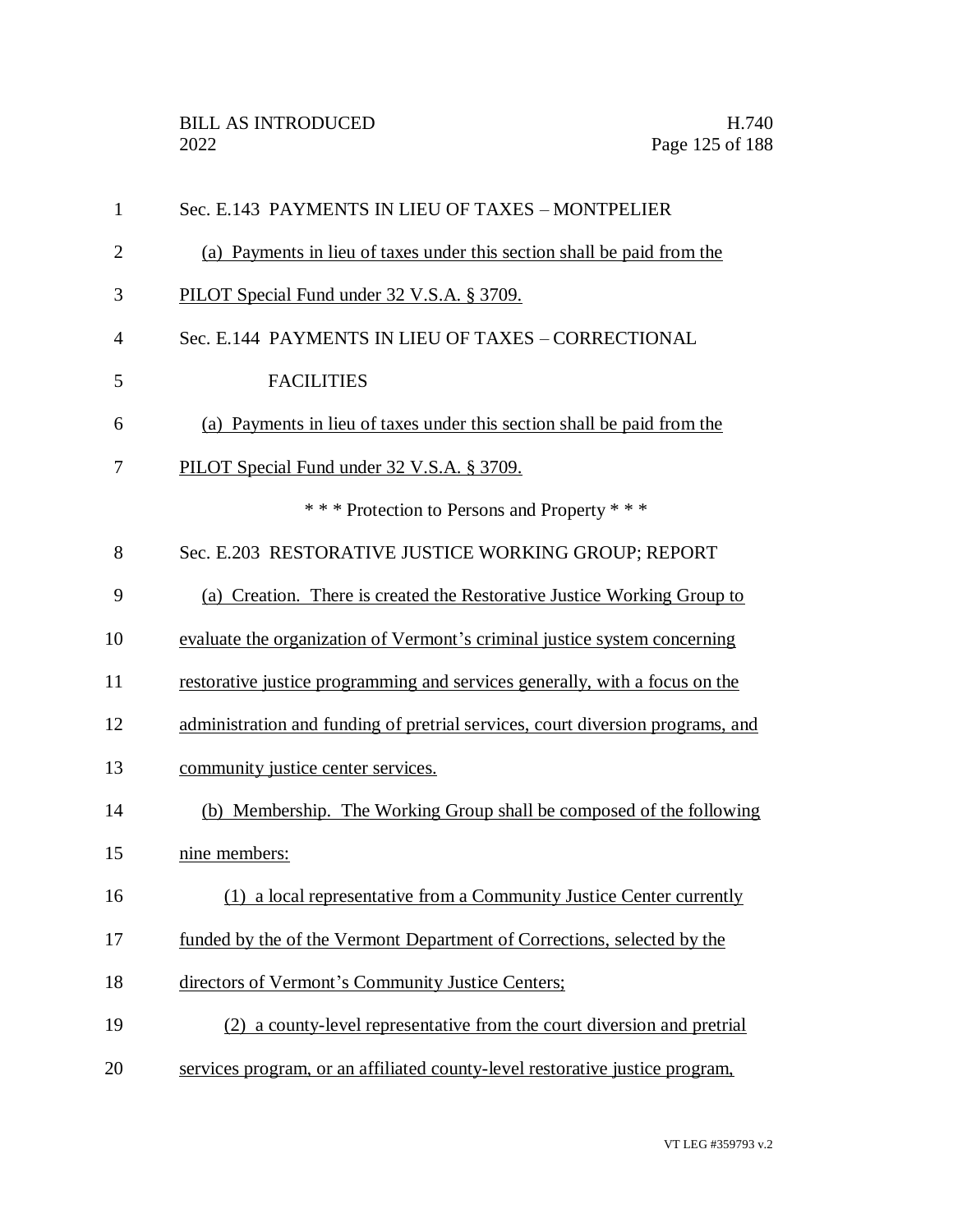| $\mathbf{1}$   | currently funded by the Office of the Vermont Attorney General, selected by      |
|----------------|----------------------------------------------------------------------------------|
| $\overline{2}$ | the Vermont Association of Court Diversion and Pretrial Services;                |
| 3              | (3) a district-level representative from a Balanced and Restorative              |
| $\overline{4}$ | Justice program provider currently funded by the Vermont Department of           |
| 5              | Children and Families director, selected by the directors of Vermont's           |
| 6              | Balanced and Restorative Justice program providers;                              |
| 7              | (4) a representative from the Department of State's Attorneys and                |
| 8              | Sheriffs;                                                                        |
| 9              | (5) the Chief Superior Judge of the Vermont Superior Court or designee;          |
| 10             | (6) the Commissioner of Corrections or designee;                                 |
| 11             | (7) the Vermont Attorney General or designee;                                    |
| 12             | (8) the Vermont Defender General or designee; and                                |
| 13             | (9) the Commissioner for Children and Families or designee.                      |
| 14             | (c) Powers and duties. The Working Group shall study the roles,                  |
| 15             | relationships, and funding of the various entities providing restorative justice |
| 16             | programming and services in the State of Vermont. The Working Group's            |
| 17             | study shall:                                                                     |
| 18             | (1) identify any disparities or variation between administrative rules,          |
| 19             | policies, procedures, practices, and results of restorative justice programming  |
| 20             | and services in different areas of the State;                                    |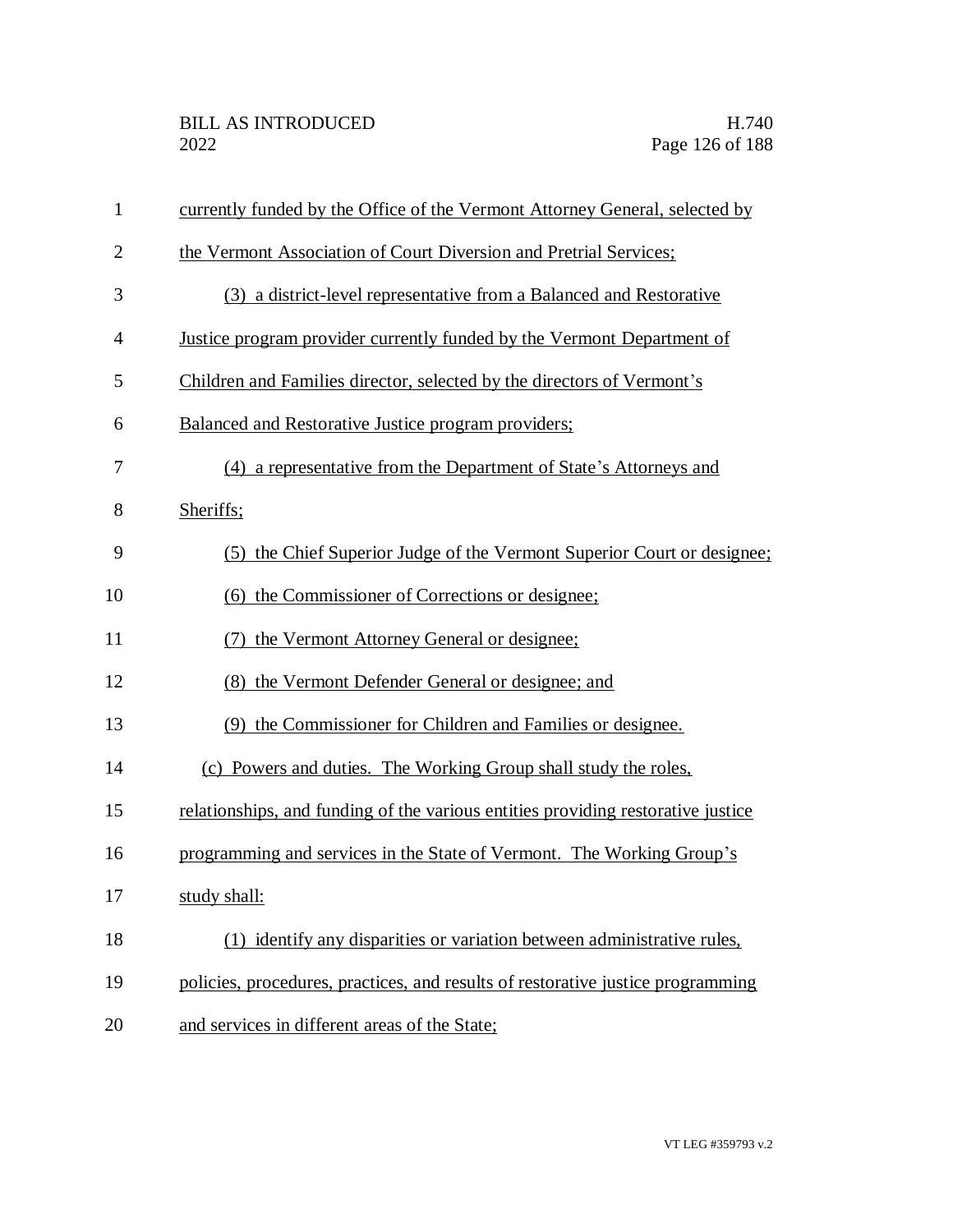| $\mathbf{1}$   | (2) evaluate the system of restorative justice programming and services         |
|----------------|---------------------------------------------------------------------------------|
| $\overline{2}$ | that ensures geographic equity throughout the State, equal access for all       |
| 3              | Vermonters, and adequate resources for all providers;                           |
| $\overline{4}$ | (3) review and recommend any changes to ensure streamlined                      |
| 5              | restorative justice programming and services, which coordinates the roles,      |
| 6              | responsibilities, and funding mechanisms of the Department of Corrections, the  |
| 7              | Office of the Attorney General, the Department for Children and Families, and   |
| 8              | any other entity that administers restorative justice programming and services  |
| 9              | in the State;                                                                   |
| 10             | (4) recommend any changes to ensure a coherent statutory framework              |
| 11             | for all restorative justice programming and services in the State; and          |
| 12             | (5) ensure that any proposed changes to restorative justice programming         |
| 13             | and services in the State reflect and serve restorative justice principles.     |
| 14             | (d) Assistance. The Working Group shall have the administrative,                |
| 15             | technical, and legal assistance of the Department of Corrections, the Office of |
| 16             | the Attorney General, and the Department for Children and Families. The         |
| 17             | Department of Corrections, the Office of the Attorney General, and the          |
| 18             | Department for Children and Families shall coordinate and assist the Working    |
| 19             | Group in the writing of any reports. The Working Group may solicit input and    |
| 20             | participation from other stakeholders in furtherance of its purpose.            |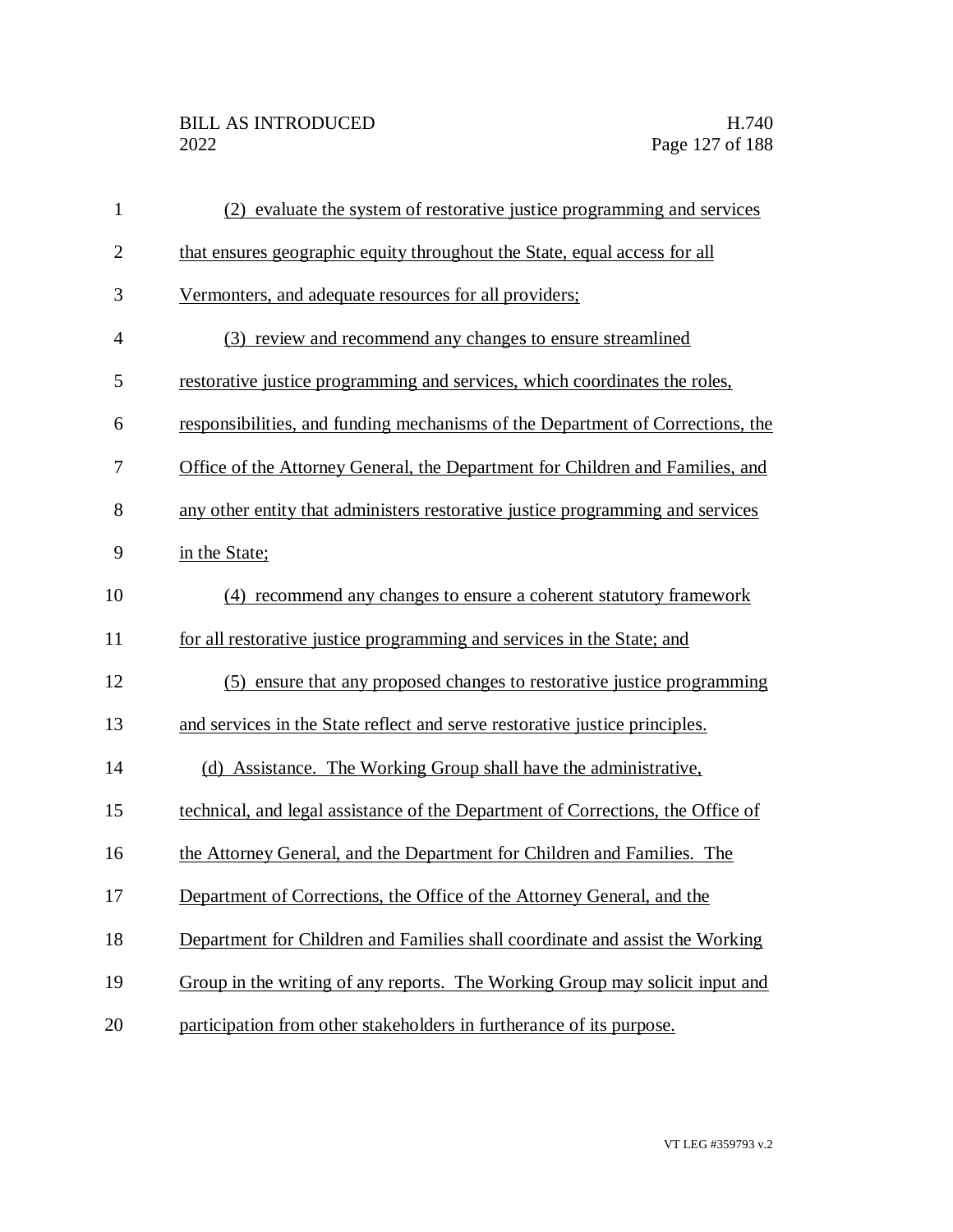| $\mathbf{1}$   | (e) Report. On or before January 15, 2023, the Working Group shall             |
|----------------|--------------------------------------------------------------------------------|
| $\overline{2}$ | submit a written report to the House Committees on Corrections and             |
| 3              | Institutions, on Judiciary, and on Appropriations, and the Senate Committees   |
| $\overline{4}$ | on Institutions, on Judiciary, and on Appropriations with its findings and any |
| 5              | recommendations for legislative action.                                        |
| 6              | (f) Meetings.                                                                  |
| 7              | (1) The Chief Superior Judge or designee shall call the first meeting of       |
| 8              | the Working Group to occur on or after July 1, 2022.                           |
| 9              | (2) The Working Group shall select a chair from among its members at           |
| 10             | the first meeting.                                                             |
| 11             | (3) The Working Group shall meet a sufficient number of times to fulfill       |
| 12             | its power and duties and issue a timely report.                                |
| 13             | (4) A majority of the membership shall constitute a quorum.                    |
| 14             | (5) Notwithstanding 1 V.S.A. $\S$ 172, an action may be taken by the           |
| 15             | Working Group with the assent of a majority of the members attending and       |
| 16             | voting, assuming a quorum.                                                     |
| 17             | (6) The Working Group shall cease to exist on February 15, 2023.               |
| 18             | Sec. E.208 PUBLIC SAFETY - ADMINISTRATION                                      |
| 19             | (a) The Commissioner of Public Safety is authorized to enter into a            |
| 20             | performance-based contract with the Essex County Sheriff's Department to       |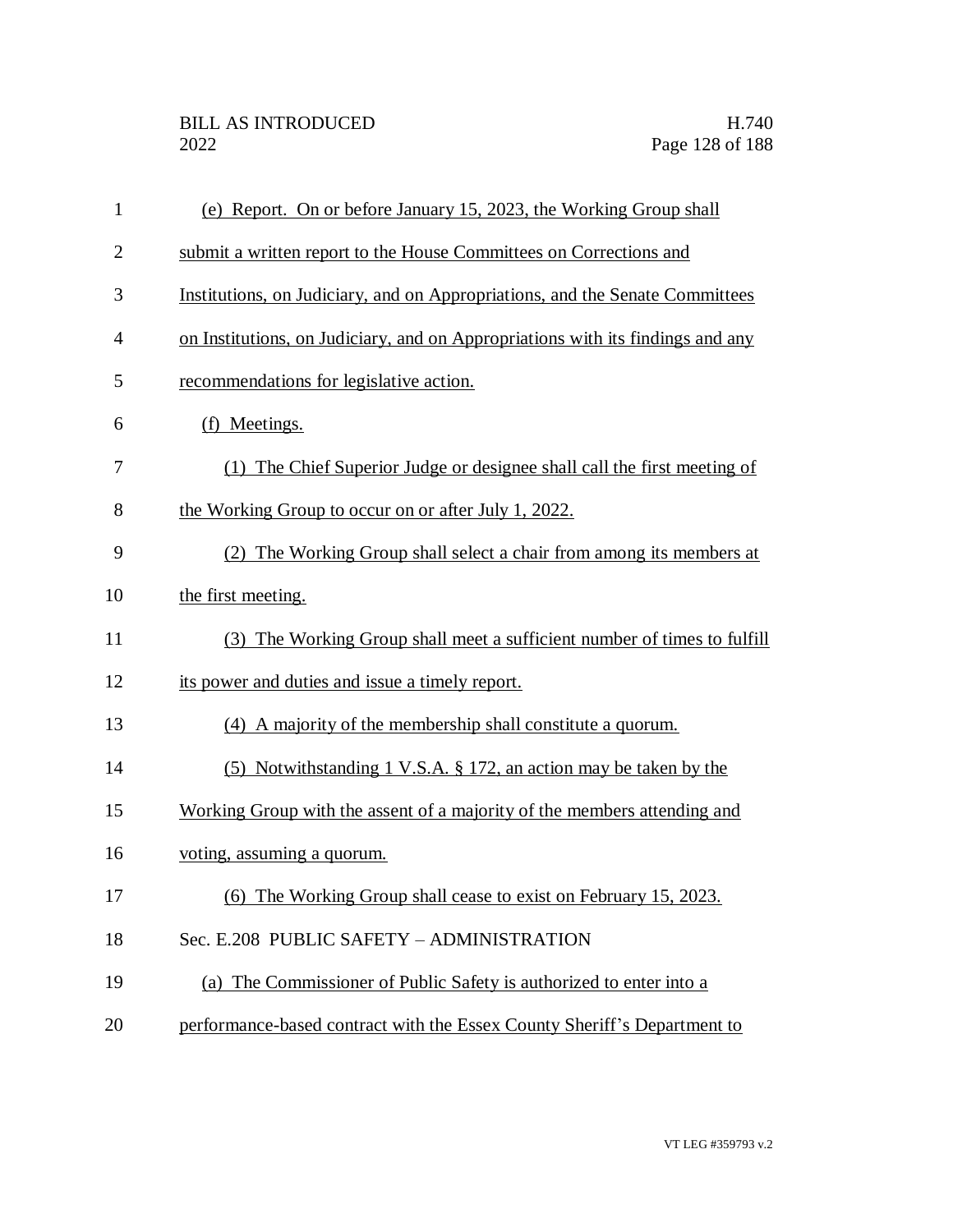| $\mathbf{1}$   | provide law enforcement service activities agreed upon by both the                 |
|----------------|------------------------------------------------------------------------------------|
| $\overline{2}$ | Commissioner of Public Safety and the Sheriff.                                     |
| 3              | Sec. E.209 PUBLIC SAFETY - STATE POLICE                                            |
| $\overline{4}$ | (a) Of the General Fund appropriation in Sec. B.209, \$35,000 shall be             |
| 5              | available to the Southern Vermont Wilderness Search and Rescue Team, which         |
| 6              | comprises State Police, the Department of Fish and Wildlife, county sheriffs,      |
| 7              | and local law enforcement personnel in Bennington, Windham, and Windsor            |
| 8              | Counties, for snowmobile enforcement.                                              |
| 9              | (b) Of the General Fund appropriation in Sec. B.209, \$405,000 is allocated        |
| 10             | for grants in support of the Drug Task Force. Of this amount, \$190,000 shall      |
| 11             | be used by the Vermont Drug Task Force to fund three town task force               |
| 12             | officers. These town task force officers shall be dedicated to enforcement         |
| 13             | efforts with respect to both regulated drugs as defined in 18 V.S.A. $\S$ 4201(29) |
| 14             | and the diversion of legal prescription drugs. Any unobligated funds may be        |
| 15             | allocated by the Commissioner to fund the work of the Drug Task Force or           |
| 16             | carried forward.                                                                   |
| 17             | Sec. E.209.1 PUBLIC SAFETY - VERMONT STATE POLICE; DISPATCH                        |
| 18             | WORKING GROUP; TRANSITION PROPOSAL; REPORT                                         |
| 19             | (a) Creation. The Commissioner of the Department of Public Safety shall            |
| 20             | convene a working group for the purpose of reaching agreement on a proposal        |
| 21             | to transition to a new dispatch model.                                             |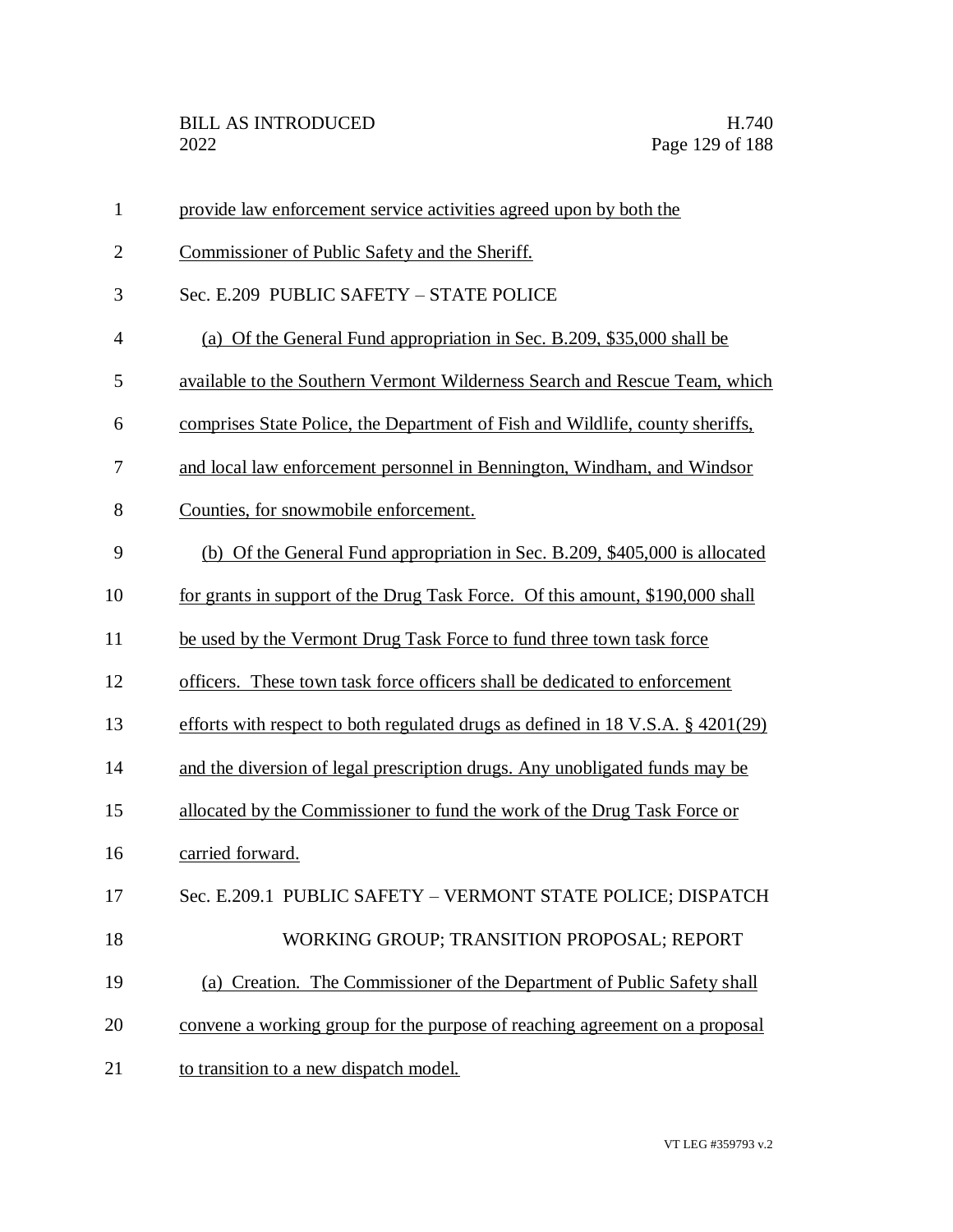| $\mathbf{1}$   | (b) Membership. The working group shall be composed of the following            |
|----------------|---------------------------------------------------------------------------------|
| $\overline{2}$ | members:                                                                        |
| 3              | (1) one representative of the Vermont State Police, selected by the             |
| $\overline{4}$ | Commissioner of Public Safety;                                                  |
| 5              | (2) two representatives of local legislative bodies, selected by the            |
| 6              | Vermont League of Cities and Towns, one of which utilizes a state-dispatch      |
| 7              | center and one of which utilizes an existing regional or local dispatch center; |
| 8              | (3) one representative of an existing local or regional dispatch center,        |
| 9              | selected by the Vermont League of Cities and Towns;                             |
| 10             | (4) two police chiefs, selected by the Vermont Police Chiefs                    |
| 11             | Association, one of whom utilizes a state-dispatch center and one of whom       |
| 12             | utilizes an existing regional or local dispatch center;                         |
| 13             | (5) one emergency medical responder, selected by the Vermont EMS                |
| 14             | <b>Advisory Committee;</b>                                                      |
| 15             | (6) one firefighter, selected by the Vermont State Firefighters                 |
| 16             | Association;                                                                    |
| 17             | (7) one sheriff, selected by the Vermont Sheriffs Association; and              |
| 18             | (8) one representative of the Enhanced 9-1-1 Board, selected by the             |
| 19             | Board Chair.                                                                    |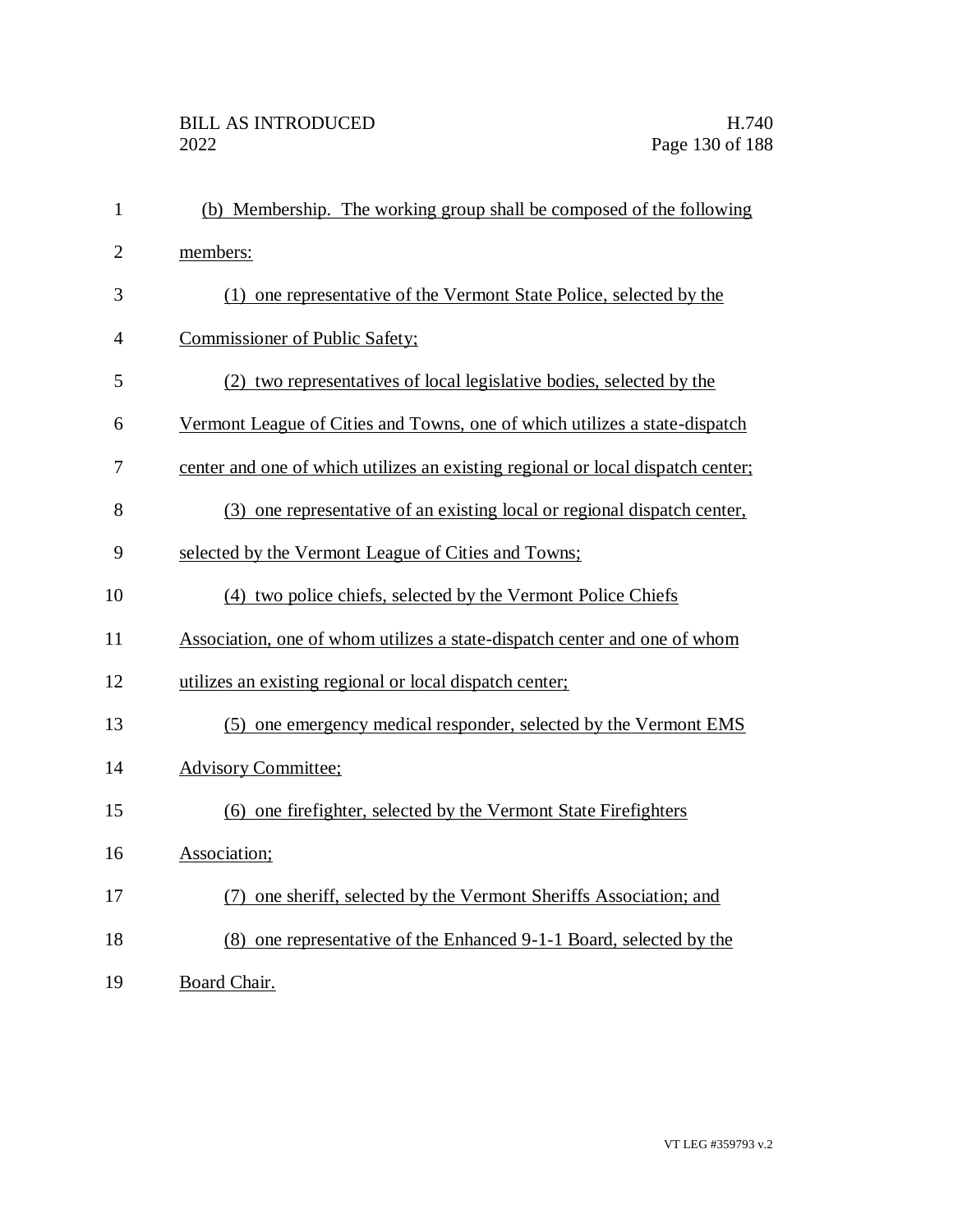| $\mathbf{1}$ | (c) Powers and duties. The working group shall develop a proposal to              |
|--------------|-----------------------------------------------------------------------------------|
| $\mathbf{2}$ | transition to a regional dispatch model. In developing the proposal, the          |
| 3            | working group shall:                                                              |
| 4            | (1) consider and document, for each town, how much is currently spent             |
| 5            | on dispatch services in contrast to the projected costs under a regional dispatch |
| 6            | model, which responder services have been provided for that funding, and to       |
| 7            | whom payment has been made for these services; and                                |
| 8            | (2) identify a transitional timeline and the tasks to be completed within         |
| 9            | that timeline for transitioning to a regional dispatch model and recommend        |
| 10           | funding sources for the new model that resolves funding inequities between        |
| 11           | those towns paying for services using local funds and those towns receiving       |
| 12           | services funded by the State.                                                     |
| 13           | (d) Report. On or before January 15, 2023, the working group shall submit         |
| 14           | a report to the House and Senate Committees on Government Operations and          |
| 15           | on Appropriations, the House Committee on Ways and Means, and the Senate          |
| 16           | Committee on Finance. The report shall identify the working group's               |
| 17           | recommendations for implementing the new dispatch model, including a              |
| 18           | recommendation for how transition funds should be spent and                       |
| 19           | recommendations for ongoing funding for the new model.                            |
| 20           | (e) Meetings.                                                                     |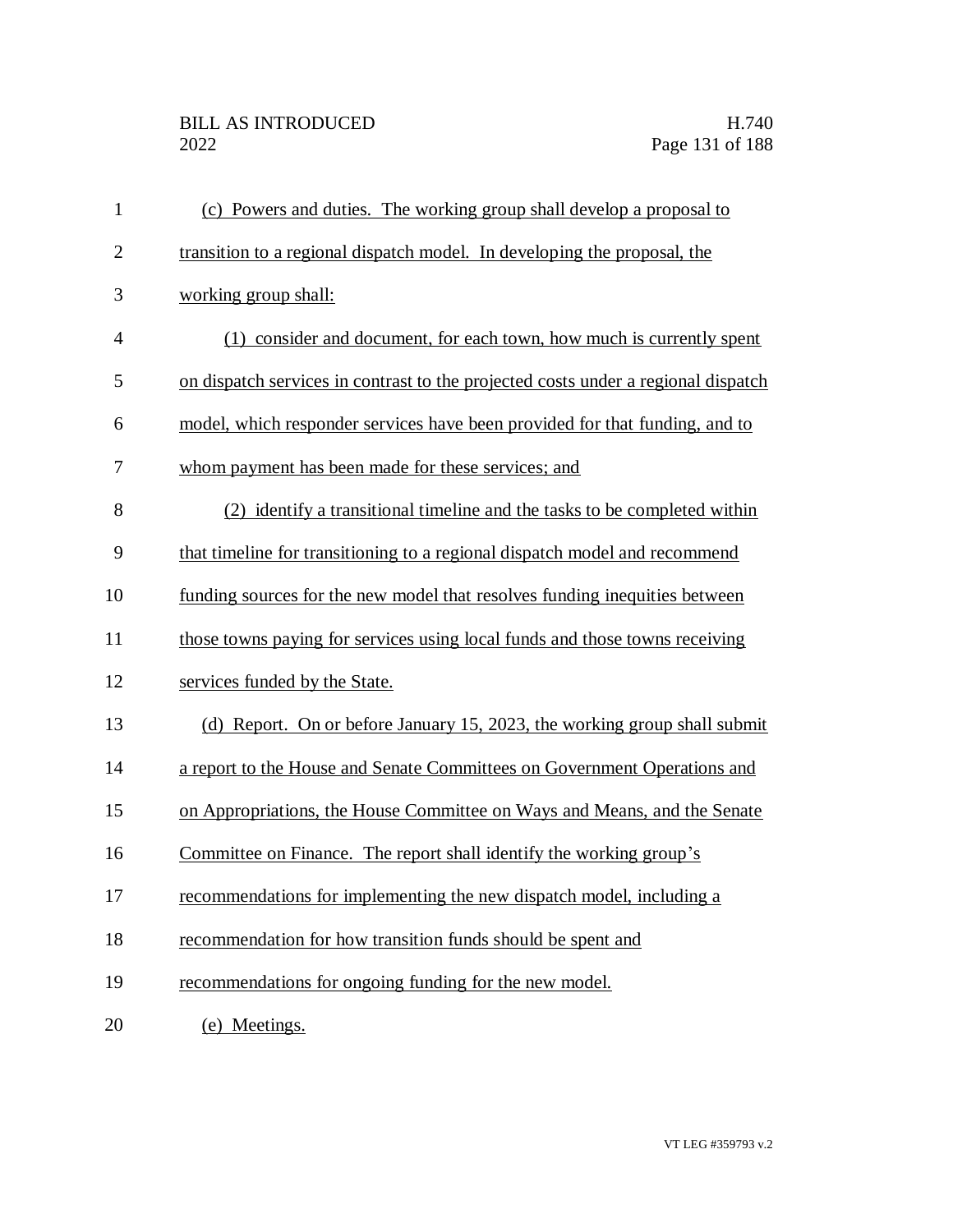| $\mathbf{1}$   | (1) The Commissioner of the Department of Public Safety or designee                |
|----------------|------------------------------------------------------------------------------------|
| $\overline{2}$ | shall call the first meeting of the working group.                                 |
| 3              | (2) The working group shall determine its chair from among the                     |
| $\overline{4}$ | members of the working group.                                                      |
| 5              | (3) A majority of the membership shall constitute a quorum.                        |
| 6              | (f) Assistance. The working group shall have the administrative, technical,        |
| $\overline{7}$ | and legal assistance of the Department of Public Safety.                           |
| 8              | (g) Approval of appropriation use.                                                 |
| 9              | (1) If the General Assembly approves, through the enactment of                     |
| 10             | legislation, the working group's recommendation, the \$11,000,000                  |
| 11             | appropriated in Sec. B.1100(b) of this act and held in reserve for transition to a |
| 12             | new dispatch model may be released to the extent that it is needed for             |
| 13             | implementing the recommendation. Any portion not needed to support the             |
| 14             | transition shall revert to the General Fund.                                       |
| 15             | (2) If the General Assembly does not approve the transition to a new               |
| 16             | dispatch model through the enactment of legislation, the \$11,000,000 held in      |
| 17             | reserve shall revert in its entirety to the General Fund, and the Department of    |
| 18             | Public Safety shall continue to provide dispatch service to those local agencies   |
| 19             | to which the Department is currently providing dispatch services.                  |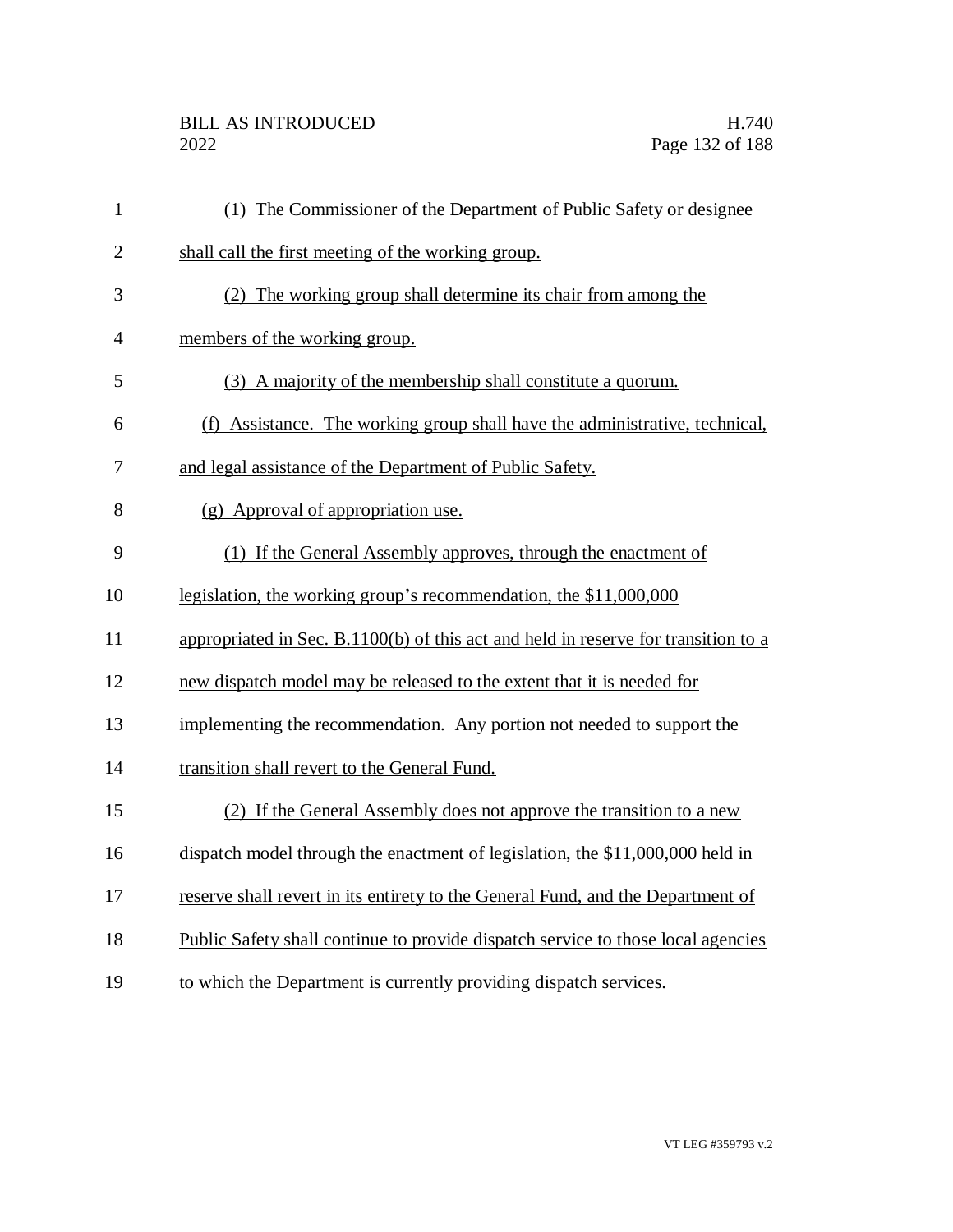| $\mathbf{1}$   | Sec. E.212 PUBLIC SAFETY - FIRE SAFETY                                         |
|----------------|--------------------------------------------------------------------------------|
| $\overline{2}$ | (a) Of the funds appropriated in Sec. B.212 of this act, \$55,000 shall be     |
| 3              | granted to the Vermont Rural Fire Protection Task Force for the purpose of     |
| 4              | designing dry hydrants.                                                        |
| 5              | Sec. E.215 MILITARY - ADMINISTRATION                                           |
| 6              | (a) The amount of \$1,319,834 shall be disbursed to the Vermont Student        |
| 7              | <b>Assistance Corporation for the National Guard Tuition Benefit Program</b>   |
| 8              | established in 16 V.S.A. § 2857.                                               |
| 9              | Sec. E.219 MILITARY - VETERANS' AFFAIRS                                        |
| 10             | (a) Of the funds appropriated in Sec. B.219 of this act, \$1,000 shall be used |
| 11             | for continuation of the Vermont Medal Program; \$4,800 shall be used for the   |
| 12             | expenses of the Governor's Veterans' Advisory Council; \$7,500 shall be used   |
| 13             | for the Veterans' Day parade; and \$10,000 shall be granted to the American    |
| 14             | Legion for the Boys' State and Girls' State programs.                          |
| 15             | Sec. E.232 OFFICE OF PROFESSIONAL REGULATION; REPORT                           |
| 16             | (a) On or before December 15, 2022, the Office of Professional Regulation      |
| 17             | shall submit a report to the General Assembly outlining how to restore and     |
| 18             | maintain the fiscal health of the Office of Professional Regulation Regulatory |
| 19             | Fee Fund. The report shall be submitted to the House Committees on             |
| 20             | Government Operations, on Ways and Means, and on Appropriations as well        |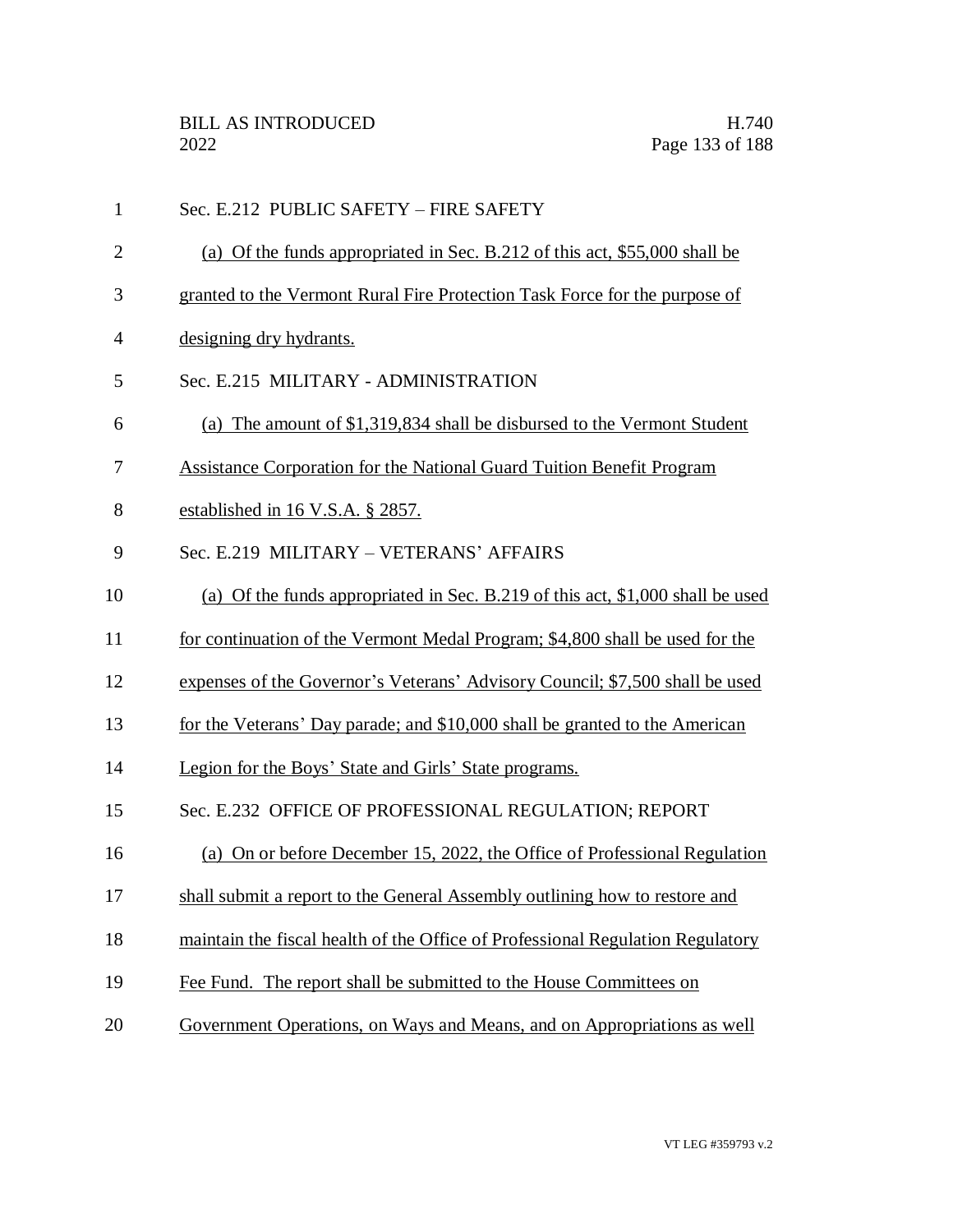| $\mathbf{1}$   | as the Senate Committees on Government Operations, on Finance, and on            |
|----------------|----------------------------------------------------------------------------------|
| $\overline{2}$ | Appropriations.                                                                  |
| 3              | Sec. E.240 CANNABIS CONTROL BOARD                                                |
| $\overline{4}$ | (a) The funds appropriated for the Cannabis Control Board in Sec. B240 of        |
| 5              | this act include one-time special funds of \$703,432 to support phase two of the |
| 6              | license application and seed to sale tracking information technology system.     |
| 7              | * * * Human Services * * *                                                       |
| 8              | Sec. E.300 FUNDING FOR THE OFFICE OF THE HEALTH CARE                             |
| 9              | <b>ADVOCATE</b>                                                                  |
| 10             | (a) Of the funds appropriated in Sec. B.300 of this act, \$1,577,406 shall be    |
| 11             | used for the contract with the Office of the Health Care Advocate.               |
| 12             | Sec. E.301 SECRETARY'S OFFICE - GLOBAL COMMITMENT:                               |
| 13             | (a) The Agency of Human Services (AHS) shall use the funds appropriated          |
| 14             | in this section for payment of the actuarially certified premium required under  |
| 15             | the intergovernmental agreement between the Agency of Human Services and         |
| 16             | the managed care entity, the Department of Vermont Health Access, as             |
| 17             | provided for in the Global Commitment for Health Waiver (Global                  |
| 18             | Commitment) approved by the Centers for Medicare and Medicaid Services           |
| 19             | under Section 1115 of the Social Security Act.                                   |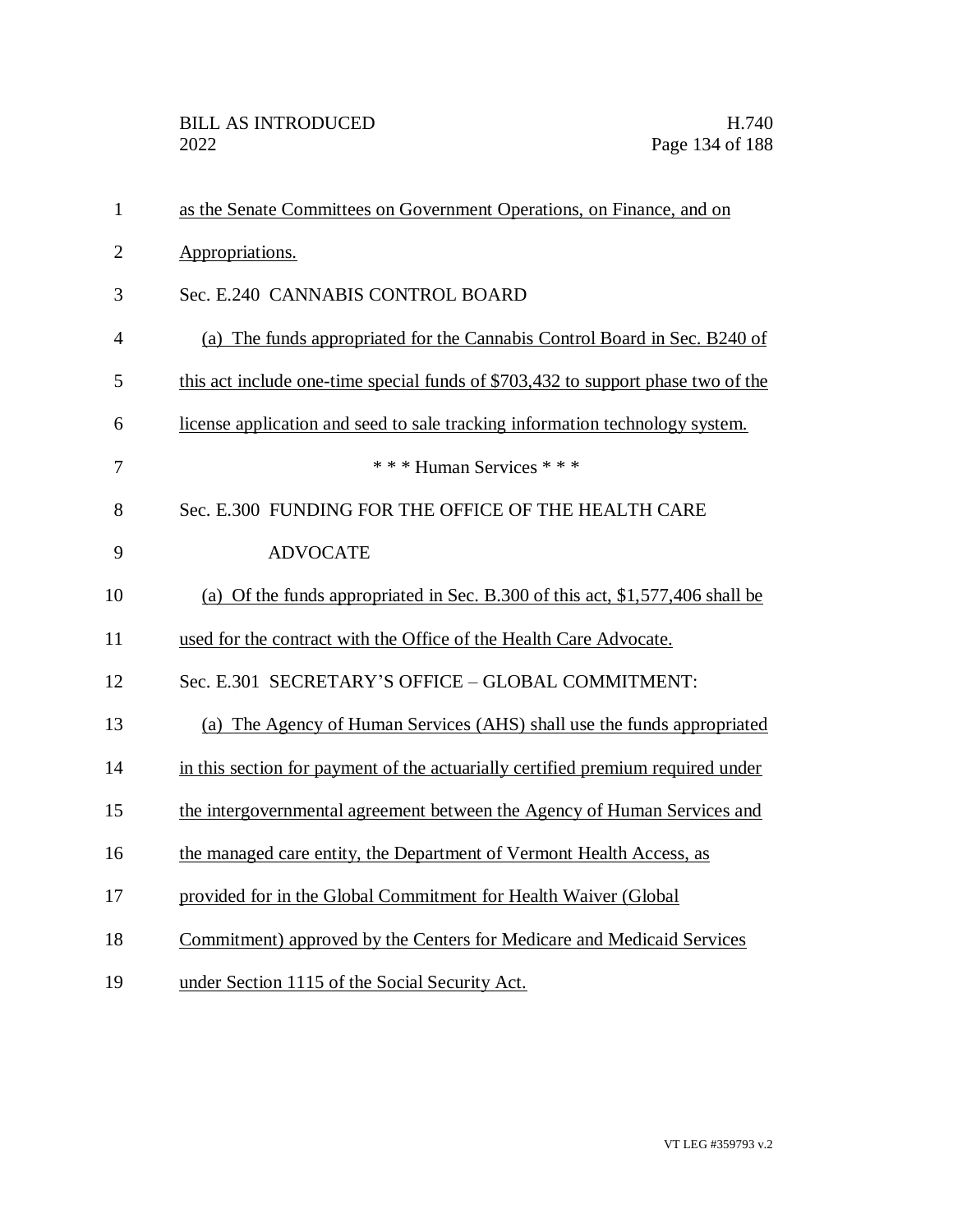| $\mathbf{1}$   | (b) In addition to the State funds appropriated in this section, a total       |
|----------------|--------------------------------------------------------------------------------|
| $\mathbf{2}$   | estimated sum of \$25,231,644 is anticipated to be certified as State matching |
| 3              | funds under the Global Commitment as follows:                                  |
| $\overline{4}$ | (1) \$22,230,100 certified State match available from local education          |
| 5              | agencies for eligible special education school-based Medicaid services under   |
| 6              | the Global Commitment. This amount combined with \$28,269,900 of federal       |
| 7              | funds appropriated in Sec. B.301 of this act equals a total estimated          |
| 8              | expenditure of \$50,500,000. An amount equal to the amount of the federal      |
| 9              | matching funds for eligible special education school-based Medicaid services   |
| 10             | under Global Commitment shall be transferred from the Global Commitment        |
| 11             | Fund to the Medicaid Reimbursement Special Fund created in 16 V.S.A.           |
| 12             | § 2959a.                                                                       |
| 13             | (2) \$3,001,544 certified State match available from local designated          |
| 14             | mental health and developmental services agencies for eligible mental health   |
| 15             | services provided under Global Commitment.                                     |
| 16             | (c) Up to \$4,034,170 is transferred from the AHS Federal Receipts Holding     |
| 17             | Account to the Interdepartmental Transfer Fund consistent with the amount      |
| 18             | appropriated in Section B.301 – Secretary's Office – Global Commitment of      |
| 19             | this act.                                                                      |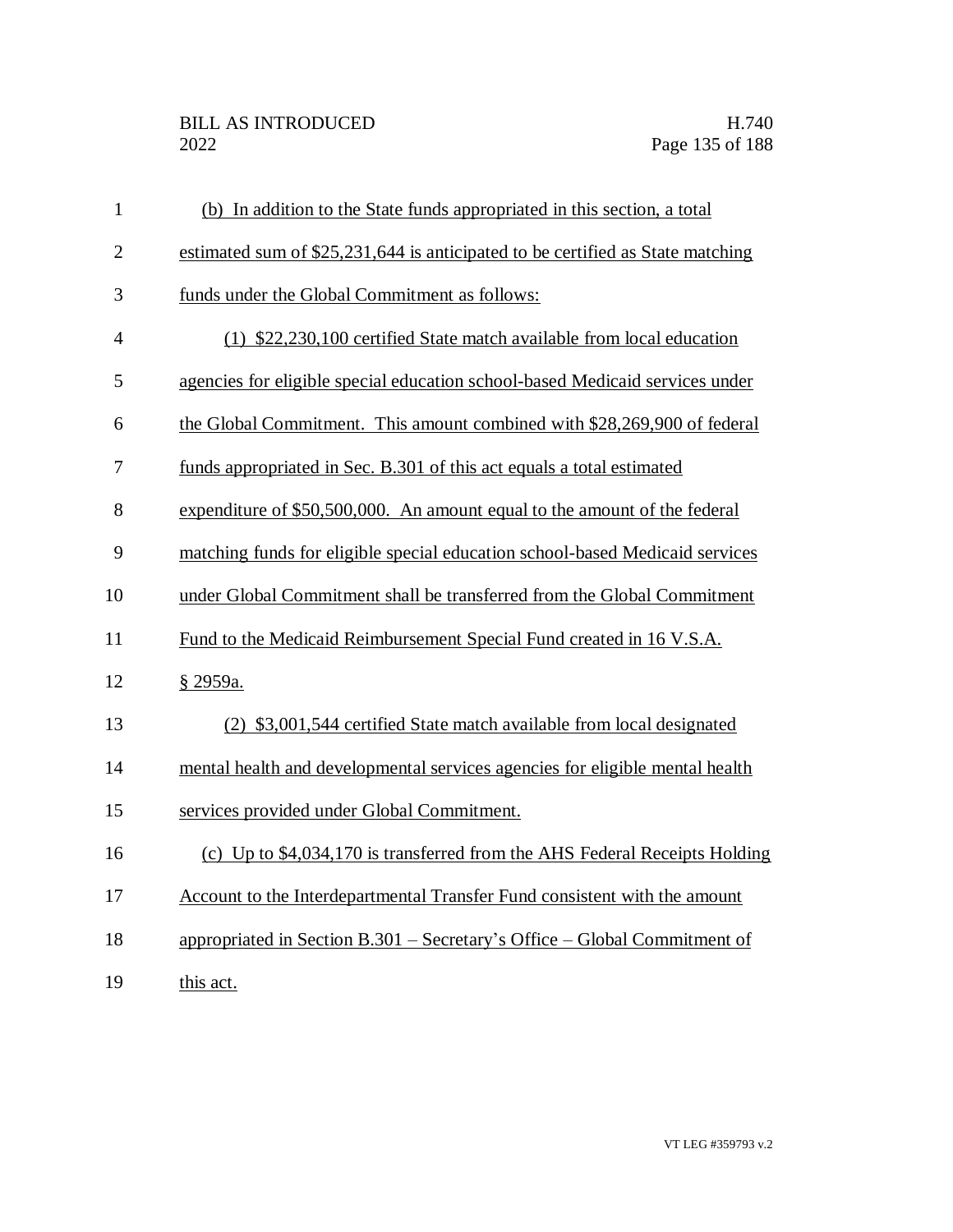| $\mathbf{1}$   | Sec. E.301.1 GLOBAL COMMITMENT APPROPRIATIONS; TRANSFER;                         |
|----------------|----------------------------------------------------------------------------------|
| $\overline{2}$ | <b>REPORT</b>                                                                    |
| 3              | (a) In order to facilitate the end-of-year close out for fiscal year 2023, the   |
| $\overline{4}$ | Secretary of Human Services, with approval from the Secretary of                 |
| 5              | Administration, may make transfers among the appropriations authorized for       |
| 6              | Medicaid and Medicaid-waiver program expenses, including Global                  |
| 7              | Commitment appropriations outside the Agency of Human Services. At least         |
| 8              | three business days prior to any transfer, the Agency shall submit to the Joint  |
| 9              | Fiscal Office a proposal of transfers to be made pursuant to this section. A     |
| 10             | final report on all transfers made under this section shall be made to the Joint |
| 11             | Fiscal Committee for review at the September 2023 meeting. The purpose of        |
| 12             | this section is to provide the Agency with limited authority to modify the       |
| 13             | appropriations to comply with the terms and conditions of the Global             |
| 14             | Commitment for Health waiver approved by the Centers for Medicare and            |
| 15             | Medicaid Services under Section 1115 of the Social Security Act.                 |
| 16             | Sec. E.301.2 GLOBAL COMMITMENT WAIVER AMENDMENT                                  |
| 17             | (a) The Secretary of Human Services is authorized to seek to extend or           |
| 18             | renew Vermont's Global Commitment to Health Section 1115 Demonstration           |
| 19             | Waiver, which is currently set to expire on June 30, 2022. The Agency of         |
| 20             | Human Services shall strive to maintain or increase the State's flexibility to   |
| 21             | use Global Commitment investment dollars to increase access to care and          |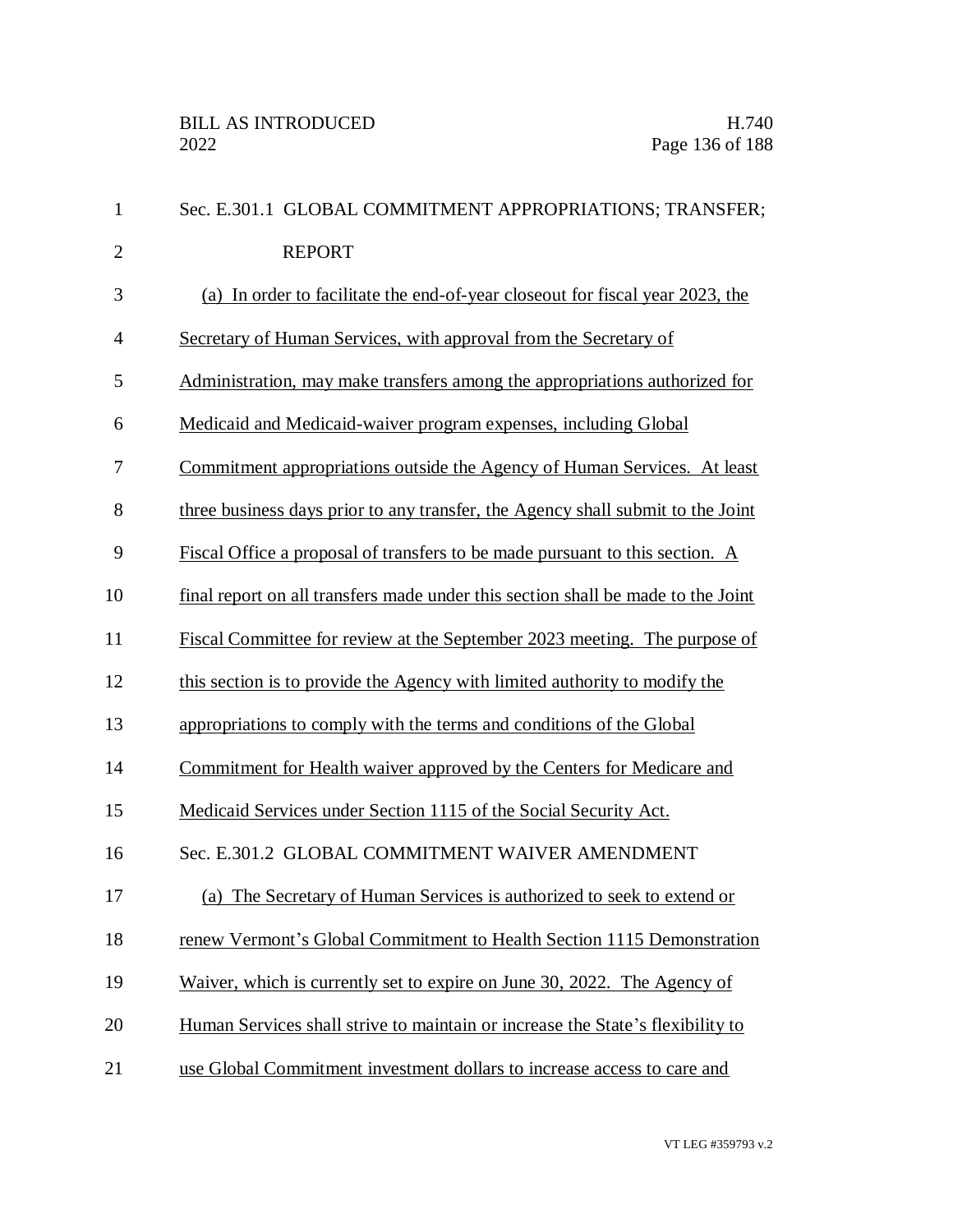| $\mathbf{1}$   | coverage, improve health outcomes, strengthen health care delivery, and          |
|----------------|----------------------------------------------------------------------------------|
| $\overline{2}$ | promote transformation to value-based and integrated models of care.             |
| 3              | Sec. E.306 VERMONT HEALTH BENEFIT EXCHANGE RULES                                 |
| $\overline{4}$ | (a) The Agency of Human Services may adopt rules pursuant to 3 V.S.A.            |
| 5              | chapter 25 to conform Vermont's rules regarding health care eligibility and      |
| 6              | enrollment and the operation of the Vermont Health Benefit Exchange to state     |
| 7              | and federal law and guidance. The Agency may use the emergency rules             |
| 8              | process pursuant to 3 V.S.A. § 844 prior to June 30, 2023, but only in the event |
| 9              | that new state or federal law or guidance require Vermont to amend or adopt      |
| 10             | its rules in a time frame that cannot be accomplished under the traditional      |
| 11             | <u>rulemaking process. An emergency rule adopted under these exigent</u>         |
| 12             | circumstances shall be deemed to meet the standard for the adoption of           |
| 13             | emergency rules required pursuant to $3 \text{ V.S.A.}$ \$ 844(a).               |
| 14             | Sec. E.306.1 SEPARATE INDIVIDUAL AND SMALL GROUP HEALTH                          |
| 15             | <b>INSURANCE MARKETS FOR PLAN YEAR 2023 IF</b>                                   |
| 16             | FEDERAL SUBSIDIES ARE EXTENDED                                                   |
| 17             | (a) Purpose. The purpose of this section is to allow for separate individual     |
| 18             | and small group health insurance markets for plan year 2023 in the event that    |
| 19             | Congress extends increased opportunities for federal advanced premium tax        |
| 20             | credits to include plan year 2023 and that extension is enacted by September 1,  |
| 21             | 2022.                                                                            |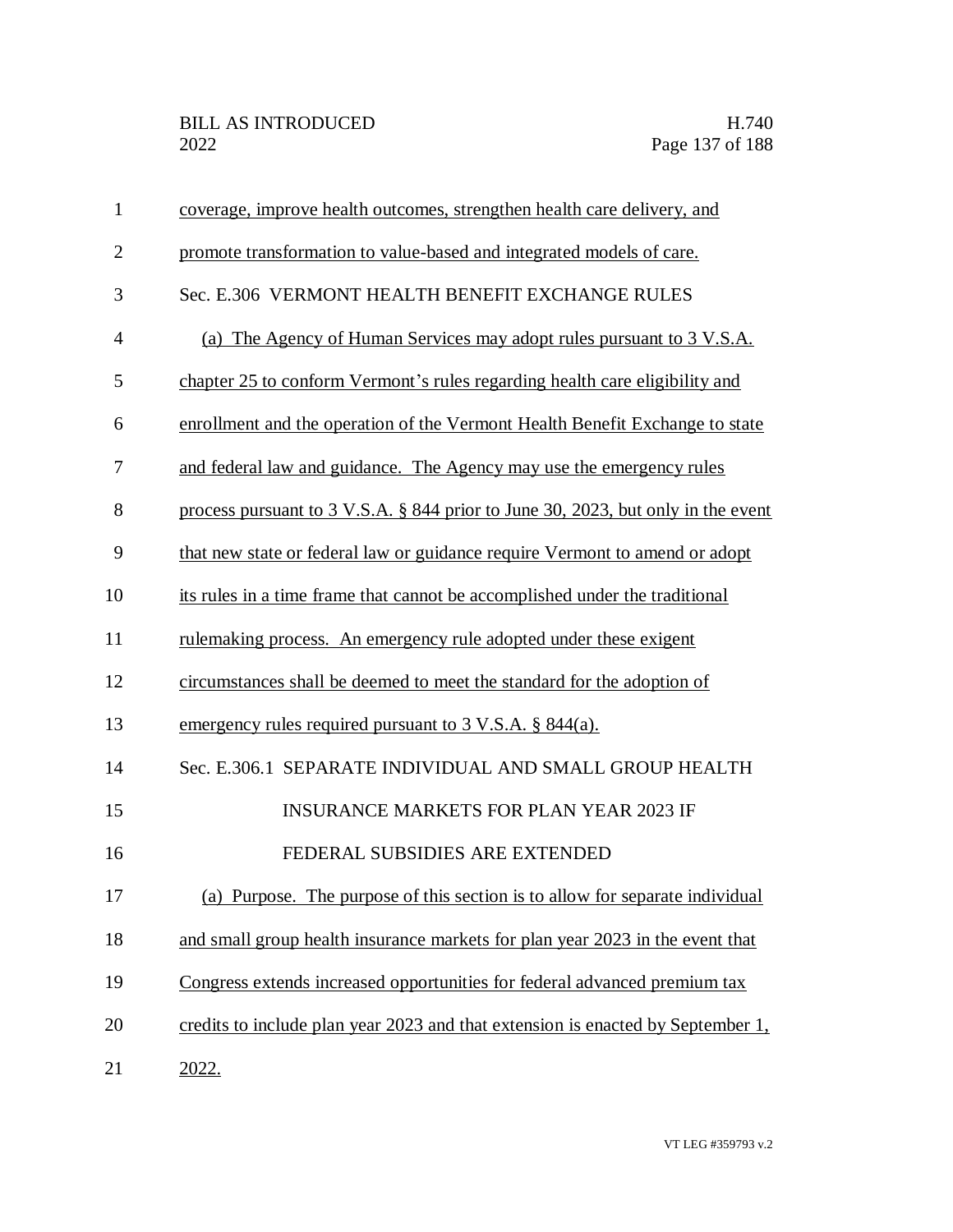| $\mathbf{1}$   | (b) Definitions. As used in this section, "health benefit plan," "registered          |
|----------------|---------------------------------------------------------------------------------------|
| $\overline{2}$ | carrier," and "small employer" have the same meanings as in 33 V.S.A.                 |
| 3              | <u>§ 1811.</u>                                                                        |
| $\overline{4}$ | (c) Separate plans and community rating. Notwithstanding any provision                |
| 5              | of 33 V.S.A. § 1811 to the contrary, if the Department of Vermont Health              |
| 6              | Access, after consultation with interested stakeholders, determines on or before      |
| 7              | September 1, 2022 that Congress has extended the increased opportunities for          |
| 8              | federal premium assistance originally made available through the American             |
| 9              | Rescue Plan Act of 2021, Pub. L. No. 117-2 to eligible households purchasing          |
| 10             | qualified health benefit plans in the individual market to include plan year          |
| 11             | 2023, or has made substantially similar opportunities available, then for plan        |
| 12             | year 2023, a registered carrier shall:                                                |
| 13             | (1) offer separate health benefit plans to individuals and families in the            |
| 14             | individual market and to small employers in the small group market;                   |
| 15             | (2) apply community rating in accordance with 33 V.S.A. $\S$ 1811(f) to               |
| 16             | determine the premiums for the carrier's plan year 2023 individual market             |
| 17             | plans separately from the premiums for its small group market plans; and              |
| 18             | (3) file premium rates with the Green Mountain Care Board pursuant to                 |
| 19             | <u>8 V.S.A. § 4062 separately for the carrier's individual market and small group</u> |
| 20             | market plans.                                                                         |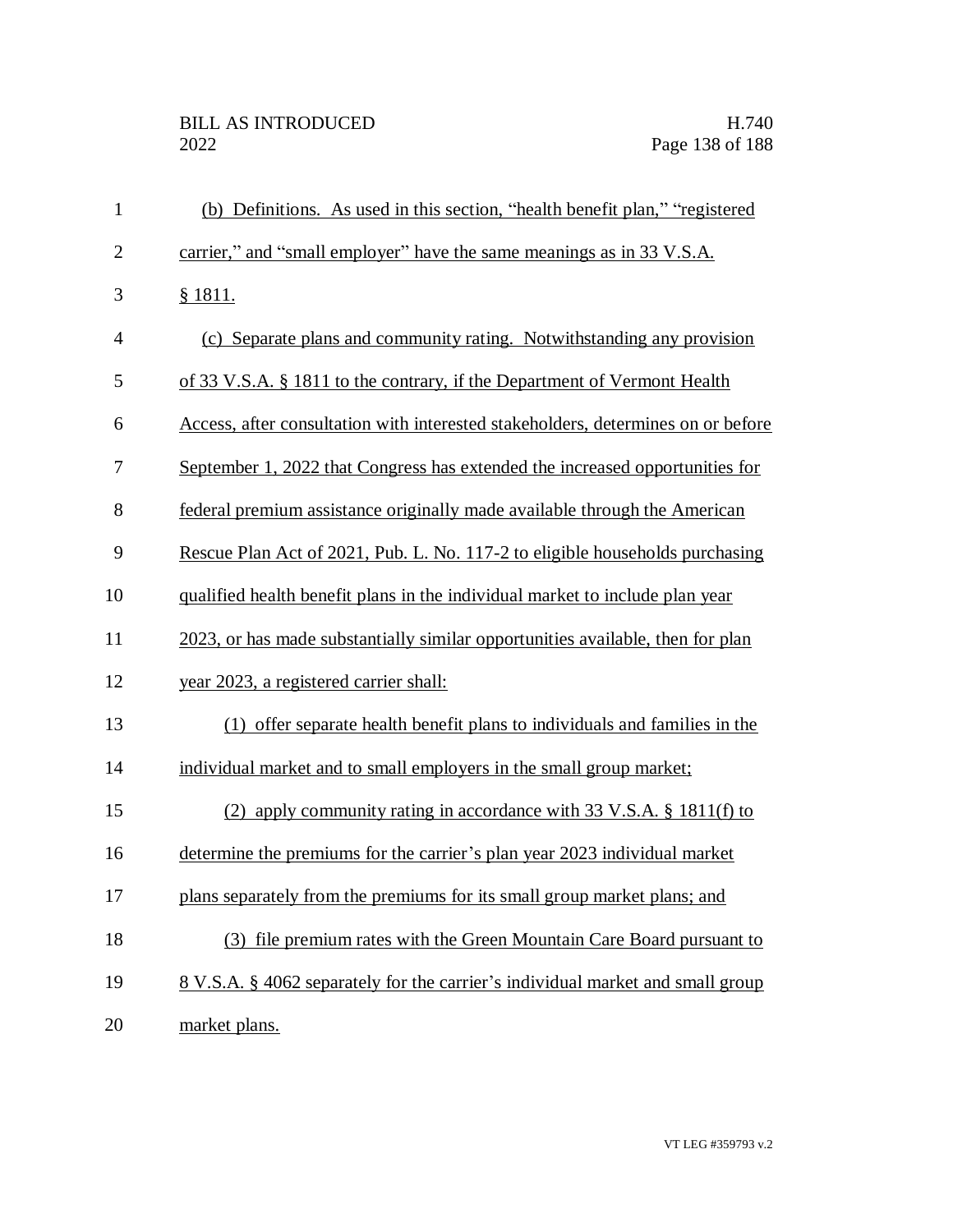| $\mathbf{1}$   | Sec. E.312 HEALTH - PUBLIC HEALTH                                              |
|----------------|--------------------------------------------------------------------------------|
| $\overline{2}$ | (a) AIDS/HIV funding.                                                          |
| 3              | (1) In fiscal year 2023 and as provided in this section, the Department of     |
| $\overline{4}$ | Health shall provide grants in the amount of \$475,000 in AIDS Medication      |
| 5              | Rebates special funds to the Vermont AIDS service and peer-support             |
| 6              | organizations for client-based support services. The Department of Health      |
| 7              | AIDS Program shall meet at least quarterly with the Community Advisory         |
| 8              | Group (CAG) with current information and data relating to service initiatives. |
| 9              | The funds shall be allocated according to an RFP process.                      |
| 10             | (2) In fiscal year 2023 and as provided in this section, the Department of     |
| 11             | Health shall provide grants in the amount of \$295,000 to the following        |
| 12             | organizations:                                                                 |
| 13             | (A) Vermont CARES - \$135,000;                                                 |
| 14             | (B) AIDS Project of Southern Vermont - \$105,000; and                          |
| 15             | (C) HIV/HCV Resource Center - \$55,000.                                        |
| 16             | (3) Ryan White Title II funds for AIDS services and the Vermont                |
| 17             | Medication Assistance Program (VMAP) shall be distributed in accordance        |
| 18             | with federal guidelines. The federal guidelines shall not apply to programs or |
| 19             | services funded solely by State general funds.                                 |
| 20             | (A) The Secretary of Human Services shall immediately notify the               |
| 21             | Joint Fiscal Committee if at any time there are insufficient funds in VMAP to  |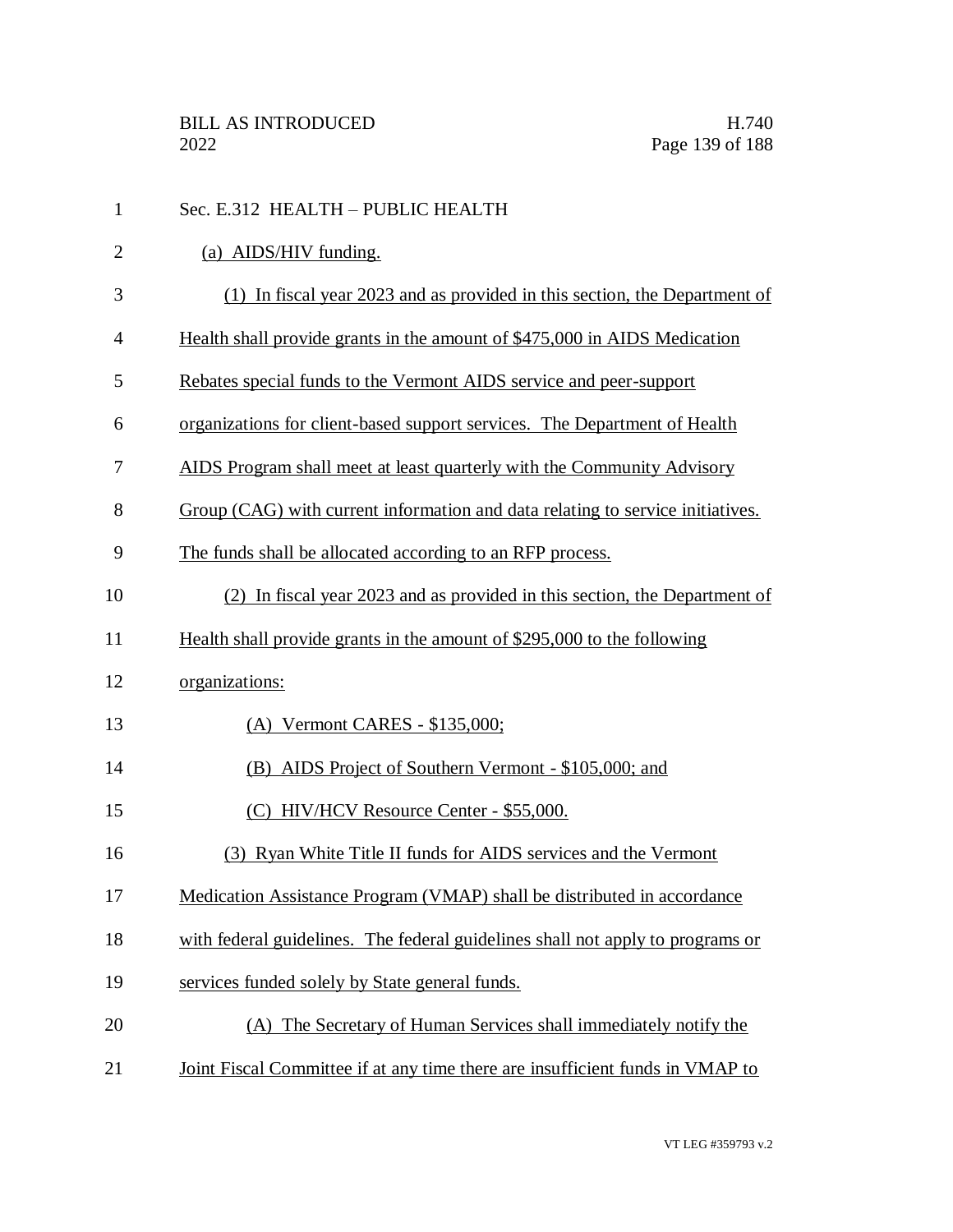| $\mathbf{1}$   | assist all eligible individuals. The Secretary shall work in collaboration with |
|----------------|---------------------------------------------------------------------------------|
| $\overline{2}$ | persons living with HIV/AIDS to develop a plan to continue access to VMAP       |
| 3              | medications until such time as the General Assembly can take action.            |
| $\overline{4}$ | (B) As provided in this section, the Secretary of Human Services                |
| 5              | shall work in collaboration with the VMAP Advisory Committee, which shall       |
| 6              | be composed of not less than 50 percent of members who are living with          |
| 7              | HIV/AIDS. If a modification to the program's eligibility requirements or        |
| 8              | benefit coverage is considered, the Committee shall make recommendations        |
| 9              | regarding the program's formulary of approved medication, related laboratory    |
| 10             | testing, nutritional supplements, and eligibility for the program.              |
| 11             | (4) In fiscal year 2023, the Department of Health shall provide grants in       |
| 12             | the amount of \$100,000 in general funds to Vermont AIDS service                |
| 13             | organizations and other Vermont HIV/AIDS prevention providers for               |
| 14             | community-based HIV prevention programs and services. These funds shall         |
| 15             | be used for HIV/AIDS prevention purposes, including syringe exchange            |
| 16             | programs; improving the availability of confidential and anonymous HIV          |
| 17             | testing; prevention work with at-risk groups such as women, intravenous drug    |
| 18             | users, and people of color; and anti-stigma campaigns. Not more than            |
| 19             | 15 percent of the funds may be used for the administration of such services by  |
| 20             | the recipients of these funds. The method by which these prevention funds are   |
| 21             | distributed shall be determined by mutual agreement of the Department of        |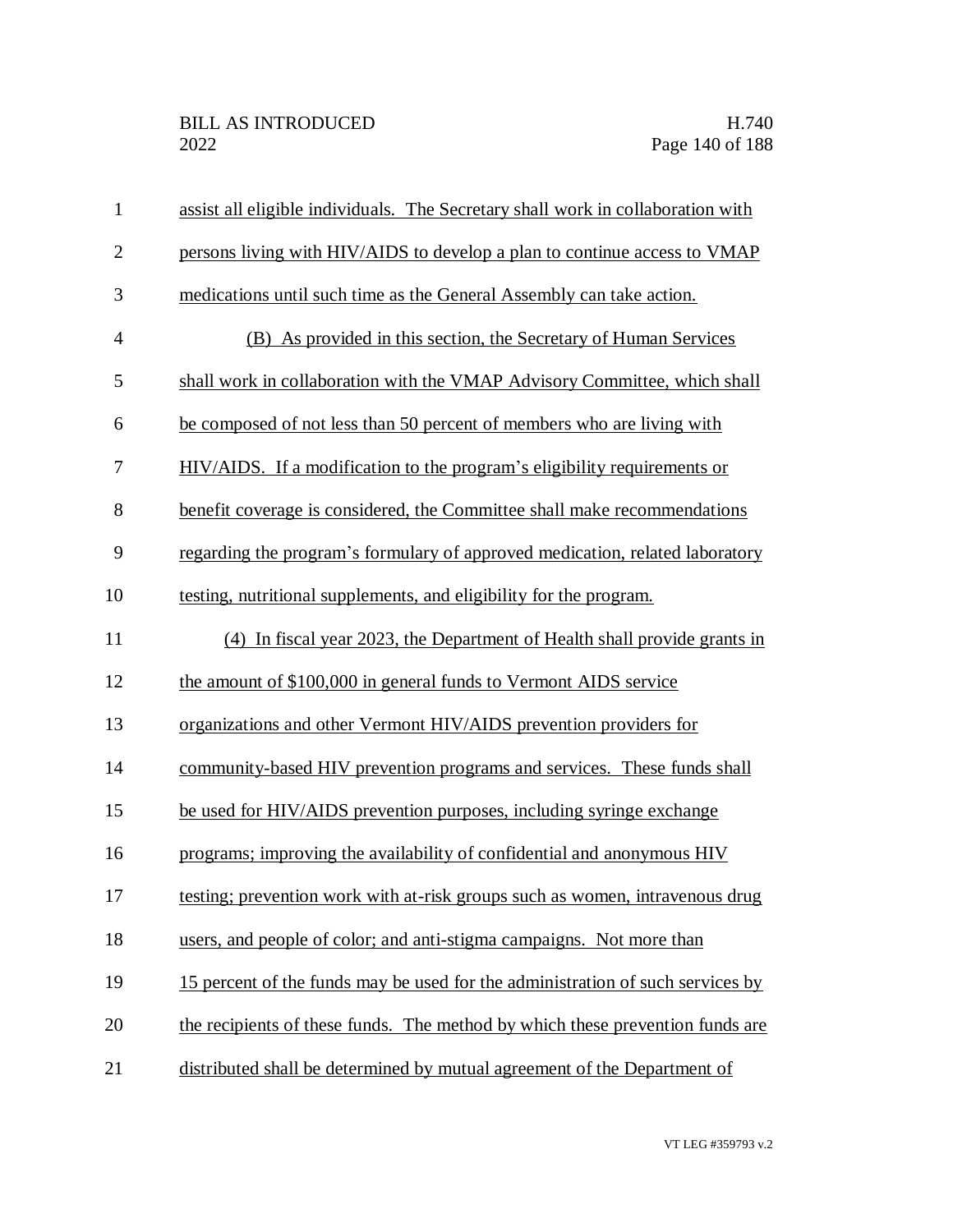| $\mathbf{1}$   | Health and the Vermont AIDS service organizations and other Vermont             |
|----------------|---------------------------------------------------------------------------------|
| $\overline{2}$ | HIV/AIDS prevention providers.                                                  |
| 3              | (5) In fiscal year 2023, the Department of Health shall provide grants in       |
| $\overline{4}$ | the amount of \$150,000 in general funds to Vermont AIDS service                |
| 5              | organizations and other Vermont HIV/AIDS prevention providers for syringe       |
| 6              | exchange programs. The method by which these prevention funds are               |
| 7              | distributed shall be determined by mutual agreement of the Department of        |
| 8              | Health, the Vermont AIDS service organizations, and other Vermont               |
| 9              | HIV/AIDS prevention providers. The performance period for these grants will     |
| 10             | be State fiscal year 2023. Grant reporting shall include outcomes and results.  |
| 11             | (6) In fiscal year 2023 and as provided in this section, the Department of      |
| 12             | Health shall provide grants in the amount of \$360,000 for HIV prevention       |
| 13             | programs and \$200,000 to the Howard Center for syringe service programs.       |
| 14             | (7) In fiscal year 2023, the Department of Health shall not reduce any          |
| 15             | grants to the Vermont AIDS service and peer-support organizations or syringe    |
| 16             | service programs from funds appropriated for AIDS/HIV services to levels        |
| 17             | below those in fiscal year 2022 without receiving prior approval from the Joint |
| 18             | Fiscal Committee.                                                               |
| 19             | Sec. E.314 DEPARTMENT OF MENTAL HEALTH; MOBILE CRISIS                           |
| 20             | <b>OUTREACH SERVICES</b>                                                        |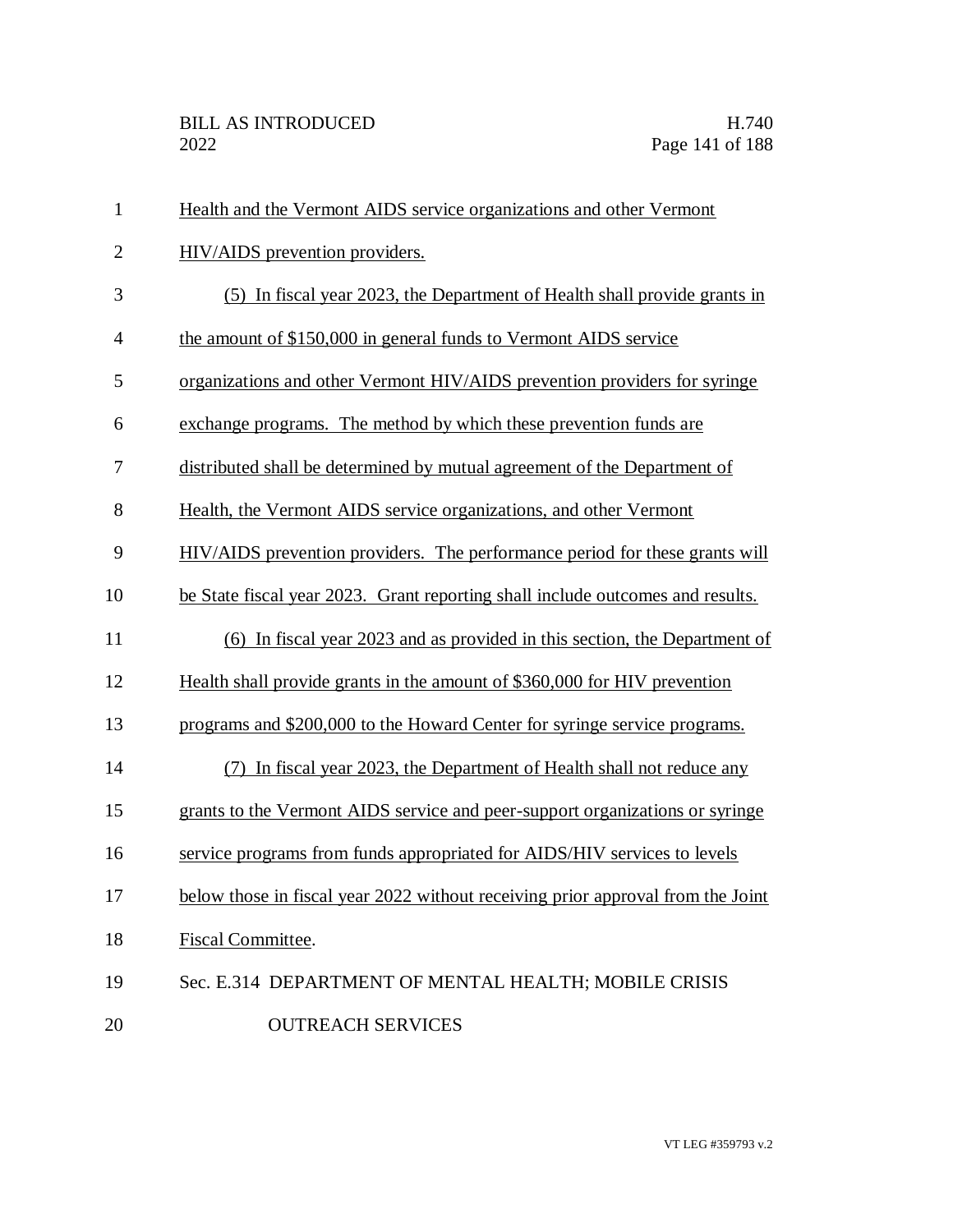| $\mathbf{1}$   | (a) The Department of Mental Health shall build an urgent care model for         |
|----------------|----------------------------------------------------------------------------------|
| $\overline{2}$ | mental health by expanding mobile outreach services based on the                 |
| 3              | Department's analysis of statewide mobile crisis services and gaps pursuant to   |
| $\overline{4}$ | its State Planning Grant from the Centers for Medicare and Medicaid Services.    |
| 5              | The urgent care model shall address geographic gaps and the regions of the       |
| 6              | State in which the lack of mobile outreach is most directly driving unnecessary  |
| 7              | emergency department visits or unnecessary law enforcement responses.            |
| 8              | (b) The new mobile outreach services shall:                                      |
| 9              | (1) be based on evidence-based and trauma-informed practices,                    |
| 10             | including using peer support staff;                                              |
| 11             | (2) be developed in conjunction with the continuum of urgent care                |
| 12             | response related to the new 9-8-8 suicide prevention line; and                   |
| 13             | (3) comply with federal requirements as needed to qualify for three              |
| 14             | years of federal financial participation at an enhanced 85 percent federal match |
| 15             | rate.                                                                            |
| 16             | (c) The Department shall develop a sustainability plan to ensure that the        |
| 17             | services will continue to be available after expiration of the enhanced federal  |
| 18             | match rate.                                                                      |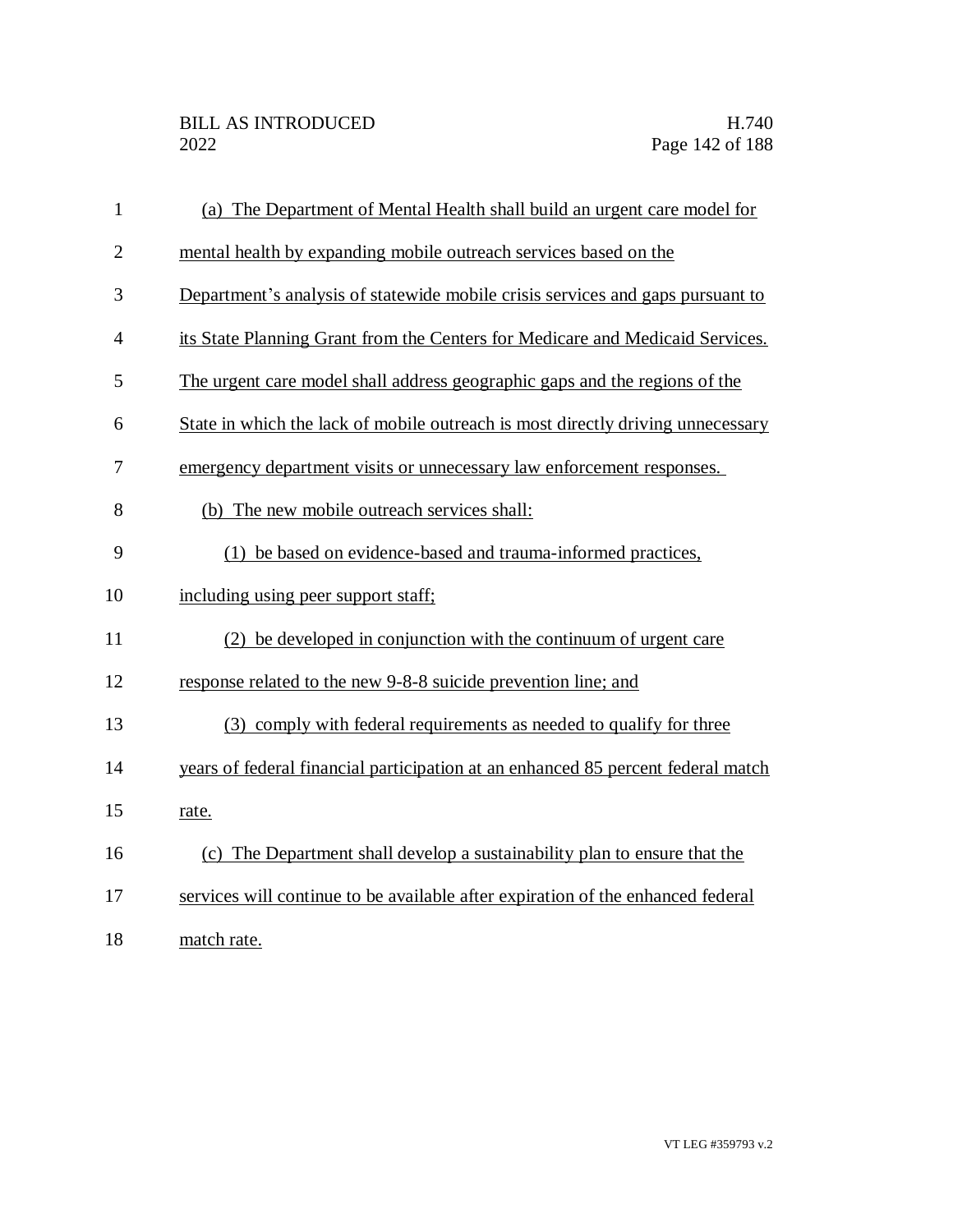| $\mathbf{1}$   | Sec. E.314.1 DEPARTMENT OF MENTAL HEALTH; EMERGENCY                              |
|----------------|----------------------------------------------------------------------------------|
| $\overline{2}$ | DEPARTMENTS; PATIENT EXPERIENCE OF CARE;                                         |
| 3              | <b>REPORT</b>                                                                    |
| $\overline{4}$ | (a) On or before January 15, 2023, the Department of Mental Health shall         |
| 5              | report to the House Committee on Health Care and the Senate Committee on         |
| 6              | Health and Welfare regarding the progress of the health care system in           |
| 7              | improving the patient experience of care for individuals encountering lengthy    |
| 8              | emergency departments waits for admission for inpatient psychiatric treatment.   |
| 9              | The report shall include an assessment of the services offered to these patients |
| 10             | in emergency departments and the extent to which stakeholder input is            |
| 11             | included in decisions about services and patient care.                           |
| 12             | Sec. E.318 CHILD CARE FINANCIAL ASSISTANCE PROGRAM;                              |
| 13             | <b>REPORT</b>                                                                    |
| 14             | (a) On or before October 1, 2024, the Commissioner for Children and              |
| 15             | Families, in consultation with stakeholders, shall submit a report to the House  |
| 16             | Committee on Human Services and to the Senate Committee on Health and            |
| 17             | Welfare:                                                                         |
| 18             | (1) Evaluating the effectiveness of the expenditures resulting from the          |
| 19             | Child Care Financial Assistance Program rate and subsidy changes enacted for     |
| 20             | fiscal year 2020 as set forth in 2019 Acts and Resolves No. 72, Sec. E.318.1,    |
| 21             | the incentive grants set forth in 2019 Acts and Resolves No. 72, Sec. E.318.5,   |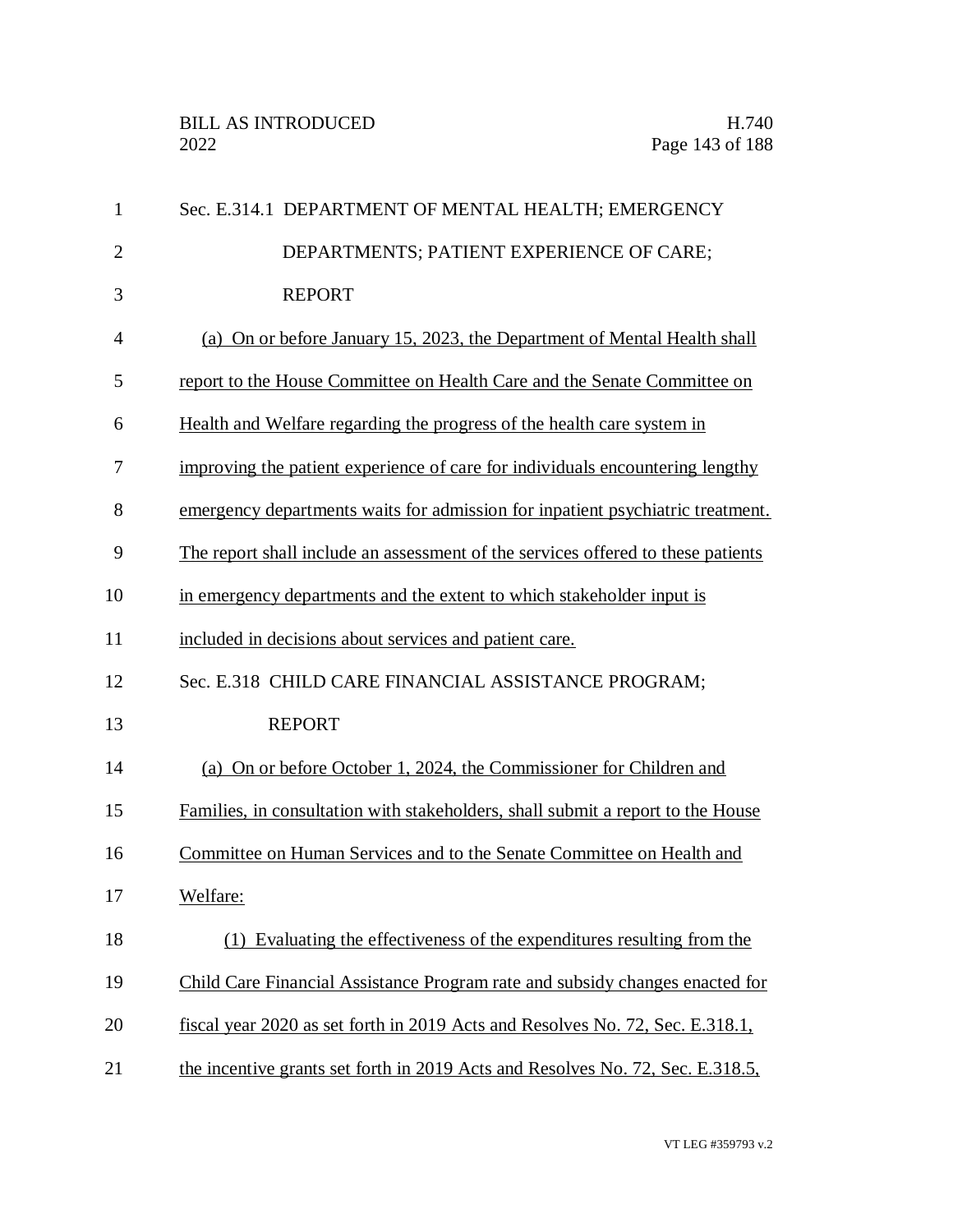| $\mathbf{1}$   | and the stipend or paid internship opportunities for individuals completing the |
|----------------|---------------------------------------------------------------------------------|
| $\overline{2}$ | Child Development Associate Credential at a Vermont technical center set        |
| 3              | forth in 2019 Acts and Resolves No. 72, Sec. E.318.6;                           |
| $\overline{4}$ | (2) making recommendations as to whether the programs and                       |
| 5              | expenditures set forth in 2019 Acts and Resolves No. 72, Secs. E.318.1,         |
| 6              | E.318.5, and E.318.6 should continue; and                                       |
| 7              | (3) evaluating how the programs and expenditures set forth in 2019 Acts         |
| 8              | and Resolves No. 72, Secs. E.318.1, E.318.5, and E.318.6 contribute to          |
| 9              | Vermont's children and young people reaching their potential pursuant to 3      |
| 10             | <u>V.S.A. § 2311.</u>                                                           |
| 11             | Sec. E.318.1 CHILD CARE CAPACITY BUILDING GRANTS                                |
| 12             | (a) Of the funds appropriated in Sec. B.318 of this act, \$800,000 is           |
| 13             | allocated for the purpose of expanding infant and toddler child care capacity.  |
| 14             | (b) The Child Development Division shall award grants to eligible               |
| 15             | applicants. An eligible applicant shall:                                        |
| 16             | (1) be a new or existing regulated, privately owned center-based child          |
| 17             | care program or family child care home in good regulatory standings;            |
| 18             | (2) participate in Child Care Financial Assistance Program (CCFAP);             |
| 19             | (3) provide year-round, full day child care and early learning services;        |
| 20             | (4) provide child care and early learning services for infants and              |
| 21             | toddlers; and                                                                   |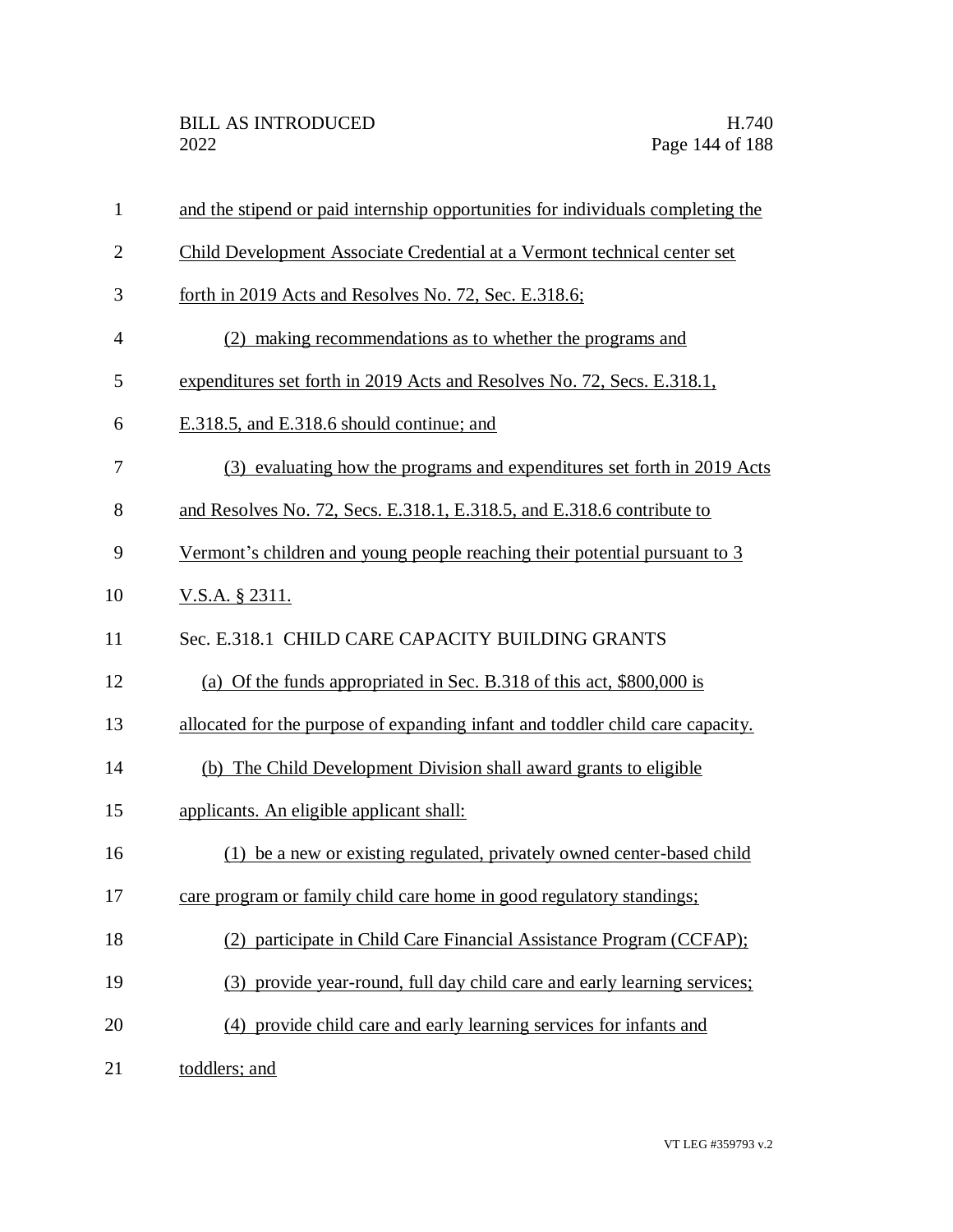| $\mathbf{1}$   | (5) participate in the Step Ahead Recognition System (STARS).                   |
|----------------|---------------------------------------------------------------------------------|
| $\overline{2}$ | (c) Center-based child care program or family child care homes receiving a      |
| 3              | grant pursuant to this section shall remain in compliance with the Division's   |
| $\overline{4}$ | rules, continue participation in STARS, and maintain enrollment of children     |
| 5              | supported by CCFAP.                                                             |
| 6              | Sec. 318.2 33 V.S.A. § 5126 is added to read:                                   |
| 7              | § 5126. PLACEMENT OF A CHILD INTO A QUALIFIED RESIDENTIAL                       |
| 8              | <b>TREATMENT PROGRAM</b>                                                        |
| 9              | (a) Within 60 days of the start of a placement of a child into a qualified      |
| 10             | residential treatment program by the Commissioner, the Family Division of the   |
| 11             | Superior Court or the Judicial Master shall review the assessment,              |
| 12             | determination, and documentation provided by the qualified individual           |
| 13             | conducting the assessment required pursuant to 42 U.S.C. § 675a. The court or   |
| 14             | Judicial Master shall determine whether the needs of the child can be met       |
| 15             | through placement with family members, in a foster family home, or in another   |
| 16             | approved setting designed to meet specialized needs. If placement in a setting  |
| 17             | described above is not appropriate, the court or Judicial Master shall consider |
| 18             | whether placement of the child in a qualified residential treatment program     |
| 19             | provides the most effective and appropriate level of care for the child in the  |
| 20             | least restrictive environment, and whether such a placement is consistent with  |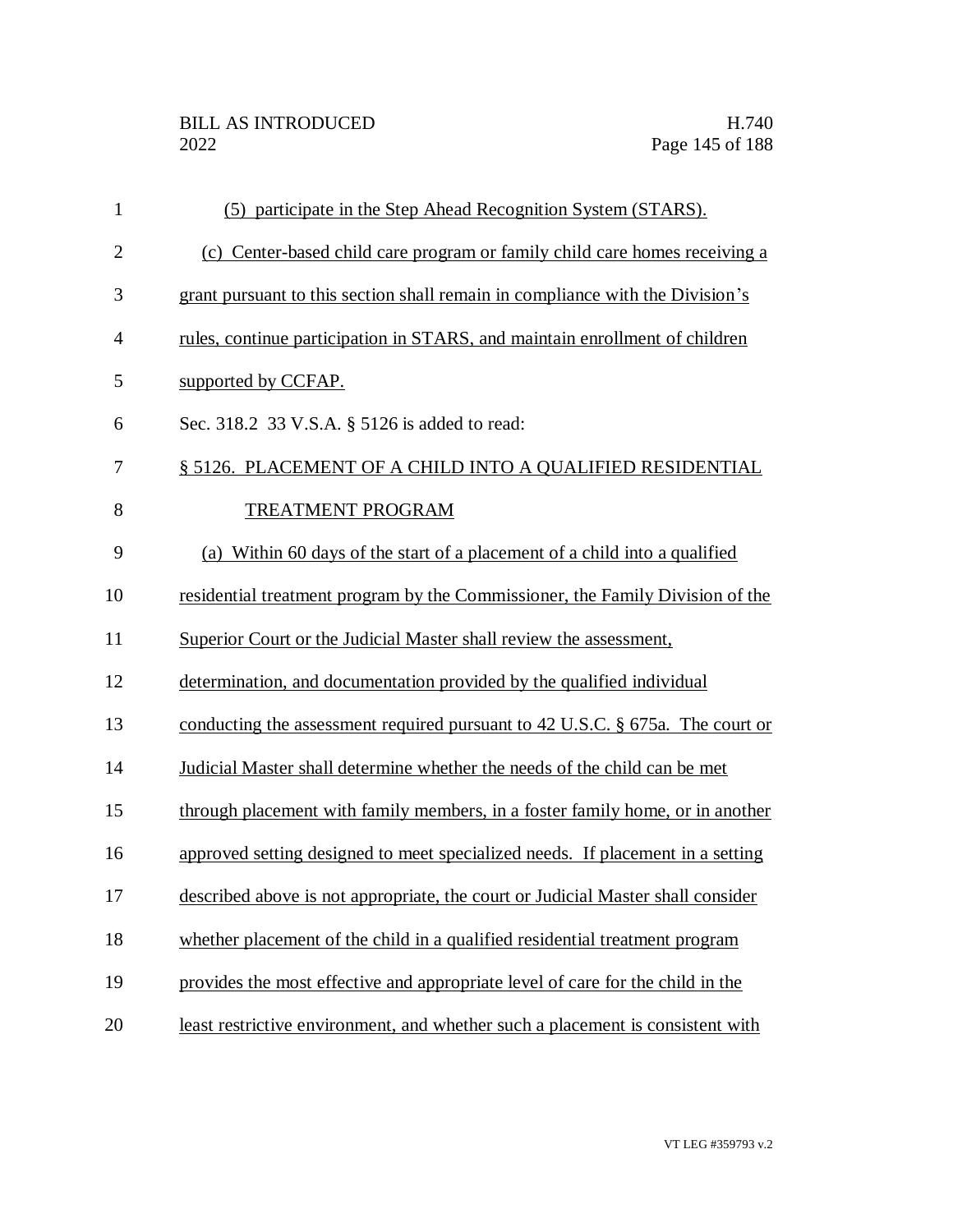| $\mathbf{1}$   | the short- and long-term goals for the child, as specified in the case plan for the |
|----------------|-------------------------------------------------------------------------------------|
| $\overline{2}$ | child.                                                                              |
| 3              | (b) The court or Judicial Master shall approve or disapprove the placement          |
| 4              | in a qualified residential treatment program based on the factors considered in     |
| 5              | subsection (a) of this section and make written findings as to the basis for the    |
| 6              | determination. The decision and findings shall be submitted to the parties.         |
| 7              | (c) Nothing in this section shall be construed to limit the Commissioner's          |
| 8              | authority to place a child who is in the Commissioner's legal custody in a          |
| 9              | family home or a treatment, rehabilitative, detention, or educational facility or   |
| 10             | institution as provided in subdivision 5106(4) of this title.                       |
| 11             | (d) This section shall not apply to children placed in a setting that is            |
| 12             | intended for the detention of minors.                                               |
| 13             | Sec. E.321 GENERAL ASSISTANCE HOUSING                                               |
| 14             | (a) Funds appropriated to the Agency of Human Services in the General               |
| 15             | Assistance program in fiscal year 2023 may be used for temporary housing in         |
| 16             | catastrophic situations and for vulnerable populations, as defined in rules         |
| 17             | adopted by the Agency.                                                              |
| 18             | Sec. E.321.1 GENERAL ASSISTANCE HOUSING; ADVERSE WEATHER                            |
| 19             | <b>CONDITIONS</b>                                                                   |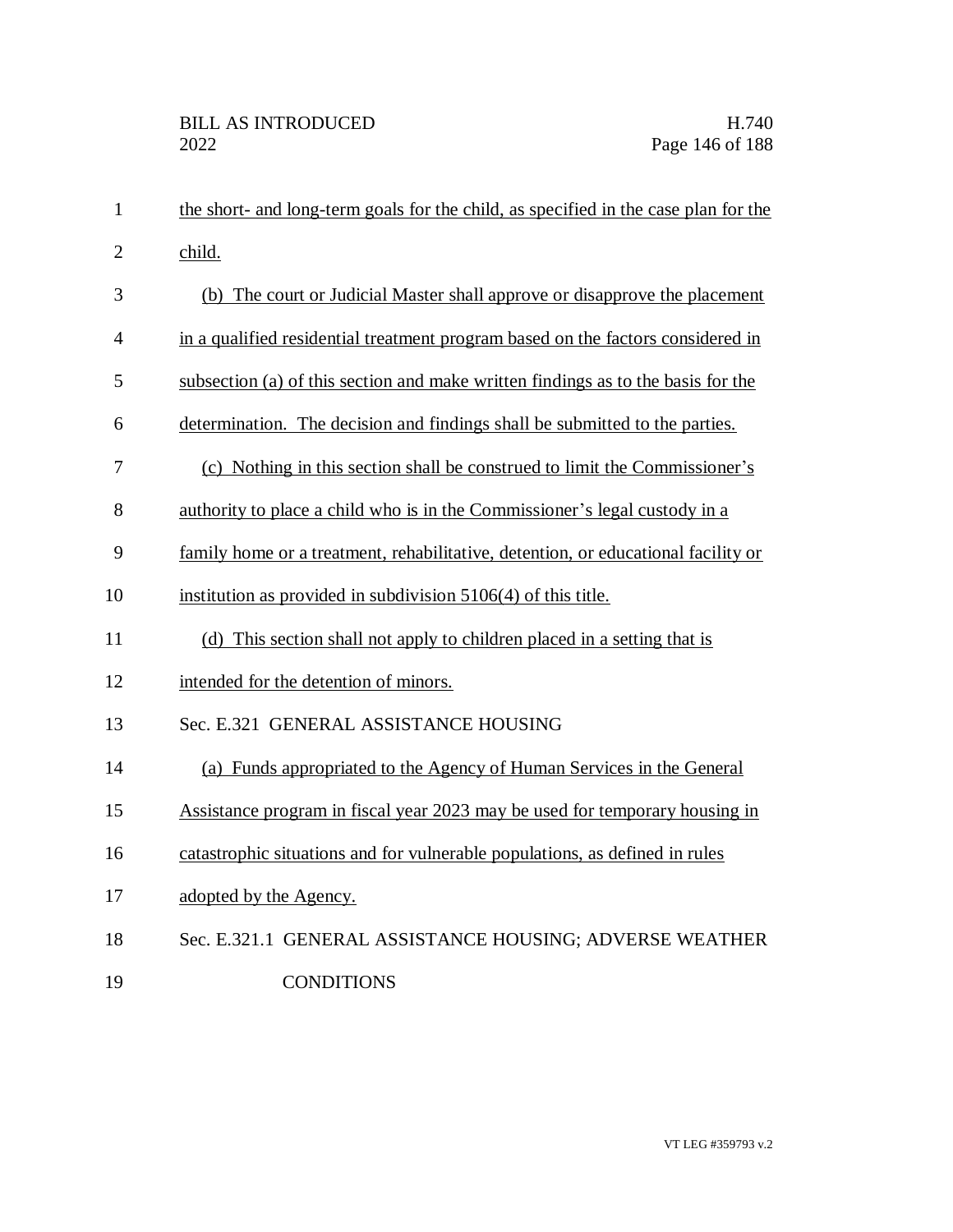| $\mathbf{1}$   | (a) The Commissioner for Children and Families may, by policy, provide             |
|----------------|------------------------------------------------------------------------------------|
| $\overline{2}$ | temporary housing for a limited duration in adverse weather conditions when        |
| 3              | appropriate shelter space is not available.                                        |
| $\overline{4}$ | Sec. E.324 EXPEDITED CRISIS FUEL ASSISTANCE                                        |
| 5              | (a) The Commissioner for Children and Families or designee may authorize           |
| 6              | crisis fuel assistance to those income-eligible households that have applied for   |
| 7              | an expedited seasonal fuel benefit but have not yet received it if the benefit     |
| 8              | cannot be executed in time to prevent them from running out of fuel. The           |
| 9              | crisis fuel grants authorized pursuant to this section count toward the one crisis |
| 10             | fuel grant allowed per household for the winter heating season pursuant to         |
| 11             | 33 V.S.A. § 2609(b).                                                               |
| 12             | Sec. E.325 DEPARTMENT FOR CHILDREN AND FAMILIES - OFFICE                           |
| 13             | OF ECONOMIC OPPORTUNITY                                                            |
| 14             | (a) Of the funds appropriated in Sec. B.325 of this act, \$12,699,440 shall be     |
| 15             | granted to community agencies for homeless assistance by preserving existing       |
| 16             | services, increasing services, or increasing resources available statewide.        |
| 17             | These funds may be granted alone or in conjunction with federal Emergency          |
| 18             | Solutions Grants funds. Funds shall be administered in consultation with the       |
| 19             | Vermont Coalition to End Homelessness.                                             |
| 20             | Sec. E. 326 DEPARTMENT FOR CHILDREN AND FAMILIES - OFFICE                          |
| 21             | OF ECONOMIC OPPORTUNITY - WEATHERIZATION                                           |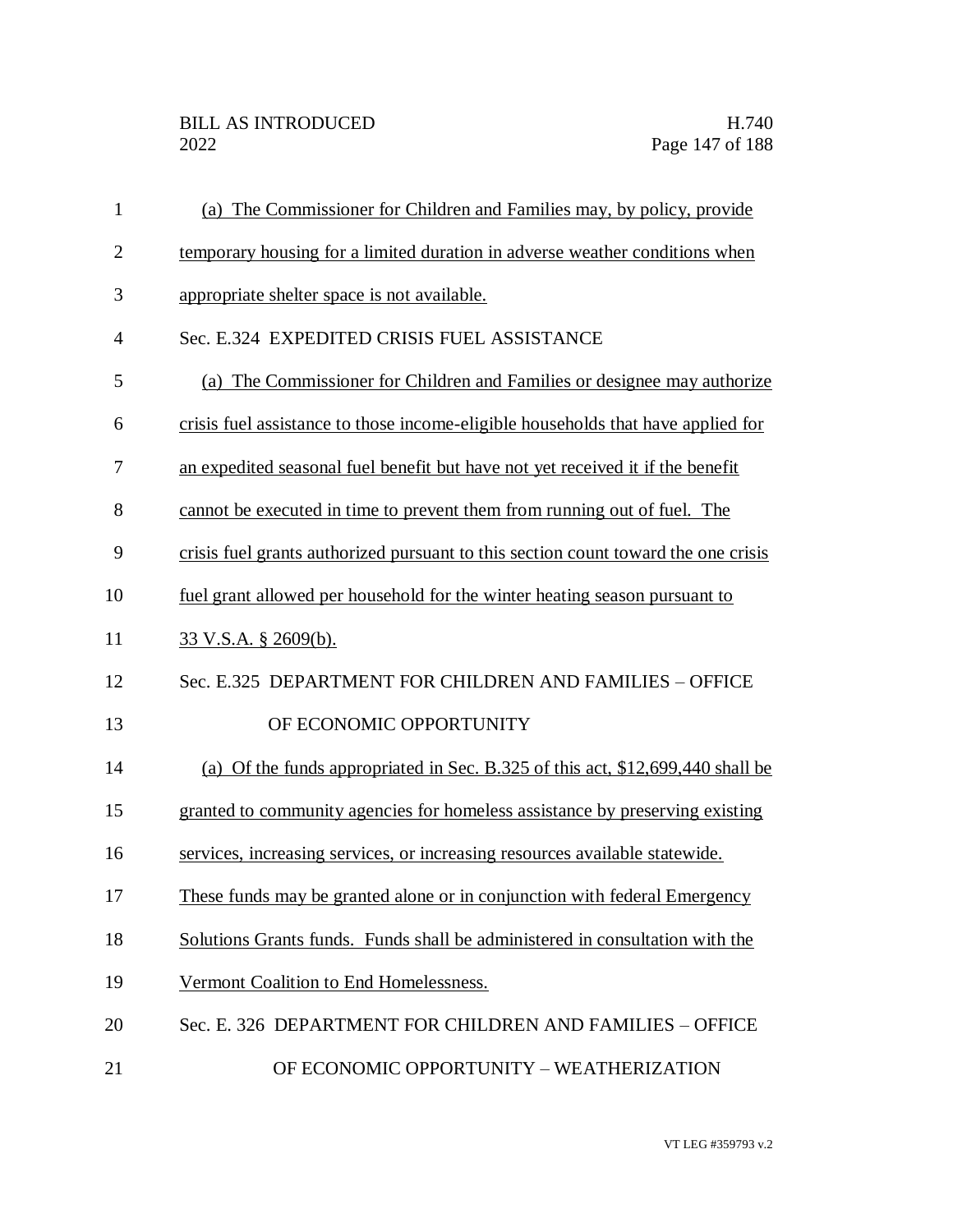| $\mathbf{1}$   | <b>ASSISTANCE</b>                                                                  |
|----------------|------------------------------------------------------------------------------------|
| $\overline{2}$ | (a) Of the Special Fund appropriation in Sec. B.326 of this act, \$750,000 is      |
| 3              | for the replacement and repair of home heating equipment.                          |
| $\overline{4}$ | Sec. E.329 ALLOCATION OF POSITIONS; DEVELOPMENTAL                                  |
| 5              | <b>DISABILITIES SERVICES DIVISION</b>                                              |
| 6              | (a) Of the 10 new positions designated for the Department of Disabilities,         |
| 7              | Aging, and Independent Living in Sec. E.100 of this act, the following five        |
| 8              | positions shall be allocated to the Developmental Disabilities Services Division   |
| 9              | to ensure that annual quality assurance and improvement site visits are made to    |
| 10             | the designated and specialized service agencies and other contractors:             |
| 11             | (1) one Quality Review Team Supervisor:                                            |
| 12             | (2) one Nurse Reviewer; and                                                        |
| 13             | (3) three Quality Review Team staff members.                                       |
| 14             | Sec. E.335 CORRECTIONS APPROPRIATIONS; UNEXPENDED FUNDS                            |
| 15             | <b>TRANSFER; REPORT</b>                                                            |
| 16             | (a) In fiscal year 2023, the Secretary of Administration may, upon                 |
| 17             | recommendation of the Secretary of Human Services, transfer unexpended             |
| 18             | funds between the respective appropriations for correctional services;             |
| 19             | provided, however, that no transfer shall be made from correctional services       |
| 20             | out-of-state beds. At least three days prior to any such transfer being made, the  |
| 21             | Secretary of Administration shall report the intended transfer to the Joint Fiscal |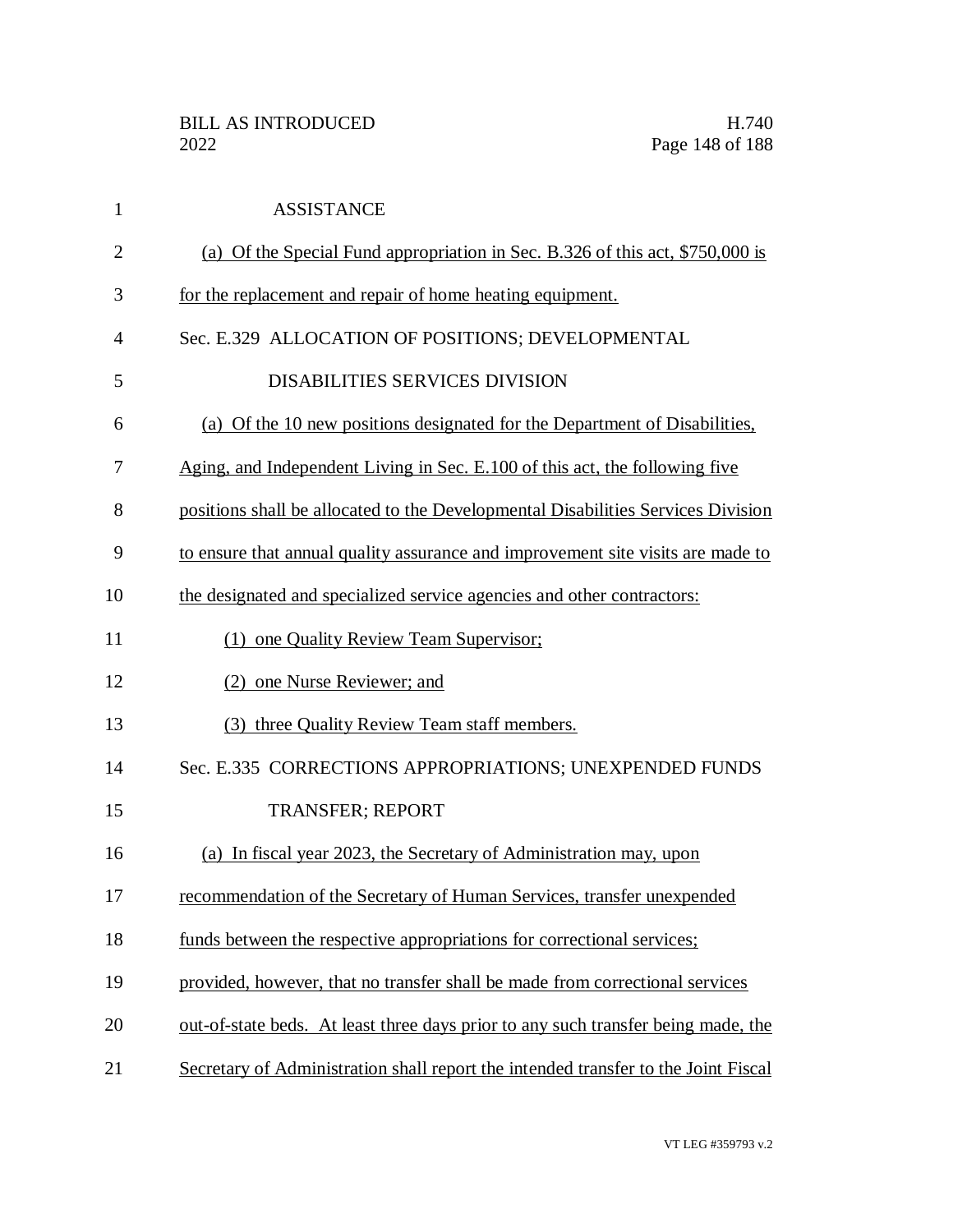| $\mathbf{1}$   | Office and shall report any completed transfers to the Joint Fiscal Committee |
|----------------|-------------------------------------------------------------------------------|
| $\overline{2}$ | at its next scheduled meeting.                                                |
| 3              | Sec. E.335.1 32 V.S.A. § 307 is amended to read:                              |
| $\overline{4}$ | § 307. FORM OF BUDGET                                                         |
| 5              | (a) The budget shall be arranged and classified to separately show the        |
| 6              | following estimates and recommendations:                                      |
| 7              | * * *                                                                         |
| 8              | (f) The budget shall also include the total amount requested for any          |
| 9              | proposed expenditures by the Department of Corrections for Justice            |
| 10             | Reinvestment II initiatives supporting community-based programs.              |
| 11             | Sec. E.335.2 28 V.S.A. § 125 is added to read:                                |
| 12             | § 125. JUSTICE REINVESTMENT II INITIATIVES; REPORT                            |
| 13             | (a) On or before January 15 each year, the Commissioner of Corrections        |
| 14             | shall submit a report to the House Committees on Appropriations and on        |
| 15             | Corrections and Institutions and the Senate Committees on Appropriations and  |
| 16             | on Judiciary with:                                                            |
| 17             | (1) a breakdown and description of General Fund expenditures for the          |
| 18             | following Justice Reinvestment II initiatives to date:                        |
| 19             | (A) Department of Corrections funding for domestic violence                   |
| 20             | intervention programming;                                                     |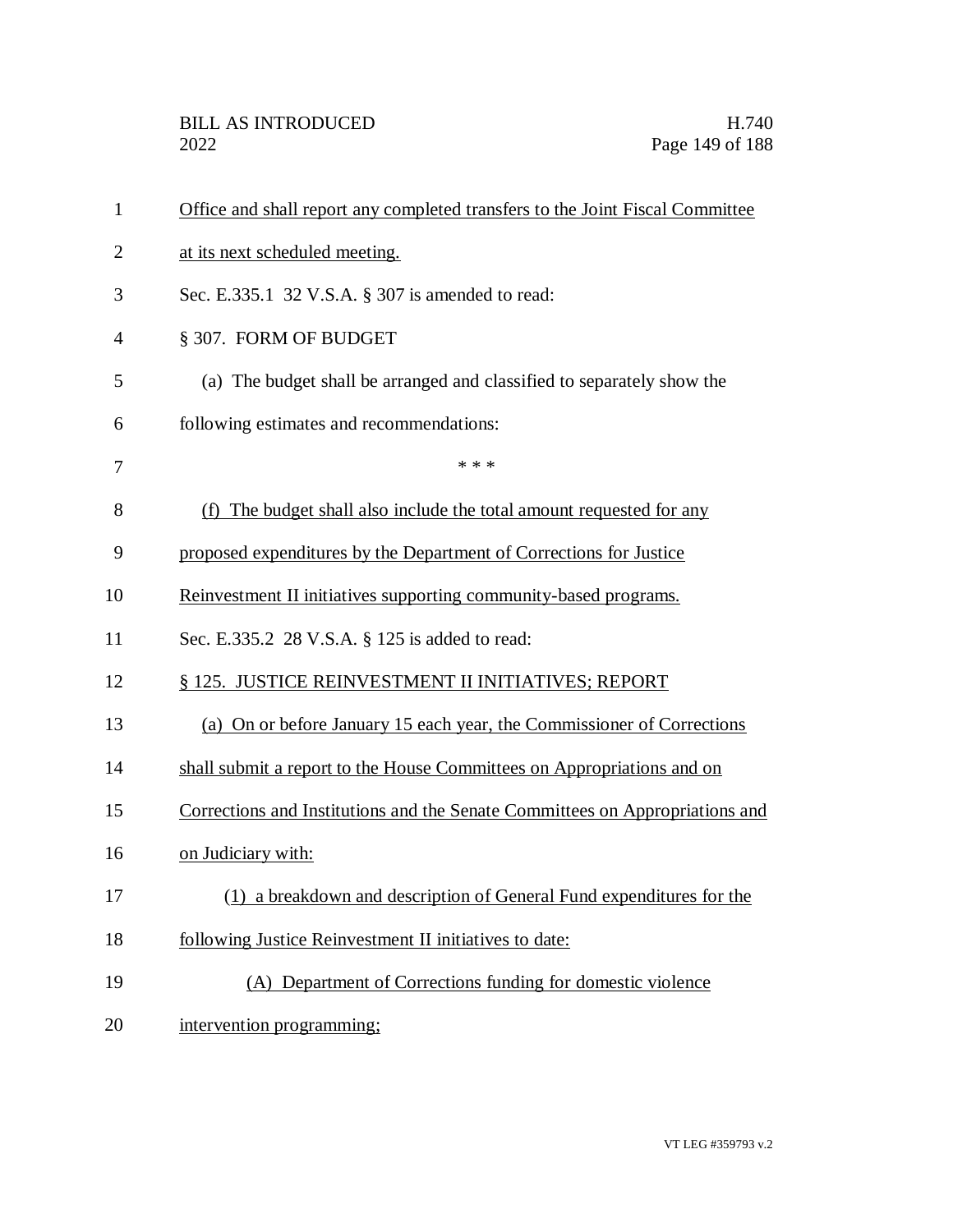| $\mathbf{1}$   | (B) Department of Corrections funding for transitional housing                           |
|----------------|------------------------------------------------------------------------------------------|
| $\overline{2}$ | capacity;                                                                                |
| 3              | (C) Funding for the Department of Correction's data collection                           |
| 4              | Offender Management System; and                                                          |
| 5              | (D) any funding in the Department of Mental Health for community-                        |
| 6              | based mental health and substance use services for individuals under                     |
| 7              | Department of Corrections supervision; and                                               |
| 8              | (2) a description of any other General Fund expenditures for Justice                     |
| 9              | Reinvestment II initiatives not described in subdivision (1) of this subsection          |
| 10             | to date.                                                                                 |
| 11             | (b) The provisions of $2 \text{ V.S.A. } § 20(d)$ (expiration of required reports) shall |
| 12             | not apply to the report to be made under this section                                    |
| 13             | Sec. E.338 CORRECTIONS - CORRECTIONAL SERVICES                                           |
| 14             | (a) Notwithstanding 32 V.S.A. § 3709(a), the special funds appropriation of              |
| 15             | \$152,000 for the supplemental facility payments to Newport and Springfield              |
| 16             | shall be paid from the PILOT Special Fund under 32 V.S.A. § 3709.                        |
| 17             | Sec. E.345 GREEN MOUNTAIN CARE BOARD: PAYMENT AND                                        |
| 18             | DELIVERY SYSTEM TRANSFORMATION;                                                          |
| 19             | APPROPRIATIONS; REPORTS                                                                  |
| 20             | (a)(1) Of the funds appropriated in Sec. B.1100 of this act, $$2,000,000$ is             |
| 21             | for the purpose of engaging one or more consultants with expertise in                    |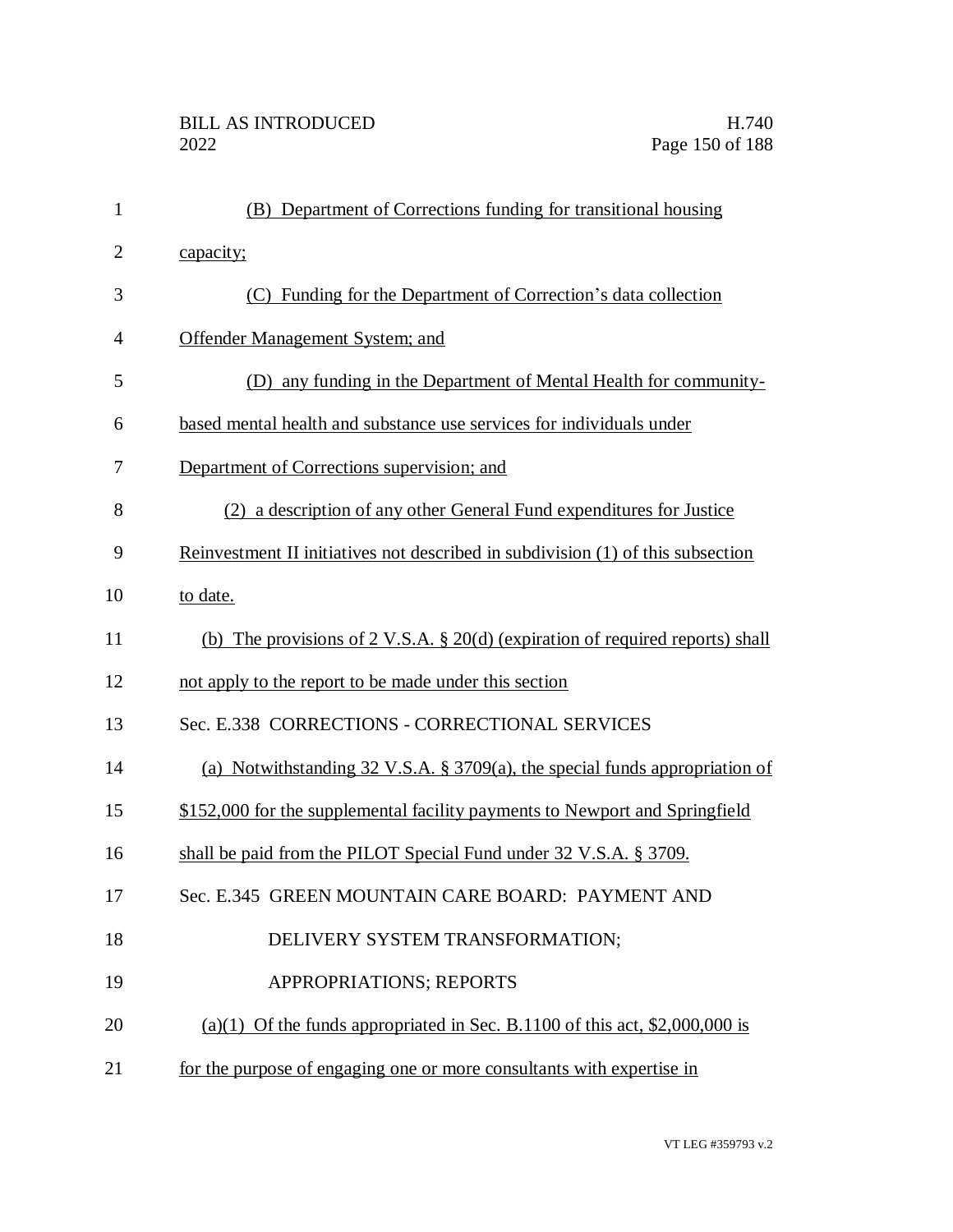| $\mathbf{1}$   | community engagement and in health system design to support a patient-          |
|----------------|---------------------------------------------------------------------------------|
| $\overline{2}$ | focused, community-inclusive redesign of Vermont's health care system to        |
| 3              | ensure sustainability and health care access and to support delivery system     |
| $\overline{4}$ | transformation that reduces inefficiencies, lowers costs, and improves          |
| 5              | population health outcomes, and which shall include a review of newly           |
| 6              | emerging models of care. The Board and its consultants shall:                   |
| 7              | (A) ensure a broad-based community engagement process;                          |
| 8              | (B) engage in data gathering and analysis as needed to support                  |
| 9              | redesign; and                                                                   |
| 10             | (C) provide support and technical assistance to hospitals to facilitate         |
| 11             | redesign and transformation initiatives.                                        |
| 12             | (2) On or before February 1, 2023, the Board shall report to the House          |
| 13             | Committees on Health Care and on Appropriations and the Senate Committees       |
| 14             | on Health and Welfare and on Appropriations on the status of its community      |
| 15             | engagement and system redesign initiatives.                                     |
| 16             | (b)(1) Of the funds appropriated in Sec. B.1100 of this act, $$1,400,000$ is to |
| 17             | develop a methodology and proposed rules for establishing aligned, fixed        |
| 18             | payments to hospitals for hospital services, including ensuring that the fixed  |
| 19             | payments are predictable, sustainable, aligned across multiple payers, and      |
| 20             | consistent with the principles set forth in 18 V.S.A. § 9371. In developing the |
| 21             | methodology and proposed rules, the Board shall:                                |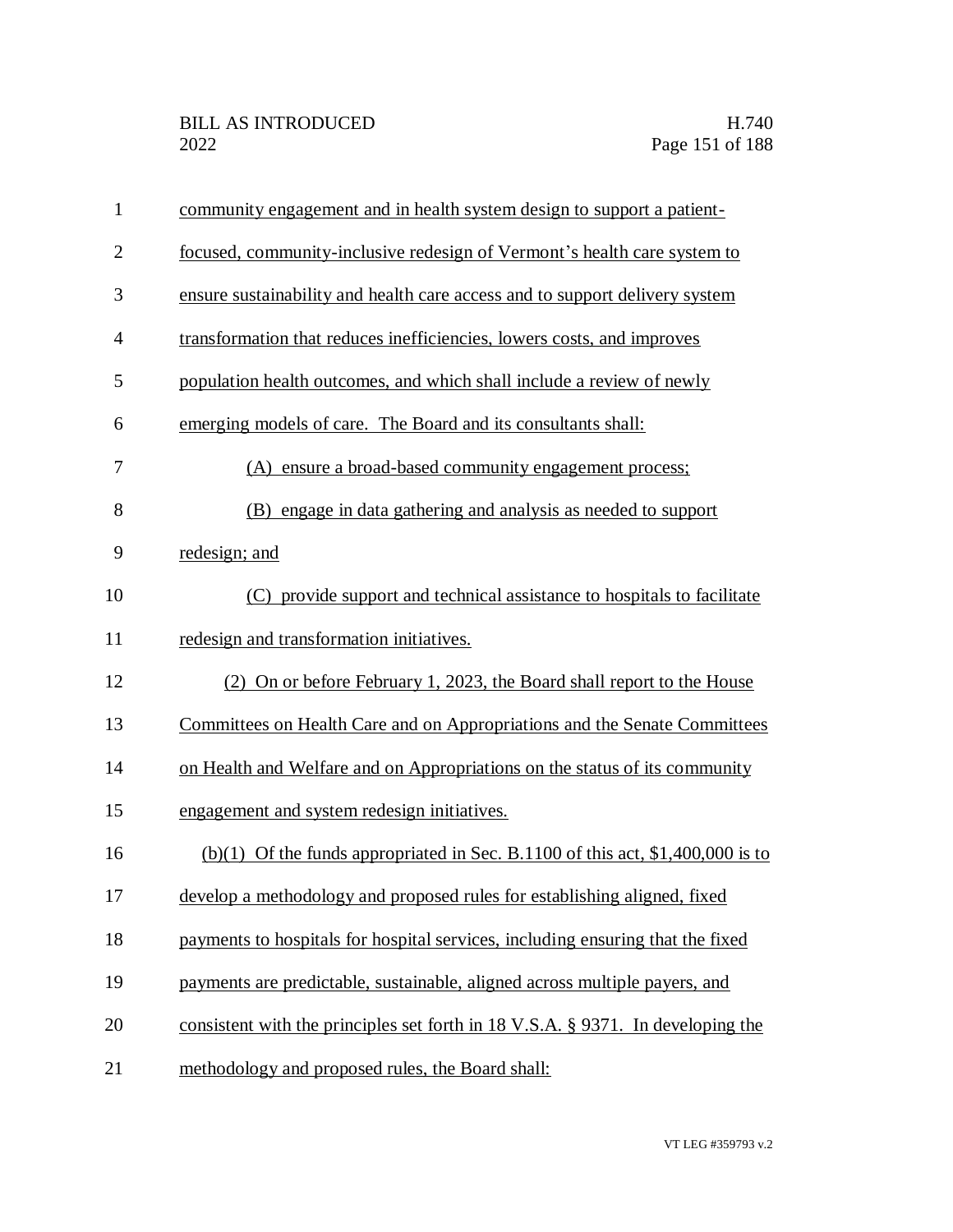| $\mathbf{1}$   | (A) engage Vermonters in seeking ways to equitably distribute health            |
|----------------|---------------------------------------------------------------------------------|
| $\overline{2}$ | services while acknowledging the connection between fair and sustainable        |
| 3              | payment and access to health care;                                              |
| $\overline{4}$ | (B) work in collaboration with providers and payers to preserve                 |
| 5              | access to care and quality in each community;                                   |
| 6              | (C) take into consideration existing Medicare designations and                  |
| 7              | payment methodologies, including critical access hospitals, prospective         |
| 8              | payment system hospitals, graduate medical education payments, Medicare         |
| 9              | dependent hospitals, and federally qualified health centers;                    |
| 10             | (D) encourage coordination and planning on a regional basis, taking             |
| 11             | into account existing local relationships between providers and social services |
| 12             | organizations, the community needs assessments conducted by Vermont             |
| 13             | hospitals, and information available from the community engagement process      |
| 14             | conducted pursuant to subsection (a) of this section; and                       |
| 15             | (E) propose modifications to the Board's regulatory processes and               |
| 16             | duties as appropriate to support and align with the use of fixed hospital       |
| 17             | payments.                                                                       |
| 18             | (2) In developing the methodology and proposed rules, the Board may             |
| 19             | also conduct research into payment and budgeting methodologies in other         |
| 20             | states, actuarial analysis, analysis of Vermont hospital markets, analysis of   |
| 21             | hospital costs and expenses, and methods of data collection.                    |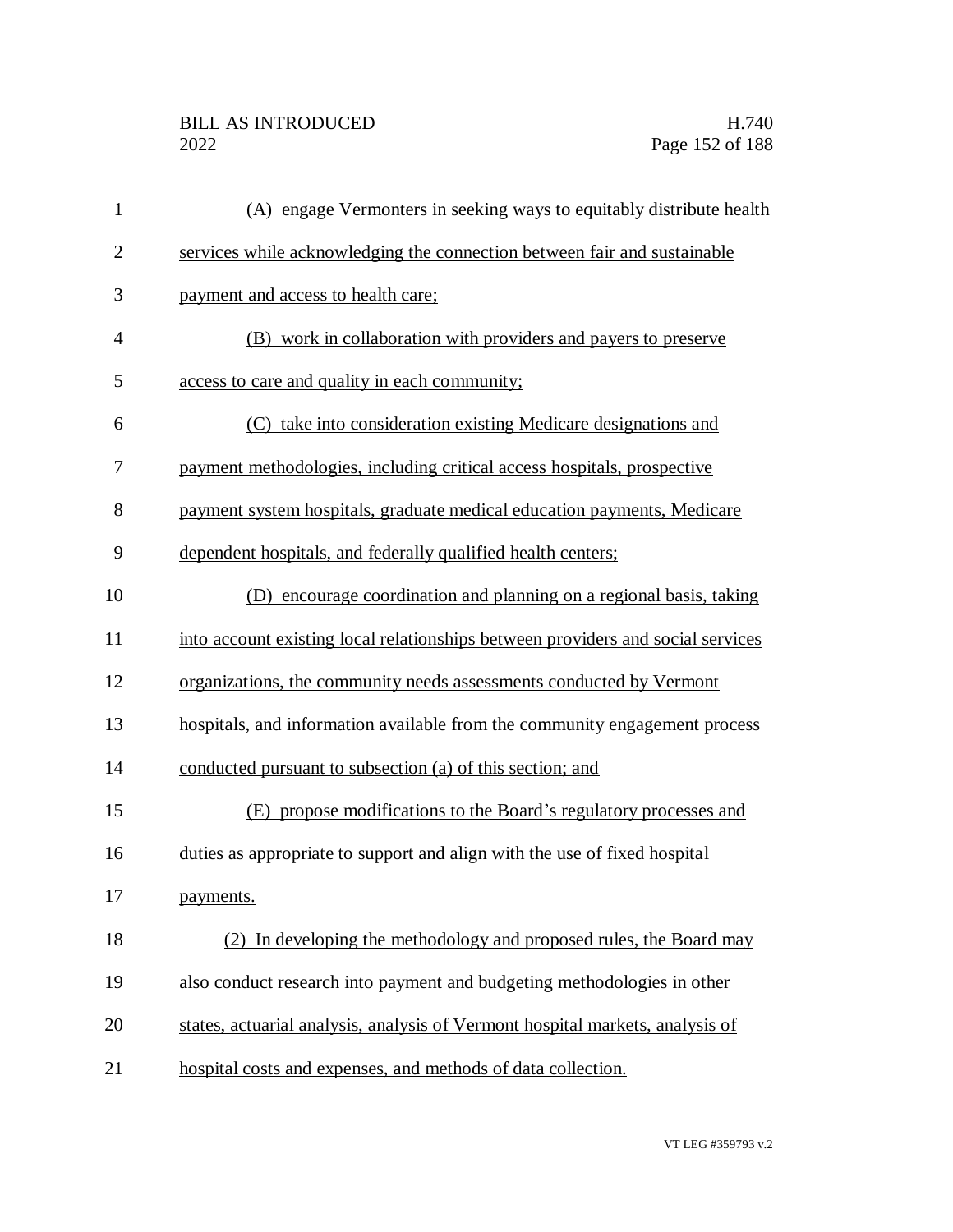| $\mathbf{1}$   | Prior to implementing a fixed hospital payment methodology,<br>(3)                |
|----------------|-----------------------------------------------------------------------------------|
| $\mathbf{2}$   | adopting rules, or modifying its regulatory processes, the Board shall report the |
| 3              | proposed methodology, rules, and any regulatory modifications to the House        |
| $\overline{4}$ | Committee on Health Care and the Senate Committee on Health and Welfare,          |
| 5              | including the means by which the methodology takes into account the               |
| 6              | relationships between health care and social service providers in the             |
| 7              | community, the hospital community needs assessments, and information from         |
| 8              | the community engagement process conducted pursuant to subsection (a) of          |
| 9              | this section.                                                                     |
| 10             | (c) Of the funds appropriated in Sec. B.1100 of this act, $$600,000$ is to        |
| 11             | support the Board and the Agency of Human Services in developing and              |
| 12             | negotiating a potential agreement with the Centers for Medicare and Medicaid      |
| 13             | Innovation, which may include engaging consulting and analytic support in         |
| 14             | order to include Medicare in Vermont's payment and delivery system                |
| 15             | transformation initiatives. The Board shall ensure that any services it procures  |
| 16             | are supplemental to, and not duplicative of, analytics and other support          |
| 17             | available through the Agency of Human Services.                                   |
|                | * * * Labor * * *                                                                 |
| 18             | Sec. E.400 DEPARTMENT OF LABOR ; TRADE APPRENTICESHIP                             |
| 19             | EXPENSE REIMBURSEMENT; PROGRAM EXPANSION                                          |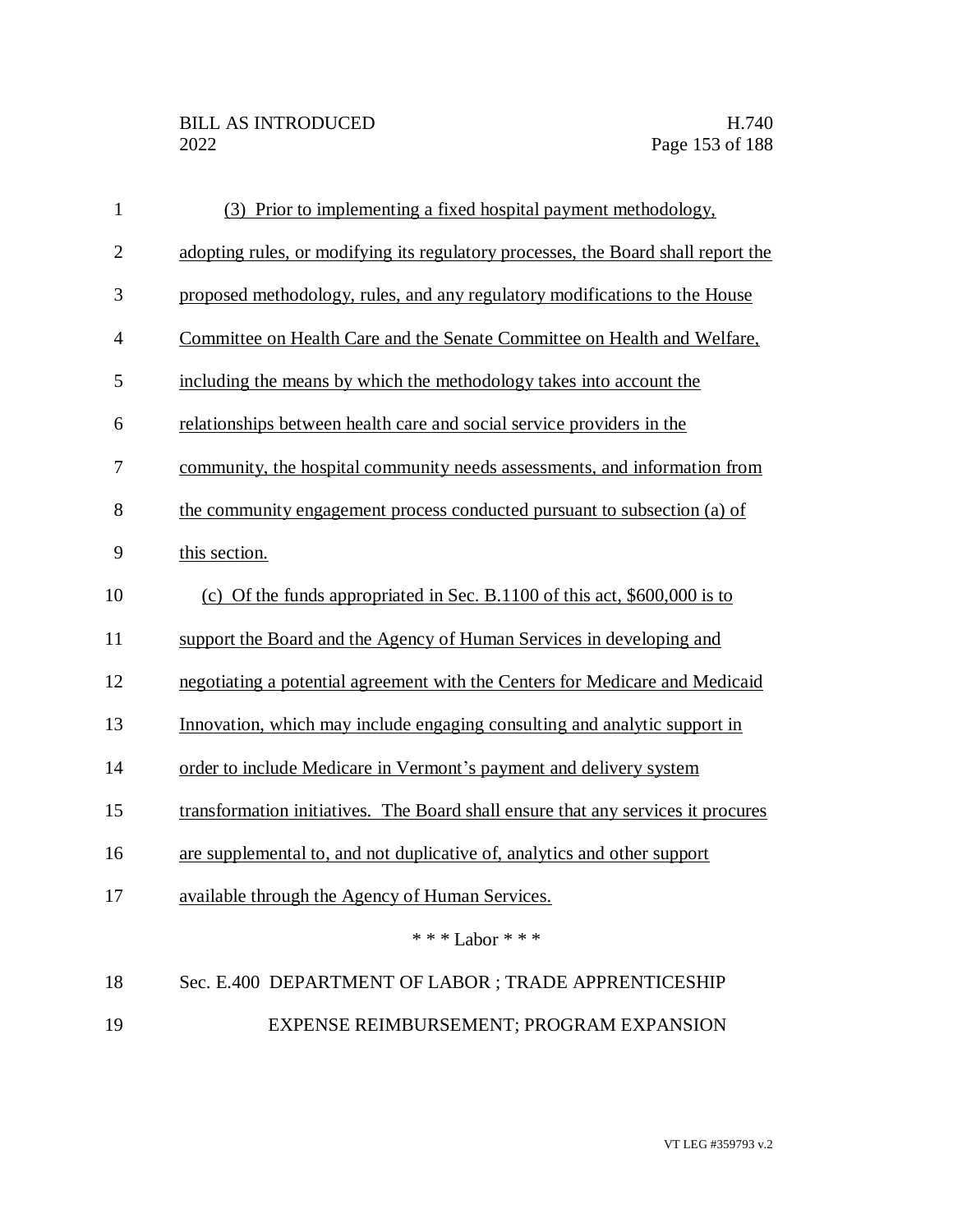| $\mathbf{1}$   | (a) Up to \$1,000,000 of the funds appropriated in 2021 Acts and Resolves      |
|----------------|--------------------------------------------------------------------------------|
| $\overline{2}$ | No. 74, Sec. $G.300(a)(6)$ may be carried forward by the Vermont Department    |
| 3              | of Labor and used to reimburse Vermont employers for costs incurred for work   |
| $\overline{4}$ | tools and personal protective equipment for new apprentices, and for expansion |
| 5              | of registered apprenticeship programs and participants. Employers may be       |
| 6              | reimbursed up to \$300 for tools per apprentice.                               |
| 7              | Sec. E.400.1 UNEMPLOYMENT INSURANCE; INFORMATION                               |
| 8              | TECHNOLOGY MODERNIZATION FUNDING; REPORTS                                      |
| 9              | (a) On or before November 15, 2022, the Office of Legislative Counsel in       |
| 10             | consultation with the Joint Fiscal Office shall submit a written report to the |
| 11             | House Committees on Commerce and Economic Development and on Ways              |
| 12             | and Means; the Senate Committees on Economic Development, Housing and          |
| 13             | General Affairs and on Finance; and the Commissioner of Labor regarding        |
| 14             | statutes and mechanisms in other states that establish funding for             |
| 15             | unemployment insurance information technology modernization. The Office        |
| 16             | of Legislative Counsel may consult with the Department of Labor in relation to |
| 17             | the preparation of the report.                                                 |
| 18             | (b) On or before January 15, 2023, the Commissioner of Labor shall submit      |
| 19             | a written report to the House Committees on Commerce and Economic              |
| 20             | Development and on Ways and Means and the Senate Committees on                 |
| 21             | Economic Development, Housing and General Affairs and on Finance               |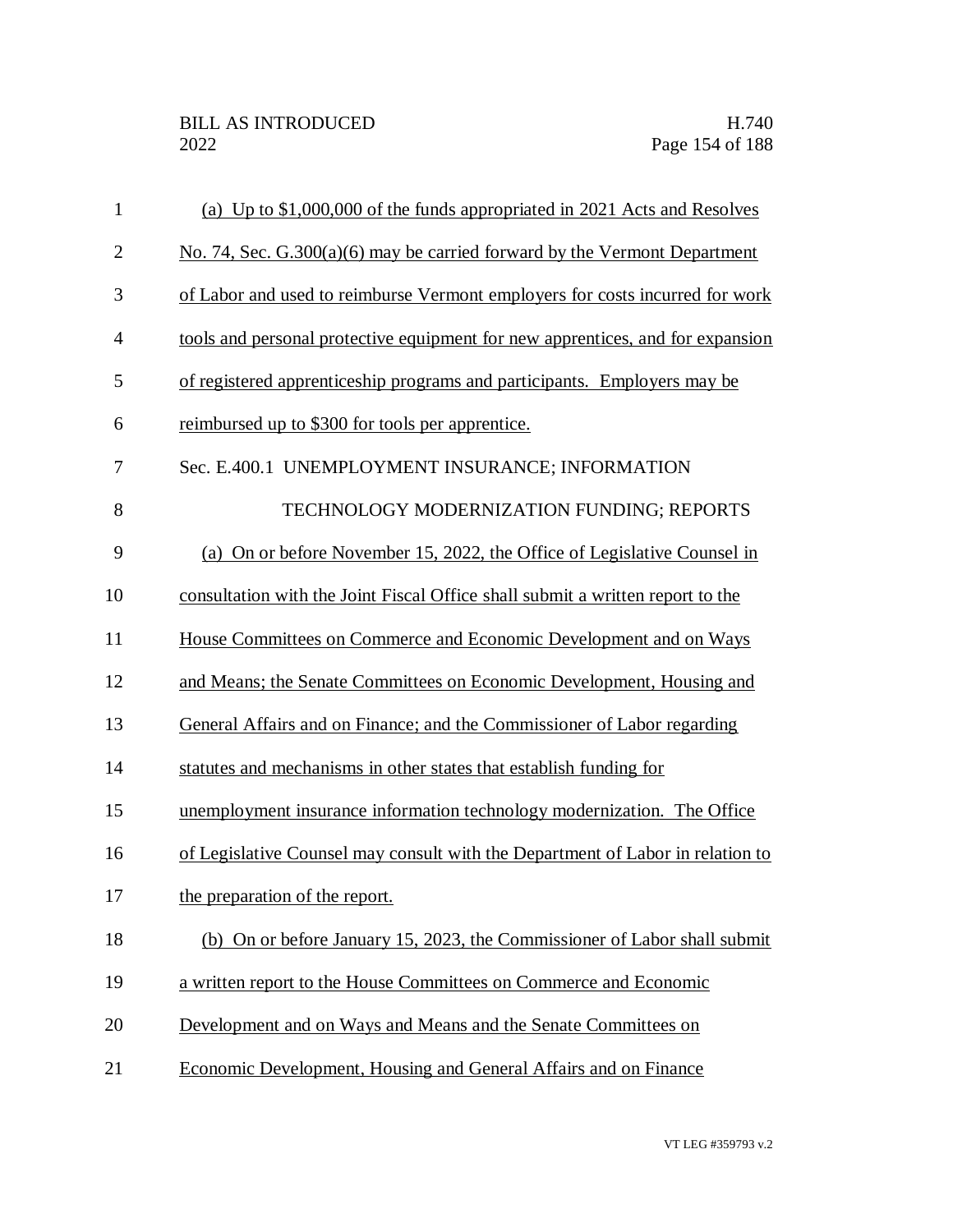| $\mathbf{1}$   | evaluating the funding mechanisms for unemployment insurance information        |
|----------------|---------------------------------------------------------------------------------|
| $\overline{2}$ | technology modernization identified in the report prepared pursuant to          |
| 3              | subsection (a) of this section. The report shall specifically address whether a |
| $\overline{4}$ | funding mechanism similar to those identified in the report prepared pursuant   |
| 5              | to subsection (a) of this section could be implemented in Vermont and any       |
| 6              | potential challenges or adverse impacts related to implementing a similar       |
| $\tau$         | funding mechanism in Vermont. The report may include an evaluation of one       |
| 8              | or more potential funding mechanisms for unemployment insurance                 |
| 9              | information technology modernization that are not identified in the report      |
| 10             | prepared pursuant to subsection (a) of this section and may include a proposal  |
| 11             | for legislative action.                                                         |
|                | * * * K-12 Education * * *                                                      |
| 12             | Sec. E.500 EDUCATION - FINANCE AND ADMINISTRATION                               |
| 13             | (a) The Global Commitment funds appropriated in this section will be used       |
| 14             | for physician claims for determining medical necessity of Individualized        |
| 15             | Education Programs (IEPs). These services are intended to increase access to    |
| 16             | quality health care for uninsured persons, underinsured persons, and Medicaid   |
| 17             | beneficiaries.                                                                  |
| 18             | Sec. E.500.1. 2021 Acts and Resolves No. 66, Sec. 14 is amended to read:        |
| 19             | Sec. 14. FINDINGS AND PURPOSE                                                   |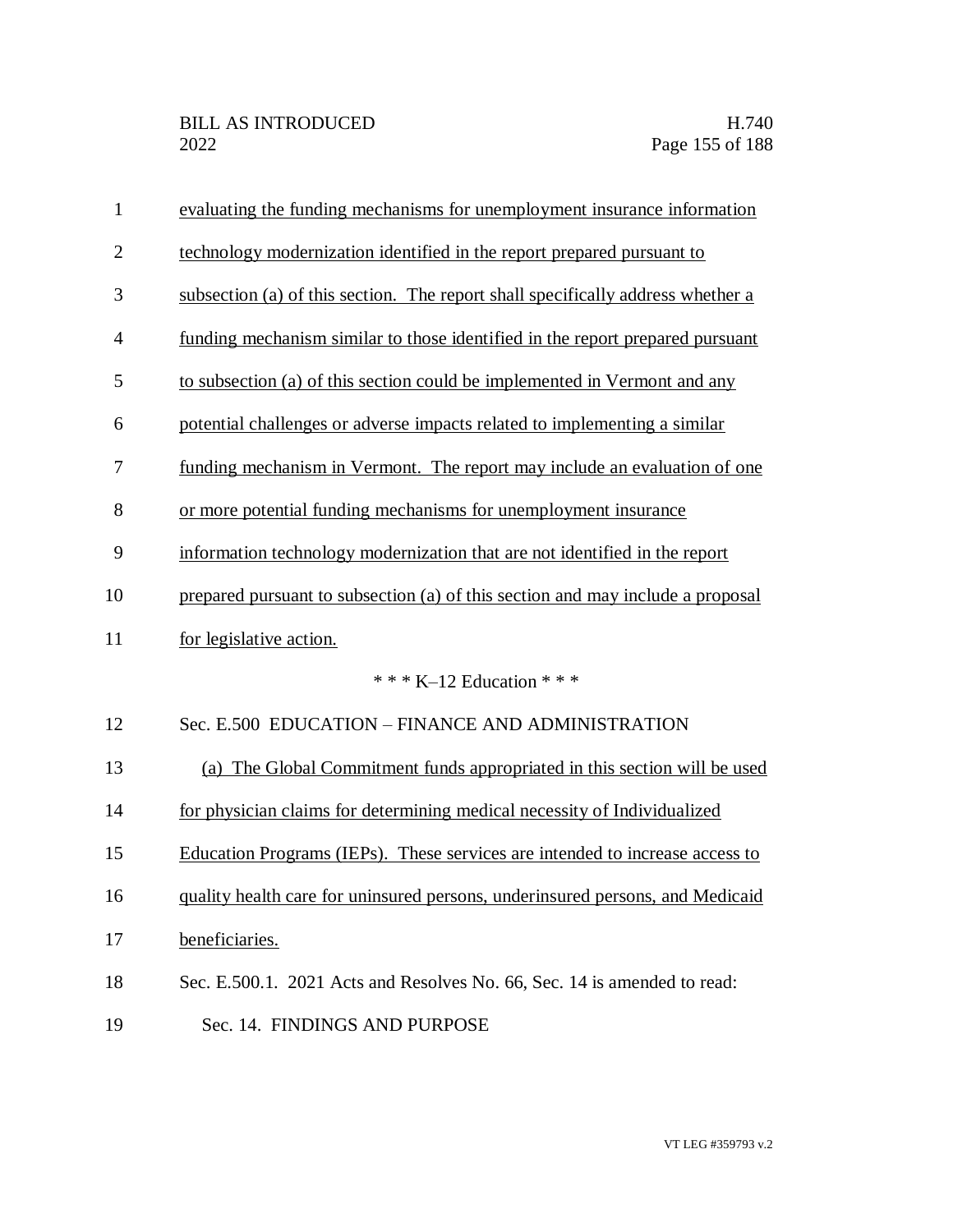| $\mathbf{1}$   | (a) Sec. E.500.1 of 2018 (Sp. Sess.) Acts and Resolves No. 11, as amended,                                 |
|----------------|------------------------------------------------------------------------------------------------------------|
| $\overline{2}$ | requires that not later than July 1, 2022 all Vermont supervisory unions,                                  |
| 3              | supervisory districts, school districts, and independent technical center districts                        |
| $\overline{4}$ | utilize the same shared school district data management system (eFinancePlus)                              |
| 5              | (SSDDMS), which shall be selected by the Agency of Education per State                                     |
| 6              | procurement guidelines.                                                                                    |
| 7              | (b) The purpose of Secs. $15-17$ of this act is to:                                                        |
| 8              | (1) extend the deadline to December 31, $\frac{2022}{2024}$ for statewide                                  |
| 9              | adoption of eFinancePlus SSDDMS;                                                                           |
| 10             | (2) pause until $\frac{1}{2}$ $\frac{1}{2022}$ $\frac{1}{201}$ $\frac{1}{2023}$ the further implementation |
| 11             | of eFinancePlus SSDDMS to provide time for further evaluation of the system,                               |
| 12             | provided that:                                                                                             |
| 13             | (A) the Agency of Education and its contractor for implementation of                                       |
| 14             | the system shall continue to support users of the system; and                                              |
| 15             | (B) a supervisory union, supervisory district, school district, or                                         |
| 16             | independent technical center district that does not use the system may join an                             |
| 17             | implementation round offered by the Agency of Education implement or leave                                 |
| 18             | <b>SSDDMS</b> during the pause period after consultation with the Agency of                                |
| 19             | Education and upon approval by its governing body; and                                                     |
| 20             | * * *                                                                                                      |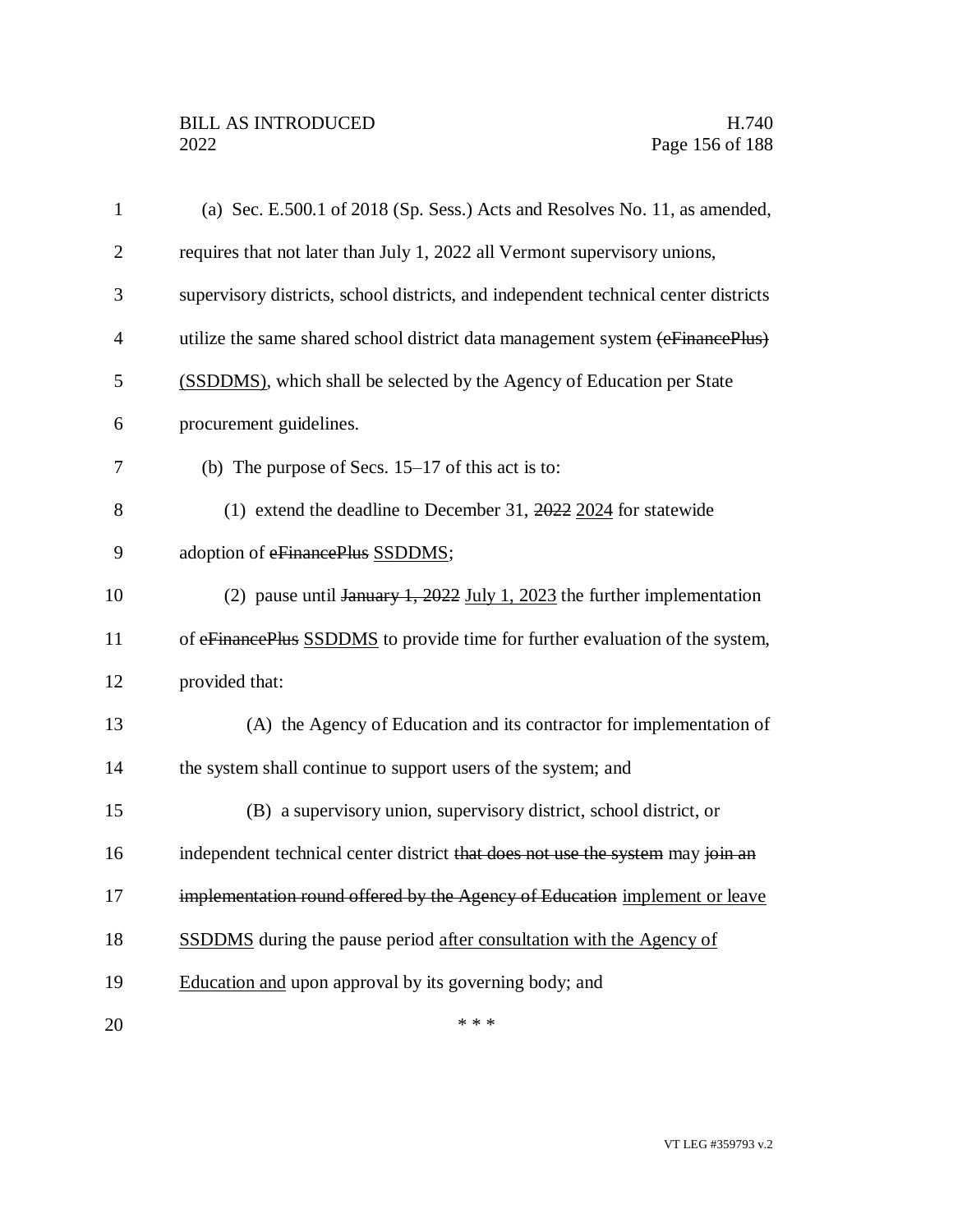| $\mathbf{1}$   | Sec. E.500.2 2021 Acts and Resolves No. 66, Sec. 15 is amended to read:           |
|----------------|-----------------------------------------------------------------------------------|
| $\overline{2}$ | Sec. 15. 2018 (Sp. Sess.) Acts and Resolves No. 11, Sec. E.500.1, as              |
| 3              | amended by 2019 Acts and Resolves No. 72, Sec. E.500.5, is further                |
| $\overline{4}$ | amended to read:                                                                  |
| 5              | Sec. E.500.1. SHARED SCHOOL DISTRICT FINANCIAL DATA                               |
| 6              | MANAGEMENT SYSTEM                                                                 |
| 7              | (a) Not later than December 31, $2022$ 2024, all Vermont supervisory              |
| 8              | unions, supervisory districts, school districts, and independent technical center |
| 9              | districts shall utilize the same school finance and financial data management     |
| 10             | system. The system shall be selected by the Agency of Education per State         |
| 11             | procurement guidelines.                                                           |
| 12             | * * *                                                                             |
| 13             | Sec. E.500.3 2021 Acts and Resolves No. 66, Sec. 16 is amended to read:           |
| 14             | Sec. 16. PAUSE OF IMPLEMENTATION OF SHARED SCHOOL                                 |
| 15             | DISTRICT FINANCIAL DATA MANAGEMENT SYSTEM                                         |
| 16             | Notwithstanding Sec. E.500.1 of 2018 (Sp. Sess.) Acts and Resolves                |
| 17             | No. 11, as amended, the implementation of the Shared School District Data         |
| 18             | Management System (SSDDMS) shall be paused until January 1, 2022 July 1,          |
| 19             | 2023, provided that:                                                              |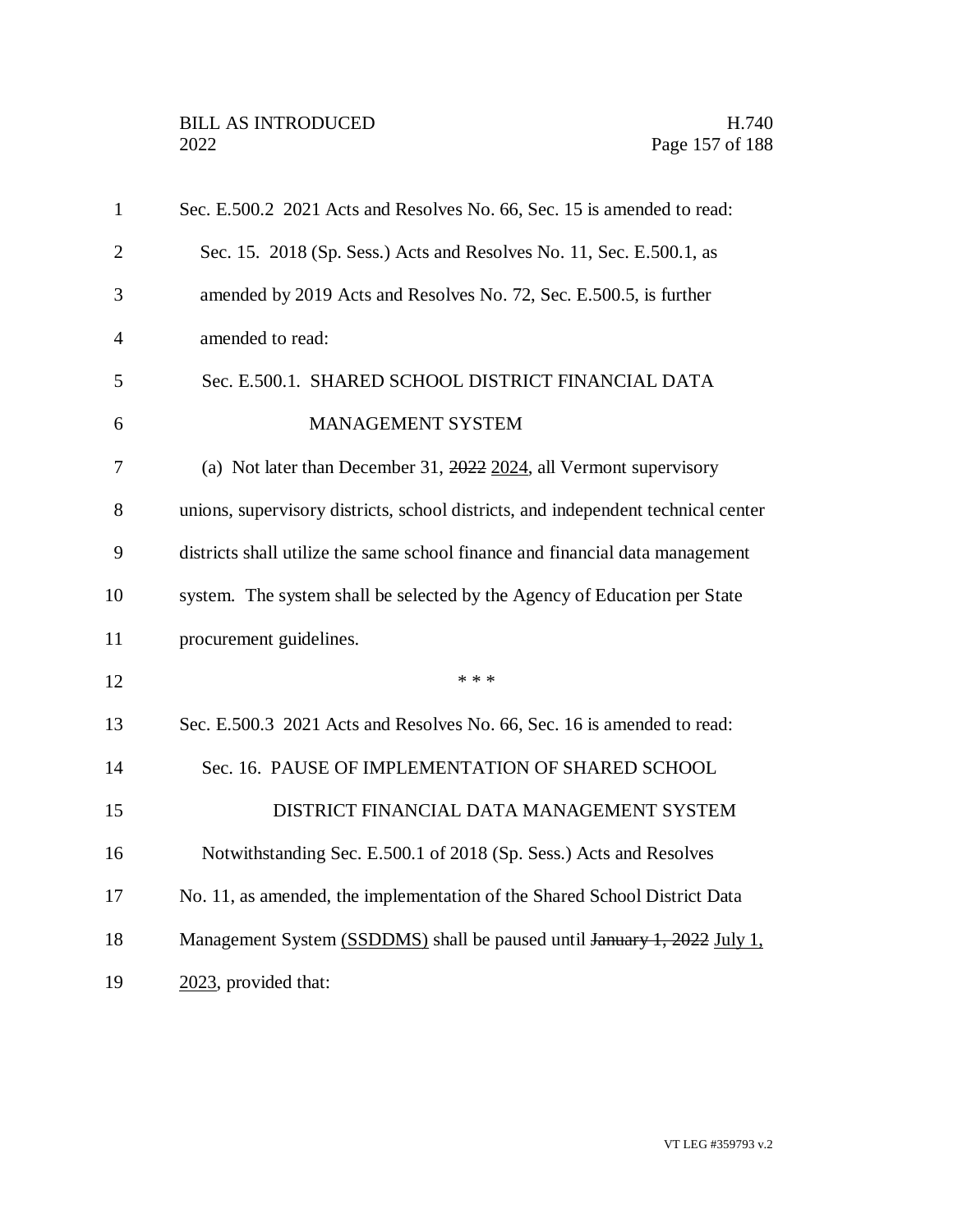## BILL AS INTRODUCED H.740<br>2022 Page 158 of 188

| $\mathbf{1}$   | (1) the Agency of Education and its contractor for implementation of the         |
|----------------|----------------------------------------------------------------------------------|
| $\overline{2}$ | system shall continue to support users, as of the date of enactment of this act, |
| 3              | of the system; and                                                               |
| $\overline{4}$ | (2) a supervisory union, supervisory district, school district, or               |
| 5              | independent technical center district that does not use the system may join an   |
| 6              | implementation round offered by the Agency of Education implement or leave       |
| 7              | <b>SSDDMS</b> during the pause period after consultation with the Agency of      |
| 8              | Education and upon approval by its governing body.                               |
| 9              | Sec. E.500.4 2021 Acts and Resolves No. 66, Sec. 17 is amended to read:          |
| 10             | Sec. 17. AGENCY OF EDUCATION; REPORTS                                            |
| 11             | (a) On or before June 30, 2021 and quarterly thereafter until March 31,          |
| 12             | 2023 2025, the Agency of Education shall provide a written report to the         |
| 13             | General Assembly and the Vermont Association of School Business Officials        |
| 14             | on the status of improving and implementing the Shared School District Data      |
| 15             | Management System, including the status of:                                      |
| 16             | * * *                                                                            |
| 17             | Sec. E.500.5 AGENCIES OF EDUCATION AND OF DIGITAL SERVICES;                      |
| 18             | JOINT REPORT ON THE SHARED SCHOOL DISTRICT                                       |
| 19             | DATA MANAGEMENT SYSTEM                                                           |
| 20             | (a) On or before December 15, 2022, the Agencies of Education and of             |
| 21             | Digital Services shall jointly submit a report to the House and Senate           |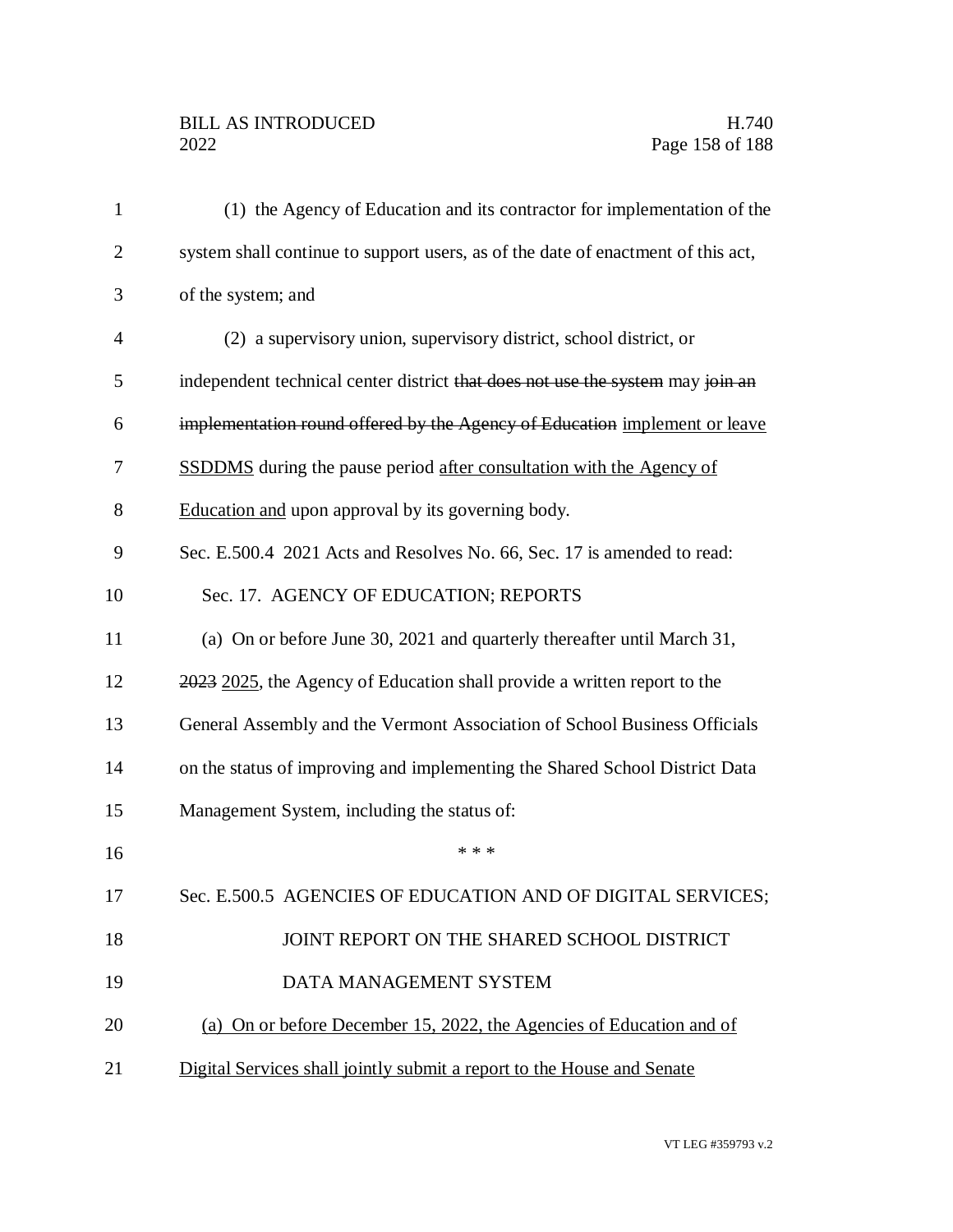| 1              | Committees on Education on the status of improving and implementing the         |
|----------------|---------------------------------------------------------------------------------|
| $\overline{2}$ | Shared School District Data Management System (SSDDMS) and a                    |
| 3              | recommendation on whether to continue, discontinue, suspend, or delay           |
| $\overline{4}$ | implementation of SSDDMS and the reasons for their recommendation. In           |
| 5              | preparing their report, the Agencies of Education and of Digital Services shall |
| 6              | solicit feedback from the Vermont Association of School Business Officials,     |
| 7              | school business managers and users and nonusers of SSDDMS around the            |
| 8              | State, the Vermont chapter of the American Association of School Personnel      |
| 9              | Administrators, and school human resources managers around the State.           |
| 10             | Sec. E.500.6 2019 Acts and Resolves No. 1, Sec. 1, as amended by 2021 Acts      |
| 11             | and Resolves No. 66, Sec. 12, is further amended to read:                       |
| 12             | Sec. 1. ETHNIC AND SOCIAL EQUITY STANDARDS ADVISORY                             |
| 13             | <b>WORKING GROUP</b>                                                            |
| 14             | * * *                                                                           |
| 15             | (d) Appointment and operation.                                                  |
| 16             | * * *                                                                           |
| 17             | (D) The Working Group shall cease to exist on July 1, 2022 July 1,              |
| 18             | 2023.                                                                           |
| 19             | * * *                                                                           |
| 20             | (g) Duties of the Working Group.                                                |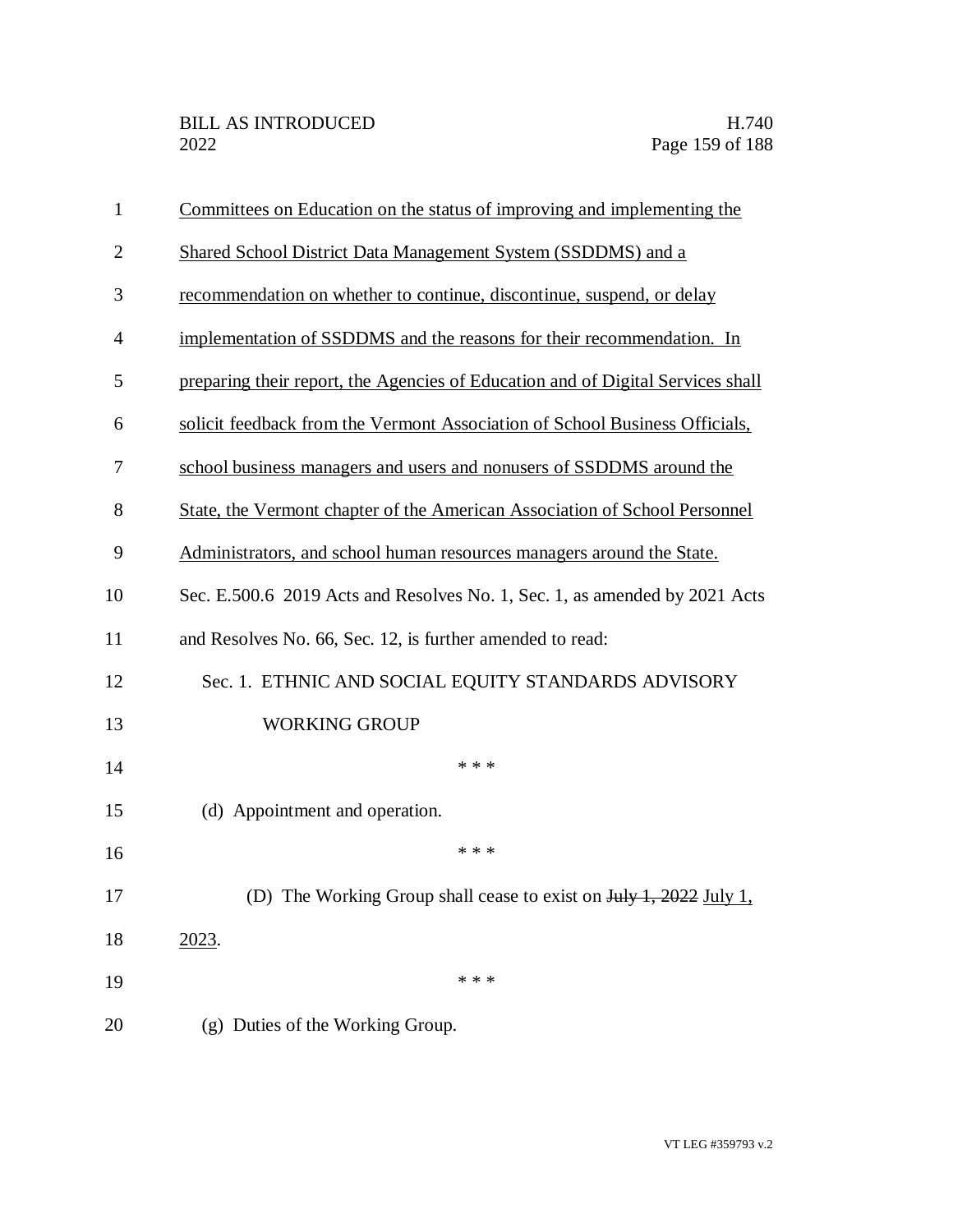## BILL AS INTRODUCED H.740<br>2022 Page 160 of 188

| $\mathbf{1}$   | (1) The Working Group shall review standards for student performance           |
|----------------|--------------------------------------------------------------------------------|
| $\overline{2}$ | adopted by the State Board of Education under 16 V.S.A. § 164(9) and, on or    |
| 3              | before December 31, 2021 2022, recommend to the State Board updates and        |
| 4              | additional standards to recognize fully the history, contributions, and        |
| 5              | perspectives of ethnic groups and social groups. These recommended             |
| 6              | additional standards shall be designed to:                                     |
| 7              | * * *                                                                          |
| 8              | (h) Reports.                                                                   |
| 9              | * * *                                                                          |
| 10             | (3) The Working Group shall, on or before December 31, 2022 June 30,           |
| 11             | 2023, submit a report to the General Assembly that includes:                   |
| 12             | * * *                                                                          |
| 13             | (i) Duties of the State Board of Education. The Board of Education shall,      |
| 14             | on or before December 31, 2022 June 30, 2023, consider adopting ethnic and     |
| 15             | social equity studies standards into standards for student performance adopted |
| 16             | by the State Board under 16 V.S.A. § 164(9) for students in prekindergarten    |
| 17             | through grade 12, taking into account the report submitted by the Working      |
| 18             | Group under subdivision $(g)(1)$ of this section.                              |
| 19             | Sec. E. 500.7. 2021 Acts and Resolves No. 66, Sec. 13 is amended to read:      |
| 20             | * * *                                                                          |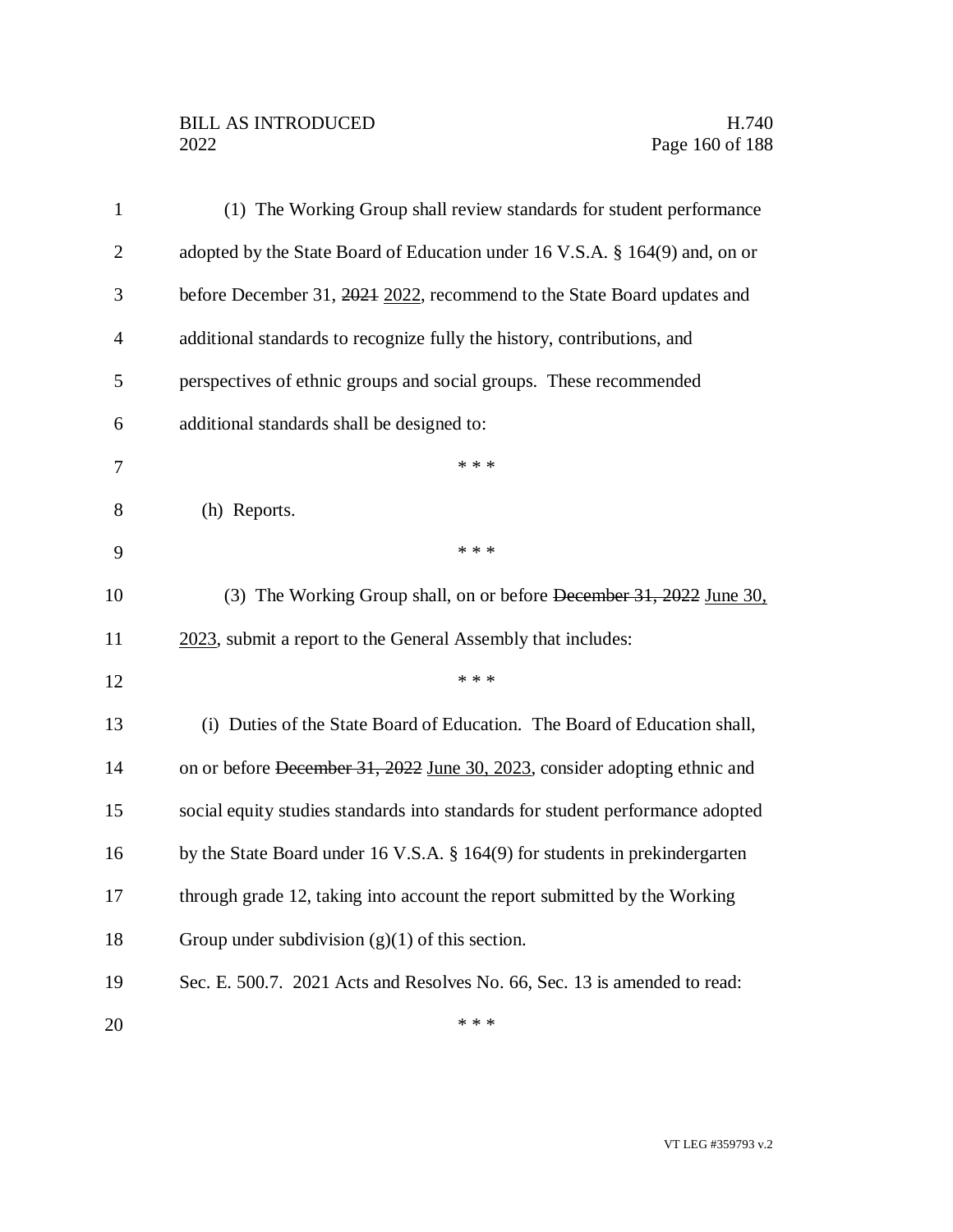| $\mathbf{1}$   | (c) Any unused portion of these appropriations shall, as of July 1, $2022$         |
|----------------|------------------------------------------------------------------------------------|
| $\mathbf{2}$   | 2023, revert to the General Fund.                                                  |
| 3              | Sec. E.501 AGENCY OF EDUCATION; ESSER III FUND PLAN                                |
| $\overline{4}$ | (a) The following sums are appropriated from the ESSER III funds to the            |
| 5              | Agency of Education in fiscal year 2023:                                           |
| 6              | (A) \$2,852,234 for Evidence-Based Summer Programming: Grant                       |
| 7              | program for schools to offer district-wide tutoring or the implementation of a     |
| 8              | statewide contract to set up tutoring by a vendor.                                 |
| 9              | (B) \$2,852,234 for Evidence-Based Afterschool Programming: Seed                   |
| 10             | grants to districts for adoption of 21C quality approaches without necessarily     |
| 11             | having to meet the usual 21C stringent grant criteria, with targeting to districts |
| 12             | that have been challenged to stand up 21C programs due to geographic               |
| 13             | challenges. The requirement that this be evidence-based (21C programming)          |
| 14             | is necessary to meet ARPA ESSER eligibility criteria.                              |
| 15             | (C) \$1,352,170 for the implementation of evidence-based                           |
| 16             | interventions aimed specifically at addressing learning loss, such as summer       |
| 17             | learning or summer enrichment, extended day, comprehensive afterschool             |
| 18             | programs, or extended school year programs.                                        |
| 19             | (D) \$1,130,586 for meeting other needs as determined by the State                 |
| 20             | educational agency (AOE) to address issues in responding to COVID-19.              |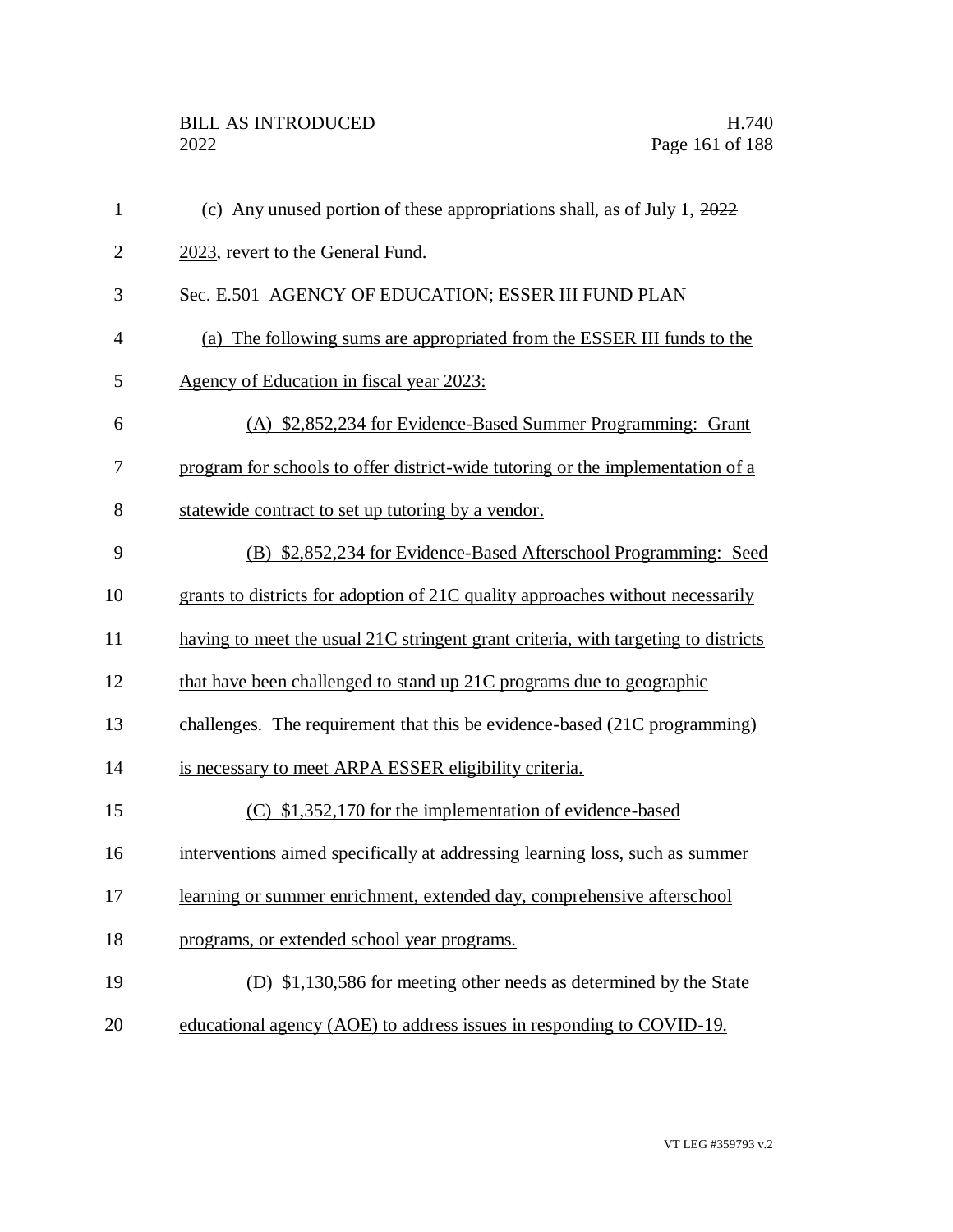| $\mathbf{1}$   | Sec. E.502 EDUCATION - SPECIAL EDUCATION: FORMULA GRANTS                      |
|----------------|-------------------------------------------------------------------------------|
| $\overline{2}$ | (a) Of the appropriation authorized in section B.502 of this act, and         |
| 3              | notwithstanding any other provision of law, an amount not to exceed           |
| $\overline{4}$ | \$4,073,400 shall be used by the Agency of Education in fiscal year 2023 as   |
| 5              | funding for 16 V.S.A. § 2967(b)(2)–(6). In distributing such funds, the       |
| 6              | Secretary shall not be limited by the restrictions contained within 16 V.S.A. |
| 7              | $§$ 2969(c) and (d).                                                          |
| 8              | Sec. E.504.1 EDUCATION - FLEXIBLE PATHWAYS                                    |
| 9              | (a) Of the appropriation in Sec. B.504 of this act, $$2,100,000$ from the     |
| 10             | Education Fund shall be distributed to school districts for reimbursement of  |
| 11             | high school completion services pursuant to 16 V.S.A. § 943(c).               |
| 12             | (b) Notwithstanding 16 V.S.A. $\S$ 4025(b), of this Education Fund            |
| 13             | appropriation, the amount of:                                                 |
| 14             | (1) \$921,500 is available for dual enrollment programs notwithstanding       |
| 15             | 16 V.S.A. § 944(f)(2);                                                        |
| 16             | (2) \$1,800,000 is available to support the Vermont Virtual High School;      |
| 17             | (3) \$400,000 is available for secondary school reform grants; and            |
| 18             | (4) \$3,000,000 is available for Early College pursuant to 16 V.S.A. $\S$     |
| 19             | $4011(e)$ .                                                                   |
| 20             | (c) Of the appropriation in Sec. B.504 of this act, $$921,500$ from the       |
| 21             | General Fund is available for dual enrollment programs.                       |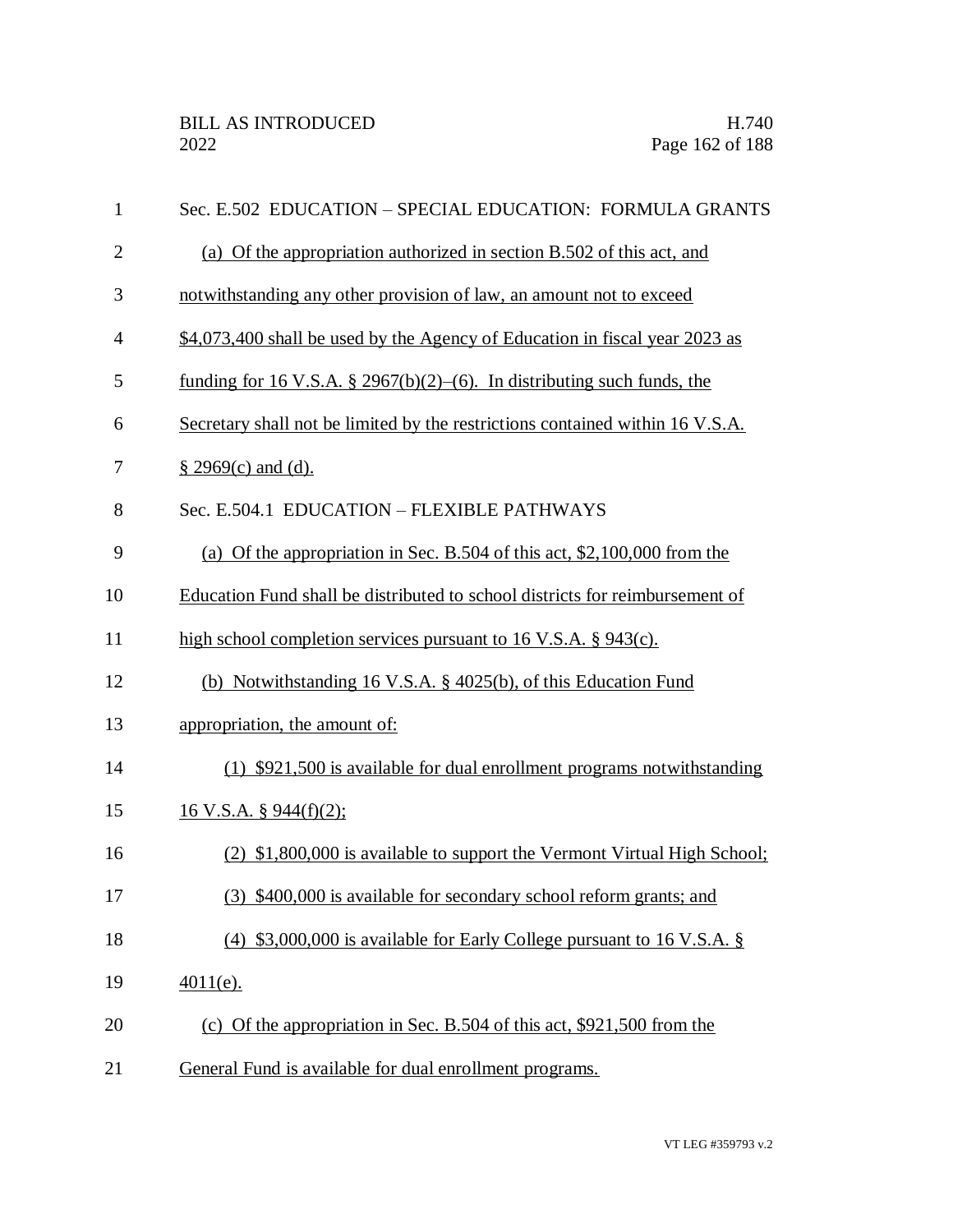| $\mathbf{1}$   | Sec. E.514 STATE TEACHERS' RETIREMENT SYSTEM                                    |
|----------------|---------------------------------------------------------------------------------|
| $\overline{2}$ | (a) In accordance with 16 V.S.A. § 1944 $(g)(2)$ , and consistent with system   |
| 3              | changes enacted for fiscal year 2023 in the 2022 session, the annual            |
| 4              | contribution to the State Teachers' Retirement System (STRS) shall be           |
| 5              | $$194,161,651$ of which $$187,273,782$ shall be the State's contribution and    |
| 6              | \$6,887,869 shall be contributed from local school systems or educational       |
| 7              | entities pursuant to 16 V.S.A. § 1944c.                                         |
| 8              | (b) In accordance with 16 V.S.A. § 1944(c)(2), of the annual contribution,      |
| 9              | \$34,342,965 is the "normal contribution," and \$159,818,686 is the "accrued"   |
| 10             | liability contribution."                                                        |
| 11             | Sec. E.515 RETIRED TEACHERS' HEALTH CARE AND MEDICAL                            |
| 12             | <b>BENEFITS</b>                                                                 |
| 13             | (a) In accordance with 16 V.S.A. § 1944b(b)(2), and consistent with system      |
| 14             | changes enacted for fiscal year 2023 in the 2022 session, the annual            |
| 15             | contribution to the Retired Teachers' Health and Medical Benefits plan shall be |
| 16             | \$50,206,128 consisting of the funds appropriated in Sec. B.515 and Sec.        |
| 17             | $B.1100 (c)(2)$ .                                                               |
| 18             | (b) In accordance with 16 V.S.A. § 1944(c)(2), of the annual contribution,      |
| 19             | $$15,100,000$ is the "normal contribution," and $$35,106,128$ is the "accrued"  |
| 20             | liability contribution."                                                        |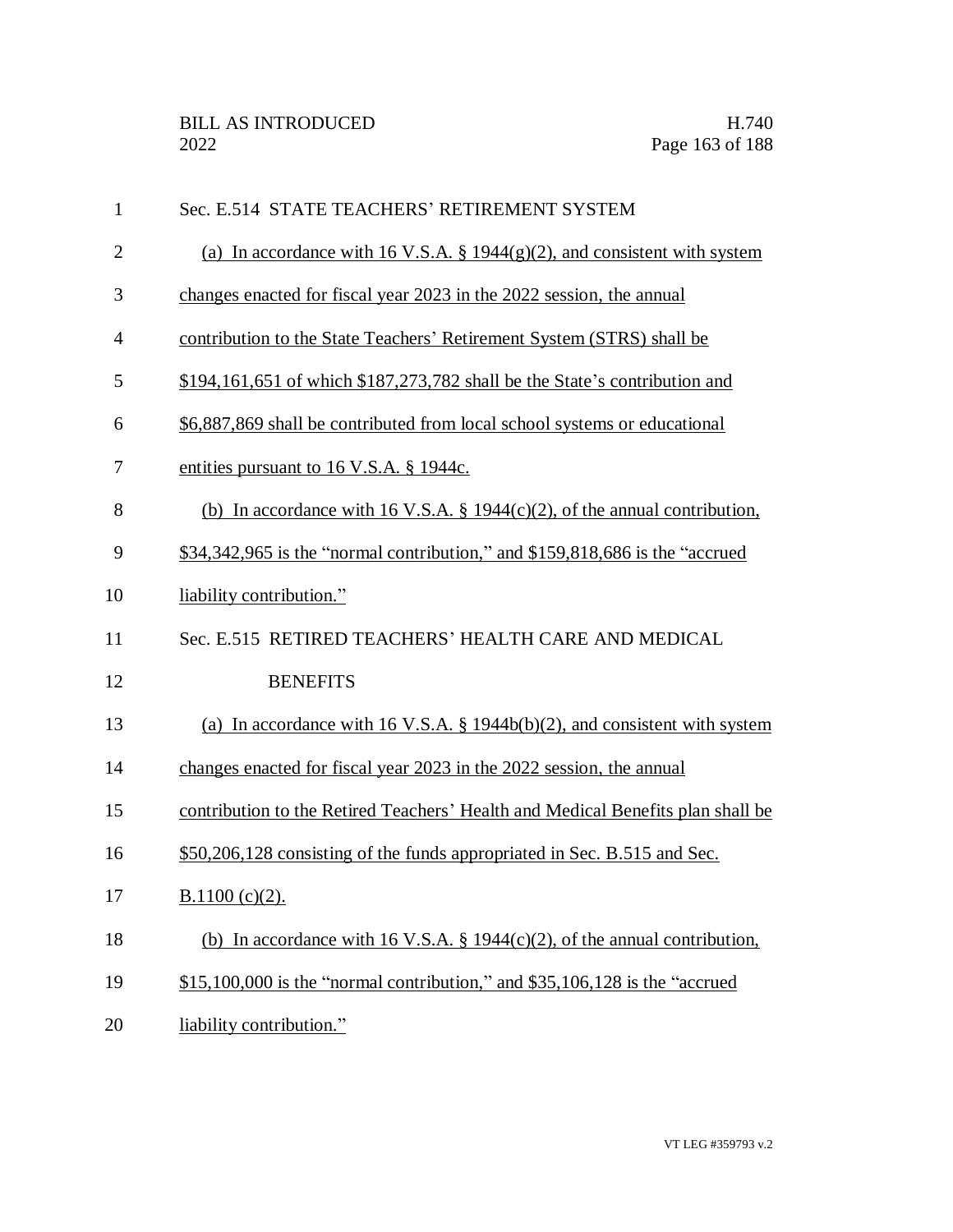| $\mathbf{1}$   | *** Higher Education ***                                                      |
|----------------|-------------------------------------------------------------------------------|
| $\overline{2}$ | Sec. E.600 UNIVERSITY OF VERMONT                                              |
| 3              | (a) The Commissioner of Finance and Management shall issue warrants to        |
| $\overline{4}$ | pay 1/12 of the appropriation in Sec. B.600 of this act to the University of  |
| 5              | Vermont on or about the 15th day of each calendar month of the year.          |
| 6              | (b) Of this appropriation, \$380,326 shall be transferred to the Experimental |
| 7              | <u>Program to Stimulate Competitive Research (EPSCoR) for the purpose of</u>  |
| 8              | complying with State matching fund requirements necessary for the receipt of  |
| 9              | available federal or private funds, or both.                                  |
| 10             | Sec. E.602 VERMONT STATE COLLEGES                                             |
| 11             | (a) The Commissioner of Finance and Management shall issue warrants to        |
| 12             | pay 1/12 of the appropriation in Sec. B.602 of this act to the Vermont State  |
| 13             | Colleges on or about the 15th day of each calendar month of the year.         |
| 14             | (b) Of this appropriation, \$427,898 shall be transferred to the Vermont      |
| 15             | Manufacturing Extension Center for the purpose of complying with State        |
| 16             | matching fund requirements necessary for the receipt of available federal or  |
| 17             | private funds, or both.                                                       |
| 18             | Sec. E.603 VERMONT STATE COLLEGES - ALLIED HEALTH                             |
| 19             | (a) If Global Commitment fund monies are unavailable, the total grant         |
| 20             | funding for the Vermont State Colleges shall be maintained through the        |
| 21             | General Fund or other State funding sources.                                  |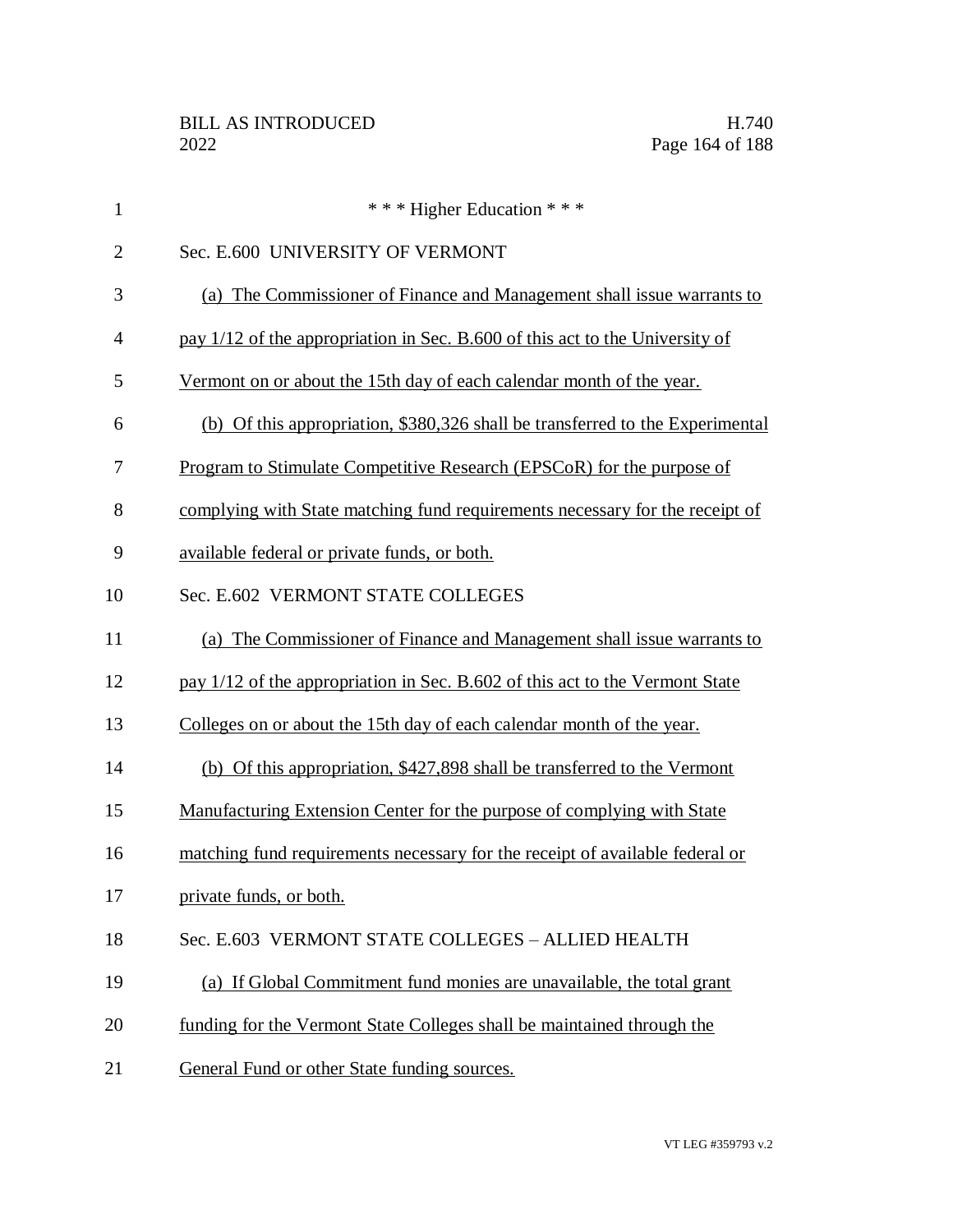| $\mathbf{1}$   | (b) The Vermont State Colleges shall use the Global Commitment funds              |
|----------------|-----------------------------------------------------------------------------------|
| $\overline{2}$ | appropriated in Sec. B.603 of this act to support the dental hygiene,             |
| 3              | respiratory therapy, and nursing programs that graduate approximately 315         |
| 4              | health care providers annually. These graduates deliver direct, high-quality      |
| 5              | health care services to Medicaid beneficiaries or uninsured or underinsured       |
| 6              | persons.                                                                          |
| 7              | Sec. E.605 VERMONT STUDENT ASSISTANCE CORPORATION                                 |
| 8              | (a) Of the appropriation in B.605 of this act, $$25,000$ is appropriated from     |
| 9              | the General Fund to the Vermont Student Assistance Corporation (VSAC) to          |
| 10             | be deposited into the Trust Fund established in 16 V.S.A. § 2845.                 |
| 11             | (b) Of the appropriated amount remaining after accounting for subsection          |
| 12             | (a) of this section, not less than 93 percent of this appropriation shall be used |
| 13             | for direct student aid.                                                           |
| 14             | (c) Of the total one-time funds appropriated in this act to VSAC, an amount       |
| 15             | up to six percent, but not to exceed \$100,000 in a fiscal year, may be used for  |
| 16             | staff expenses associated with administering the funds. Funds shall not be        |
| 17             | used for indirect costs.                                                          |
| 18             | Sec. E.702 23 V.S.A. § 3513 is amended to read:                                   |
| 19             | § 3513. LIABILITY INSURANCE; AUTHORITY TO CONTRACT FOR                            |
| 20             | LAW ENFORCEMENT SERVICES                                                          |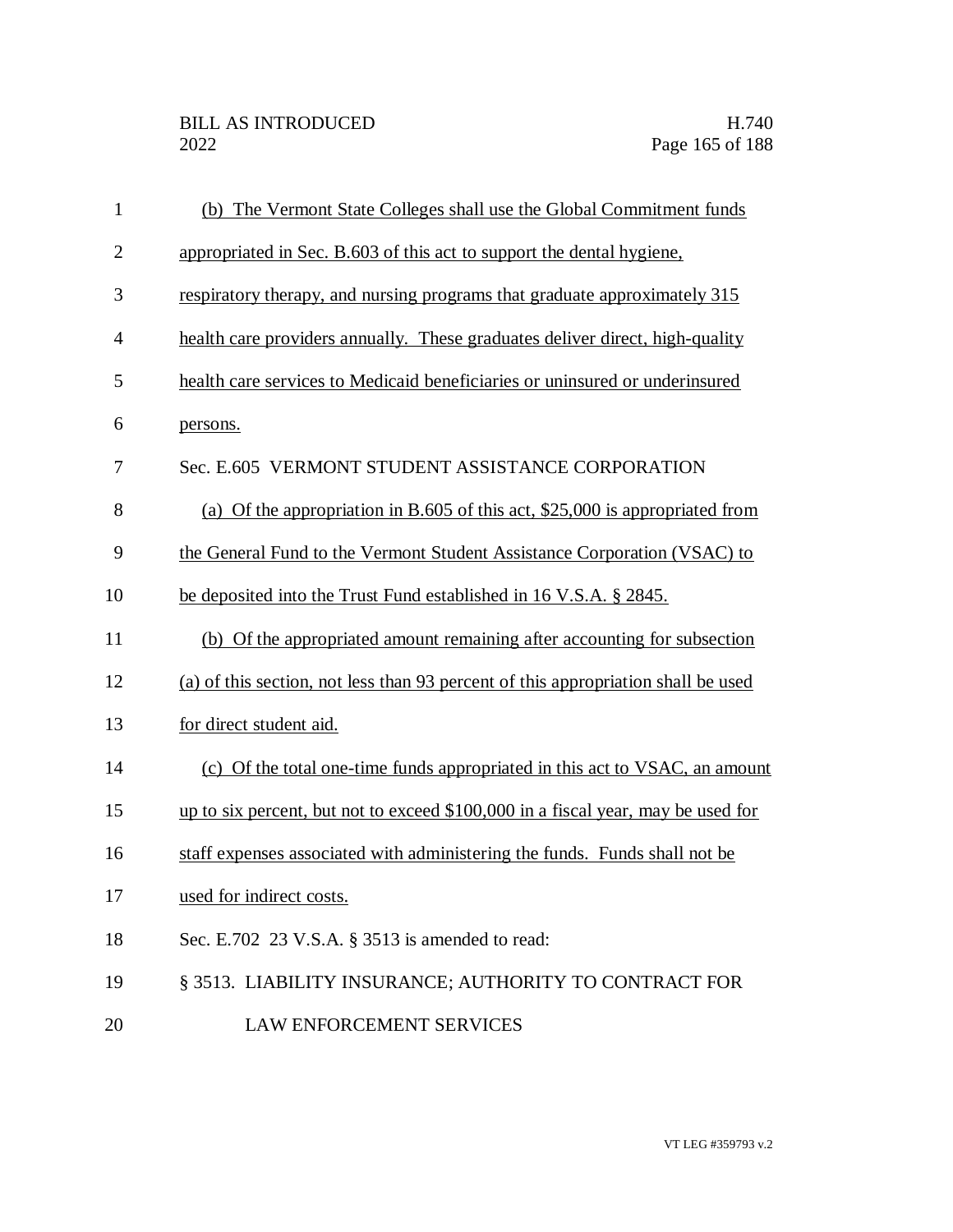| $\mathbf{1}$   | (a) The amount of 85 percent of the fees and penalties collected under this   |
|----------------|-------------------------------------------------------------------------------|
| $\overline{2}$ | chapter, except interest, is allocated to the Agency of Natural Resources for |
| 3              | use by the Vermont ATV Sportsman's Association (VASA) for development         |
| $\overline{4}$ | and maintenance of a Statewide ATV Trail Program, for trail liability         |
| 5              | insurance, and to contract for law enforcement services with any constable,   |
| 6              | sheriff's department, municipal police department, the Department of Public   |
| 7              | Safety, and the Department of Fish and Wildlife Forests, Parks and Recreation |
| 8              | for purposes of trail compliance pursuant to this chapter. The Departments of |
| 9              | Public Safety and of Fish and Wildlife Forests, Parks and Recreation are      |
| 10             | authorized to contract with VASA to provide these law enforcement services.   |
| 11             | The Agency of Natural Resources shall retain for its use up to \$7,000 during |
| 12             | each fiscal year to be used for administration of this program.               |
| 13             | * * *                                                                         |
|                | *** Transportation ***                                                        |
| 14             | Sec. E.903 MULTI-AGENCY INVESTMENTS IN ELECTRIC VEHICLE                       |
| 15             | SUPPLY EQUIPMENT INFRASTRUCTURE                                               |
| 16             | (a) Definitions. As used in this section:                                     |
| 17             | (1) "Area median income" means the county or Metropolitan Statistical         |
| 18             | Area median income published by the federal Department of Housing and         |
| 19             | <b>Urban Development.</b>                                                     |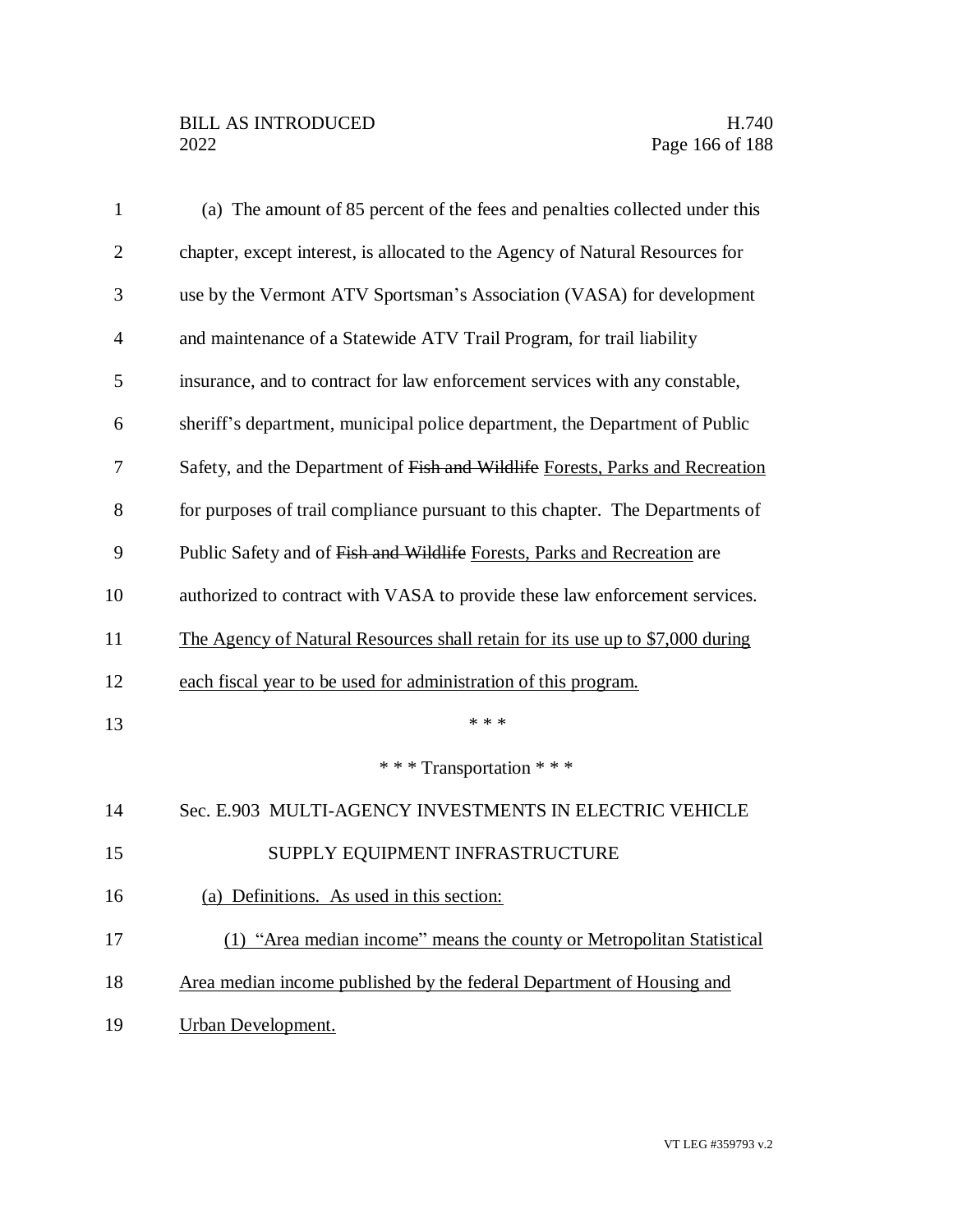| $\mathbf{1}$   | (2) "Electric vehicle supply equipment (EVSE)" has the same meaning           |
|----------------|-------------------------------------------------------------------------------|
| $\overline{2}$ | as in 30 V.S.A. § 201.                                                        |
| 3              | (3) "Level 1 charger" or "level 1 EVSE" means EVSE that plugs                 |
| $\overline{4}$ | directly into a standard 120-volt AC outlet and supplies an average output of |
| 5              | 1.3 to 2.4 kilowatts.                                                         |
| 6              | (4) "Level 2 charger" or "level 2 EVSE" means galvanically connected          |
| 7              | EVSE with a single-phase input voltage range from 208 to 240 volts AC and a   |
| 8              | maximum output current less than or equal to 80 amperes AC.                   |
| 9              | <u>(5) "Level 3 charger," "level 3 EVSE," or "direct-current fast charger</u> |
| 10             | (DCFC)," means EVSE that uses dedicated direct current (DC) to provide        |
| 11             | energy to a plug-in electric vehicle.                                         |
| 12             | (6) "Multiunit affordable housing" means a multiunit dwelling where:          |
| 13             | (A) at least 50 percent of the units are or will be occupied by               |
| 14             | households whose income does not exceed 100 percent of the greater of the     |
| 15             | State or area median income; or                                               |
| 16             | (B) all units are affordable to households earning between 60 and             |
| 17             | 120 percent of area median income.                                            |
| 18             | (7) "Multiunit dwelling" means a housing project, such as cooperatives,       |
| 19             | condominiums, dwellings, or mobile home parks, with three or more units       |
| 20             | constructed or maintained on a tract or tracts of land.                       |
| 21             | (8) "Workplace" means a place where an individual works.                      |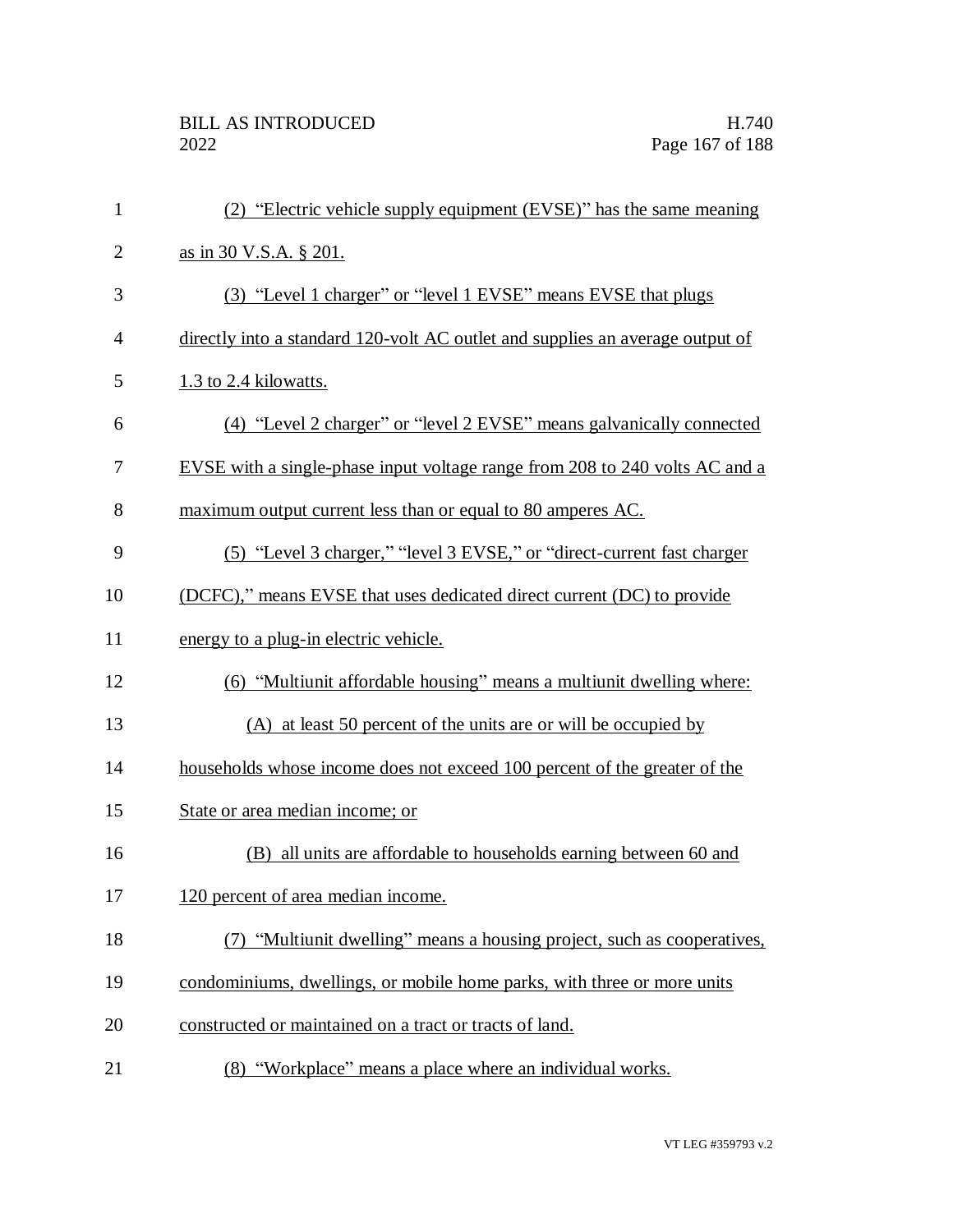| $\mathbf{1}$   | (b) Housing, employers, and public venues and attractions.                         |
|----------------|------------------------------------------------------------------------------------|
| $\overline{2}$ | (1) In fiscal year 2023, $$10,000,000$ is appropriated in Sec. G.600 (b) of        |
| 3              | this act to the Agency of Commerce and Community Development to support            |
| $\overline{4}$ | the following:                                                                     |
| 5              | (A) one or more grant programs, which may build upon the existing                  |
| 6              | EVSE Grant Program, to support the continued buildout of level 1 and 2 EVSE        |
| 7              | at multiunit dwellings, including multiunit affordable housing, with less than     |
| 8              | 20 units prioritized and not less than 30 percent of the total appropriation, less |
| 9              | the administration expenses allowed under subsection (d) of this section,          |
| 10             | allocated to this purpose;                                                         |
| 11             | (B) one or more grant programs, which may build upon the existing                  |
| 12             | EVSE Grant Program, to support the continued buildout of level 1 and 2 EVSE        |
| 13             | at private workplaces, with the workplaces of employers with less than 100         |
| 14             | employees prioritized;                                                             |
| 15             | (C) one or more grant programs, which may build upon the existing                  |
| 16             | EVSE Grant Program, to support the continued buildout of level 1, 2, and 3         |
| 17             | EVSE at public venues and attractions, such as parks, downtowns, museums,          |
| 18             | and ski mountains, that are available to any member of the public; and             |
| 19             | (D) the purchase and installation of level 1 and 2 EVSE that is                    |
| 20             | available to the public at State workplaces or to provide grants to persons for    |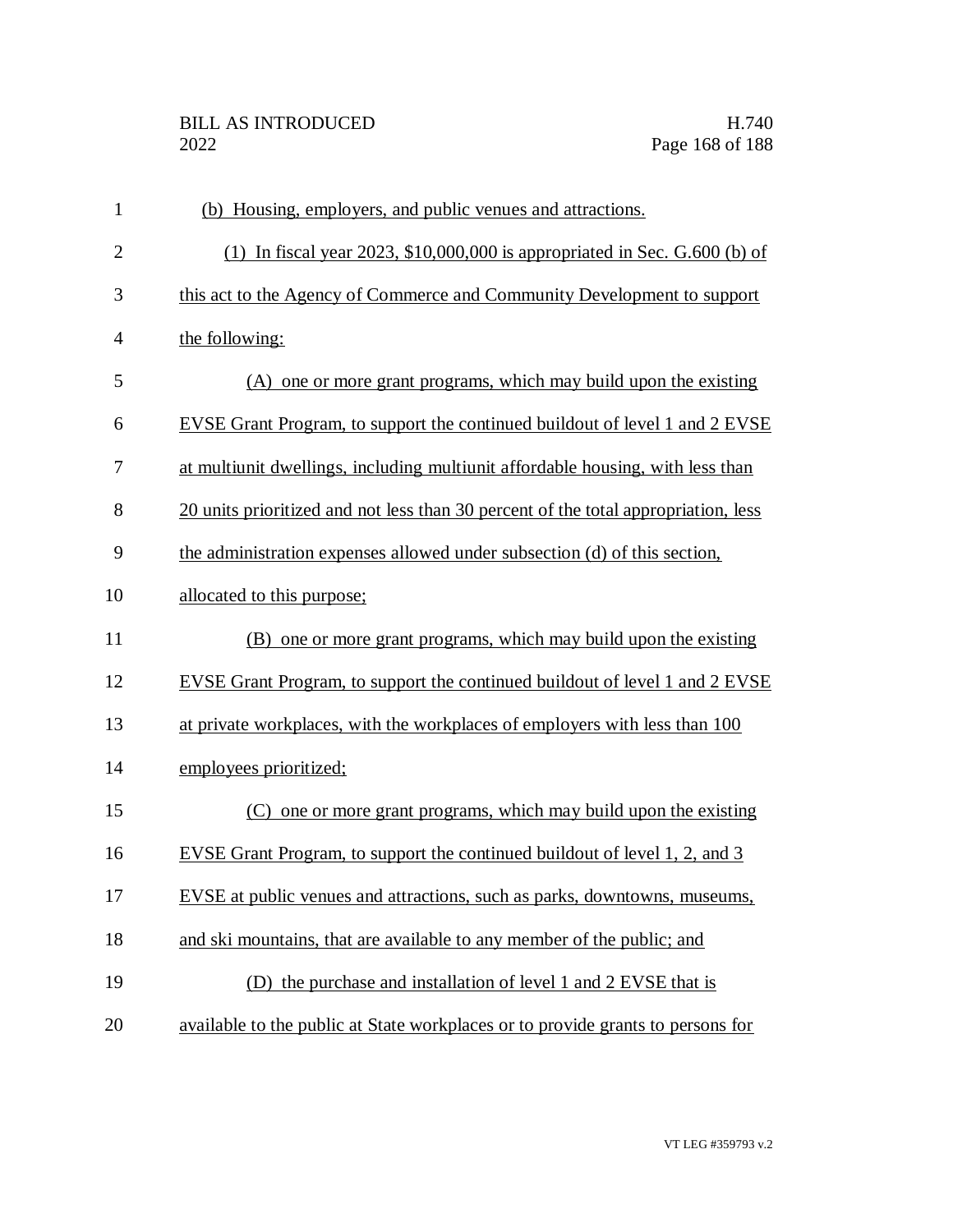| $\mathbf{1}$   | the purchase and installation of level 1 and 2 EVSE that is available to the     |
|----------------|----------------------------------------------------------------------------------|
| $\overline{2}$ | public at State workplaces, or both.                                             |
| 3              | (2) If the Agency of Commerce and Community Development, in                      |
| $\overline{4}$ | consultation with the EVSE Interagency Workgroup, determines that                |
| 5              | programmatic funding remains available following the first round of grant        |
| 6              | awards made under subdivision (1) of this subsection, then the balance of the    |
| 7              | \$10,000,000 shall be awarded in grants that prioritize placing EVSE at          |
| 8              | multiunit affordable housing and workplaces of employers with less than 100      |
| 9              | employees.                                                                       |
| 10             | (c) State parks and fishing access areas. In fiscal year 2023, \$3,000,000 is    |
| 11             | appropriated in Sec. G.600 (b) of this act to the Agency of Natural Resources    |
| 12             | to purchase and install level 1 and 2 EVSE at State parks and fishing access     |
| 13             | areas available to the public or to provide grants for persons to purchase and   |
| 14             | install level 1 and 2 EVSE at State parks and fishing access areas available to  |
| 15             | the public, or both.                                                             |
| 16             | (d) Administration expenses. The Agencies of Commerce and Community              |
| 17             | Development, and of Natural Resources may use up to 15 percent of the total      |
| 18             | amount that is distributed in grant awards under subsections (b) and (c) of this |
| 19             | section for costs associated with administering and promoting any State-run      |
| 20             | electric vehicle supply equipment grant programs, including translation and      |
| 21             | interpretation service, community outreach, and education.                       |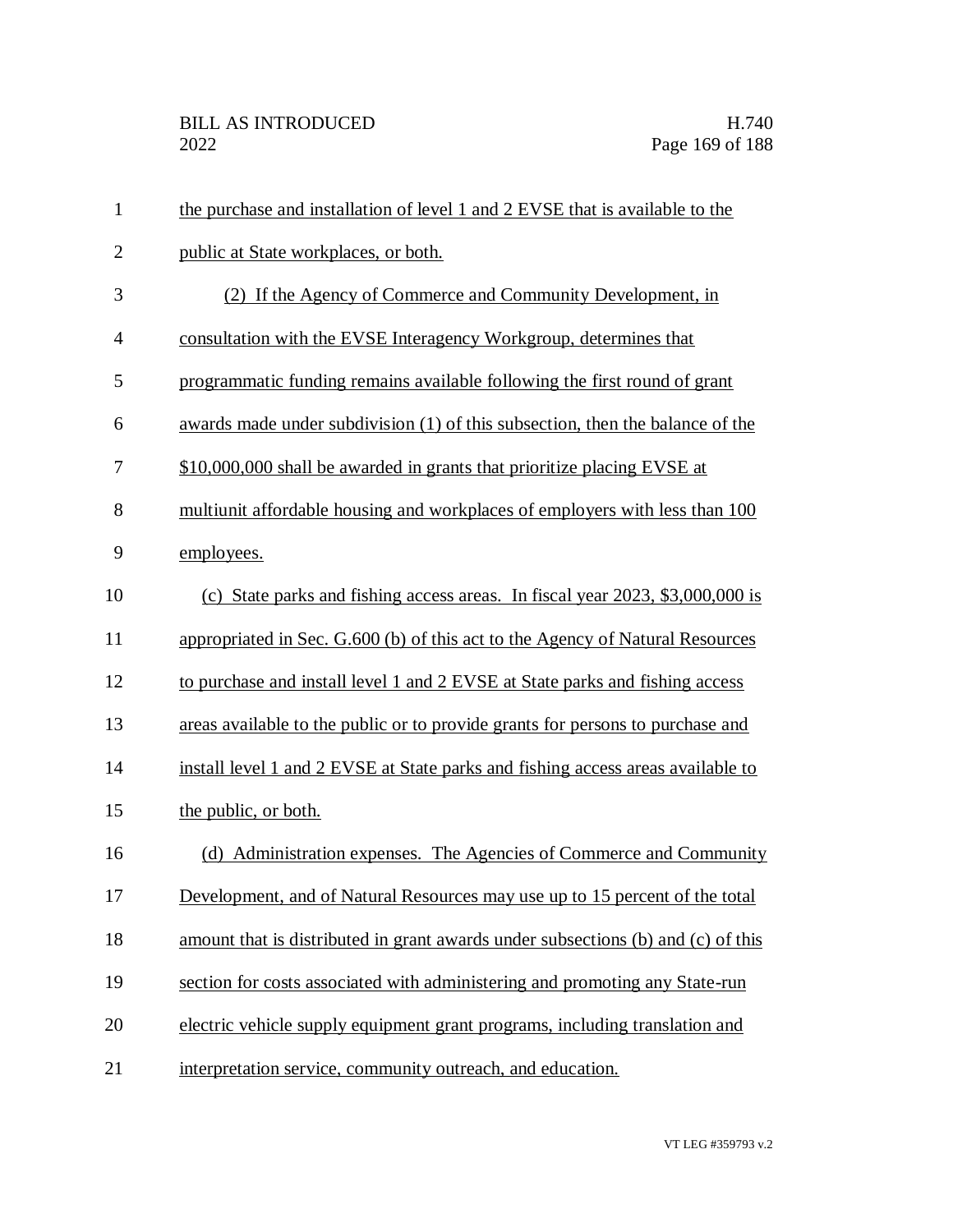| $\mathbf{1}$   | (e) Carryforward; deployment in fiscal year 2023.                              |
|----------------|--------------------------------------------------------------------------------|
| $\overline{2}$ | (1) Notwithstanding any other provision of law and subject to the              |
| 3              | approval of the Secretary of Administration, appropriations to support the     |
| 4              | expenditures under this section remaining unexpended on June 30, 2023 shall    |
| 5              | be carried forward and designated for the same expenditures in the subsequent  |
| 6              | fiscal year.                                                                   |
| 7              | (2) Every reasonable effort shall be made to obligate and deploy the           |
| 8              | monies appropriated for expenditure under this section in fiscal year 2023 in  |
| 9              | order to achieve a pace of EVSE deployment necessary to meet the emissions     |
| 10             | reduction requirements of 10 V.S.A. $\S$ 578(a) and the recommendations of the |
| 11             | Climate Action Plan (CAP) issued under 10 V.S.A. § 592.                        |
| 12             | (f) Outreach and marketing. The Agencies of Commerce and Community             |
| 13             | Development and of Natural Resources shall ensure that there is sufficient     |
| 14             | outreach and marketing, including the use of translation and interpretation    |
| 15             | services, of the EVSE grant programs so that Vermonters who can secure         |
| 16             | financial assistance under one of the EVSE grant programs can easily learn     |
| 17             | about and how to apply for an EVSE grant.                                      |
| 18             | *** American Rescue Plan Act Appropriations ***                                |
| 19             | *** Intent and Other Funding ***                                               |
| 20             | Sec. G.100 MULTIYEAR FUNDING PRIORITIES INTENT                                 |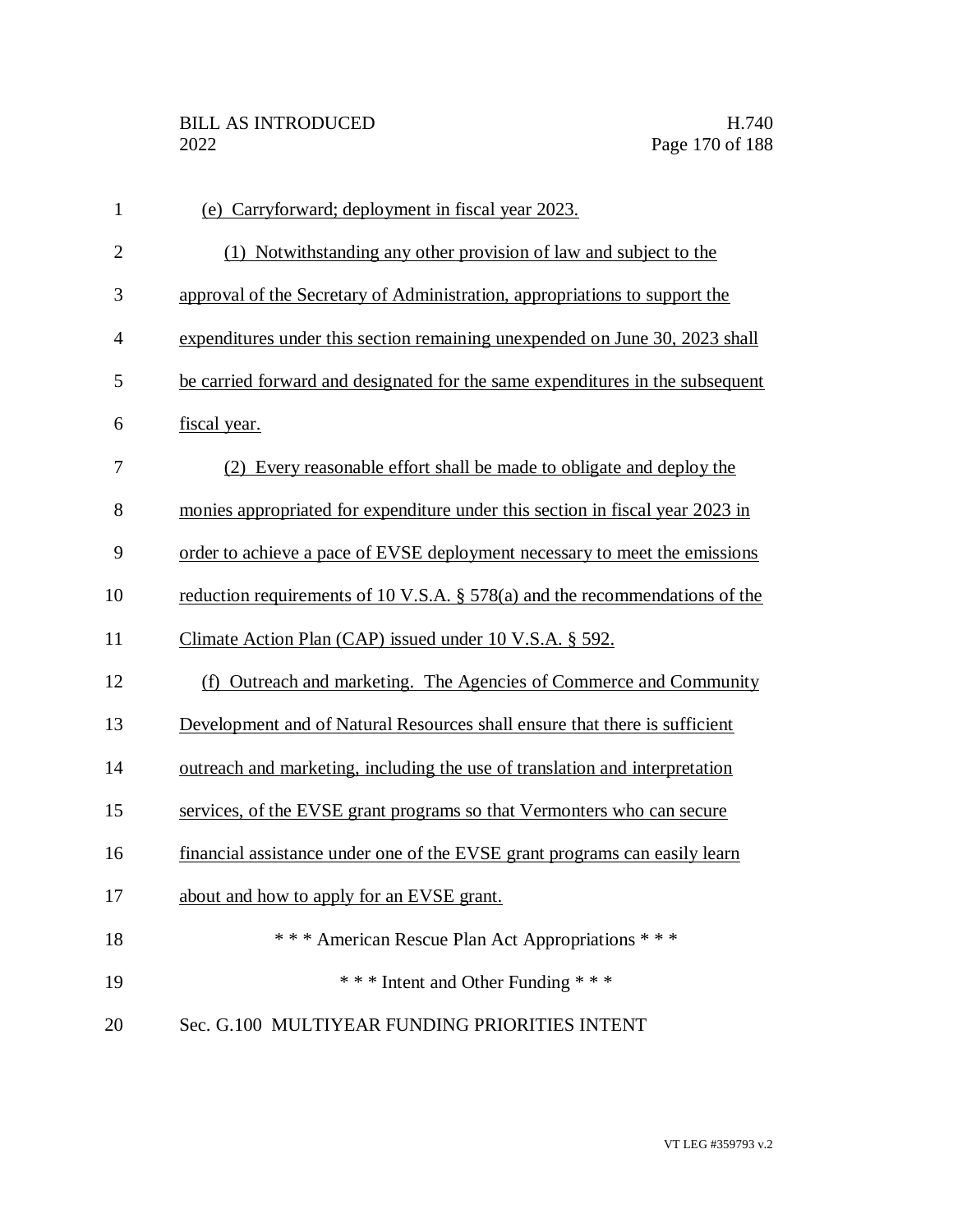| $\mathbf{1}$   | (a) The appropriations of ARPA – Coronavirus State Fiscal Recovery                  |
|----------------|-------------------------------------------------------------------------------------|
| $\overline{2}$ | <u>Funds in made in Secs. G.300–G.700 of this act by categorical areas are made</u> |
| 3              | consistent with the intent expressed in Sec. G.100 of 2021 Acts and Resolves        |
| $\overline{4}$ | No. 74 (the Big Bill), and reiterated in 2022 Acts and Resolves No. 83, Sec.        |
| 5              | 67a. In some cases, other funding sources are included or are referenced for        |
| 6              | specific programs or projects providing comprehensive funding by category.          |
| $\tau$         | All appropriations of ARPA funds in this act are made only to the extent            |
| 8              | permitted by federal law and guidance. Appropriations not expended in fiscal        |
| 9              | year 2023 shall carry forward.                                                      |
| 10             | Sec. G.200 AMERICAN RESCUE PLAN ACT (ARPA) - CORONAVIRUS                            |
| 11             | STATE FISCAL RECOVERY FUND (SFR)                                                    |
| 12             | APPROPRIATIONS; REVERSION AND REALLOCATION;                                         |
| 13             | <b>REPORTS</b>                                                                      |
| 14             | (a) On or before September 15, 2022 and annually thereafter until                   |
| 15             | September 15, 2026, the Commissioner of Finance and Management shall                |
| 16             | submit a report to the Joint Fiscal Committee on the status of all appropriations   |
| 17             | made from the Coronavirus State and Local Fiscal Recovery Fund (SLFR)               |
| 18             | provided to the State from the American Rescue Plan Act of 2021, Pub. L. No.        |
| 19             | 117-2 (ARPA). The report shall include updates on project eligibility.              |
| 20             | obligated funds, actual expenditures, and any compliance or reporting issues.       |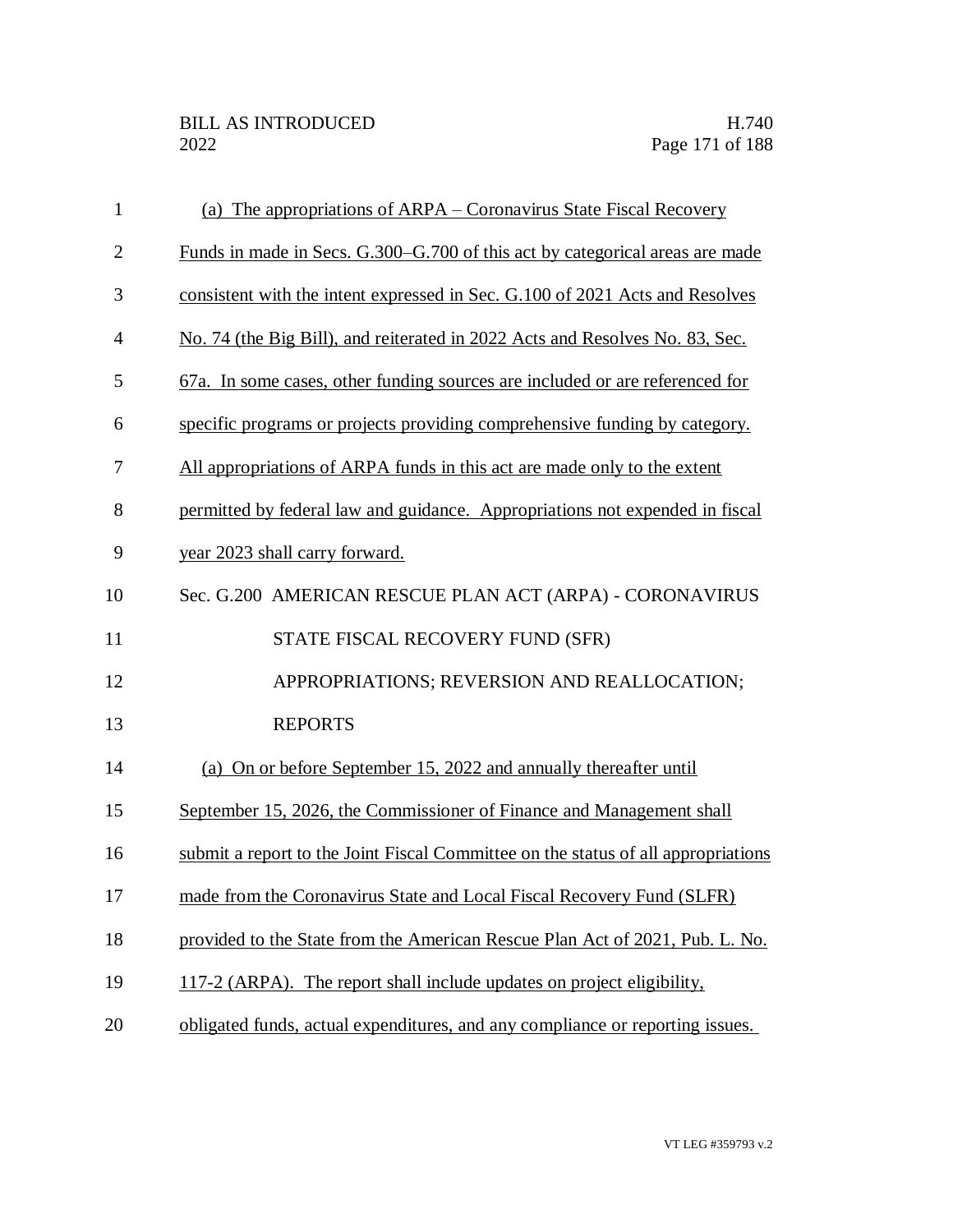| $\mathbf{1}$   | (b) On or before January 15, 2023, the Commissioner of Finance and             |
|----------------|--------------------------------------------------------------------------------|
| $\overline{2}$ | Management shall provide an update to the September 15, 2022 ARPA report       |
| 3              | described in subsection (a) of this section to the House and Senate Committees |
| $\overline{4}$ | on Appropriations, including recommendations, if any, for reallocation of      |
| 5              | ARPA SLFR funds in the fiscal year 2023 budget adjustment act.                 |
| 6              | *** Economy, Workforce, and Communities ***                                    |
| 7              | Sec. G.300 INVESTMENTS IN VERMONT'S ECONOMY,                                   |
| 8              | WORKFORCE, AND COMMUNITIES                                                     |
| 9              | (a) \$4,635,227 in fiscal year 2023 is appropriated from the American          |
| 10             | Rescue Plan Act (ARPA) - Coronavirus State Fiscal Recovery Funds. These        |
| 11             | funds shall be allocated as follows:                                           |
| 12             | (1) \$1,050,000 to the Natural Resources Board, to be used as needed to        |
| 13             | prioritize and expedite permitting of ARPA-funded projects, including the      |
| 14             | costs of three exempt limited-service positions.                               |
| 15             | $(2)$ \$2,145,227 to the Judiciary as follows:                                 |
| 16             | (A) \$1,539,851 safe reopening of courts; and                                  |
| 17             | (B) \$605,376 for HVAC systems at county Court Houses.                         |
| 18             | (3) \$450,000 to the Vermont Historical Society for HVAC systems.              |
| 19             | (4) \$750,000 to the Secretary of State for expenses related to telehealth.    |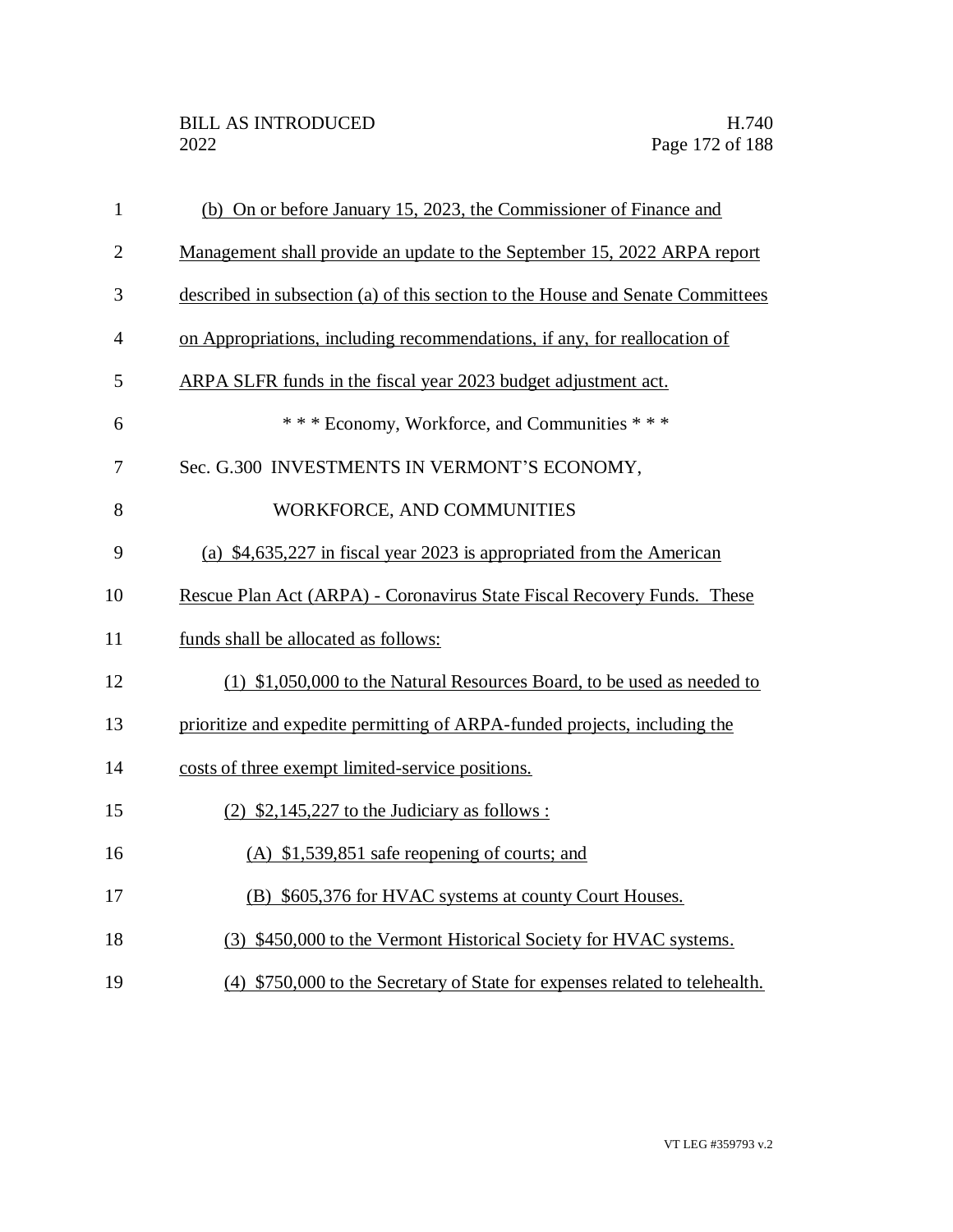| $\mathbf{1}$   | (5) \$90,000 to the Agency of Agriculture, Food and Markets for grants          |
|----------------|---------------------------------------------------------------------------------|
| $\mathbf{2}$   | to State fairs and field days organizations to assist in recovery from business |
| 3              | disruptions and lost revenues caused by the COVID-19 pandemic.                  |
| $\overline{4}$ | (6) \$150,000 to the Agency of Agriculture, Food and Markets to                 |
| 5              | contract with an eligible consultant for the development of a State Food        |
| 6              | Security Action Plan that will include a strategy to improve the resilience of  |
| 7              | the statewide food system in order to better meet the food needs of citizens of |
| 8              | Vermont during times of disruption to the national food distribution chain      |
| 9              | caused by emergencies such as the COVID-19 pandemic.                            |
| 10             | (b) Contingent Appropriations: To the extent that American Rescue Plan          |
| 11             | Act (ARPA) - Coronavirus State Fiscal Recovery Funds are available as a         |
| 12             | result of the provision specified in 2022 Acts and Resolves No. 83, Sec.        |
| 13             | $53(b)(6)$ then the following appropriations are made in fiscal year 2023       |
| 14             | consistent with projects authorized in the fiscal year 2023 Capital Budget      |
| 15             | Adjustment Act:                                                                 |
| 16             | (1) Up to \$5,114,179 to the Judiciary for County Court House HVAC              |
| 17             | projects; and                                                                   |
| 18             | (2) Up to \$20,000,000 to Buildings and General Services for State              |
| 19             | House expansion.                                                                |
| 20             | (c) General Fund Workforce Appropriations: In fiscal year 2023,                 |
| 21             | \$1,500,000 is appropriated from the General Fund to Vermont Student            |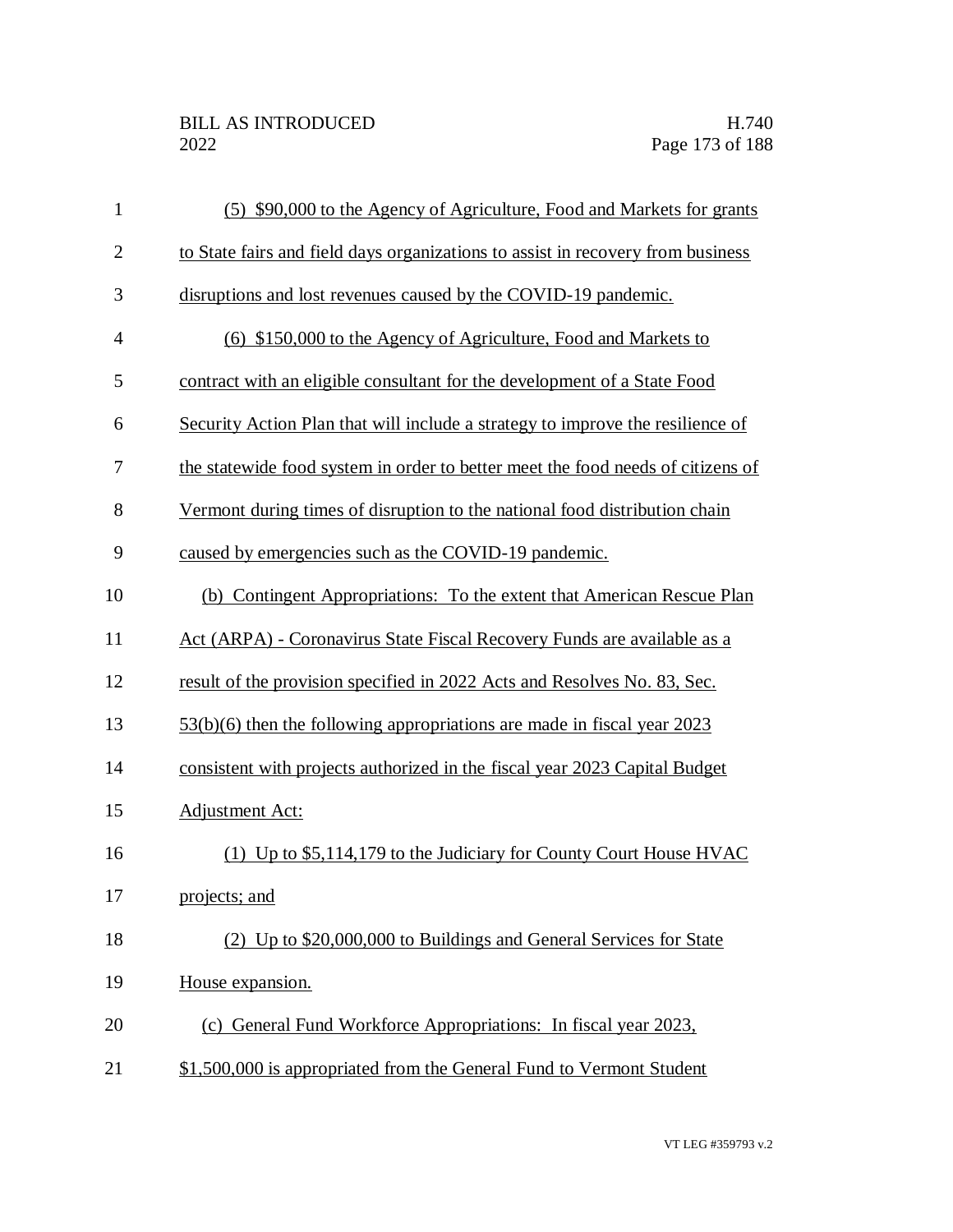| $\mathbf{1}$   | Assistance Corp (VSAC) 802 Opportunity Program for increasing the          |
|----------------|----------------------------------------------------------------------------|
| $\overline{2}$ | household income eligibility limit from \$50,000 to \$75,000.              |
| 3              | (1) Other workforce initiatives are funded in H.703, this includes         |
| $\overline{4}$ | \$18,897,000 General Fund, \$15,000,000 Education Fund and a \$8,000,000   |
| 5              | reallocation of previously appropriated ARPA-SFR funds. The programs in    |
| 6              | this bill include Work-based Learning and Training program, Vermont Trades |
| 7              | Scholarship program, CTE Construction and Rehabilitation Experiential      |
| 8              | Learning Program, Emergency Grants to Support Nurse Educators, Nurse       |
| 9              | Preceptor Incentive grants, and Health Care Employer Nursing Pipeline and  |
| 10             | Apprenticeship program.                                                    |
| 11             | (d) Community Economic Development. \$9,000,000 is appropriated in         |
| 12             | fiscal year 2023 from the General Fund for community base economic         |
| 13             | development initiatives as follows:                                        |
| 14             | (1) \$3,000,000 to the Department of Forests, Parks and Recreation         |
| 15             | for the Vermont Outdoor Recreation Economic Collaborative (VOREC)          |
| 16             | <b>Community Grant Program.</b>                                            |
| 17             | (2) \$6,000,000 to the Department of Economic Development for the          |
| 18             | remediation and redevelopment of brownfield sites.                         |
| 19             | *** Addressing Homelessness, Housing Insecurity and Increasing the Stock   |
| 20             | of Low- and Moderate-Income Housing ***                                    |
| 21             | Sec. G.400 HOUSING AND HOMELESSNESS INVESTMENTS                            |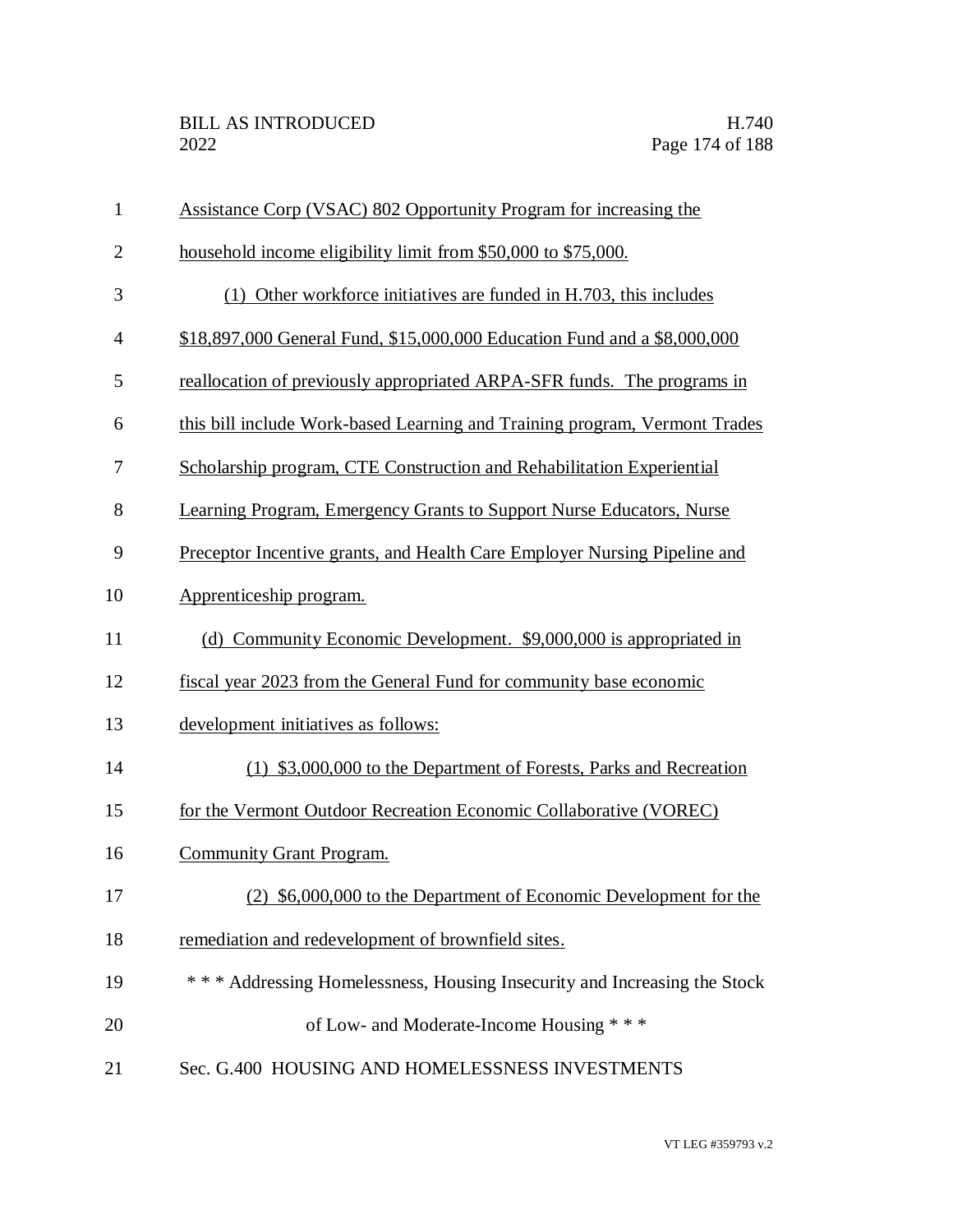| $\mathbf{1}$   | (1) \$50,000,000 to the Vermont Housing and Conservation Board               |
|----------------|------------------------------------------------------------------------------|
| $\overline{2}$ | (VHCB) to provide affordable mixed-income rental housing and                 |
| 3              | homeownership units, improvements to manufactured homes and communities,     |
| $\overline{4}$ | recovery residences and, if determined eligible, housing available to farm   |
| 5              | workers and refugees. VHCB shall also use the funds for shelter and          |
| 6              | permanent homes for those experiencing homelessness in consultation with the |
| 7              | Secretary of Human Services. These funds shall carryforward into fiscal year |
| 8              | 2024.                                                                        |
| 9              | (a) \$50,000,000 in fiscal year 2023 is appropriated from the American       |
| 10             | Rescue Plan Act (ARPA) - Coronavirus State Fiscal Recovery Funds to the      |
| 11             | Vermont Housing and Conservation Board (VHCB) to provide affordable          |
| 12             | mixed-income rental housing and homeownership units, manufactured homes,     |
| 13             | and improved farm worker and refugee housing. VHCB shall distribute the      |
| 14             | funds in consultation with the Secretary of Human Services and may subgrant  |
| 15             | a portion to other entities, including the Department of Housing and         |
| 16             | Community Development, the Vermont Housing Finance Agency, and               |
| 17             | regional nonprofit housing organizations, for one or more of the following   |
| 18             | purposes:                                                                    |
| 19             | (A) To undertake additional housing initiatives, such as home                |
| 20             | ownership, to the extent permitted by ARPA and related regulations and       |
| 21             | guidance.                                                                    |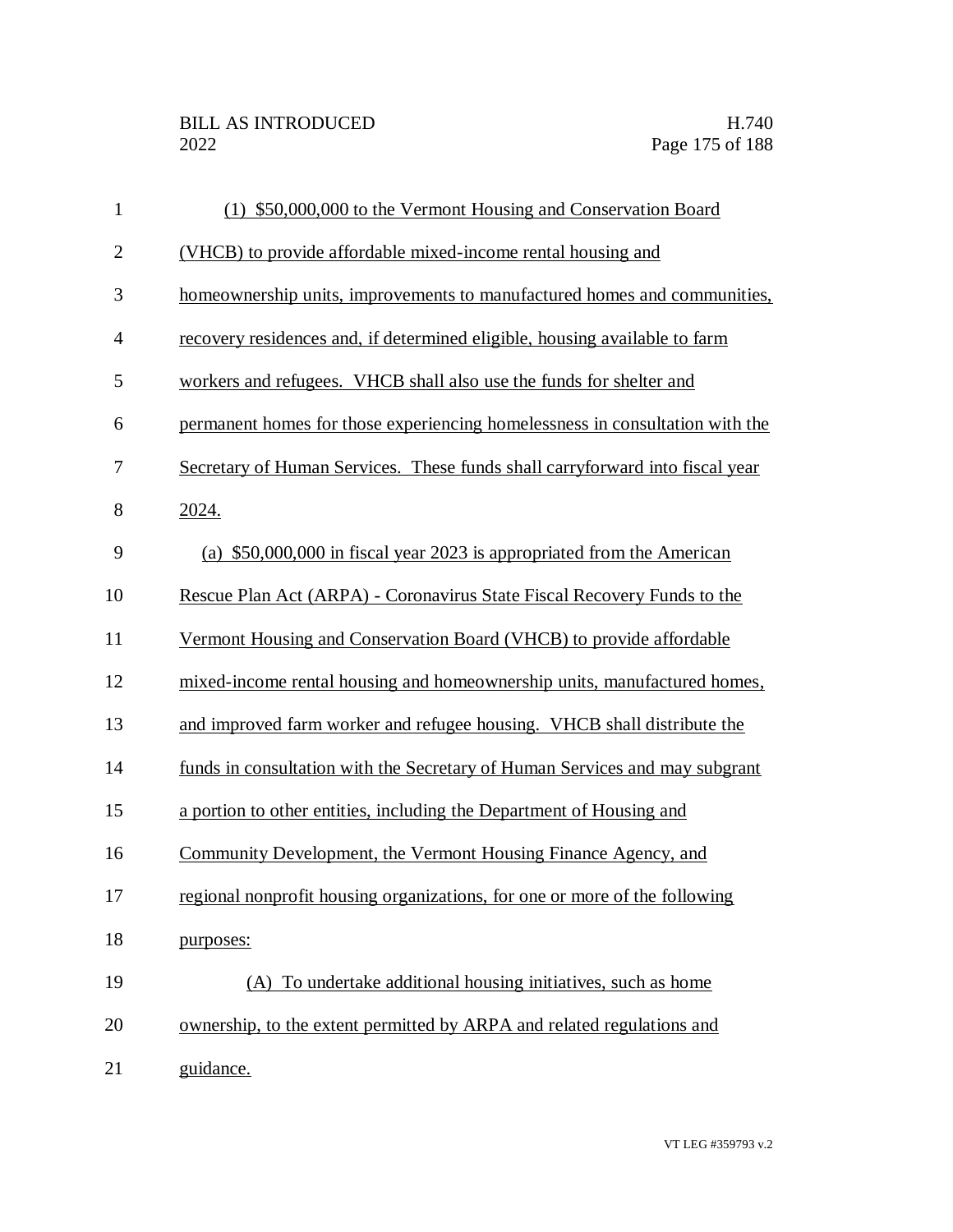| $\mathbf{1}$   | (B) To ensure that farm workers and those in recovery and refugee            |
|----------------|------------------------------------------------------------------------------|
| $\overline{2}$ | households are served.                                                       |
| 3              | (C) To provide for the efficient use of the funds. These funds shall         |
| $\overline{4}$ | carryforward into fiscal year 2024.                                          |
| 5              | * * * Broadband Connectivity and Technology                                  |
| 6              | Modernization Investments * * *                                              |
| 7              | Sec. G.500 BROADBAND CONNECTIVITY INVESTMENTS                                |
| 8              | (a) \$69,380,816 is appropriated in fiscal year 2023 to the Department of    |
| 9              | Public Service, Vermont Community Broadband Board from the American          |
| 10             | Rescue Plan Act - Coronavirus State Fiscal Recovery Fund in order to support |
| 11             | the State's goal of achieving universal access to reliable, high-quality,    |
| 12             | affordable broadband. This appropriation shall be transferred to the Vermont |
| 13             | Community Broadband Fund to make grants through the Broadband                |
| 14             | Construction Grant Program. These funds are in addition to \$25,619,184 in   |
| 15             | funds provided for the same purpose in fiscal year 2023 from the American    |
| 16             | Rescue Plan Act - Coronavirus Capital Projects Fund.                         |
| 17             | Sec. G.501 STATE TECHNOLOGY MODERNIZATION INVESTMENTS                        |
| 18             | (a) \$50,250,000 is appropriated in fiscal year 2023 from American Rescue    |
| 19             | Plan Act - Coronavirus State Fiscal Recovery Funds to the Agency of Digital  |
| 20             | Services (ADS) to decide for the following projects as follows:              |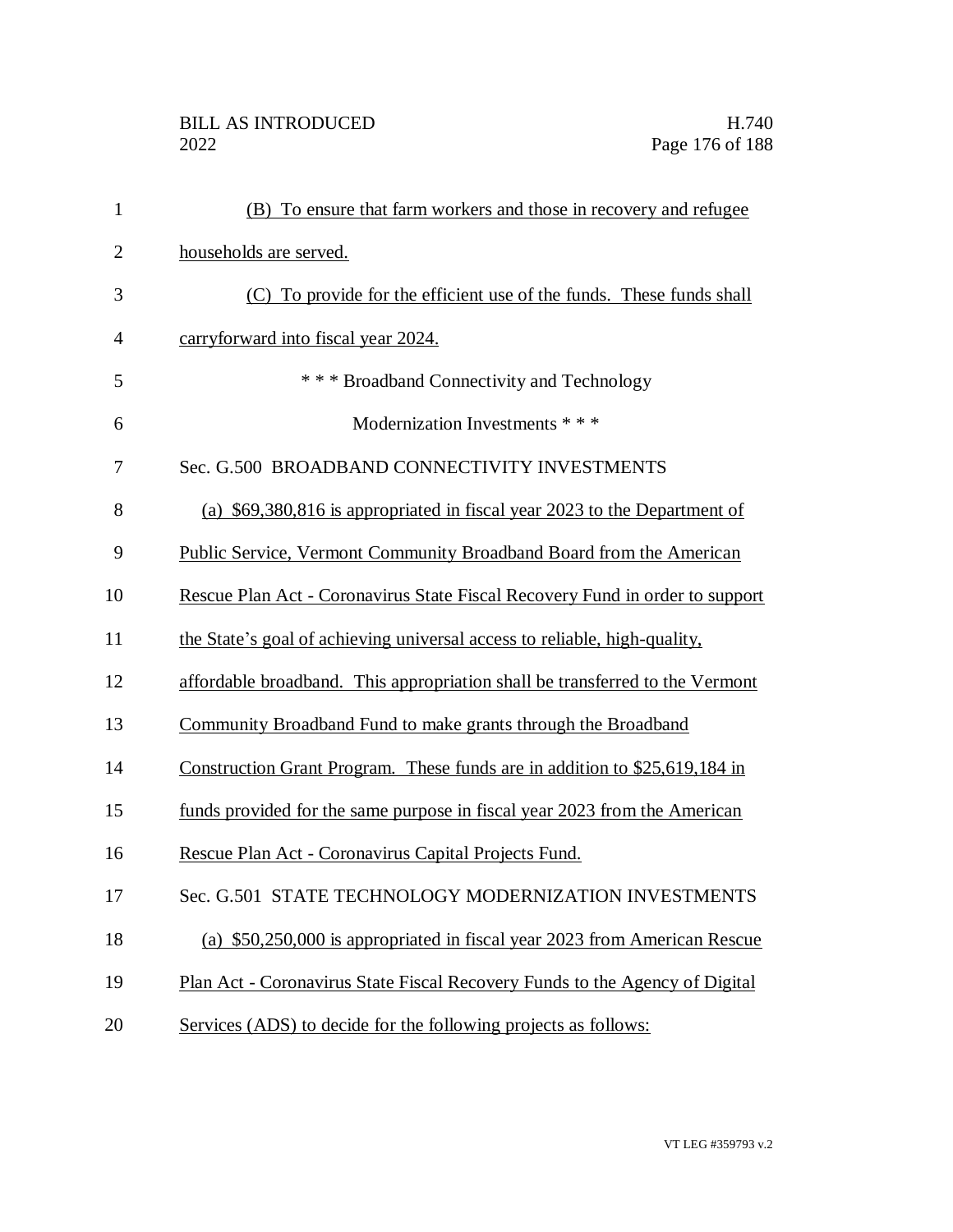| 1              | (1) \$20,250,000 for the Department of Motor Vehicles (DMV) Core              |
|----------------|-------------------------------------------------------------------------------|
| $\overline{2}$ | <b>System Modernization Phase II</b>                                          |
| 3              | (2) \$30,000,000 for the completion of the Department of Labor                |
| $\overline{4}$ | Unemployment Insurance modernization project.                                 |
| 5              | $(b)(1)$ The funds authorized in subdivision (a)(2) of this section shall be  |
| 6              | released as follows:                                                          |
| 7              | (A) the sum of $$3,000,000$ on July 1, 2022;                                  |
| 8              | (B) the sum of $$10,000,000$ on July 1, 2023 upon approval by the             |
| 9              | Joint Information Technology Oversight Committee of the actions outlined in a |
| 10             | Project Schedule;                                                             |
| 11             | (C) the sum of $$10,000,000$ on July 1, 2024 upon approval by the             |
| 12             | Joint Information Technology Oversight Committee of the actions outlined in a |
| 13             | Project Schedule; and                                                         |
| 14             | (D) the sum of $$7,000,000$ on July 1, 2025 upon approval by the Joint        |
| 15             | Information Technology Oversight Committee of the actions outlined in a       |
| 16             | Project Schedule.                                                             |
| 17             | (2) For the amounts released in subdivisions $(1)(B)$ –(D) of this            |
| 18             | subsection, the Joint Information Technology Oversight Committee shall        |
| 19             | consider the Project Schedule developed between the Department of Labor and   |
| 20             | the Agency of Digital Services, as approved by the Agency of Administration.  |
| 21             | The Joint Information Technology Oversight Committee shall also consider      |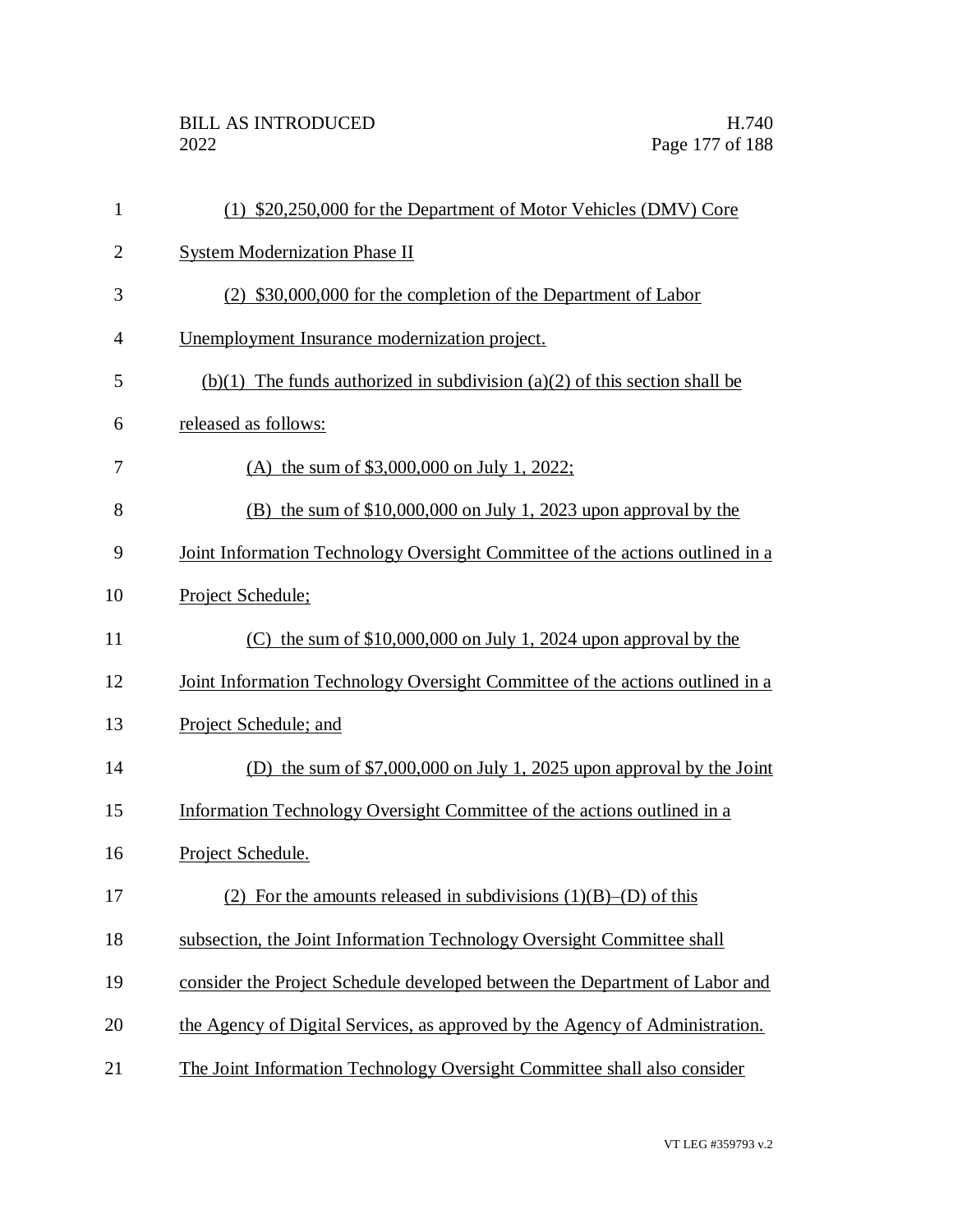| $\mathbf{1}$   | any actions proposed by the U.S. Department of Labor that may impact current      |
|----------------|-----------------------------------------------------------------------------------|
| $\overline{2}$ | or future plans developed by the State's Department of Labor.                     |
| 3              | *** Weatherization and Other Climate Change Mitigation Investments ***            |
| $\overline{4}$ | Sec. G.600 CLIMATE ACTION INVESTMENTS                                             |
| 5              | (a) In fiscal year $2023$ , \$131,260,000 is appropriated from the American       |
| 6              | Rescue Plan Act - Coronavirus State Fiscal Recovery Funds for climate change      |
| 7              | mitigation initiatives as follows:                                                |
| 8              | (1) \$45,000,000 to the Department for Children and Families, Office of           |
| 9              | Economic Opportunity, Home Weatherization Assistance Program to be used           |
| 10             | in fiscal years 2023 and 2024. Households approved for assistance in this         |
| 11             | section will also be offered services outlined in $(a)(4)$ of this subdivision.   |
| 12             | (2) \$35,000,000 to the Department of Public Service to grant to                  |
| 13             | Efficiency Vermont for the purpose of weatherization incentives to Vermonters     |
| 14             | with a moderate income. These funds shall be deposited in the Electric            |
| 15             | Efficiency Fund established under 30 V.S.A. $\S$ 209(d)(3) and shall be available |
| 16             | for use by Efficiency Vermont through December 31, 2024. Households               |
| 17             | approved for assistance in this section will also be offered services outlined in |
| 18             | $(a)(4)$ of this subdivision.                                                     |
| 19             | (3) \$2,000,000 to the Agency of Transportation to support the continued          |
| 20             | build-out of public electric vehicle charging infrastructure along highway        |
| 21             | networks.                                                                         |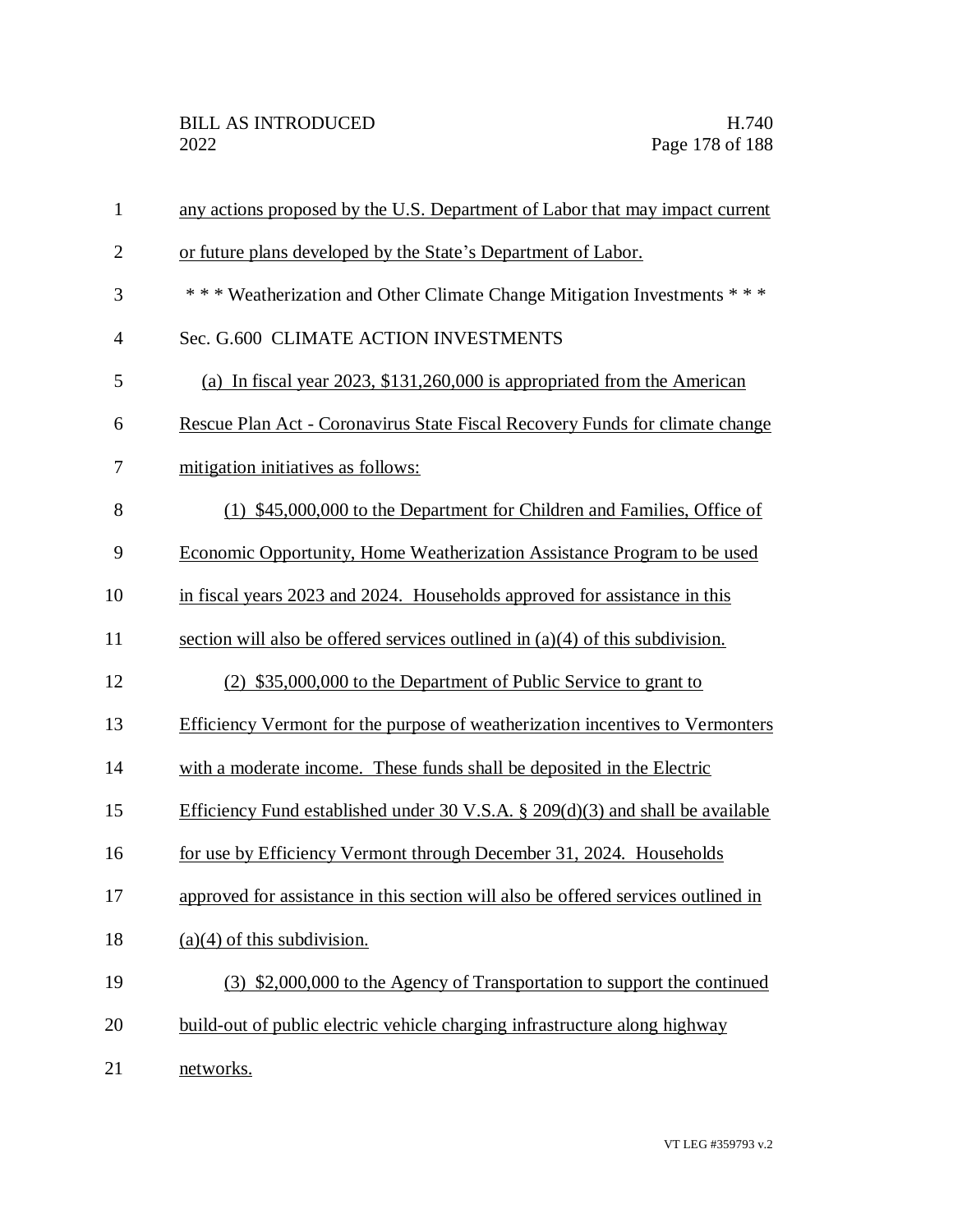| $\mathbf{1}$   | (4) \$25,000,000 to the Clean Energy Development Fund administered               |
|----------------|----------------------------------------------------------------------------------|
| $\mathbf{2}$   | the Department of Public Service pursuant to 30 V.S.A. $\S$ 8015(e)(1), of       |
| 3              | which \$20,000,000 is to provide financial and technical assistance for low- and |
| $\overline{4}$ | moderate-income Vermonters to upgrade home electrical systems to enable          |
| 5              | installation of energy saving technologies, and \$5,000,000 is to establish a    |
| 6              | "Switch and Save" program to provide financial and technical assistance for      |
| 7              | low- and moderate-income Vermonters to install, at low- or no-cost, heat pump    |
| 8              | water heaters, with a focus on replacing water heaters near the end of their     |
| 9              | useful life and serving households participating in the electrical system        |
| 10             | upgrades described in this subsection. Notwithstanding any contrary provision    |
| 11             | of 30 V.S.A. § 8015, the Clean Energy Development Fund is authorized to          |
| 12             | deploy these funds as laid out in this subsection.                               |
| 13             | (5) \$2,000,000 to the Department of Public Service for load                     |
| 14             | management and storage efforts to assist income-sensitive customers access       |
| 15             | incentives and incentive rates to purchase electric equipment for heating.       |
| 16             | cooling, and transportation. In addition, investments will be made in load       |
| 17             | control and management platforms to enable smaller municipal and                 |
| 18             | cooperative utilities to capture and share benefits of load management and       |
| 19             | funding for municipal back-up electricity storage installations.                 |
| 20             | $(6)$ \$15,000,000 to improve landscape resilience and mitigate flood            |
| 21             | hazards to be allocated as follows:                                              |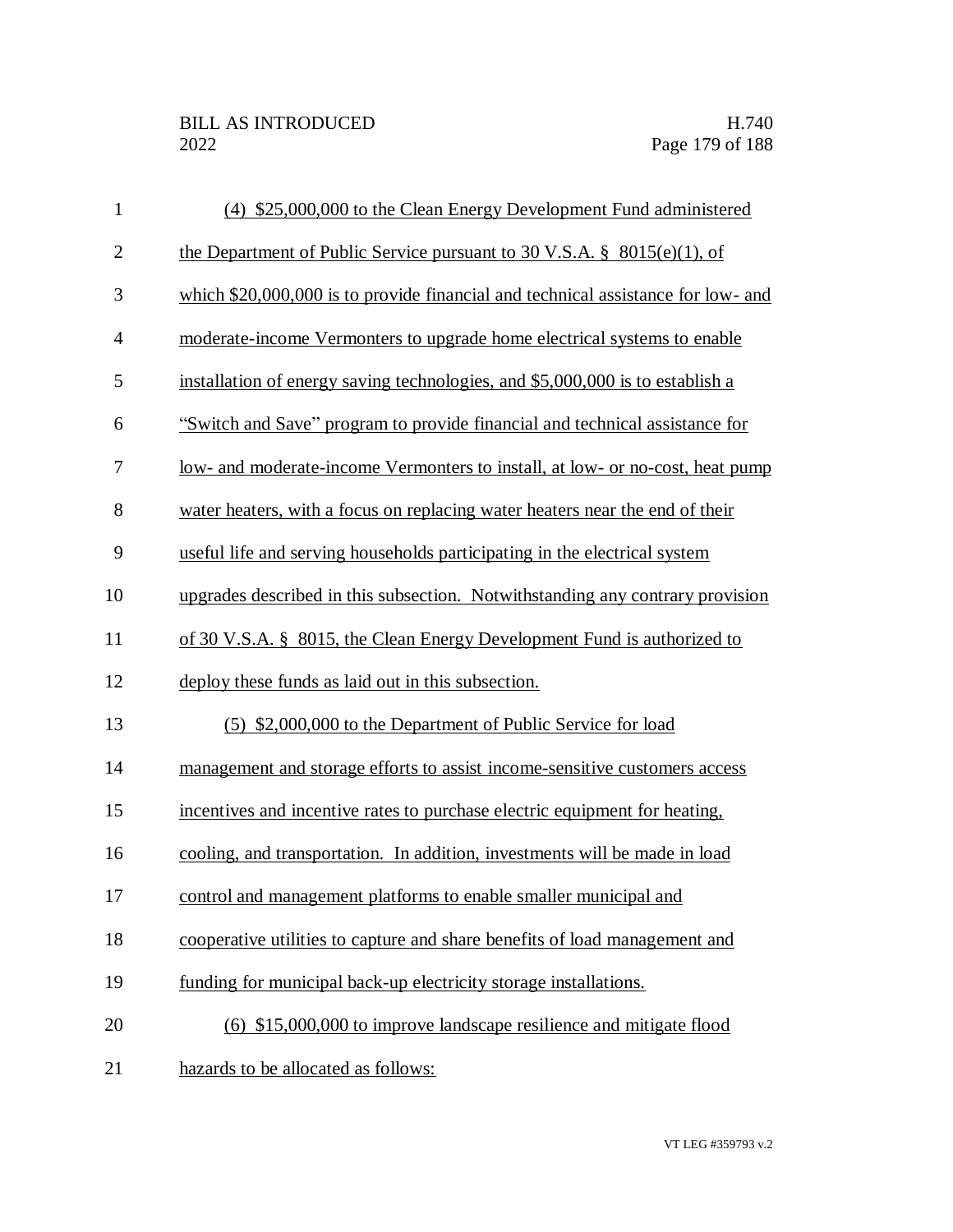| $\mathbf{1}$   | (A) \$14,750,000 to the Department of Public Safety, Division of                |
|----------------|---------------------------------------------------------------------------------|
| $\mathbf{2}$   | Emergency Management, for a State-level buyout program for flood-               |
| 3              | vulnerable parcels; and                                                         |
| $\overline{4}$ | (B) \$250,000 to the Department of Environmental Conservation to                |
| 5              | provide technical assistance to the statewide hazard mitigation program.        |
| 6              | (7) \$4,760,000 to the Agency of Agriculture, Food and Markets to               |
| 7              | provide farms in Vermont with financial assistance for the implementation of    |
| 8              | soil-based practices that improve soil quality and nutrient retention, increase |
| 9              | crop production, minimize erosion potential, and reduce agricultural waste      |
| 10             | discharges. Assistance may take the form of programs that provide education,    |
| 11             | training, or instruction to farmers.                                            |
| 12             | (8) \$1,500,000 to the Department for Children and Families' Economic           |
| 13             | Services Division to grant to the Vermont Foodbank to support Vermonters        |
| 14             | Feeding Vermonters, which promotes farm viability and access to healthy food    |
| 15             | for Vermonters with low income.                                                 |
| 16             | (9) \$1,000,000 to the Department of Forests, Parks and Recreation for          |
| 17             | the Urban and Community Forestry Program to plant up to 5,000 trees to          |
| 18             | improve air quality and reduce heat island effects in urban areas.              |
| 19             | (b) In fiscal year 2023, \$40,000,000 is appropriated from the General Fund     |
| 20             | for electric vehicle charging infrastructure, electrification incentives, and   |
| 21             | advanced metering as follows:                                                   |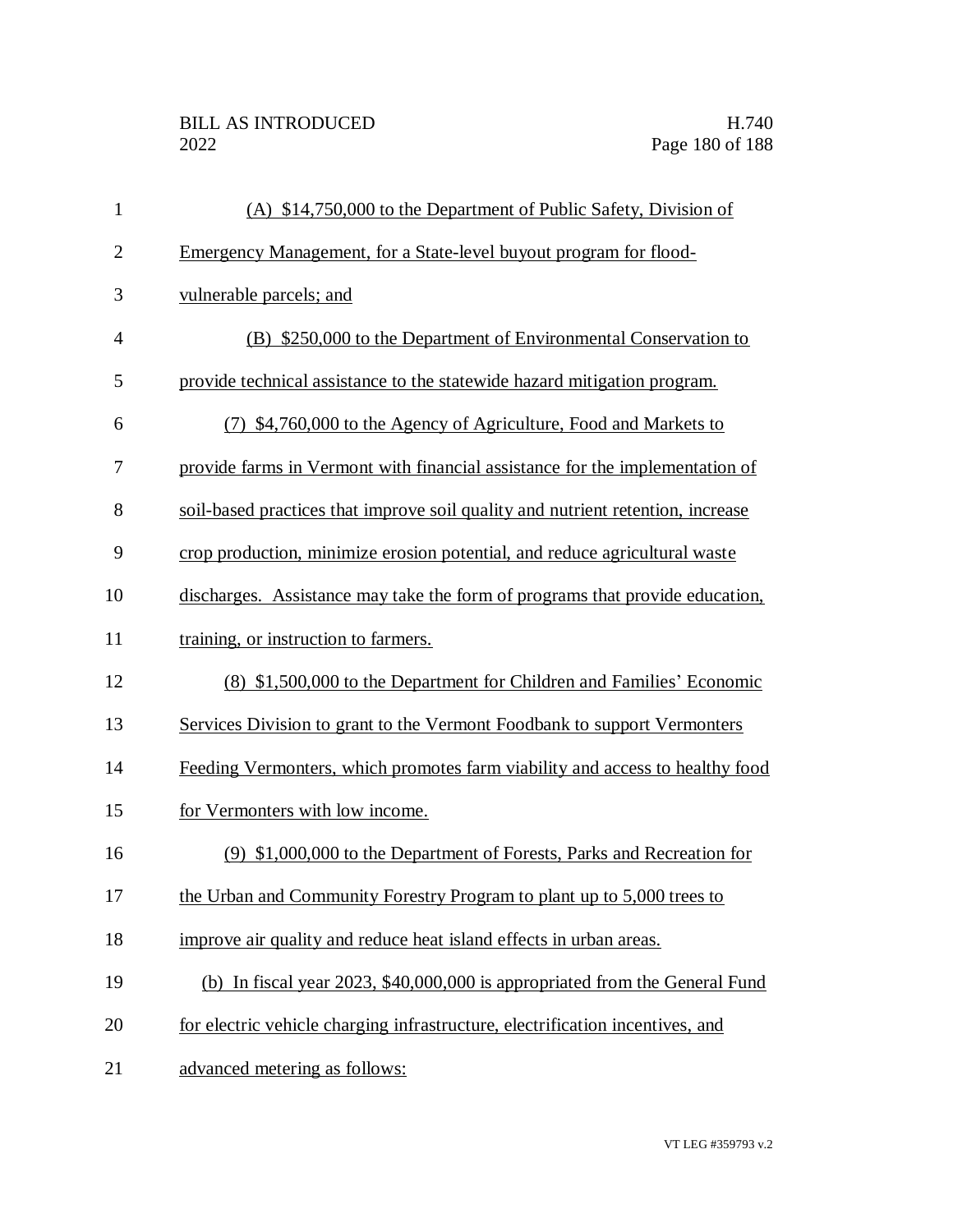| $\mathbf{1}$   | (1) \$10,000,000 to the Agency of Commerce and Community                                |
|----------------|-----------------------------------------------------------------------------------------|
| $\overline{2}$ | Development to subgrant to the Vermont Housing Authority, Vermont                       |
| 3              | Housing and Conservation Board, for-profit, nonprofit, municipal, and other             |
| $\overline{4}$ | governmental entities to install Level I and Level II public electric vehicle           |
| 5              | charging infrastructure for multifamily dwellings, workplaces, and community            |
| 6              | attractions.                                                                            |
| 7              | (2) \$3,000,000 to the Agency of Natural Resources for use by the                       |
| 8              | Department of Fish and Wildlife and the Department of Forests, Parks and                |
| 9              | Recreation to purchase and install level 1 and 2 EVSE at State parks and                |
| 10             | <u>fishing access areas available to the public or to provide grants for persons to</u> |
| 11             | purchase and install level 1 and 2 EVSE at State parks and fishing access areas         |
| 12             | available to the public, or both.                                                       |
| 13             | (3) \$12,000,000 to the Agency of Transportation for the Incentive                      |
| 14             | Program for New PEVs, established in 2019 Acts and Resolves No. 59, Sec.                |
| 15             | 34, as amended.                                                                         |
| 16             | (4) \$2,000,000 to the Agency of Transportation for the public-private                  |
| 17             | partnership with Drive Electric Vermont to support the expansion of the plug-           |
| 18             | in electric vehicle market in the State.                                                |
| 19             | (5) \$3,000,000 to the Agency of Transportation to grant to the                         |
| 20             | Community Action Agencies to support the MileageSmart Program,                          |
| 21             | established in 2019 Acts and Resolves No. 59, Sec. 34, as amended.                      |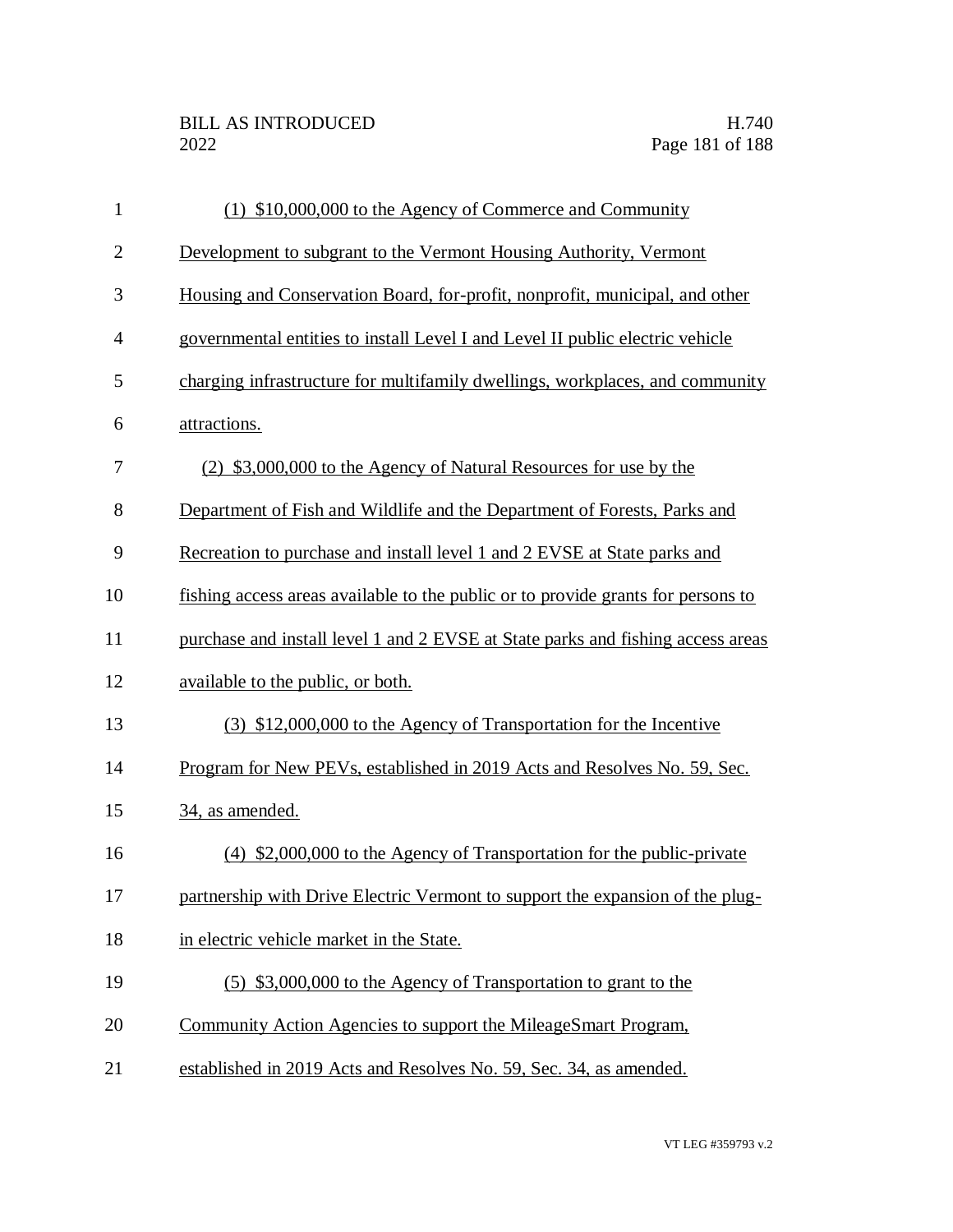| $\mathbf{1}$   | (6) \$3,000,000 to the Agency of Transportation for the Replace Your             |
|----------------|----------------------------------------------------------------------------------|
| $\overline{2}$ | Ride Program, established in 2021 Acts and Resolves No. 55, Sec. 27, as          |
| 3              | amended.                                                                         |
| 4              | (7) \$2,000,000 to the Agency of Transportation for other incentives as          |
| 5              | follows:                                                                         |
| 6              | $(A)$ \$1,000,000 for eBikes; and                                                |
| 7              | (B) \$1,000,000 electric snowmobiles and electric all-terrain vehicles.          |
| 8              | (8) \$5,000,000 to the Department of Public Service to offer up to 50            |
| 9              | percent reimbursement to rural and cooperative electrical distribution utilities |
| 10             | for the implementation of a system of Advanced Metering Infrastructure that      |
| 11             | has been approved by the Public Utility Commission.                              |
| 12             | * * * Clean Water Investments * * *                                              |
| 13             | Sec. G.700 WATER AND SEWER INVESTMENTS                                           |
| 14             | (a) In fiscal year $2023$ , \$107,000,000 is appropriated from the American      |
| 15             | Rescue Plan Act (ARPA) - Coronavirus State Fiscal Recovery Funds as              |
| 16             | follows:                                                                         |
| 17             | (1) \$32,000,000 for Stormwater Retrofit Projects to provide three-acre          |
| 18             | stormwater permitting design and construction support for entities subject to    |
| 19             | the Vermont 3-9050 Stormwater General Permit and to provide design and           |
| 20             | construction for practices necessary to restore impaired waters subject to flow  |
| 21             | restoration plans. These funds shall be allocated as follows:                    |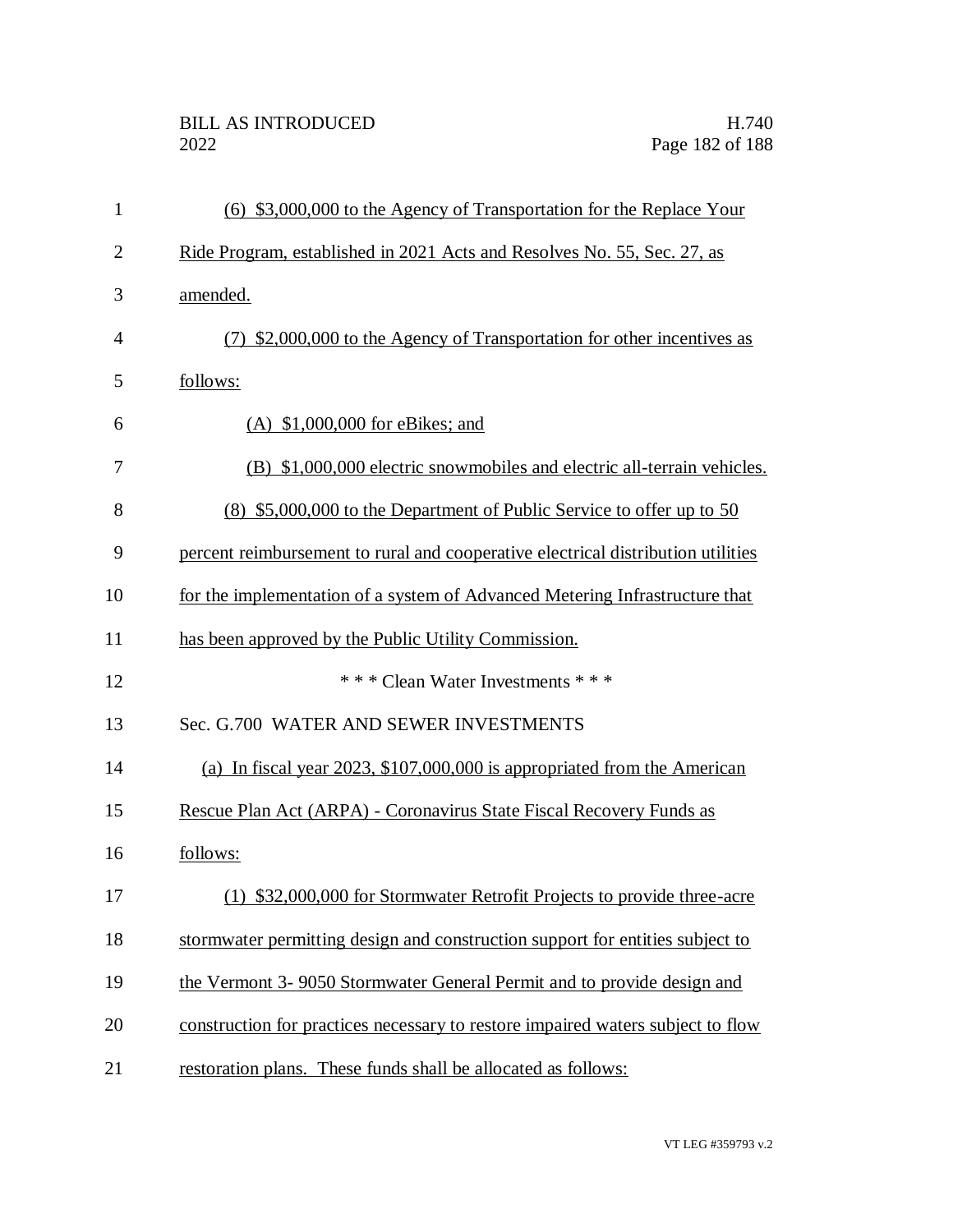| $\mathbf{1}$   | (A) \$31,000,000 to the Department of Environmental Conservation                  |
|----------------|-----------------------------------------------------------------------------------|
| $\overline{2}$ | to provide three-acre stormwater permitting design and construction support       |
| 3              | for entities subject to the Vermont 3-9050 Stormwater General Permit and to       |
| $\overline{4}$ | provide permitting, design, and construction services; and                        |
| 5              | (B) \$1,000,000 to the Department of Forests, Parks and Recreation to             |
| 6              | support compliance with the three-acre stormwater rule.                           |
| $\overline{7}$ | (2) \$35,000,000 to the Department of Environmental Conservation to               |
| 8              | support water and wastewater projects and pretreatment activities, as follows:    |
| 9              | (A) $$15,000,000$ to support the design and construction of                       |
| 10             | community-scale water or decentralized wastewater projects, or both, to           |
| 11             | support underserved designated centers;                                           |
| 12             | (B) \$5,000,000 to provide financial assistance to municipalities,                |
| 13             | Vermont businesses, and nonprofit entities to install or enhance pretreatment     |
| 14             | processes to address high strength or toxic wastes that otherwise require         |
| 15             | treatment at municipal expense by publicly owned treatment facilities; and        |
| 16             | $(C)$ \$15,000,000 to municipalities with small and primarily                     |
| 17             | residential customer bases to upgrade or replace existing water or wastewater     |
| 18             | treatment systems that are at risk of failure.                                    |
| 19             | (3) \$30,000,000 to the Department of Environmental Conservation to               |
| 20             | assist municipalities to design and construct projects to reduce or eliminate wet |
| 21             | weather sewer overflows.                                                          |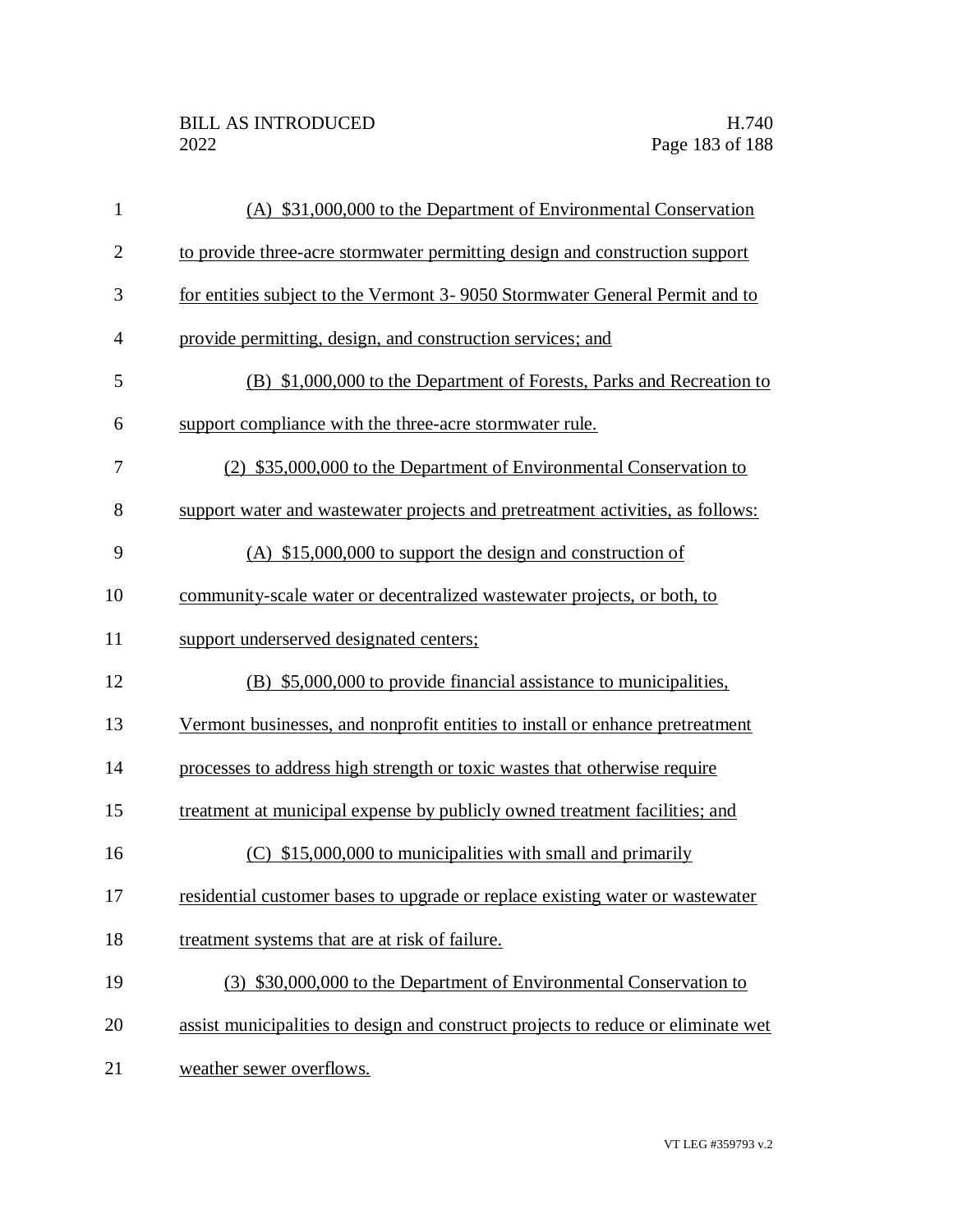| $\mathbf{1}$   | $(4)$ \$10,000,000 to make repairs or improvements to water and               |
|----------------|-------------------------------------------------------------------------------|
| $\overline{2}$ | wastewater systems in Vermont homes to be allocated as follows:               |
| 3              | (A) \$6,500,000 to the Department of Environmental Conservation for           |
| $\overline{4}$ | improving water/wastewater systems at coop-owned or nonprofit mobile home     |
| 5              | parks (MHPs);                                                                 |
| 6              | (B) \$2,000,000 to the Department of Environmental Conservation to            |
| 7              | replace failed on-site wastewater and water supplies for Vermonters with low  |
| 8              | income or who are unable to access or afford market rate loans; and           |
| 9              | $(C)$ \$1,500,000 to the Department of Housing and Community                  |
| 10             | Development to update leaking service lines, old plumbing, and replacing      |
| 11             | outdated fixtures (sinks, toilets, dishwashers, laundry) with high-efficiency |
| 12             | devices.                                                                      |
| 13             | Sec. G.701 APPROPRIATIONS: OFFSET CAPITAL FUNDS BY SWAP TO                    |
| 14             | <b>ARPA</b>                                                                   |
| 15             | (a) Fiscal year 2022. \$500,000 in fiscal year 2022 is appropriated from the  |
| 16             | American Rescue Plan Act (ARPA) - Coronavirus State Fiscal Recovery           |
| 17             | Funds to the Department of Forests, Parks and Recreation for forestry access  |
| 18             | road water quality improvements.                                              |
| 19             | (b) Fiscal year 2023. \$5,236,781 in fiscal year 2023 is appropriated from    |
| 20             | the American Rescue Plan Act (ARPA) - Coronavirus State Fiscal Recovery       |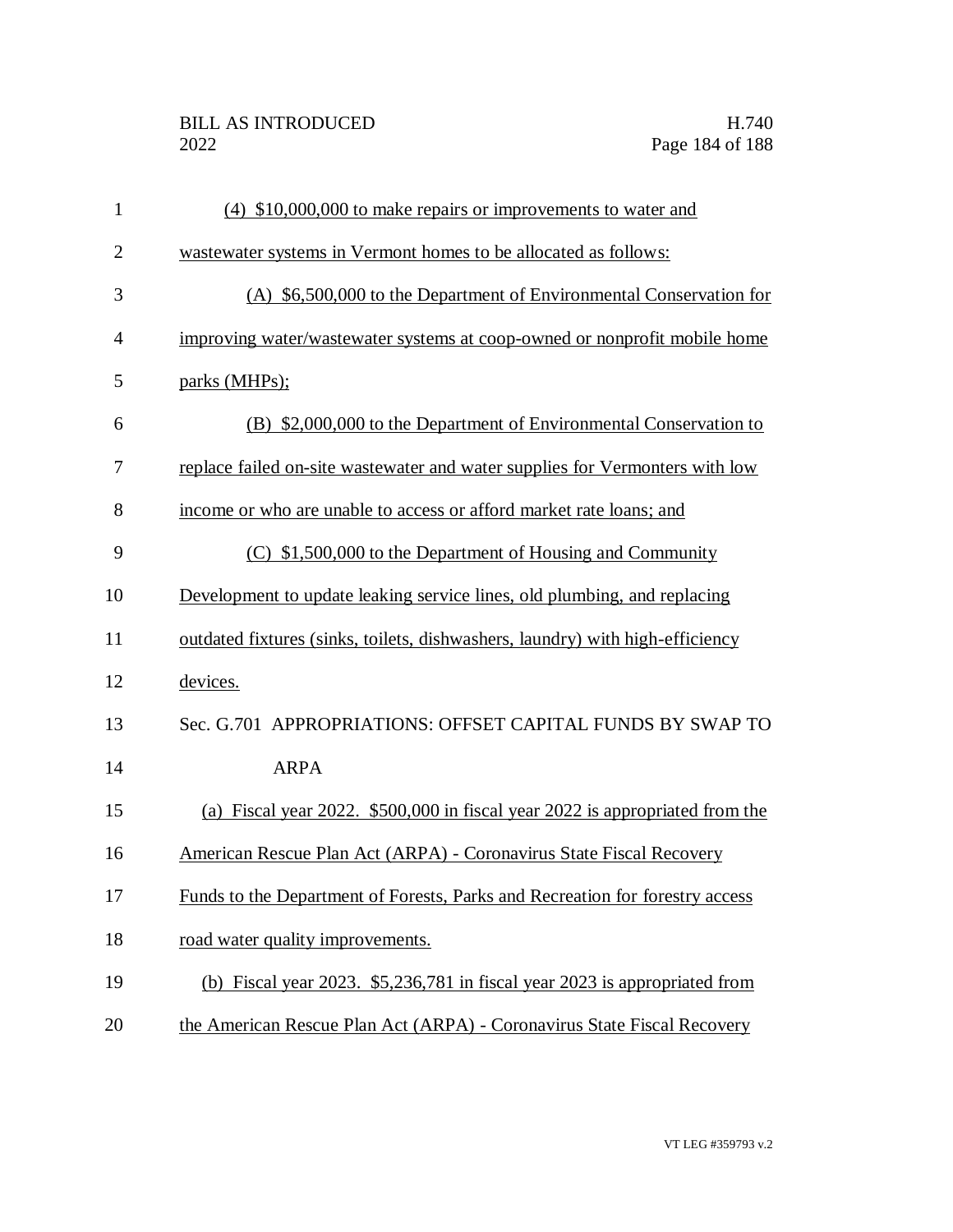| $\mathbf{1}$   | Funds for projects authorized in the fiscal year 2023 Capital Building            |
|----------------|-----------------------------------------------------------------------------------|
| $\overline{2}$ | Adjustment Bill. as follows:                                                      |
| 3              | (1) \$600,000 in fiscal year 2023 to the Department of Buildings and              |
| 4              | General Services for three-acre parcel stormwater planning, design, and           |
| 5              | implementation;                                                                   |
| 6              | (2) \$300,000 in fiscal year 2023 to the Department of Forests, Parks and         |
| 7              | Recreation for State parks major maintenance;                                     |
| 8              | (3) \$585,000 in fiscal year 2023 to the Department of Environmental              |
| 9              | <b>Conservation for Municipal Pollution Control Grants;</b>                       |
| 10             | (4) \$700,000 in fiscal year 2023 to the Department of Forests, Parks and         |
| 11             | Recreation for forestry access road water quality improvements;                   |
| 12             | (5) \$2,451,781 in fiscal year 2023 to the Agency of Agriculture, Food            |
| 13             | and Markets for water quality grants; and                                         |
| 14             | $(6)$ \$600,000 in fiscal year 2023 to the Vermont Housing and                    |
| 15             | Conservation Board for agricultural water quality projects.                       |
| 16             | Sec. G.702 2021 Acts and Resolves No. 74, Sec. G.700(c) is amended to read        |
| 17             | as follows:                                                                       |
| 18             | (c) $$15,000,000$ to be used to $To$ the extent capital funds have been           |
| 19             | appropriated to projects supporting water and sewer infrastructure in fiscal      |
| 20             | year 2022 and capital appropriations can be offset for reuse for future capital   |
| 21             | construction projects in the fiscal years $2022 - 2023$ capital budget adjustment |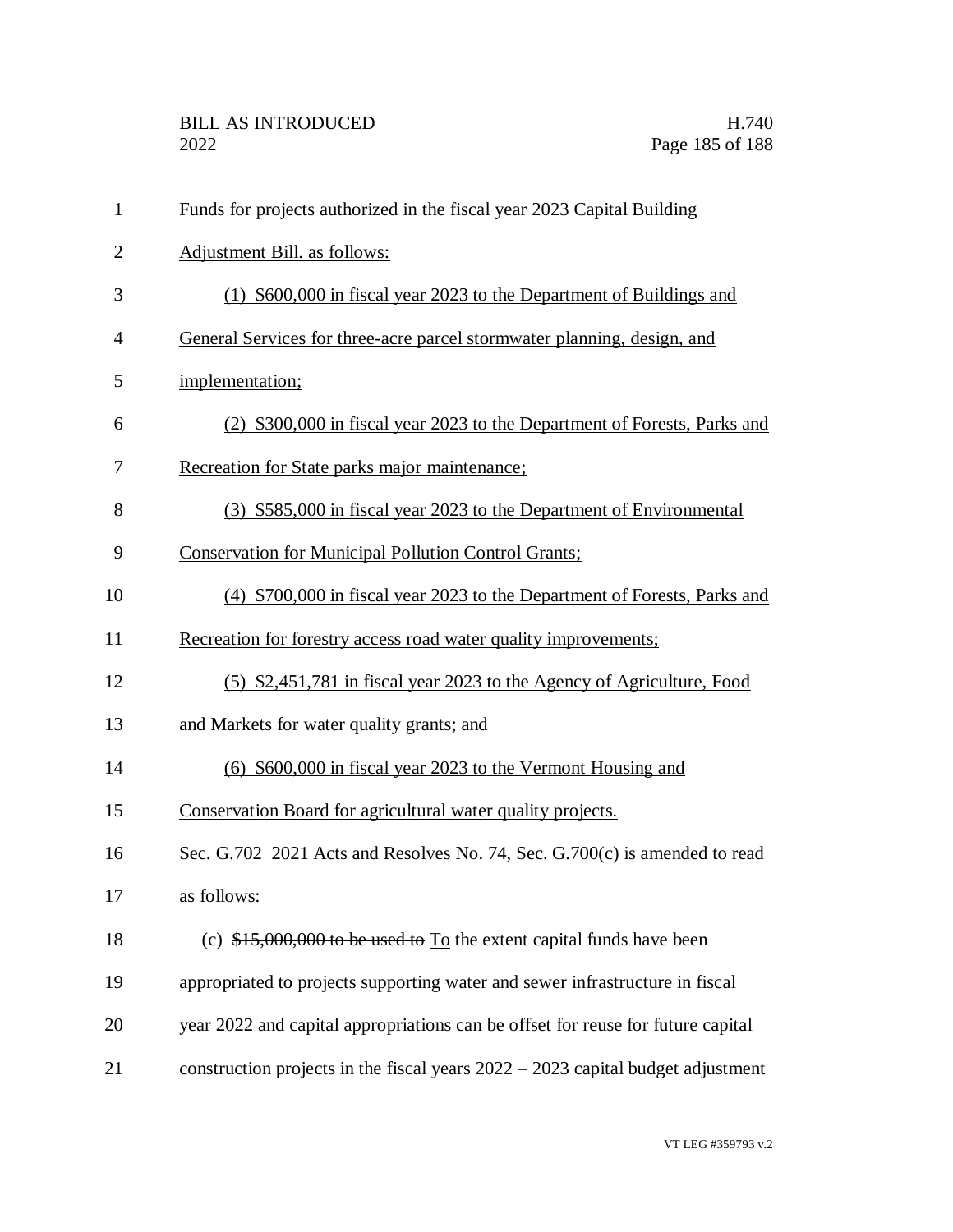| $\mathbf{1}$ | process. On on or before December 15, 2021, the Commissioner of Finance     |
|--------------|-----------------------------------------------------------------------------|
| 2            | and Management shall review and recommend water and sewer infrastructure    |
| 3            | projects funded in fiscal year 2022 that could be funded with ARPA funds to |
| 4            | the Chairs of the House Committee on Corrections and Institutions and the   |
| 5            | Senate Committee on Institutions and to the Governor for the fiscal years   |
| 6            | 2022–2023 capital budget adjustment report.                                 |
| 7            | * * * Administration * * *                                                  |
| 8            | Sec. G.800 ARPA FUNDED LIMITED-SERVICE POSITIONS                            |
| 9            | (a) The establishment of the following 23 new classified limited-service    |
| 10           | positions is authorized in fiscal year 2023.                                |
| 11           | (1) Agency of Administration: one Grants Manager.                           |
| 12           | (2) Agency of Agriculture, Food and Markets: two Water Quality              |
| 13           | Program Coordinators.                                                       |
| 14           | (3) Public Service Department:                                              |
| 15           | (A) one Administrative Services Coordinator;                                |
| 16           | (B) one Outreach Coordinator;                                               |
| 17           | (C) one Grants Manager;                                                     |
| 18           | (D) one Financial Manager; and                                              |
| 19           | (E) one Program Coordinator.                                                |
| 20           | (4) Natural Resources Board:                                                |
| 21           | (A) two District Coordinators; and                                          |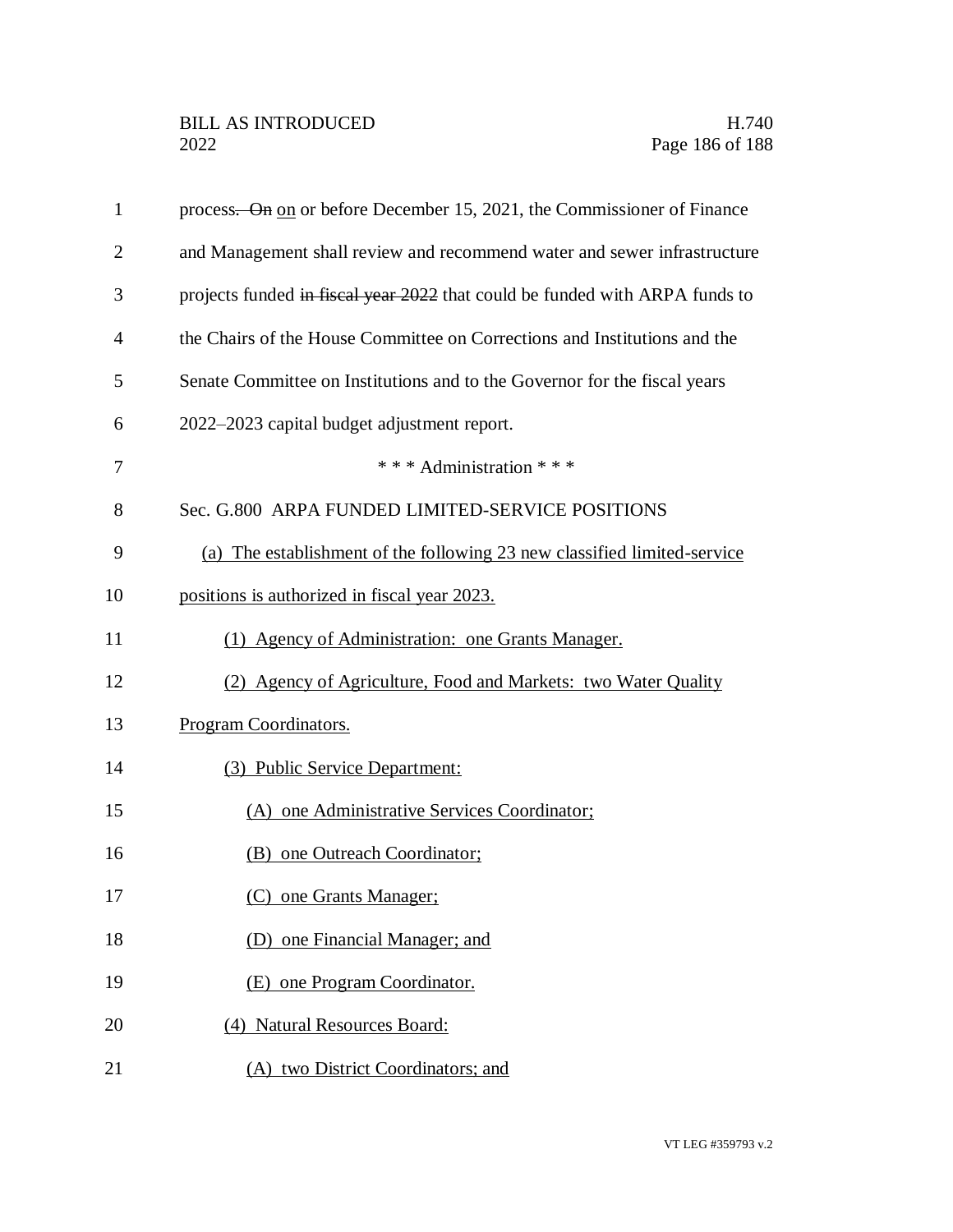| $\mathbf{1}$   | (B) one Program Director.                                                  |
|----------------|----------------------------------------------------------------------------|
| $\overline{2}$ | (5) Agency of Human Services, Office of Economic Opportunity:              |
| 3              | (A) one Senior Energy Services Program Officer; and                        |
| 4              | (B) two Energy Services Program Officers.                                  |
| 5              | (6) Department of Labor: three Program Technicians                         |
| 6              | Agency of Natural Resources, Department of Forests, Parks and<br>(7)       |
| 7              | Recreation: one Environmental Analyst III.                                 |
| 8              | (8) Agency of Natural Resources, Central Office: one Environmental         |
| 9              | Analyst III.                                                               |
| 10             | (9) Agency of Commerce and Community Development, Department of            |
| 11             | <b>Housing and Community Development:</b>                                  |
| 12             | (A) one Community Affairs Planning Coordinator;                            |
| 13             | (B) two Grants Management Specialist;                                      |
| 14             | (C) one AOT Environmental Specialist 1; and                                |
| 15             | (D) one Historic Resource Specialist.                                      |
| 16             | (10) Agency of Transportation:                                             |
| 17             | (A) one Grants Management Specialist; and                                  |
| 18             | (B) one Grants Manager.                                                    |
| 19             | Sec. G.801 APPROPRIATION FOR ADMINISTRATIVE COSTS                          |
| 20             | (a) $$10,500,000$ in fiscal year 2023 is appropriated from the American    |
| 21             | Rescue Plan Act - Coronavirus State Fiscal Recovery Funds to the Agency of |